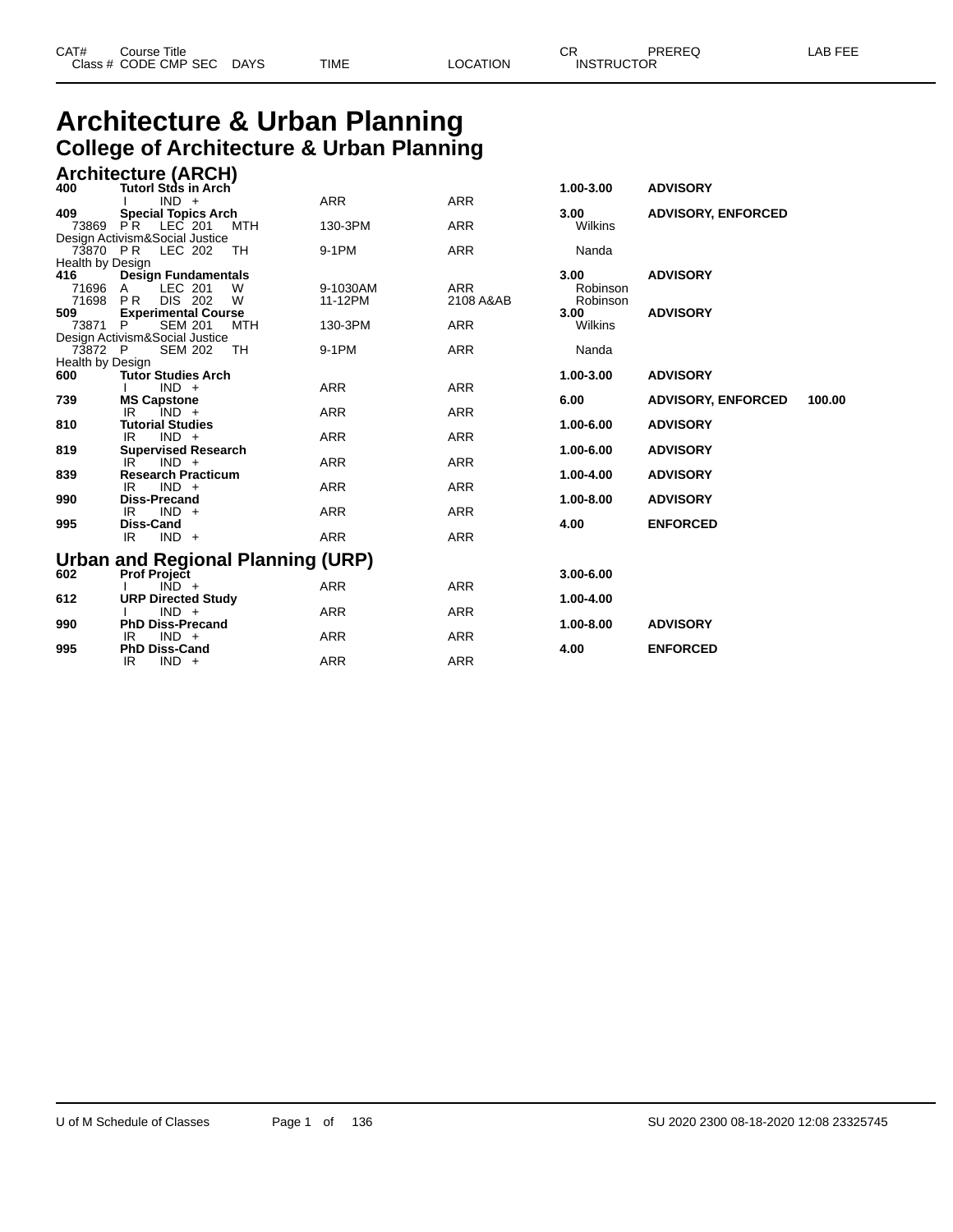# **Dental Hygiene Dental Hygiene-Dentistry**

|         | <b>Dental Hygiene (DENTHYG)</b> |     |     |      |
|---------|---------------------------------|-----|-----|------|
| 444     | Comm Prac:Hd Start              |     |     | 1.00 |
| 70056 P | SEM 202                         | ARR | ARR |      |
| 450     | <b>Service Learning</b>         |     |     | 2.00 |
| 70057 P | <b>SEM 201</b>                  | ARR | ARR |      |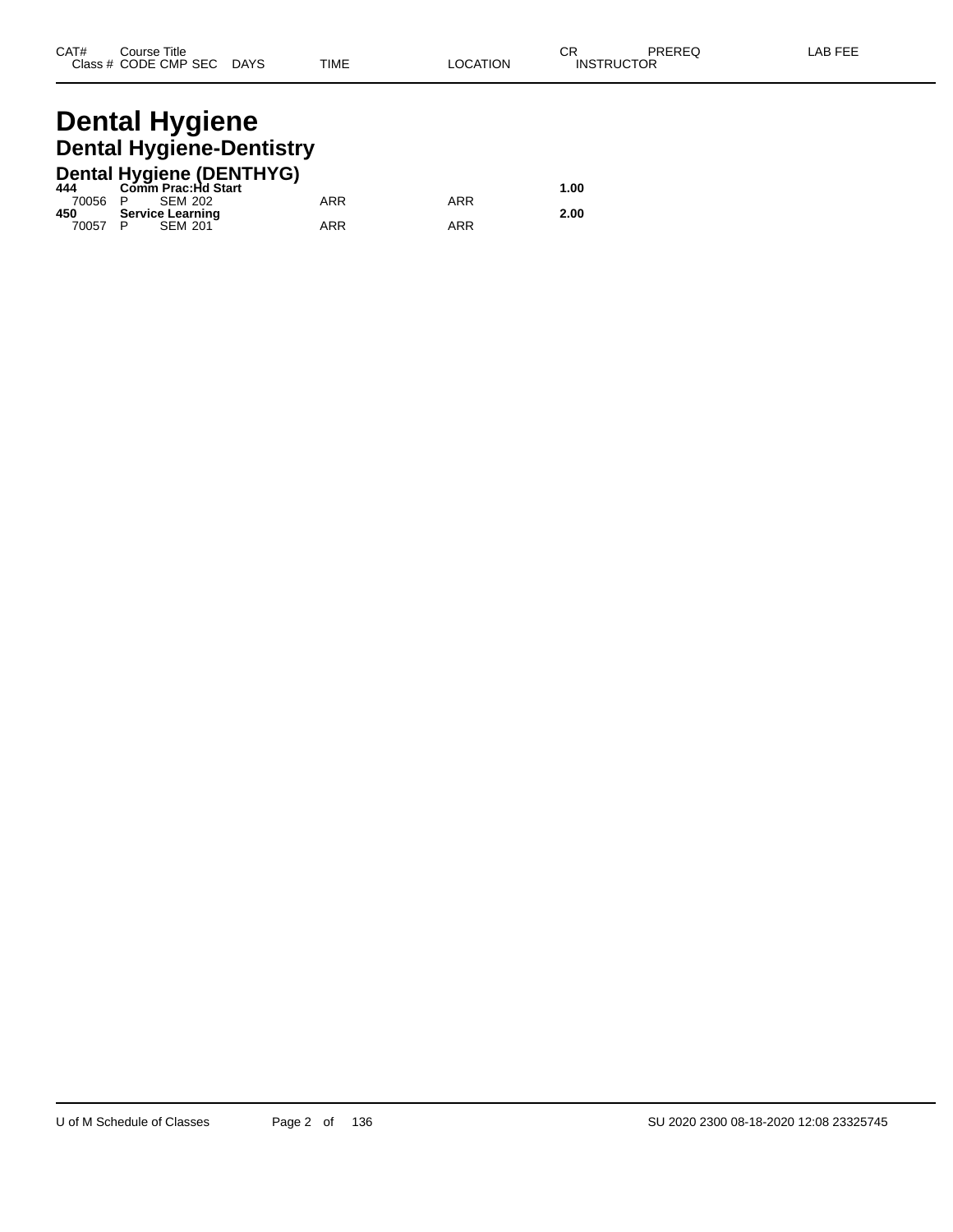|                | Class # CODE CMP SEC<br><b>DAYS</b>                       | TIME               | <b>LOCATION</b>        | <b>INSTRUCTOR</b>        |                 |        |
|----------------|-----------------------------------------------------------|--------------------|------------------------|--------------------------|-----------------|--------|
|                | <b>Dentistry</b>                                          |                    |                        |                          |                 |        |
|                | <b>School Of Dentistry</b>                                |                    |                        |                          |                 |        |
|                |                                                           |                    |                        |                          |                 |        |
| 572            | <b>Biomaterials (BIOMATLS)</b><br>Sp Lab Proj-Biomatr     |                    |                        | 1.00-4.00                | <b>ADVISORY</b> |        |
|                | $IND +$                                                   | ARR                | ARR                    |                          |                 |        |
| 990            | Diss-Precand<br>$IND +$                                   | ARR                | ARR                    | 1.00-8.00                | <b>ADVISORY</b> |        |
|                | <b>Dentistry (DENT)</b>                                   |                    |                        |                          |                 |        |
| 501 A          | Intro to Profession                                       |                    |                        | 1.00-2.00                | <b>ENFORCED</b> |        |
| 72631<br>502   | P R<br>LEC 201<br>TН<br><b>Evidenced-Based Dent</b>       | 10-12PM            | G378 DENT              | Fitzgerald<br>1.00       | <b>ENFORCED</b> |        |
| 73867<br>504   | PR.<br>LEC 001<br><b>Intro to Pathways</b>                | ARR                | ARR                    | Fitzgerald<br>0.00-10.00 | <b>ENFORCED</b> |        |
| 72642<br>505   | P R<br><b>SEM 201</b><br><b>Grand Rounds - D1</b>         | ARR                | ARR                    |                          |                 |        |
| 72641          | P R<br>LEC 201<br>ТH                                      | 8-10AM             | ARR                    | 0.00-10.00<br>Fasbinder  | <b>ENFORCED</b> |        |
| 509<br>73874   | Int Oralfacial Cmplx<br>PR.<br>LEC 001                    | ARR                | ARR                    | 2.00<br>Lombaert         | <b>ENFORCED</b> |        |
| 510<br>73003   | <b>Basic Histology</b><br>P R<br>LEC 201<br>W             | $1-3PM$            | G378 DENT              | 1.00<br>Hortsch          | <b>ENFORCED</b> |        |
| 510            | <b>Basic Histology</b>                                    |                    |                        | 1.00                     | <b>ENFORCED</b> |        |
|                | РR<br>LEC 201<br>т<br>P R<br>LEC 201<br>М                 | $1-3PM$<br>10-12PM | G378 DENT<br>G378 DENT |                          |                 |        |
| 517<br>72633   | <b>Intro to Clinic Skills</b><br>LEC 201<br>P R<br>TН     | 8-10AM             | G390 DENT              | $0.50 - 2.50$            | <b>ENFORCED</b> |        |
| 517            | <b>Intro to Clinic Skills</b>                             |                    |                        | $0.50 - 2.50$            | <b>ENFORCED</b> |        |
|                | P <sub>R</sub><br>LEC 201<br>W<br>ΡR<br>W<br>LEC 201      | 3-5PM<br>3-5PM     | G322 DENT<br>G322 DENT | Stefanac                 |                 |        |
|                | РR<br>LEC 201<br>Τ<br>РR<br>LEC 201<br>м                  | 1-3PM<br>10-12PM   | G390 DENT<br>G390 DENT |                          |                 |        |
| 521A           | <b>Dent Anat Occlus I</b>                                 |                    |                        | 1.00-10.00               | <b>ENFORCED</b> | 195.00 |
| 72634<br>521 A | P R<br>LEC 201<br>F<br><b>Dent Anat Occlus I</b>          | 2-5PM              | G360 DENT              | 1.00-10.00               | <b>ENFORCED</b> | 195.00 |
|                | РR<br>LEC 201<br>TН<br>P R<br>LEC 201<br>TН               | 2-5PM<br>2-3PM     | G360 DENT<br>G378 DENT |                          |                 |        |
| 545            | <b>Head &amp; Neck Anatomy</b>                            | 1-5PM              | ARR                    | 3.25                     | <b>ENFORCED</b> |        |
| 72659<br>545   | P R<br>LEC 201<br>F<br><b>Head &amp; Neck Anatomy</b>     |                    |                        | 3.25                     | <b>ENFORCED</b> |        |
|                | ΡR<br>LEC 201<br>F<br>ΡR<br>WF<br>LEC 201                 | 1-5PM<br>8-12PM    | ARR<br>ARR             | Alsup, Fox               |                 |        |
|                | ΡR<br>LEC 201<br>WF<br>РR<br>LEC 201<br>м                 | 8-12PM<br>8-12PM   | ARR<br>ARR             |                          |                 |        |
|                | РR<br>LEC 201<br>M                                        | 9-11AM             | ARR                    |                          |                 |        |
| 820R<br>73485  | <b>Comprehensive Care Clinic</b><br>PR.<br><b>CLN 201</b> | ARR                | ARR                    | $0.00 - 10.00$<br>Heys   | <b>ENFORCED</b> |        |
|                | <b>Dental Hygiene (DHYGRACK)</b>                          |                    |                        |                          |                 |        |
| 682            | Sem Dentl Hyg                                             |                    |                        | 2.00                     |                 |        |
| 70054 P<br>688 | <b>SEM 201</b><br>Thesis                                  | <b>ARR</b>         | ARR                    | 1.00-3.00                |                 |        |
| 70055 P        | <b>SEM 201</b>                                            | ARR                | ARR                    |                          |                 |        |
| 651            | <b>Endodontics (ENDODONT)</b><br><b>Preclin Grad Endo</b> |                    |                        | 5.00                     |                 |        |
| 73197          | P<br>LAB 201                                              | ARR                | ARR                    |                          |                 |        |
| 655            | <b>Endo Research</b><br>$IND +$                           | ARR                | ARR                    | 1.00-3.00                |                 |        |
|                | <b>Oral Biology (ORALBIOL)</b>                            |                    |                        |                          |                 |        |
| 678<br>70060   | Stat Meth Oral Biol<br><b>SEM 201</b><br>P                |                    | ARR                    | 1.00-3.00                | <b>ADVISORY</b> |        |
| 773            | <b>Directed Research</b>                                  | ARR                |                        | 1.00-4.00                |                 |        |
| 70061<br>855   | P<br><b>SEM 201</b><br><b>Conscious Sedation</b>          | ARR                | ARR                    | 1.00                     |                 |        |
| 70062<br>990   | P<br><b>SEM 201</b><br>Diss-Precand                       | ARR                | ARR                    | 1.00-8.00                | <b>ADVISORY</b> |        |
|                | $IND +$                                                   | ARR                | ARR                    |                          |                 |        |
| 995            | Diss-Cand<br>$IND +$<br>IR.                               | ARR                | ARR                    | 4.00                     | <b>ENFORCED</b> |        |
|                | <b>Oral Diagnosis (ORALDIAG)</b>                          |                    |                        |                          |                 |        |
| 660            | Thesis Investigatn<br>$IND +$                             |                    | ARR                    | 1.00-2.00                |                 |        |
| 661            | <b>Clinical Oral Diag</b>                                 | ARR                |                        | 1.00-6.00                |                 |        |
| 70066 P        | LAB 201                                                   | ARR                | ARR                    |                          |                 |        |

CAT# Course Title Case CR PREREQ LAB FEE

U of M Schedule of Classes Page 3 of 136 SU 2020 2300 08-18-2020 12:08 23325745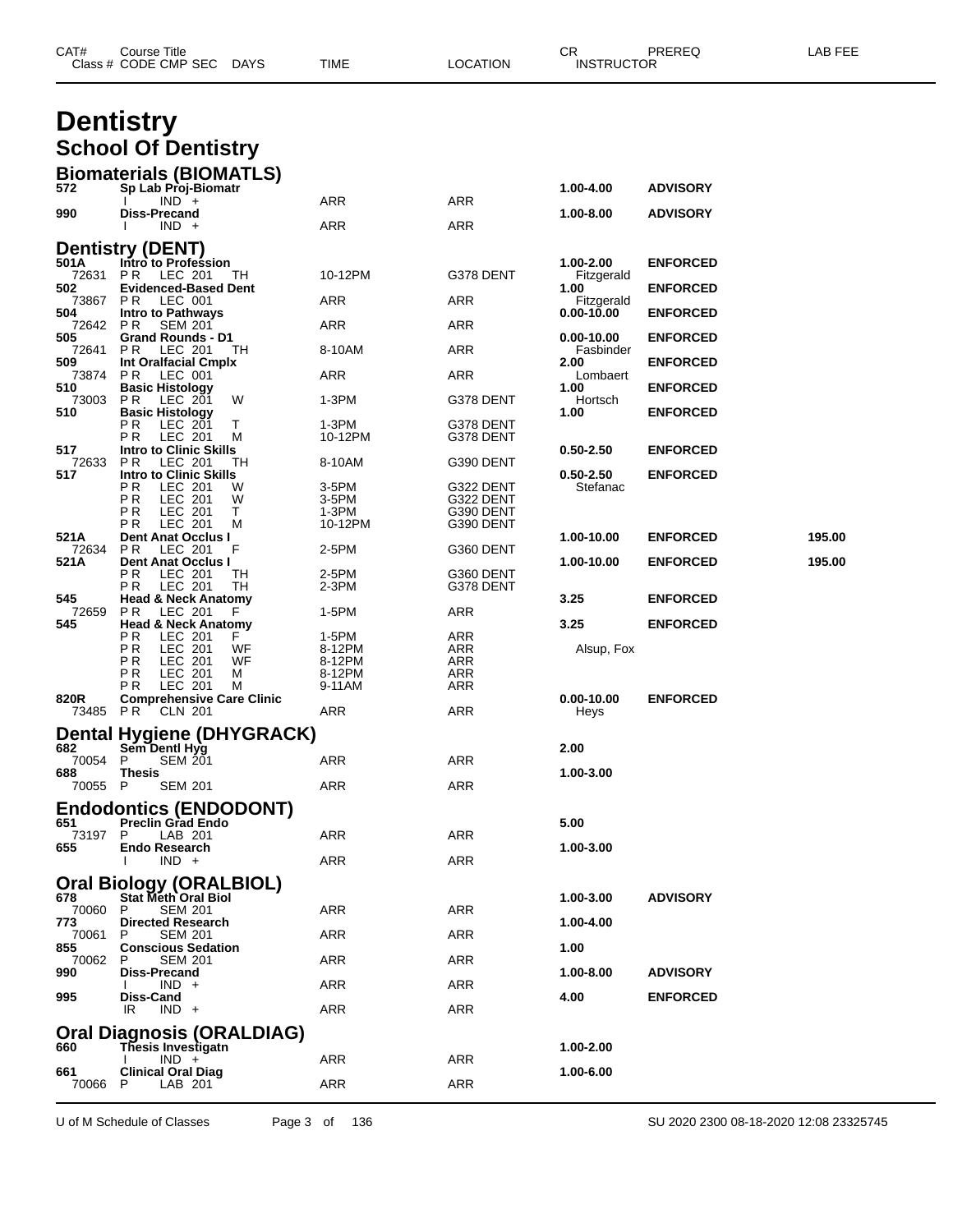| CAT#         | Course Title<br>Class # CODE CMP SEC<br>DAYS                | TIME             | <b>LOCATION</b>        | CR.<br>PREREQ<br><b>INSTRUCTOR</b> | <b>LAB FEE</b> |
|--------------|-------------------------------------------------------------|------------------|------------------------|------------------------------------|----------------|
|              | Oral Health Sciences (ORALHEAL)                             |                  |                        |                                    |                |
| 811<br>70067 | <b>Sci Sem Series</b><br>P<br><b>SEM 201</b>                | ARR              | ARR                    | 1.00-2.00                          |                |
| 812          | <b>Sci Lab Rotations</b><br>$IND +$                         | <b>ARR</b>       | <b>ARR</b>             | 3.00                               |                |
| 813          | <b>Culture of Science</b>                                   |                  |                        | 2.00                               |                |
| 70069<br>851 | <b>SEM 201</b><br>P<br><b>Special Topics Sem</b>            | ARR              | ARR                    | 1.00-3.00<br><b>ADVISORY</b>       |                |
| 990          | $IND +$<br><b>Dissertatn-Precand</b>                        | ARR              | ARR                    | 1.00-8.00<br><b>ADVISORY</b>       |                |
| 995          | $IND +$<br><b>Dissertation-Cand</b>                         | <b>ARR</b>       | <b>ARR</b>             | 4.00<br><b>ENFORCED</b>            |                |
|              | R<br>$IND +$                                                | <b>ARR</b>       | ARR                    |                                    |                |
|              | <b>Oral Pathology (ORALPATH)</b>                            |                  |                        |                                    |                |
| 696          | Thesis Investigatn<br>$IND +$                               | <b>ARR</b>       | <b>ARR</b>             | 1.00-3.00                          |                |
|              | <b>Orthodontics (ORTHO)</b>                                 |                  |                        |                                    |                |
| 750<br>73478 | Digital Ortho<br>P<br>LEC 201                               | ARR              | ARR                    | 1.00<br>Kim-Berman                 |                |
| 752          | <b>Ortho with Aligners</b>                                  |                  |                        | 1.00                               |                |
| 73546<br>753 | LEC 201<br>P<br><b>Principles in Ortho</b>                  | 12-1PM           | <b>1528 DENT</b>       | Ruellas<br>1.00-3.00               |                |
| 73253<br>760 | <b>SEM 201</b><br>P<br><b>Clinical Orthodon</b>             | ARR              | ARR                    | Kim-Berman<br>1.00-5.00            |                |
| 70074<br>762 | LAB 201<br>P<br>Sem in Orthodontics                         | ARR              | ARR                    | Kim-Berman<br>1.00-2.00            |                |
| 70075        | <b>SEM 201</b><br>P                                         | <b>ARR</b>       | <b>ARR</b>             |                                    |                |
| 763<br>70076 | <b>Ortho Pediat Dent</b><br>LAB 201<br>P                    | ARR              | ARR                    | 1.00-4.00<br>Ono                   |                |
| 766          | <b>Research-Thesis</b><br>$IND +$                           | ARR              | ARR                    | 1.00-4.00                          |                |
| 768<br>73200 | Intro Ortho Tech<br>P<br>LAB 201                            | <b>ARR</b>       | <b>ARR</b>             | 1.00<br>Ono                        |                |
| 772<br>71875 | Intro Cephalometric<br><b>SEM 201</b><br>P<br>F             | 8-12PM           | <b>1528 DENT</b>       | 1.00<br>Cevidanes                  |                |
| 772          | <b>Intro Cephalometric</b>                                  |                  |                        | 1.00                               |                |
|              | <b>SEM 201</b><br>Р<br>F<br>P<br><b>SEM 201</b><br>т        | 8-12PM<br>8-12PM | G550 DENT<br>G550 DENT |                                    |                |
| 775<br>73198 | <b>Clin Ped Ortho</b><br>- P<br>LAB 201                     | ARR              | ARR                    | 1.00-3.00<br>Conley                |                |
|              | <b>Pediatric Dentistry (PEDDENT)</b>                        |                  |                        |                                    |                |
| 591          | <b>Clinical Ped Dent</b>                                    |                  |                        | 1.00-5.00                          |                |
| 73199<br>592 | P<br>LAB 201<br><b>Sem Pediatric Dent</b>                   | ARR              | ARR                    | Boynton<br>4.00                    |                |
| 73390<br>594 | Р<br><b>SEM 201</b><br><b>Investigatn-Thesis</b>            | ARR              | ARR                    | Boynton<br>1.00-3.00               |                |
|              | $IND +$                                                     | <b>ARR</b>       | <b>ARR</b>             |                                    |                |
| 780          | <b>Periodontics (PERIODON)</b><br><b>Periodontic Clinic</b> |                  |                        | 1.00-6.00                          |                |
| 70079        | P<br>LAB 201                                                | ARR              | ARR                    | Wang                               |                |
| 781<br>73204 | <b>Sem in Periodontics</b><br><b>SEM 201</b><br>THF<br>P    | 8-12PM           | G360 DENT              | 3.00<br>Wang                       |                |
| 786<br>73196 | <b>Periodontal Therapy</b><br><b>MW</b><br>LEC 201<br>- P   | 1-3PM            | G378 DENT              | 1.00-2.00                          |                |
|              | <b>Prosthodontics (PROSTHOD)</b>                            |                  |                        |                                    |                |
| 630<br>73875 | Intro Pros Research<br><b>LEC 086</b><br>P                  | <b>ARR</b>       | <b>ARR</b>             | $0.50 - 2.00$                      |                |
| 73479        | P<br>LEC 201                                                | ARR              | ARR                    | Liu                                |                |
| 643<br>73201 | <b>Clin Prosthodontics</b><br>LAB 201<br>P                  | <b>ARR</b>       | <b>ARR</b>             | 1.00-6.00<br>Razzoog               |                |
| 645          | <b>Thesis Investigatn</b><br>$IND +$<br>D                   | <b>ARR</b>       | <b>ARR</b>             | 1.00-3.00                          |                |
|              | <b>Restorative (RESTORA)</b>                                |                  |                        |                                    |                |
| 550          | <b>Rev Rest Dent</b><br>P                                   | <b>ARR</b>       | <b>ARR</b>             | 2.00                               |                |
| 73281<br>551 | LEC 201<br><b>Rev Rest Dent Lab</b>                         |                  |                        | Fasbinder, Neiva<br>2.00           |                |
| 73282<br>560 | LAB 201<br>МW<br>P<br><b>Comp Tx Planning</b>               | 3-5PM            | <b>ARR</b>             | Fasbinder, Neiva<br>2.00           |                |
| 73283<br>742 | LAB 201<br>TH<br>P.<br><b>Clin Restor Dent</b>              | 8-12PM           | G550 DENT              | Fasbinder, Neiva<br>1.00-8.00      |                |
| 73205        | LEC 201<br>P                                                | <b>ARR</b>       | ARR                    | Neiva                              |                |
| 743          | <b>Thesis Investigatn</b>                                   |                  |                        | 1.00-4.00                          |                |

U of M Schedule of Classes Page 4 of 136 SU 2020 2300 08-18-2020 12:08 23325745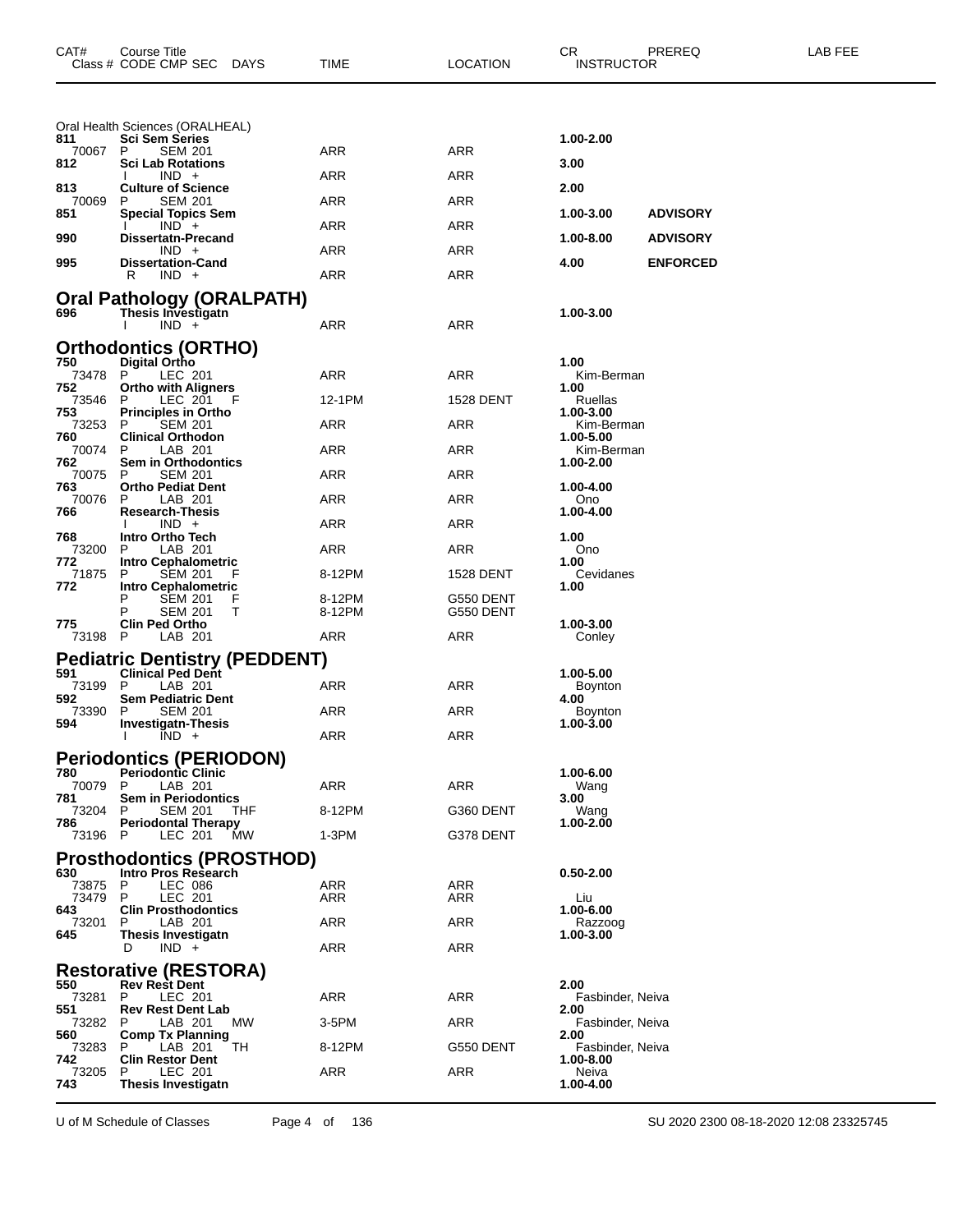| CAT#         | Course Title<br>Class # CODE CMP SEC<br><b>DAYS</b> | <b>TIME</b> | <b>LOCATION</b> | CR.<br><b>INSTRUCTOR</b> | <b>PREREQ</b>   | LAB FEE |
|--------------|-----------------------------------------------------|-------------|-----------------|--------------------------|-----------------|---------|
|              |                                                     |             |                 |                          |                 |         |
|              | $IND +$                                             | <b>ARR</b>  | <b>ARR</b>      |                          |                 |         |
| 746<br>73202 | <b>Prin Operative Dent</b><br><b>SEM 201</b><br>P   | <b>ARR</b>  | <b>ARR</b>      | 1.00-2.00<br>Yaman       |                 |         |
| 748          | <b>Spec Topc Oper Dent</b>                          |             |                 | 1.00-3.00                |                 |         |
| 70081<br>866 | <b>SEM 201</b><br>P<br><b>Masticatory System</b>    | <b>ARR</b>  | <b>ARR</b>      | 1.00                     | <b>ADVISORY</b> |         |
| 70082        | <b>SEM 201</b><br>P                                 | <b>ARR</b>  | <b>ARR</b>      |                          |                 |         |
| 868          | <b>Bioengin Occlusion</b>                           |             |                 | 2.00                     | <b>ADVISORY</b> |         |
| 70083        | <b>SEM 201</b><br>P.                                | <b>ARR</b>  | <b>ARR</b>      |                          |                 |         |
| 869          | <b>Occlusion Lab</b>                                |             |                 | 1.00-3.00                |                 |         |
| 70084        | LAB 201<br>P.                                       | <b>ARR</b>  | ARR             |                          |                 |         |
| 873          | <b>Clin Prac Occlusion</b>                          |             |                 | 1.00-6.00                |                 |         |
| 70085        | LAB 201<br>P                                        | <b>ARR</b>  | <b>ARR</b>      |                          |                 |         |
| 880          | <b>Investigatn Thesis</b>                           |             |                 | 1.00-3.00                |                 |         |
|              | $\overline{IND}$ +                                  | <b>ARR</b>  | <b>ARR</b>      |                          | <b>ADVISORY</b> |         |
| 883<br>73203 | <b>Restora Materials</b><br><b>SEM 201</b><br>P     | <b>ARR</b>  | <b>ARR</b>      | 1.00-2.00<br>Yaman       |                 |         |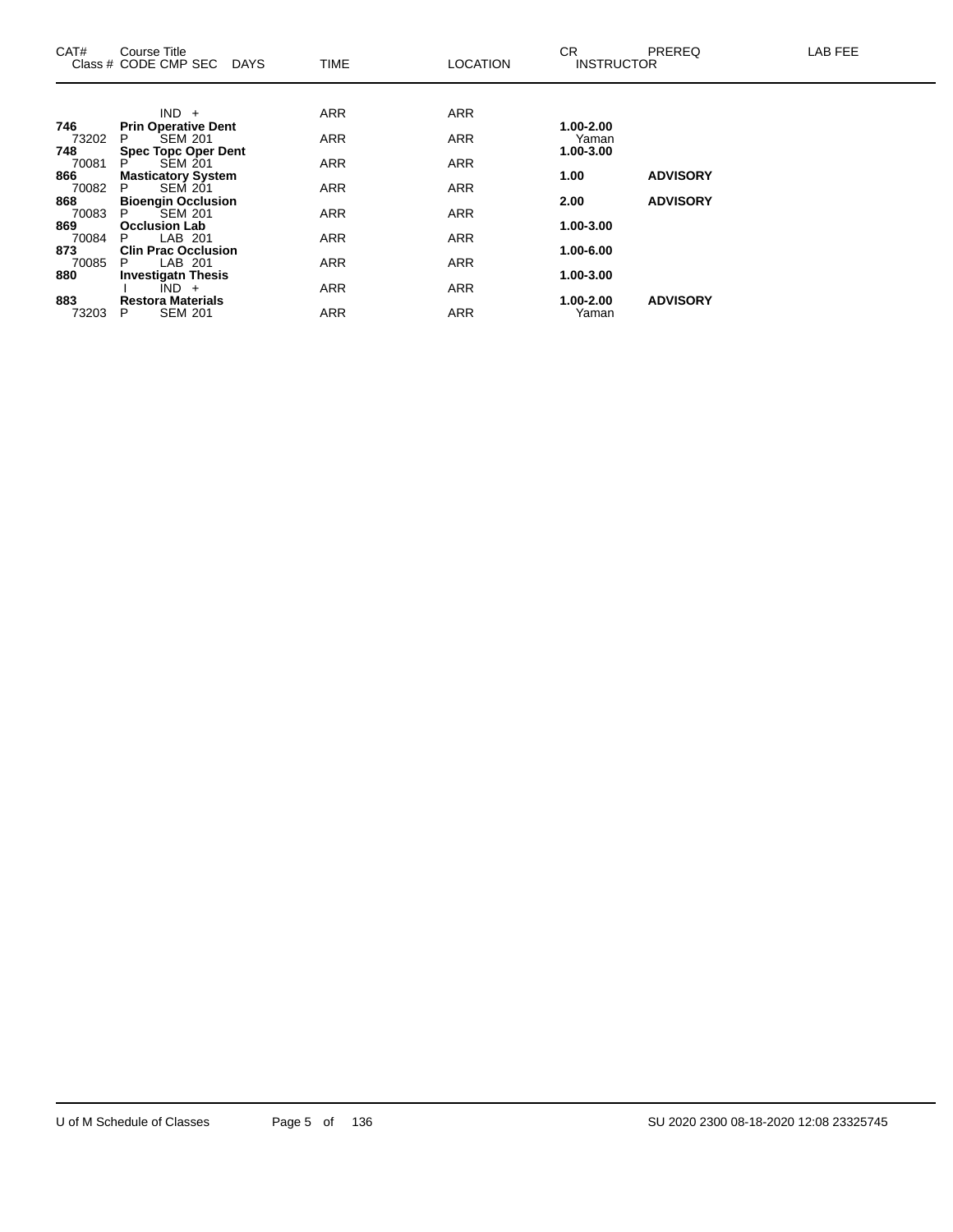# **Education School Of Education**

|                          | <b>Education (EDUC)</b>                                                                                                                                              |             |            |                          |                 |
|--------------------------|----------------------------------------------------------------------------------------------------------------------------------------------------------------------|-------------|------------|--------------------------|-----------------|
| 310                      | <b>Independent Study</b><br>$IND +$                                                                                                                                  | ARR         | <b>ARR</b> | 1.00-6.00                |                 |
| 317                      | <b>Observ-Particip Ed</b>                                                                                                                                            |             |            | 1.00-8.00                | <b>ADVISORY</b> |
|                          | SI<br>$IND +$<br>Students should obtain permission from the instructor via email and then forward to Tina Sanford at                                                 | ARR         | ARR        |                          |                 |
| tsanf@umich.edu.         |                                                                                                                                                                      |             |            |                          |                 |
| 320                      | <b>Honors Ind Study</b><br>SI<br>$IND +$                                                                                                                             | ARR         | ARR        | 1.00-6.00                | <b>ADVISORY</b> |
|                          | Students should obtain permission from the instructor via email and then forward to Tina Sanford at                                                                  |             |            |                          |                 |
| tsanf@umich.edu.<br>330  | <b>ED Empwrmt Internshp</b>                                                                                                                                          |             |            | 1.00-2.00                | <b>ADVISORY</b> |
| 73572 PI                 | LAB 201                                                                                                                                                              | ARR         | ARR        | Moje                     |                 |
| 401<br>70089 PR          | Devel Rdg Wrtg Elem<br>LEC 201<br><b>MTWTHF</b>                                                                                                                      | 12-4PM      | <b>ARR</b> | 3.00<br>Mann             |                 |
|                          | ELMAC 23 students only.                                                                                                                                              |             |            |                          |                 |
| 443<br>73150 PR          | <b>Exceptionalities K-8</b><br>LEC 201<br><b>MTWTHF</b>                                                                                                              | 8-4PM       | ARR        | 2.00<br>Fortini          |                 |
|                          | For Elmac 23 students only.                                                                                                                                          |             |            |                          |                 |
| 444                      | Tchg with Tech K-8<br>73188 PR LEC 201<br>MWF                                                                                                                        | 8-11AM      | ARR        | 1.00<br>Keren-Kolb       |                 |
|                          | Elmac 23 students only.                                                                                                                                              |             |            |                          |                 |
| 470                      | Ind Study in HE&PSE<br>SI<br>$IND +$                                                                                                                                 | ARR         | <b>ARR</b> | 1.00-3.00                | <b>ADVISORY</b> |
| 485                      | Math Elem Sch Teach                                                                                                                                                  |             |            | 3.00                     | <b>ADVISORY</b> |
| 72856                    | PR<br>LEC 201<br><b>MTWTHF</b><br>For ELMAC 23 students only.                                                                                                        | 8-11AM      | <b>ARR</b> | <b>Boerst</b>            |                 |
| 504<br>72665 PR          | <b>Teach with Tech</b><br><b>SEM 201</b>                                                                                                                             | <b>ARR</b>  | <b>ARR</b> | 1.00                     |                 |
|                          | Cohort 1 (Maize) Secondary MAC interns only.                                                                                                                         |             |            | Stanzler, Pasque         |                 |
| 72992 PR                 | <b>SEM 202</b><br>Cohort 2 (Blue) Secondary MAC interns.                                                                                                             | ARR         | <b>ARR</b> | Pasque, Stanzler         |                 |
| 510                      | <b>Teaching &amp; Learning</b>                                                                                                                                       |             |            | 1.00                     |                 |
| 72598 PR                 | <b>SEM 201</b><br><b>MWTHF</b><br>ELMAC 23 students only.                                                                                                            | 12-4PM      | ARR        | Robertson                |                 |
| 540                      | Trauma Basics                                                                                                                                                        |             |            | 1.00                     |                 |
| 73566 PD                 | <b>SEM 201</b><br>Social Work students should only enroll in SW 540                                                                                                  | ARR         | ARR        | Stein                    |                 |
|                          | Education students should only enroll in EDUC 540                                                                                                                    |             |            |                          |                 |
|                          | Nursing students should only enroll in HS 540<br>Even if it appears there is space students enrolling in the course outside of their home school may be dropped from |             |            |                          |                 |
| the course.              |                                                                                                                                                                      |             |            |                          |                 |
|                          | This is a hybrid course which means that you will have a combination of web-based class sessions and face to face                                                    |             |            |                          |                 |
|                          | class sessions. All pre-learning work must be complete prior to the required in person workshop on July 18 (meets                                                    |             |            |                          |                 |
| NIB 1000).               | Outside of Class pre-learning Work begins: 6/15/20                                                                                                                   |             |            |                          |                 |
|                          | All Day in-person workshop at North Ingalls building: 7/18/20                                                                                                        |             |            |                          |                 |
| 547                      | Outside of Class post-work final assignment: 7/26/20<br><b>Current Iss Ed Stds</b>                                                                                   |             |            | 3.00                     |                 |
| 73823                    | LEC 201<br>P<br>TH                                                                                                                                                   | 2-5PM       | ARR        | Moje, Maher              |                 |
| Secondary Reading<br>592 | <b>Teach Lang Literacy</b>                                                                                                                                           |             |            | 4.00                     | <b>ADVISORY</b> |
| 73700                    | MWF<br>P<br><b>SEM 201</b><br>Open only to ESL Endorsement interns who are Secondary MAC and Secondary Undergraduate TE students. Class is held                      | 9-12PM      | 2346 SEB   | Coolican                 |                 |
| June 10-July 1, 2020.    |                                                                                                                                                                      |             |            |                          |                 |
| 595<br>73702             | <b>Advocacy Diverse Ss</b><br><b>SEM 201</b><br>PI.                                                                                                                  | ARR         | ARR        | 3.00<br>Bellino, Reischl | <b>ADVISORY</b> |
|                          | Open only to students pursuing the ESL endorsement.                                                                                                                  |             |            |                          |                 |
| 605                      | Intern Learn Tech<br>S<br>$IND +$                                                                                                                                    | ARR         | ARR        | 3.00                     |                 |
| 606                      | Dev&Psy Perspect Ed                                                                                                                                                  |             |            | 3.00                     |                 |
| 72861                    | P R<br><b>REC 201</b><br>Secondary MAC interns only.                                                                                                                 | ARR         | ARR        | Marks, Harrison          |                 |
| 72993 PR                 | <b>REC 202</b>                                                                                                                                                       | ARR         | ARR        | Marks, Harrison          |                 |
| 640                      | Secondary MAC interns only.<br>Ind Study Ed Stdy                                                                                                                     |             |            | 1.00-3.00                | <b>ADVISORY</b> |
|                          | $IND +$<br>Ι.                                                                                                                                                        | ARR         | ARR        |                          |                 |
| 649<br>72848             | <b>Found Persp Ed Rfrm</b><br>P R<br><b>REC</b> 201                                                                                                                  | ARR         | ARR        | 3.00<br>Santone          |                 |
| 649                      | <b>Found Persp Ed Rfrm</b>                                                                                                                                           |             |            | 3.00                     |                 |
|                          | РR<br>REC 201<br>F<br>Cohort 1 (Maize) Secondary MAC interns.                                                                                                        | 1115-1215PM | ARR        |                          |                 |
| 649                      | <b>Found Persp Ed Rfrm</b>                                                                                                                                           |             |            | 3.00                     |                 |

U of M Schedule of Classes Page 6 of 136 SU 2020 2300 08-18-2020 12:08 23325745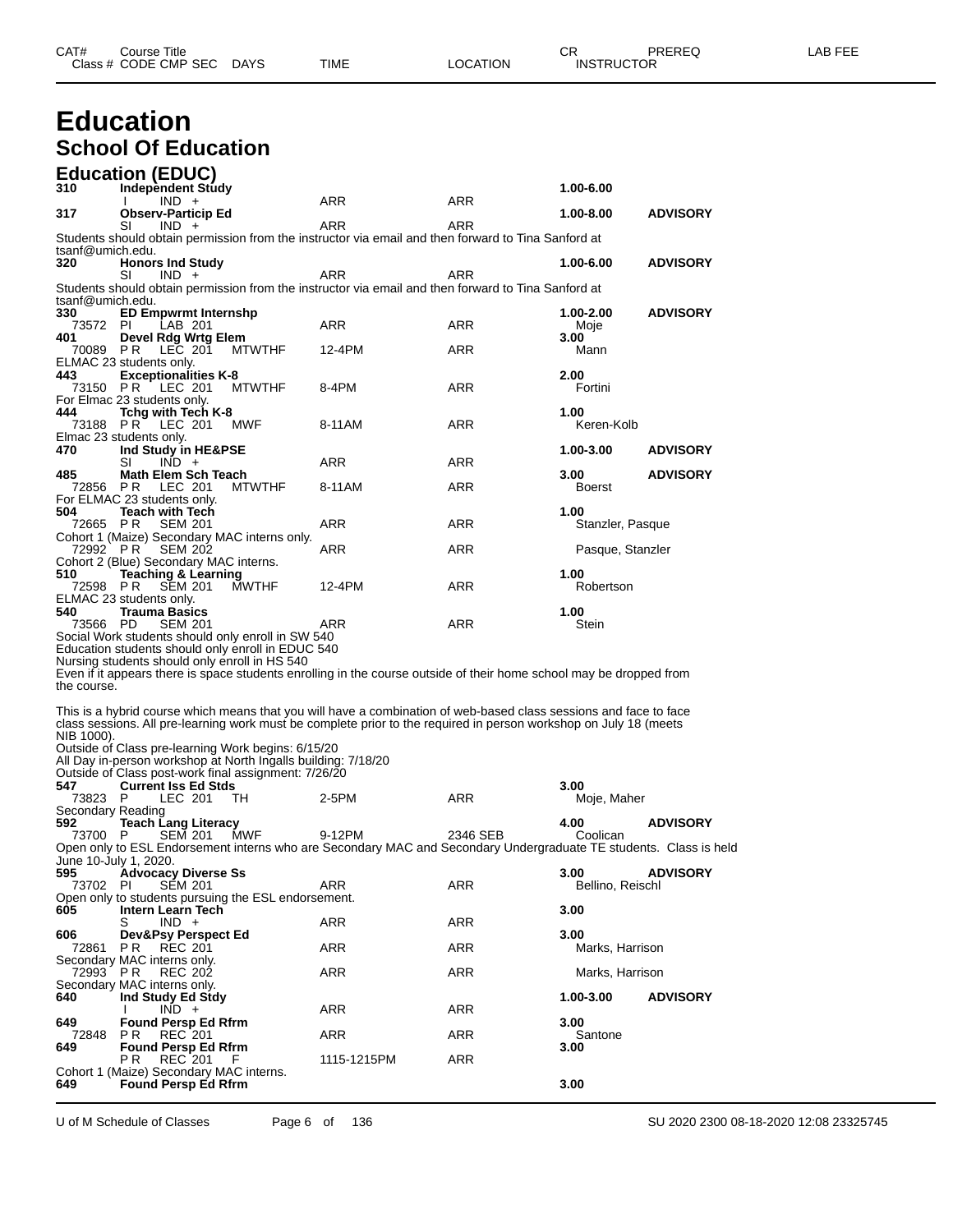| CAT#                  | Course Title<br>Class # CODE CMP SEC DAYS                                                      |               | <b>TIME</b>                                                                                              | <b>LOCATION</b> | <b>CR</b><br><b>INSTRUCTOR</b> | PREREQ          | LAB FEE |
|-----------------------|------------------------------------------------------------------------------------------------|---------------|----------------------------------------------------------------------------------------------------------|-----------------|--------------------------------|-----------------|---------|
|                       |                                                                                                |               |                                                                                                          |                 |                                |                 |         |
|                       | <b>REC 202</b><br>72868 PR                                                                     |               | <b>ARR</b>                                                                                               | <b>ARR</b>      | Santone                        |                 |         |
| 650                   | Cohort 2 (Blue) Secondary MAC interns.<br><b>Refl Teach Fld Exp</b><br>71688 PR<br>LAB 201     | <b>MTWTHF</b> | 9-4PM                                                                                                    | <b>ARR</b>      | 1.00-1.50<br>Madden            | <b>ADVISORY</b> |         |
| <b>Math Practicum</b> | ELMAC 23 students only.                                                                        |               |                                                                                                          |                 |                                |                 |         |
|                       | LAB <sup>207</sup><br>73102 PR<br>Cohort 1 (Maize) Secondary MAC students.                     |               | <b>ARR</b>                                                                                               | <b>ARR</b>      | Peterson                       |                 |         |
|                       | 73262 PR LAB 208<br>Cohort 2 (Blue) Secondary MAC students.                                    |               | <b>ARR</b>                                                                                               | ARR             | Peterson                       |                 |         |
|                       | 73308 PR LAB 211<br><b>Literacy Practicum</b>                                                  | <b>MTWTHF</b> | 9-4PM                                                                                                    | <b>ARR</b>      | Madden                         |                 |         |
| 655                   | ELMAC 23 students only.<br>Dir Resear Ed Study                                                 |               |                                                                                                          |                 | 1.00-6.00                      | <b>ADVISORY</b> |         |
|                       | $IND +$<br>SI                                                                                  |               | <b>ARR</b><br>Students should obtain permission from instructor and then complete online form located at | <b>ARR</b>      |                                |                 |         |
| 657                   | http://sitemaker.soe.umich.edu/soe.ispe/request.<br><b>Practicum Ed Study</b><br>SI<br>$IND +$ |               | ARR                                                                                                      | <b>ARR</b>      | 1.00-6.00                      | <b>ADVISORY</b> |         |
|                       | http://sitemaker.soe.umich.edu/soe.ispe/request.                                               |               | Students should obtain permission from instructor and then complete online form located at               |                 |                                |                 |         |
| 695                   | <b>Res Educ Practice</b>                                                                       |               |                                                                                                          |                 | 3.00                           |                 |         |
|                       | 72870 PR LEC 201                                                                               |               | <b>ARR</b>                                                                                               | <b>ARR</b>      | Craig                          |                 |         |
|                       | Cohort 1 (Maize) Secondary MAC students.                                                       |               |                                                                                                          |                 |                                |                 |         |
|                       | 72994 PR LEC 202                                                                               |               | <b>ARR</b>                                                                                               | <b>ARR</b>      | Craig                          |                 |         |
| 728                   | Cohort 2 (Blue) Secondary MAC students.<br><b>Prac Learn Tech</b>                              |               |                                                                                                          |                 | 3.00                           | <b>ADVISORY</b> |         |
| 71906                 | <b>SEM 201</b><br>-PI                                                                          |               | <b>ARR</b>                                                                                               | <b>ARR</b>      | Quintana                       |                 |         |
| 770                   | Ind St High&Cont Ed                                                                            |               |                                                                                                          |                 | 1.00-3.00                      | <b>ADVISORY</b> |         |
|                       | SI<br>$IND +$                                                                                  |               | <b>ARR</b>                                                                                               | <b>ARR</b>      |                                |                 |         |
|                       | http://sitemaker.soe.umich.edu/soe.ispe/request.                                               |               | Students should obtain permission from instructor and then complete online form located at               |                 |                                |                 |         |
| 835                   | <b>Independent Study</b>                                                                       |               |                                                                                                          |                 | 1.00-3.00                      |                 |         |
|                       | SI<br>$IND +$                                                                                  |               | ARR                                                                                                      | ARR             |                                |                 |         |
|                       | http://sitemaker.soe.umich.edu/soe.ispe/request.                                               |               | Students should obtain permission from instructor and then complete online form located at               |                 |                                |                 |         |
| 990                   | <b>Diss-Precand</b>                                                                            |               |                                                                                                          |                 | 1.00-8.00                      | <b>ADVISORY</b> |         |
|                       | SI<br>$IND +$                                                                                  |               | <b>ARR</b>                                                                                               | <b>ARR</b>      |                                |                 |         |
|                       |                                                                                                |               | Students should obtain permission from instructor and then complete online form located at               |                 |                                |                 |         |
|                       | http://sitemaker.soe.umich.edu/soe.ispe/request.                                               |               |                                                                                                          |                 |                                |                 |         |
| 991                   | <b>Prelims Part A</b>                                                                          |               |                                                                                                          |                 | 1.00-3.00                      |                 |         |
|                       | SI<br>$IND +$                                                                                  |               | ARR                                                                                                      | <b>ARR</b>      |                                |                 |         |
| 992                   | <b>Prelims Part B</b>                                                                          |               |                                                                                                          |                 | 1.00-3.00                      |                 |         |
|                       | $IND +$<br>SI                                                                                  |               | <b>ARR</b>                                                                                               | ARR             |                                |                 |         |
| 995                   | Diss-Cand                                                                                      |               |                                                                                                          |                 | 4.00                           | <b>ENFORCED</b> |         |
|                       | $IND +$<br>SIR.                                                                                |               | <b>ARR</b>                                                                                               | <b>ARR</b>      |                                |                 |         |
|                       |                                                                                                |               | Students should obtain permission from instructor and then complete online form located at               |                 |                                |                 |         |

http://sitemaker.soe.umich.edu/soe.ispe/request.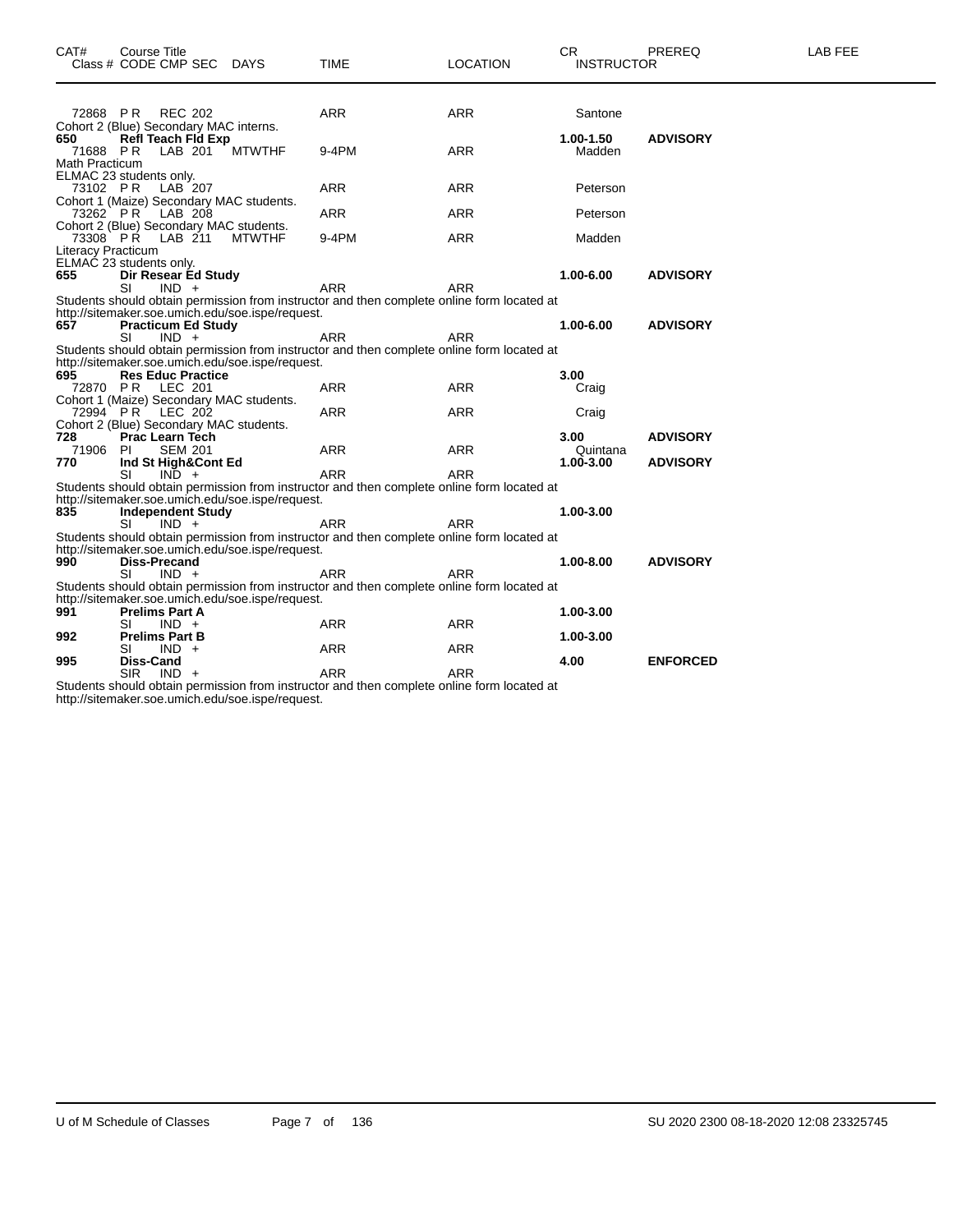### **Engineering Aerospace Engineering Aerospace Engineering (AEROSP)**

|     | Acrospace Engineering (AEROOL) |            |            |           |                 |
|-----|--------------------------------|------------|------------|-----------|-----------------|
| 290 | <b>Directed Study</b>          |            |            | 1.00-3.00 |                 |
|     | $IND +$                        | <b>ARR</b> | <b>ARR</b> |           |                 |
| 390 | <b>Directed Study</b>          |            |            | 1.00-3.00 |                 |
|     | $IND +$                        | <b>ARR</b> | <b>ARR</b> |           |                 |
| 490 | <b>Directed Study</b>          |            |            | 1.00-3.00 | <b>ADVISORY</b> |
|     | $IND +$                        | <b>ARR</b> | <b>ARR</b> |           |                 |
| 590 | <b>Directed Study</b>          |            |            | 1.00-6.00 | <b>ADVISORY</b> |
|     | $IND +$                        | <b>ARR</b> | <b>ARR</b> |           |                 |
| 990 | <b>Diss-Precand</b>            |            |            | 1.00-8.00 | <b>ADVISORY</b> |
|     | $IND +$                        | <b>ARR</b> | <b>ARR</b> |           |                 |
| 995 | Diss-Cand                      |            |            | 4.00      | <b>ENFORCED</b> |
|     | $IND +$<br>R                   | <b>ARR</b> | <b>ARR</b> |           |                 |
|     |                                |            |            |           |                 |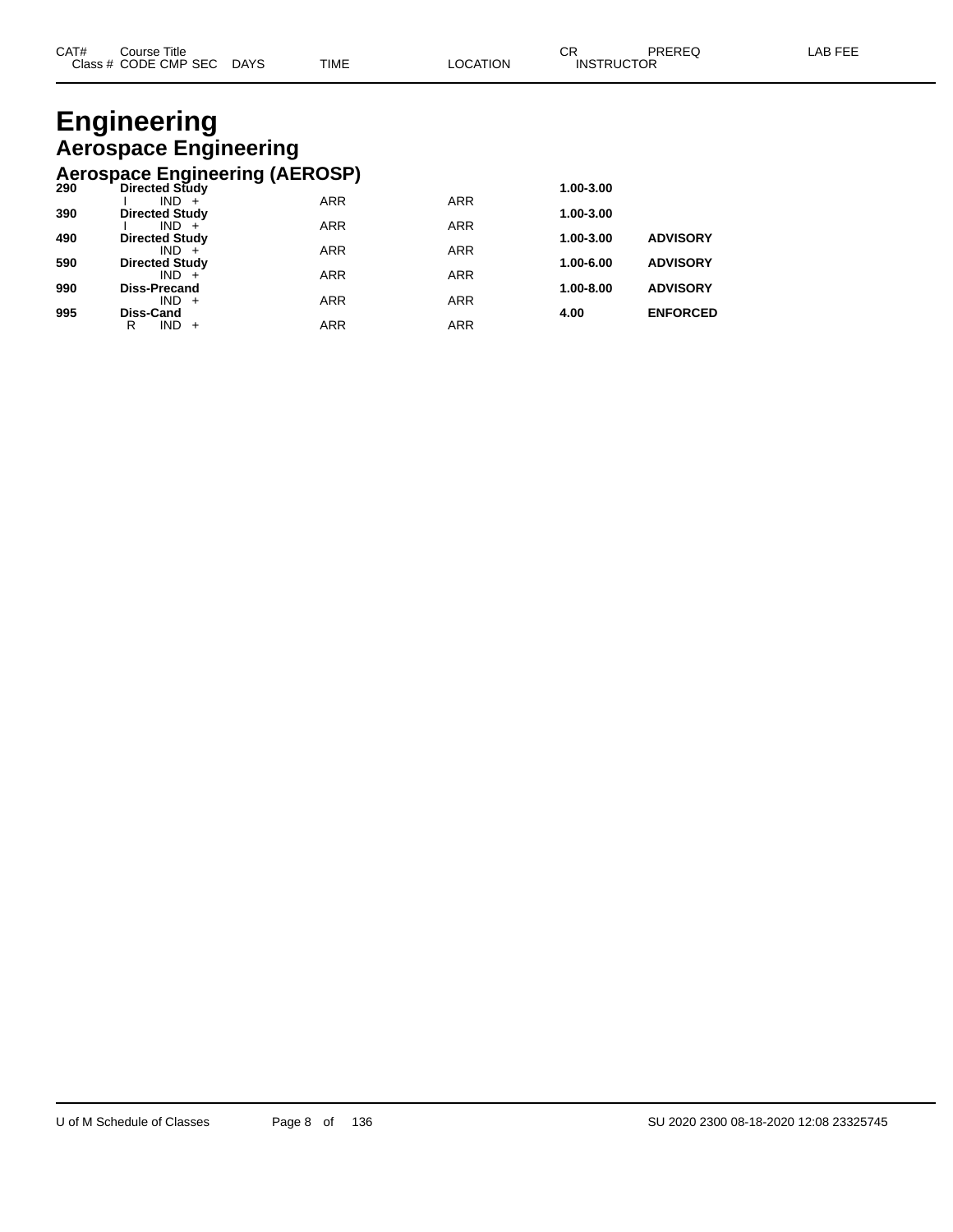| CAT# | Title<br>Course      |             |             |                | ົ<br>◡            | <b>PREREC</b> | AB FFF |
|------|----------------------|-------------|-------------|----------------|-------------------|---------------|--------|
|      | Class # CODE CMP SEC | <b>DAYS</b> | <b>TIME</b> | <b>OCATION</b> | <b>INSTRUCTOR</b> |               |        |

### **Biomedical Engineering Biomedical Engineering (BIOMEDE)**

| 490 | <b>Directed Research</b>            |            |            | 1.00-4.00     |                 |
|-----|-------------------------------------|------------|------------|---------------|-----------------|
| 590 | $IND +$<br><b>Directed Research</b> | <b>ARR</b> | <b>ARR</b> | 1.00-16.00    | <b>ADVISORY</b> |
|     | $IND +$                             | <b>ARR</b> | <b>ARR</b> |               |                 |
| 591 | <b>M S Thesis</b>                   |            |            | 1.00-16.00    | <b>ADVISORY</b> |
|     | $IND +$                             | <b>ARR</b> | <b>ARR</b> |               |                 |
| 990 | <b>Diss-Precand</b>                 |            |            | $1.00 - 8.00$ | <b>ADVISORY</b> |
|     | $IND +$                             | <b>ARR</b> | <b>ARR</b> |               |                 |
| 995 | <b>Diss-Cand</b>                    |            |            | 4.00          | <b>ENFORCED</b> |
|     | R<br>$IND +$                        | ARR        | ARR        |               |                 |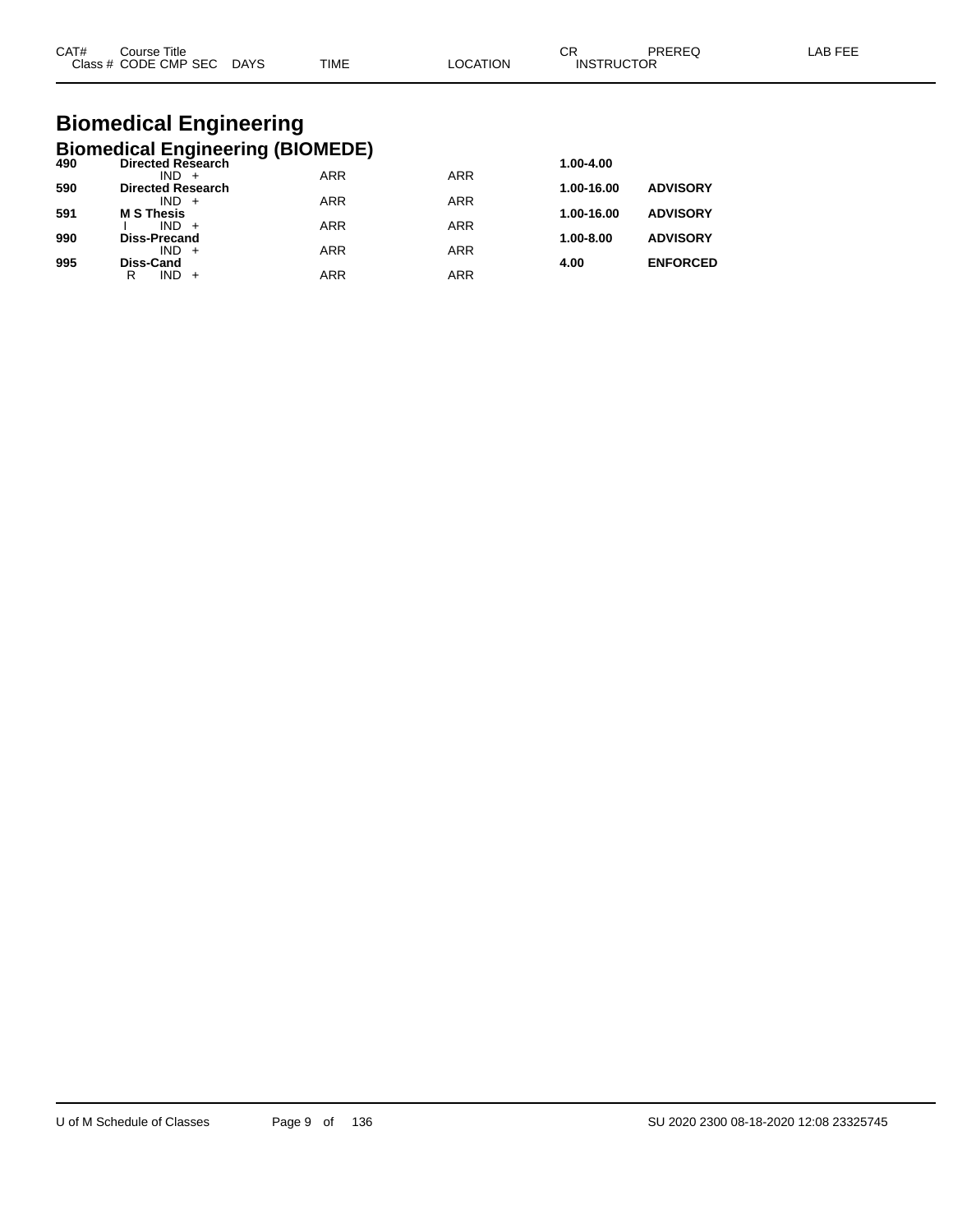| CAT# | ourse Titleٽ              |      |                 | ⌒冖<br>◡⊓          | PREREQ | ∟AB FEE |
|------|---------------------------|------|-----------------|-------------------|--------|---------|
|      | Class # CODE CMP SEC DAYS | TIME | <b>LOCATION</b> | <b>INSTRUCTOR</b> |        |         |

# **Climate and Space Sciences Engineering Climate and Meteorology (CLIMATE) 498 Practicum 1.00-2.00**

| 498   | Practicum                                              |            |            | 1.00-2.00  |                 |
|-------|--------------------------------------------------------|------------|------------|------------|-----------------|
| 72038 | LEC 201<br>PI                                          | <b>ARR</b> | <b>ARR</b> | Samson     |                 |
| 499   | <b>Directed Study</b>                                  |            |            | 1.00-16.00 |                 |
|       | $IND +$                                                | <b>ARR</b> | <b>ARR</b> |            |                 |
| 701   | <b>Special Problems</b>                                |            |            | 1.00-16.00 |                 |
|       | $IND +$                                                | <b>ARR</b> | <b>ARR</b> |            |                 |
| 990   | <b>Diss-Precand</b>                                    |            |            | 1.00-8.00  | <b>ADVISORY</b> |
|       | $IND +$                                                | <b>ARR</b> | <b>ARR</b> |            |                 |
| 995   | Diss-Cand                                              |            |            | 4.00       | <b>ENFORCED</b> |
|       | IND.<br>R<br>$+$                                       | <b>ARR</b> | <b>ARR</b> |            |                 |
|       |                                                        |            |            |            |                 |
|       | Space Science and Engineering (SPACE)<br>498 Practicum |            |            |            |                 |
|       |                                                        |            |            | 1.00-2.00  |                 |
| 73290 | LEC 201<br>ΡI                                          | <b>ARR</b> | <b>ARR</b> | Samson     |                 |
| 590   | <b>Space Systems Proj</b>                              |            |            | 1.00-4.00  | <b>ADVISORY</b> |
| 73832 | PI<br>LEC 026                                          | <b>ARR</b> | <b>ARR</b> | Moldwin    |                 |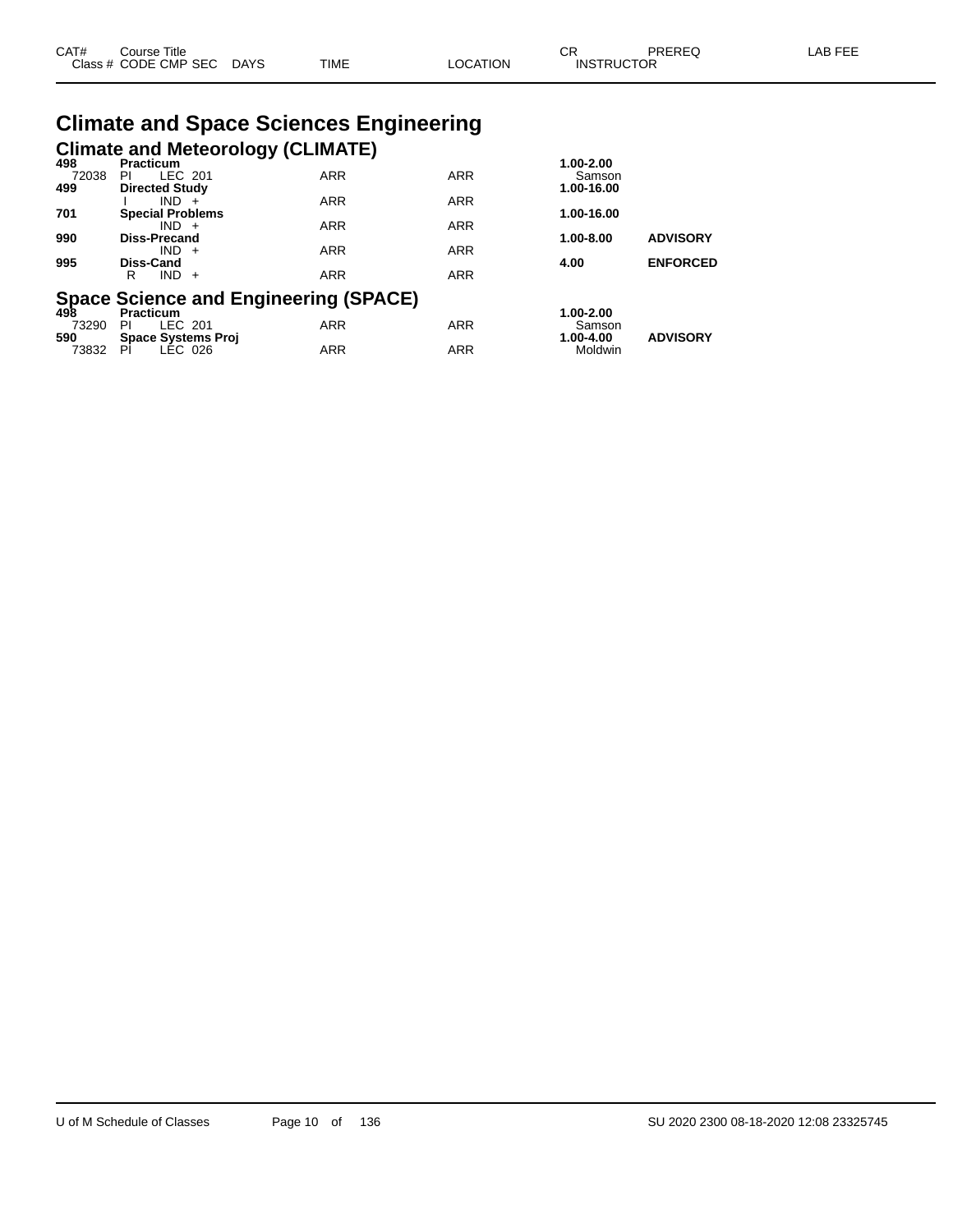| CAT# | Course Title              |             |          | ∩⊓                | PREREQ | LAB FEE |
|------|---------------------------|-------------|----------|-------------------|--------|---------|
|      | Class # CODE CMP SEC DAYS | <b>TIME</b> | ∟OCATION | <b>INSTRUCTOR</b> |        |         |

# **Chemical Engineering Department**

|     | <b>Chemical Engineering (CHE)</b>   |            |            |            |                           |
|-----|-------------------------------------|------------|------------|------------|---------------------------|
| 290 | Res&Spec Problems                   |            |            | 1.00-16.00 | <b>ADVISORY</b>           |
|     | ÎND -                               | <b>ARR</b> | <b>ARR</b> |            |                           |
| 490 | <b>Adv Res&amp;Spec Problem</b>     |            |            | 1.00-16.00 | <b>ADVISORY, ENFORCED</b> |
|     | $IND +$<br>R                        | <b>ARR</b> | <b>ARR</b> |            |                           |
| 695 | <b>Research Problems</b><br>$IND +$ | <b>ARR</b> | <b>ARR</b> | 1.00-16.00 | <b>ADVISORY</b>           |
| 698 | <b>Directed Study</b>               |            |            | 1.00-16.00 |                           |
|     | $IND +$                             | <b>ARR</b> | <b>ARR</b> |            |                           |
| 990 | <b>Diss-Precand</b>                 |            |            | 1.00-8.00  | <b>ADVISORY</b>           |
|     | $IND +$                             | <b>ARR</b> | <b>ARR</b> |            |                           |
| 995 | Diss-Cand                           |            |            | 4.00       | <b>ENFORCED</b>           |
|     | IND.<br>R<br>$+$                    | <b>ARR</b> | <b>ARR</b> |            |                           |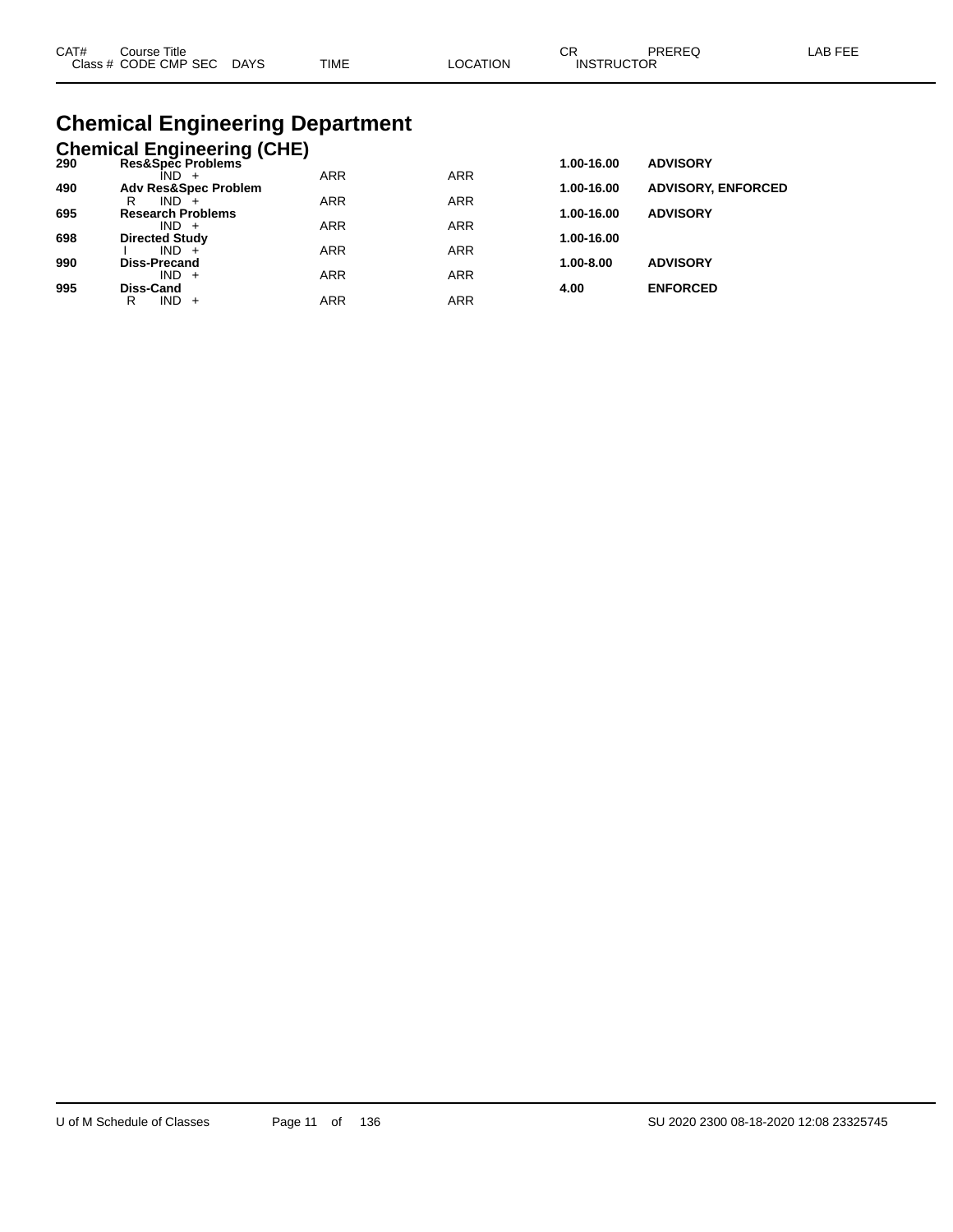| CAT# | Course Title<br>Class # CODE CMP SEC | <b>DAYS</b> | <b>TIME</b> | LOCATION | CR<br><b>INSTRUCTOR</b> | <b>PREREQ</b> | LAB FEE |
|------|--------------------------------------|-------------|-------------|----------|-------------------------|---------------|---------|
|      |                                      |             |             |          |                         |               |         |

### **Civil & Environmental Engr Civil And Environmental Engineering (CEE)**

| 430 | <b>Sp Prob Constr Eng</b>           |            |            | 1.00-3.00  | <b>ADVISORY</b> |
|-----|-------------------------------------|------------|------------|------------|-----------------|
| 490 | $IND +$<br><b>Independent Study</b> | <b>ARR</b> | <b>ARR</b> | 1.00-4.00  | <b>ADVISORY</b> |
|     | $IND +$                             | <b>ARR</b> | <b>ARR</b> |            |                 |
| 622 | Sp Prob Hydr-Hydrol                 |            |            | 1.00-16.00 | <b>ADVISORY</b> |
|     | $IND +$                             | <b>ARR</b> | <b>ARR</b> |            |                 |
| 630 | <b>Dir Study Const Eng</b>          |            |            | 1.00-3.00  | <b>ADVISORY</b> |
| 651 | $IND +$<br><b>Directed Studies</b>  | <b>ARR</b> | ARR        | 1.00-3.00  | <b>ADVISORY</b> |
|     | $IND +$                             | <b>ARR</b> | <b>ARR</b> |            |                 |
| 682 | <b>Prob in Envir Engr</b>           |            |            | 1.00-16.00 | <b>ADVISORY</b> |
|     | $IND +$                             | <b>ARR</b> | <b>ARR</b> |            |                 |
| 910 | <b>Struct Engr Res</b>              |            |            | 1.00-16.00 |                 |
| 921 | $IND +$<br>Hydra&Hydro Eng Res      | <b>ARR</b> | <b>ARR</b> | 1.00-16.00 | <b>ADVISORY</b> |
|     | $IND +$                             | <b>ARR</b> | <b>ARR</b> |            |                 |
| 930 | <b>Constr Engr Res</b>              |            |            | 1.00-16.00 |                 |
|     | $IND +$                             | <b>ARR</b> | <b>ARR</b> |            |                 |
| 946 | Soil Mech Res<br>$IND +$            | <b>ARR</b> | <b>ARR</b> | 1.00-16.00 |                 |
| 980 | <b>Res in Envir Engr</b>            |            |            | 1.00-16.00 | <b>ADVISORY</b> |
|     | $IND +$                             | <b>ARR</b> | <b>ARR</b> |            |                 |
| 990 | Diss-Precand                        |            |            | 1.00-8.00  | <b>ADVISORY</b> |
|     | $IND +$                             | <b>ARR</b> | <b>ARR</b> |            |                 |
| 995 | Diss-Cand<br>$IND +$<br>R           | <b>ARR</b> | <b>ARR</b> | 4.00       | <b>ENFORCED</b> |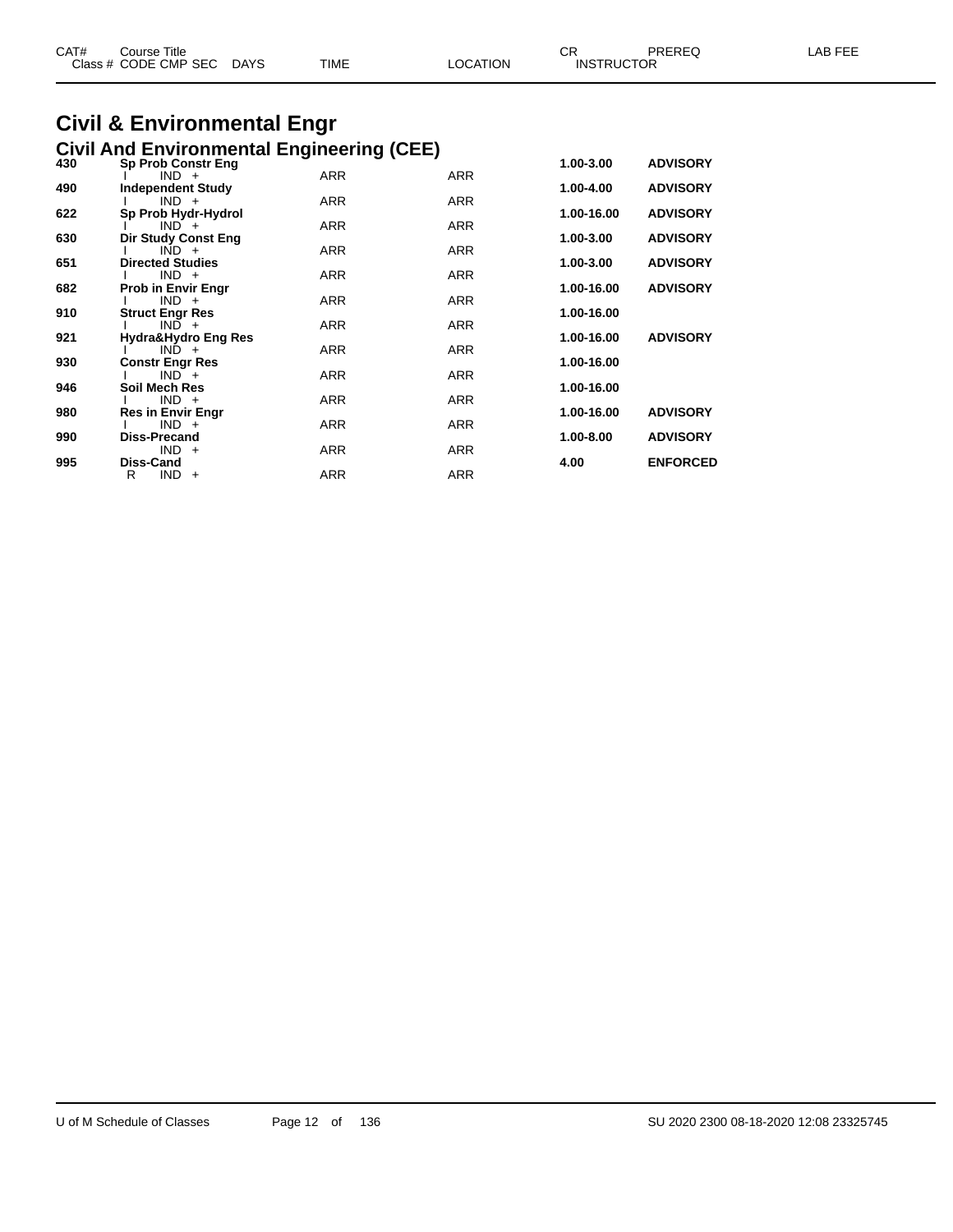| CAT# | Course Title         |      |             |          | Ωm<br>- UN        | PREREQ | AB FEE |
|------|----------------------|------|-------------|----------|-------------------|--------|--------|
|      | Class # CODE CMP SEC | DAYS | <b>TIME</b> | ∟OCATION | <b>INSTRUCTOR</b> |        |        |

# **CoE Robotics Institute**

| <b>Robotics (ROB)</b><br>590 | Directed Study |         |     |     | 1.00-6.00 |
|------------------------------|----------------|---------|-----|-----|-----------|
|                              |                | $IND +$ | ARR | ARR |           |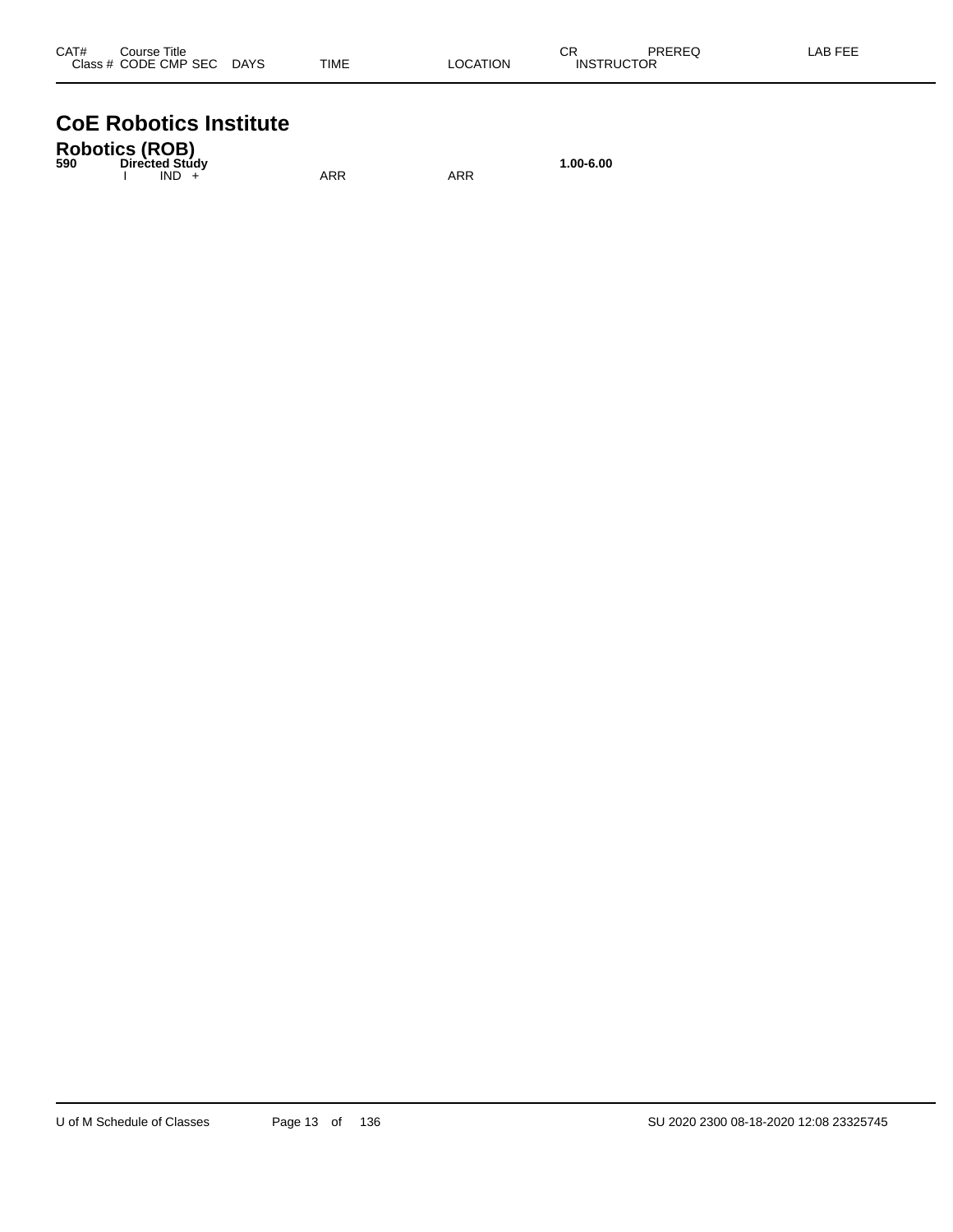# **Electrical Engr & Computer Sci**

# **Electrical Engineering And Computer Science (EECS) 399 Directed Study 1.00-4.00 ADVISORY**

| <b>Directed Study</b>     |                                                                                                                                    |                                                                                                                                           | 1.00-4.00                                                                        | <b>ADVISORY</b>                                                                                                                                                                                                                                                 |
|---------------------------|------------------------------------------------------------------------------------------------------------------------------------|-------------------------------------------------------------------------------------------------------------------------------------------|----------------------------------------------------------------------------------|-----------------------------------------------------------------------------------------------------------------------------------------------------------------------------------------------------------------------------------------------------------------|
| $IND +$                   | <b>ARR</b>                                                                                                                         | <b>ARR</b>                                                                                                                                |                                                                                  |                                                                                                                                                                                                                                                                 |
| <b>Web Systems</b>        |                                                                                                                                    |                                                                                                                                           | 4.00                                                                             | <b>ENFORCED</b>                                                                                                                                                                                                                                                 |
|                           |                                                                                                                                    |                                                                                                                                           |                                                                                  |                                                                                                                                                                                                                                                                 |
|                           |                                                                                                                                    |                                                                                                                                           |                                                                                  |                                                                                                                                                                                                                                                                 |
| LEC 201<br>AR             | 130-3PM                                                                                                                            | <b>ARR</b>                                                                                                                                | Leach, Wei                                                                       |                                                                                                                                                                                                                                                                 |
| PRW LAB 211               | $3-4PM$                                                                                                                            | <b>ARR</b>                                                                                                                                | Bao                                                                              |                                                                                                                                                                                                                                                                 |
| PRW LAB 212               | $3-4PM$                                                                                                                            | <b>ARR</b>                                                                                                                                | Bao                                                                              |                                                                                                                                                                                                                                                                 |
| <b>Adv Directed Study</b> |                                                                                                                                    |                                                                                                                                           | 1.00-4.00                                                                        | <b>ADVISORY, ENFORCED</b>                                                                                                                                                                                                                                       |
| $IND +$<br>R              |                                                                                                                                    |                                                                                                                                           |                                                                                  |                                                                                                                                                                                                                                                                 |
|                           |                                                                                                                                    |                                                                                                                                           |                                                                                  | <b>ADVISORY</b>                                                                                                                                                                                                                                                 |
| $IND +$                   |                                                                                                                                    |                                                                                                                                           |                                                                                  |                                                                                                                                                                                                                                                                 |
|                           |                                                                                                                                    |                                                                                                                                           |                                                                                  | <b>ADVISORY</b>                                                                                                                                                                                                                                                 |
|                           |                                                                                                                                    |                                                                                                                                           |                                                                                  |                                                                                                                                                                                                                                                                 |
|                           |                                                                                                                                    |                                                                                                                                           |                                                                                  | <b>ADVISORY</b>                                                                                                                                                                                                                                                 |
|                           |                                                                                                                                    |                                                                                                                                           |                                                                                  |                                                                                                                                                                                                                                                                 |
|                           |                                                                                                                                    |                                                                                                                                           |                                                                                  | <b>ADVISORY</b>                                                                                                                                                                                                                                                 |
|                           |                                                                                                                                    |                                                                                                                                           |                                                                                  |                                                                                                                                                                                                                                                                 |
|                           |                                                                                                                                    |                                                                                                                                           | 4.00                                                                             | <b>ENFORCED</b>                                                                                                                                                                                                                                                 |
| R<br>$+$                  |                                                                                                                                    |                                                                                                                                           |                                                                                  |                                                                                                                                                                                                                                                                 |
|                           | <b>Directed Study</b><br><b>Master's Thesis</b><br>$IND +$<br>$IND +$<br><b>Diss-Precand</b><br>$IND +$<br>Diss-Cand<br><b>IND</b> | <b>MTWTH</b><br>MW<br>МW<br><b>ARR</b><br><b>ARR</b><br><b>ARR</b><br><b>Research Work EECS</b><br><b>ARR</b><br><b>ARR</b><br><b>ARR</b> | <b>ARR</b><br><b>ARR</b><br><b>ARR</b><br><b>ARR</b><br><b>ARR</b><br><b>ARR</b> | STUDENTS ARE AUTO-ENROLLED IN LECTURE WHEN THEY ELECT A LAB. All major restrictions and prerequisites are strictly<br>enforced. For policy questions, please contact the CSE Undergraduate Advising Office.<br>1.00-4.00<br>1.00-6.00<br>1.00-6.00<br>1.00-8.00 |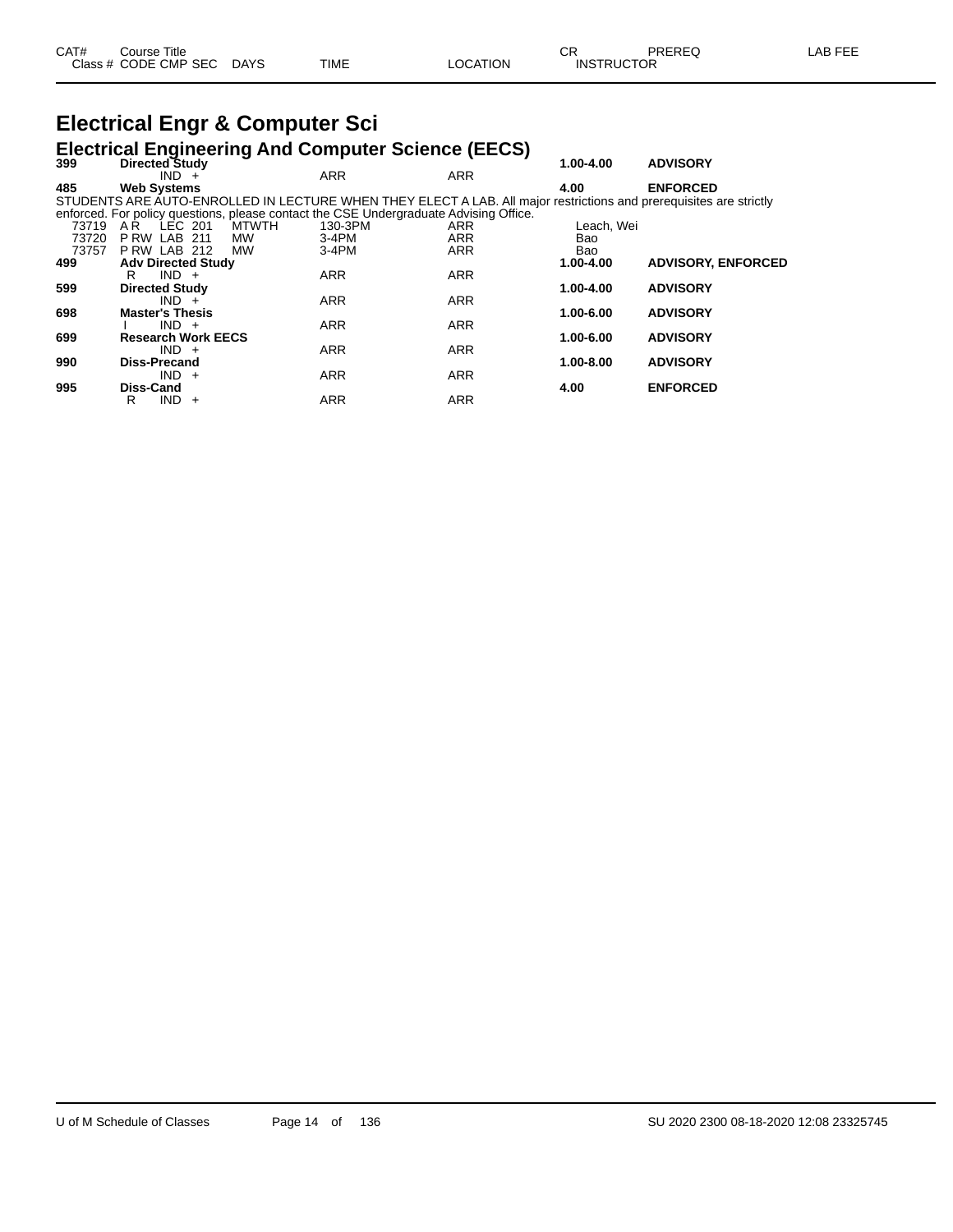| CAT#           | Course Title<br>Class # CODE CMP SEC DAYS       | TIME       | LOCATION   | CR<br><b>INSTRUCTOR</b> | <b>PREREQ</b>   | LAB FEE |
|----------------|-------------------------------------------------|------------|------------|-------------------------|-----------------|---------|
|                | <b>Engineering Undergraduate Educ</b>           |            |            |                         |                 |         |
|                | <b>Engineering (ENGR)</b>                       |            |            |                         |                 |         |
| 280            | Undergrad Research                              |            |            | 1.00-4.00               | <b>ADVISORY</b> |         |
| 71816          | DIS.<br>201<br>P                                | ARR        | ARR        |                         |                 |         |
| 301            | <b>Engr Ugrad Stdy Abrd</b>                     |            |            | 1.00-16.00              | <b>ADVISORY</b> |         |
| 73367          | LEC 105<br>P                                    | ARR        | ARR        |                         |                 |         |
| 73467          | P<br>LEC 106                                    | ARR        | ARR        |                         |                 |         |
| 73271          | LEC 132<br>- P                                  | ARR        | <b>ARR</b> |                         |                 |         |
| 73368          | <b>LEC 141</b><br>$\mathsf{P}$                  | ARR        | ARR        |                         |                 |         |
| 73573          | P<br>LEC 142                                    | ARR        | ARR        |                         |                 |         |
| 73466          | <b>LEC 143</b><br>$\mathsf{P}$                  | ARR        | <b>ARR</b> |                         |                 |         |
| 73555          | <b>LEC 145</b><br>$\mathsf{P}$                  | ARR        | <b>ARR</b> |                         |                 |         |
| 73556          | LEC 146<br>- P                                  | ARR        | <b>ARR</b> |                         |                 |         |
| 73557<br>73558 | <b>LEC 147</b><br><b>P</b><br><b>LEC 148</b>    | ARR<br>ARR | ARR<br>ARR |                         |                 |         |
| 350            | Intl Lab Exp-Engin                              |            |            | 3.00                    | <b>ENFORCED</b> |         |
| 73486          | <b>PIR</b><br>LAB 201                           | ARR        | <b>ARR</b> | Sick                    |                 |         |
|                | Class location: Berlin University of Technology |            |            |                         |                 |         |
| 355            | <b>Multidis Eng Pro 2</b>                       |            |            | 1.00-4.00               |                 |         |
| 73913          | LAB 036<br>-PI                                  | ARR        | ARR        | Chestek                 |                 |         |
|                | Neuromodulation Project Team                    |            |            |                         |                 |         |
| 400            | Co-Op Educ Engr                                 |            |            | 0.00                    | <b>ADVISORY</b> | 65.00   |
| 70130          | DIS 201<br>PD.                                  | ARR        | <b>ARR</b> |                         |                 |         |
| 591            | <b>Engr Grad Study Abrd</b>                     |            |            | 1.00-12.00              | <b>ADVISORY</b> |         |

73473 PD LEC 004 ARR ARR ARR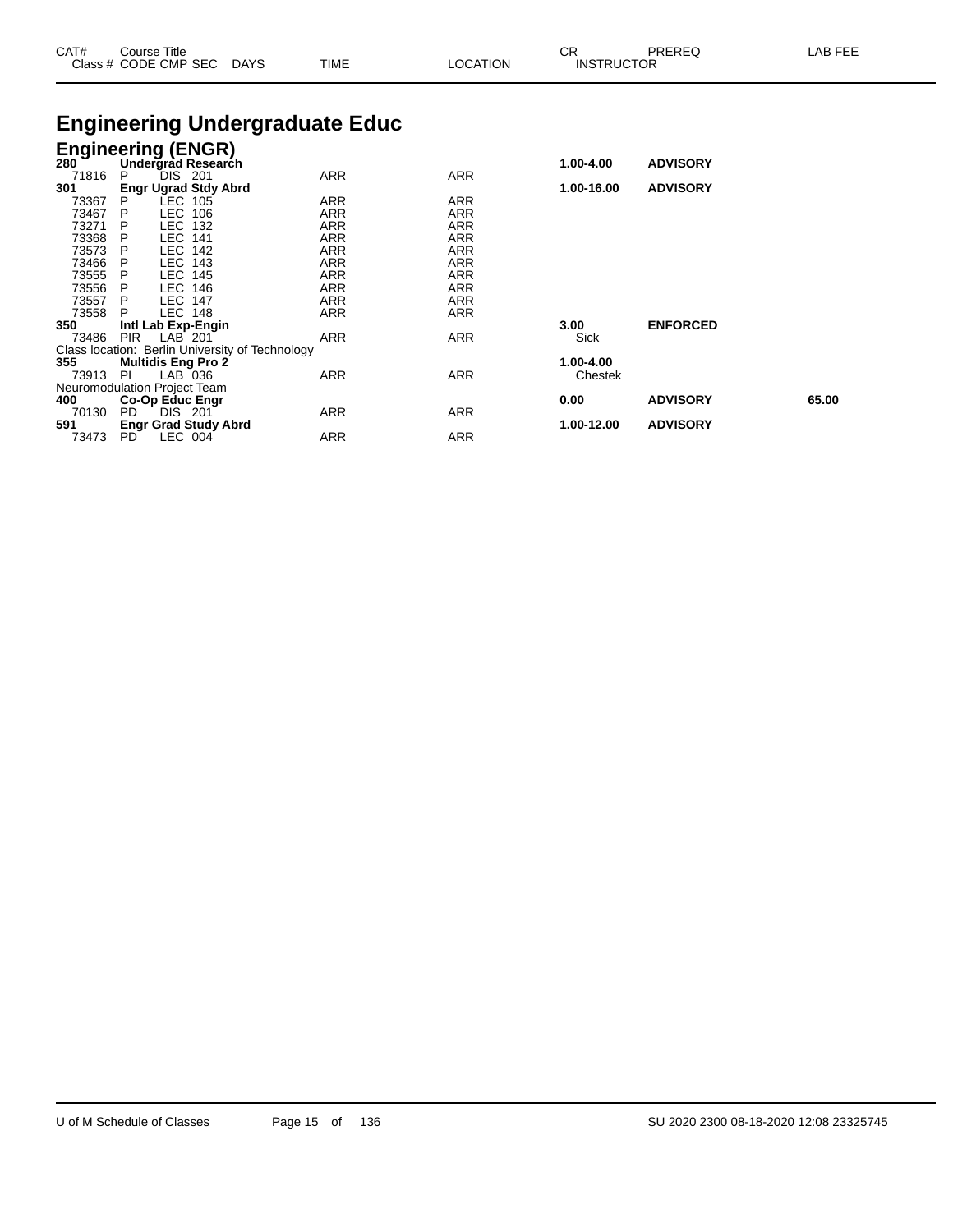| CAT# | Course Title              |      |          | ∩⊓<br>∪N.         | PREREQ | _AB FEE |
|------|---------------------------|------|----------|-------------------|--------|---------|
|      | Class # CODE CMP SEC DAYS | TIME | LOCATION | <b>INSTRUCTOR</b> |        |         |

# **Industrial-Operations Engr Dep**

|     | <b>Industrial And Operations Engineering (IOE)</b> |            |                 |           |                 |
|-----|----------------------------------------------------|------------|-----------------|-----------|-----------------|
| 490 | <b>UG Directed Study</b>                           | 2.00-4.00  | <b>ADVISORY</b> |           |                 |
|     | $IND +$                                            | <b>ARR</b> | <b>ARR</b>      |           |                 |
| 590 | <b>Masters Direct Study</b>                        |            |                 | 2.00-4.00 | <b>ADVISORY</b> |
| 801 | $IND +$<br><b>First Yr Doc Dir Res</b>             | <b>ARR</b> | <b>ARR</b>      | 1.00-3.00 | <b>ADVISORY</b> |
|     | $IND +$                                            | <b>ARR</b> | <b>ARR</b>      |           |                 |
| 990 | <b>Diss Pre-Candidate</b>                          |            |                 | 2.00-8.00 | <b>ADVISORY</b> |
|     | $IND +$                                            | <b>ARR</b> | <b>ARR</b>      |           |                 |
| 995 | <b>Dissertation Cand</b>                           |            |                 | 4.00      | <b>ENFORCED</b> |
|     | $IND +$<br>R                                       | ARR        | <b>ARR</b>      |           |                 |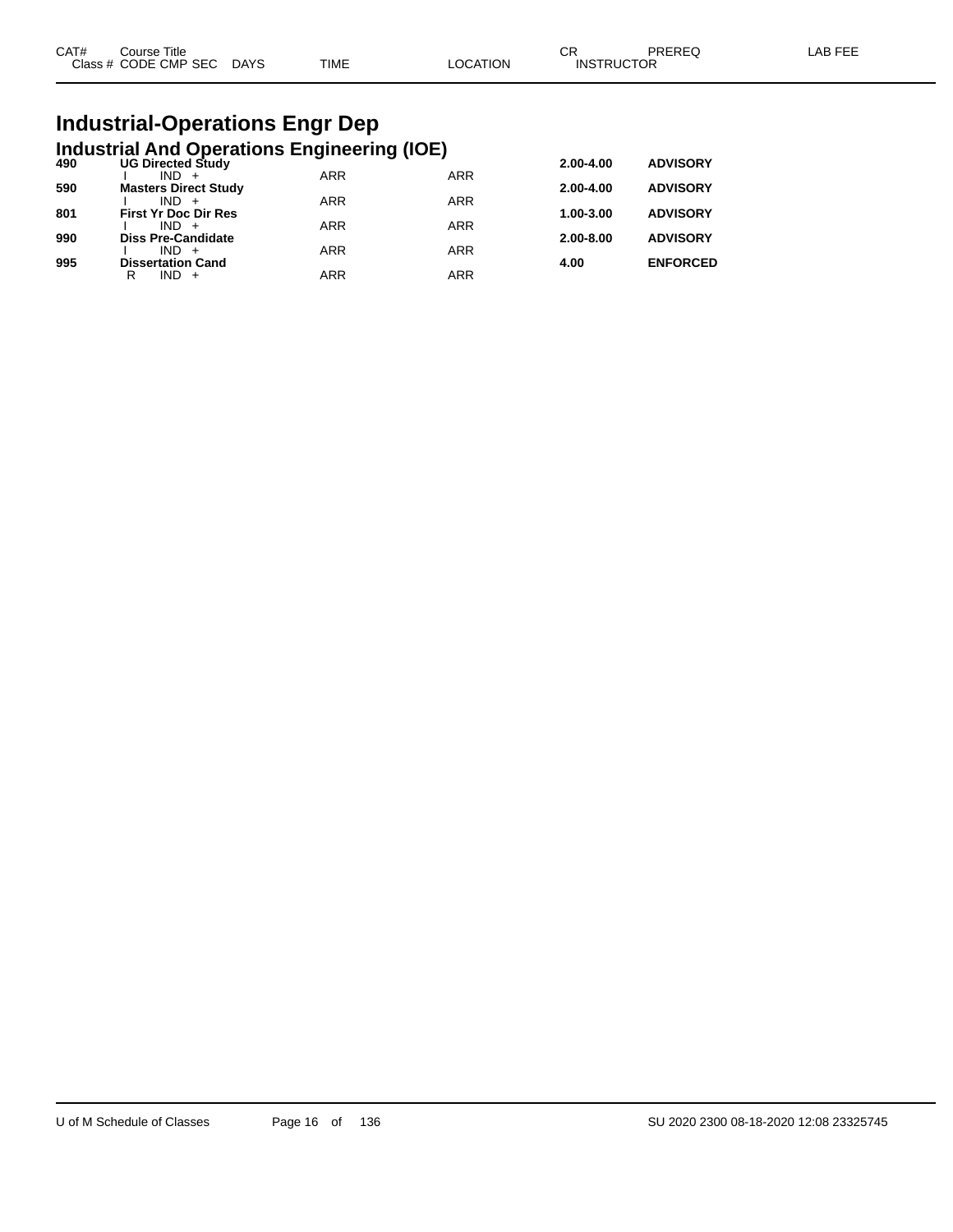### **Integrative Systems and Design**

# **Energy Systems Engineering Program (ESENG) 503 Energy Systems Proj 3.00 ADVISORY**

D IND + ARR ARR ARR

# **Financial Engineering Program (FINENG) 500 Fin Eng Seminar 3.00 ENFORCED**

This course is ONLY open to ADMITTED students entering the Financial Engineering degree program in Summer 2013.. 72037 PDR SEM 201 ARR ARR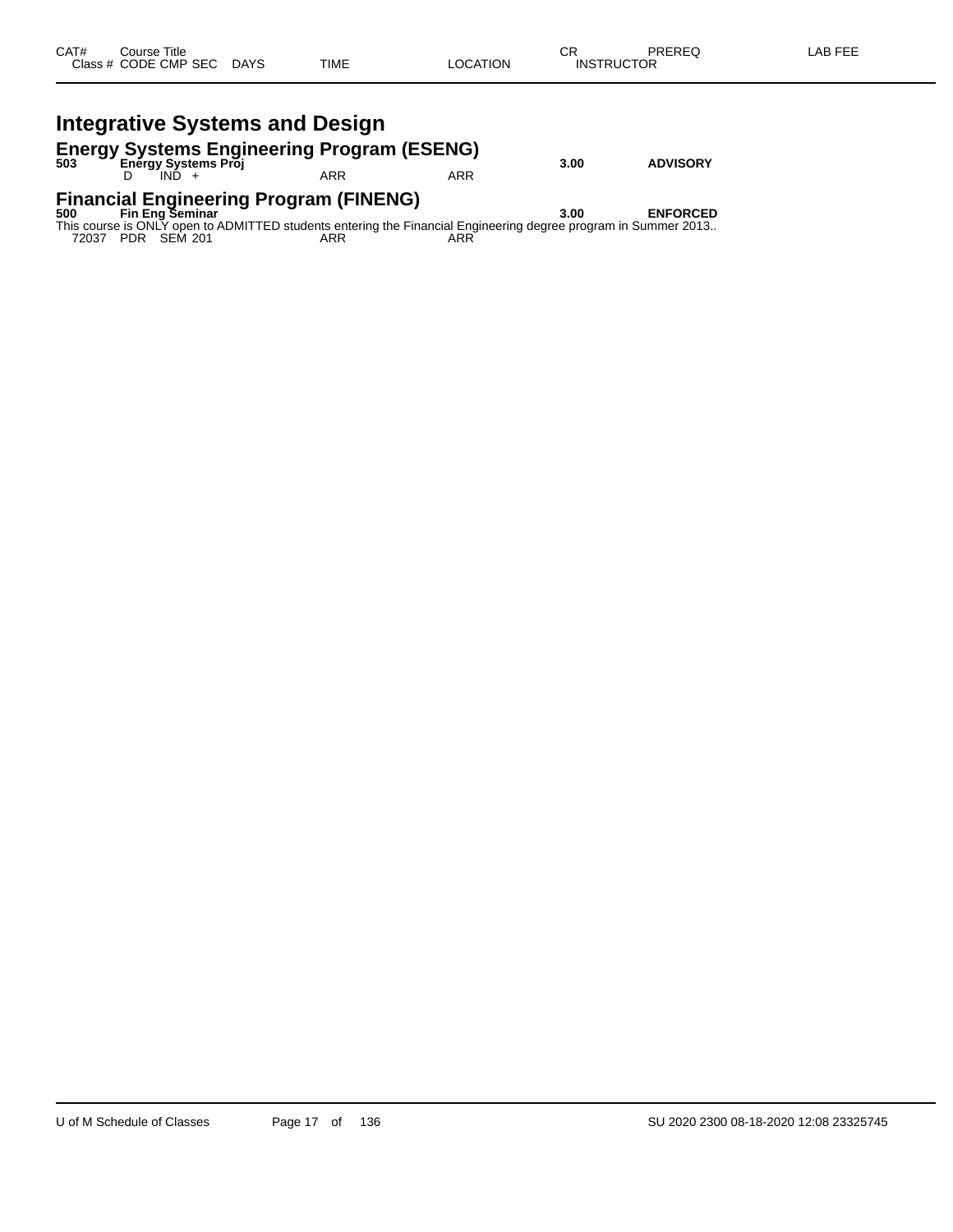| CAT# | Course Title         |             |             |                 | СR                | PREREQ | LAB FEE |
|------|----------------------|-------------|-------------|-----------------|-------------------|--------|---------|
|      | Class # CODE CMP SEC | <b>DAYS</b> | <b>TIME</b> | <b>LOCATION</b> | <b>INSTRUCTOR</b> |        |         |
|      |                      |             |             |                 |                   |        |         |

### **Program In Manufacturing**

| <b>Manufacturing (MFG)</b> |                           |     |            |               |                 |  |  |  |  |
|----------------------------|---------------------------|-----|------------|---------------|-----------------|--|--|--|--|
| 571                        | <b>Ship Des Pròi</b>      |     |            | 1.00-16.00    | <b>ADVISORY</b> |  |  |  |  |
|                            | IND.                      | ARR | <b>ARR</b> |               |                 |  |  |  |  |
| 990                        | <b>Dissertat Pre-Cand</b> |     |            | $2.00 - 8.00$ | <b>ADVISORY</b> |  |  |  |  |
|                            | $IND +$                   | ARR | ARR        |               |                 |  |  |  |  |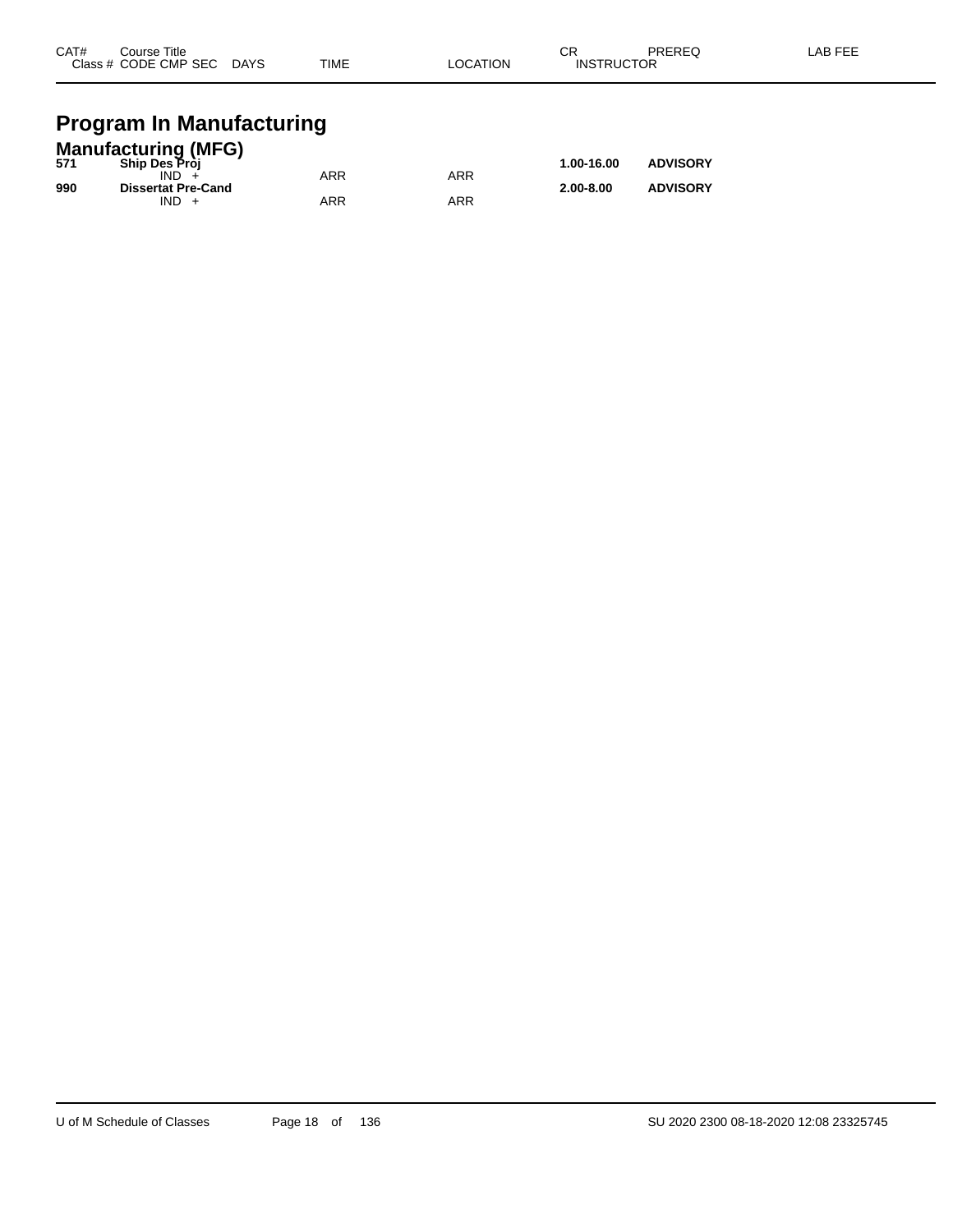| CAT# | ourse Titleٽ              |      |                 | ⌒冖<br>◡◚          | PREREQ | ∟AB FEE |
|------|---------------------------|------|-----------------|-------------------|--------|---------|
|      | Class # CODE CMP SEC DAYS | TIME | <b>LOCATION</b> | <b>INSTRUCTOR</b> |        |         |

# **Materials Science & Engineering**

|     | <b>Materials Science Engineering (MATSCIE)</b> |            |            |            |                 |
|-----|------------------------------------------------|------------|------------|------------|-----------------|
| 490 | <b>Research Problems</b>                       |            |            | 1.00-3.00  | <b>ENFORCED</b> |
|     | $IND +$<br>R                                   | ARR        | <b>ARR</b> |            |                 |
| 690 | <b>Research Problems</b>                       |            |            | 1.00-16.00 |                 |
|     | $IND +$                                        | <b>ARR</b> | <b>ARR</b> |            |                 |
| 990 | <b>Diss-Precand</b>                            |            |            | 1.00-8.00  | <b>ADVISORY</b> |
|     | $IND +$                                        | <b>ARR</b> | <b>ARR</b> |            |                 |
| 995 | <b>Diss-Cand</b>                               |            |            | 4.00       | <b>ENFORCED</b> |
|     | $IND +$<br>R                                   | ARR        | <b>ARR</b> |            |                 |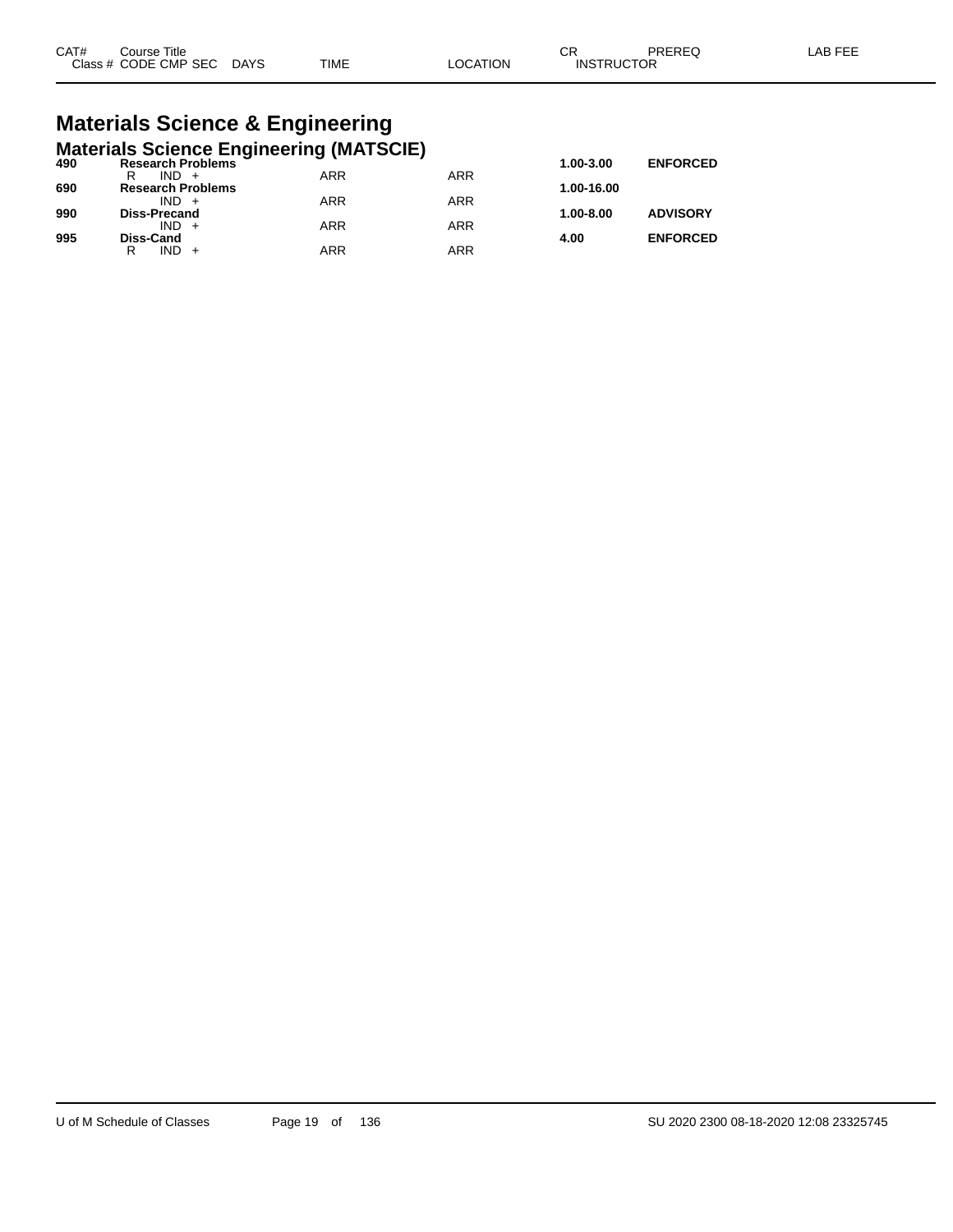# **Mech Eng & Applied Mech Dept**

|     | <b>Mechanical Engineering (MECHENG)</b> |            |            |               |                 |
|-----|-----------------------------------------|------------|------------|---------------|-----------------|
| 490 | <b>RISE 4</b>                           |            |            | 3.00          |                 |
| 491 | $IND +$<br><b>Independent Study</b>     | <b>ARR</b> | <b>ARR</b> | $1.00 - 3.00$ | <b>ADVISORY</b> |
|     | $IND +$                                 | <b>ARR</b> | <b>ARR</b> |               |                 |
| 590 | <b>Res Sel M E Topics</b>               |            |            | $3.00 - 6.00$ | <b>ADVISORY</b> |
|     | $IND +$                                 | <b>ARR</b> | <b>ARR</b> |               |                 |
| 695 | <b>Master Thesis Res</b><br>$IND +$     | <b>ARR</b> | <b>ARR</b> | $3.00 - 6.00$ | <b>ADVISORY</b> |
| 995 | <b>Diss-Cand</b>                        |            |            | 4.00          | <b>ENFORCED</b> |
|     | $IND +$<br>R                            | <b>ARR</b> | <b>ARR</b> |               |                 |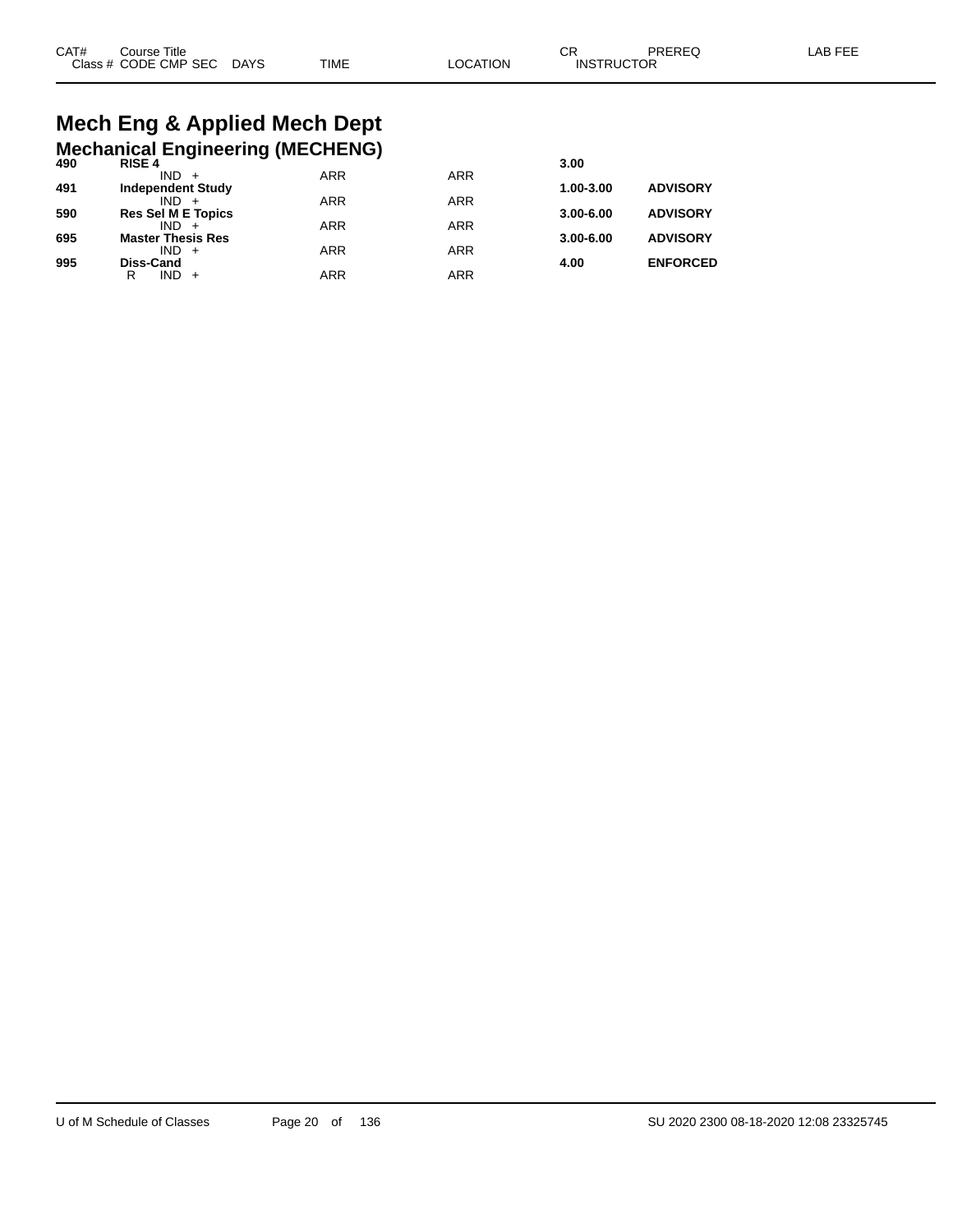| CAT# | Course Title         |             |             |          | СR                | <b>PREREQ</b> | AB FFF |
|------|----------------------|-------------|-------------|----------|-------------------|---------------|--------|
|      | Class # CODE CMP SEC | <b>DAYS</b> | <b>TIME</b> | LOCATION | <b>INSTRUCTOR</b> |               |        |
|      |                      |             |             |          |                   |               |        |

# **Naval Arch & Marine Engr Dept**

|     | <b>Naval Architecture And Marine Engineering (NAVARCH)</b> |            |            |            |                 |
|-----|------------------------------------------------------------|------------|------------|------------|-----------------|
| 490 | Dir Std, Res&Sp Prob                                       |            |            | 1.00-16.00 | <b>ADVISORY</b> |
|     | $IND +$                                                    | <b>ARR</b> | <b>ARR</b> |            |                 |
| 511 | <b>Sp Topic Ship Struc</b><br>$IND +$                      | <b>ARR</b> | <b>ARR</b> | 1.00-16.00 | <b>ADVISORY</b> |
| 521 | Dir Study Mar Hydro                                        |            |            | 1.00-16.00 | <b>ADVISORY</b> |
|     | $IND +$                                                    | <b>ARR</b> | <b>ARR</b> |            |                 |
| 571 | <b>Ship Des Proj</b>                                       |            |            | 1.00-16.00 | <b>ADVISORY</b> |
|     | $IND +$                                                    | <b>ARR</b> | <b>ARR</b> |            |                 |
| 590 | <b>Directed Study&amp;Res</b>                              |            |            | 1.00-6.00  | <b>ADVISORY</b> |
| 592 | $IND +$<br><b>Masters Thesis</b>                           | <b>ARR</b> | <b>ARR</b> | 1.00-6.00  | <b>ADVISORY</b> |
|     | $IND +$                                                    | <b>ARR</b> | <b>ARR</b> |            |                 |
| 792 | <b>Prof Degree Thesis</b>                                  |            |            | 1.00-8.00  |                 |
|     | $IND +$                                                    | <b>ARR</b> | <b>ARR</b> |            |                 |
| 990 | <b>Diss-Precand</b>                                        |            |            | 1.00-8.00  | <b>ADVISORY</b> |
|     | $IND +$                                                    | <b>ARR</b> | <b>ARR</b> |            |                 |
| 995 | <b>Diss-Cand</b>                                           |            |            | 4.00       | <b>ENFORCED</b> |
|     | R<br><b>IND</b><br>$+$                                     | <b>ARR</b> | <b>ARR</b> |            |                 |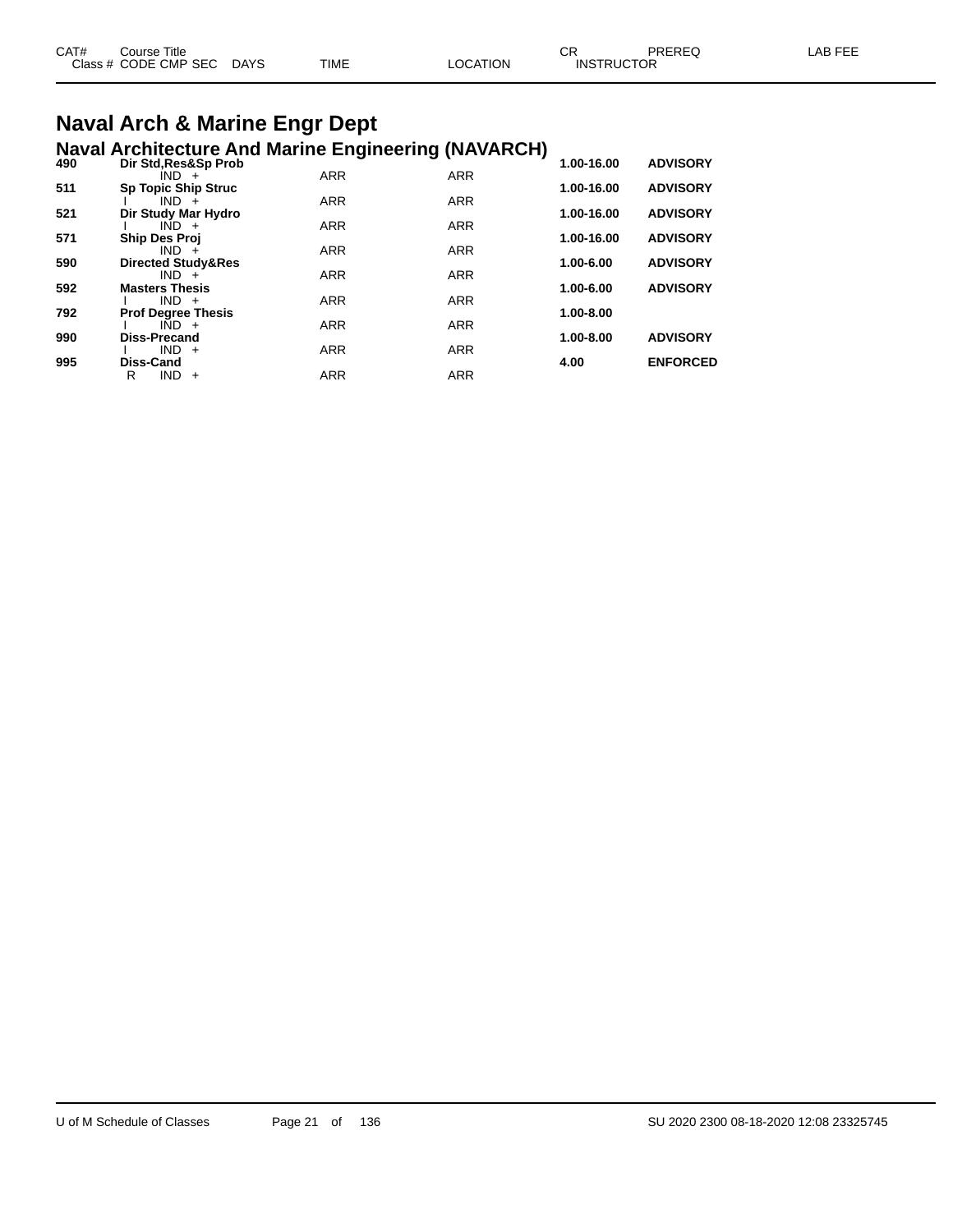| CAT#<br>Course Title |      |             |                | ⌒冖 | PREREC            | LAB FEF |
|----------------------|------|-------------|----------------|----|-------------------|---------|
| Class # CODE CMP SEC | DAYS | <b>TIME</b> | <b>OCATION</b> |    | <b>INSTRUCTOR</b> |         |

### **Nuclear Engr & Radiological Sci Nuclear Engineering And Radiological Sciences (NERS)**

| 499 | Res Nur Eng/Rad Sci    |            |            | - 1<br>1.00-3.00 | <b>ADVISORY, ENFORCED</b> |  |
|-----|------------------------|------------|------------|------------------|---------------------------|--|
|     | $IND +$<br>R           | <b>ARR</b> | <b>ARR</b> |                  |                           |  |
| 588 | Rad Safe&Md Phy Prac   |            |            | 1.00-12.00       | <b>ADVISORY</b>           |  |
|     | $IND +$                | <b>ARR</b> | <b>ARR</b> |                  |                           |  |
| 599 | <b>Masters Project</b> |            |            | 1.00-3.00        | <b>ADVISORY</b>           |  |
|     | $IND +$                | <b>ARR</b> | <b>ARR</b> |                  |                           |  |
| 799 | <b>Special Project</b> |            |            | 1.00-6.00        |                           |  |
|     | $IND +$                | <b>ARR</b> | <b>ARR</b> |                  |                           |  |
| 990 | <b>Diss-Precand</b>    |            |            | 1.00-8.00        | <b>ADVISORY</b>           |  |
|     | $IND +$                | <b>ARR</b> | <b>ARR</b> |                  |                           |  |
| 995 | Diss-Cand              |            |            | 4.00             | <b>ENFORCED</b>           |  |
|     | $IND +$<br>R           | <b>ARR</b> | ARR        |                  |                           |  |
|     |                        |            |            |                  |                           |  |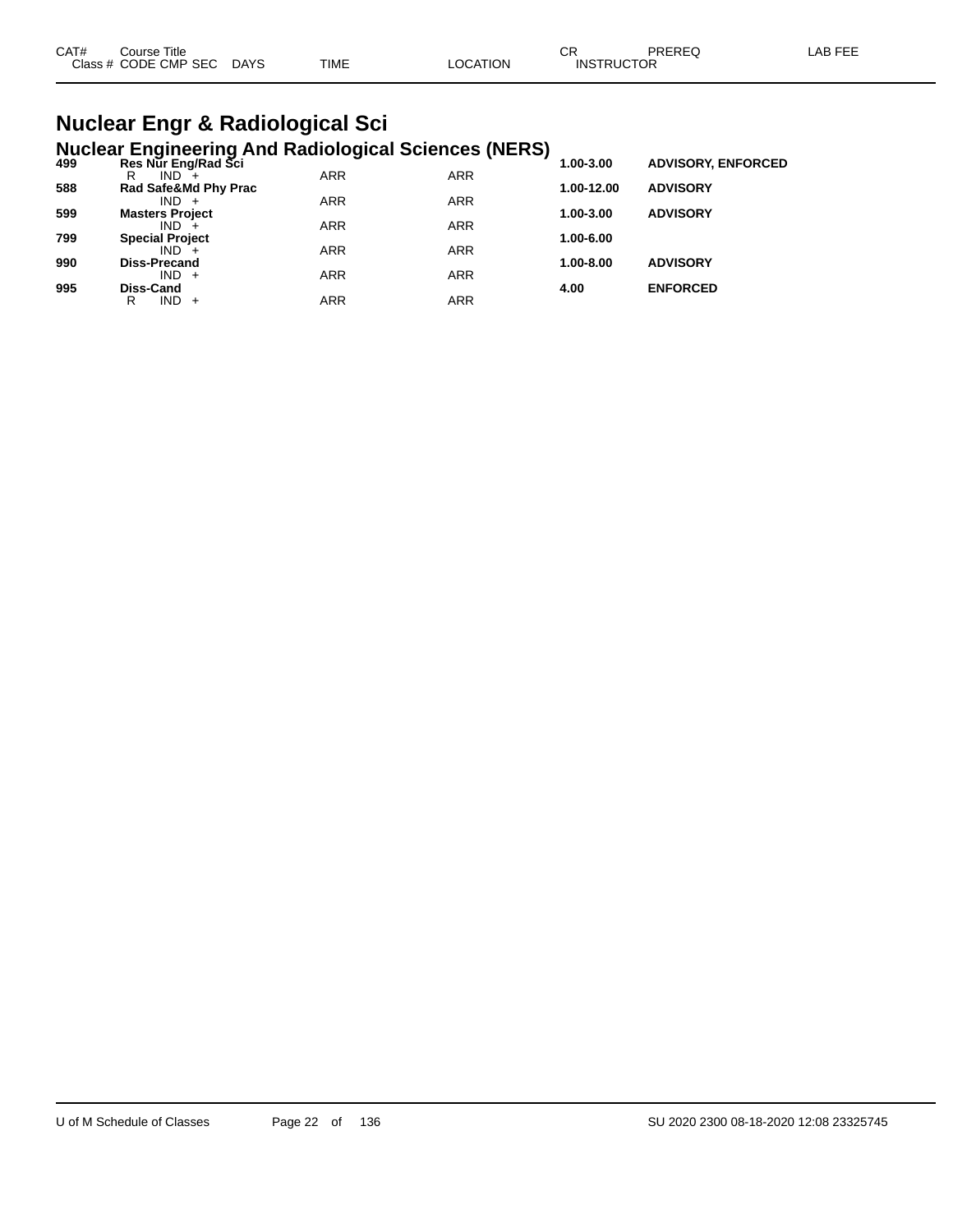| CAT# | Course Title              |             |          | ΩD                | PREREQ | LAB FEE |
|------|---------------------------|-------------|----------|-------------------|--------|---------|
|      | Class # CODE CMP SEC DAYS | <b>TIME</b> | _OCATION | <b>INSTRUCTOR</b> |        |         |
|      |                           |             |          |                   |        |         |

### **Technical Communication Technical Communication (TCHNCLCM)**

| 575 | <b>Directed Study</b> |            |     | 1.00-4.00 | <b>ADVISORY</b> |
|-----|-----------------------|------------|-----|-----------|-----------------|
|     | $IND +$               | <b>ARR</b> | ARR |           |                 |
| 590 | Intern in Tech Comm   |            |     | 1.00-4.00 | <b>ADVISORY</b> |
|     | $IND +$               | ARR        | ARR |           |                 |
| 675 | <b>Directed Study</b> |            |     | 1.00-4.00 | <b>ADVISORY</b> |
|     | $IND +$               | ARR        | ARR |           |                 |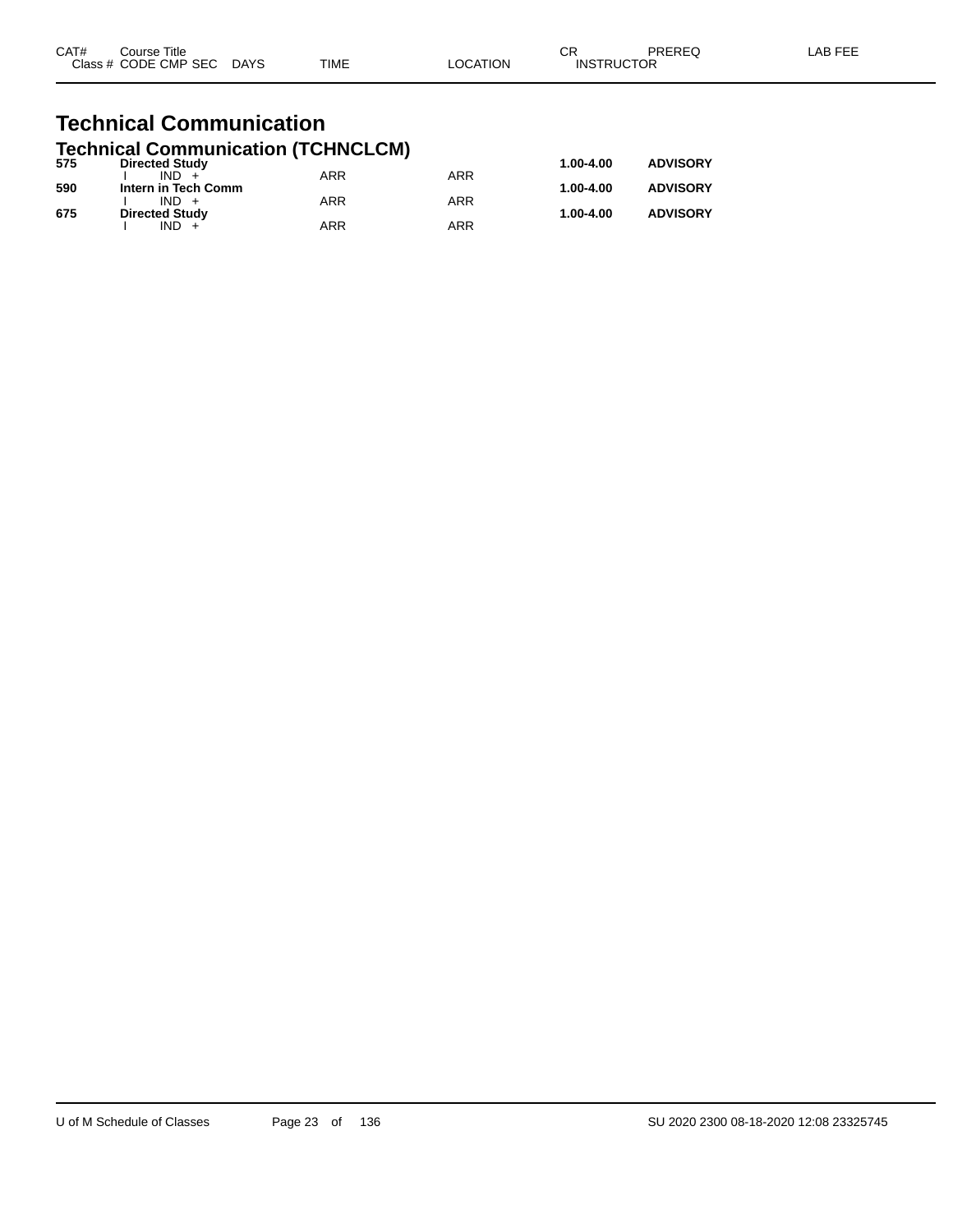| CAT# | Course Title         |             |      |          | Ωn<br>- UN        | PREREQ | _AB FEE |
|------|----------------------|-------------|------|----------|-------------------|--------|---------|
|      | Class # CODE CMP SEC | <b>DAYS</b> | TIME | LOCATION | <b>INSTRUCTOR</b> |        |         |

### **Environment and Sustainability Program in the Environment**

### **Environment (ENVIRON)**

| 300   | Spec Prob&Res-Ugrad                   |             |                                                                                                                  |                  | 1.00-4.00       |                                                                                                                   |        |
|-------|---------------------------------------|-------------|------------------------------------------------------------------------------------------------------------------|------------------|-----------------|-------------------------------------------------------------------------------------------------------------------|--------|
|       | $IND +$                               |             | ARR                                                                                                              | <b>ARR</b>       |                 |                                                                                                                   |        |
| 303   | <b>Envir Nat Sci Topics</b>           |             |                                                                                                                  |                  | 3.00            |                                                                                                                   |        |
| 73884 | P W LEC 001                           | <b>TWTH</b> | 10-12PM                                                                                                          | <b>ARR</b>       | <b>Benedict</b> |                                                                                                                   |        |
|       | <b>Great Lakes Plant Biodiversity</b> |             |                                                                                                                  |                  |                 |                                                                                                                   |        |
| 325   | <b>Envr Geochem</b>                   |             |                                                                                                                  |                  | 4.00            | <b>ENFORCED</b>                                                                                                   |        |
| 73644 | LEC 201<br>AR                         |             | <b>ARR</b>                                                                                                       | <b>ARR</b>       | <b>Robbins</b>  |                                                                                                                   |        |
| 73645 | PRW LAB 202                           |             | <b>ARR</b>                                                                                                       | <b>ARR</b>       |                 |                                                                                                                   |        |
| 344   | <b>Sust Fossil Energy</b>             |             |                                                                                                                  |                  | 4.00            | <b>ADVISORY</b>                                                                                                   | *** ** |
| 73402 | PRW LEC 711                           |             | <b>ARR</b>                                                                                                       | ARR              | Simon, Shriberg |                                                                                                                   |        |
|       |                                       |             | FIELD COURSE IN JACKSON HOLE, WYOMING. Cannot be taken Pass/Fail. Camp Davis application required in addition to |                  |                 |                                                                                                                   |        |
|       |                                       |             | regular registration. See web site at http://lsa.umich.edu/earth/camp-davis.html                                 |                  |                 |                                                                                                                   |        |
| 348   | <b>Forest Ecosystems</b>              |             |                                                                                                                  |                  | 5.00            | <b>ADVISORY</b>                                                                                                   |        |
|       |                                       |             | OFFERED ONLY AT THE BIOLOGICAL STATION IN PELLSTON, MICHIGAN.                                                    |                  |                 |                                                                                                                   |        |
|       |                                       |             |                                                                                                                  |                  |                 |                                                                                                                   |        |
| 71905 | LAB 711<br>PD                         | MTH         | 8-5PM                                                                                                            | <b>BIOL STAT</b> | Witt            |                                                                                                                   |        |
| 375   | <b>Environ&amp;Res Econ</b>           |             |                                                                                                                  |                  | 3.00            | <b>ENFORCED</b>                                                                                                   |        |
| 73630 | PRW LEC 201                           | TTH         | $1-4PM$                                                                                                          | ARR              | Dudley          |                                                                                                                   |        |
| 381   | <b>General Ecology</b>                |             |                                                                                                                  |                  | 5.00            | <b>ADVISORY</b>                                                                                                   | 50.00  |
| 72836 | LAB 711<br>PD.                        | MTH         | 8-5PM                                                                                                            | <b>BIOL STAT</b> | Scholtens       |                                                                                                                   |        |
| 72837 | LAB 712<br>PD.                        | TF          | 8-5PM                                                                                                            | <b>BIOL STAT</b> | Pillsbury       |                                                                                                                   |        |
| 73405 | LAB 713<br>PD.                        |             | ARR                                                                                                              | <b>ARR</b>       |                 |                                                                                                                   |        |
|       |                                       |             |                                                                                                                  |                  |                 | OFFERED ONLY AT THE BIOLOGICAL STATION. ENROLLMENT BY PERMISSION OF STAFF IN THE BIOL. STATION OFFICE, 2541 CHEM. |        |
| 398   | <b>Env Internship Prog</b><br>$IND +$ |             | ARR                                                                                                              | <b>ARR</b>       | 1.00-4.00       |                                                                                                                   |        |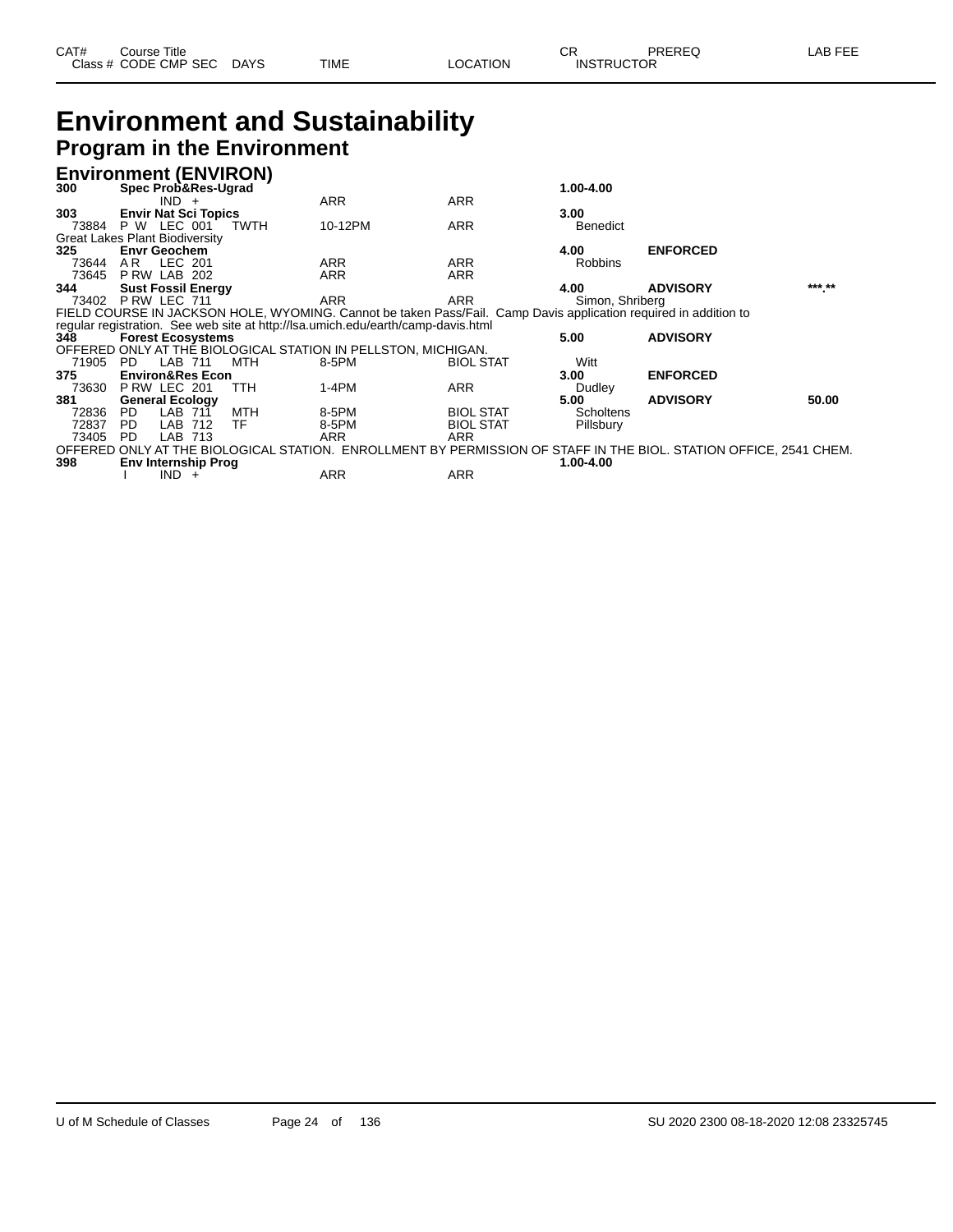| CAT# | Course Title<br>Class # CODE CMP SEC | <b>DAYS</b> | <b>TIME</b> | LOCATION | ^-<br>UM<br><b>INSTRUCTOR</b> | PREREQ | LAB FEE |
|------|--------------------------------------|-------------|-------------|----------|-------------------------------|--------|---------|
|      |                                      |             |             |          |                               |        |         |

# **School for Environment and Sustainability**

|     |                        | <b>Environment and Sustainability (EAS)</b> |     |                |                 |
|-----|------------------------|---------------------------------------------|-----|----------------|-----------------|
| 700 | <b>Master's Thesis</b> |                                             |     | $1.00 - 12.00$ | <b>ADVISORY</b> |
|     | $IND +$                | ARR                                         | ARR |                |                 |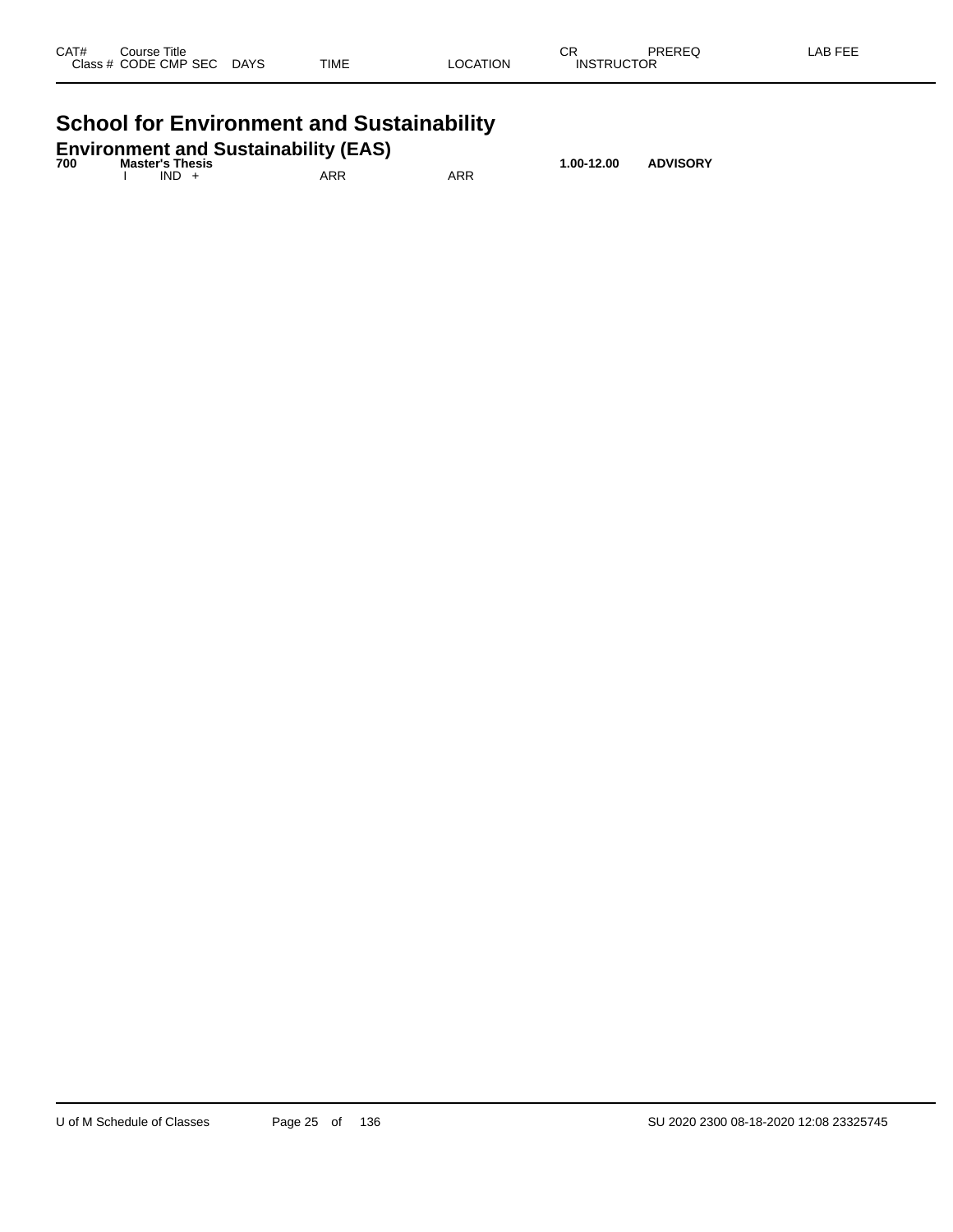| CAT# | Course Title              |      |          | СR                | PREREQ | LAB FEE |
|------|---------------------------|------|----------|-------------------|--------|---------|
|      | Class # CODE CMP SEC DAYS | TIME | LOCATION | <b>INSTRUCTOR</b> |        |         |
|      |                           |      |          |                   |        |         |

# **Information School of Information**

### **Information (SI)**

| 390   | Internship                |            |            | 3.00      |                           |
|-------|---------------------------|------------|------------|-----------|---------------------------|
| 73504 | <b>SEM 109</b><br>PI      | <b>ARR</b> | <b>ARR</b> | Frazier   |                           |
| 491   | <b>Independent Study</b>  |            |            | 1.00-8.00 |                           |
|       | $IND +$                   | <b>ARR</b> | <b>ARR</b> |           |                           |
| 690   | <b>Intern/Field Exper</b> |            |            | 1.00-6.00 | <b>ADVISORY</b>           |
| 73883 | <b>SEM 089</b><br>ΡI      | <b>ARR</b> | <b>ARR</b> | Dunn      |                           |
| 73882 | <b>SEM 201</b><br>ΡI      | <b>ARR</b> | <b>ARR</b> |           |                           |
| 791   | <b>Independent Study</b>  |            |            | 1.00-3.00 | <b>ADVISORY</b>           |
|       | $IND +$                   | <b>ARR</b> | <b>ARR</b> |           |                           |
| 902   | <b>Directed Research</b>  |            |            | 1.00-3.00 | <b>ADVISORY</b>           |
|       | $IND +$                   | <b>ARR</b> | <b>ARR</b> |           |                           |
| 990   | <b>Diss-Precand</b>       |            |            | 1.00-8.00 | <b>ADVISORY</b>           |
|       | $IND +$                   | <b>ARR</b> | <b>ARR</b> |           |                           |
| 995   | Diss-Cand                 |            |            | 4.00      | <b>ADVISORY, ENFORCED</b> |
|       | IND.<br>IR<br>$+$         | <b>ARR</b> | <b>ARR</b> |           |                           |
|       |                           |            |            |           |                           |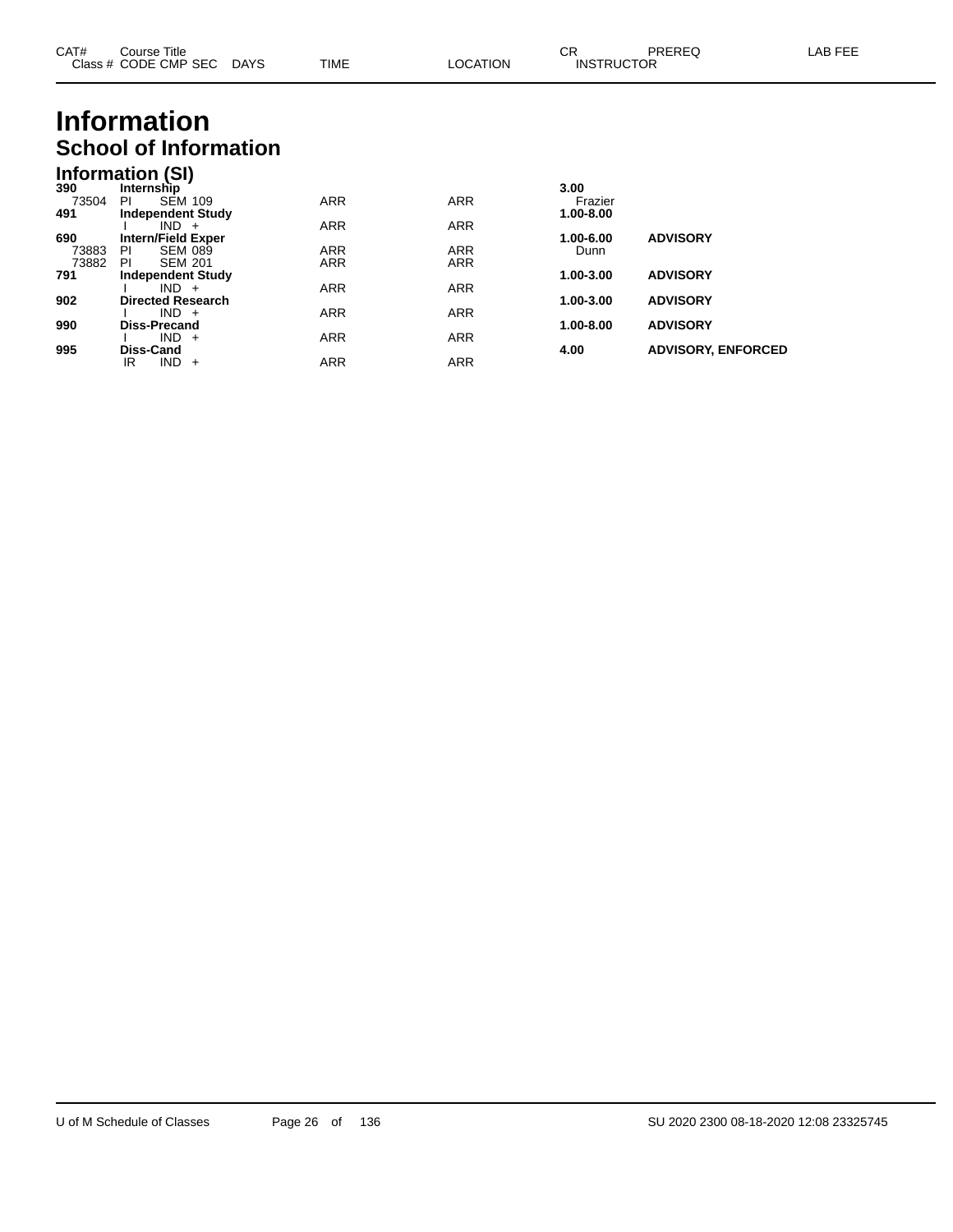| CAT# | Title<br>Course      |             |      |                 | СR                | <b>PREREQ</b> | FEE<br>_AB_ |
|------|----------------------|-------------|------|-----------------|-------------------|---------------|-------------|
|      | Class # CODE CMP SEC | <b>DAYS</b> | TIME | <b>LOCATION</b> | <b>INSTRUCTOR</b> |               |             |

## **Kinesiology School Of Kinesiology**

|                              | <b>Applied Exercise Science (AES)</b><br>290 Field Exp AFS |                   |            |                          |                 |
|------------------------------|------------------------------------------------------------|-------------------|------------|--------------------------|-----------------|
|                              | <b>Field Exp AES</b>                                       |                   |            | 1.00-4.00                | <b>ADVISORY</b> |
| 403                          | $\overline{IND}$ +<br>Internship in AES                    | ARR               | ARR        |                          | <b>ADVISORY</b> |
| 73212 PI                     | LAB 201                                                    | ARR               | ARR        | $0.50 - 4.00$            |                 |
| 73213 PI                     | LAB 202                                                    | ARR               | ARR        | Kern                     |                 |
| 73272                        | <b>PI</b><br>LAB 203                                       | ARR               | ARR        | Kern                     |                 |
| 470                          | <b>Independent Study</b>                                   |                   |            | 1.00-3.00                | <b>ADVISORY</b> |
|                              | $IND +$                                                    | ARR               | <b>ARR</b> |                          |                 |
|                              | <b>Athletic Training (AT)</b>                              |                   |            |                          |                 |
| 403                          | Internship in AT                                           |                   |            | $0.50 - 4.00$            | <b>ADVISORY</b> |
| 71672 PI                     | LAB 201                                                    | ARR               | ARR        |                          |                 |
| 488                          | Ind Study AT<br>SI<br>$IND +$                              | ARR               | <b>ARR</b> | 1.00-2.00                | <b>ADVISORY</b> |
|                              |                                                            |                   |            |                          |                 |
|                              | <b>Kinesiology (KINESLGY)</b>                              |                   |            |                          |                 |
| 302                          | Kines Study Abroad<br>PIW LEC 601                          | ARR               | ARR        | 1.00-18.00               |                 |
| 73087<br>Brazil              |                                                            |                   |            |                          |                 |
| Rio de Janeiro, Brazil       |                                                            |                   |            |                          |                 |
|                              | 73370 PIW LEC 606                                          | ARR               | ARR        | Barton                   |                 |
| Western Europe               |                                                            |                   |            |                          |                 |
| <b>Western Europe</b><br>429 | Lab Mtr Cnt Dev                                            |                   |            | 1.00-3.00                | <b>ADVISORY</b> |
| 71457                        | LAB 201<br>PI                                              | ARR               | ARR        | Angulo-Barroso           |                 |
| 71458 PI                     | LAB 202                                                    | ARR               | ARR        | Ulrich                   |                 |
| 71536                        | PI<br>LAB 203                                              | ARR               | ARR        | Ulrich                   |                 |
| 71753 PI<br>72008            | LAB 204<br>P1<br>LAB 205                                   | <b>ARR</b><br>ARR | ARR<br>ARR | Seidler<br>Brown         |                 |
| 73011                        | ΡI<br>LAB 206                                              | ARR               | ARR        | Meehan                   |                 |
| 439                          | <b>Lab Biomechanic</b>                                     |                   |            | 1.00-3.00                | <b>ADVISORY</b> |
| 71678 P                      | LAB 201                                                    | ARR               | ARR        | Ferris                   |                 |
| 71796<br>72009               | LAB 202<br>PI<br>PI<br>LAB 203                             | ARR<br><b>ARR</b> | ARR<br>ARR | Gross                    |                 |
| 72030                        | - PI<br>LAB 204                                            | ARR               | ARR        | Palmieri-Smith<br>McLean |                 |
| 72031                        | LAB 205<br>PI                                              | ARR               | <b>ARR</b> | Palmer                   |                 |
| 73106                        | PI<br>LAB 206                                              | ARR               | ARR        | Gates                    |                 |
| 449                          | Lab Exer Phys                                              |                   |            | 1.00-3.00                | <b>ADVISORY</b> |
| 71459<br>71460               | PI<br>LAB 201<br>PI<br>LAB 202                             | ARR<br><b>ARR</b> | ARR<br>ARR | Horowitz                 |                 |
| 71461                        | PI<br>LAB 203                                              | ARR               | ARR        |                          |                 |
| 71484                        | LAB 204<br>PI                                              | ARR               | ARR        | Cartee                   |                 |
| 71797                        | LAB 205<br>PI                                              | <b>ARR</b>        | ARR        | Bodary                   |                 |
| 72638<br>682                 | PI<br>LAB 206<br>Ind Read in Kin                           | ARR               | ARR        | 1.00-3.00                | <b>ADVISORY</b> |
|                              | $IND +$<br>I.                                              | ARR               | ARR        |                          |                 |
| 684                          | Ind Res in Kin                                             |                   |            | 1.00-6.00                | <b>ADVISORY</b> |
|                              | $IND +$                                                    | ARR               | ARR        |                          |                 |
| 686                          | Intern in Kines<br>$IND +$<br><sup>1</sup>                 | ARR               | ARR        | 1.00-6.00                | <b>ADVISORY</b> |
| 990                          | <b>Diss-Precand</b>                                        |                   |            | 1.00-8.00                | <b>ADVISORY</b> |
|                              | $IND +$<br>I.                                              | ARR               | ARR        |                          |                 |
| 995                          | Diss-Cand<br>$IND +$<br>IR                                 | ARR               | ARR        | 4.00                     | <b>ENFORCED</b> |
|                              |                                                            |                   |            |                          |                 |
|                              | <b>Movement Science (MOVESCI)</b>                          |                   |            |                          |                 |
| 380                          | Prob in Move Sci<br>$IND +$<br>I.                          | ARR               | <b>ARR</b> | 1.00-3.00                | <b>ADVISORY</b> |
| 382                          | <b>Honors Reading</b>                                      |                   |            | 1.00-3.00                | <b>ADVISORY</b> |
|                              | $IND +$                                                    | ARR               | ARR        |                          |                 |
| 384                          | <b>Honors Research</b>                                     |                   |            | 1.00-3.00                | <b>ADVISORY</b> |
| 390                          | $IND +$<br><b>Field Exp MVS</b>                            | <b>ARR</b>        | <b>ARR</b> | 1.00-8.00                | <b>ADVISORY</b> |
|                              | $IND +$<br>I.                                              | <b>ARR</b>        | <b>ARR</b> |                          |                 |
| 403                          | Internship                                                 |                   |            | $0.50 - 4.00$            | <b>ADVISORY</b> |
| 71438                        | LAB 201<br><b>PIR</b>                                      | ARR               | ARR        | Kern                     |                 |
| 72862                        | PI<br>LAB 202                                              | ARR               | ARR        | Kern                     |                 |
| 72863<br>72864               | LAB 203<br>PI.<br>LAB 204<br><b>PI</b>                     | ARR<br>ARR        | ARR<br>ARR | Kern<br>Kern             |                 |
| 73156                        | LAB 205<br>PI.                                             | <b>ARR</b>        | <b>ARR</b> | Kern                     |                 |
| 429                          | <b>Lab Mtr Cnt Dev</b>                                     |                   |            | 1.00-3.00                | <b>ADVISORY</b> |
| 71439                        | <b>PIR</b><br>LAB 201                                      | ARR               | <b>ARR</b> | Angulo-Barroso           |                 |
| 71440 PIR                    | LAB 202                                                    | ARR               | ARR        | Ulrich                   |                 |

U of M Schedule of Classes Page 27 of 136 SU 2020 2300 08-18-2020 12:08 23325745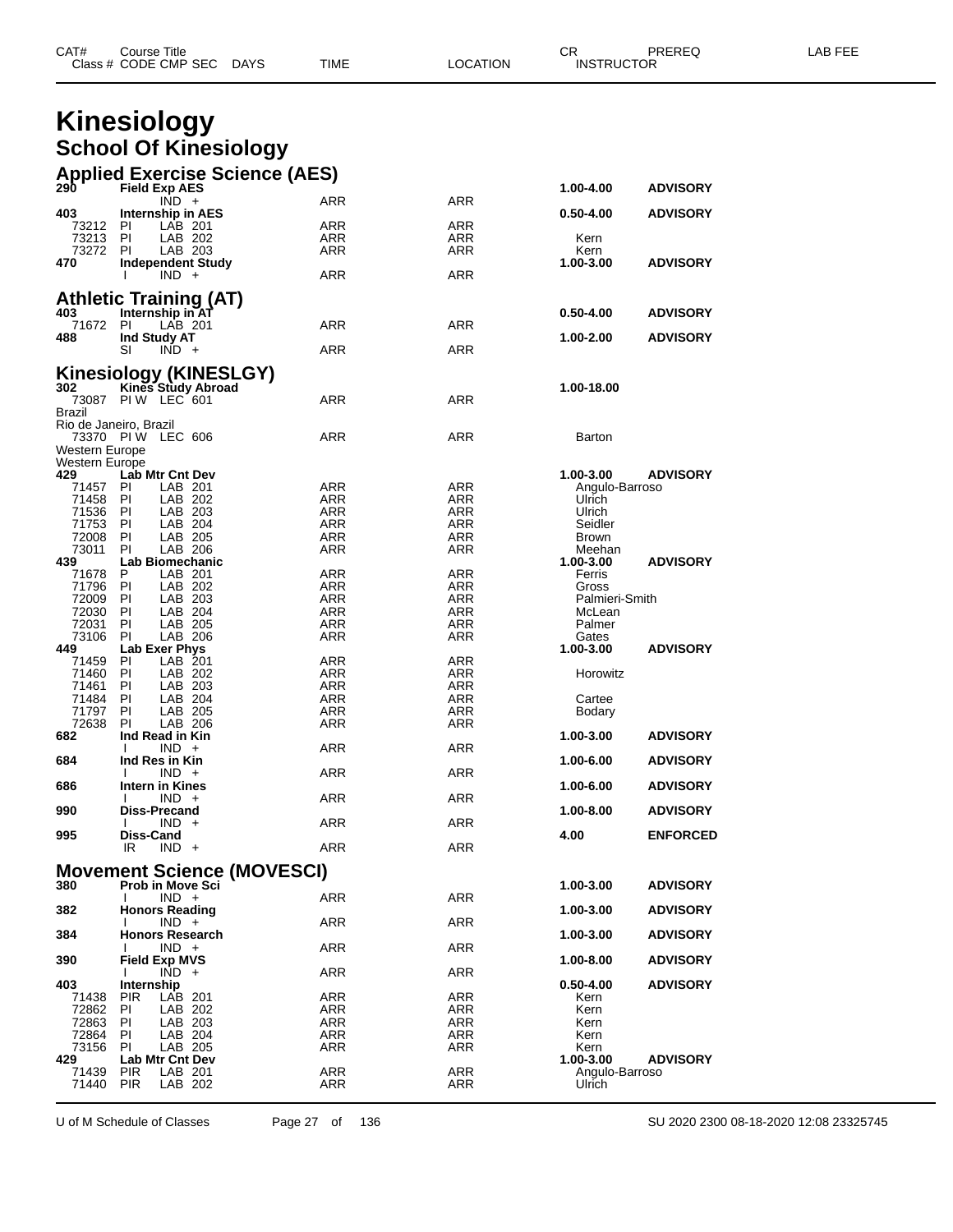| CAT#           | Course Title<br>Class # CODE CMP SEC<br>DAYS | TIME       | <b>LOCATION</b> | CR<br><b>INSTRUCTOR</b> | PREREQ          | LAB FEE |
|----------------|----------------------------------------------|------------|-----------------|-------------------------|-----------------|---------|
|                |                                              |            |                 |                         |                 |         |
|                |                                              |            |                 |                         |                 |         |
| 71537          | PIR<br>LAB 203                               | ARR        | ARR             | Ulrich                  |                 |         |
| 71755          | <b>PIR</b><br>LAB 204                        | <b>ARR</b> | <b>ARR</b>      | Seidler                 |                 |         |
| 72006          | PI<br>LAB 205                                | ARR        | ARR             | <b>Brown</b>            |                 |         |
| 73009          | PI.<br>LAB 206                               | ARR        | ARR             | Meehan                  |                 |         |
| 439            | Lab Biomechanic                              |            |                 | 1.00-3.00               | <b>ADVISORY</b> |         |
| 71673          | <b>PIR</b><br>LAB 201                        | ARR        | ARR             | Ferris                  |                 |         |
| 71794          | <b>PIR</b><br>LAB 202                        | ARR        | ARR             | Gross                   |                 |         |
| 72007          | LAB 203<br>ΡI                                | <b>ARR</b> | ARR             | Palmieri-Smith          |                 |         |
| 72028          | PI<br>LAB 204                                | ARR        | ARR             | McLean                  |                 |         |
| 72029          | PI<br>LAB 205                                | ARR        | ARR             | Palmer                  |                 |         |
| 73105          | PI<br>LAB 206                                | <b>ARR</b> | ARR             | Gates                   |                 |         |
| 449            | Lab Exer Phys                                |            |                 | 1.00-3.00               | <b>ADVISORY</b> |         |
| 71441          | <b>PIR</b><br>LAB 201                        | ARR        | ARR             |                         |                 |         |
| 71442          | <b>PIR</b><br>LAB 202                        | ARR        | ARR             | Horowitz                |                 |         |
| 71443          | <b>PIR</b><br>LAB 203                        | ARR        | ARR             |                         |                 |         |
| 71483          | <b>PIR</b><br>LAB 204                        | ARR        | ARR             | Cartee                  |                 |         |
| 71795<br>72637 | <b>PIR</b><br>LAB 205<br>PI.<br>LAB 206      | ARR        | ARR<br>ARR      | Bodary                  |                 |         |
| 464            | Clin Rot IONM I                              | ARR        |                 | 3.00                    | <b>ENFORCED</b> |         |
|                | $IND +$<br>IR                                | ARR        | ARR             |                         |                 |         |
| 466            | <b>Clin Rot IONM II</b>                      |            |                 | 3.00                    | <b>ENFORCED</b> |         |
|                | $IND +$<br>IR.                               | ARR        | <b>ARR</b>      |                         |                 |         |
| 488            | <b>Independent Study</b>                     |            |                 | 1.00-3.00               | <b>ADVISORY</b> |         |
|                | $IND +$                                      | ARR        | <b>ARR</b>      |                         |                 |         |
| 490            | <b>Sr Honors Thesis-A</b>                    |            |                 | 1.00-5.00               | <b>ADVISORY</b> |         |
|                | SI<br>$IND +$                                | ARR        | ARR             |                         |                 |         |
|                |                                              |            |                 |                         |                 |         |
|                | <b>Physical Education (PHYSED)</b>           |            |                 |                         |                 |         |
| 370            | <b>Honors Reading</b>                        |            |                 | 1.00-3.00               | <b>ADVISORY</b> |         |
|                | $IND +$<br>-1                                | ARR        | <b>ARR</b>      |                         |                 |         |
| 380            | <b>Honors Research</b>                       |            |                 | 1.00-3.00               | <b>ADVISORY</b> |         |
|                | $IND +$                                      | ARR        | ARR             |                         |                 |         |
| 390            | <b>Field Experience</b>                      |            |                 | $0.50 - 8.00$           | <b>ADVISORY</b> |         |
|                | $IND +$                                      | ARR        | <b>ARR</b>      |                         |                 |         |
| 470            | <b>Independent Study</b>                     |            |                 | 1.00-3.00               | <b>ADVISORY</b> |         |
|                | $IND +$                                      | ARR        | ARR             |                         |                 |         |
| 490            | <b>Sr Honors Thesis</b>                      |            |                 | 1.00-4.00               | <b>ADVISORY</b> |         |
|                | $IND +$                                      | ARR        | ARR             |                         |                 |         |
|                |                                              |            |                 |                         |                 |         |
| 290            | <b>Sport Management (SM)</b><br>Field Exp SM |            |                 | 1.00-4.00               |                 |         |
|                | $\overline{IND}$ +                           | ARR        | <b>ARR</b>      |                         | <b>ADVISORY</b> |         |
| 370            |                                              |            |                 | 1.00-3.00               | <b>ADVISORY</b> |         |
|                | <b>Honors Reading</b><br>$IND +$             | ARR        | ARR             |                         |                 |         |
| 380            | <b>Honors Research</b>                       |            |                 | 1.00-3.00               | <b>ADVISORY</b> |         |
|                | $IND +$                                      | ARR        | <b>ARR</b>      |                         |                 |         |
| 390            | <b>Field Experience</b>                      |            |                 | 0.50-4.00               | <b>ADVISORY</b> |         |
|                | $\overline{IND}$ +                           | ARR        | ARR             |                         |                 |         |
| 403            | Internship in SM                             |            |                 | $0.50 - 3.00$           | <b>ADVISORY</b> |         |
| 71454          | <b>PIR</b><br>LAB 201                        | ARR        | ARR             | Donahue, Phelan         |                 |         |
| 72851          | PI<br>LAB 202                                | ARR        | ARR             | Donahue, Phelan         |                 |         |
| 72852          | PI<br>LAB 203                                | ARR        | ARR             | Donahue, Phelan         |                 |         |
| 72853          | PI<br>LAB 204                                | ARR        | ARR             | Donahue, Phelan         |                 |         |
| 470            | Independent Study                            |            |                 | 1.00-3.00               | <b>ADVISORY</b> |         |
|                | $IND +$                                      | ARR        | <b>ARR</b>      |                         |                 |         |
| 490            | <b>Sr Honors Thesis</b>                      |            |                 | 1.00-2.00               | <b>ADVISORY</b> |         |
|                | $IND +$                                      | ARR        | ARR             |                         |                 |         |
| 519            | <b>Spt Mgmt in Depth</b>                     |            |                 | 2.00-3.00               | <b>ADVISORY</b> |         |
|                | $IND +$                                      | <b>ARR</b> | <b>ARR</b>      |                         |                 |         |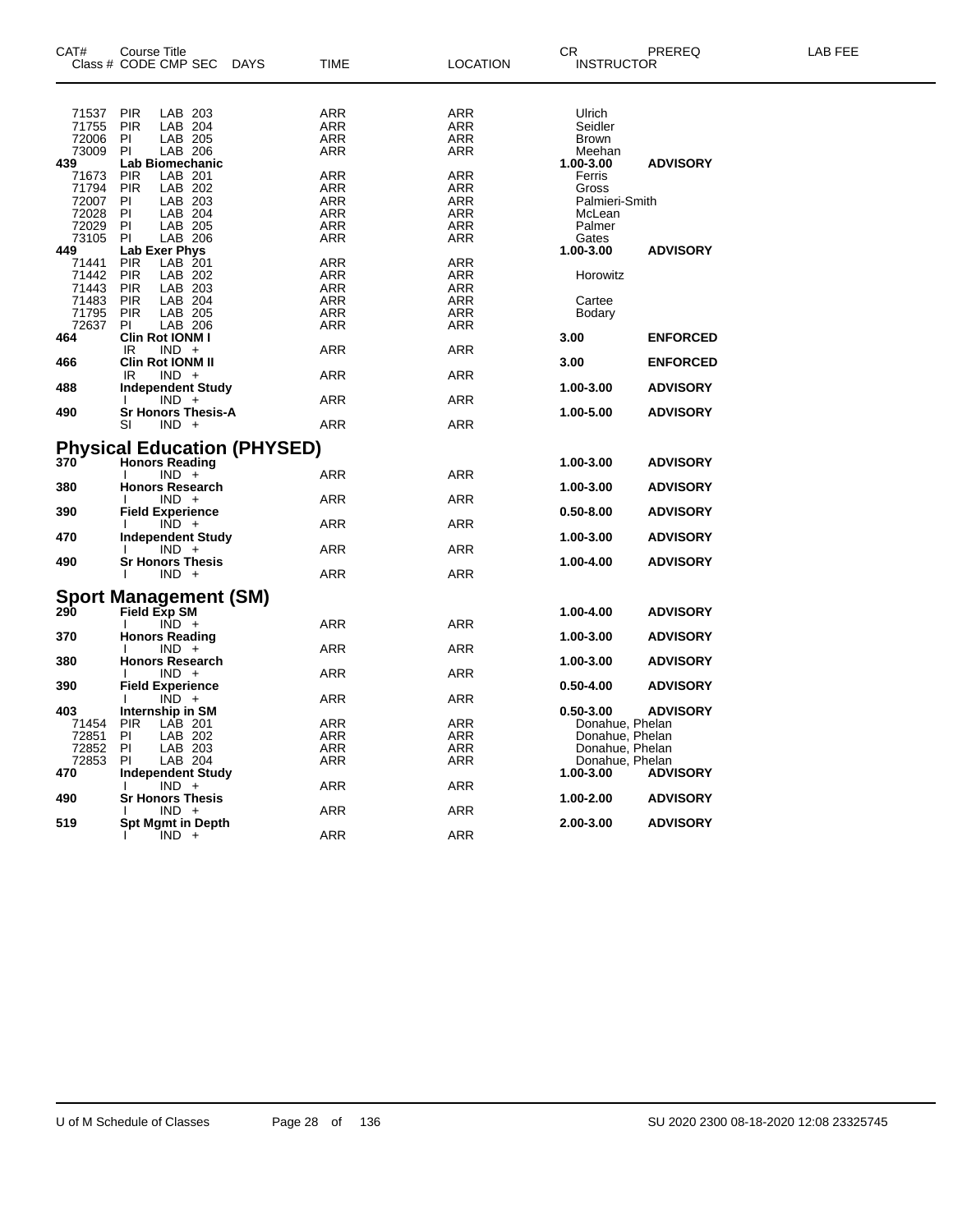| CAT# | Course Title              |      |          | СR                | PREREQ | LAB FEE |
|------|---------------------------|------|----------|-------------------|--------|---------|
|      | Class # CODE CMP SEC DAYS | TIME | LOCATION | <b>INSTRUCTOR</b> |        |         |

# **LSA Residential College College of L S A Residential College**

| 334<br>Digital Photography | <b>Fine Arts (RCARTS)</b><br>Sp Tpcs: Creatv Arts<br>73810 PW LAB 201      | $1-4PM$    | <b>ARR</b> | 4.00<br>Wingfield       | <b>ADVISORY</b> | 150.00 |
|----------------------------|----------------------------------------------------------------------------|------------|------------|-------------------------|-----------------|--------|
| 205                        | <b>Core Courses (RCCORE)</b><br>Independent Study                          |            |            | 1.00-8.00               | <b>ADVISORY</b> |        |
| 209                        | $IND +$<br><b>Study Off-Campus</b>                                         | <b>ARR</b> | <b>ARR</b> | 1.00-4.00               | <b>ADVISORY</b> |        |
|                            | $IND +$                                                                    | <b>ARR</b> | <b>ARR</b> |                         |                 |        |
| 305                        | <b>Independent Study</b><br>$IND +$<br>IR                                  | <b>ARR</b> | <b>ARR</b> | 1.00-8.00               | <b>ADVISORY</b> |        |
| 306                        | <b>Independent Study</b><br>$IND +$                                        | <b>ARR</b> | <b>ARR</b> | 1.00-4.00               |                 |        |
| 309                        | <b>Study Off-Campus</b><br>$IND +$<br>IR                                   | <b>ARR</b> | <b>ARR</b> | 1.00-16.00              | <b>ADVISORY</b> |        |
| 405                        | <b>Independent Study</b>                                                   |            |            | 1.00-8.00               | <b>ADVISORY</b> |        |
|                            | IR<br>$IND +$                                                              | <b>ARR</b> | <b>ARR</b> |                         |                 |        |
| 406                        | <b>Independent Study</b><br>$IND +$                                        | <b>ARR</b> | <b>ARR</b> | 1.00-4.00               |                 |        |
| 409                        | <b>Study Off-Campus</b>                                                    |            |            | 1.00-16.00              | <b>ADVISORY</b> |        |
|                            | $IND +$<br>IR                                                              | <b>ARR</b> | <b>ARR</b> |                         |                 |        |
| 410                        | <b>Senior Project</b><br>IR<br>$IND +$                                     | <b>ARR</b> | <b>ARR</b> | 1.00-8.00               |                 |        |
| 489                        | <b>Honors Research</b>                                                     |            |            | 1.00-4.00               | <b>ADVISORY</b> |        |
| 490                        | $IND +$<br><b>Honors Thesis</b>                                            | <b>ARR</b> | <b>ARR</b> | 1.00-4.00               |                 |        |
|                            | $IND +$<br>IR                                                              | <b>ARR</b> | <b>ARR</b> |                         |                 |        |
|                            | <b>Humanities (RCHUMS)</b>                                                 |            |            |                         |                 |        |
| 220<br>73826               | <b>Narration</b><br><b>SEM 201</b><br>P<br><b>TTH</b>                      | $2-4PM$    | <b>ARR</b> | 4.00<br><b>Matthews</b> |                 |        |
| 334                        | <b>Topics in Humanities</b>                                                |            |            | 3.00                    |                 | 50.00  |
| 73811                      | <b>SEM 201</b><br>MW<br>P                                                  | $2-5PM$    | <b>ARR</b> | Wells                   |                 |        |
|                            | Hist of Am South in Film & Lit                                             |            |            |                         |                 |        |
|                            | Social Sciences (RCSSCI)                                                   |            |            |                         |                 |        |
| 360                        | Social Sci Jr Sem                                                          |            |            | 3.00                    | <b>ADVISORY</b> | 50.00  |
| 73827                      | <b>SEM 201</b><br><b>TTH</b><br>P<br>Radicalism/Protest Postwar U.S        | $2-4PM$    | <b>ARR</b> | Thompson                |                 |        |
|                            | <b>MW</b><br>73828 P W SEM 202<br><b>Restorative Justice &amp; Prisons</b> | $2-4PM$    | <b>ARR</b> | Pickus                  |                 |        |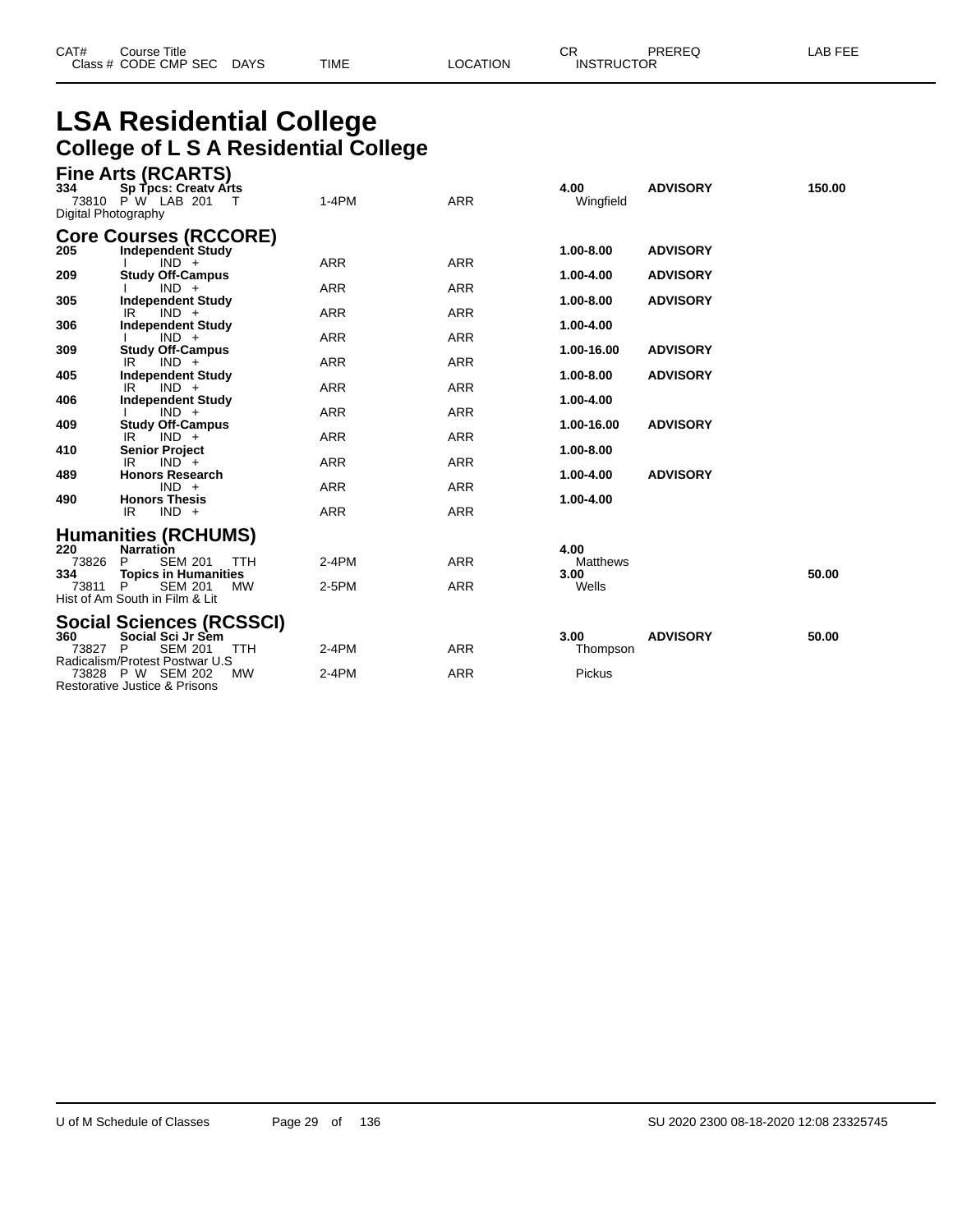### **Law Law School Law (LAW)**

| 900 | Law (LAW)<br>Reséarch |     |     | 1.00-12.00 | <b>ENFORCED</b> |
|-----|-----------------------|-----|-----|------------|-----------------|
|     | IND.<br>IR            | ARR | ARR |            |                 |

22, 29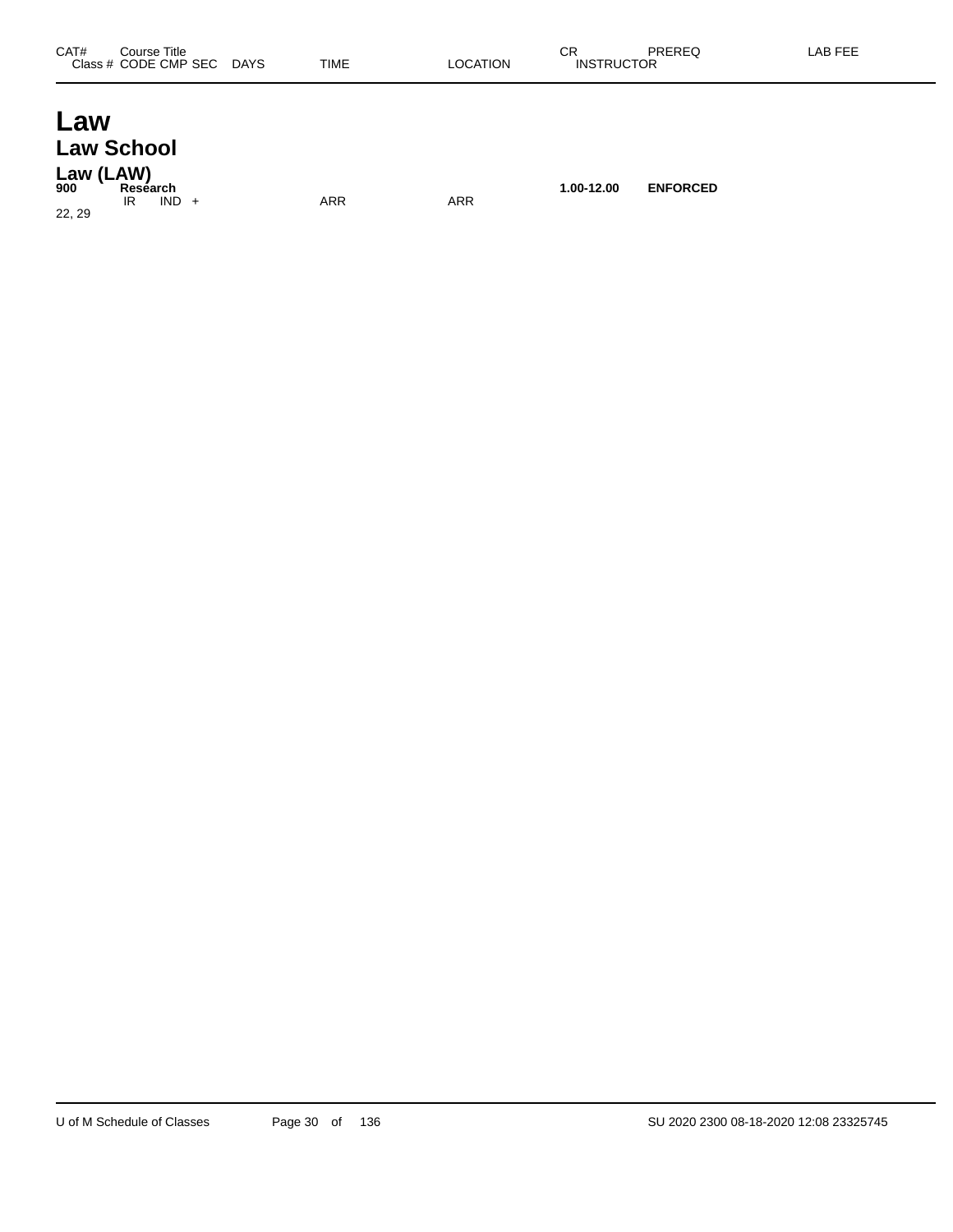# **Literature, Sci, and the Arts**

NOTE - IT IS CRITICAL THAT STUDENTS ATTEND CLASSES FROM THE BEGINNING OF THE TERM. EVEN THOUGH STUDENTS MAY BE REGISTERED OFFICIALLY FOR A COURSE, DEPARTMENTS MAY GIVE AWAY A STUDENT'S PLACE IN A CLASS IF THEY DO NOT ATTEND: ---THE FIRST MEETING OF BIOLOGY, CHEMISTRY, AND PHYSICS LABORATORIES;

---EITHER OF THE FIRST TWO MEETINGS OF ENGLISHCOURSES;

---THE FIRST TWO MEETINGS OF HISTORY 396 AND 397;

---EITHER OF THE FIRST TWO MEETINGS OF ANY COURSE OFFERED BY THE DEPARTMENT OF ROMANCE LANGUAGES;

--THE FIRST TWO MEETINGS OF COURSES IN OTHER SUBJECTS.

AT THE SAME TIME, DEPARTMENTS ARE NOT OBLIGATEDTO WITHDRAW STUDENTS OFFICIALLY FROM THE COURSE, EVEN THOUGH THE STUDENT HAS BEEN INFORMED THAT HIS/HER PLACE IN A COURSE HAS BEEN TAKEN AWAY. STUDENTS ARE RESPONSIBLE FOR THE ACCURACY OF THEIR SCHEDULES AND MUST BE SURE THAT ALL DROPS ARE PROCESSED THROUGH REGISTRATION SYSTEM DURING THE NORMAL DROP/ADD PERIOD.

### **Department of Afro-American and African Studies**

#### **Afroamerican & African Studies (AAS)**

| 358<br><b>Black World Studies</b> |           |         |     | 3.00     |                 |
|-----------------------------------|-----------|---------|-----|----------|-----------------|
| 73459 P W SEM 201                 | <b>MW</b> | $2-5PM$ | ARR | Wells    |                 |
| Hist of Am South in Film & Lit    |           |         |     |          |                 |
| 73830 P W SEM 202                 | ттн       | $2-4PM$ | ARR | Thompson |                 |
| Hist of Protest in PostWar US     |           |         |     |          |                 |
| 890<br><b>Capstone Course</b>     |           |         |     | 3.00     | <b>ENFORCED</b> |
| IR                                |           | ARR     | ARR |          |                 |
|                                   |           |         |     |          |                 |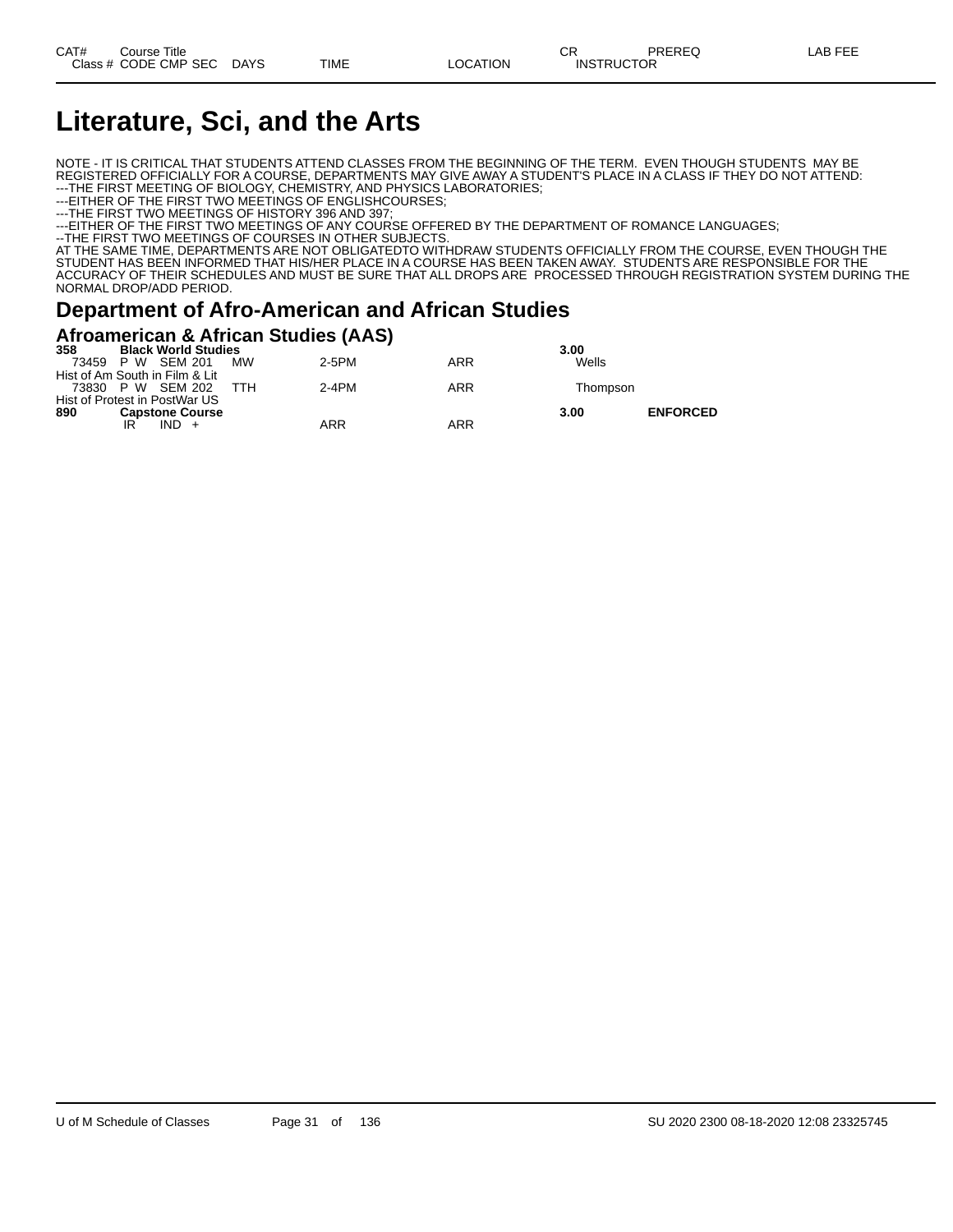|              | Class # CODE CMP SEC                                                                                                                                                                           | DAYS                    | TIME                      | LOCATION                               | <b>INSTRUCTOR</b>                    |                                    |
|--------------|------------------------------------------------------------------------------------------------------------------------------------------------------------------------------------------------|-------------------------|---------------------------|----------------------------------------|--------------------------------------|------------------------------------|
|              | <b>Department of American Culture</b>                                                                                                                                                          |                         |                           |                                        |                                      |                                    |
| 204<br>73501 | <b>American Culture (AMCULT)</b><br><b>Themes Amer Culture</b><br><b>PIW LEC 201</b><br>Politics, Platforms, and Memes<br>73634 PIW LEC 202<br>(Re)Imagining Muslim Women<br>73780 PIW LEC 203 | TTH<br>TTH<br><b>MW</b> | 9-12PM<br>1-4PM<br>9-12PM | <b>ARR</b><br><b>ARR</b><br><b>ARR</b> | 3.00<br>Stiverson<br>Elhadi<br>Singh |                                    |
| 73781        | Race and Religion in the US<br>PIW LEC 204<br>Countercultures/Black America                                                                                                                    | <b>MW</b>               | 12-3PM                    | <b>ARR</b>                             | Rodriguez Barrera                    |                                    |
| 383<br>388   | <b>Hon Read &amp; Thesis</b><br>IR<br>$IND +$<br><b>Field Study</b><br>$IND +$                                                                                                                 |                         | ARR<br><b>ARR</b>         | ARR<br><b>ARR</b>                      | 2.00-3.00<br>1.00-4.00               | <b>ADVISORY</b><br><b>ADVISORY</b> |
| 389<br>493   | <b>Reading Amer Cult</b><br>$IND +$<br><b>Honors Read&amp;Thesis</b>                                                                                                                           |                         | <b>ARR</b>                | ARR                                    | 1.00-4.00<br>1.00-3.00               | <b>ADVISORY</b>                    |
| 899<br>990   | $IND +$<br>IR.<br><b>Special Research</b><br>$IND +$<br><b>Diss-Precand</b>                                                                                                                    |                         | <b>ARR</b><br><b>ARR</b>  | <b>ARR</b><br><b>ARR</b>               | 1.00-6.00<br>1.00-8.00               | <b>ADVISORY</b><br><b>ADVISORY</b> |
| 995          | IR<br>$IND +$<br>Diss-Cand<br>IR<br>$IND +$                                                                                                                                                    |                         | <b>ARR</b><br><b>ARR</b>  | <b>ARR</b><br><b>ARR</b>               | 4.00                                 | <b>ENFORCED</b>                    |
| 204          | Arab American Studies (ARABAM)<br><b>Themes Arab Amer</b><br>73647 PIW LEC 201<br>(Re)Imagining Muslim Women                                                                                   | <b>TTH</b>              | $1-4PM$                   | <b>ARR</b>                             | 3.00<br>Elhadi                       |                                    |
| 390          | <b>AMAS Internship</b><br>$IND +$                                                                                                                                                              |                         | <b>ARR</b>                | <b>ARR</b>                             | 1.00-4.00                            |                                    |
| 388          | Latina/o American Studies (LATINOAM)<br><b>Field Study</b><br>$IND +$                                                                                                                          |                         | <b>ARR</b>                | <b>ARR</b>                             | 1.00-4.00                            | <b>ADVISORY</b>                    |
| 388          | <b>Native American Studies (NATIVEAM)</b><br><b>Field Study</b><br>$IND +$                                                                                                                     |                         | <b>ARR</b>                | <b>ARR</b>                             | 1.00-4.00                            | <b>ADVISORY</b>                    |

CAT# Course Title Case CR PREREQ LAB FEE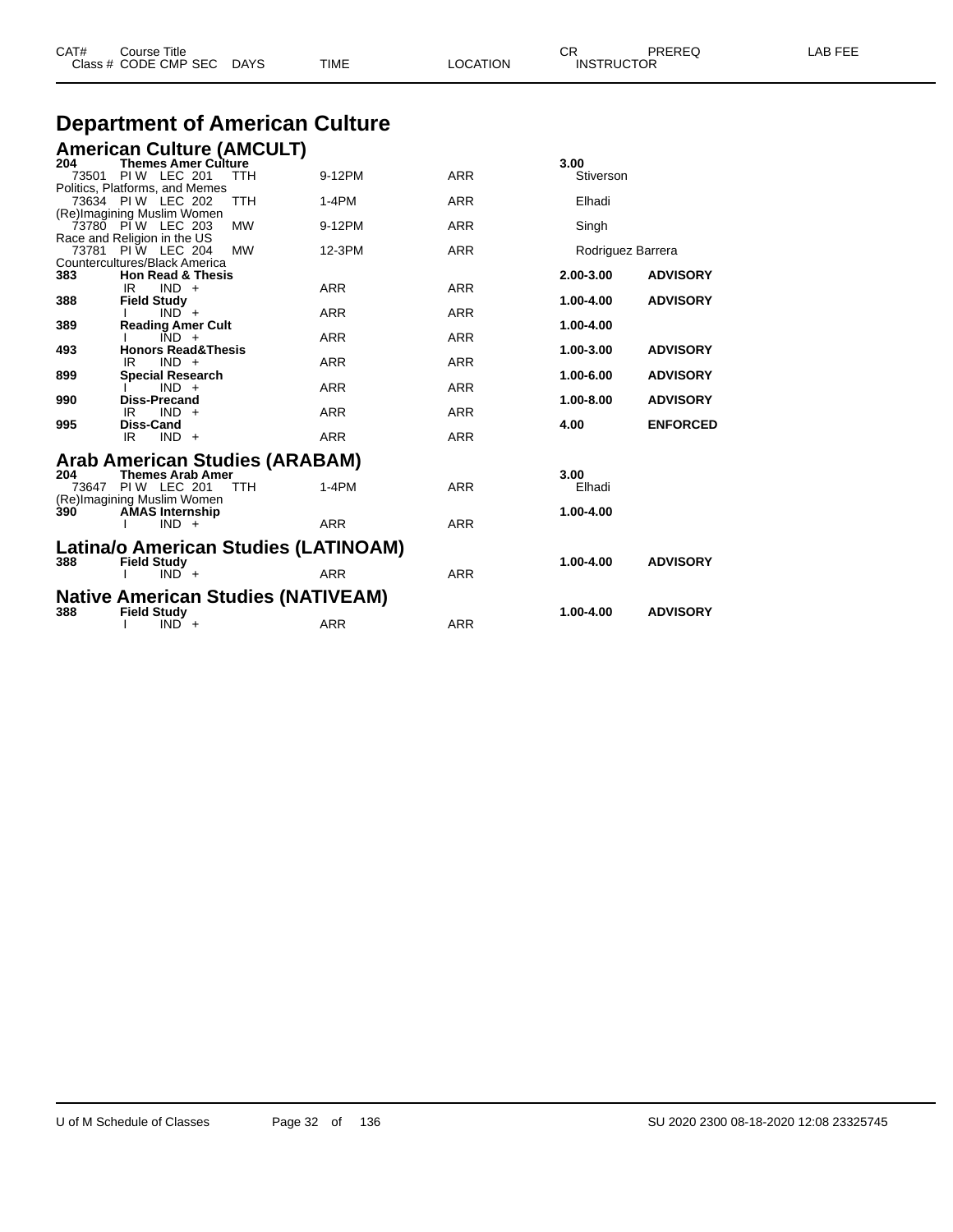|                      | Class # CODE CMP SEC<br><b>DAYS</b>                       | TIME              | LOCATION                 | <b>INSTRUCTOR</b>     |                 |  |
|----------------------|-----------------------------------------------------------|-------------------|--------------------------|-----------------------|-----------------|--|
|                      | <b>Anthropology Department</b>                            |                   |                          |                       |                 |  |
|                      | <b>Anthropological Archaeology (ANTHRARC)</b>             |                   |                          |                       |                 |  |
| 499                  | Ug Reading&Research<br>$IND^-$ +                          | <b>ARR</b>        | ARR                      | 1.00-3.00             |                 |  |
| 958                  | <b>Anthro Research</b><br>$IND +$                         | <b>ARR</b>        | <b>ARR</b>               | 1.00-3.00             | <b>ADVISORY</b> |  |
| 959                  | <b>Literature Survey</b><br>$IND +$                       | ARR               | <b>ARR</b>               | 1.00-3.00             | <b>ADVISORY</b> |  |
| 990                  | <b>Diss-Precand</b><br>$IND +$                            | <b>ARR</b>        | <b>ARR</b>               | 1.00-8.00             | <b>ADVISORY</b> |  |
| 995                  | Diss-Cand<br>IR.<br>$IND +$                               | <b>ARR</b>        | <b>ARR</b>               | 4.00                  | <b>ENFORCED</b> |  |
| 297                  | Anthropology, Biological (ANTHRBIO)<br>Bio Anth Topics    |                   |                          | 3.00                  |                 |  |
|                      | 73400 P W LEC 201<br><b>MW</b><br>The Human Landscape     | $1-4PM$           | 418 WH                   | <b>Battista</b>       |                 |  |
| 370                  | <b>UG Reading &amp; Research</b><br>$IND +$               | <b>ARR</b>        | ARR                      | 1.00-3.00             |                 |  |
| 962                  | <b>Anthropological Res</b><br>$IND +$                     | ARR               | <b>ARR</b>               | 1.00-3.00             | <b>ADVISORY</b> |  |
| 963                  | <b>Survey Lit-Topics</b><br>$IND +$                       | ARR               | <b>ARR</b>               | 1.00-3.00             | <b>ADVISORY</b> |  |
| 990                  | <b>Diss-Precand</b><br>$IND +$                            | <b>ARR</b>        | <b>ARR</b>               | 1.00-8.00             | <b>ADVISORY</b> |  |
| 995                  | Diss-Cand<br>$IND +$<br>IR                                | <b>ARR</b>        | <b>ARR</b>               | 4.00                  | <b>ENFORCED</b> |  |
| 298                  | Anthropology, Cultural (ANTHRCUL)<br>Sociocul Anth Topics |                   |                          | 3.00                  |                 |  |
| Faith, Politics, Sex | 73497 P W LEC 201<br><b>TTH</b>                           | 1-4PM             | ARR                      | Hollenbach            |                 |  |
| 299                  | <b>Ling Anth Topics</b><br>73292 P W LEC 201<br>MW        | 10-1PM            | ARR                      | 3.00<br>Foster        |                 |  |
| 370                  | The Body at its Limits<br>Lang&Discrim                    |                   |                          | 3.00                  |                 |  |
| 73297<br>499         | P W LEC 201<br>TWTH<br><b>Ug Reading &amp; Res</b>        | 2-4PM             | ARR                      | Weissler<br>1.00-3.00 |                 |  |
| 958                  | $IND +$<br><b>Anthropological Res</b>                     | <b>ARR</b>        | <b>ARR</b>               | 1.00-3.00             | <b>ADVISORY</b> |  |
| 959                  | $IND +$<br><b>Survey Literature</b>                       | ARR               | <b>ARR</b>               | 1.00-3.00             | <b>ADVISORY</b> |  |
| 990                  | $IND +$<br>Diss-Precand<br>$IND +$                        | ARR<br><b>ARR</b> | <b>ARR</b><br><b>ARR</b> | 1.00-8.00             | <b>ADVISORY</b> |  |
| 995                  | Diss-Cand<br>R<br>$IND +$                                 | <b>ARR</b>        | ARR                      | 4.00                  | <b>ENFORCED</b> |  |

CAT# Course Title Case CR PREREQ LAB FEE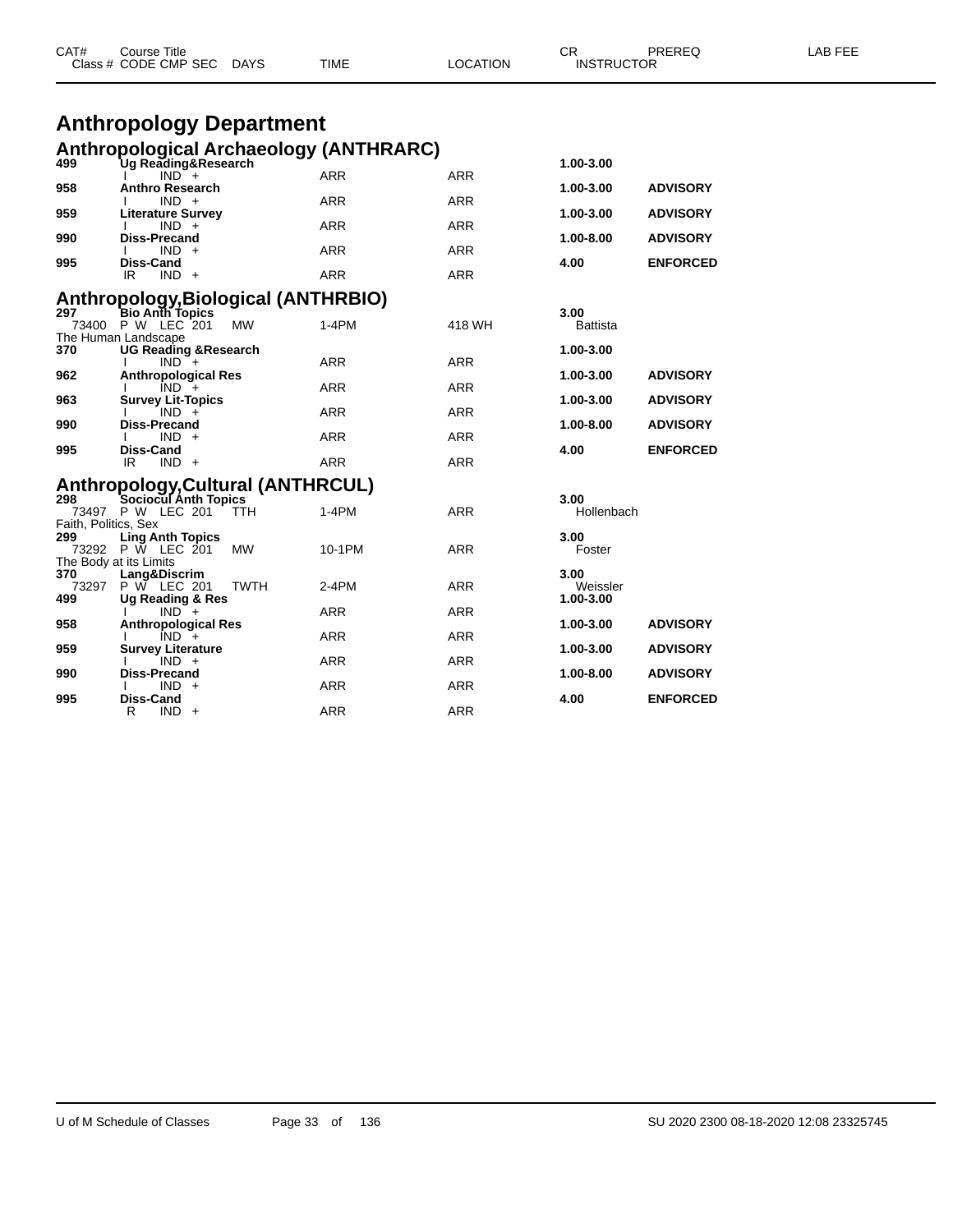| CAT#                                                 | Course Title<br>Class # CODE CMP SEC DAYS |  | <b>TIME</b> | <b>LOCATION</b> | СR<br><b>INSTRUCTOR</b> | PREREQ          | LAB FEE |  |  |
|------------------------------------------------------|-------------------------------------------|--|-------------|-----------------|-------------------------|-----------------|---------|--|--|
| <b>Applied Physics Program</b>                       |                                           |  |             |                 |                         |                 |         |  |  |
| <b>Applied Physics (APPPHYS)</b><br>715 Ind Research |                                           |  |             |                 |                         |                 |         |  |  |
|                                                      | $IND +$                                   |  | <b>ARR</b>  | <b>ARR</b>      | 1.00-5.00               | <b>ADVISORY</b> |         |  |  |
| 990                                                  | <b>Diss-Precand</b>                       |  |             |                 | 1.00-8.00               | <b>ADVISORY</b> |         |  |  |
|                                                      | $IND +$                                   |  | ARR         | <b>ARR</b>      |                         |                 |         |  |  |

**995 Diss-Cand 4.00 ENFORCED**

IR IND + ARR ARR ARR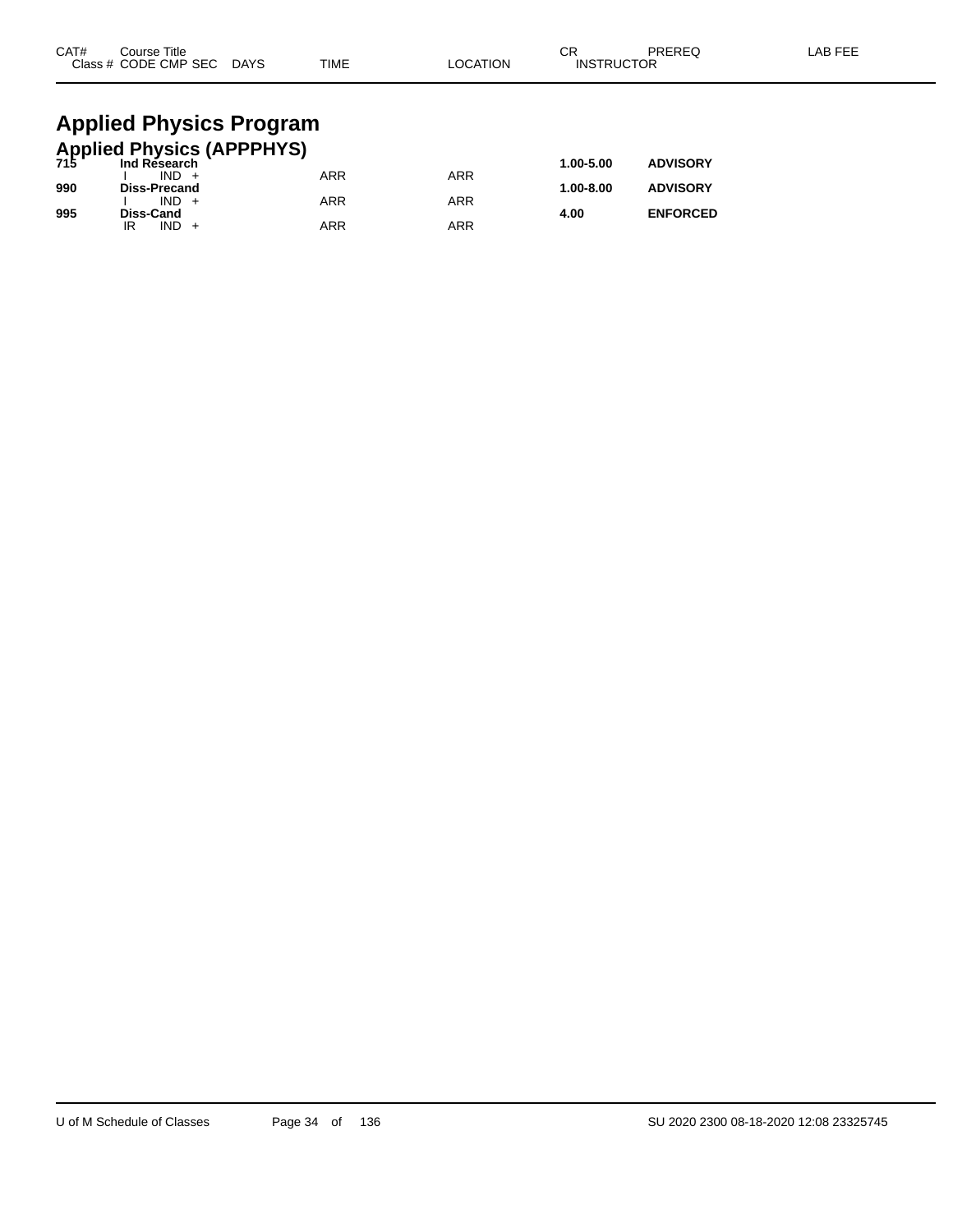|     |                                                                                    | Class # CODE CMP SEC<br><b>DAYS</b> | TIME                                                                                   | LOCATION                                                                                                                                                                                                                    | <b>INSTRUCTOR</b>   |                 |
|-----|------------------------------------------------------------------------------------|-------------------------------------|----------------------------------------------------------------------------------------|-----------------------------------------------------------------------------------------------------------------------------------------------------------------------------------------------------------------------------|---------------------|-----------------|
|     |                                                                                    |                                     | <b>Asian Languages And Cultures</b>                                                    |                                                                                                                                                                                                                             |                     |                 |
| 255 | <b>Asian Studies (ASIAN)</b><br><b>UG Sem Asian Studies</b><br>73180 P W SEM 201   | <b>MW</b>                           | $1-4PM$                                                                                | <b>ARR</b>                                                                                                                                                                                                                  | 3.00<br>Haynie      |                 |
| 340 | Dharma in the Digital Age<br>of scheduled class times.<br><b>G Khan to Taliban</b> |                                     |                                                                                        | Course instruction is remote and synchronous. Enrolled students are expected to be available remotely during part                                                                                                           | 3.00                |                 |
|     | 73742 PIW LEC 201                                                                  | MWF                                 | 9-11AM                                                                                 | ARR                                                                                                                                                                                                                         | Northrop            |                 |
| 103 | <b>Asian Languages (ASIANLAN)</b><br>Intsy 1st Yr Chinese<br>70217 PIW REC 201     | <b>MTWTHF</b>                       | 9-12PM                                                                                 | ARR                                                                                                                                                                                                                         | 10.00<br>Yu, Zhong  |                 |
|     |                                                                                    |                                     | This course will meet June 1 to August 7. There is an application process.             |                                                                                                                                                                                                                             |                     |                 |
|     | explanation of what course s/he wishes to take and why.                            |                                     |                                                                                        | UM students taking this course for college-credit should email alc-summerlanguageinstitute@umich.edu with a<br>statement containing the student's full name, uniqname, ID number, language background (if any), and a brief |                     |                 |
|     | www.lsa.umich.edu/sli.                                                             |                                     |                                                                                        | Students taking this course as program fee (not for credit) should visit the SLI website for the application:                                                                                                               |                     |                 |
|     | discuss with the instructor.                                                       |                                     |                                                                                        | NOTE: This is an intensive language course taught in a half term. If you plan to take additional courses, please                                                                                                            |                     |                 |
| 203 | <b>Intsy 2nd Yr Chinese</b><br>70218 PIRW REC 201                                  | <b>MTWTHF</b>                       | 9-12PM<br>This course will meet June 1 to August 7. There is an application process.   | ARR                                                                                                                                                                                                                         | 10.00<br>Liu, Levin | <b>ENFORCED</b> |
|     | explanation of what course s/he wishes to take and why.                            |                                     |                                                                                        | UM students taking this course for college-credit should email alc-summerlanguageinstitute@umich.edu with a<br>statement containing the student's full name, uniqname, ID number, language background (if any), and a brief |                     |                 |
|     | www.lsa.umich.edu/sli.                                                             |                                     |                                                                                        | Students taking this course as program fee (not for credit) should visit the SLI website for the application:                                                                                                               |                     |                 |
|     |                                                                                    |                                     |                                                                                        | NOTE: This is an intensive language course taught in a half term. If you plan to take additional courses, please                                                                                                            |                     |                 |
|     | discuss with the instructor.<br>Intsy 2nd Yr Jpn<br>71869 PIRW REC 201             | <b>MTWTHF</b>                       | 9-1230PM<br>This course will meet June 1 to August 7. There is an application process. | ARR                                                                                                                                                                                                                         | 10.00<br>Mochizuki  | <b>ENFORCED</b> |
|     | explanation of what course s/he wishes to take and why.                            |                                     |                                                                                        | UM students taking this course for college-credit should email alc-summerlanguageinstitute@umich.edu with a<br>statement containing the student's full name, uniqname, ID number, language background (if any), and a brief |                     |                 |
|     | www.lsa.umich.edu/sli.                                                             |                                     |                                                                                        | Students taking this course as program fee (not for credit) should visit the SLI website for the application:                                                                                                               |                     |                 |
|     | discuss with the instructor.                                                       |                                     |                                                                                        | NOTE: This is an intensive language course taught in a half term. If you plan to take additional courses, please                                                                                                            |                     |                 |
| 701 | <b>Chinese (CHIN)</b><br><b>Masters Essay</b><br>$IND +$                           |                                     | ARR                                                                                    | ARR                                                                                                                                                                                                                         | 1.00-3.00           | <b>ADVISORY</b> |
|     | Japanese (JAPANESE)                                                                |                                     |                                                                                        |                                                                                                                                                                                                                             |                     |                 |
| 601 | <b>Masters Essay</b><br>$IND +$                                                    |                                     | ARR                                                                                    | ARR                                                                                                                                                                                                                         | 1.00-3.00           | <b>ADVISORY</b> |
|     |                                                                                    |                                     | <b>South and Southeast Asia (SSEA)</b>                                                 |                                                                                                                                                                                                                             |                     |                 |
|     | <b>Directed Readings</b>                                                           |                                     |                                                                                        |                                                                                                                                                                                                                             | 1.00-8.00           | <b>ADVISORY</b> |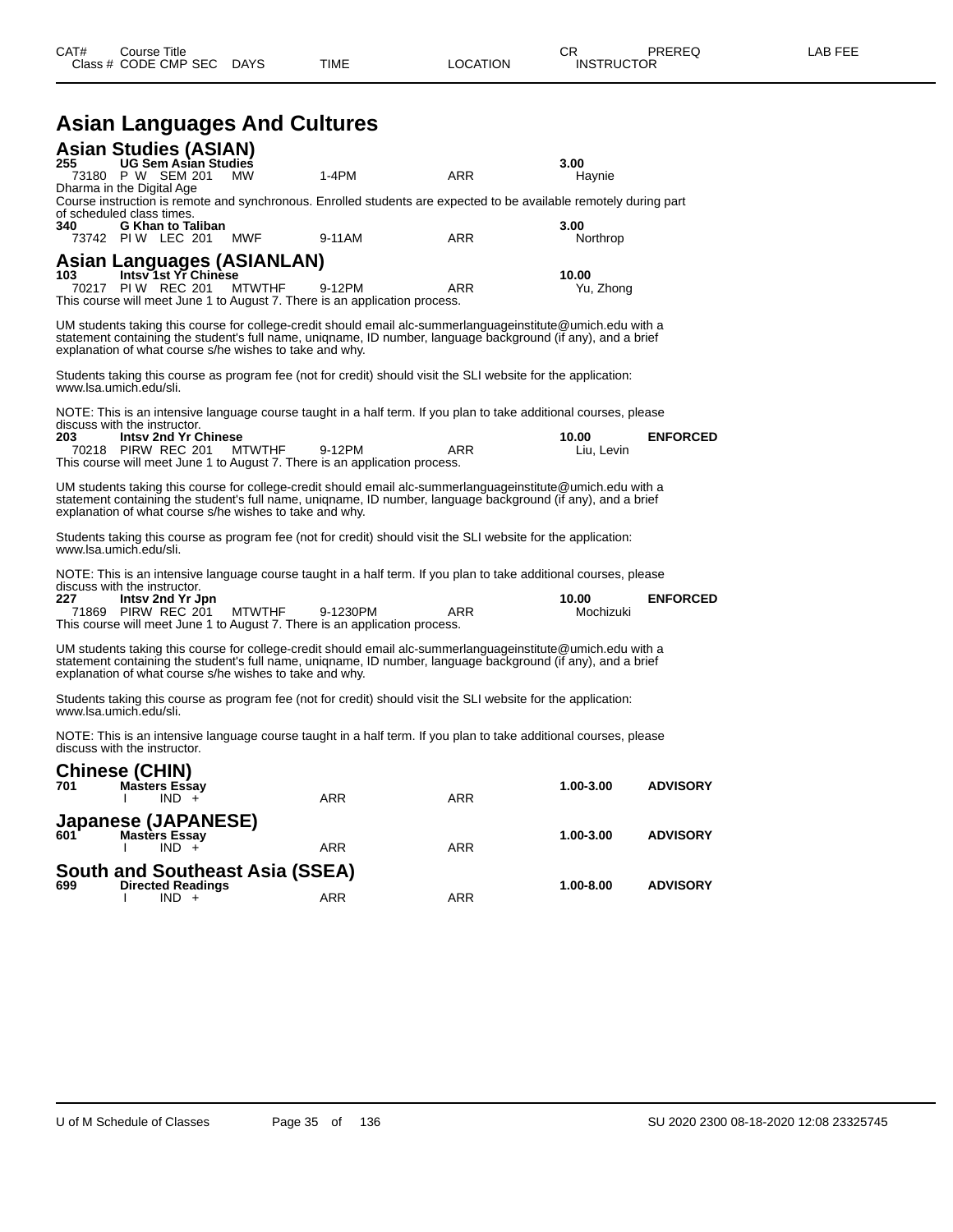| CAT#<br>Course Title<br>Class # CODE CMP SEC DAYS<br>TIME         | <b>LOCATION</b> | СR<br>PRERFO<br><b>INSTRUCTOR</b> | LAB FEE |
|-------------------------------------------------------------------|-----------------|-----------------------------------|---------|
| <b>Astronomy Department</b>                                       |                 |                                   |         |
| <b>Astronomy (ASTRO)</b><br>102<br><b>Intr Stars&amp;Universé</b> | .               | <b>ADVISORY</b><br>4.00           |         |

| .     |                               | <b></b>    | ^~~~~~~    |               |                 |
|-------|-------------------------------|------------|------------|---------------|-----------------|
| 72032 | LEC 201<br><b>MTWTHF</b><br>A | 11-12PM    | <b>ARR</b> | Lopresto      |                 |
| 72033 | DIS 202<br>P W                | ARR        | <b>ARR</b> | Protcheva     |                 |
| 72034 | P W<br>DIS 203                | <b>ARR</b> | <b>ARR</b> | Protcheva     |                 |
| 389   | <b>Indi Studies Astro</b>     |            |            | 1.00-3.00     |                 |
|       | $IND +$                       | <b>ARR</b> | <b>ARR</b> |               |                 |
| 399   | Intro-Research                |            |            | 1.00-3.00     |                 |
|       | $IND +$                       | <b>ARR</b> | <b>ARR</b> |               |                 |
| 699   | <b>Special Problems</b>       |            |            | $1.00 - 8.00$ | <b>ADVISORY</b> |
|       | $IND +$                       | <b>ARR</b> | <b>ARR</b> |               |                 |
| 901   | <b>Res-Theoret Astro</b>      |            |            | $1.00 - 8.00$ | <b>ADVISORY</b> |
|       | $IND +$                       | <b>ARR</b> | <b>ARR</b> |               |                 |
| 902   | <b>Res-Observ Astro</b>       |            |            | $1.00 - 8.00$ | <b>ADVISORY</b> |
|       | $IND +$                       | <b>ARR</b> | <b>ARR</b> |               |                 |
| 990   | <b>Diss-Precand</b>           |            |            | $1.00 - 8.00$ | <b>ADVISORY</b> |
|       | $IND +$                       | <b>ARR</b> | <b>ARR</b> |               |                 |
| 995   | Diss-Cand                     |            |            | 4.00          | <b>ENFORCED</b> |
|       | IND.<br>IR<br>$+$             | <b>ARR</b> | <b>ARR</b> |               |                 |
|       |                               |            |            |               |                 |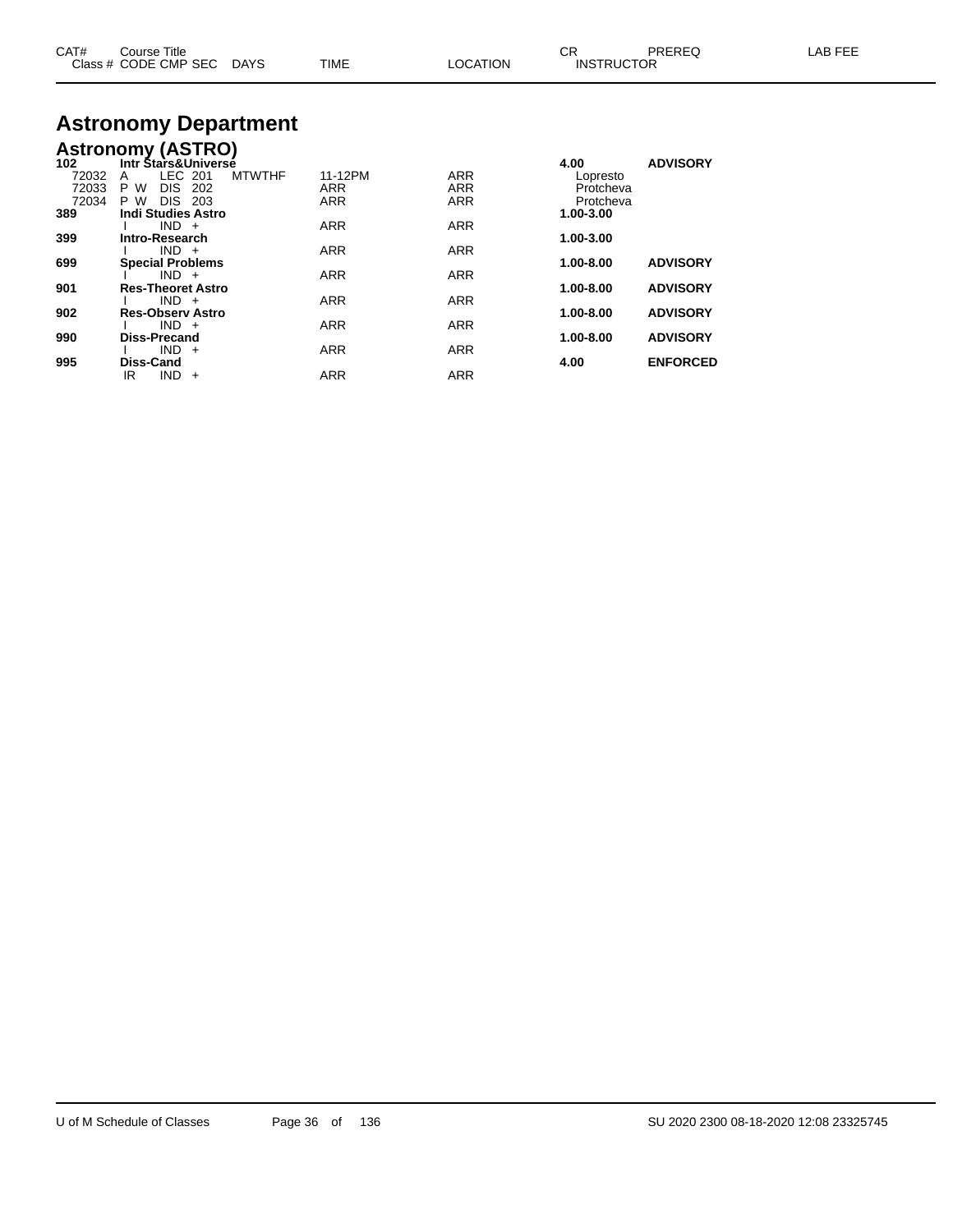| CAT# | Title<br>∴ourse      |      |      |          | Ωm<br>ັບເ         | PREREQ | $- - -$<br>ΔR<br>--- |
|------|----------------------|------|------|----------|-------------------|--------|----------------------|
|      | Class # CODE CMP SEC | DAYS | TIME | LOCATION | <b>INSTRUCTOR</b> |        |                      |

# **Biology Department**

| <b>Biology (BIOLOGY)</b> |                          |         |                                |              |                                                                                                                            |            |                   |                           |       |
|--------------------------|--------------------------|---------|--------------------------------|--------------|----------------------------------------------------------------------------------------------------------------------------|------------|-------------------|---------------------------|-------|
| 107                      | <b>Evolution of Life</b> |         |                                |              |                                                                                                                            |            | 3.00              | <b>ADVISORY</b>           |       |
|                          | 73549 PIW LEC 201        |         |                                | MWF          | $2-4PM$                                                                                                                    | ARR        | Carpenter         |                           |       |
|                          |                          |         |                                |              | For information about whether lectures and exams are to be held synchronously during the summer term, registered           |            |                   |                           |       |
|                          |                          |         |                                |              | students should refer to the course Canvas page or contact the instructor with specific questions.                         |            |                   |                           |       |
| 171                      |                          |         | <b>Intro Biology: EEB</b>      |              |                                                                                                                            |            | 4.00              |                           |       |
| 72627 AI                 |                          | LEC 201 |                                | <b>MTWTH</b> | 2-330PM                                                                                                                    | ARR        | Kurdziel          |                           |       |
|                          |                          |         |                                |              | For information about whether lectures, discussions and exams are to be held synchronously during the summer term,         |            |                   |                           |       |
|                          |                          |         |                                |              | registered students should refer to the course Canvas page or contact the instructor with specific questions.              |            |                   |                           |       |
| 72628                    | <b>PIW DIS 202</b>       |         |                                | <b>MW</b>    | 10-1130AM                                                                                                                  | <b>ARR</b> | Clements          |                           |       |
| 72629                    | <b>PIW DIS 203</b>       |         |                                | <b>MW</b>    | 1130-1PM                                                                                                                   | <b>ARR</b> | Clements          |                           |       |
| 73785                    | <b>PIW DIS 204</b>       |         |                                | <b>MW</b>    | 4-530PM                                                                                                                    | <b>ARR</b> | Clements          |                           |       |
| 172                      |                          |         | Intro Biol - MCDB              |              |                                                                                                                            |            | 4.00              | <b>ADVISORY</b>           |       |
| 72553 AI                 |                          | LEC 201 |                                | <b>TWTH</b>  | 12-2PM                                                                                                                     | <b>ARR</b> | Wood              |                           |       |
|                          |                          |         |                                |              | For information about whether lectures, discussions and exams are to be held synchronously during the summer term,         |            |                   |                           |       |
| 72554                    | <b>PIW DIS 202</b>       |         |                                | <b>TTH</b>   | registered students should refer to the course Canvas page or contact the instructor with specific questions.<br>10-1130AM | <b>ARR</b> | VanDiepenbos      |                           |       |
| 72555                    | <b>PIW DIS 203</b>       |         |                                | <b>TTH</b>   | 230-4PM                                                                                                                    | <b>ARR</b> | VanDiepenbos      |                           |       |
| 72639                    | PI W                     | DIS 204 |                                | WF           | 10-1130AM                                                                                                                  | <b>ARR</b> | VanDiepenbos      |                           |       |
| 73796                    | <b>PIW DIS 205</b>       |         |                                | <b>TTH</b>   | 10-1130AM                                                                                                                  | ARR        | Lee               |                           |       |
| 173                      | Intro Biol Lab           |         |                                |              |                                                                                                                            |            | 2.00              | <b>ADVISORY, ENFORCED</b> | 68.00 |
| 73697                    | <b>SIR</b>               | LEC 201 |                                | <b>MW</b>    | 11-12PM                                                                                                                    | <b>ARR</b> | Nowicki           |                           |       |
|                          |                          |         |                                |              | For information about whether lectures, labs and exams are to be held synchronously during the summer term,                |            |                   |                           |       |
|                          |                          |         |                                |              | registered students should refer to the course Canvas page or contact the instructor with specific questions.              |            |                   |                           |       |
| 73698                    | PIRW LAB 202             |         |                                | <b>MW</b>    | $2-5PM$                                                                                                                    | 2122 USB   | Clark             |                           |       |
| 73699                    | PIRW LAB 203             |         |                                | <b>MW</b>    | 2-5PM                                                                                                                      | 2123 USB   | Slocum            |                           |       |
| 73711                    | PIRW LAB 204             |         |                                | <b>TTH</b>   | 2-5PM                                                                                                                      | 2122 USB   | Clark             |                           |       |
| 73712                    | PIRW LAB 205             |         |                                | TTH          | 2-5PM                                                                                                                      | 2123 USB   | Slocum            |                           |       |
| 73805                    | PIRW LAB 206             |         |                                | <b>MW</b>    | $2-5PM$                                                                                                                    | <b>ARR</b> | Garg              |                           |       |
| 73806                    | PIRW LAB 207             |         |                                | <b>TTH</b>   | 2-5PM                                                                                                                      | ARR        | Garg              |                           |       |
| 200                      |                          |         | <b>Undergrad Tutorial</b>      |              |                                                                                                                            |            | 1.00-3.00         | <b>ADVISORY</b>           |       |
|                          |                          | $IND +$ |                                |              | ARR                                                                                                                        | ARR        |                   |                           |       |
| 207                      | Microbiology             |         |                                |              |                                                                                                                            |            | 4.00              | <b>ENFORCED</b>           | 70.00 |
|                          | 73654 AIRW LEC 201       |         |                                | <b>TWTH</b>  | 12-2PM                                                                                                                     | <b>ARR</b> | Ammerlaan         |                           |       |
|                          |                          |         |                                |              | For information about whether lectures, labs and exams are to be held synchronously during the summer term,                |            |                   |                           |       |
|                          |                          |         |                                |              | registered students should refer to the course Canvas page or contact the instructor with specific questions.              |            |                   |                           |       |
| 73655                    | PIRW LAB 202             |         |                                | ттн          | 9-12PM                                                                                                                     | 3151 USB   | Mecham, Ammerlaan |                           |       |
| 73656                    | PIRW LAB 203             |         |                                | <b>TTH</b>   | $2-5PM$                                                                                                                    | 3151 USB   | Mecham, Ammerlaan |                           |       |
| 225                      |                          |         | <b>Human &amp; Animal Phys</b> |              |                                                                                                                            |            | 3.00              | <b>ADVISORY, ENFORCED</b> |       |
| 72556                    | PIRW LEC 201             |         |                                | TWTH         | 9-11AM                                                                                                                     | <b>ARR</b> | Petrosyan, Xu     |                           |       |
|                          |                          |         |                                |              | For information about whether lectures and exams are to be held synchronously during the summer term, registered           |            |                   |                           |       |
| 305                      | Genetics                 |         |                                |              | students should refer to the course Canvas page or contact the instructor with specific questions.                         |            | 4.00              | <b>ADVISORY, ENFORCED</b> |       |
| 72590 AIR                |                          | LEC 201 |                                | <b>MTW</b>   | 10-12PM                                                                                                                    | ARR        | Archbold          |                           |       |
|                          |                          |         |                                |              | For information about whether lectures, discussions and exams are to be held synchronously during the summer term,         |            |                   |                           |       |
|                          |                          |         |                                |              | registered students should refer to the course Canvas page or contact the instructor with specific questions.              |            |                   |                           |       |
|                          | 72592 PIRW DIS 202       |         |                                | MTW          | 1-2PM                                                                                                                      | ARR        | Michmerhuizen     |                           |       |
| 72591                    | PIRW DIS 203             |         |                                | <b>MTW</b>   | $1-2PM$                                                                                                                    | <b>ARR</b> | Previero          |                           |       |
| 72838                    | PIRW DIS 204             |         |                                | MTW          | $2-3PM$                                                                                                                    | ARR        | Michmerhuizen     |                           |       |
| 73209                    | PIRW DIS 205             |         |                                | <b>MTW</b>   | $2-3PM$                                                                                                                    | ARR        | Previero          |                           |       |
| 73771                    | PIRW DIS 206             |         |                                | <b>MTW</b>   | $1-2PM$                                                                                                                    | <b>ARR</b> | McMillan          |                           |       |
| 73772                    | PIRW DIS 207             |         |                                | <b>MTW</b>   | $2-3PM$                                                                                                                    | <b>ARR</b> | McMillan          |                           |       |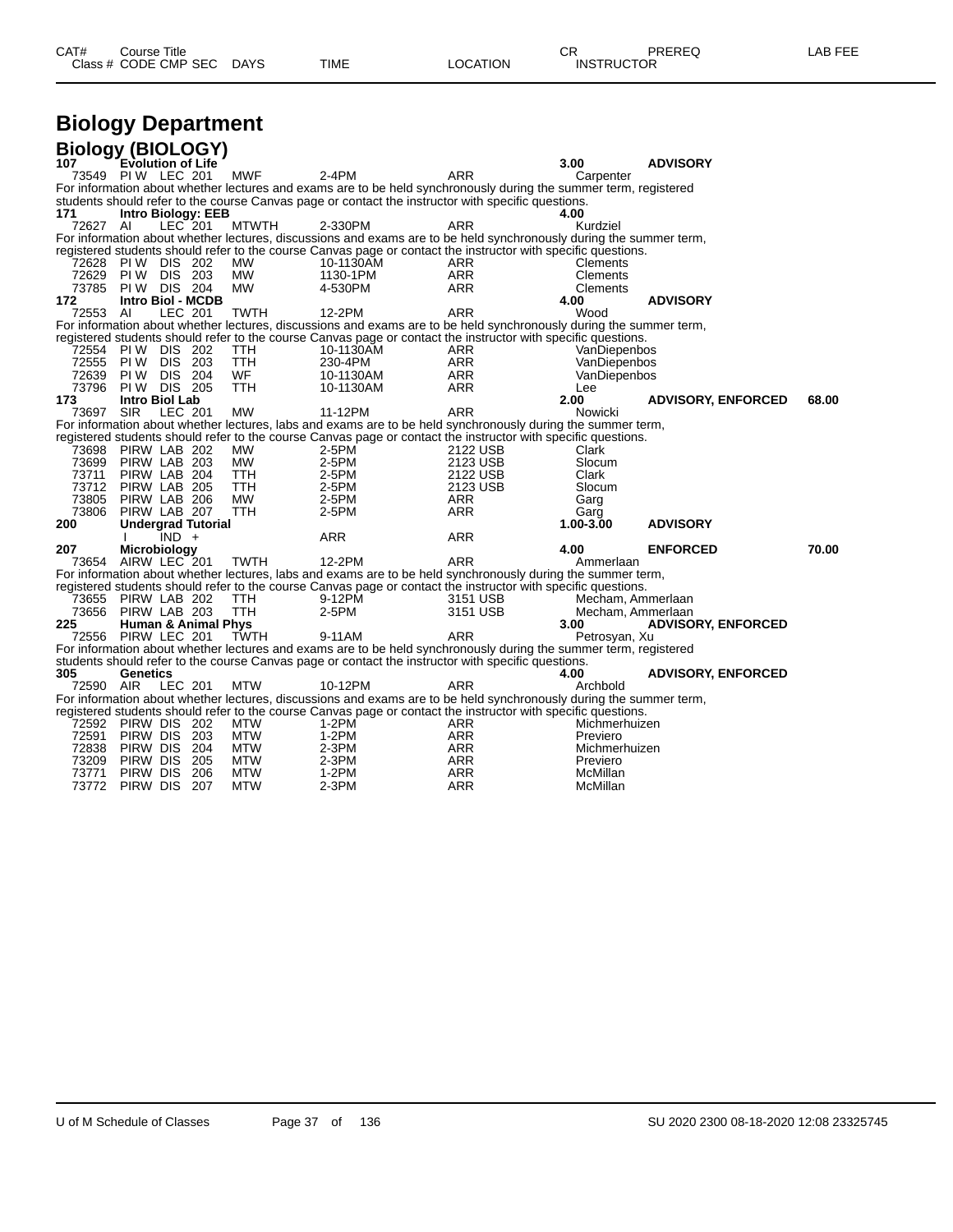| CAT# | Course Title<br>Class # CODE CMP SEC DAYS | TIME | LOCATION | СR<br><b>INSTRUCTOR</b> | PREREQ | LAB FEE |
|------|-------------------------------------------|------|----------|-------------------------|--------|---------|
|      |                                           |      |          |                         |        |         |

#### **Biophysics Research Division**

|     | <b>Biophysics (BIOPHYS)</b><br>399 Research Biophysics |            |            |               |                 |
|-----|--------------------------------------------------------|------------|------------|---------------|-----------------|
|     |                                                        |            |            | 1.00-4.00     |                 |
|     | $IND +$                                                | <b>ARR</b> | <b>ARR</b> |               |                 |
| 890 | Intro to Research                                      |            |            | 3.00          | <b>ADVISORY</b> |
|     | $IND +$                                                | <b>ARR</b> | <b>ARR</b> |               |                 |
| 990 | <b>Diss-Precand</b>                                    |            |            | $1.00 - 8.00$ | <b>ADVISORY</b> |
|     | $IND +$                                                | <b>ARR</b> | <b>ARR</b> |               |                 |
| 995 | Diss-Cand<br>$IND +$<br>IR                             | <b>ARR</b> | ARR        | 4.00          | <b>ENFORCED</b> |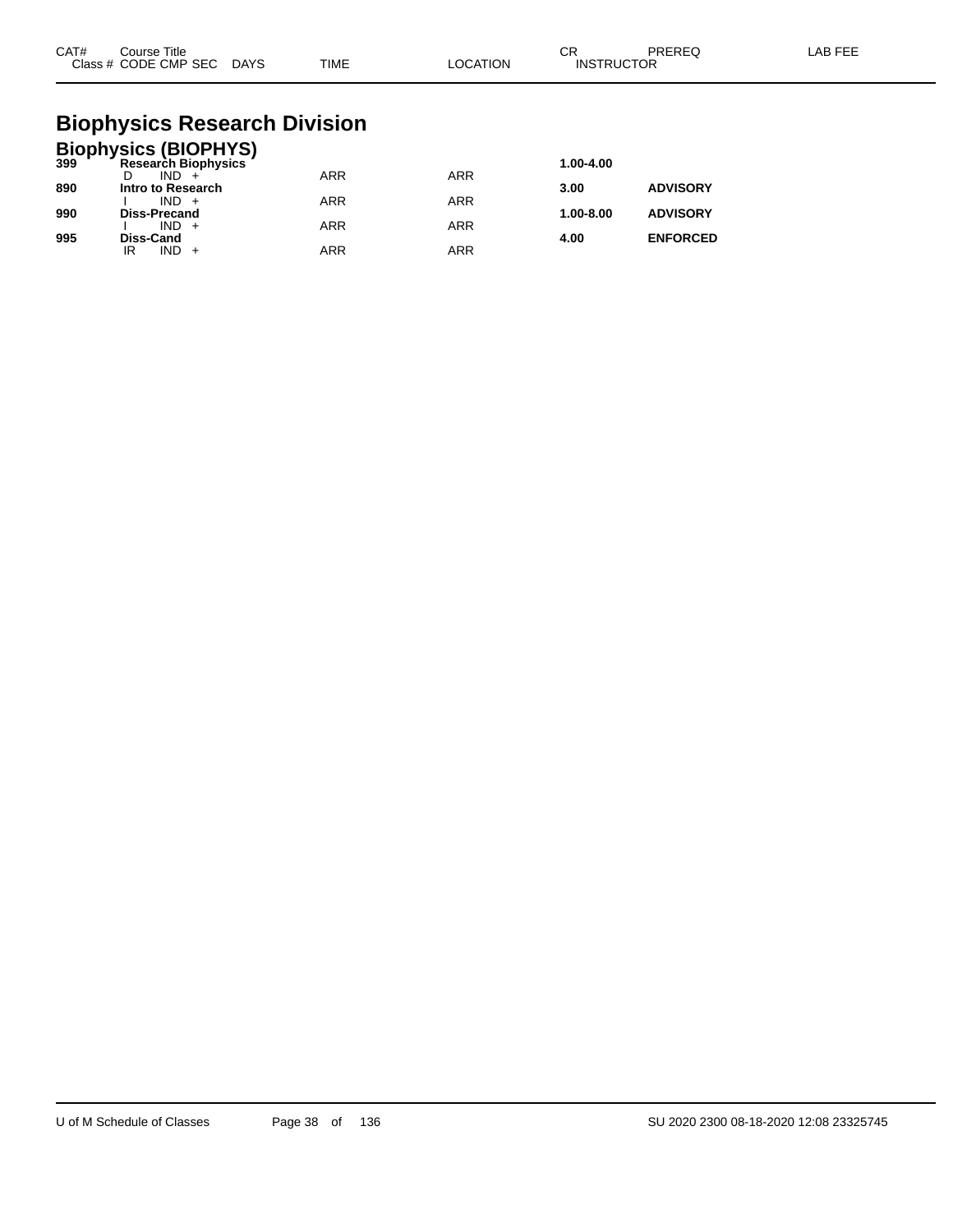| 72557 AR                                                                                             | <b>Chemistry Department</b><br>Chemistry (CHEM)<br>125 Gen Chem Lab I<br>LEC 100                                                                                                                                                                                                            | MW                                                                                     | 12-1PM<br>Students enrolling in CHEM 125, must also enroll themselves in CHEM 126.                                                                                                                                                                                                                                                 | ARR                                                                                            | 1.00<br>Poniatowski                                                                                                | <b>ADVISORY, ENFORCED</b>          | 100.00 |
|------------------------------------------------------------------------------------------------------|---------------------------------------------------------------------------------------------------------------------------------------------------------------------------------------------------------------------------------------------------------------------------------------------|----------------------------------------------------------------------------------------|------------------------------------------------------------------------------------------------------------------------------------------------------------------------------------------------------------------------------------------------------------------------------------------------------------------------------------|------------------------------------------------------------------------------------------------|--------------------------------------------------------------------------------------------------------------------|------------------------------------|--------|
| 72558<br>72559<br>73189 PR<br>126                                                                    | chemundergrad@umich.edu.<br>PR<br>LAB 110<br>P R<br>LAB 111<br>LAB 112<br><b>Gen Chem Lab II</b><br>72560 PRW LEC 100<br>meeting time and location as CHEM 125.                                                                                                                             | МW<br>MW<br>MW                                                                         | Any questions regarding enrolling for this course should be directed to the Chemistry Student Services Office at<br>1-4PM<br>1-4PM<br>$1-4PM$<br>ARR<br>CHEM 126 must be taken in conjunction with CHEM 125; this is not a stand-alone course. CHEM 126 has the same                                                               | A706 CHEM<br>A712 CHEM<br>A718 CHEM<br>ARR                                                     | <b>Brunemann</b><br>Kunesh<br>Liu<br>1.00<br>Poniatowski                                                           | <b>ADVISORY, ENFORCED</b>          |        |
| 130<br>72561 A<br>72563<br>72564<br>72565<br>215<br>73758<br>73759<br>73760<br>73761                 | chemundergrad@umich.edu.<br><b>G Chem Invst&amp;R Prin</b><br>LEC 100<br>chemundergrad@umich.edu.<br>72562 P W DIS 110<br>P W<br><b>DIS 111</b><br>DIS.<br>P W<br>- 112<br>P W DIS 113<br>Struct&React II<br>LEC 100<br>A<br><b>DIS 110</b><br>P<br>DIS.<br>P.<br>111<br>DIS.<br>P<br>- 112 | MWF<br>TTH<br>TTH<br>TTH<br><b>TTH</b><br>MWF<br>MW<br>MW<br>MW                        | Any questions regarding enrolling for this course should be directed to the Chemistry Student Services Office at<br>9-11AM<br>Any questions regarding enrolling for this course should be directed to the Chemistry Student Services Office at<br>10-11AM<br>10-11AM<br>11-12PM<br>11-12PM<br>9-11AM<br>12-1PM<br>$1-2PM$<br>2-3PM | ARR<br>ARR<br>ARR<br>ARR<br>ARR<br>ARR<br>ARR<br><b>ARR</b><br>ARR                             | 3.00<br>Castaneda<br>Kohrman<br>Reed<br>Kohrman<br>Reed<br>3.00<br>Poniatowski<br>Carpenter<br>Carpenter<br>Joseph | <b>ADVISORY</b><br><b>ADVISORY</b> |        |
| 73762<br>216<br>73763<br>73764<br>73765<br>73766<br>73767<br>73768<br>73769<br>73770<br>73888<br>218 | P<br>DIS 113<br><b>Synth Org</b><br>LEC 100<br>A<br>LAB 110<br>P<br>P<br>LAB 111<br>P<br>LAB 112<br>P<br>LAB 113<br>P<br>LAB 114<br>P<br>LAB 115<br>P<br>LAB 116<br>P<br>LAB 117<br>Ind Study Biochem<br>$IND +$                                                                            | MW<br>TTH<br>TTH<br>TTH<br><b>TTH</b><br>TTH<br>TTH<br><b>TTH</b><br>TTH<br><b>TTH</b> | $3-4PM$<br>11-12PM<br>1-5PM<br>1-5PM<br>1-5PM<br>$1-5PM$<br>1-5PM<br>1-5PM<br>$1-5PM$<br>1-5PM<br>ARR                                                                                                                                                                                                                              | ARR<br>ARR<br>ARR<br><b>ARR</b><br>ARR<br>ARR<br><b>ARR</b><br>ARR<br><b>ARR</b><br>ARR<br>ARR | Joseph<br>2.00<br>Albright<br>Sun<br>Panse<br>Vu<br>Patel<br>Chirko<br>Wiesner<br>Jha<br>Moaikel<br>1.00           | <b>ADVISORY</b><br><b>ADVISORY</b> | 100.00 |
| 219<br>220                                                                                           | Ind Study Chem<br>$IND +$<br><b>Teach Exp Undergr</b><br>$IND +$                                                                                                                                                                                                                            |                                                                                        | ARR<br>ARR                                                                                                                                                                                                                                                                                                                         | ARR<br>ARR                                                                                     | 1.00<br>1.00-3.00                                                                                                  | <b>ADVISORY</b>                    |        |
| 398                                                                                                  | <b>Ugrad Res Biochem</b><br>$IND +$                                                                                                                                                                                                                                                         |                                                                                        | ARR                                                                                                                                                                                                                                                                                                                                | ARR                                                                                            | 1.00-4.00                                                                                                          | <b>ADVISORY</b>                    |        |
| 399                                                                                                  | Ugrad Res Chem<br>$IND +$                                                                                                                                                                                                                                                                   |                                                                                        | ARR                                                                                                                                                                                                                                                                                                                                | ARR                                                                                            | 1.00-4.00                                                                                                          | <b>ADVISORY</b>                    |        |
| 498<br>499                                                                                           | <b>Ugrad Thesis Biochm</b><br>$IND +$<br><b>Ugrad Thesis Chem</b>                                                                                                                                                                                                                           |                                                                                        | ARR                                                                                                                                                                                                                                                                                                                                | ARR                                                                                            | 1.00<br>1.00                                                                                                       | <b>ADVISORY</b><br><b>ADVISORY</b> |        |
| 895                                                                                                  | $IND +$<br><b>Research in Chem</b>                                                                                                                                                                                                                                                          |                                                                                        | ARR                                                                                                                                                                                                                                                                                                                                | ARR                                                                                            | 1.00-8.00                                                                                                          | <b>ADVISORY</b>                    |        |
| 990                                                                                                  | $IND +$<br>Diss-Precand<br>$IND +$                                                                                                                                                                                                                                                          |                                                                                        | ARR<br>ARR                                                                                                                                                                                                                                                                                                                         | ARR<br>ARR                                                                                     | 1.00-8.00                                                                                                          | <b>ADVISORY</b>                    |        |
| 995                                                                                                  | Diss-Cand<br>$IND +$<br>R                                                                                                                                                                                                                                                                   |                                                                                        | ARR                                                                                                                                                                                                                                                                                                                                | ARR                                                                                            | 4.00                                                                                                               | <b>ENFORCED</b>                    |        |

Class # CODE CMP SEC DAYS TIME LOCATION INSTRUCTOR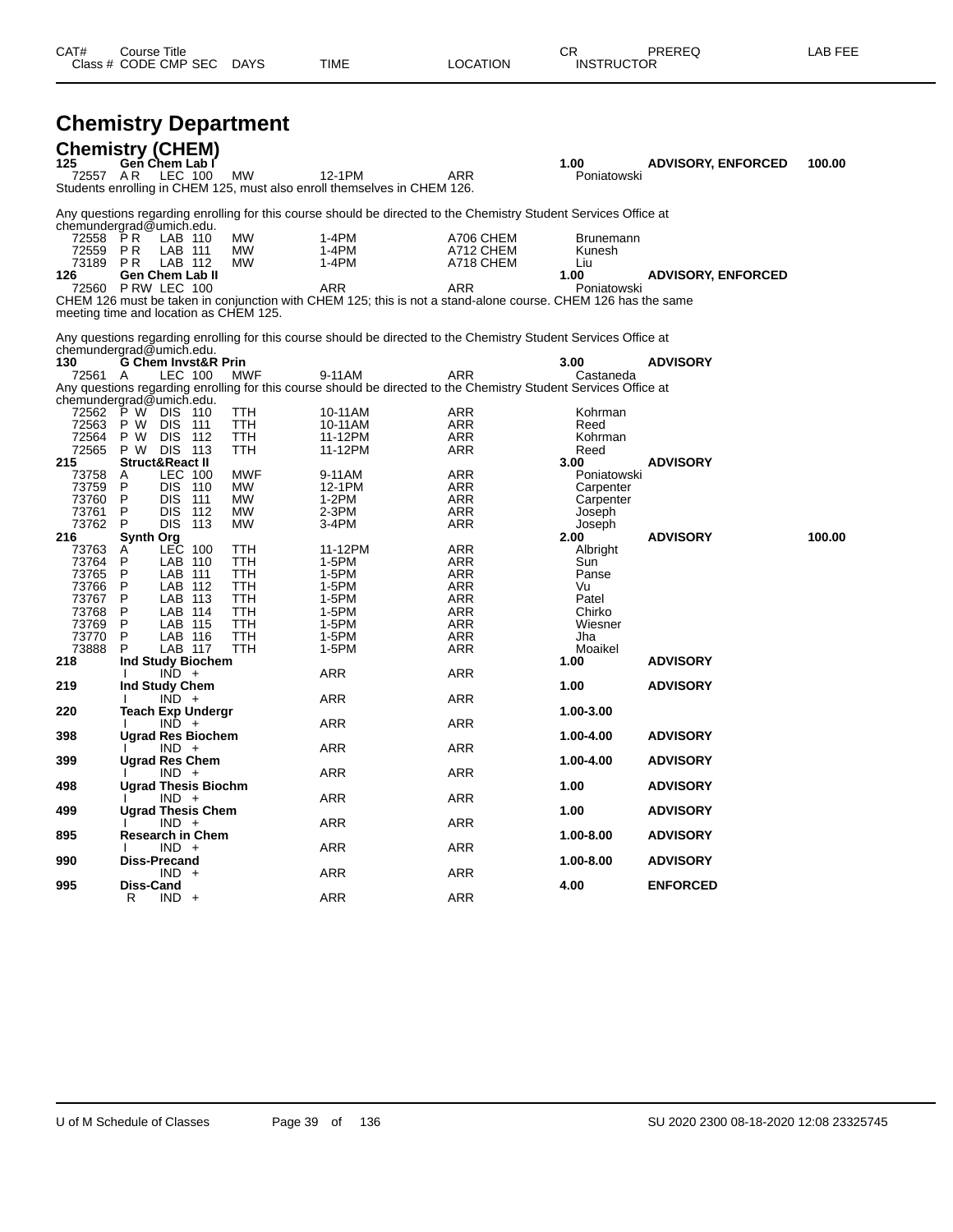| CAT# | <b>Course Title</b><br>Class # CODE CMP SEC<br><b>DAYS</b>                              | TIME       | <b>LOCATION</b> | CR<br><b>INSTRUCTOR</b> | PREREQ          | LAB FEE |
|------|-----------------------------------------------------------------------------------------|------------|-----------------|-------------------------|-----------------|---------|
|      | <b>Classical Studies Department</b>                                                     |            |                 |                         |                 |         |
|      | <b>Classical Archaeology (CLARCH)</b>                                                   |            |                 |                         |                 |         |
| 497  | <b>Prac Field Arch</b><br>$IND +$                                                       | <b>ARR</b> | <b>ARR</b>      | 1.00-3.00               | <b>ADVISORY</b> |         |
| 499  | <b>Supervised Reading</b>                                                               |            |                 | 1.00-3.00               |                 |         |
| 599  | $IND +$<br><b>Supervised Study</b>                                                      | <b>ARR</b> | <b>ARR</b>      | 1.00-4.00               | <b>ADVISORY</b> |         |
| 990  | $IND +$<br><b>Diss-Precand</b>                                                          | <b>ARR</b> | ARR             | 1.00-8.00               | <b>ADVISORY</b> |         |
|      | $IND +$                                                                                 | <b>ARR</b> | <b>ARR</b>      |                         |                 |         |
| 995  | <b>Diss-Cand</b><br>$IND +$<br>IR                                                       | ARR        | <b>ARR</b>      | 4.00                    | <b>ENFORCED</b> |         |
| 499  | <b>Classical Civilization (CLCIV)</b><br><b>Supervised Reading</b><br>$IND +$           | ARR        | <b>ARR</b>      | 1.00-3.00               | <b>ADVISORY</b> |         |
| 499  | Greek (GREEK)<br>Supervised Reading                                                     |            |                 | 1.00-4.00               |                 |         |
|      | $IND +$                                                                                 | <b>ARR</b> | <b>ARR</b>      |                         |                 |         |
| 599  | <b>Directed Reading</b><br>$IND +$                                                      | ARR        | ARR             | 1.00-4.00               | <b>ADVISORY</b> |         |
| 990  | <b>Diss-Precand</b><br>$IND +$                                                          | <b>ARR</b> | <b>ARR</b>      | 1.00-8.00               | <b>ADVISORY</b> |         |
| 995  | Diss-Cand                                                                               |            |                 | 4.00                    | <b>ENFORCED</b> |         |
|      | IR.<br>$IND +$                                                                          | <b>ARR</b> | <b>ARR</b>      |                         |                 |         |
| 499  | <b>Modern Greek (GREEKMOD)</b><br><b>Supervised Reading</b><br>$IND +$                  | ARR        | <b>ARR</b>      | 1.00-3.00               | <b>ADVISORY</b> |         |
| 201  | <b>Great Books (GTBOOKS)</b><br><b>Great Books</b><br>70274 P W REC 201<br><b>MTWTH</b> | 12-2PM     | <b>ARR</b>      | 4.00<br>Zanotti         |                 |         |
|      | Latin (LATIN)                                                                           |            |                 |                         |                 |         |
| 499  | <b>Supervised Reading</b>                                                               |            |                 | 1.00-4.00               |                 |         |
| 599  | $IND +$<br><b>Supv Read Lat Lit</b>                                                     | ARR        | <b>ARR</b>      | 1.00-4.00               |                 |         |
| 990  | $IND +$<br><b>Diss-Precand</b>                                                          | <b>ARR</b> | <b>ARR</b>      | 1.00-8.00               | <b>ADVISORY</b> |         |
|      | $IND +$                                                                                 | ARR        | <b>ARR</b>      |                         |                 |         |
| 995  | Diss-Cand<br>IR<br>$IND +$                                                              | <b>ARR</b> | <b>ARR</b>      | 4.00                    | <b>ENFORCED</b> |         |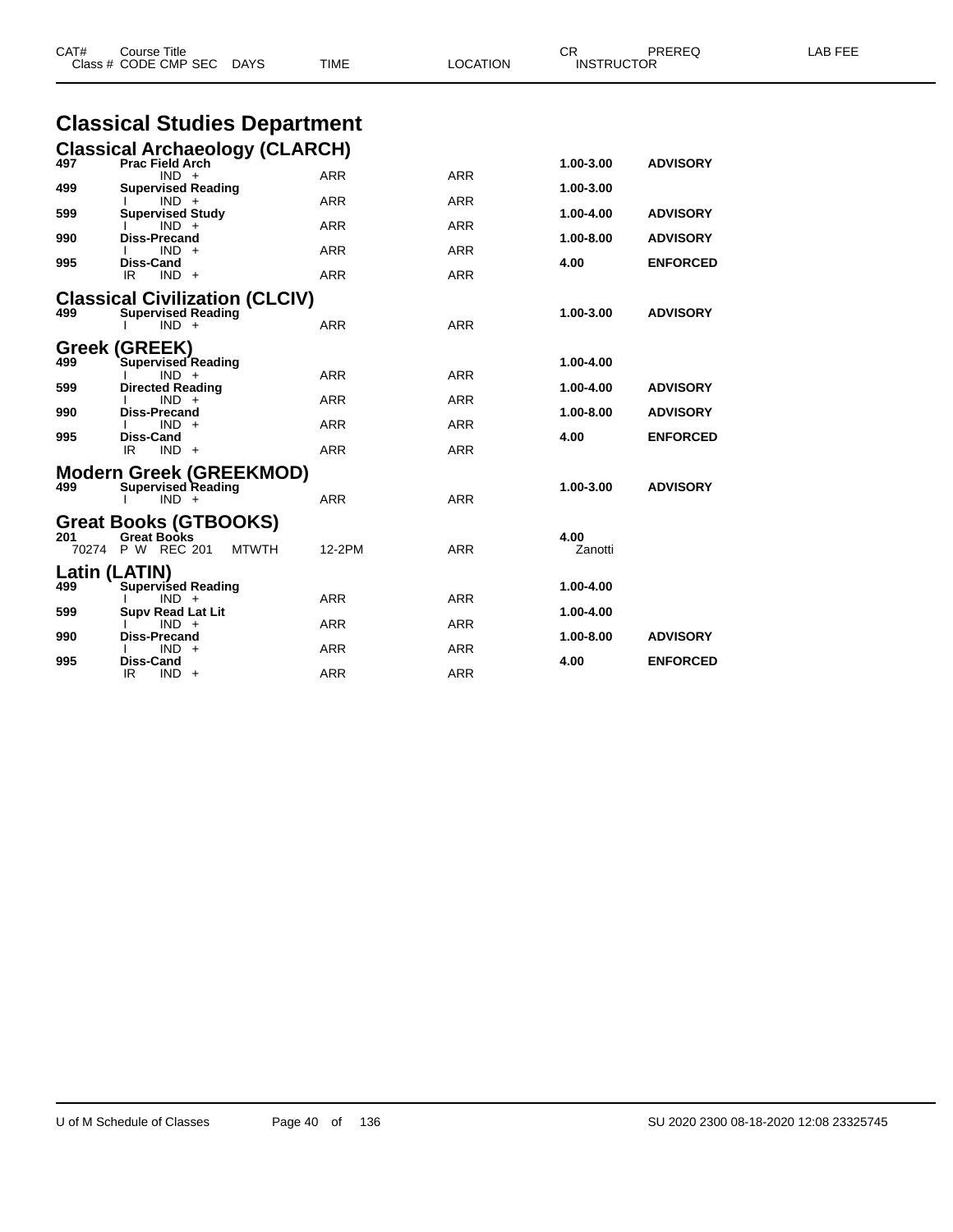| CAT# | Course Title         |             |      |          | СR                | PREREQ | AB FFF |
|------|----------------------|-------------|------|----------|-------------------|--------|--------|
|      | Class # CODE CMP SEC | <b>DAYS</b> | TIME | LOCATION | <b>INSTRUCTOR</b> |        |        |

# **Communication and Media**

|                          | <b>Communication Studies (COMM)</b> |             |      |         |            |        |                 |  |  |
|--------------------------|-------------------------------------|-------------|------|---------|------------|--------|-----------------|--|--|
| 102                      | <b>Process &amp; Effects</b>        |             |      |         |            | 4.00   | <b>ENFORCED</b> |  |  |
| 73648                    | LEC 201<br>AR                       |             | MTTH | 9-11AM  | <b>ARR</b> | Wang   |                 |  |  |
|                          | 73649 P RW DIS 202                  | - F         |      | 10-12PM | 1110 NQ    | Wang   |                 |  |  |
| 404                      | <b>Media &amp; Comm Topics</b>      |             |      |         |            | 3.00   | <b>ADVISORY</b> |  |  |
|                          | 73291 P W LEC 201                   | TWTH        |      | 12-2PM  | 1110 NQ    | Love   |                 |  |  |
|                          | MinorityRepresentationInMedia       |             |      |         |            |        |                 |  |  |
|                          | 73585 P W LEC 202                   |             | TWTH | 10-12PM | 1110 NQ    | Lawson |                 |  |  |
| <b>Celebrity Studies</b> |                                     |             |      |         |            |        |                 |  |  |
| 408 —                    | <b>Media Effects Topics</b>         |             |      |         |            | 3.00   | <b>ADVISORY</b> |  |  |
|                          | 73651 P W REC 201                   | <b>TWTH</b> |      | $2-4PM$ | 1110 NQ    | Roden  |                 |  |  |
|                          | Social Media for Social Change      |             |      |         |            |        |                 |  |  |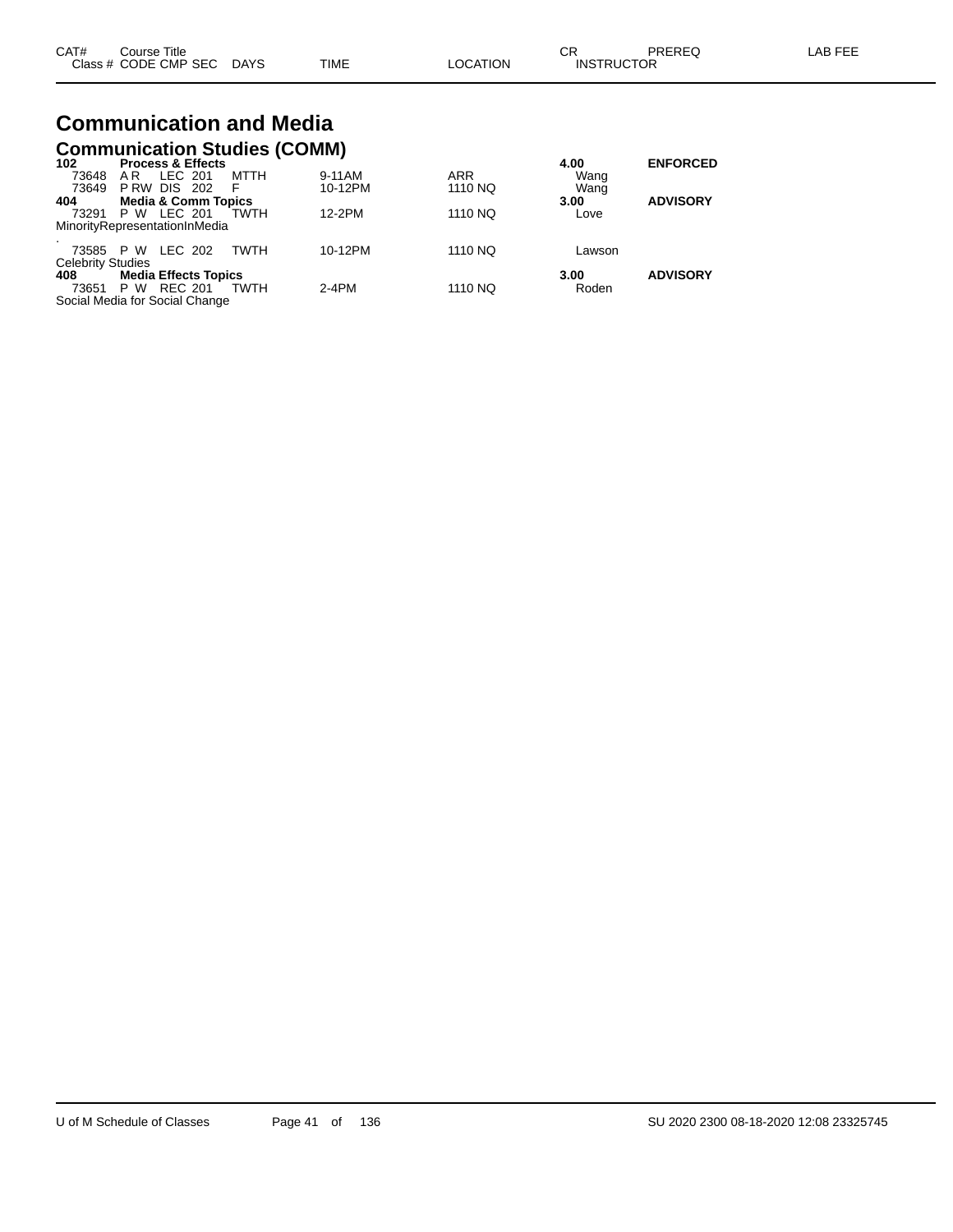| CAT# | Course Title              |      |          | חה<br>UΚ          | PREREQ | LAB FEE |
|------|---------------------------|------|----------|-------------------|--------|---------|
|      | Class # CODE CMP SEC DAYS | TIME | LOCATION | <b>INSTRUCTOR</b> |        |         |

## **Comparative Literature Program**

|                     |                                 | <b>Comparative Literature (COMPLIT)</b>                                                                 |                   |               |                 |
|---------------------|---------------------------------|---------------------------------------------------------------------------------------------------------|-------------------|---------------|-----------------|
| 122                 | <b>Writing World Lits</b>       |                                                                                                         |                   | 4.00          |                 |
| 72571               | PD W REC 201                    | 11-2PM<br>MW                                                                                            | <b>2024 TISCH</b> | Zhang         |                 |
| Writing After COVID |                                 |                                                                                                         |                   |               |                 |
|                     |                                 | This class will include both synchronous and asynchronous elements; final policies will be developed in |                   |               |                 |
|                     | consultation with the students. |                                                                                                         |                   |               |                 |
| 496                 | <b>Honors Thesis</b>            |                                                                                                         |                   | 3.00          | <b>ADVISORY</b> |
|                     | $IND +$<br>IR.                  | <b>ARR</b>                                                                                              | <b>ARR</b>        |               |                 |
| 498                 | <b>Directed Reading</b>         |                                                                                                         |                   | 1.00-4.00     |                 |
|                     | $IND +$                         | <b>ARR</b>                                                                                              | <b>ARR</b>        |               |                 |
| 698                 | <b>Directed Reading</b>         |                                                                                                         |                   | 1.00-4.00     | <b>ADVISORY</b> |
|                     | $IND +$                         | <b>ARR</b>                                                                                              | <b>ARR</b>        |               |                 |
| 990                 | Diss-Precand                    |                                                                                                         |                   | $1.00 - 8.00$ | <b>ADVISORY</b> |
|                     | $IND +$                         | <b>ARR</b>                                                                                              | <b>ARR</b>        |               |                 |
| 995                 | <b>Diss-Cand</b>                |                                                                                                         |                   | 4.00          | <b>ENFORCED</b> |
|                     | IND.<br>R<br>$+$                | <b>ARR</b>                                                                                              | <b>ARR</b>        |               |                 |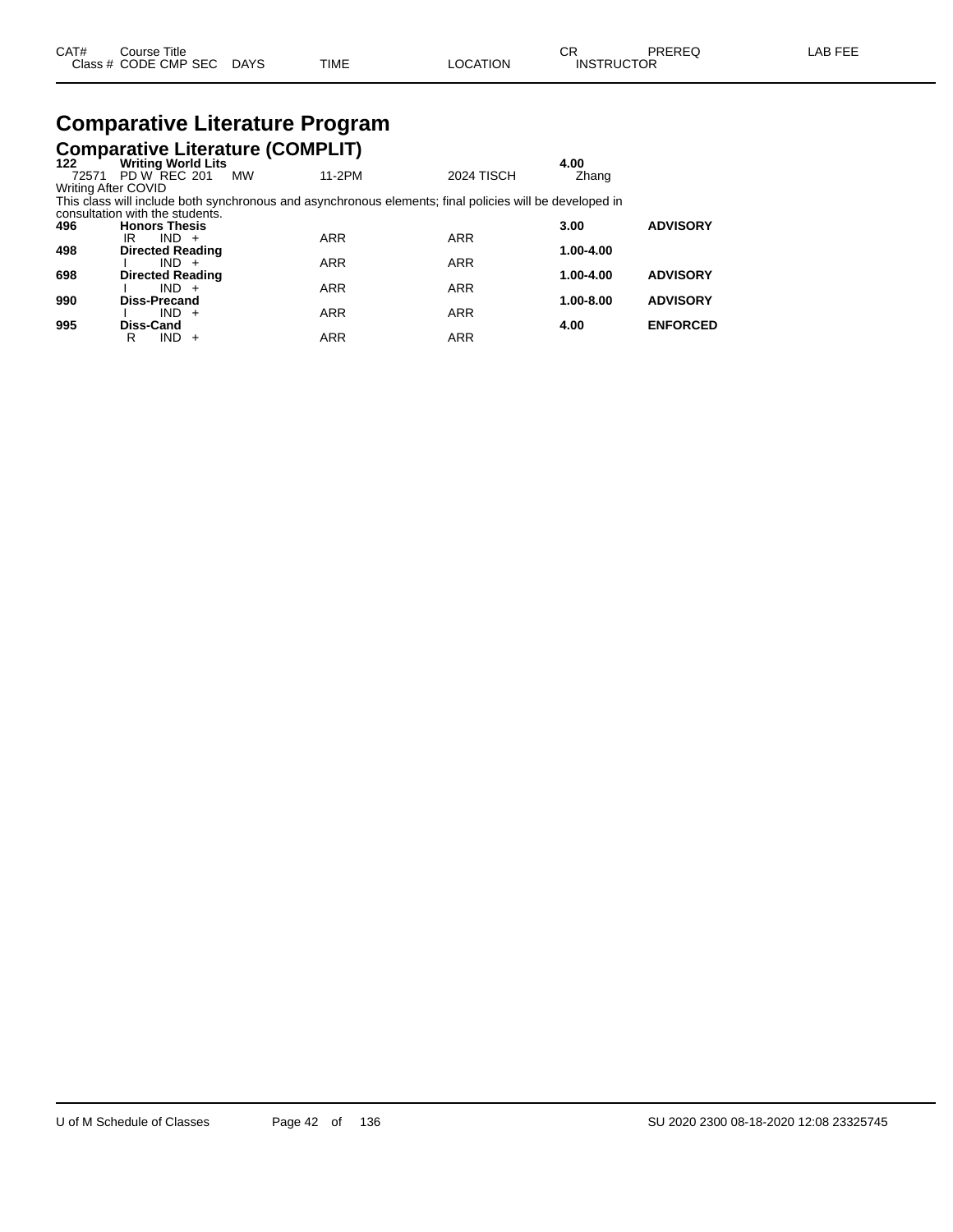#### **Program Study of Complex Systems Complex Systems (CMPLXSYS)**

|                                                         | $\sim$                             |  |      |
|---------------------------------------------------------|------------------------------------|--|------|
| 260                                                     | <b>Social Dynamics</b>             |  | 3.00 |
| $\rightarrow$ $\rightarrow$ $\rightarrow$ $\rightarrow$ | $\sim$ $\sim$ $\sim$ $\sim$ $\sim$ |  |      |

73794 P W SEM 001 TTH 10-1PM ARR Shaw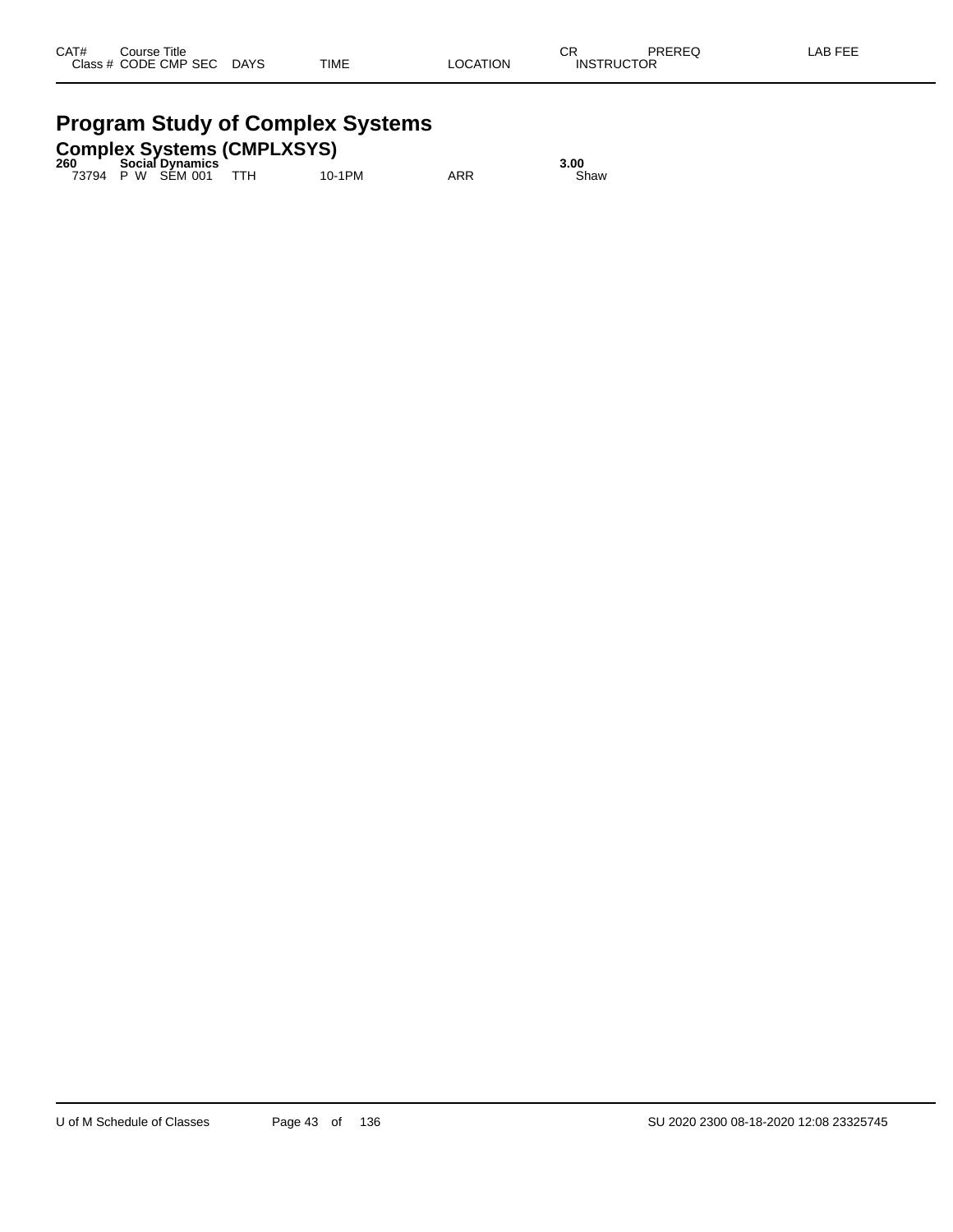# **Comprehensive Studies Program**

| 1 V V<br><b>OOI</b> Incaulity Ocin<br>Reserved for students in the Summer Bridge Scholars Program.                    |                 |                                   |
|-----------------------------------------------------------------------------------------------------------------------|-----------------|-----------------------------------|
| 70224 PR<br><b>SEM 201</b><br>W<br>1-3PM<br>70225 PR<br>W<br>1-3PM<br><b>SEM 202</b>                                  | ARR<br>ARR      | Williamson<br><b>Burkett</b>      |
| Reserved for students in the Summer Bridge Scholars Program.<br><b>SEM 203</b><br>70226 PR<br>W<br>$1-3PM$            | ARR             | Dehm                              |
| Reserved for students in the Summer Bridge Scholars Program.<br><b>SEM 204</b><br>72053 PR<br>W.<br>$1-3PM$           | ARR             | Mickey                            |
| Reserved for students in the Summer Bridge Scholars Program.<br>70227 PR<br>SEM 205 W<br>1-3PM                        | ARR             | Naylor                            |
| Reserved for students in the Summer Bridge Scholars Program.<br><b>SEM 206</b><br>70228 PR<br>W<br>$1-3PM$            | ARR             | Townsel                           |
| Reserved for students in the Summer Bridge Scholars Program.<br>SEM 207 W<br>72054 PR<br>$1-3PM$                      | ARR             | Griffith                          |
| Reserved for students in the Summer Bridge Scholars Program.<br>71845 PR<br>SEM 208 W<br>1-3PM                        | ARR             | Karageorgos                       |
| Reserved for students in the Summer Bridge Scholars Program.<br><b>SEM 209</b><br>72845 PR<br>W<br>$1-3PM$            | ARR             | Kost                              |
| Reserved for students in the Summer Bridge Scholars Program.<br><b>SEM 210</b><br>71990 PR<br><b>W</b><br>$1-3PM$     | ARR             | Montgomery                        |
| Reserved for students in the Summer Bridge Scholars Program.<br>73577 PR<br>SEM 211 W<br>1-3PM                        | ARR             | Hill                              |
| Reserved for students in the Summer Bridge Scholars Program.<br>SEM 212<br>73307 PR<br>W<br>$1-3PM$                   | ARR             | Mwipopo                           |
| Reserved for students in the Summer Bridge Scholars Program.<br><b>SEM 213</b><br>73408 PR<br><b>W</b><br>$1-3PM$     | ARR             | Matthews                          |
| Reserved for students in the Summer Bridge Scholars Program.<br>73409 PR<br>SEM 214 W<br>1-3PM                        | ARR             | Williams II                       |
| Reserved for students in the Summer Bridge Scholars Program.<br><b>SEM 215</b><br>73410 PR<br>W<br>$1-3PM$            | ARR             | Ewing                             |
| Reserved for students in the Summer Bridge Scholars Program.<br><b>SEM 216</b><br>73411<br>PR.<br><b>W</b><br>$1-3PM$ | ARR             | Newsom                            |
| Reserved for students in the Summer Bridge Scholars Program.<br>73412 PR<br>SEM 217 W<br>1-3PM                        | ARR             | Sikarskie                         |
| Reserved for students in the Summer Bridge Scholars Program.<br>73413 PR<br><b>SEM 218</b><br>W<br>1-3PM              | ARR             | Winston                           |
| Reserved for CSP Summer Program students.<br>73414 PR<br><b>SEM 219</b><br>MWF<br>2-4PM                               | ARR             | Snyder                            |
| Reserved for CSP Summer Program students.<br>SEM 220<br>1-3PM<br>73415 PR<br>W                                        | ARR             | Himsel-Burcon                     |
| Reserved for CSP Summer Program students.<br>73474 PR<br><b>SEM 221</b><br>1-3PM<br>W                                 | ARR             | Boyle                             |
| Reserved for CSP Summer Program students.<br>73505 PR<br><b>SEM 222</b><br>1-3PM<br>w                                 | ARR             | Kozlowski                         |
| Reserved for CSP Summer Program students.<br>1-3PM<br>73506 PR<br>SEM 223<br>W                                        | ARR             | Sikarskie                         |
| Reserved for CSP Summer Program students.<br>73663 PR<br><b>SEM 224</b><br>1-3PM<br>W                                 | ARR             | Wickham, Fontenot                 |
| Reserved for CSP Summer Program students.<br>73664 PR<br><b>SEM 225</b><br>$1-3PM$<br>w                               | ARR             | Pokornowski, Fontenot             |
| Reserved for CSP Summer Program students.<br>1-3PM<br>73665 PR<br>SEM 226<br>w                                        | ARR             | Wielechowski, Fontenot            |
| <b>Intro Functions</b><br>103<br>73071 PR<br>$1-3PM$<br>LEC 202<br>м                                                  | ARR             | <b>ADVISORY</b><br>3.00<br>Landis |
| Reserved for CSP Summer Bridge Scholars only<br>73072 PR<br>$1-3PM$<br>LEC 203<br>M                                   | ARR             | Keogh                             |
| Reserved for CSP Summer Bridge Scholars only<br>73073 PR LEC 204 M<br>1-3PM                                           | ARR             | McGee                             |
| Reserved for CSP Summer Bridge Scholars only<br>P R<br>LEC 205<br>1-3PM<br>73074<br>м                                 | ARR             | Spice                             |
| Reserved for CSP Summer Bridge Scholars only<br>73075 PR<br>LEC 206<br>1-3PM<br>м                                     | <b>B860G EH</b> | Lee                               |
| Reserved for CSP Summer Bridge Scholars only<br>LEC 207<br>1-3PM<br>73076 PR<br>м                                     | ARR             | Lee                               |
| Reserved for CSP Summer Bridge Scholars only<br>73077 PR<br>LEC 208<br>1-3PM<br>м                                     | ARR             | laderosa                          |
| Reserved for CSP Summer Bridge Scholars only<br>73078 PR<br>LEC 209<br>1-3PM<br>м                                     | ARR             | Collins                           |
| Reserved for CSP Summer Bridge Scholars only<br>LEC 210<br>1-3PM<br>73079 PR<br>м                                     | ARR             | Hembree                           |
| Reserved for CSP Summer Bridge Scholars only<br>73080 PR<br>LEC 211<br>1-3PM<br>м                                     | ARR             | Herrera                           |
| Reserved for CSP Summer Bridge Scholars only<br>73083 PR<br>LEC 214<br>1-3PM<br>м                                     | ARR             | Ngunkeng                          |
| Reserved for CSP Summer Bridge Scholars only                                                                          |                 |                                   |

| Comprehensive Studies Program                                                                                                                        |                 |                                   |       |
|------------------------------------------------------------------------------------------------------------------------------------------------------|-----------------|-----------------------------------|-------|
| Comprehensive Studies Program (CSP)<br>100<br><b>CSP Reading Sem</b>                                                                                 |                 | 3.00                              | 45.00 |
| Reserved for students in the Summer Bridge Scholars Program.<br>70224 PR<br><b>SEM 201</b><br>W<br>1-3PM<br>1-3PM<br>70225 PR<br><b>SEM 202</b><br>W | ARR<br>ARR      | Williamson<br>Burkett             |       |
| Reserved for students in the Summer Bridge Scholars Program.<br><b>SEM 203</b><br>70226 PR<br>1-3PM<br>w                                             | ARR             | Dehm                              |       |
| Reserved for students in the Summer Bridge Scholars Program.<br>72053 PR<br>SEM 204<br>W<br>1-3PM                                                    | ARR             | Mickey                            |       |
| Reserved for students in the Summer Bridge Scholars Program.<br><b>SEM 205</b><br>70227 PR<br>1-3PM<br>w                                             | ARR             | Naylor                            |       |
| Reserved for students in the Summer Bridge Scholars Program.<br><b>SEM 206</b><br>70228 PR<br>1-3PM<br>W                                             | ARR             | <b>Townsel</b>                    |       |
| Reserved for students in the Summer Bridge Scholars Program.<br>72054 PR<br>SEM 207<br>W<br>1-3PM                                                    | ARR             | Griffith                          |       |
| Reserved for students in the Summer Bridge Scholars Program.<br><b>SEM 208</b><br>71845 PR<br>1-3PM<br>VV.                                           | ARR             | Karageorgos                       |       |
| Reserved for students in the Summer Bridge Scholars Program.<br><b>SEM 209</b><br>72845 PR<br>W<br>1-3PM                                             | ARR             | Kost                              |       |
| Reserved for students in the Summer Bridge Scholars Program.<br>71990 PR<br><b>SEM 210</b><br>W<br>1-3PM                                             | ARR             | Montgomery                        |       |
| Reserved for students in the Summer Bridge Scholars Program.<br><b>SEM 211</b><br>73577 PR<br>1-3PM<br>w                                             | ARR             | Hill                              |       |
| Reserved for students in the Summer Bridge Scholars Program.<br><b>SEM 212</b><br>73307 PR<br>1-3PM<br>W                                             | ARR             | Mwipopo                           |       |
| Reserved for students in the Summer Bridge Scholars Program.<br>73408 PR<br>SEM 213<br>W<br>1-3PM                                                    | ARR             | Matthews                          |       |
| Reserved for students in the Summer Bridge Scholars Program.<br>SEM 214<br>73409 PR<br>1-3PM<br>w                                                    | ARR             | Williams II                       |       |
| Reserved for students in the Summer Bridge Scholars Program.<br>73410 PR<br><b>SEM 215</b><br>1-3PM<br>W                                             | ARR             | Ewing                             |       |
| Reserved for students in the Summer Bridge Scholars Program.<br>73411 PR<br><b>SEM 216</b><br>W<br>1-3PM                                             | ARR             | Newsom                            |       |
| Reserved for students in the Summer Bridge Scholars Program.<br><b>SEM 217</b><br>73412 PR<br>1-3PM<br>w                                             | ARR             | Sikarskie                         |       |
| Reserved for students in the Summer Bridge Scholars Program.<br><b>SEM 218</b><br>73413 PR<br>w<br>1-3PM                                             | ARR             | Winston                           |       |
| Reserved for CSP Summer Program students.<br>73414 PR<br><b>SEM 219</b><br>MWF<br>2-4PM                                                              | ARR             | Snyder                            |       |
| Reserved for CSP Summer Program students.<br>$1-3PM$<br><b>SEM 220</b><br>73415 PR<br>w                                                              | ARR             | Himsel-Burcon                     |       |
| Reserved for CSP Summer Program students.<br><b>SEM 221</b><br>1-3PM<br>73474 PR<br>w                                                                | ARR             | Boyle                             |       |
| Reserved for CSP Summer Program students.<br>73505 PR<br><b>SEM 222</b><br>1-3PM<br>w                                                                | ARR             | Kozlowski                         |       |
| Reserved for CSP Summer Program students.<br>1-3PM<br>73506 PR<br><b>SEM 223</b><br>w                                                                | ARR             | Sikarskie                         |       |
| Reserved for CSP Summer Program students.<br><b>SEM 224</b><br>1-3PM<br>73663 PR<br>w                                                                | ARR             | Wickham, Fontenot                 |       |
| Reserved for CSP Summer Program students.<br>73664 PR<br><b>SEM 225</b><br>1-3PM<br>w                                                                | ARR             | Pokornowski, Fontenot             |       |
| Reserved for CSP Summer Program students.<br>1-3PM<br>73665<br>P R<br><b>SEM 226</b><br>w                                                            | ARR             | Wielechowski, Fontenot            |       |
| 103<br><b>Intro Functions</b><br>$1-3PM$<br>73071 PR<br>LEC 202<br>M                                                                                 | ARR             | 3.00<br><b>ADVISORY</b><br>Landis |       |
| Reserved for CSP Summer Bridge Scholars only<br>1-3PM<br>73072 PR<br>LEC 203<br>м                                                                    | ARR             | Keogh                             |       |
| Reserved for CSP Summer Bridge Scholars only<br>1-3PM<br>73073 PR<br>LEC 204<br>м                                                                    | <b>ARR</b>      | McGee                             |       |
| Reserved for CSP Summer Bridge Scholars only<br>73074 PR<br>LEC 205<br>1-3PM<br>м                                                                    | ARR             | Spice                             |       |
| Reserved for CSP Summer Bridge Scholars only<br>1-3PM<br>73075 PR<br>LEC 206<br>м                                                                    | <b>B860G EH</b> | Lee                               |       |
| Reserved for CSP Summer Bridge Scholars only<br>1-3PM<br>73076 PR<br>LEC 207<br>м                                                                    | <b>ARR</b>      | Lee                               |       |
| Reserved for CSP Summer Bridge Scholars only<br>LEC 208<br>1-3PM<br>73077 PR<br>м                                                                    | <b>ARR</b>      | laderosa                          |       |
| Reserved for CSP Summer Bridge Scholars only<br>1-3PM<br>73078 PR<br>LEC 209<br>м                                                                    | ARR             | Collins                           |       |
| Reserved for CSP Summer Bridge Scholars only<br>1-3PM<br>73079 PR<br>LEC 210<br>м                                                                    | <b>ARR</b>      | Hembree                           |       |
| Reserved for CSP Summer Bridge Scholars only<br>1-3PM                                                                                                | ARR             |                                   |       |
| 73080 PR<br>LEC 211<br>м<br>Reserved for CSP Summer Bridge Scholars only<br>1-3PM<br>м                                                               | ARR             | Herrera                           |       |
| 73083 PR<br>LEC 214<br>Reserved for CSP Summer Bridge Scholars only                                                                                  |                 | Ngunkeng                          |       |
|                                                                                                                                                      |                 |                                   |       |

U of M Schedule of Classes Page 44 of 136 SU 2020 2300 08-18-2020 12:08 23325745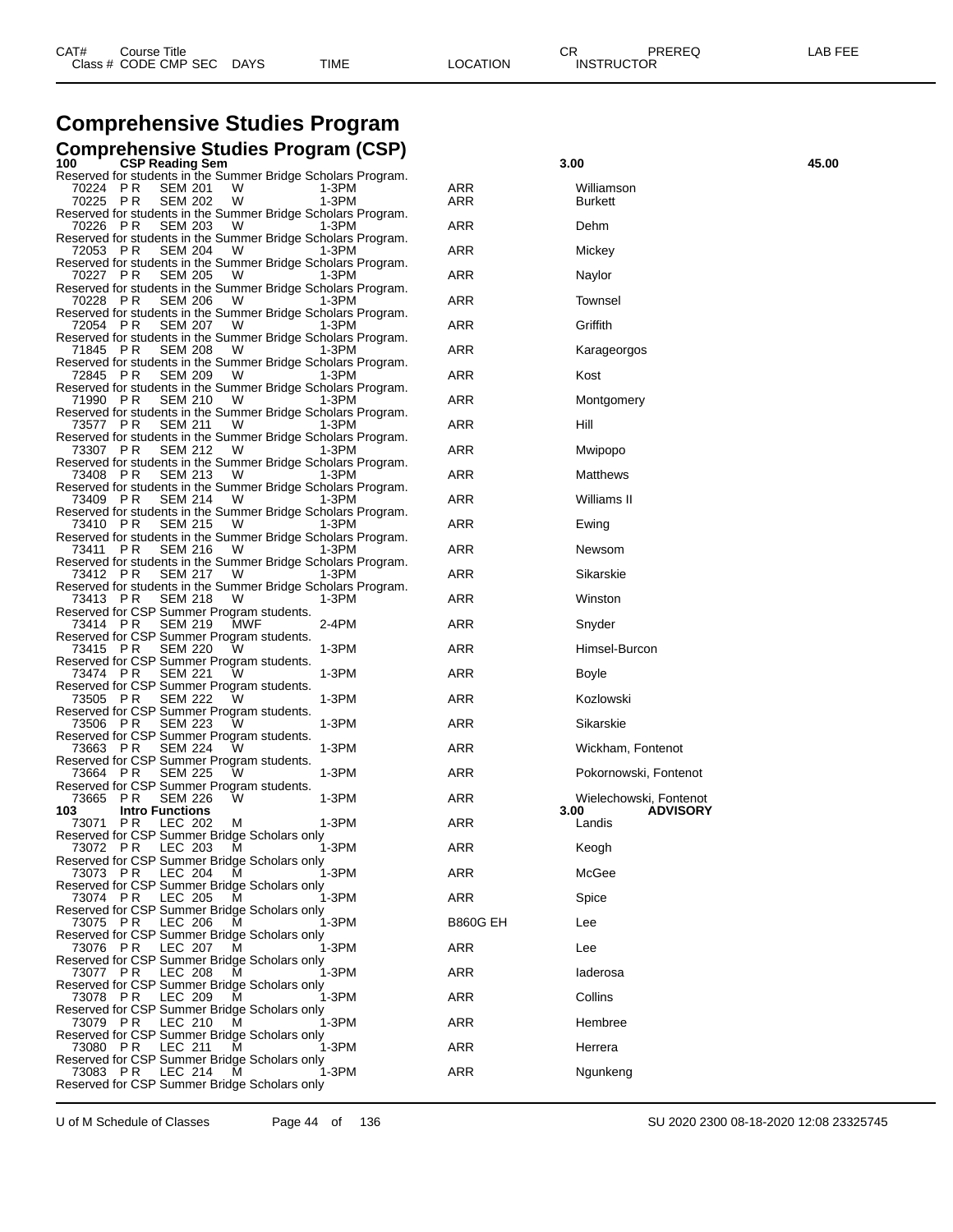| CAT#<br>Course Title<br>Class # CODE CMP SEC DAYS<br><b>TIME</b>               | <b>LOCATION</b> | CR.<br>PREREQ<br><b>INSTRUCTOR</b> | <b>LAB FEE</b> |
|--------------------------------------------------------------------------------|-----------------|------------------------------------|----------------|
| 73351 PR LEC 216 M<br>1-3PM                                                    | ARR             | Johnson                            |                |
| Reserved for CSP Summer Bridge Scholars only                                   |                 |                                    |                |
| $1-3PM$<br>73537 PR LEC 217 M                                                  | <b>ARR</b>      | Khumbah                            |                |
| Reserved for CSP Summer Bridge Scholars only                                   |                 |                                    |                |
| 105 —<br><b>Read&amp;Writ Sem</b>                                              |                 | 3.00                               |                |
| 73206 PR LEC 201<br><b>M</b><br>1-3PM                                          | ARR             | Allen                              |                |
| Reserved for CSP Summer Bridge Scholars ONLY.                                  |                 |                                    |                |
| <b>M</b><br>73514 PR LEC 202<br>1-3PM                                          | <b>ARR</b>      | Cordell                            |                |
| Reserved for CSP Summer Bridge Scholars ONLY.                                  |                 |                                    |                |
| 73515 PR LEC 203<br>M<br>1-3PM                                                 | ARR             | Darling                            |                |
| Reserved for CSP Summer Bridge Scholars ONLY.                                  |                 |                                    |                |
| 73516 PR LEC 204 M<br>1-3PM                                                    | ARR             | Doyle                              |                |
| Reserved for CSP Summer Bridge Scholars ONLY.                                  |                 |                                    |                |
| 73517 PR LEC 205 M 1-3PM                                                       | ARR             | Drapeau                            |                |
| Reserved for CSP Summer Bridge Scholars ONLY.                                  |                 |                                    |                |
| LEC 206 M<br>73518 PR<br>1-3PM                                                 | ARR             | Epstein                            |                |
| Reserved for CSP Summer Bridge Scholars ONLY.                                  |                 |                                    |                |
| LEC 207 M<br>73519 PR<br>1-3PM                                                 | <b>ARR</b>      | Ferszt                             |                |
| Reserved for CSP Summer Bridge Scholars ONLY.                                  |                 |                                    |                |
| LEC 208 M<br>73520 PR<br>1-3PM                                                 | <b>ARR</b>      | Fountain                           |                |
| Reserved for CSP Summer Bridge Scholars ONLY.<br>73523 PR LEC 210 M<br>$1-3PM$ | ARR             | Kennedy                            |                |
| Reserved for CSP Summer Bridge Scholars ONLY.                                  |                 |                                    |                |
| 73524 PR LEC 211<br><b>M</b><br>1-3PM                                          | ARR             | Legleitner                         |                |
| Reserved for CSP Summer Bridge Scholars ONLY.                                  |                 |                                    |                |
| 73527 PR LEC 214<br><b>M</b><br>1-3PM                                          | <b>ARR</b>      | Ruszkiewicz                        |                |
| Reserved for CSP Summer Bridge Scholars ONLY.                                  |                 |                                    |                |
| LEC 215 M<br>73528 PR<br>1-3PM                                                 | ARR             | <b>Taylor III</b>                  |                |
| Reserved for CSP Summer Bridge Scholars ONLY.                                  |                 |                                    |                |
| 73530 PR LEC 217 M<br>$1-3PM$                                                  | ARR             | Manis                              |                |

Reserved for CSP Summer Bridge Scholars ONLY.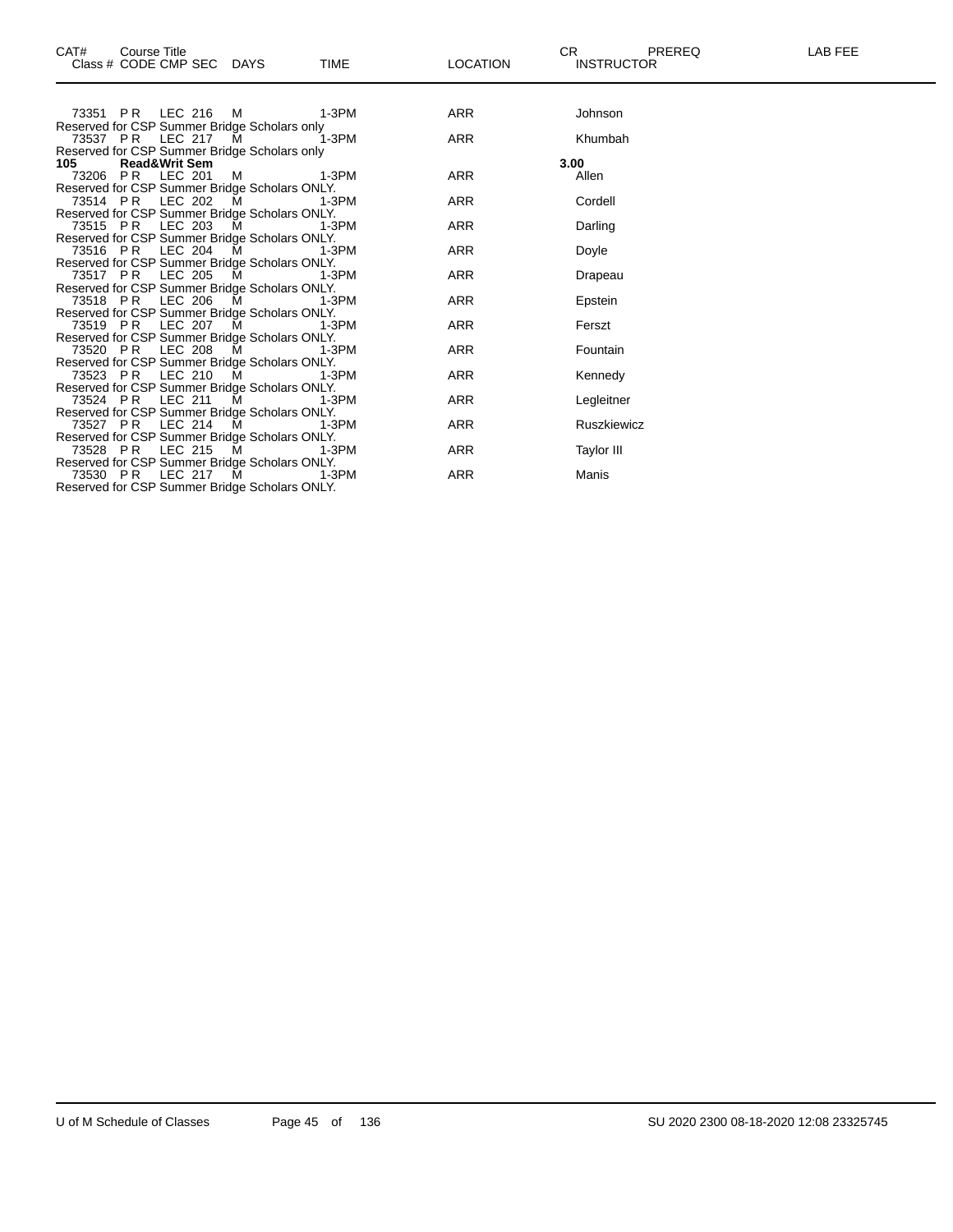| CAT# | Title<br>Course      |      |      |          | Ωm<br>◡∩          | PREREQ | ----<br>A <sub>R</sub><br>노노니 |
|------|----------------------|------|------|----------|-------------------|--------|-------------------------------|
|      | Class # CODE CMP SEC | DAYS | TIME | LOCATION | <b>INSTRUCTOR</b> |        |                               |

# **English Language Institute**

### **English Language Institute (ELI) 389 Intensive English 0.00**

|                             | IIIIEIISIVE EIIYIISII                             |               |           |            | v.vv                         |
|-----------------------------|---------------------------------------------------|---------------|-----------|------------|------------------------------|
|                             | 70256 PIW LEC 201                                 | <b>MTWTHF</b> | 9-1030AM  | ARR        | Des Jardins                  |
|                             | Sections 201 - 210 & 212 reserved for EAP program |               |           |            |                              |
|                             | 70257 PIW LEC 202                                 | <b>MTWTHF</b> | 9-1030AM  | ARR        | Dowling                      |
|                             | EAP Writing / Editing B                           |               |           |            |                              |
|                             | Sections 201 - 210 & 212 reserved for EAP program |               |           |            |                              |
|                             | 70258 PIW LEC 203                                 | <b>MTWTHF</b> | 1030-12PM | ARR        | Mendel                       |
|                             |                                                   |               |           |            |                              |
|                             | EAP Reading and Vocabulary                        |               |           |            |                              |
|                             | Sections 201 - 210 & 212 reserved for EAP program |               |           |            |                              |
|                             | 71899 PIW LEC 204                                 | <b>MTWTHF</b> | 1030-12PM | ARR        | Pingel                       |
|                             | EAP Reading and Vocabulary                        |               |           |            |                              |
|                             | Sections 201 - 210 & 212 reserved for EAP program |               |           |            |                              |
|                             | 71900 PIW LEC 205                                 | MTWTHF        | 1-230PM   | ARR        | Hildinger                    |
|                             | <b>EAP Writing and Editing</b>                    |               |           |            |                              |
|                             |                                                   |               |           |            |                              |
|                             | Sections 201 - 210 & 212 reserved for EAP program |               |           |            |                              |
|                             | 71901 PIW LEC 206                                 | MTWTHF        | 1-230PM   | ARR        | O'Connor                     |
|                             | EAP Listening Comp A&B                            |               |           |            |                              |
|                             | Sections 201 - 210 & 212 reserved for EAP program |               |           |            |                              |
|                             | 71902 PIW LEC 207                                 | MTWTHF        | 9-430PM   | ARR        | <b>Birnbaum</b>              |
| <b>EAP Presentations</b>    |                                                   |               |           |            |                              |
|                             | Sections 201 - 210 & 212 reserved for EAP program |               |           |            |                              |
|                             | 71923 PIW LEC 208                                 | <b>MTWTHF</b> | 9-430PM   | ARR        |                              |
|                             |                                                   |               |           |            | Hildinger                    |
|                             | <b>EAP Interactive Speaking</b>                   |               |           |            |                              |
|                             | Sections 201 - 210 & 212 reserved for EAP program |               |           |            |                              |
|                             | 71924 PIW LEC 209                                 | MTWTHF        | 9-430PM   | ARR        | Pingel                       |
|                             | <b>EAP Interactive Speaking</b>                   |               |           |            |                              |
|                             | Sections 201 - 210 & 212 reserved for EAP program |               |           |            |                              |
|                             | 72871 PIW LEC 210                                 | MTWTHF        | 9-430PM   | ARR        | Pingel                       |
| <b>EAP Presentations</b>    |                                                   |               |           |            |                              |
|                             | Sections 201 - 210 & 212 reserved for EAP program |               |           |            |                              |
|                             | 71925 PIW LEC 211                                 |               |           |            |                              |
|                             |                                                   | <b>MTWTHF</b> | 9-5PM     | ARR        | Danek                        |
|                             | <b>EBS Oral Communication</b>                     |               |           |            |                              |
|                             | Sections 211, 213 - 216 reserved for EBS program  |               |           |            |                              |
|                             | 71926 PIW LEC 212                                 | MTWTHF        | 9-430PM   | ARR        | Li                           |
| <b>EBS Business Writing</b> |                                                   |               |           |            |                              |
|                             | Sections 201 - 210 & 212 reserved for EAP program |               |           |            |                              |
|                             | 71927 PIW LEC 213                                 | <b>MTWTHF</b> | 9-5PM     | ARR        | Imber                        |
| <b>EBS Case Studies</b>     |                                                   |               |           |            |                              |
|                             | Sections 211, 213 - 216 reserved for EBS program  |               |           |            |                              |
|                             | 71962 PIW LEC 214                                 | <b>MTWTHF</b> | 9-5PM     | ARR        | Hartge                       |
|                             |                                                   |               |           |            |                              |
|                             | <b>EBS English for Marketing</b>                  |               |           |            |                              |
|                             | Sections 211, 213 - 216 reserved for EBS program  |               |           |            |                              |
|                             | 71963 PIW LEC 215                                 | MTWTHF        | 9-5PM     | ARR        | Danek                        |
|                             | <b>EBS Team Building Skills</b>                   |               |           |            |                              |
|                             | Sections 211, 213 - 216 reserved for EBS program  |               |           |            |                              |
|                             | 72872 PIW LEC 216                                 |               |           |            |                              |
|                             |                                                   |               |           |            |                              |
|                             |                                                   |               | ARR       | ARR        | Imber                        |
| <b>EBS Pronunciation</b>    |                                                   |               |           |            |                              |
|                             | Sections 211, 213 - 216 reserved for EBS program  |               |           |            |                              |
|                             | 71928 PIW LEC 221                                 | <b>MTWTHF</b> | 9-4PM     | ARR        | Dowling                      |
|                             | Sections 221 - 224 reserved for ELS program       |               |           |            |                              |
|                             | 71929 PIW LEC 222                                 | <b>MTWTHF</b> | 830-4PM   | ARR        | McNish                       |
|                             | ELS Listening and the Law                         |               |           |            |                              |
|                             | Sections 221 - 224 reserved for ELS program       |               |           |            |                              |
|                             |                                                   |               |           |            |                              |
|                             | 71930 PIW LEC 223                                 | <b>MTWTHF</b> | 830-4PM   | ARR        | Des Jardins                  |
|                             | EAP/ELS Engaged Learning                          |               |           |            |                              |
|                             | Sections 221 - 224 reserved for ELS program       |               |           |            |                              |
|                             | 72545 PIW LEC 224 MTWTHF                          |               | 830-4PM   | <b>ARR</b> | <b>Birnbaum</b>              |
|                             | Sections 221 - 224 reserved for ELS program       |               |           |            |                              |
| 73480 PI                    | LEC 225                                           |               | ARR       | ARR        |                              |
|                             | <b>BCOM: Oral Communication</b>                   |               |           |            |                              |
| 73481 PI                    | LEC 226                                           |               | ARR       | <b>ARR</b> |                              |
|                             | <b>BCOM: Business Writing</b>                     |               |           |            |                              |
| 73482 PI                    | <b>LEC 227</b>                                    |               | ARR       | ARR        |                              |
|                             |                                                   |               |           |            |                              |
|                             | <b>BCOM: Case Capstone Project</b>                |               |           |            |                              |
| 73483 PI                    | LEC 228                                           |               | ARR       | <b>ARR</b> |                              |
|                             | <b>BCOM: Team Building Skills</b>                 |               |           |            |                              |
| 399                         | <b>Indiv Res Study</b>                            |               |           |            | <b>ADVISORY</b><br>1.00-4.00 |
|                             | $IND +$                                           |               | ARR       | <b>ARR</b> |                              |
| 599                         | <b>Indiv Research</b><br>$IND +$<br>D             |               | ARR       | ARR        | 1.00-3.00                    |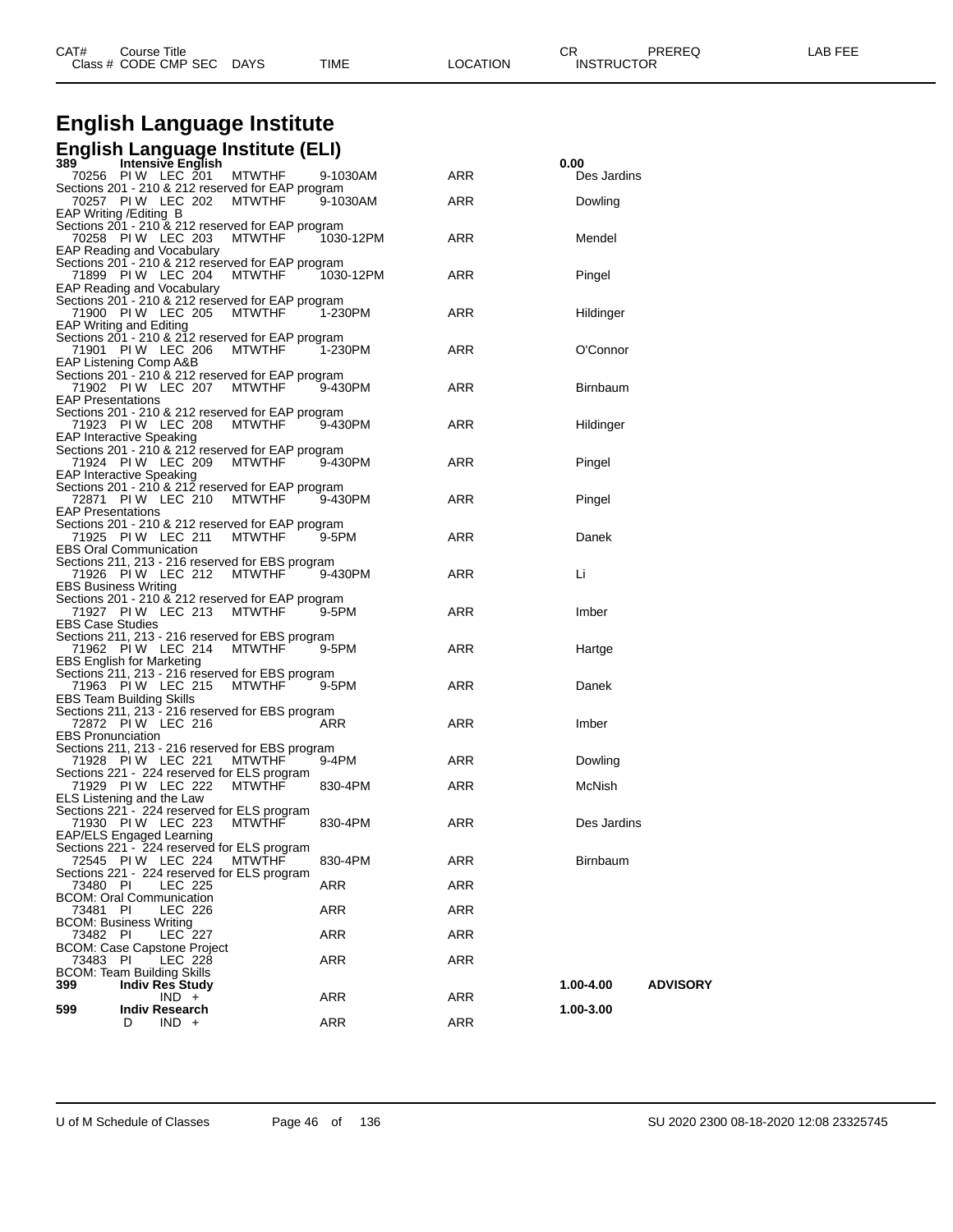# **English Language & Literature Dept**

|                          |            |                                        |             | <b>English Language And Literature (ENGLISH)</b>                            |            |            |                 |        |
|--------------------------|------------|----------------------------------------|-------------|-----------------------------------------------------------------------------|------------|------------|-----------------|--------|
| 125                      |            | Writing&Academic Inq                   |             |                                                                             |            | 4.00       |                 |        |
|                          |            | 70244 PIW REC 201                      | MWF         | $1-3PM$                                                                     | ARR        | Pelletier  |                 |        |
|                          |            |                                        |             | Englsh 125 will be set to instructor consent after the first class meeting. |            |            |                 |        |
|                          |            | 71680 PIW REC 202                      | <b>TWTH</b> | 10-12PM                                                                     | 4207 AH    | Cobblah    |                 |        |
|                          |            |                                        |             | Englsh 125 will be set to instructor consent after the first class meeting. |            |            |                 |        |
|                          |            | 71994 PIW REC 203                      | MWF         | 10-12PM                                                                     | <b>ARR</b> | Bellamy    |                 |        |
| What is Empathy?         |            |                                        |             |                                                                             |            |            |                 |        |
|                          |            |                                        |             | Englsh 125 will be set to instructor consent after the first class meeting. |            |            |                 |        |
| 298                      |            | Intro to Lit Studies                   |             |                                                                             |            | 3.00       |                 |        |
|                          |            | 73735 PIW REC 201                      | МW          | $1-4PM$                                                                     | <b>ARR</b> | Makman     |                 |        |
| <b>Fantastical Tales</b> |            |                                        |             |                                                                             |            |            |                 |        |
| 317                      |            | Literature&Culture                     |             |                                                                             |            | 3.00       |                 | 438.00 |
|                          |            | 73563 PIW LEC 201                      | <b>TTH</b>  | 2-5PM                                                                       | <b>ARR</b> | Miller     |                 |        |
|                          |            | VisFictns: Photog & 20/21C Lit         |             |                                                                             |            |            |                 |        |
| 321                      | Internship |                                        |             |                                                                             |            | 1.00       | <b>ADVISORY</b> |        |
|                          | SD.        | $IND +$                                |             | ARR                                                                         | ARR        |            |                 |        |
| 325                      |            | Art of the Essay                       |             |                                                                             |            | 3.00       | <b>ADVISORY</b> |        |
| 70247                    | PI W       | <b>SEM 201</b>                         | <b>MW</b>   | $3-6$ PM                                                                    | <b>ARR</b> | Delp       |                 |        |
| 70248                    | PI W       | <b>SEM 202</b>                         | <b>TTH</b>  | 1-4PM                                                                       | ARR        | Chamberlin |                 |        |
|                          |            | <b>Examined Life: Creative Nonfict</b> |             |                                                                             |            |            |                 |        |
| 72650                    | PI W       | <b>SEM 203</b>                         | <b>MW</b>   | 10-1PM                                                                      | 4199 AH    | Harp       |                 |        |
| 73733                    | PI W       | <b>SEM 204</b>                         | <b>TTH</b>  | 10-1PM                                                                      | ARR        | McLaughlin |                 |        |
| 73791                    | PI W       | <b>SEM 205</b>                         | <b>MW</b>   | $1-4PM$                                                                     | <b>ARR</b> | Karczynski |                 |        |
| 340                      |            | <b>Studies in Poetry</b>               |             |                                                                             |            | 3.00       |                 |        |
| 73736                    |            | <b>PIW SEM 201</b>                     | <b>TTH</b>  | 9-12PM                                                                      | ARR        | Levinson   |                 |        |
| Reading Poems            |            |                                        |             |                                                                             |            |            |                 |        |
| 362                      |            | <b>The American Novel</b>              |             |                                                                             |            | 3.00       |                 |        |
|                          |            | 73564 PIW LEC 201                      | <b>TTH</b>  | 10-1PM                                                                      | ARR        | Miller     |                 |        |
|                          |            | 21st Century American Fiction          |             |                                                                             |            |            |                 |        |
| 426                      |            | <b>Directed Writing</b>                |             |                                                                             |            | 1.00-4.00  | <b>ADVISORY</b> |        |
|                          | SD         | $IND +$                                |             | ARR                                                                         | <b>ARR</b> |            |                 |        |

| 4.00<br>Pelletier                                    |                 |
|------------------------------------------------------|-----------------|
| Cobblah                                              |                 |
| Bellamy                                              |                 |
| 3.00<br>Makman                                       |                 |
| 3.00<br>Miller                                       |                 |
| 1.00                                                 | <b>ADVISORY</b> |
| 3.00<br>Delp<br>Chamberlin                           | <b>ADVISORY</b> |
| Harp<br>McLaughlin<br>Karczynski<br>3.00<br>Levinson |                 |
| 3.00<br>Miller                                       |                 |
| 1.00-4.00                                            | <b>ADVISORY</b> |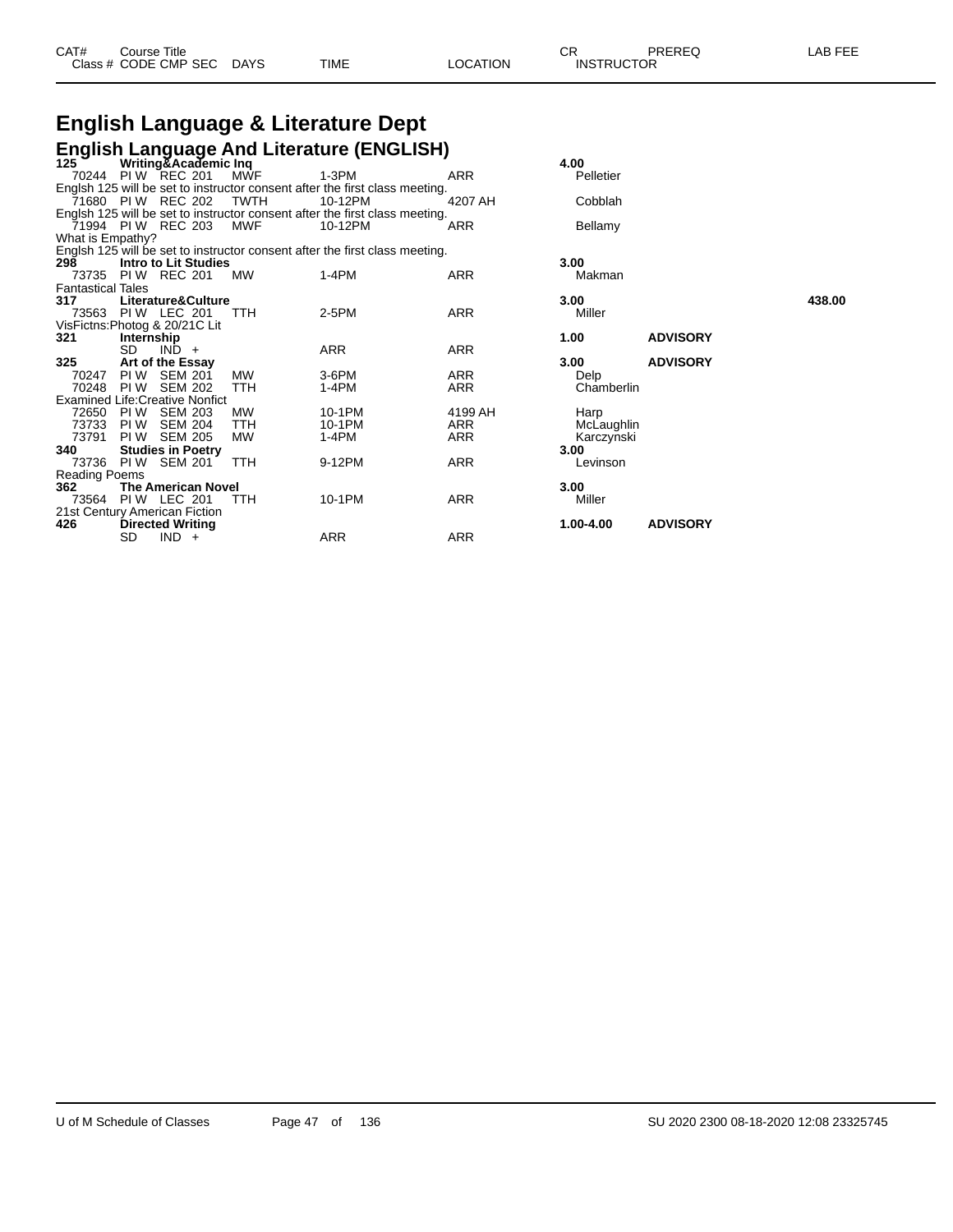# **Earth and Environmental Sciences**

**Earth and Environmental Sciences (EARTH)**

| 104       | Ice Ages-Past&Futur            |            |            | 1.00           |                         |
|-----------|--------------------------------|------------|------------|----------------|-------------------------|
|           | 73717 P W LEC 201              | <b>ARR</b> | <b>ARR</b> | <b>Robbins</b> |                         |
| 107       | <b>Volcano&amp;Earthquakes</b> |            |            | 1.00           |                         |
|           | 73179 P W LEC 201              | <b>ARR</b> | ARR        | Ruff           |                         |
| 147       | <b>Natural Hazards</b>         |            |            | 3.00           | <b>ADVISORY</b>         |
| 73178 P W | SEM 201                        | <b>ARR</b> | <b>ARR</b> | Ruff           |                         |
| 296       | <b>Topics Earth Env Sci</b>    |            |            | 5.00           |                         |
|           | 73490 PD W SEM 711             | ARR        | ARR        |                | Levin, Ritsema, Clark,  |
|           |                                |            |            |                | Robbins, Lange, Gleason |

Earth & Environ Sci Around Us

Camp Davis remote field course. Camp Davis application required in addition to regular registration. See web site at https://sites.lsa.umich.edu/camp-davis/earth-296-344-496-application/

Students should anticipate an average of one hour daily of full-class engagement with faculty, although this time may be front-loaded early each week as new course modules are introduced. Students will be expected to make time each week for independent study and field work following faculty instruction, and will be supported throughout the course with small-group discussion sections, which will be arranged with faculty and GSIs to meet student availability, on a daily basis.

| availability, on a dally bable. |     |            |                |                 |                 |
|---------------------------------|-----|------------|----------------|-----------------|-----------------|
| Ind Study EARTH                 |     |            | 1.00-6.00      |                 |                 |
| SI<br>IND.                      | ARR | <b>ARR</b> |                |                 |                 |
| <b>Envr Geochem</b>             |     |            | 4.00           | <b>ENFORCED</b> |                 |
| LEC 201<br>ΑR                   | ARR | <b>ARR</b> | <b>Robbins</b> |                 |                 |
| PRW LAB 202                     | ARR | <b>ARR</b> |                |                 |                 |
| <b>Sust Fossil Energy</b>       |     |            | 4.00           | <b>ADVISORY</b> | *** **          |
| P RW LEC 711                    | ARR | ARR        |                |                 |                 |
|                                 |     |            |                |                 | Simon, Shriberg |

Camp Davis remote field course. Camp Davis application required in addition to regular registration. See web site at https://sites.lsa.umich.edu/camp-davis/earth-296-344-496-application/

Students should anticipate an average of one hour daily of full-class engagement with faculty, although this time may be front-loaded early each week as new course modules are introduced. Students will be expected to make time each week for independent study and field work following faculty instruction, and will be supported throughout the course with small-group discussion sections, which will be arranged with faculty and GSIs to meet student availability, on a daily basis. **490 Geol Honors 1.00-6.00**

| 73V   | OGUI HUHUI 3                 |     |     | 1.vv-v.vv                     |        |
|-------|------------------------------|-----|-----|-------------------------------|--------|
|       | SI<br><b>IND</b>             | ARR | ARR |                               |        |
| 496   | <b>Topics Earth Env Sci</b>  |     |     | 5.00                          | 150.00 |
| 73718 | <b>PDR</b><br><b>LEC 711</b> | ARR | ARR | Niemi, Blum, Geissman, Smith, |        |
|       |                              |     |     | Zak. Sheldon                  |        |

Earth & Env Sci Field Methods

Camp Davis remote field course. Camp Davis application required in addition to regular registration. See web site at https://sites.lsa.umich.edu/camp-davis/earth-296-344-496-application/

Students should anticipate an average of one hour daily of full-class engagement with faculty, although this time may be front-loaded early each week as new course modules are introduced. Students will be expected to make time each week for independent study and field work following faculty instruction, and will be supported throughout the course with small-group discussion sections, which will be arranged with faculty and GSIs to meet student availability, on a daily basis.

| 498 | <b>Research&amp;Spec Work</b>                     |            |            | 1.00-6.00 |                 |
|-----|---------------------------------------------------|------------|------------|-----------|-----------------|
|     | SI<br>$IND +$                                     | <b>ARR</b> | <b>ARR</b> |           |                 |
| 499 | <b>Research&amp;Spec Work</b>                     |            |            | 1.00-6.00 |                 |
|     | $IND +$                                           | <b>ARR</b> | <b>ARR</b> |           |                 |
| 599 | <b>Independent Study</b><br><b>SIR</b><br>$IND +$ | ARR        | <b>ARR</b> | 1.00-9.00 |                 |
| 709 | Thesis Res Am-Ms                                  |            |            | 1.00-6.00 | <b>ADVISORY</b> |
|     | <b>SIR</b><br>$IND +$                             | <b>ARR</b> | <b>ARR</b> |           |                 |
| 990 | <b>Diss-Precand</b>                               |            |            | 1.00-8.00 | <b>ADVISORY</b> |
|     | <b>SIR</b><br>$IND +$                             | ARR        | <b>ARR</b> |           |                 |
| 995 | Diss-Cand                                         |            |            | 4.00      | <b>ENFORCED</b> |
|     | <b>SIR</b><br>$IND +$                             | ARR        | <b>ARR</b> |           |                 |
|     |                                                   |            |            |           |                 |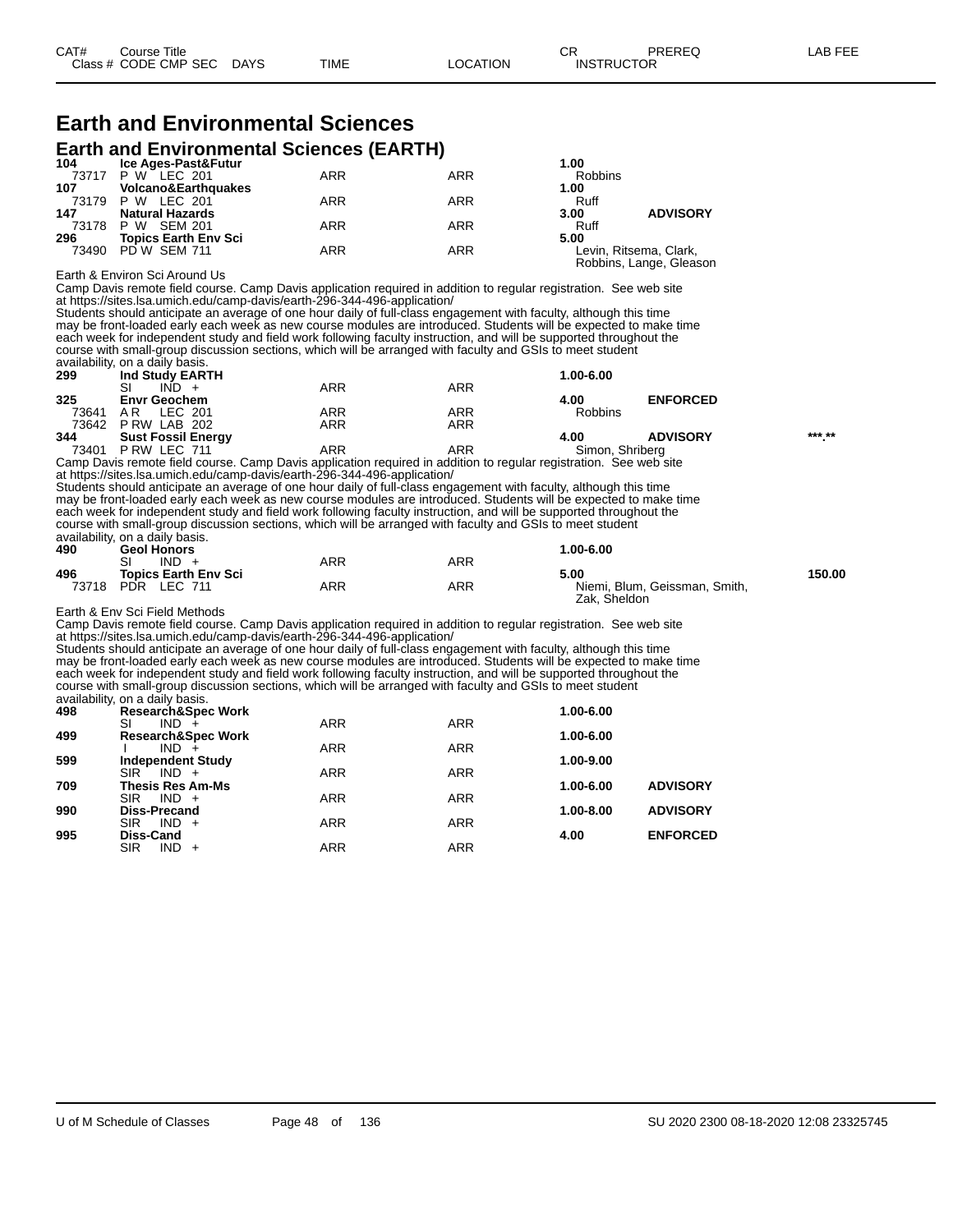| CAT# | ourse Titleٽ              |      |          | ◡ጙ                | PREREQ | LAB FEE |
|------|---------------------------|------|----------|-------------------|--------|---------|
|      | Class # CODE CMP SEC DAYS | TIME | LOCATION | <b>INSTRUCTOR</b> |        |         |

## **Ecology & Evolutionary Biology**

|                   | <b>Ecology and Evolutionary Biology (EEB)</b>            |            |            |                  |                |                                                                                                                   |
|-------------------|----------------------------------------------------------|------------|------------|------------------|----------------|-------------------------------------------------------------------------------------------------------------------|
| 300               | <b>Undergrad Research</b>                                |            |            |                  | 1.00-3.00      | <b>ADVISORY</b>                                                                                                   |
|                   | $IND +$                                                  |            | <b>ARR</b> | <b>ARR</b>       |                |                                                                                                                   |
| 348               | <b>Forest Ecosystems</b>                                 |            |            |                  | 5.00           | <b>ADVISORY</b>                                                                                                   |
|                   |                                                          |            |            |                  |                | OFFERED ONLY AT THÉ BIOLOGICAL STATION. ENROLLMENT BY PERMISSION OF STAFF IN THE BIOL. STATION OFFICE, 2232 BSB.  |
|                   | Will meet synchronously on Monday & Thursday afternoons. |            |            |                  |                |                                                                                                                   |
| 71904 PD          | LAB 711                                                  | <b>MTH</b> | 8-5PM      | <b>BIOL STAT</b> | Witt           |                                                                                                                   |
| 381               | <b>General Ecology</b>                                   |            |            |                  | 5.00           | <b>ADVISORY</b><br>50.00                                                                                          |
| 72834 PD          | LAB 711                                                  | <b>MTH</b> | 8-5PM      | <b>BIOL STAT</b> | Scholtens      |                                                                                                                   |
|                   |                                                          |            |            |                  |                | OFFERED ONLY AT THE BIOLOGICAL STATION. ENROLLMENT BY PERMISSION OF STAFF IN BIOL. STATION OFFICE. 2232 BSB. Will |
|                   | meet synchronously on Monday & Thursday afternoons.      |            |            |                  |                |                                                                                                                   |
| 72835 PD          | LAB 712                                                  | TF         | 8-5PM      | <b>BIOL STAT</b> | Pillsbury      |                                                                                                                   |
|                   |                                                          |            |            |                  |                | OFFERED ONLY AT THE BIOLOGICAL STATION. ENROLLMENT BY PERMISSION OF STAFF IN THE BIOL. STATION OFFICE, 2232 BSB.  |
|                   | Will meet synchronously on Tuesday & Friday afternoons.  |            |            |                  |                |                                                                                                                   |
| 400               | <b>Advanced Research</b>                                 |            |            |                  | 1.00-3.00      | <b>ADVISORY</b>                                                                                                   |
|                   | $IND +$                                                  |            | <b>ARR</b> | <b>ARR</b>       |                |                                                                                                                   |
| 405               | <b>Biol Station Topics</b>                               |            |            |                  | 1.00-5.00      | <b>ADVISORY</b>                                                                                                   |
| 73746 PD          | LAB 713                                                  | <b>W</b>   | $1-4PM$    | <b>ARR</b>       | Davis, Fawcett |                                                                                                                   |
| Plant Div Dig Age |                                                          |            |            |                  |                |                                                                                                                   |
|                   |                                                          |            |            |                  |                | OFFERED ONLY AT THE BIOLOGICAL STATION. ENROLLMENT BY PERMISSION OF STAFF IN BIOL. STATION OFFICE. 2232 BSB. Will |
|                   | meet Wednesdays, 1-4pm EST                               |            |            |                  |                |                                                                                                                   |
| 486               | <b>Biol&amp;Ecol Fish</b>                                |            |            |                  | 5.00           | <b>ADVISORY</b>                                                                                                   |
| 73653             | PD.<br>LAB 711                                           | <b>TF</b>  | 8-5PM      | <b>BIOL STAT</b> | Schrank        |                                                                                                                   |
|                   |                                                          |            |            |                  |                | OFFERED ONLY AT THE BIOLOGICAL STATION. ENROLLMENT BY PERMISSION OF STAFF IN THE BIOL. STATION OFFICE, 2232 BSB.  |
|                   | Will meet Tuesday & Friday afternoons.                   |            |            |                  |                |                                                                                                                   |
| 500               | Intro to EEB Res                                         |            |            |                  | 5.00           |                                                                                                                   |
| 73609             | <b>PI</b><br><b>SEM 201</b>                              |            | <b>ARR</b> | <b>ARR</b>       | James          |                                                                                                                   |
| 601               | <b>Investigate Biology</b>                               |            |            |                  | 1.00-8.00      | <b>ADVISORY</b>                                                                                                   |
|                   | $\overline{IND}$ +                                       |            | <b>ARR</b> | <b>ARR</b>       |                |                                                                                                                   |
| 700               | <b>Advanced Studies</b>                                  |            |            |                  | 1.00-8.00      | <b>ADVISORY</b>                                                                                                   |
|                   | $IND +$                                                  |            | <b>ARR</b> | <b>ARR</b>       |                |                                                                                                                   |
| 730               | <b>Advanced Studies</b>                                  |            |            |                  | 1.00-8.00      | <b>ADVISORY</b>                                                                                                   |
|                   | $IND +$<br>SI                                            |            | <b>ARR</b> | <b>ARR</b>       |                |                                                                                                                   |
| 755               | <b>Special Studies</b>                                   |            |            |                  | 1.00-16.00     | <b>ADVISORY</b>                                                                                                   |
|                   | $IND +$                                                  |            | <b>ARR</b> | <b>ARR</b>       |                |                                                                                                                   |
| 801               | <b>Supervised Teaching</b>                               |            |            |                  | 1.00-2.00      | <b>ADVISORY</b>                                                                                                   |
|                   | $IND +$                                                  |            | <b>ARR</b> | <b>ARR</b>       |                |                                                                                                                   |
| 990               | Diss-Precand                                             |            |            |                  | $1.00 - 8.00$  | <b>ADVISORY</b>                                                                                                   |
|                   | $IND +$                                                  |            | <b>ARR</b> | <b>ARR</b>       |                |                                                                                                                   |
| 995               | Diss-Cand                                                |            |            |                  | 4.00           | <b>ENFORCED</b>                                                                                                   |
|                   | R<br>$IND +$                                             |            | <b>ARR</b> | <b>ARR</b>       |                |                                                                                                                   |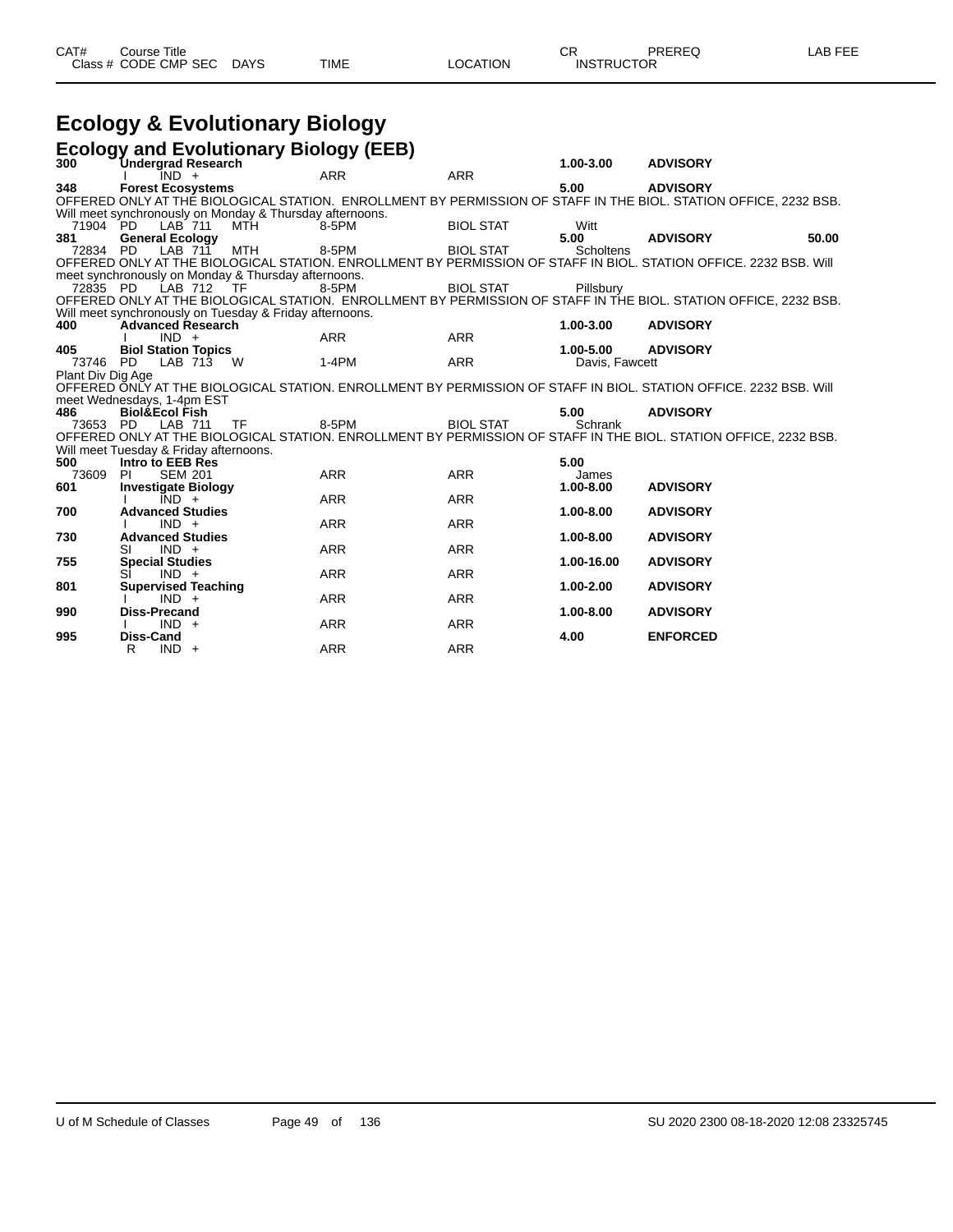| CAT#           | Course Title<br>Class # CODE CMP SEC | DAYS       | TIME              | <b>LOCATION</b> | CR.<br><b>INSTRUCTOR</b> | PREREQ                    | LAB FEE |
|----------------|--------------------------------------|------------|-------------------|-----------------|--------------------------|---------------------------|---------|
|                | <b>Economics Department</b>          |            |                   |                 |                          |                           |         |
|                | <b>Economics (ECON)</b>              |            |                   |                 |                          |                           |         |
| 101            | <b>Principles Econ I</b>             |            |                   |                 | 3.00                     | <b>ADVISORY</b>           |         |
| 71973          | P W LEC 201                          | TTH        | 9-12PM            | ARR             | Dudley                   |                           |         |
| 102            | <b>Principles Econ II</b>            |            |                   |                 | 3.00                     | <b>ADVISORY</b>           |         |
| 70239          | P W LEC 201                          | MW         | 9-12PM            | ARR             | Hasanbasri               |                           |         |
| 370            | <b>Environ&amp;Res Econ</b>          |            |                   |                 | 3.00                     | <b>ENFORCED</b>           |         |
| 73620          | PRW LEC 201                          | <b>TTH</b> | 1-4PM             | ARR             | Dudley                   |                           |         |
| 402            | <b>Intermed Macro Thry</b>           |            |                   |                 | 4.00                     | <b>ADVISORY, ENFORCED</b> |         |
| 73624<br>73625 | LEC 201<br>AR.<br>P RW<br>DIS.       | TTH        | 10-1PM<br>230-4PM | ARR<br>ARR      | Cho<br>Moskalev          |                           |         |
| 73626          | 202<br>PRW DIS 203                   | TTH<br>WF  | 1-230PM           | ARR             | Moskalev                 |                           |         |
| 441            | <b>Inter Trade Theory</b>            |            |                   |                 | 3.00                     | <b>ENFORCED</b>           |         |
| 73627          | PRW LEC 201                          | <b>TTH</b> | 9-1030AM          | ARR             | De Arcangelis            |                           |         |
| 441            | <b>Inter Trade Theory</b>            |            |                   |                 | 3.00                     | <b>ENFORCED</b>           |         |
|                | PRW LEC 201                          | TTH        | 1130-1PM          | ARR             |                          |                           |         |
| 485            | <b>Law &amp; Economics</b>           |            |                   |                 | 3.00                     | <b>ENFORCED</b>           |         |
| 73130          | PRW LEC 201                          | МW         | 10-1PM            | ARR             | Cho                      |                           |         |
| 498            | <b>Honors Ind Research</b>           |            |                   |                 | 1.00-4.00                | <b>ADVISORY</b>           |         |
|                | $IND +$                              |            | ARR               | ARR             |                          |                           |         |
| 499            | <b>Individual Research</b>           |            |                   |                 | 1.00-4.00                | <b>ADVISORY</b>           |         |
|                | $IND +$                              |            | ARR               | ARR             |                          |                           |         |
| 599            | <b>Special Tutorial</b>              |            |                   |                 | 1.00-3.00                | <b>ADVISORY</b>           |         |
|                | $IND +$                              |            | ARR               | ARR             |                          |                           |         |

**Research 1.00-6.00 ADVISORY**

**Diss-Precand 1.00-8.00 ADVISORY**

**Diss-Cand 4.00 ENFORCED**

I IND + ARR ARR ARR

I IND + ARR ARR ARR

R IND + ARR ARR ARR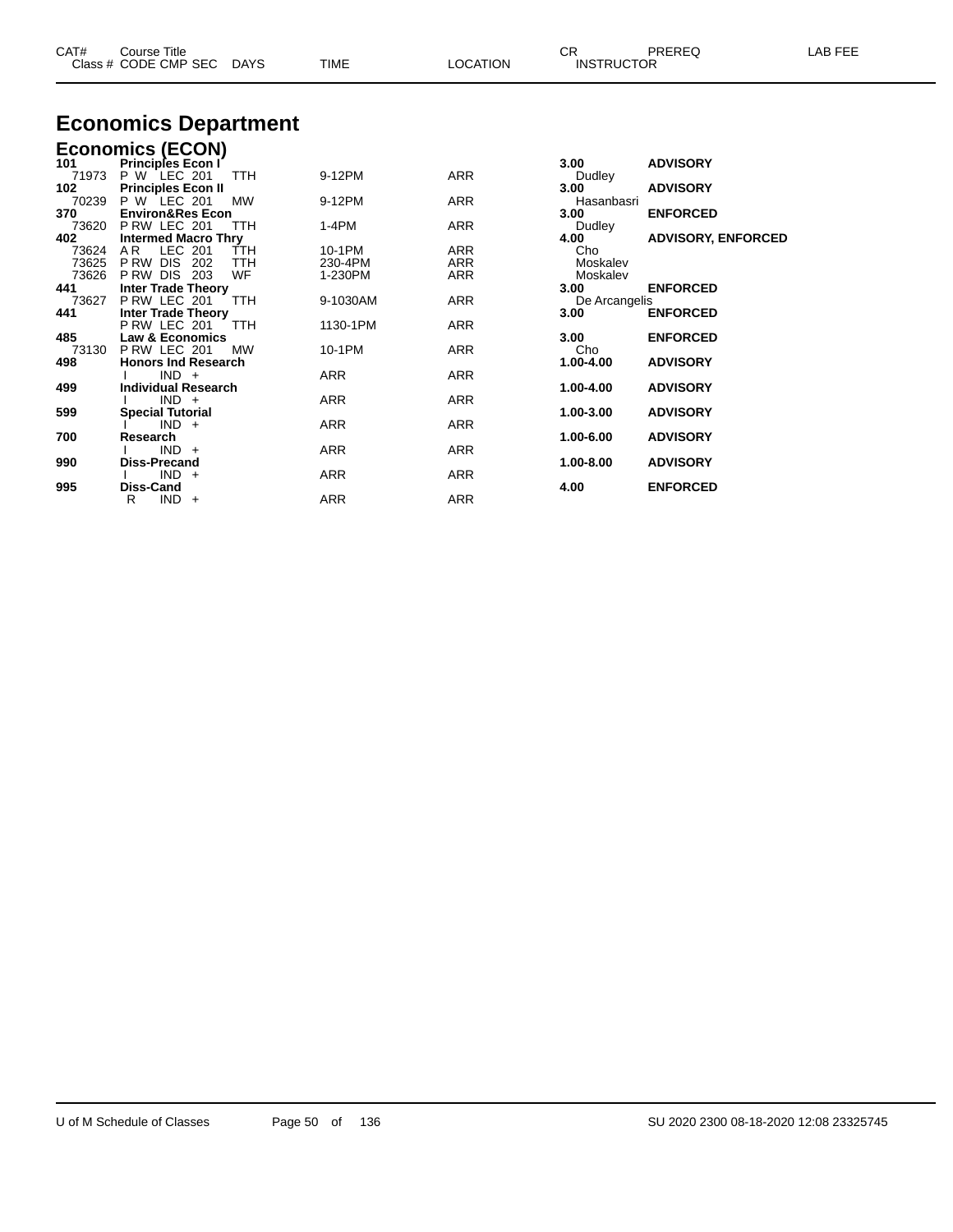| CAT# | Course Title              |      |          | СR                | PREREQ | LAB FEE |
|------|---------------------------|------|----------|-------------------|--------|---------|
|      | Class # CODE CMP SEC DAYS | TIME | LOCATION | <b>INSTRUCTOR</b> |        |         |
|      |                           |      |          |                   |        |         |

#### **Exhibit Museum**

|     | <b>Museum Methods (MUSMETH)</b> |     |     |           |                 |
|-----|---------------------------------|-----|-----|-----------|-----------------|
| 499 | Independent Research            |     |     | 1.00-4.00 | <b>ADVISORY</b> |
|     | $IND +$                         | ARR | ARR |           |                 |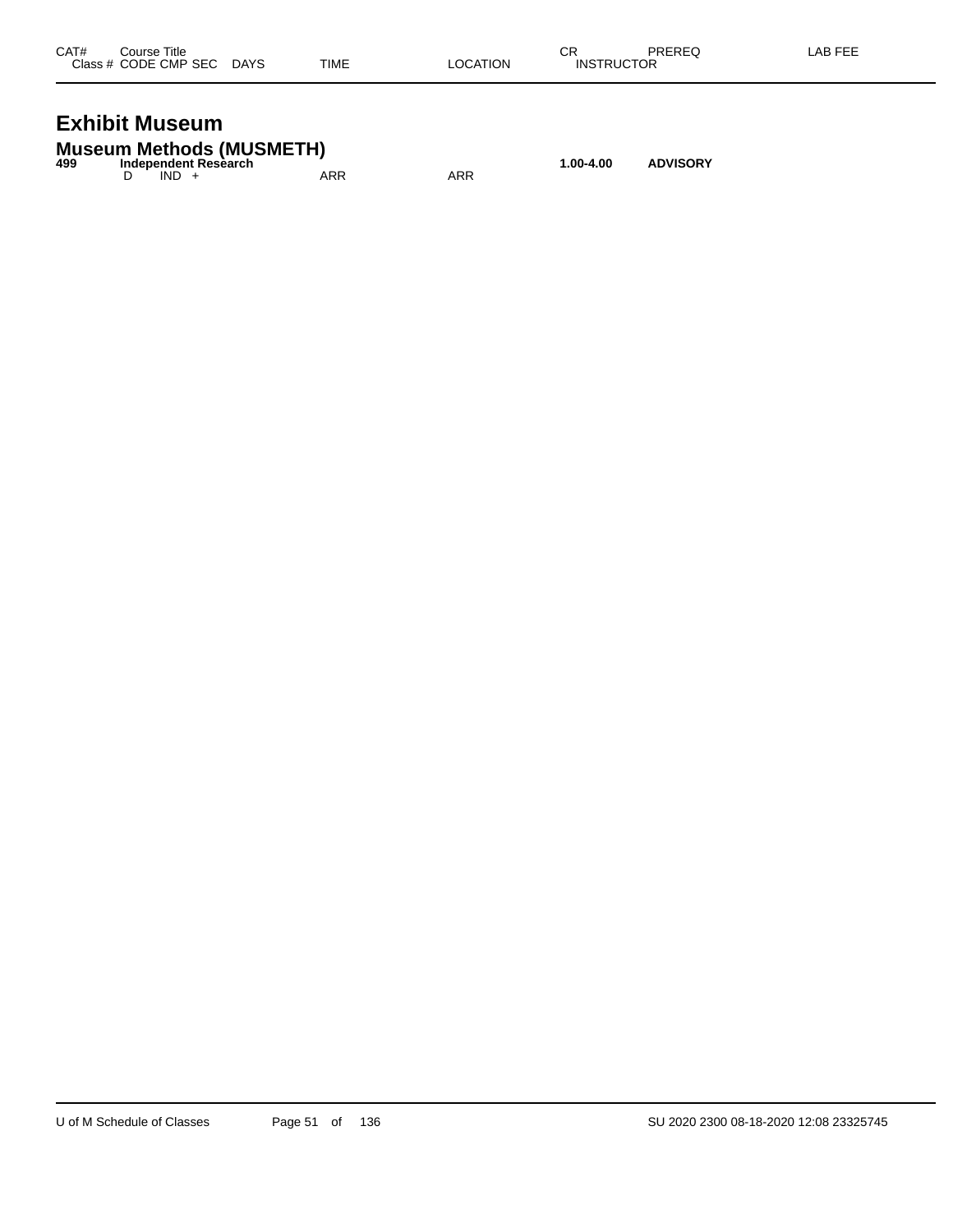| CAT#     | Course Title<br>Class # CODE CMP SEC DAYS |           | <b>TIME</b> | <b>LOCATION</b> | СR<br><b>PREREQ</b><br><b>INSTRUCTOR</b> | LAB FEE |
|----------|-------------------------------------------|-----------|-------------|-----------------|------------------------------------------|---------|
|          | Film, Television, and Media               |           |             |                 |                                          |         |
|          | Film, Television, and Media (FTVM)        |           |             |                 |                                          |         |
| 210      | Intro to Screenwrtg                       |           |             |                 | <b>ADVISORY</b><br>3.00                  | 35.00   |
| 73492    | <b>PIW LEC 201</b>                        | <b>MW</b> | 10-1PM      | <b>ARR</b>      | Fanucchi                                 |         |
| 272      | <b>Classical Film Thry</b>                |           |             |                 | 3.00                                     | 35.00   |
| 73394    | <b>PIW LEC 201</b>                        | M         | 1-7PM       | <b>ARR</b>      | Solomon                                  |         |
| 366      | <b>Film, TV&amp;Pop Cult</b>              |           |             |                 | 3.00                                     | 50.00   |
| 73495    | <b>PIW LEC 201</b>                        | TTH       | 11-2PM      | 1105 NQ         | Elrod                                    |         |
|          | Fantasy Film and TV                       |           |             |                 |                                          |         |
| 73496 AI | LAB 202                                   | $\top$    | 4-7PM       | <b>ARR</b>      | Elrod                                    |         |
|          | Fantasy Film and TV                       |           |             |                 |                                          |         |
| 480      | Internship                                |           |             |                 | 2.00                                     |         |
|          | IND.<br>$+$                               |           | <b>ARR</b>  | <b>ARR</b>      |                                          |         |
| 499      | <b>Independent Study</b>                  |           |             |                 | 1.00-4.00                                | 150.00  |

I IND + ARR ARR ARR

I IND + ARR ARR ARR

IR IND + ARR ARR ARR

**500 Directed Study 1.00-4.00**

**995 Diss-Cand 4.00 ENFORCED**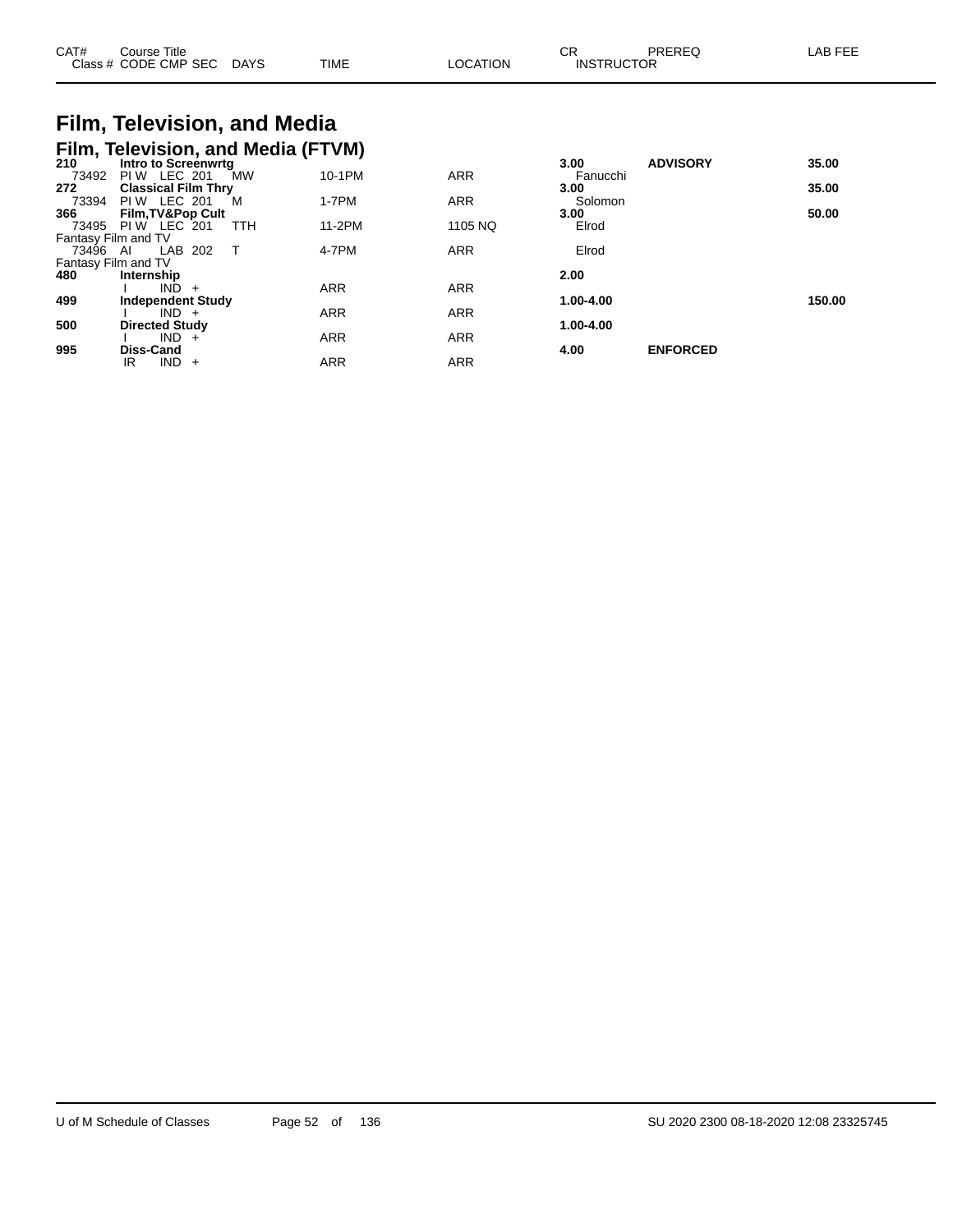#### **Germanic Languages & Lit Dept**

| Dutch (DUTCH)<br>339                                                                                                                       | Independent Study        | $IND +$ |  |              | <b>ARR</b>                                                                   | <b>ARR</b> | $2.00 - 4.00$     |                 |
|--------------------------------------------------------------------------------------------------------------------------------------------|--------------------------|---------|--|--------------|------------------------------------------------------------------------------|------------|-------------------|-----------------|
| German (GERMAN)<br>230                                                                                                                     | Intens 2nd Yr Ger        |         |  |              |                                                                              |            | 8.00              | <b>ADVISORY</b> |
| 70269                                                                                                                                      | PIW REC 201              |         |  | <b>MTWTH</b> | 10-12PM                                                                      | <b>ARR</b> | Gell, Ewing       |                 |
| 230                                                                                                                                        | Intens 2nd Yr Ger        |         |  |              |                                                                              |            | 8.00              | <b>ADVISORY</b> |
|                                                                                                                                            | P W REC 201              |         |  | <b>MTWTH</b> | $1-3PM$                                                                      | <b>ARR</b> |                   |                 |
| Course instruction is remote and synchronous. Enrolled students are expected to be available remotely during all<br>scheduled class times. |                          |         |  |              |                                                                              |            |                   |                 |
| 232                                                                                                                                        | Second-Year              |         |  |              |                                                                              |            | 4.00              | <b>ADVISORY</b> |
| 71862 PIW REC 201                                                                                                                          |                          |         |  | <b>TWTHF</b> | 10-12PM                                                                      | <b>ARR</b> | <b>Breitfeld</b>  |                 |
| Course instruction is remote and synchronous. Enrolled students are expected to be available remotely during all<br>scheduled class times. |                          |         |  |              |                                                                              |            |                   |                 |
| 325                                                                                                                                        | Interm German            |         |  |              |                                                                              |            | 3.00              | <b>ADVISORY</b> |
| 73714 PIW REC 201                                                                                                                          |                          |         |  | <b>MWF</b>   | $1-3PM$                                                                      | <b>ARR</b> | Desocio, Hennessy |                 |
| History of German Film                                                                                                                     |                          |         |  |              |                                                                              |            |                   |                 |
|                                                                                                                                            |                          |         |  |              | The course will be a mixture of synchronous and non-synchronous instruction. |            |                   |                 |
| 329                                                                                                                                        | <b>Independent Study</b> | $IND +$ |  |              | <b>ARR</b>                                                                   | <b>ARR</b> | 1.00-4.00         |                 |
| 902                                                                                                                                        | <b>Directed Reading</b>  |         |  |              |                                                                              |            | 1.00-8.00         | <b>ADVISORY</b> |
|                                                                                                                                            |                          | $IND +$ |  |              | <b>ARR</b>                                                                   | <b>ARR</b> |                   |                 |
| 990                                                                                                                                        | <b>Diss-Precand</b>      |         |  |              |                                                                              |            | 1.00-8.00         | <b>ADVISORY</b> |
| 995                                                                                                                                        | <b>Diss-Cand</b>         | $IND +$ |  |              | <b>ARR</b>                                                                   | <b>ARR</b> | 4.00              | <b>ENFORCED</b> |
|                                                                                                                                            | IR                       | $IND +$ |  |              | <b>ARR</b>                                                                   | <b>ARR</b> |                   |                 |
|                                                                                                                                            |                          |         |  |              |                                                                              |            |                   |                 |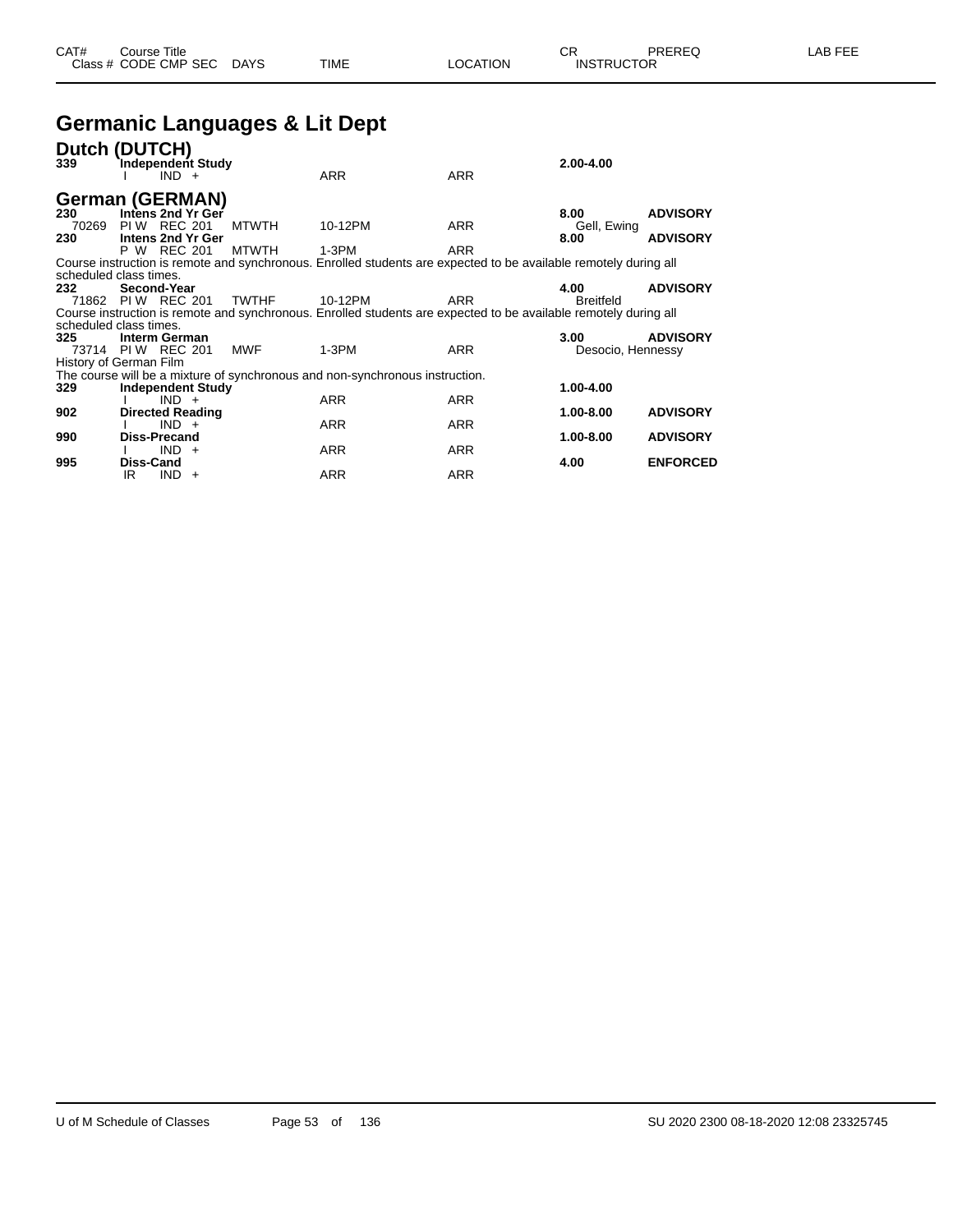| CAT#         | <b>Course Title</b><br>Class # CODE CMP SEC    | DAYS        | <b>TIME</b> | <b>LOCATION</b> | CR.<br><b>INSTRUCTOR</b> | PREREQ          | LAB FEE |
|--------------|------------------------------------------------|-------------|-------------|-----------------|--------------------------|-----------------|---------|
|              | <b>History Department</b>                      |             |             |                 |                          |                 |         |
|              | <b>History (HISTORY)</b>                       |             |             |                 |                          |                 |         |
| 240          | The World Since 1492                           |             |             |                 | 3.00                     |                 |         |
| 73773        | <b>PIW LEC 201</b>                             | <b>TWTH</b> | $1-3PM$     | <b>ARR</b>      | Northrop                 |                 |         |
| 328          | <b>HU History Topics</b><br>73694 PIW LEC 201  | <b>MTTH</b> | 10-12PM     | <b>ARR</b>      | 3.00<br>Poteet           |                 |         |
|              | South Africa Under Apartheid                   |             |             |                 |                          |                 |         |
|              | 73825 P W LEC 202                              | <b>MW</b>   | $2-5PM$     | <b>ARR</b>      | Wells                    |                 |         |
|              | Hist of Am South in Film & Lit                 |             |             |                 |                          |                 |         |
| 329<br>73829 | <b>SS History Topics</b><br><b>P W LEC 201</b> | TTH         | $2-4PM$     | <b>ARR</b>      | 3.00<br>Thompson         |                 |         |
|              | Radicalism/Protest Postwar US                  |             |             |                 |                          |                 |         |
|              | 73096 P W LEC 202                              | <b>MW</b>   | $1-4PM$     | 335 WH          | Hernandez                |                 |         |
|              | Space&Identity in Lat Am Hist                  |             |             |                 |                          |                 |         |
|              | Class will meet in Weiser 447.                 |             |             |                 |                          |                 |         |
| 340<br>73740 | <b>G Khan to Taliban</b><br><b>PIW LEC 201</b> | <b>MWF</b>  | 9-11AM      | <b>ARR</b>      | 3.00<br>Northrop         |                 |         |
| 395          | <b>Reading Course</b>                          |             |             |                 | 1.00-4.00                | <b>ADVISORY</b> |         |
|              | $\overline{IND}$ +<br>D                        |             | <b>ARR</b>  | <b>ARR</b>      |                          |                 |         |
| 700          | <b>Independent Res Sem</b>                     |             |             |                 | 1.00-3.00                | <b>ADVISORY</b> |         |
| 801          | $IND +$<br>IR.<br><b>Reading Course</b>        |             | <b>ARR</b>  | <b>ARR</b>      | 1.00-3.00                | <b>ADVISORY</b> |         |
|              | $\overline{IND}$ +                             |             | ARR         | <b>ARR</b>      |                          |                 |         |
| 900          | <b>Prep for Prelims</b>                        |             |             |                 | 1.00-6.00                |                 |         |
|              | $IND +$<br>IR                                  |             | <b>ARR</b>  | <b>ARR</b>      |                          |                 |         |
| 990          | <b>Diss-Precand</b>                            |             |             |                 | 1.00-8.00                | <b>ADVISORY</b> |         |
| 995          | $IND +$<br>IR<br>Diss-Cand                     |             | <b>ARR</b>  | <b>ARR</b>      | 4.00                     | <b>ENFORCED</b> |         |
|              | $IND +$<br>IR                                  |             | <b>ARR</b>  | <b>ARR</b>      |                          |                 |         |
|              |                                                |             |             |                 |                          |                 |         |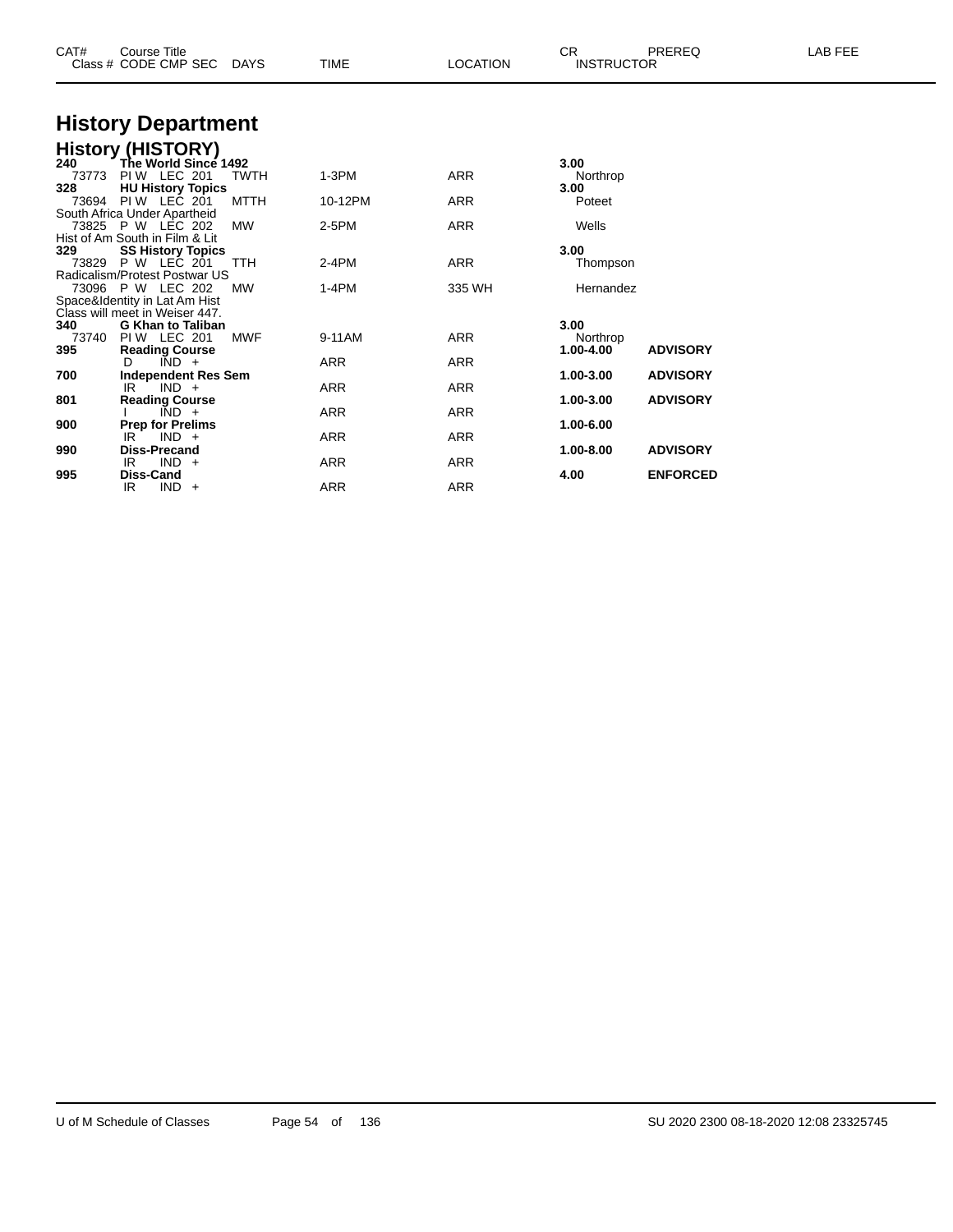| CAT#         | <b>Course Title</b><br>Class # CODE CMP SEC DAYS                                              | TIME                     | <b>LOCATION</b>   | CR.<br><b>INSTRUCTOR</b> | PREREQ                             | LAB FEE |
|--------------|-----------------------------------------------------------------------------------------------|--------------------------|-------------------|--------------------------|------------------------------------|---------|
|              | <b>History Of Art Department</b>                                                              |                          |                   |                          |                                    |         |
| 299          | <b>History of Art (HISTART)</b><br><b>Experiential Study</b><br>$IND +$                       | ARR                      | ARR               | 1.00-3.00                |                                    |         |
| 394<br>73499 | <b>Special Topics HU</b><br>P W LEC 201<br>МW<br>Human/Animal BodyW EuroArt/Sci               | 1-4PM                    | 180 TAP           | 3.00<br>Triplett         |                                    |         |
| 399          | 73617 P W LEC 202<br><b>TTH</b><br>TextilesEuropeanArt, 1650-1900<br><b>Independent Study</b> | 1-4PM                    | 180 TAP           | Wilder<br>1.00-3.00      |                                    |         |
| 600          | $IND +$<br>SI<br><b>Independent Study</b><br>$IND +$<br>IR                                    | ARR<br>ARR               | ARR<br>ARR        | 1.00-3.00                | <b>ADVISORY</b>                    |         |
| 700<br>990   | <b>Independent Res</b><br>$IND +$<br>IR<br><b>Diss-Precand</b>                                | ARR                      | ARR               | 1.00-3.00<br>1.00-8.00   | <b>ADVISORY</b><br><b>ADVISORY</b> |         |
| 995          | $IND +$<br>IR<br>Diss-Cand<br>$IND +$<br>R                                                    | ARR<br><b>ARR</b>        | ARR<br><b>ARR</b> | 4.00                     | <b>ENFORCED</b>                    |         |
| 409          | <b>Museums (MUSEUMS)</b><br><b>Museum Std Pract</b>                                           |                          |                   | 3.00                     | <b>ENFORCED</b>                    |         |
| 499          | $IND +$<br>IR<br><b>Ind Study Museums</b><br>D<br>$IND +$                                     | <b>ARR</b><br><b>ARR</b> | ARR<br><b>ARR</b> | 1.00-4.00                | <b>ADVISORY</b>                    |         |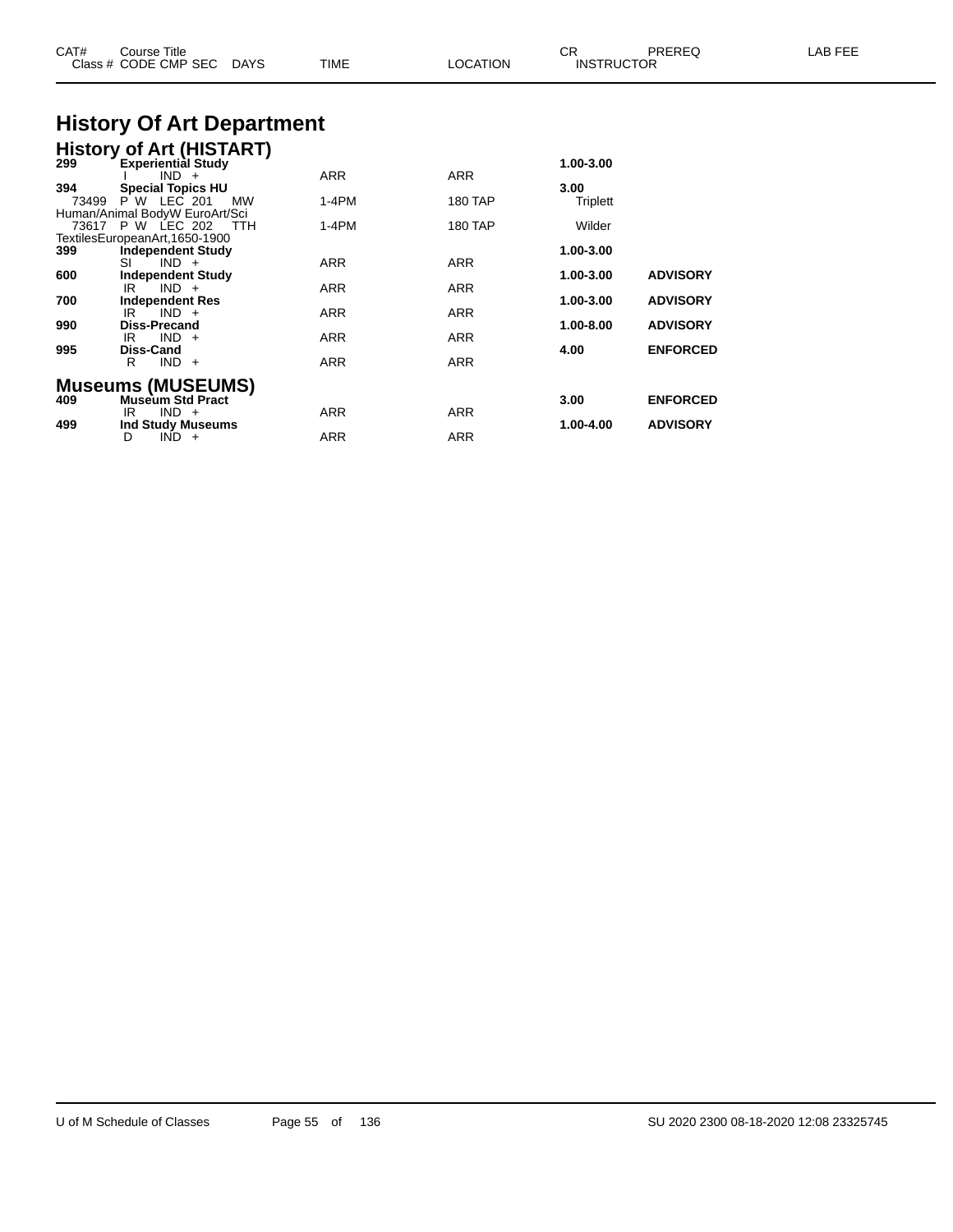|  | CAT# | ourse Titleٽ<br>Class # CODE CMP SEC | <b>DAYS</b> | TIME | LOCATION | ⌒冖<br>- UN<br><b>INSTRUCTOR</b> | PREREQ | AR FFF |
|--|------|--------------------------------------|-------------|------|----------|---------------------------------|--------|--------|
|--|------|--------------------------------------|-------------|------|----------|---------------------------------|--------|--------|

#### **Honors Program College Honors (HONORS)**

| -- 2<br>240 | Hon Core Writing SS                                                                                        |            |            | 4.00          |                 |
|-------------|------------------------------------------------------------------------------------------------------------|------------|------------|---------------|-----------------|
| 73511       | LEC 201<br>PR                                                                                              | <b>ARR</b> | <b>ARR</b> | LaVague-Manty |                 |
| Wellness    |                                                                                                            |            |            |               |                 |
|             | The online class is conducted primarily asynchronously, with a few synchronous activities scheduled around |            |            |               |                 |
|             | students' availability.                                                                                    |            |            |               |                 |
| 290         | <b>Hnrs Intro Research</b>                                                                                 |            |            | 1.00-4.00     | <b>ADVISORY</b> |
|             | IR<br>$IND +$                                                                                              | <b>ARR</b> | <b>ARR</b> |               |                 |
| 291         | <b>Hnrs Intro Research</b>                                                                                 |            |            | 1.00-4.00     | <b>ADVISORY</b> |
|             | $IND +$<br>IR                                                                                              | <b>ARR</b> | <b>ARR</b> |               |                 |
| 292         | Intro Research                                                                                             |            |            | 1.00-4.00     | <b>ADVISORY</b> |
|             | $IND +$<br>IR                                                                                              | <b>ARR</b> | <b>ARR</b> |               |                 |
| 390         | Jr Honors Research                                                                                         |            |            | 1.00-4.00     | <b>ADVISORY</b> |
|             | $IND +$<br>IR                                                                                              | <b>ARR</b> | <b>ARR</b> |               |                 |
| 490         | <b>Sr Honors Research</b>                                                                                  |            |            | 1.00-4.00     | <b>ADVISORY</b> |
|             | IR<br>$IND +$                                                                                              | <b>ARR</b> | <b>ARR</b> |               |                 |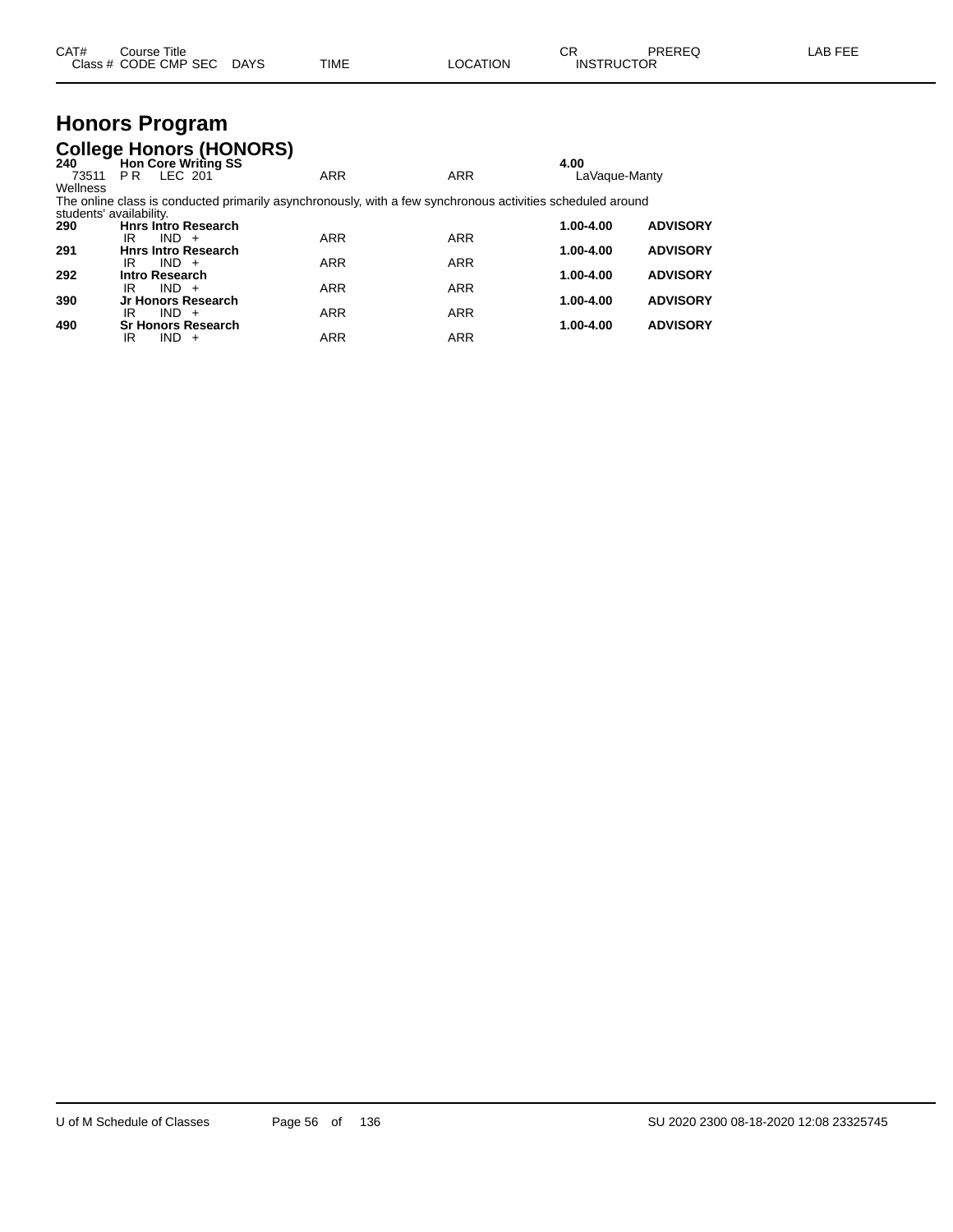| CAT# | Course Title<br>Class # CODE CMP SEC DAYS                               | <b>TIME</b> | <b>LOCATION</b> | CR<br><b>INSTRUCTOR</b> | <b>PREREQ</b>   | <b>LAB FEE</b> |
|------|-------------------------------------------------------------------------|-------------|-----------------|-------------------------|-----------------|----------------|
|      | <b>Judaic Studies Program</b>                                           |             |                 |                         |                 |                |
| 495  | <b>Judaic Studies (JUDAIC)</b><br><b>Independent Studies</b><br>$IND +$ | ARR         | <b>ARR</b>      | 1.00-3.00               |                 |                |
| 496  | <b>Independent Studies</b><br>$IND +$                                   | <b>ARR</b>  | <b>ARR</b>      | 1.00-3.00               |                 |                |
| 497  | <b>Senior Thesis</b><br>$IND +$                                         | <b>ARR</b>  | ARR             | 3.00                    |                 |                |
| 498  | <b>Senior Thesis</b><br>$IND +$                                         | <b>ARR</b>  | <b>ARR</b>      | 3.00                    |                 |                |
| 500  | Ind Study Judaic<br>$IND +$<br>D                                        | <b>ARR</b>  | <b>ARR</b>      | 1.00-3.00               | <b>ADVISORY</b> |                |
| 690  | <b>MA Judaic Capstone</b><br>$IND +$                                    | <b>ARR</b>  | <b>ARR</b>      | 3.00                    |                 |                |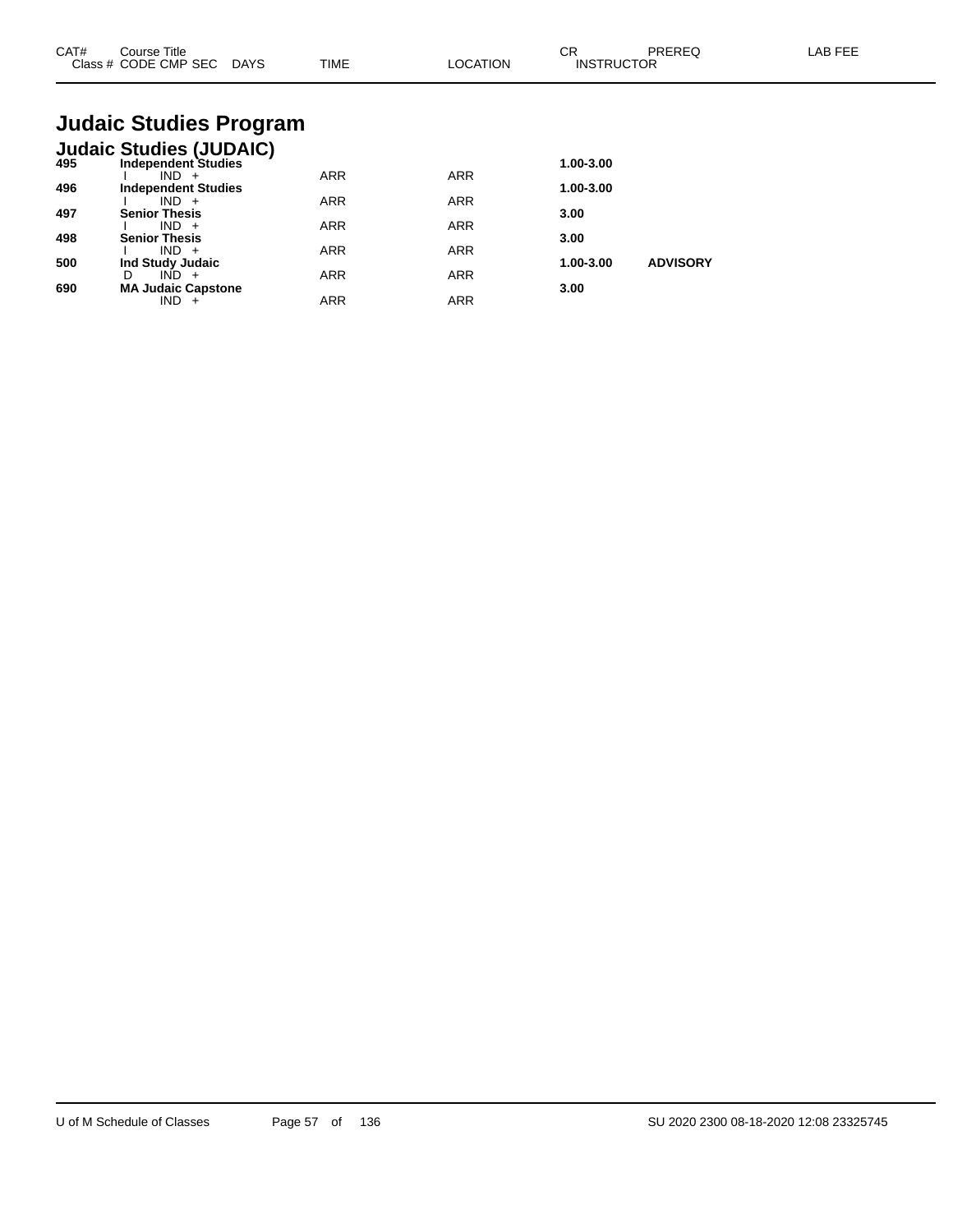| <b>College of Literature, Science, and the Arts</b> |  |  |
|-----------------------------------------------------|--|--|
|-----------------------------------------------------|--|--|

### **Geography (GEOG) 145 Int to Intnl Studies 3.00**

| . | THE LU THEIT OLUMNUS    |          | J.UU |         |
|---|-------------------------|----------|------|---------|
|   | 73187 P W LEC 201 MTWTH | 1130-1PM | ARR  | Marcum  |
|   | 73793 P W LEC 202 MTWTH | 1130-1PM | ARR  | Uehling |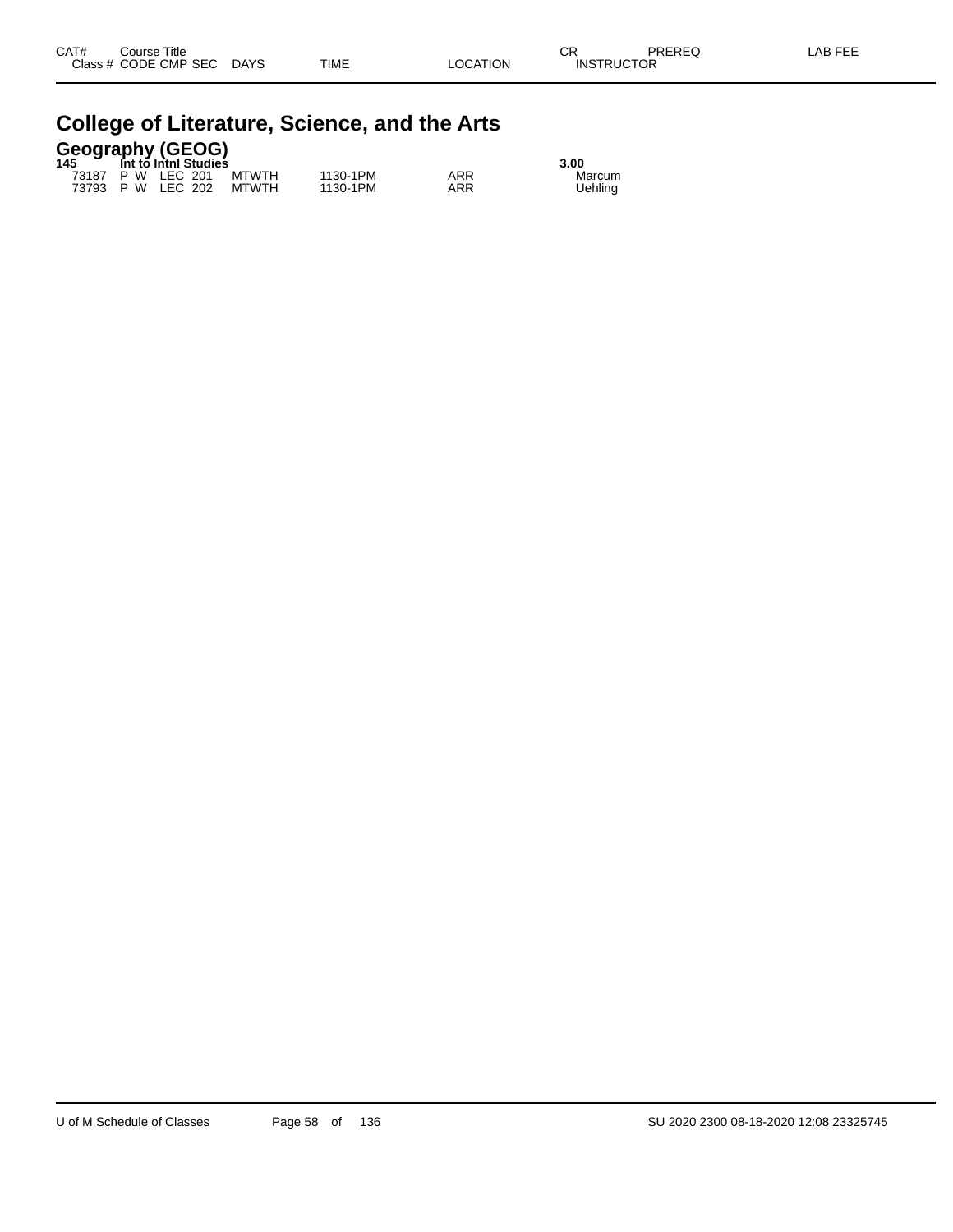| CAT#  | Course Title<br>Class # CODE CMP SEC DAYS                |             | <b>TIME</b> | <b>LOCATION</b> | CR.<br><b>INSTRUCTOR</b> | PREREQ               | LAB FEE |
|-------|----------------------------------------------------------|-------------|-------------|-----------------|--------------------------|----------------------|---------|
|       | <b>LSA First Year Seminars</b>                           |             |             |                 |                          |                      |         |
|       | <b>Applied Liberal Arts (ALA)</b><br>220 Foundations IGR |             |             |                 |                          |                      |         |
|       |                                                          |             |             |                 | 3.00                     | <b>ENFORCED</b>      |         |
| 73776 | <b>SEM 102</b><br>PR.                                    | TTH         | 2-5PM       | ARR             |                          | Hicks (she/her/hers) |         |
| 73713 | <b>SEM 202</b><br>PR                                     | <b>MW</b>   | 2-5PM       | ARR             |                          | Hicks (she/her/hers) |         |
| 225   | Undergrad Internship                                     |             |             |                 | 1.00                     |                      |         |
| 73255 | PD LEC 201                                               |             | ARR         | ARR             | Barron                   |                      |         |
| 270   | <b>ALA Topics</b>                                        |             |             |                 | 2.00                     | <b>ENFORCED</b>      |         |
| 73798 | PRW LEC 001                                              | <b>MW</b>   | $2-4PM$     | <b>ARR</b>      | Marks                    |                      |         |
|       | Science Communication                                    |             |             |                 |                          |                      |         |
| 306   | Interdisc LGBTQ Hith                                     |             |             |                 | 3.00                     |                      |         |
| 73510 | LEC 201<br>P W                                           | TWTH        | $2-4PM$     | <b>ARR</b>      | Eickmeyer                |                      |         |
| 73838 | <b>PIW LEC 202</b>                                       | <b>TWTH</b> | 4-6PM       | ARR             | Eickmeyer                |                      |         |
| 323   | <b>IGR Directed Study</b><br>$IND +$                     |             | <b>ARR</b>  | <b>ARR</b>      | 1.00-4.00                |                      |         |
|       |                                                          |             |             |                 |                          |                      |         |
|       | <b>University Courses (UC)</b>                           |             |             |                 |                          |                      |         |
| 280   | Undergrad Research                                       |             |             |                 | 3.00                     | <b>ADVISORY</b>      |         |
| 70419 | <b>REC 201</b><br><b>PI</b>                              |             | ARR         | ARR             |                          |                      |         |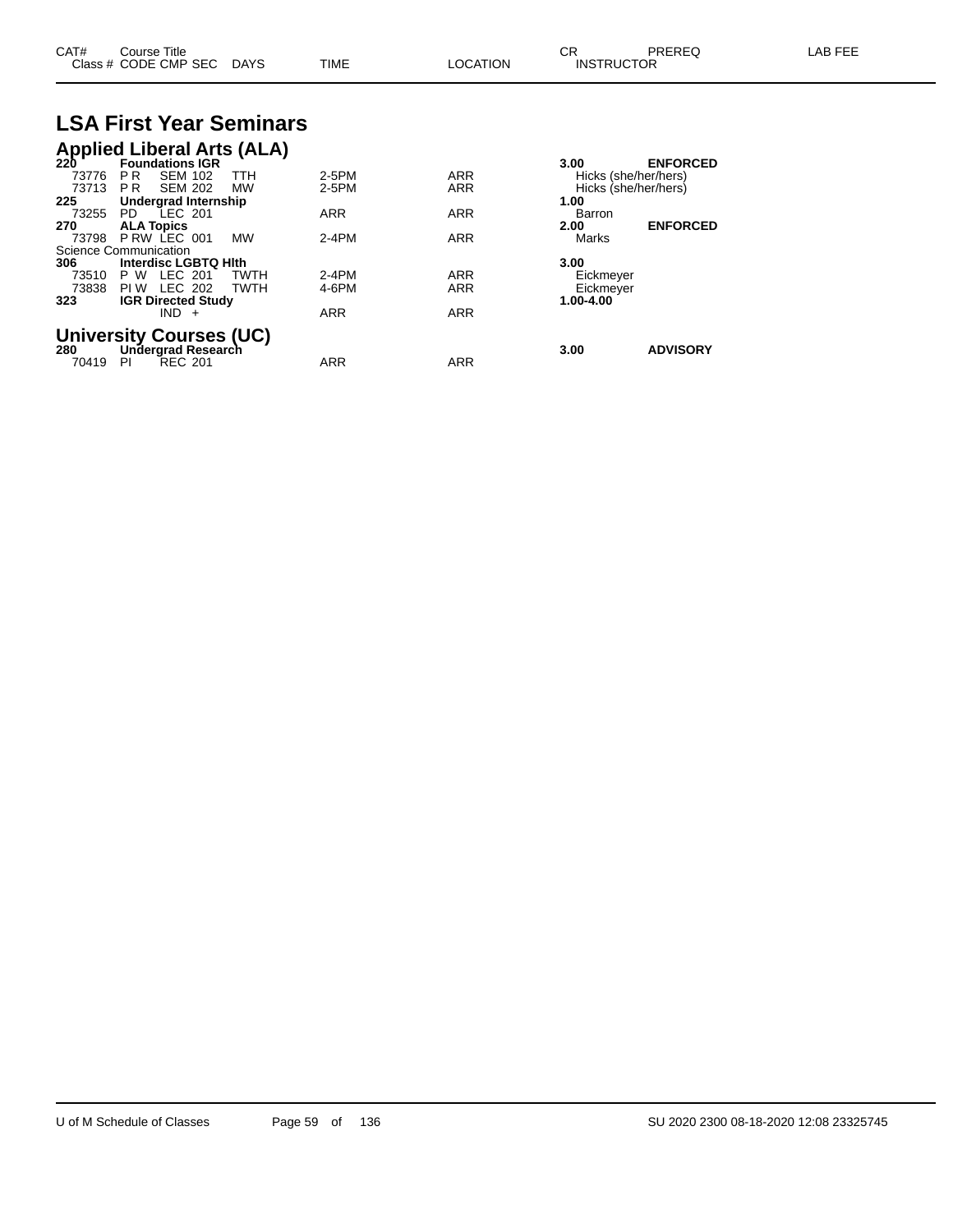| CAT# | Course Title<br>Class # CODE CMP SEC | <b>DAYS</b> | <b>TIME</b> | LOCATION | СR<br><b>INSTRUCTOR</b> | PREREQ | LAB FEE |
|------|--------------------------------------|-------------|-------------|----------|-------------------------|--------|---------|
|      |                                      |             |             |          |                         |        |         |

## **LSA II: Chinese Studies**

|     | <b>Chinese Studies (CCS)</b> |     |     |               |                 |
|-----|------------------------------|-----|-----|---------------|-----------------|
| 591 | Ind St Chinese St            |     |     | $1.00 - 3.00$ | <b>ADVISORY</b> |
|     | $IND +$                      | ARR | ARR |               |                 |
| 799 | <b>MA Fin Proj Chin Std</b>  |     |     | 1.00-3.00     | <b>ADVISORY</b> |
|     | $IND +$                      | ARR | ARR |               |                 |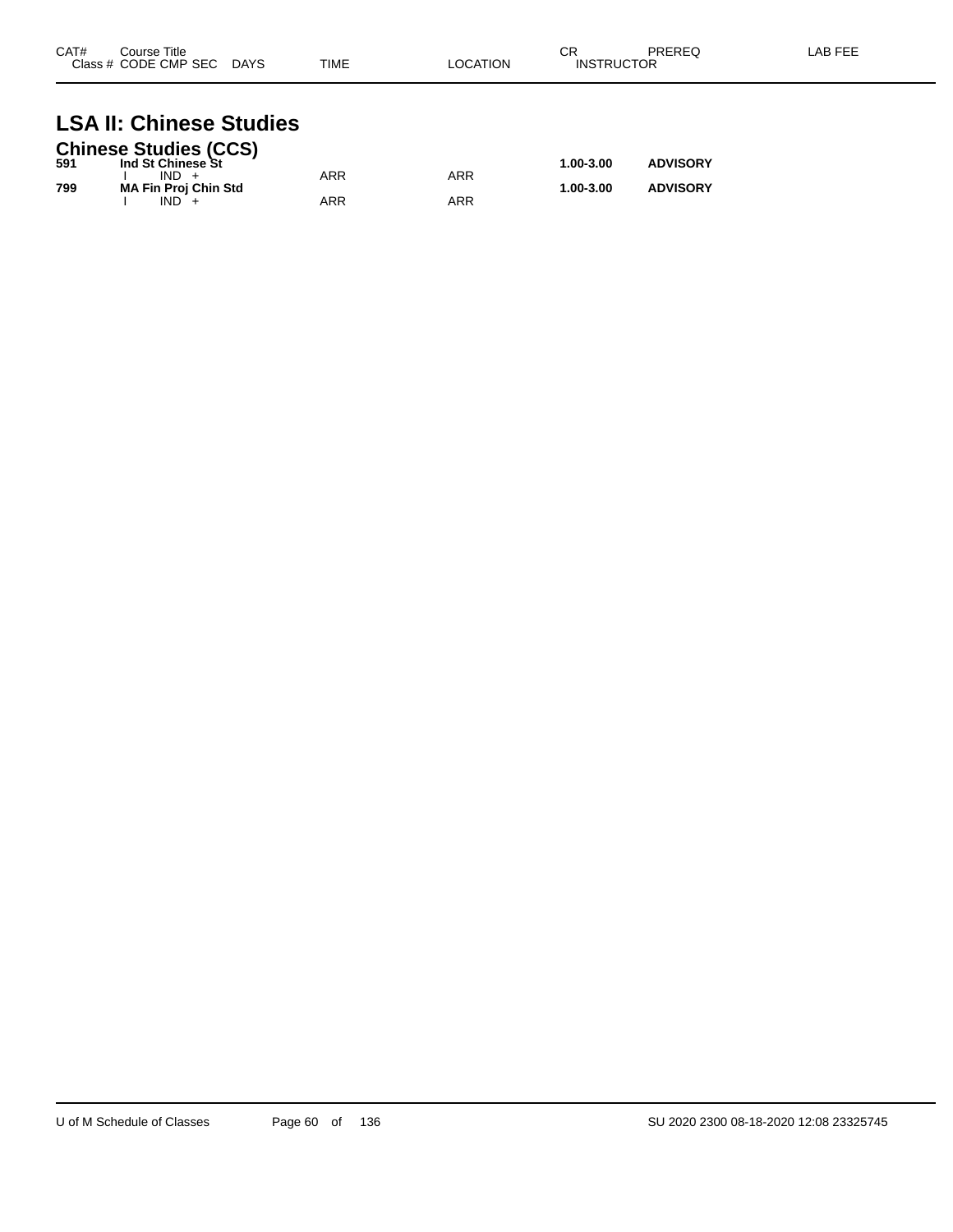| CAT#<br>Course Title      |             | ⌒冖<br>◡┍ |                   | PREREQ | LAB FEE |
|---------------------------|-------------|----------|-------------------|--------|---------|
| Class # CODE CMP SEC DAYS | <b>TIME</b> | LOCATION | <b>INSTRUCTOR</b> |        |         |

#### **LSA II: Japanese Studies**

|     | <b>Japanese Studies (CJS)</b><br>591 Japan Indep Study |            |            |           |                 |
|-----|--------------------------------------------------------|------------|------------|-----------|-----------------|
|     |                                                        |            |            | 1.00-4.00 | <b>ADVISORY</b> |
|     | $IND +$                                                | <b>ARR</b> | ARR        |           |                 |
| 592 | Ind Std Adv Jpn Lang                                   |            |            | 1.00-3.00 | <b>ADVISORY</b> |
|     | $IND +$                                                | <b>ARR</b> | <b>ARR</b> |           |                 |
| 799 | <b>MA Essay Japan Std</b>                              |            |            | 1.00-6.00 | <b>ADVISORY</b> |
|     | IND.                                                   | <b>ARR</b> | ARR        |           |                 |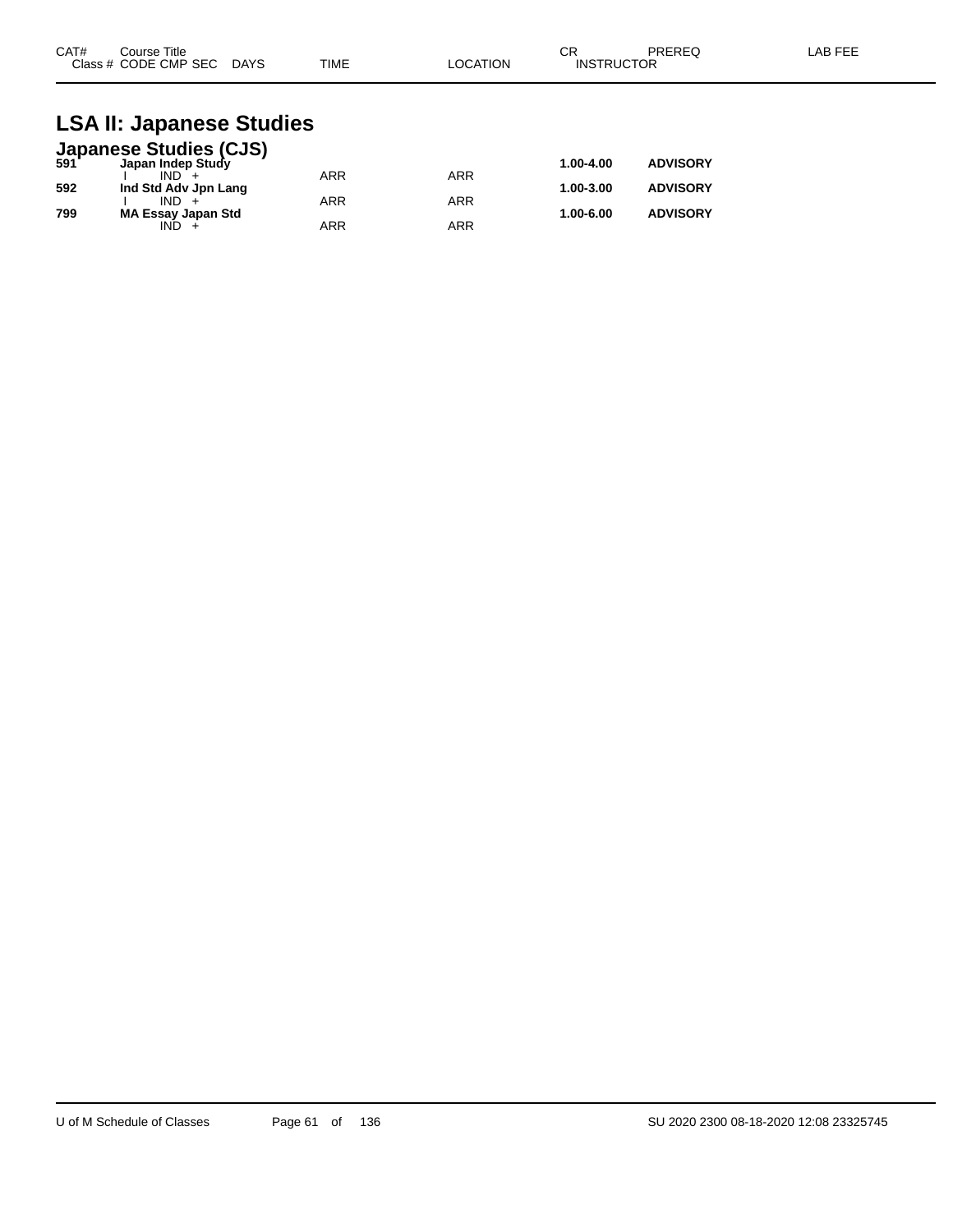|  | CAT# | Course Title<br>Class # CODE CMP SEC DAYS |  | TIME | LOCATION | ∩n<br><b>INSTRUCTOR</b> | PREREQ | LAB FEE |
|--|------|-------------------------------------------|--|------|----------|-------------------------|--------|---------|
|--|------|-------------------------------------------|--|------|----------|-------------------------|--------|---------|

#### **LSA II: Latin American and Caribbean Studies Latin American And Caribbean Studies (LACS)**

| 321      | <b>SS LACS Topics</b>                 |                                                    |                                                                                        |            | 3.00         |                                                                                                               |
|----------|---------------------------------------|----------------------------------------------------|----------------------------------------------------------------------------------------|------------|--------------|---------------------------------------------------------------------------------------------------------------|
|          | 73131 P W LEC 201                     | <b>TTH</b>                                         | 10-1PM                                                                                 | <b>ARR</b> | Tsai         |                                                                                                               |
|          | Archaeology of Mexico and Peru        |                                                    |                                                                                        |            |              |                                                                                                               |
|          | This class will be offered online.    |                                                    |                                                                                        |            |              |                                                                                                               |
|          | 73067 P W LEC 202                     | MW                                                 | $1-4PM$                                                                                | 335 WH     | Hernandez    |                                                                                                               |
|          | Space&Identity in Lat Am Hist         |                                                    |                                                                                        |            |              |                                                                                                               |
| 471      | Elem Quechua I                        |                                                    |                                                                                        |            | 4.00         | <b>ADVISORY</b>                                                                                               |
| 70304 PI | <b>REC 201</b>                        |                                                    | ARR                                                                                    | ARR        | Tsai         |                                                                                                               |
|          |                                       |                                                    |                                                                                        |            |              | FIELD SCHOOL SEMINAR IN PERU. MEETS JUN 26 - AUG 18. STUDENTS MUST ALSO REGISTER FOR 472. PLEASE CONTACT LACS |
|          | (763-0553) FOR INFORMATION.           |                                                    |                                                                                        |            |              |                                                                                                               |
| 472      | Elem Quechua I I                      |                                                    |                                                                                        |            | 4.00         | <b>ENFORCED</b>                                                                                               |
|          | 70305 PIR REC 201                     |                                                    | ARR <sub>2</sub><br>ARR                                                                |            | Tsai         |                                                                                                               |
|          |                                       |                                                    | FIELD SCHOOL SEMINAR IN PERU. PLEASE CONTACT LACS (763-0553) FOR INFORMATION.          |            |              |                                                                                                               |
| 473      | Interm Quechua I<br>70306 PIR REC 201 |                                                    |                                                                                        | ARR        | 4.00<br>Tsai | <b>ADVISORY, ENFORCED</b>                                                                                     |
|          |                                       | FIELD SCHOOL SEMINAR IN PERU. MEETS JUL 1 - AUG 14 | ARR                                                                                    |            |              |                                                                                                               |
|          |                                       |                                                    | . STUDENTS MUST ALSO REGISTER FOR 474. PLEASE CONTACT LACS (763-0553) FOR INFORMATION. |            |              |                                                                                                               |
| 474      | Interm Quechua I I                    |                                                    |                                                                                        |            | 4.00         | <b>ENFORCED</b>                                                                                               |
|          | 70307 PIR REC 201                     |                                                    | ARR                                                                                    | ARR        | Tsai         |                                                                                                               |
|          |                                       |                                                    | FIELD SCHOOL SEMINAR IN PERU. PLEASE CONTACT LACS (763-0553) FOR INFORMATION.          |            |              |                                                                                                               |
| 475      | Adv Quechua I                         |                                                    |                                                                                        |            | 4.00         | <b>ADVISORY, ENFORCED</b>                                                                                     |
|          | 70308 PIR REC 201                     |                                                    | ARR                                                                                    | ARR        | Tsai         |                                                                                                               |
|          |                                       |                                                    |                                                                                        |            |              | FIELD SCHOOL SEMINAR IN PERU. MEETS JUN 26 - AUG 18. STUDENTS MUST ALSO REGISTER FOR 476. PLEASE CONTACT LACS |
|          | (763-0553) FOR INFORMATION.           |                                                    |                                                                                        |            |              |                                                                                                               |
| 476      | Adv Quechua II                        |                                                    |                                                                                        |            | 4.00         | <b>ENFORCED</b>                                                                                               |
|          | 70309 PIR REC 201                     |                                                    | ARR                                                                                    | ARR        | Tsai         |                                                                                                               |
|          |                                       |                                                    | FIELD SCHOOL SEMINAR IN PERU. PLEASE CONTACT LACS (763-0553) FOR INFORMATION.          |            |              |                                                                                                               |
| 499      | <b>Independent Study</b>              |                                                    |                                                                                        |            | 1.00-3.00    |                                                                                                               |
|          | $IND +$                               |                                                    | <b>ARR</b>                                                                             | ARR        |              |                                                                                                               |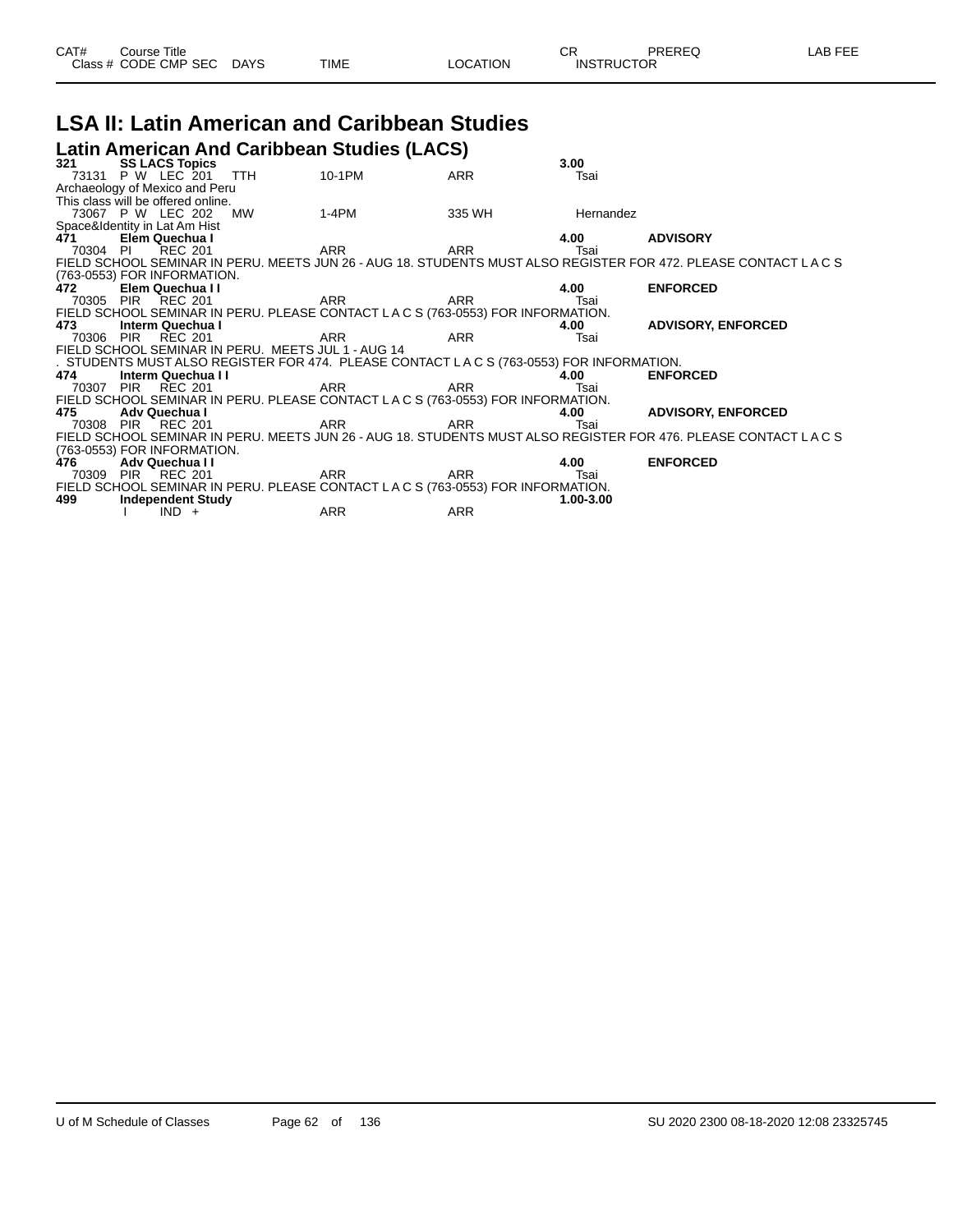#### **LSA II: Middle Eastern & North African Studies Middle Eastern And North African Studies (MENAS)**

| 340 | <b>G Khan to Taliban</b>        |        |     | 3.00                         |
|-----|---------------------------------|--------|-----|------------------------------|
|     | <b>MWF</b><br>73743 PIW LEC 201 | 9-11AM | ARR | Northrop                     |
| 595 | <b>Directed Reading</b>         |        |     | <b>ADVISORY</b><br>1.00-3.00 |
|     | IND.                            | ARR    | ARR |                              |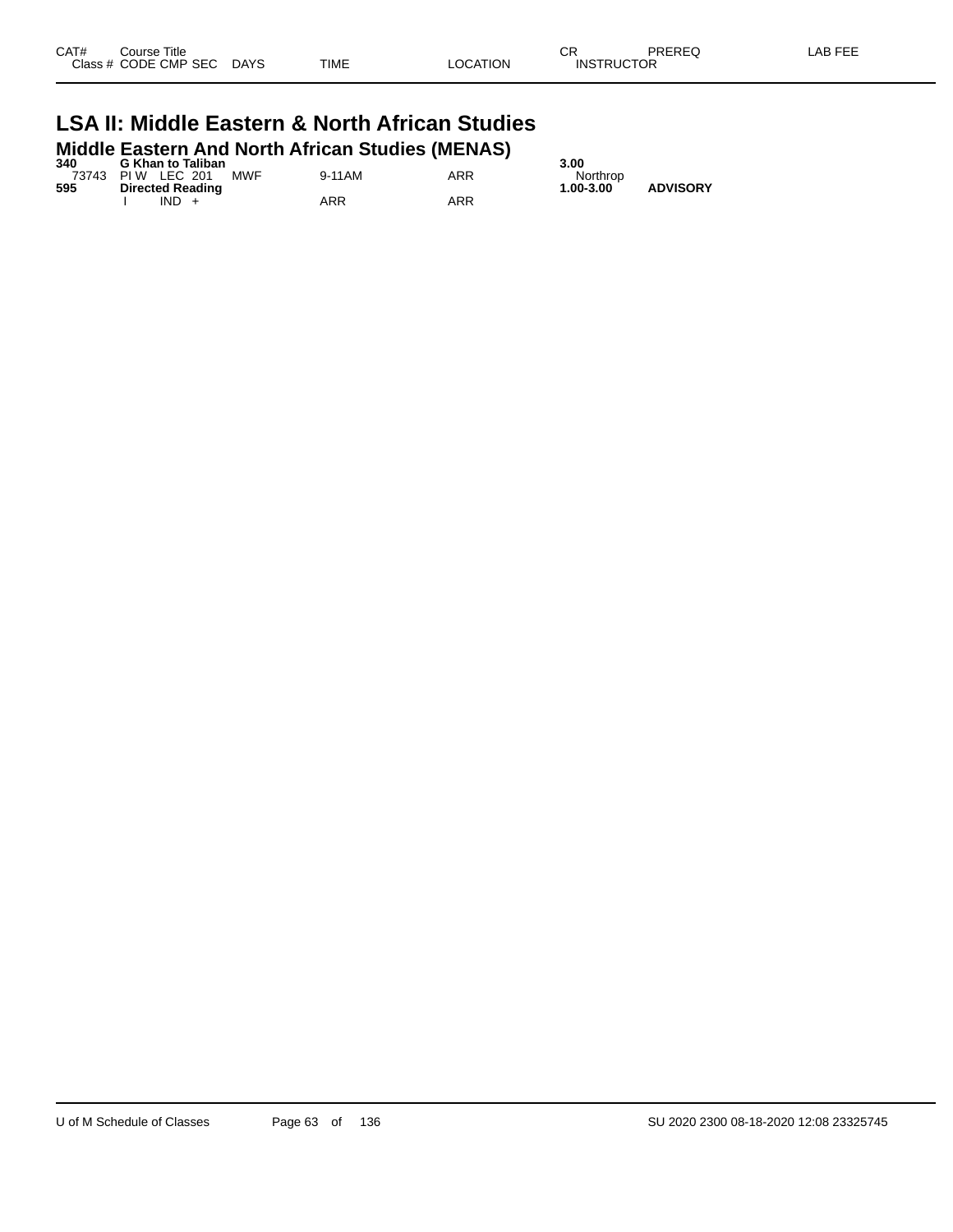| CAT# | Course Title         |             |             |          | СR                | PREREQ | AB FEE<br>-- |
|------|----------------------|-------------|-------------|----------|-------------------|--------|--------------|
|      | Class # CODE CMP SEC | <b>DAYS</b> | <b>TIME</b> | LOCATION | <b>INSTRUCTOR</b> |        |              |
|      |                      |             |             |          |                   |        |              |

#### **LSA II: Russian, East European & Eurasian Studies Russian, East European and Eurasian Studies (REEES)**

| 340 | <b>G Khan to Taliban</b>        |        |     | 3.00      |                 |
|-----|---------------------------------|--------|-----|-----------|-----------------|
|     | <b>MWF</b><br>73744 PIW LEC 201 | 9-11AM | ARR | Northrop  |                 |
| 801 | <b>Directed Reading</b>         |        |     | 1.00-3.00 | <b>ADVISORY</b> |
|     | $IND +$<br>W                    | ARR    | ARR |           |                 |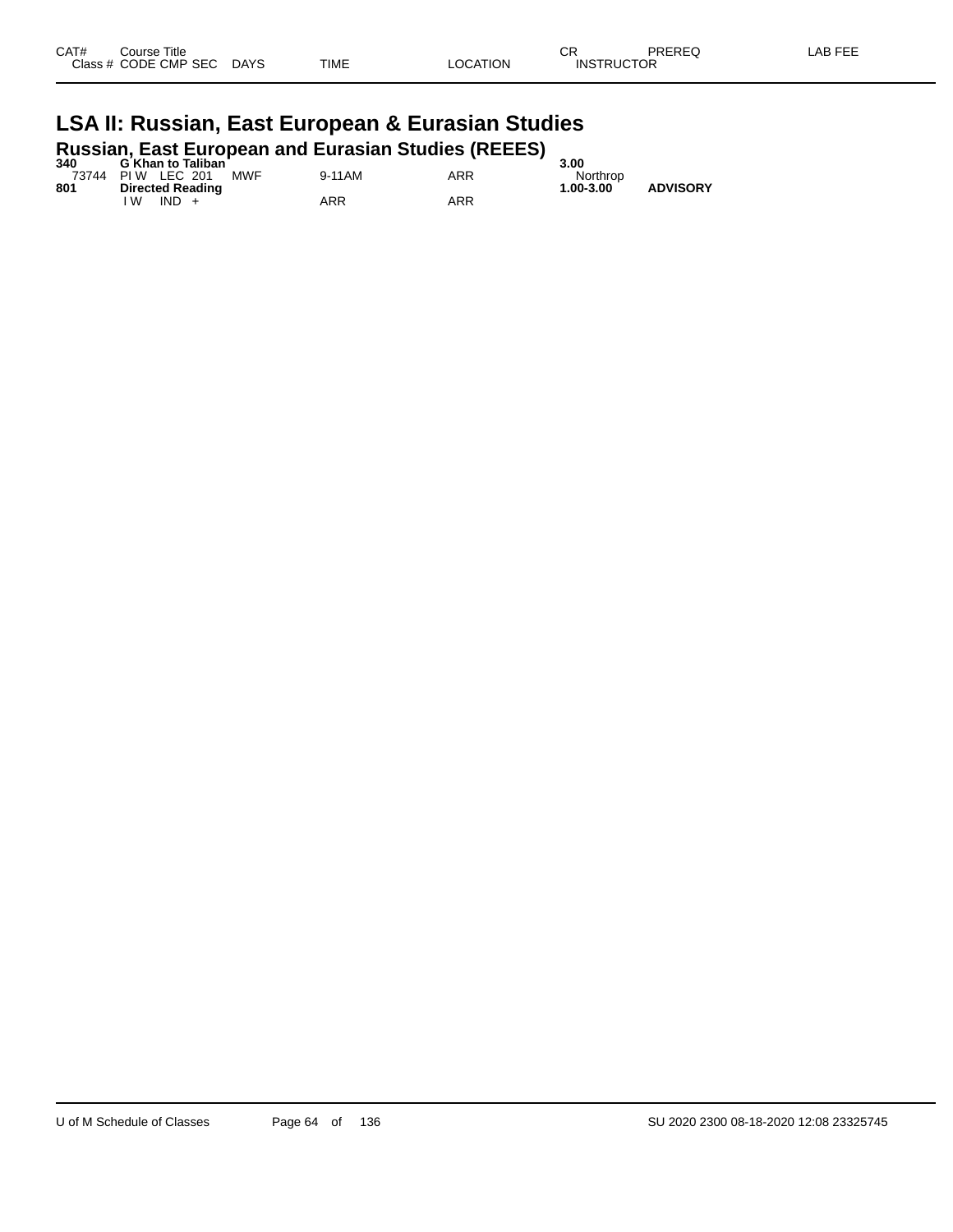## **LSA II: Prog in Internat'l & Comparative Studies International Studies (INTLSTD) 101 Int to Intnl Studies 3.00**

| 101   | int to inthi Studies       |              |            |            | 3.UU      |                           |
|-------|----------------------------|--------------|------------|------------|-----------|---------------------------|
| 73186 | LEC 201<br>P W             | <b>MTWTH</b> | 1130-1PM   | <b>ARR</b> | Marcum    |                           |
| 73792 | LEC 202<br>P W             | MTWTH        | 1130-1PM   | <b>ARR</b> | Uehling   |                           |
| 399   | Internship                 |              |            |            | 1.00-4.00 | <b>ADVISORY</b>           |
|       | IND.                       |              | <b>ARR</b> | <b>ARR</b> |           |                           |
| 401   | <b>IS Advanced Seminar</b> |              |            |            | 3.00      | <b>ENFORCED</b>           |
|       | 73548 P RW SEM 201         | MTWTH        | 230-4PM    | ARR        | Marcum    |                           |
|       | Achieving Liberalization   |              |            |            |           |                           |
| 491   | <b>Directed Studies</b>    |              |            |            | 2.00-4.00 | <b>ADVISORY, ENFORCED</b> |
|       | $IND +$<br>R               |              | ARR        | ARR        |           |                           |
|       |                            |              |            |            |           |                           |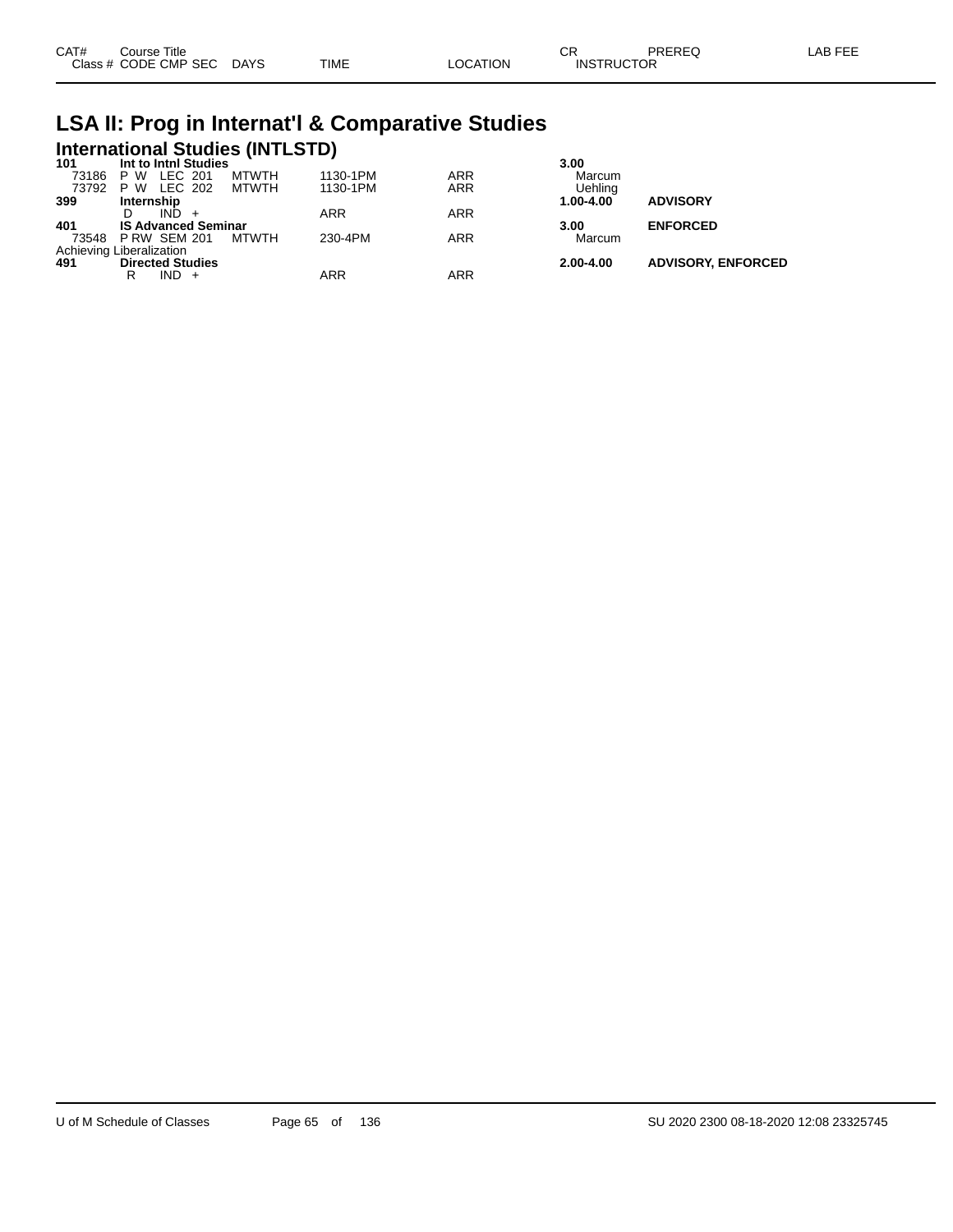| CAT# | Course Title<br>Class # CODE CMP SEC | <b>DAYS</b> | <b>TIME</b> | LOCATION | СR<br><b>INSTRUCTOR</b> | PREREQ | LAB FEE |
|------|--------------------------------------|-------------|-------------|----------|-------------------------|--------|---------|
|      |                                      |             |             |          |                         |        |         |

#### **Lloyd Scholars for Writing and the Arts**

| 299 | Lloyd Hall Scholars Program (LHSP)<br><b>Independent Study</b> |     |     | 00-4.00. ا | 150.00 |
|-----|----------------------------------------------------------------|-----|-----|------------|--------|
|     | IND.                                                           | ARR | ARR |            |        |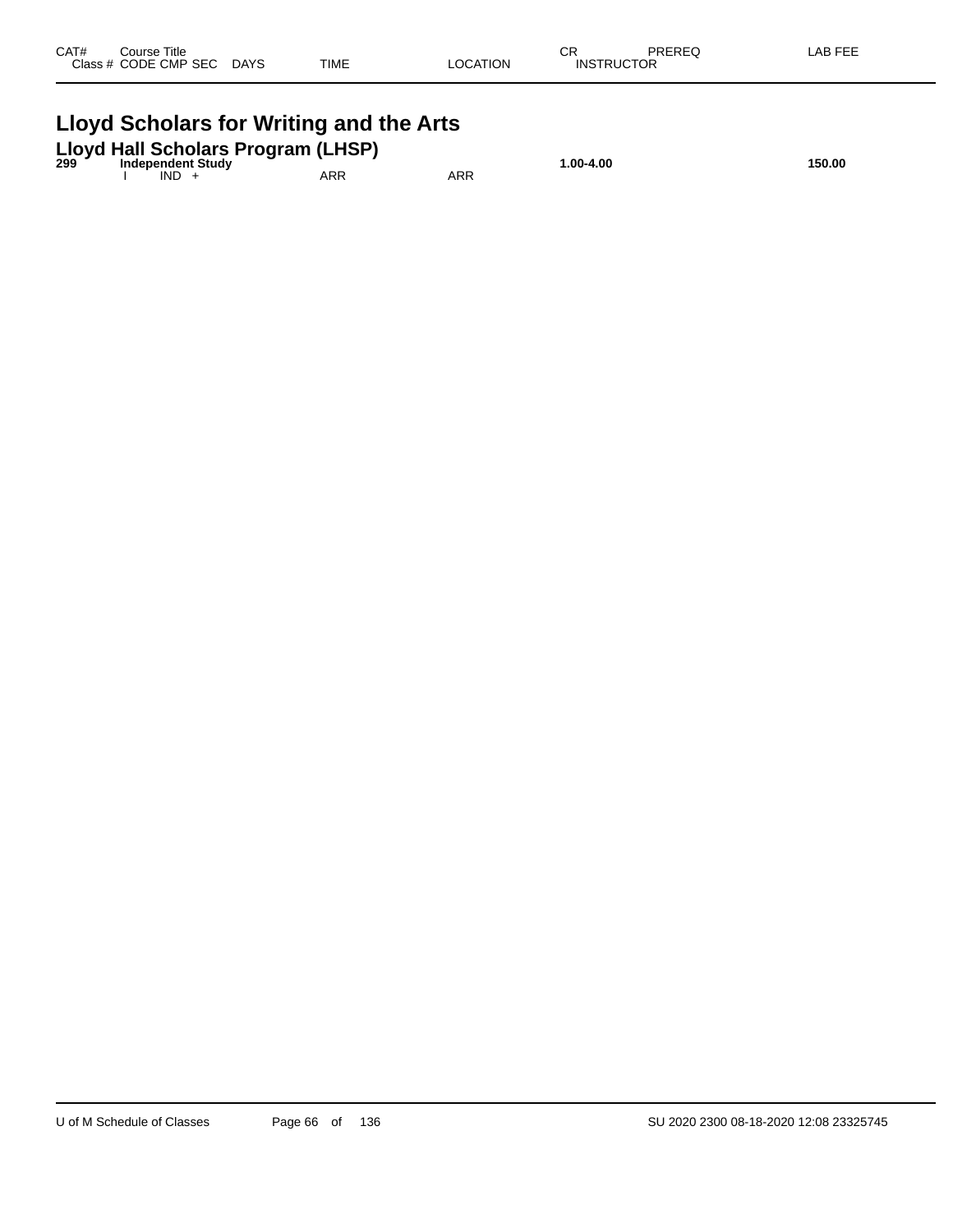| CAT#<br>Course Title<br>Class # CODE CMP SEC DAYS         | TIME | <b>LOCATION</b> | CR<br>PRERFO<br><b>INSTRUCTOR</b> | LAB FEE |
|-----------------------------------------------------------|------|-----------------|-----------------------------------|---------|
| <b>Department of Linguistics</b>                          |      |                 |                                   |         |
| <b>Cognitive Science (COGSCI)</b><br>498 Cogsci Ind Study |      |                 | 1.00-3.00                         |         |

| $498$ <sup>3</sup>        | COGSCI Ind Study<br>$IND +$<br>D               |             | <b>ARR</b> | <b>ARR</b> | 1.00-3.00             |                 |
|---------------------------|------------------------------------------------|-------------|------------|------------|-----------------------|-----------------|
| 111                       | <b>Linguistics (LING)</b><br>Intro to Language |             |            |            | 3.00                  |                 |
| 73295<br>193              | P W LEC 201<br><b>SS Topics-Ling</b>           | <b>TTHF</b> | 12-2PM     | <b>ARR</b> | Craft<br>3.00         |                 |
|                           | 73728 P W LEC 201                              | <b>TWTH</b> | 10-12PM    | ARR        | <b>McNulty</b>        |                 |
| Language Disorders<br>315 | <b>Intro To Syntax</b>                         |             |            |            | 3.00                  | <b>ADVISORY</b> |
| 73729<br>370              | LEC 201<br>P<br>Lang&Discrim                   | <b>TWTH</b> | 12-2PM     | <b>ARR</b> | Sedarous<br>3.00      |                 |
| 73296<br>395              | P W LEC 201<br><b>Individual Research</b>      | <b>TWTH</b> | $2-4PM$    | ARR        | Weissler<br>1.00-4.00 |                 |
|                           | $IND +$                                        |             | <b>ARR</b> | <b>ARR</b> |                       |                 |
| 493                       | <b>Undergrad Reading</b><br>$IND +$            |             | <b>ARR</b> | <b>ARR</b> | 1.00-3.00             | <b>ADVISORY</b> |
| 494                       | <b>Undergrad Reading</b><br>IND +              |             | ARR        | <b>ARR</b> | 1.00-3.00             | <b>ADVISORY</b> |
| 495                       | <b>Senior Honors Read</b><br>$IND +$           |             | <b>ARR</b> | <b>ARR</b> | 1.00-3.00             | <b>ADVISORY</b> |
| 496                       | <b>Senior Honors Read</b><br>$IND +$           |             | <b>ARR</b> | <b>ARR</b> | 1.00-3.00             | <b>ADVISORY</b> |
| 990                       | <b>Diss-Precand</b>                            |             |            |            | 1.00-8.00             | <b>ADVISORY</b> |
| 995                       | $IND +$<br>Diss-Cand                           |             | ARR        | <b>ARR</b> | 4.00                  | <b>ENFORCED</b> |
| 997                       | $IND +$<br>IR.<br>Spec Res   & II              |             | <b>ARR</b> | <b>ARR</b> | 1.00-6.00             | <b>ADVISORY</b> |
|                           | $IND +$                                        |             | <b>ARR</b> | <b>ARR</b> |                       |                 |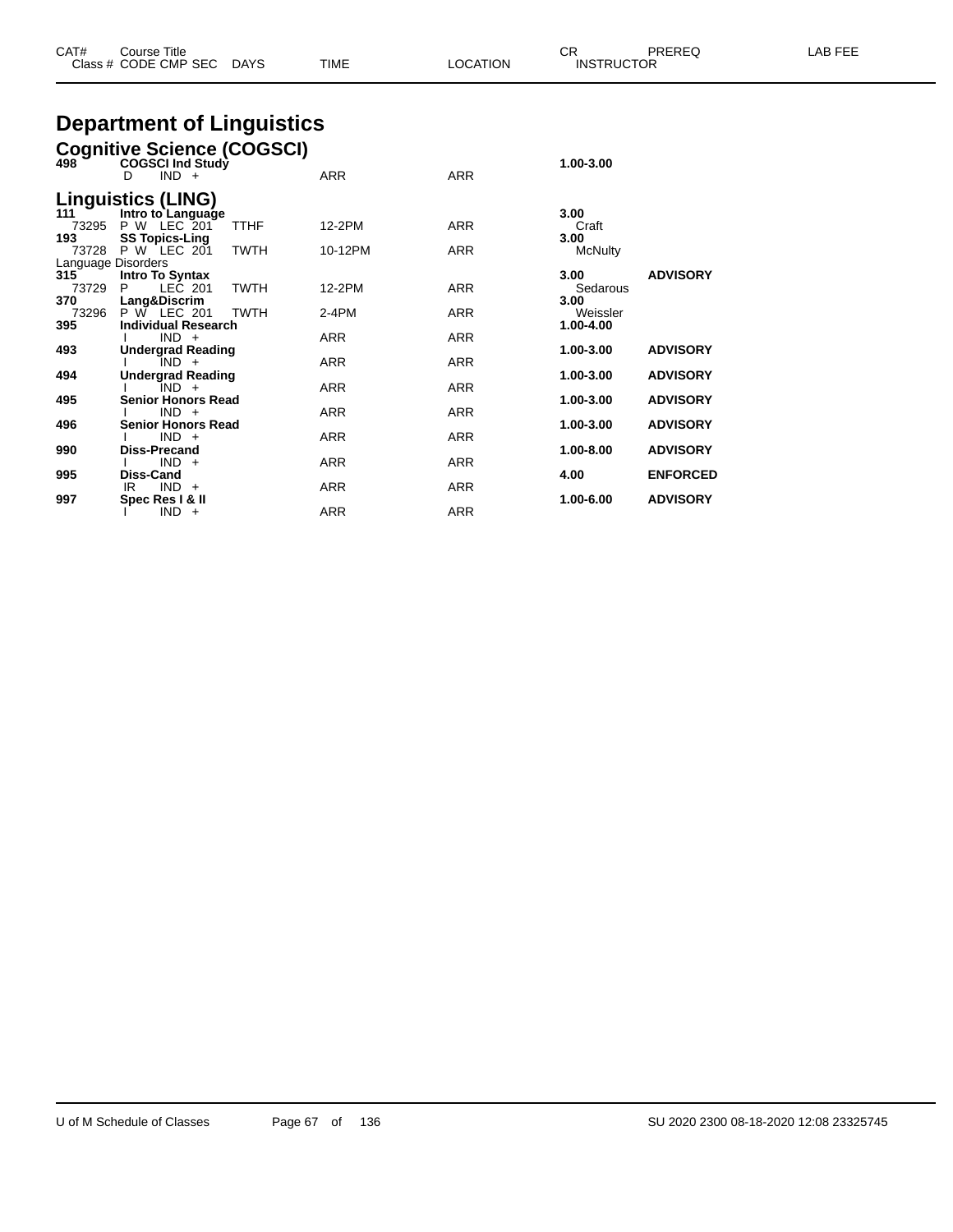#### **Macromolecular Sci & Engr Ctr Macromolecular Science (MACROMOL)**

| 800     | <b>Macromolecular Sem</b> |     |     | 2.00          | <b>ADVISORY</b> |
|---------|---------------------------|-----|-----|---------------|-----------------|
| 71475 P | SFM 201                   | ARR | ARR | <b>Kim</b>    |                 |
| 890     | Intro Res Technique       |     |     | $1.00 - 8.00$ | <b>ADVISORY</b> |
|         | $IND +$                   | ARR | ARR |               |                 |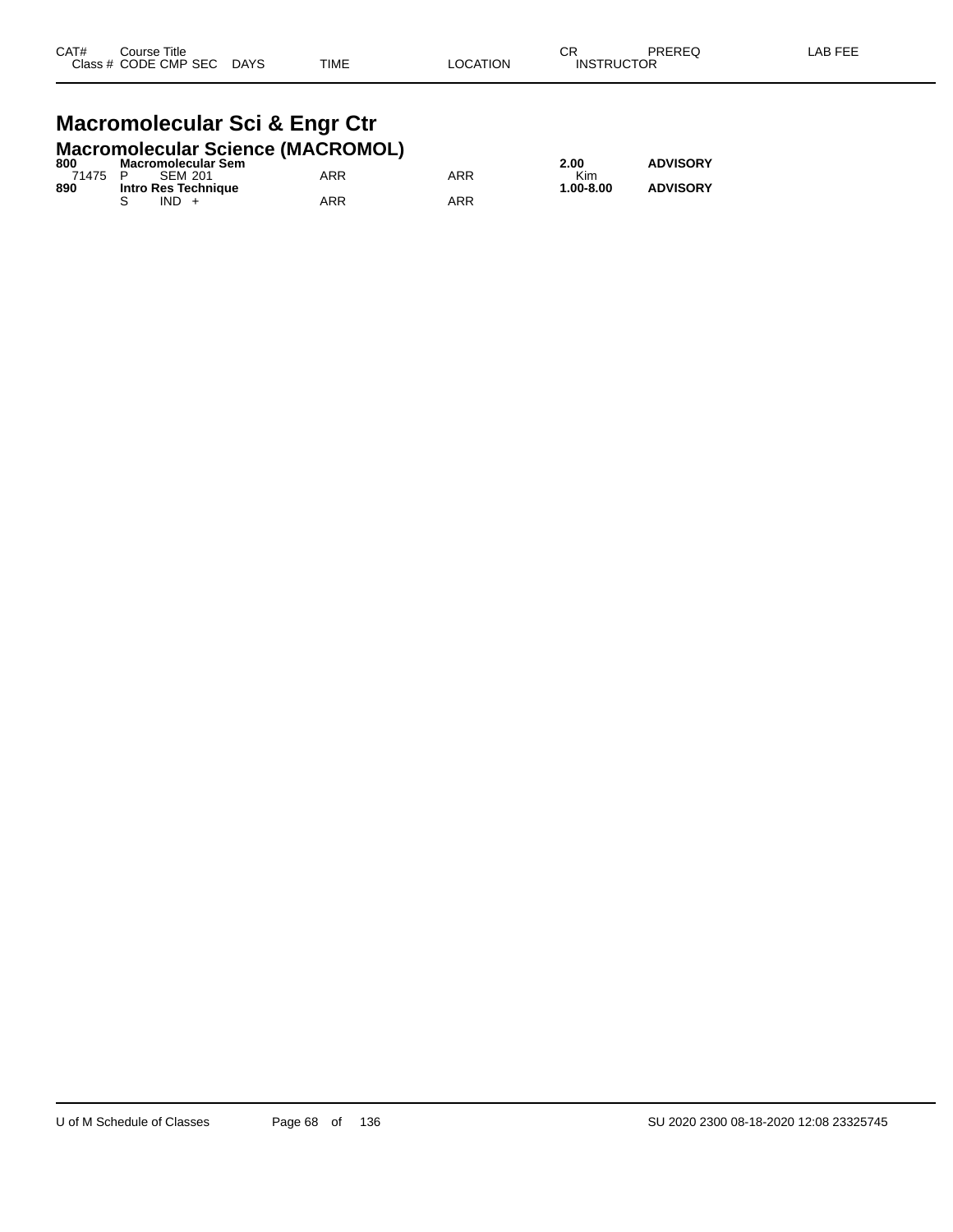| CAT# | Title<br>Course      |             |             |          | ∩⊓<br>◡           | PREREQ | LAB FEF |
|------|----------------------|-------------|-------------|----------|-------------------|--------|---------|
|      | Class # CODE CMP SEC | <b>DAYS</b> | <b>TIME</b> | LOCATION | <b>INSTRUCTOR</b> |        |         |

## **Mathematics Department**

#### **Mathematics (MATH)**

| 103                           | <b>Intro Functions</b> |                                 |                                                    |                                                                                    |                 | 3.00              | <b>ADVISORY</b>           |
|-------------------------------|------------------------|---------------------------------|----------------------------------------------------|------------------------------------------------------------------------------------|-----------------|-------------------|---------------------------|
| 70319                         | P <sub>R</sub>         | LEC 202                         | M                                                  | 1-3PM                                                                              | ARR             | Landis            |                           |
| 70320                         | P <sub>R</sub>         | <b>LEC 203</b>                  | M                                                  | 1-3PM                                                                              | ARR             | Keogh             |                           |
| 70321                         | P <sub>R</sub>         | <b>LEC 204</b>                  | М                                                  | $1-3PM$                                                                            | ARR             | McGee             |                           |
| 70322                         | <b>PR</b>              | <b>LEC 205</b>                  | М                                                  | 1-3PM                                                                              | ARR             | Spice             |                           |
| 70323                         | <b>PR</b>              | <b>LEC 206</b>                  | M                                                  | 1-3PM                                                                              | <b>B860G EH</b> | Lee               |                           |
| 70324                         | P <sub>R</sub>         | <b>LEC 207</b>                  | M                                                  | 1-3PM                                                                              | <b>ARR</b>      | Lee               |                           |
| 71832                         | P <sub>R</sub>         | <b>LEC 208</b>                  | M                                                  | 1-3PM                                                                              | <b>ARR</b>      | laderosa          |                           |
| 71833                         | P <sub>R</sub>         | LEC 209                         | М                                                  | 1-3PM                                                                              | <b>ARR</b>      | Collins           |                           |
| 72047                         | <b>PR</b>              | LEC 210                         | м                                                  | 1-3PM                                                                              | ARR             | Hembree           |                           |
| 72048                         | P <sub>R</sub>         | <b>LEC 211</b>                  | М                                                  | 1-3PM                                                                              | ARR             | Herrera           |                           |
| 72890                         | <b>PR</b>              | <b>LEC 214</b>                  | M                                                  | 1-3PM                                                                              | ARR             | Ngunkeng          |                           |
| BRIDGE PROGRAM STUDENTS ONLY. |                        |                                 |                                                    |                                                                                    |                 |                   |                           |
| 73352 P                       |                        | LEC 216                         | м                                                  | 1-3PM                                                                              | ARR             | Johnson           |                           |
| BRIDGE PROGRAM STUDENTS ONLY. |                        |                                 |                                                    |                                                                                    |                 |                   |                           |
| 73540 P                       |                        | LEC 217                         | M                                                  | 1-3PM                                                                              | <b>ARR</b>      | Khumbah           |                           |
|                               |                        |                                 | Reserved for CSP Summer Bridge Scholars only       |                                                                                    |                 |                   |                           |
| 105                           |                        | Data, Fncns, Graphs             |                                                    |                                                                                    |                 | 4.00              |                           |
| 70325                         | P W LEC 201            |                                 | <b>TWTHF</b>                                       | 10-12PM                                                                            | ARR             | Athanasouli       |                           |
| 106                           | <b>Intro Calculus</b>  |                                 |                                                    |                                                                                    |                 | 3.00              |                           |
| 73309                         | PD                     | <b>LEC 201</b>                  | <b>MTWTH</b>                                       | 1015-1145AM                                                                        | ARR             | Everlove          |                           |
| 73310                         | <b>PD</b>              | <b>LEC 202</b>                  | <b>MTWTH</b>                                       | 1015-1145AM                                                                        | ARR             | McMillan          |                           |
| 115                           | <b>Calculus I</b>      |                                 |                                                    |                                                                                    |                 | 4.00              | <b>ADVISORY</b>           |
| 70326                         | P W LEC 201            |                                 | <b>TWTHF</b>                                       | 8-10AM                                                                             | ARR             | Finlay            |                           |
| 72551                         | P W LEC 202            |                                 | <b>TWTHF</b>                                       | 1-3PM                                                                              | ARR             | Sampath           |                           |
| 116                           | <b>Calculus II</b>     |                                 |                                                    |                                                                                    |                 | 4.00              | <b>ADVISORY</b>           |
|                               | 70327 P W LEC 201      |                                 | <b>TWTHF</b>                                       | 1-3PM                                                                              | ARR             | Cochrane          |                           |
|                               |                        |                                 | Evening Exam for Math 116: Friday, July 24, 6-8pm. |                                                                                    |                 |                   |                           |
|                               | 70328 P W LEC 202      |                                 | <b>TWTHF</b>                                       | $1-3PM$                                                                            | ARR             | Weiss             |                           |
|                               |                        |                                 | Evening Exam for Math 116: Friday, July 24, 6-8pm. |                                                                                    |                 |                   |                           |
| 215                           |                        | <b>Multiv &amp; Vector Calc</b> |                                                    |                                                                                    |                 | 4.00              | <b>ADVISORY</b>           |
| 70329                         | A W LEC 201            |                                 | <b>TWF</b>                                         | 10-12PM                                                                            | ARR             | Fiore             |                           |
| 70330                         | P W                    | LAB 202                         | TH                                                 | 10-12PM                                                                            | <b>B735 EH</b>  | Guzman            |                           |
| 73819                         | P W LAB 203            |                                 | TН                                                 | 12-2PM                                                                             | ARR             | Guzman            |                           |
| 216                           | Intro Diff Equat       |                                 |                                                    |                                                                                    |                 | 4.00              | <b>ADVISORY, ENFORCED</b> |
| 70331                         | ARW LEC 201            |                                 | <b>TWF</b>                                         | 12-2PM                                                                             | ARR             | Agarwal           |                           |
| 70332                         | PRW LAB 202            |                                 | TH                                                 | 12-2PM                                                                             | <b>B735 EH</b>  | Satpathy          |                           |
| 73820                         | <b>P RW LAB 203</b>    |                                 | TН                                                 | $2-4PM$                                                                            | ARR             | Satpathy          |                           |
| 399                           |                        | <b>Independent Reading</b>      |                                                    |                                                                                    |                 | 1.00-6.00         |                           |
|                               |                        | $IND +$                         |                                                    | ARR                                                                                | <b>ARR</b>      |                   |                           |
| 417                           | Matrix Algebra I       |                                 |                                                    |                                                                                    |                 | 3.00              | <b>ADVISORY</b>           |
| 71971                         | P W LEC 201            |                                 | <b>TWF</b>                                         | 9-11AM                                                                             | <b>ARR</b>      | <b>Blass</b>      |                           |
| 425                           | Intro Probabil         |                                 |                                                    |                                                                                    |                 | 3.00              | <b>ADVISORY</b>           |
| 70334                         | P W LEC 201            |                                 | TWF                                                | 1-3PM                                                                              | ARR             | Wolf              |                           |
| 73821                         | P W LEC 202            |                                 | <b>TWF</b>                                         | 1-3PM                                                                              | ARR             | Guo               |                           |
| 429                           | Internship             |                                 |                                                    |                                                                                    |                 | 1.00              | <b>ADVISORY</b>           |
|                               |                        | $IND +$                         |                                                    | ARR                                                                                | <b>ARR</b>      |                   |                           |
| 471                           | Intr Num Meth          |                                 |                                                    |                                                                                    |                 | 3.00              | <b>ADVISORY</b>           |
| 71481                         | P W LEC 201            |                                 | TWTH                                               | 10-12PM                                                                            | 2866 EH         | Barannyk          |                           |
| 73822                         | P W LEC 202            |                                 | <b>TWTH</b>                                        | 10-12PM                                                                            | ARR             | Saldanha Salvador |                           |
| 485                           |                        | Math Elem Sch Teach             |                                                    |                                                                                    |                 | 3.00              | <b>ADVISORY</b>           |
| 72857                         | PR.                    | LEC 201                         | <b>MTWTHF</b>                                      | 8-11AM                                                                             | <b>ARR</b>      | <b>Boerst</b>     |                           |
|                               |                        |                                 |                                                    | For ELMAC 17 students only. See ELMAC 17 schedule for details about meeting times. |                 |                   |                           |
| 499                           |                        | <b>Independent Reading</b>      |                                                    |                                                                                    |                 | 1.00-4.00         | <b>ADVISORY</b>           |
|                               |                        | $IND +$                         |                                                    | ARR                                                                                | <b>ARR</b>      |                   |                           |
| 700                           |                        | Dir Read-Research               |                                                    |                                                                                    |                 | 1.00-3.00         | <b>ADVISORY</b>           |
|                               |                        | $IND +$                         |                                                    | ARR                                                                                | <b>ARR</b>      |                   |                           |
| 990                           | <b>Diss-Precand</b>    |                                 |                                                    |                                                                                    |                 | 1.00-8.00         | <b>ADVISORY</b>           |
|                               |                        | $IND +$                         |                                                    | ARR                                                                                | ARR             |                   |                           |
| 995                           | Diss-Cand              |                                 |                                                    |                                                                                    |                 | 4.00              | <b>ENFORCED</b>           |
|                               | R                      | $IND +$                         |                                                    | <b>ARR</b>                                                                         | <b>ARR</b>      |                   |                           |
|                               |                        |                                 |                                                    |                                                                                    |                 |                   |                           |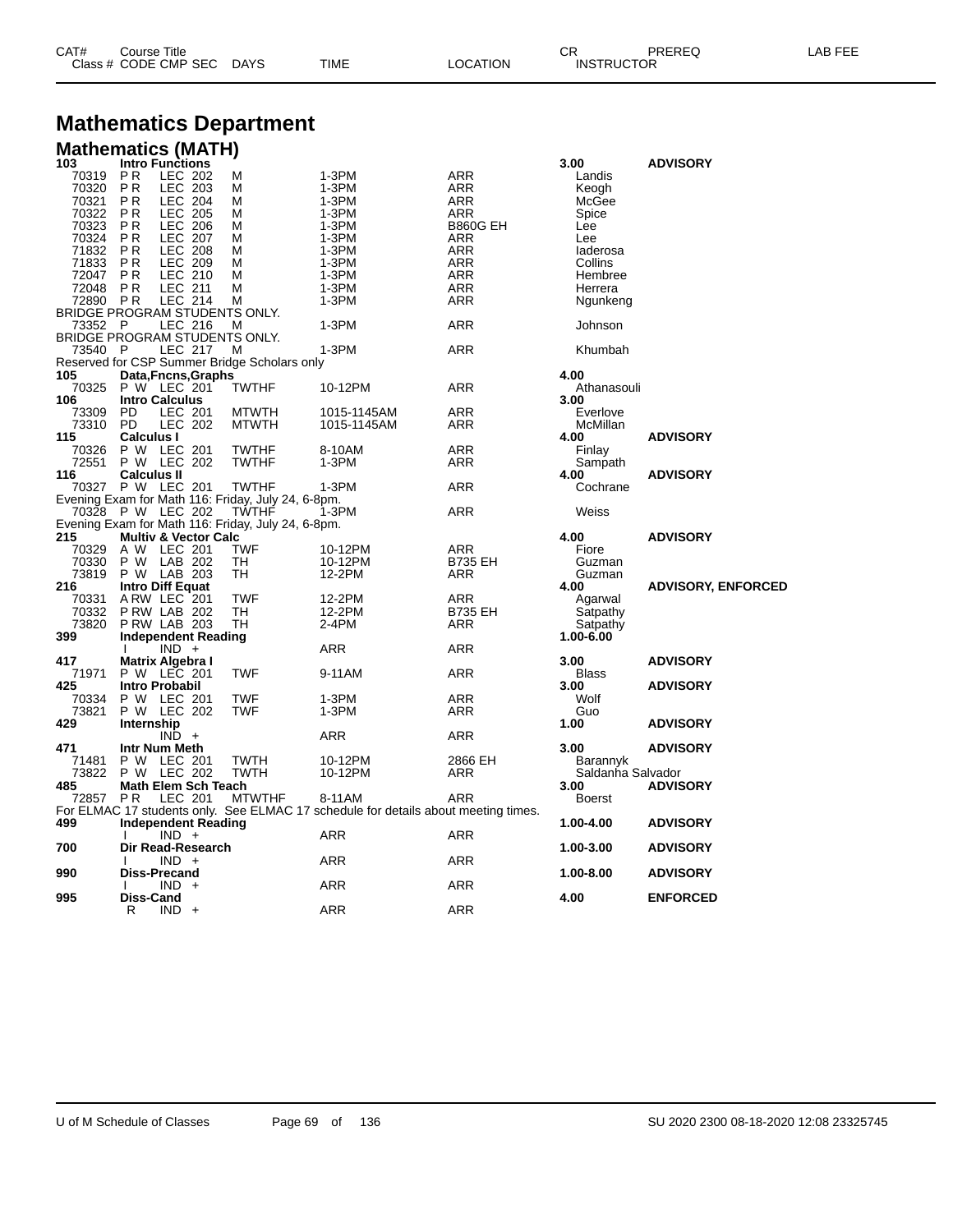|              | <b>Middle East Studies Department</b>                                                                                                                                                                                                                                                                      |           |            |                        |                                    |
|--------------|------------------------------------------------------------------------------------------------------------------------------------------------------------------------------------------------------------------------------------------------------------------------------------------------------------|-----------|------------|------------------------|------------------------------------|
|              | Arabic Language (ARABIC)<br>103 IntensElemArabicI&II<br>73652 PIW REC 201<br><b>MTWTHF</b><br>This course will meet June 1 - July 24. There is an application process.                                                                                                                                     | 930-130PM | <b>ARR</b> | 10.00<br>Hannouchi     | <b>ADVISORY</b>                    |
|              | UM students taking this course for college-credit should email mes-summerlanguageinstitute@umich.edu with a<br>statement containing the student's full name, uniqname, ID number, language background (if any), and a brief<br>explanation of what course s/he wishes to take and why.                     |           |            |                        |                                    |
|              | Students taking this course as program fee (not for credit) should visit the SLI website for the application:<br>www.lsa.umich.edu/sli.                                                                                                                                                                    |           |            |                        |                                    |
|              | NOTE: This is an intensive language course taught in a half term. If you plan to take additional courses, please                                                                                                                                                                                           |           |            |                        |                                    |
| 203          | discuss with the instructor.<br>IntensIMArabicI&II<br>73129 PIRW REC 201<br><b>MTWTHF</b><br>This course will meet June 1 - July 24. There is an application process.                                                                                                                                      | 930-130PM | ARR        | 10.00<br>Beebani       | <b>ADVISORY, ENFORCED</b>          |
|              | UM students taking this course for college-credit should email mes-summerlanguageinstitute@umich.edu with a<br>statement containing the student's full name, unigname, ID number, language background (if any), and a brief<br>explanation of what course s/he wishes to take and why.                     |           |            |                        |                                    |
|              | Students taking this course as program fee (not for credit) should visit the SLI website for the application:<br>www.lsa.umich.edu/sli.                                                                                                                                                                    |           |            |                        |                                    |
|              | NOTE: This is an intensive language course taught in a half term. If you plan to take additional courses, please<br>discuss with the instructor                                                                                                                                                            |           |            |                        |                                    |
| 401          | <b>Advanced Arabic I</b><br><b>MTWTHF</b><br>72891 PIRW REC 201<br>This course will meet June 1 - June 26. There is an application process.                                                                                                                                                                | 9-1PM     | <b>ARR</b> | 5.00<br>Alhawary       | <b>ADVISORY, ENFORCED</b>          |
|              | UM students taking this course for college-credit should email mes-summerlanguageinstitute@umich.edu with a<br>statement containing the student's full name, uniqname, ID number, language background (if any), and a brief<br>explanation of what course s/he wishes to take and why.                     |           |            |                        |                                    |
|              | Students taking this course as program fee (not for credit) should visit the SLI website for the application:<br>www.lsa.umich.edu/sli.                                                                                                                                                                    |           |            |                        |                                    |
|              | NOTE: This is an intensive language course taught in a half term. If you plan to take additional courses, please                                                                                                                                                                                           |           |            |                        |                                    |
| 402.         | discuss with the instructor.<br><b>Advanced Arabic II</b><br>72892 PIRW REC 201<br><b>MTWTHF</b><br>This course will meet July 6 - July 31. There is an application process.                                                                                                                               | 9-1PM     | <b>ARR</b> | 5.00<br>Alhawary       | <b>ADVISORY, ENFORCED</b>          |
|              | UM students taking this course for college-credit should email mes-summerlanguageinstitute@umich.edu with a<br>statement containing the student's full name, uniqname, ID number, language background (if any), and a brief<br>explanation of what course s/he wishes to take and why.                     |           |            |                        |                                    |
|              | Students taking this course as program fee (not for credit) should visit the SLI website for the application:<br>www.lsa.umich.edu/sli.                                                                                                                                                                    |           |            |                        |                                    |
|              | NOTE: This is an intensive language course taught in a half term. If you plan to take additional courses, please<br>discuss with the instructor.                                                                                                                                                           |           |            |                        |                                    |
|              | Middle East Studies (MIDEAST)                                                                                                                                                                                                                                                                              |           |            |                        |                                    |
| 291          | <b>HU Topics in MES</b><br>73252 P W SEM 201<br>МW                                                                                                                                                                                                                                                         | $1-4PM$   | ARR        | 3.00<br>Gasimov        |                                    |
|              | Islamic Law: Past and Present<br>Course instruction is remote and synchronous. Although students are expected to be available remotely during some<br>scheduled class times, there is flexibility (students who cannot attend classes in real-time can be accommodated).<br>Please contact the instructor. |           |            |                        |                                    |
| 340<br>73741 | <b>G Khan to Taliban</b><br><b>PIW LEC 201</b><br>MWF                                                                                                                                                                                                                                                      | 9-11AM    | ARR        | 3.00<br>Northrop       |                                    |
| 498          | <b>Senior Honors Thesis</b><br>$IND +$<br>I.                                                                                                                                                                                                                                                               | ARR       | ARR        | 1.00-4.00              |                                    |
| 699<br>990   | <b>Dir Grad Readings</b><br>$IND +$<br>Ι.<br><b>Diss Pre-Cand</b>                                                                                                                                                                                                                                          | ARR       | ARR        | 1.00-3.00<br>1.00-8.00 | <b>ADVISORY</b><br><b>ADVISORY</b> |
|              | $IND +$                                                                                                                                                                                                                                                                                                    | ARR       | ARR        |                        |                                    |
| 995          | <b>Dissertation Res</b><br>IR<br>$IND +$                                                                                                                                                                                                                                                                   | ARR       | ARR        | 4.00                   | <b>ENFORCED</b>                    |
|              |                                                                                                                                                                                                                                                                                                            |           |            |                        |                                    |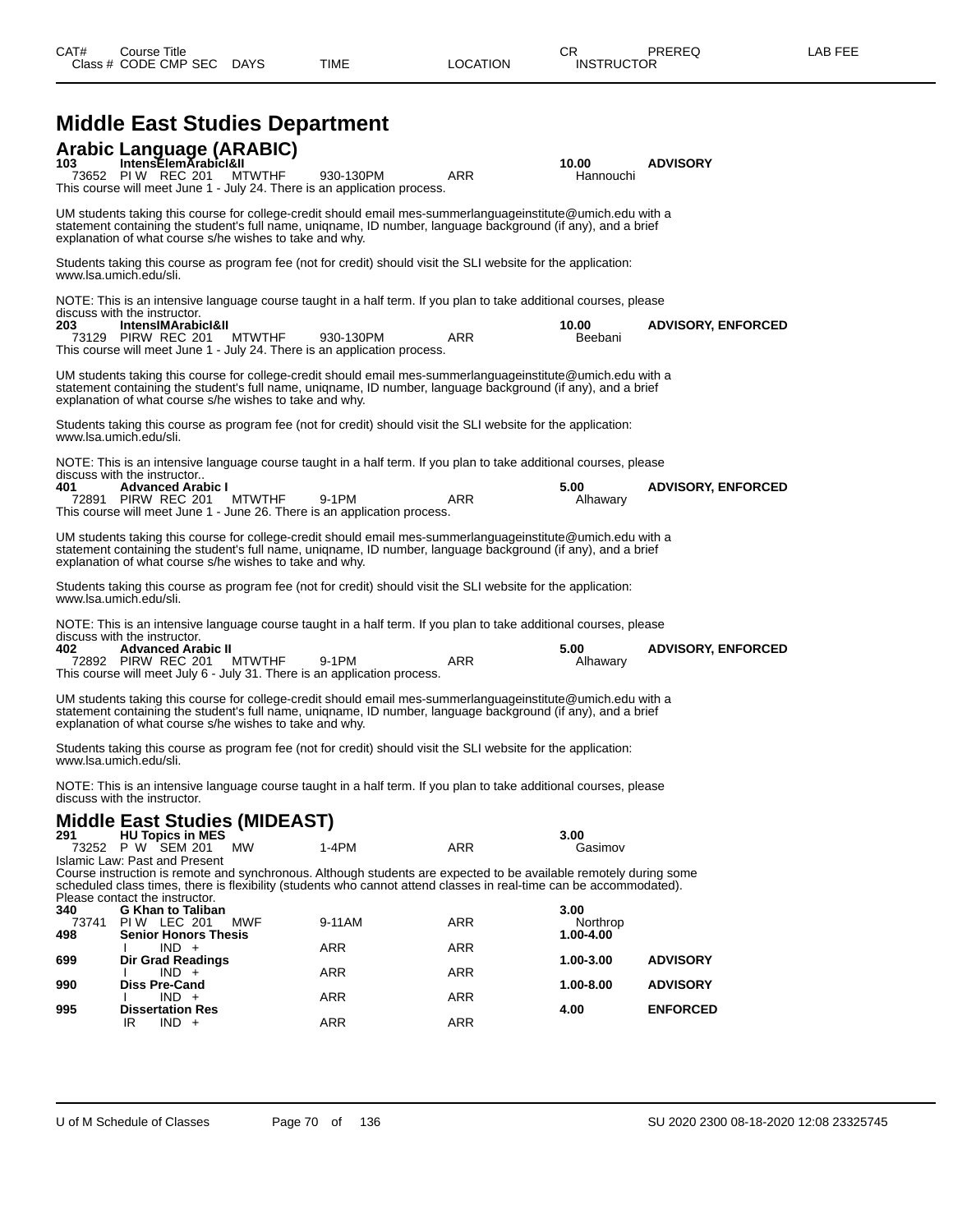| CAT# | Course Title         |             |      |          | Ωn<br>- UN        | PREREQ | _AB FEE |
|------|----------------------|-------------|------|----------|-------------------|--------|---------|
|      | Class # CODE CMP SEC | <b>DAYS</b> | TIME | LOCATION | <b>INSTRUCTOR</b> |        |         |

# **Molecular, Cellular, and Developmental Biology**

**Molecular, Cellular and Developmental Biology (MCDB) 300 Undergrad Research 1.00-3.00 ADVISORY**

| 300   | Undergrad Research                                                                                                 |            |            | 1.00-3.00 | <b>ADVISORY</b>           |
|-------|--------------------------------------------------------------------------------------------------------------------|------------|------------|-----------|---------------------------|
|       | $IND +$                                                                                                            | <b>ARR</b> | <b>ARR</b> |           |                           |
| 310   | <b>Intro Biochemistry</b>                                                                                          |            |            | 4.00      | <b>ADVISORY, ENFORCED</b> |
| 72568 | AIR<br>LEC 201<br><b>MTW</b>                                                                                       | 2-4PM      | ARR        | Ariosa    |                           |
|       | For information about whether lectures, discussions and exams are to be held synchronously during the summer term, |            |            |           |                           |
|       | registered students should refer to the course Canvas page or contact the instructor with specific questions.      |            |            |           |                           |
| 72570 | PIRW DIS 202<br>M                                                                                                  | 4-530PM    | ARR        | Waller    |                           |
| 72569 | PIRW DIS<br>203                                                                                                    | 4-530PM    | ARR        | Waller    |                           |
| 72604 | <b>DIS</b><br>W<br><b>PIRW</b><br>204                                                                              | 4-530PM    | ARR        | Waller    |                           |
| 73802 | M<br><b>PIRW</b><br><b>DIS</b><br>205                                                                              | 4-530PM    | ARR        | Orban     |                           |
| 73803 | <b>PIRW</b><br><b>DIS</b><br>206                                                                                   | 4-530PM    | <b>ARR</b> | Orban     |                           |
| 73804 | PIRW DIS 207<br>W                                                                                                  | 4-530PM    | <b>ARR</b> | Orban     |                           |
| 400   | <b>Advanced Research</b>                                                                                           |            |            | 1.00-3.00 | <b>ADVISORY, ENFORCED</b> |
|       | $IND +$<br>IR                                                                                                      | ARR        | ARR        |           |                           |
| 460   | <b>Adv Neuro Research</b>                                                                                          |            |            | 2.00-3.00 | <b>ENFORCED</b>           |
|       | $IND +$<br>IR                                                                                                      | <b>ARR</b> | <b>ARR</b> |           |                           |
| 700   | <b>Advanced Studies</b>                                                                                            |            |            | 1.00-8.00 | <b>ADVISORY</b>           |
|       | $IND +$                                                                                                            | <b>ARR</b> | ARR        |           |                           |
| 801   | <b>Supervised Teaching</b>                                                                                         |            |            | 1.00-2.00 | <b>ADVISORY</b>           |
|       | $IND +$                                                                                                            | <b>ARR</b> | ARR        |           |                           |
| 990   | Diss-Precand                                                                                                       |            |            | 1.00-8.00 | <b>ADVISORY</b>           |
|       | $IND +$                                                                                                            | <b>ARR</b> | <b>ARR</b> |           |                           |
| 995   | Diss-Cand                                                                                                          |            |            | 4.00      | <b>ENFORCED</b>           |
|       | $IND +$<br>R                                                                                                       | <b>ARR</b> | <b>ARR</b> |           |                           |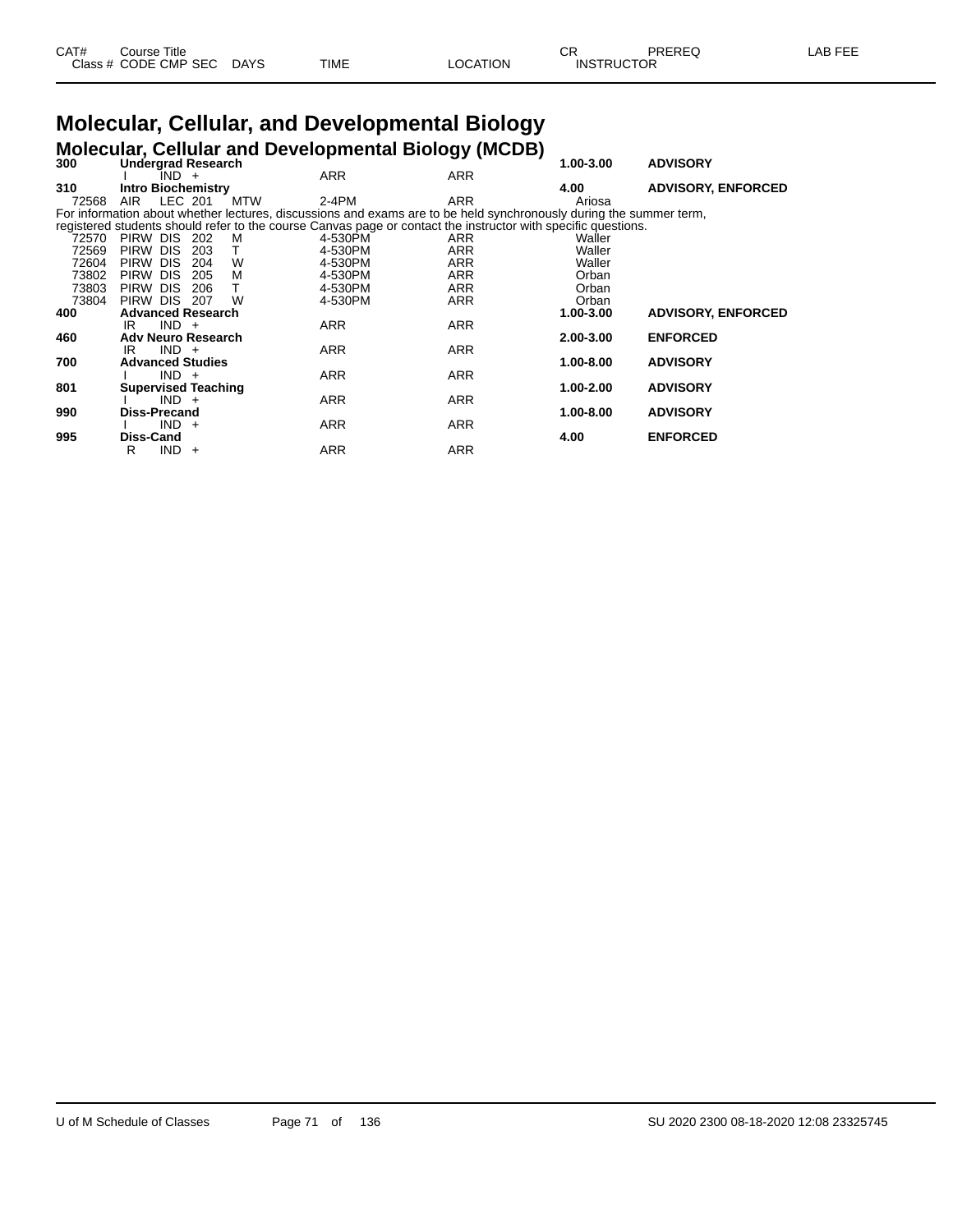| CAT# | Course Title              |      |          | ΩD                | PREREQ | -AB FEE |
|------|---------------------------|------|----------|-------------------|--------|---------|
|      | Class # CODE CMP SEC DAYS | TIME | LOCATION | <b>INSTRUCTOR</b> |        |         |

## **Organizational Studies**

## **Organizational Studies (ORGSTUDY) 499 Independent Study 1.00-4.00**

| 499 | muepengent study<br>IND. | ARR | ARR |
|-----|--------------------------|-----|-----|
|     |                          |     |     |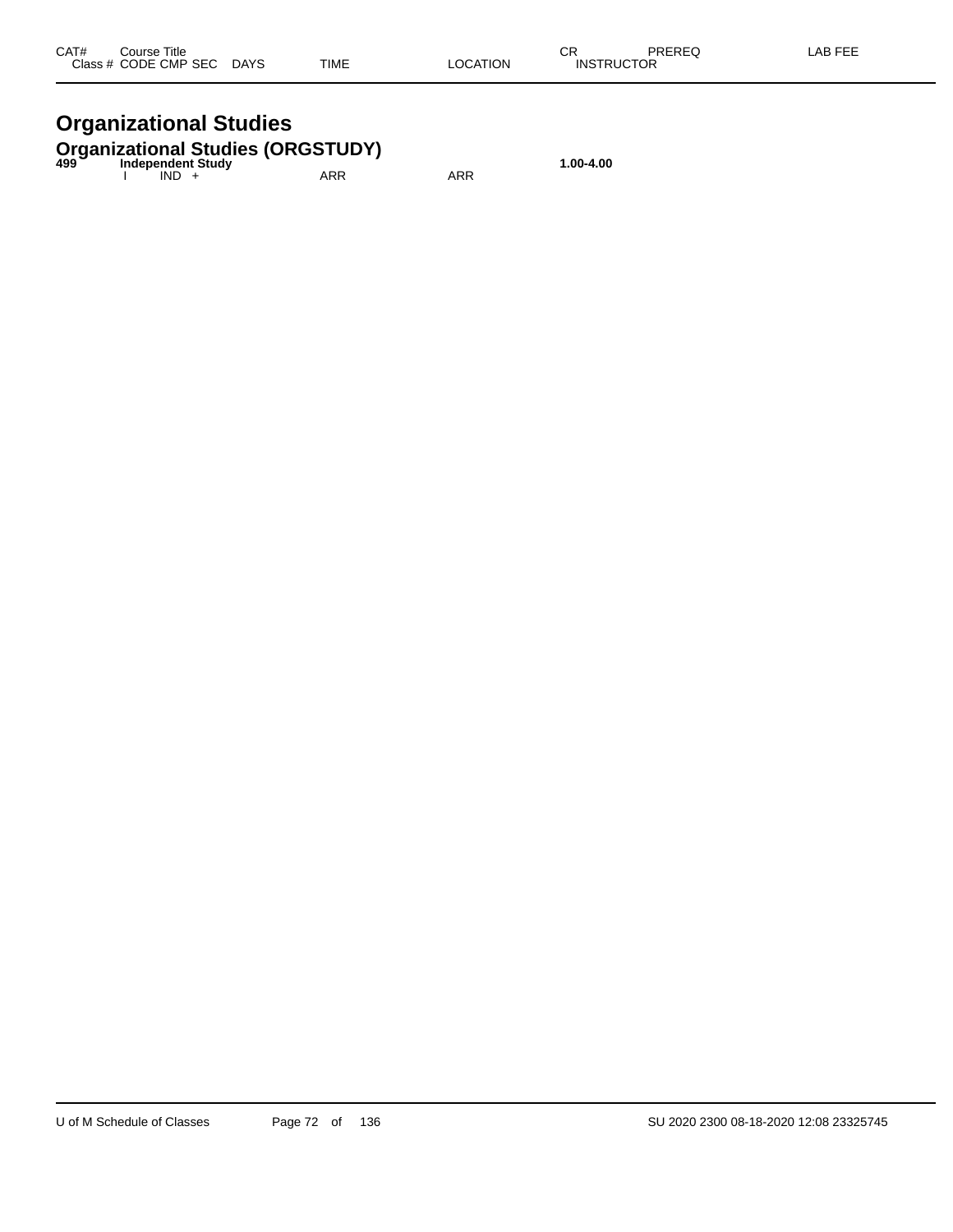| CAT# | Course Title              |      |          | СR                | PREREQ | LAB FEE |
|------|---------------------------|------|----------|-------------------|--------|---------|
|      | Class # CODE CMP SEC DAYS | TIME | LOCATION | <b>INSTRUCTOR</b> |        |         |

## **Philosophy Department**

## **Philosophy (PHIL)**

| Intro to Religion        |                                                                                           |                                                              | 3.00      |                              |
|--------------------------|-------------------------------------------------------------------------------------------|--------------------------------------------------------------|-----------|------------------------------|
| P W LEC 201<br>73250     | $1-4PM$                                                                                   | <b>ARR</b>                                                   | Shin      |                              |
| <b>Intro Formal Meth</b> |                                                                                           |                                                              | 3.00      |                              |
| LEC 201<br>P W           | 3-6PM                                                                                     | <b>ARR</b>                                                   |           |                              |
|                          |                                                                                           |                                                              |           |                              |
|                          |                                                                                           |                                                              | 3.00      | <b>ADVISORY</b>              |
| P W LEC 201              | $1-4PM$                                                                                   | <b>ARR</b>                                                   |           |                              |
|                          |                                                                                           |                                                              | 1.00-4.00 | <b>ADVISORY</b>              |
| $IND +$                  | <b>ARR</b>                                                                                | <b>ARR</b>                                                   |           |                              |
| <b>Senior Honors</b>     |                                                                                           |                                                              | 2.00      | <b>ADVISORY</b>              |
| $IND +$<br>IR            | <b>ARR</b>                                                                                | <b>ARR</b>                                                   |           |                              |
| <b>Reading Course</b>    |                                                                                           |                                                              | 2.00-3.00 | <b>ADVISORY</b>              |
| $IND +$<br>IR            | <b>ARR</b>                                                                                | <b>ARR</b>                                                   |           |                              |
| <b>Doss Reading</b>      |                                                                                           |                                                              | 2.00-3.00 | <b>ADVISORY</b>              |
| $IND +$<br>IR            | <b>ARR</b>                                                                                | <b>ARR</b>                                                   |           |                              |
| <b>Advanced Studies</b>  |                                                                                           |                                                              | 2.00-3.00 | <b>ADVISORY</b>              |
| $IND +$<br>IR            | <b>ARR</b>                                                                                | <b>ARR</b>                                                   |           |                              |
| <b>Diss-Precand</b>      |                                                                                           |                                                              | 1.00-8.00 | <b>ADVISORY</b>              |
| $IND +$<br>IR.           | <b>ARR</b>                                                                                | <b>ARR</b>                                                   |           |                              |
| <b>Diss-Cand</b>         |                                                                                           |                                                              | 4.00      | <b>ENFORCED</b>              |
| $IND +$<br>IR            | <b>ARR</b>                                                                                | <b>ARR</b>                                                   |           |                              |
|                          | <b>TTH</b><br><b>MW</b><br><b>Issues in Bioethics</b><br>MW<br><b>Independent Studies</b> | Asynchronous. Lectures will be posted to course Canvas site. |           | Weatherson<br>Harmon, Kelley |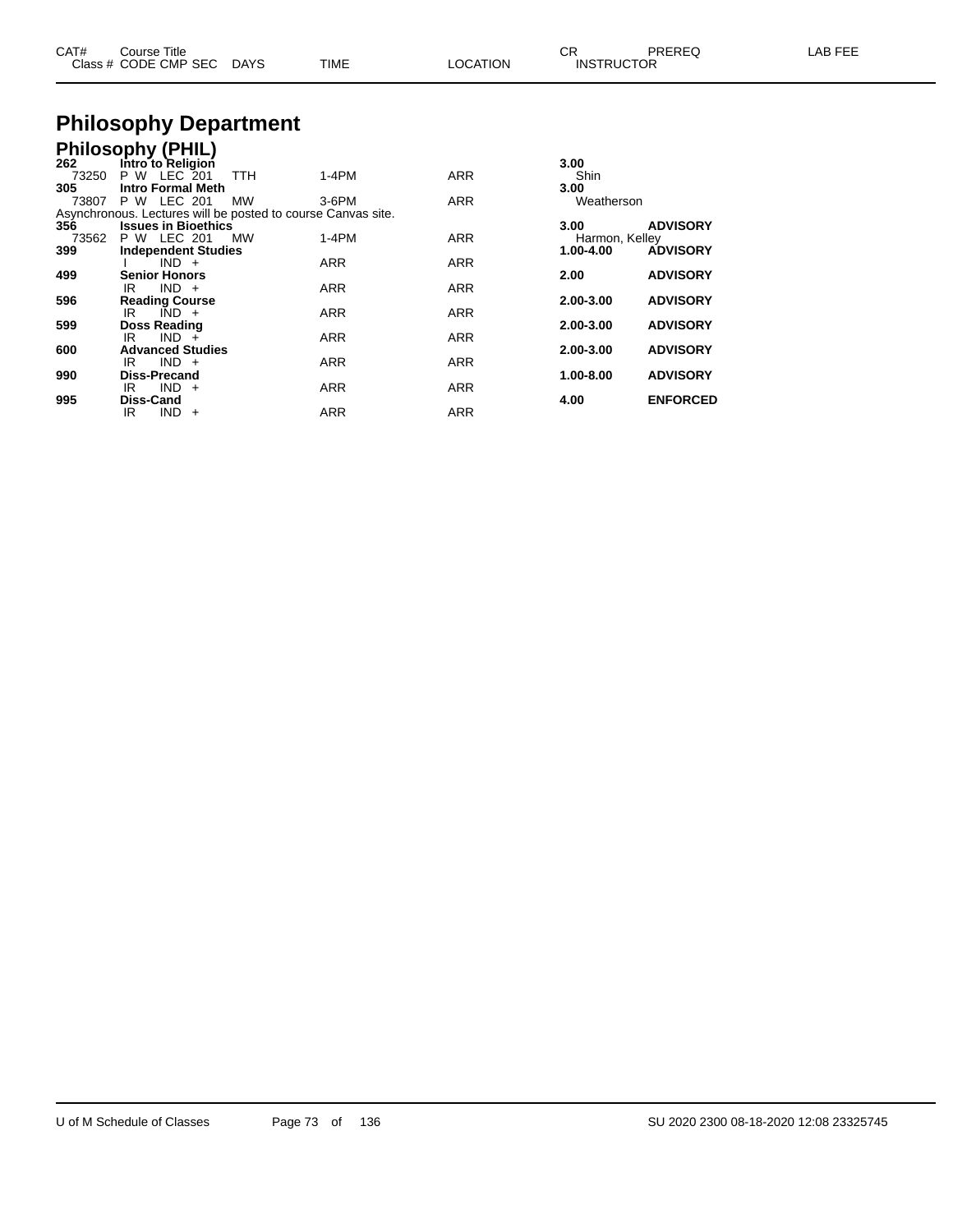| CAT#                                    | Course Title<br>Class # CODE CMP SEC<br>DAYS                                                                                 | TIME                           | <b>LOCATION</b>          | CR<br><b>INSTRUCTOR</b>                             | PREREQ          | LAB FEE |
|-----------------------------------------|------------------------------------------------------------------------------------------------------------------------------|--------------------------------|--------------------------|-----------------------------------------------------|-----------------|---------|
|                                         | <b>Physics Department</b>                                                                                                    |                                |                          |                                                     |                 |         |
|                                         | <b>Physics (PHYSICS)</b>                                                                                                     |                                |                          |                                                     |                 |         |
| 235 `<br>73876<br>73877<br>73878<br>415 | <b>Phy Life Sciences II</b><br>LEC 201<br>A<br>DIS.<br>202<br>P W<br>F<br>P W<br><b>DIS 203</b><br><b>Undergrad Research</b> | <b>ARR</b><br>9-11AM<br>12-2PM | ARR<br>ARR<br><b>ARR</b> | 4.00<br>Eckhause<br>Meiners<br>Meiners<br>1.00-6.00 | <b>ADVISORY</b> |         |
|                                         | $IND +$                                                                                                                      | <b>ARR</b>                     | ARR                      |                                                     |                 |         |
| 496                                     | <b>Senior Thesis I</b>                                                                                                       |                                |                          | 2.00-3.00                                           | <b>ADVISORY</b> |         |
|                                         | $IND +$                                                                                                                      | <b>ARR</b>                     | ARR                      |                                                     |                 |         |
| 497                                     | <b>Senior Thesis II</b><br>$IND +$                                                                                           | ARR                            | ARR                      | 2.00-3.00                                           | <b>ADVISORY</b> |         |
| 498                                     | Intr Res-Honors Stu                                                                                                          |                                |                          | 2.00-3.00                                           | <b>ADVISORY</b> |         |
|                                         | $IND +$                                                                                                                      | ARR                            | ARR                      |                                                     |                 |         |
| 499                                     | Intr Res-Honors Stu                                                                                                          |                                |                          | 2.00-3.00                                           | <b>ADVISORY</b> |         |
|                                         | $IND +$                                                                                                                      | ARR                            | ARR                      |                                                     |                 |         |
| 515                                     | <b>Supervised Research</b><br>$IND +$                                                                                        | ARR                            | ARR                      | 4.00-6.00                                           | <b>ADVISORY</b> |         |
| 715                                     | <b>Special Prob-Grad</b>                                                                                                     |                                |                          | 1.00-6.00                                           | <b>ADVISORY</b> |         |
|                                         | $IND +$                                                                                                                      | ARR                            | ARR                      |                                                     |                 |         |
| 990                                     | Diss-Precand                                                                                                                 |                                |                          | 1.00-8.00                                           | <b>ADVISORY</b> |         |
|                                         | $IND +$                                                                                                                      | ARR                            | <b>ARR</b>               |                                                     |                 |         |

**995 Diss-Cand 4.00 ENFORCED**

IR IND + ARR ARR ARR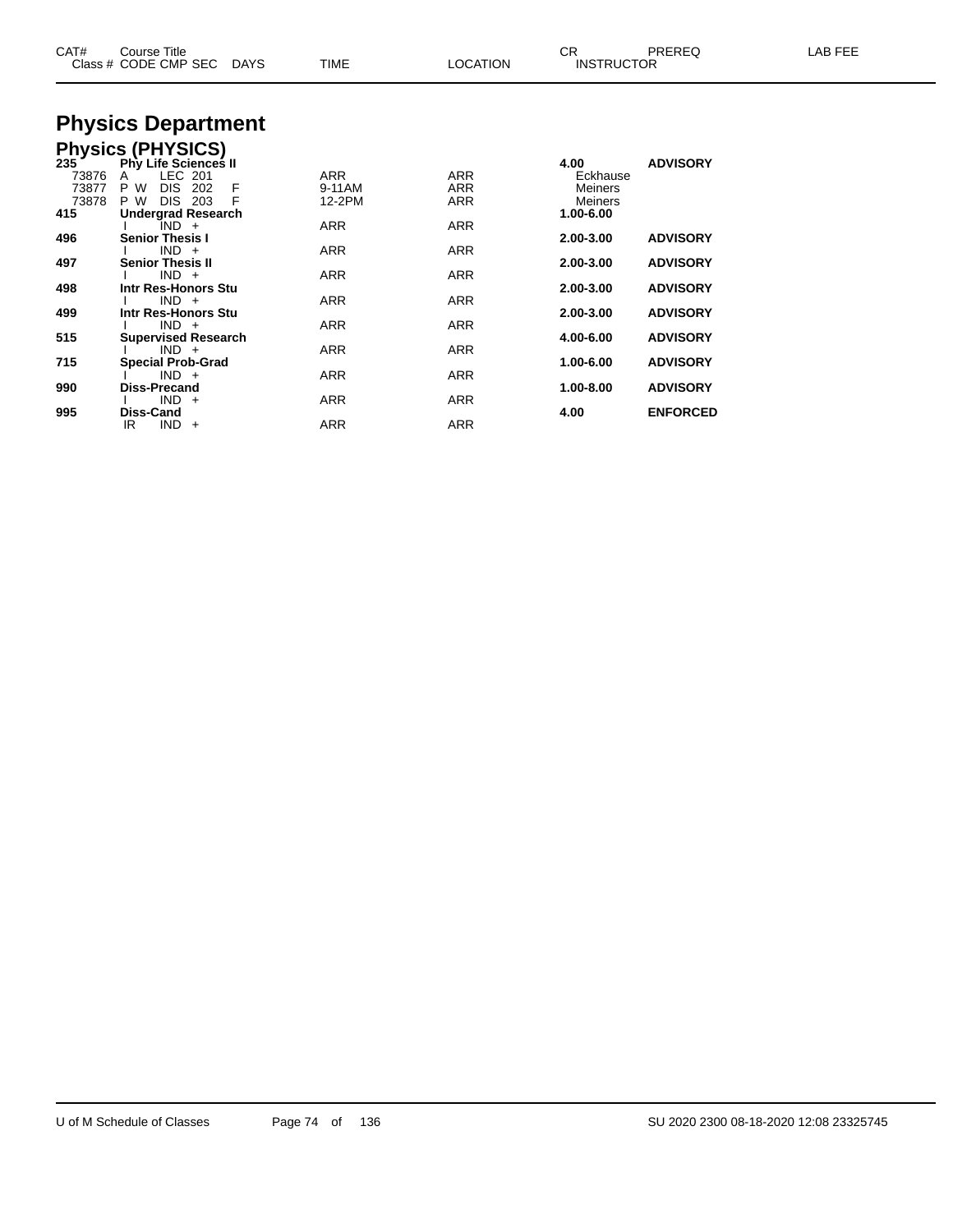| CAT#  | Course Title |             |             |                       | ^-<br>- UN   | <b>DDEDEC</b><br>שבוזבש | ---<br>A <sub>R</sub> |
|-------|--------------|-------------|-------------|-----------------------|--------------|-------------------------|-----------------------|
| Class | CODE CMP SEC | <b>DAYS</b> | <b>TIME</b> | ΆΤΙΟΝ<br>_OCA<br>____ | INS<br>1 I ( |                         |                       |
|       |              |             |             |                       |              |                         |                       |

# **Program in the Environment**

| <b>Environment (ENVIRON)</b><br><b>Senior Honors Thesis</b><br>499 |  |         |     | $1.00 - 6.00$ | <b>ADVISORY</b> |  |
|--------------------------------------------------------------------|--|---------|-----|---------------|-----------------|--|
|                                                                    |  | $IND +$ | ARR | ARR           |                 |  |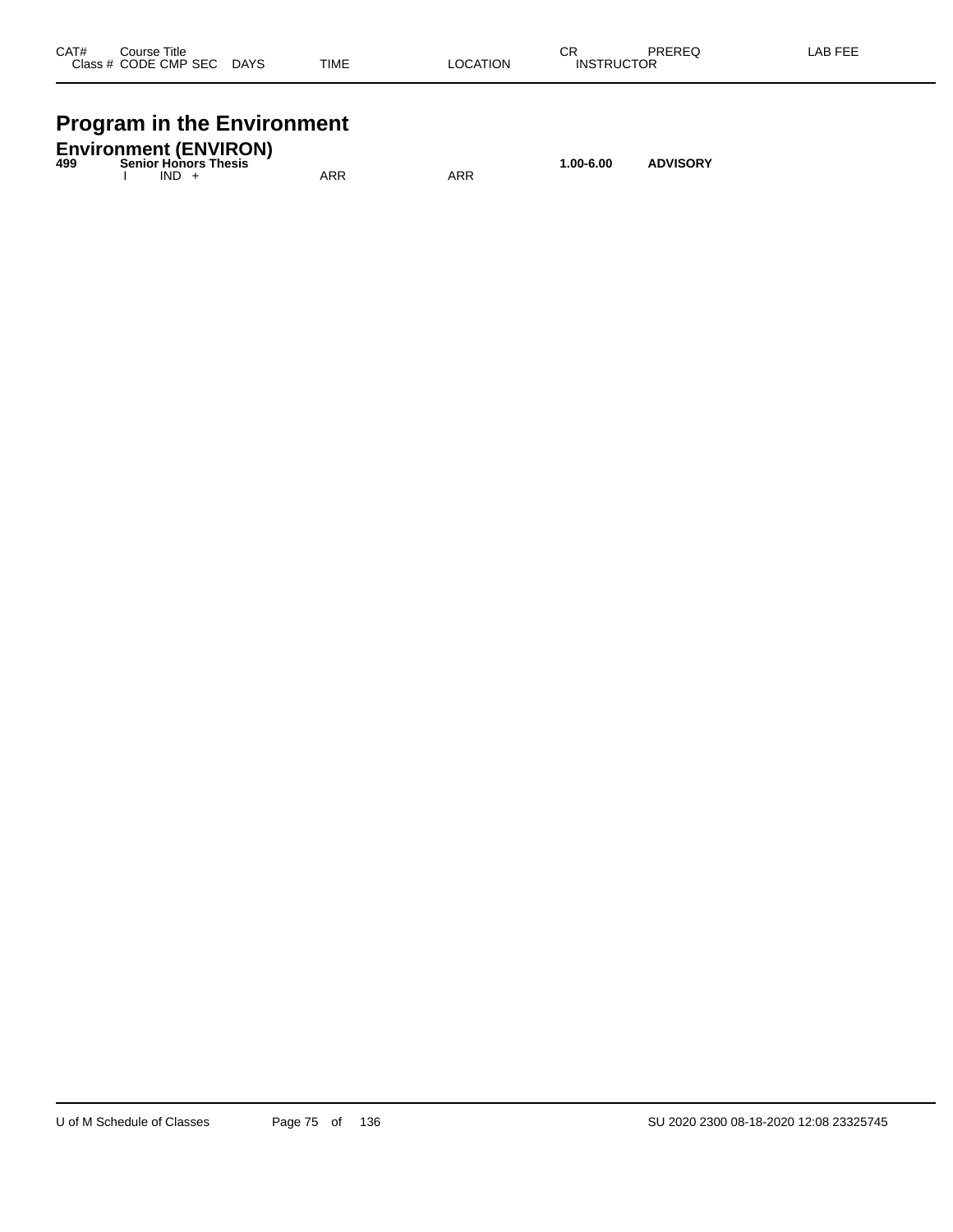| CAT# | Title<br>Course      |             |      |          | ◠г<br>◡∩          | PREREQ | AR FFF |
|------|----------------------|-------------|------|----------|-------------------|--------|--------|
|      | Class # CODE CMP SEC | <b>DAYS</b> | TIME | LOCATION | <b>INSTRUCTOR</b> |        |        |
|      |                      |             |      |          |                   |        |        |

# **Political Science Department**

|                      | <b>Political Science (POLSCI)</b>                                     |                                |                  |                   |                       |                                                                                                                                 |
|----------------------|-----------------------------------------------------------------------|--------------------------------|------------------|-------------------|-----------------------|---------------------------------------------------------------------------------------------------------------------------------|
| 140<br>73457<br>299  | <b>Intr Compar Politic</b><br>P W LEC 201<br><b>POLSCI Internship</b> | MTWTH                          | 12-2PM           | ARR               | 4.00<br>Kolberg       | <b>ADVISORY</b>                                                                                                                 |
|                      | $IND +$<br>D                                                          |                                | ARR              | ARR               | 1.00                  | <b>ADVISORY</b>                                                                                                                 |
| 383                  | Pol Sci Rsrch Opp<br>$IND +$                                          |                                | ARR              | ARR               | 1.00-3.00             |                                                                                                                                 |
| 384                  | <b>Directed Studies</b><br>$IND +$                                    |                                | ARR              | ARR               | 1.00-3.00             |                                                                                                                                 |
| 389<br>73393         | Topics<br>P W REC 201                                                 | MTTH                           | 2-4PM            | ARR               | 3.00<br>O'Mealia      | <b>ADVISORY</b>                                                                                                                 |
|                      | International Intervention<br>73730 P W REC 202                       | MWTH                           | 12-2PM           | ARR               | Pineda                |                                                                                                                                 |
| 399                  | History, Art, Race and Feminis<br>Adv Internship                      |                                |                  |                   | 3.00                  | <b>ADVISORY</b>                                                                                                                 |
| 73795<br>594         | PI<br><b>SEM 028</b><br>Int Stat&Data Anl I                           |                                | ARR              | <b>ARR</b>        | Horner<br>2.00        | <b>ADVISORY</b>                                                                                                                 |
| 70353 PI             | LEC 211                                                               | <b>MTWTHF</b>                  | 3-5PM            | ARR               | Traugott              | ICPSR COURSE. FOR PERMISSION TO ENROLL CONTACT SAUNDRA K. SCHNEIDER, 763-7400.  COURSE MEETS 6/25-7/19.                         |
| 595                  | Int Stat&Dat AnI II                                                   |                                |                  |                   | 2.00                  | <b>ADVISORY</b><br>ICPSR COURSE. FOR PERMISSION TO ENROLL CONTACT SAUNDRA K. SCHNEIDER, 763-7400. COURSE MEETS 7/22-8/16.       |
| 70354 PI             | LEC 222                                                               | MTWTHF                         | 3-5PM            | ARR               | Traugott              |                                                                                                                                 |
| 596                  | <b>Intr Regress Analys</b>                                            |                                |                  |                   | 3.00                  | <b>ADVISORY</b><br>ICPSR COURSE. FOR PERMISSION TO ENROLL CONTACT SAUNDRA K. SCHNEIDER, 763-7400. COURSE MEETS 6/25-7/19.       |
| 70355<br>637         | -PI<br>SEM 211<br><b>Field Training</b>                               | <b>MTWTHF</b>                  | 1-3PM            | ARR               | Traugott<br>2.00-4.00 | <b>ADVISORY</b>                                                                                                                 |
| 692                  | $IND +$<br><b>Directed Reading</b>                                    |                                | ARR              | ARR               | 1.00-6.00             | <b>ADVISORY</b>                                                                                                                 |
| 695                  | $IND +$                                                               |                                | ARR              | ARR               |                       |                                                                                                                                 |
|                      | <b>Regression Analysis</b>                                            |                                |                  |                   | 3.00                  | <b>ADVISORY</b><br>ICPSR COURSE. FOR PERMISSION TO ENROLL CONTACT SAUNDRA K. SCHNEIDER, 763-7400. SECTION 211 MEETS 6/25-7/19.  |
| 70358 PI<br>70359 PI | <b>SEM 211</b><br><b>SEM 222</b>                                      | <b>MTWTHF</b><br><b>MTWTHF</b> | 3-5PM<br>3-5PM   | ARR<br><b>ARR</b> | Traugott<br>Traugott  |                                                                                                                                 |
|                      |                                                                       |                                |                  |                   |                       | ICPSR COURSE. FOR PERMISSION TO ENROLL CONTACT SAUNDRA K. SCHNEIDER, 763-7400. SECTION 222 MEETS 7/22-8/16.                     |
| 811                  | <b>Multivar Stat Meth</b>                                             |                                |                  |                   | 3.00                  | <b>ADVISORY</b><br>ICPSR COURSE. FOR PERMISSION TO ENROLL CONTACT SAUNDRA K. SCHNEIDER, 763-7400. COURSE MEETS 6/25-7/19.       |
| 70360 PI             | <b>SEM 211</b>                                                        | <b>MTWTHF</b>                  | 3-5PM            | ARR               | Traugott              |                                                                                                                                 |
| 812                  | Scal&Dimensnl Analy                                                   |                                |                  |                   | 3.00                  | <b>ADVISORY</b><br>ICPSR COURSE. FOR PERMISSION TO ENROLL CONTACT SAUNDRA K. SCHNEIDER, 763-7400. COURSE MEETS 6/25-7/19.       |
| 73098 PI<br>813      | <b>SEM 211</b><br><b>Struct Equat Model</b>                           |                                | ARR              | ARR               | 3.00                  | <b>ADVISORY</b>                                                                                                                 |
| 70361 PI             | <b>SEM 222</b>                                                        | <b>MTWTHF</b>                  | 10-12PM          | ARR               | Traugott              | ICPSR COURSE. FOR PERMISSION TO ENROLL CONTACT SAUNDRA K. SCHNEIDER, 763-7400. COURSE MEETS 7/22-8/16.                          |
|                      | Simultaneous Equation Models                                          |                                |                  |                   |                       |                                                                                                                                 |
| 814                  | <b>Time Series Analys</b>                                             |                                |                  |                   | 3.00                  | <b>ADVISORY</b><br>ICPSR COURSE. FOR PERMISSION TO ENROLL CONTACT SAUNDRA K. SCHNEIDER, 763-7400. COURSE MEETS 6/25-7/19.       |
| 70362 PI             | <b>SEM 211</b>                                                        | <b>MTWTHF</b>                  | 1-3PM            | ARR               | Traugott              |                                                                                                                                 |
| 815                  | <b>Categorical Analys</b>                                             |                                |                  |                   | 3.00                  | <b>ADVISORY</b><br>ICPSR COURSE. FOR PERMISSION TO ENROLL CONTACT SAUNDRA K. SCHNEIDER, 763-7400. COURSE MEETS 7/22-8/16.       |
| 70363 PI<br>816      | SEM 222<br><b>Gen Struc Equat Mod</b>                                 | MTWTHF                         | 1-3PM            | ARR               | Traugott<br>3.00      | <b>ADVISORY</b>                                                                                                                 |
| 70364 PI             |                                                                       |                                |                  |                   |                       | ICPSR COURSE. FOR PERMISSION TO ENROLL CONTACT SAUNDRA K. SCHNEIDER, 763-7400. COURSE MEETS 7/22-8/16.                          |
| 818                  | <b>SEM 222</b><br><b>Math Model:Game Thr</b>                          | MTWTHF                         | 3-5PM            | ARR               | Traugott<br>3.00      | <b>ADVISORY</b>                                                                                                                 |
| 70365 PI             |                                                                       |                                |                  |                   |                       | ICPSR COURSE. FOR PERMISSION TO ENROLL CONTACT SAUNDRA K. SCHNEIDER, 763-7400. COURSE MEETS 6/25-7/19.                          |
| 819                  | <b>Math Mod:Rationl Ch</b>                                            |                                |                  |                   | 3.00                  | <b>ADVISORY</b>                                                                                                                 |
| 70366 PI             | <b>SEM 211</b>                                                        | <b>MTWTHF</b>                  | 9-11AM           | ARR               | Traugott              | ICPSR COURSE. FOR PERMISSION TO ENROLL CONTACT SAUNDRA K. SCHNEIDER, 763-7400. COURSE MEETS 6/25-7/19.                          |
| 820                  | <b>Max Likelihood Est</b>                                             |                                |                  |                   | 3.00                  | <b>ADVISORY</b>                                                                                                                 |
| 70367 PI             | <b>SEM 211</b>                                                        | <b>MTWTHF</b>                  | 1-3PM            | ARR               | Traugott              | ICPSR COURSE. FOR PERMISSION TO ENROLL CONTACT SAUNDRA K. SCHNEIDER, 763-7400. COURSE MEETS 6/25-7/19.                          |
| 826                  | <b>Computing Soc Sci</b>                                              |                                |                  |                   | 2.00                  | <b>ADVISORY</b><br>ICPSR COURSE. FOR PERMISSION TO ENROLL CONTACT SAUNDRA K. SCHNEIDER, 763-7400. THIS SECTION MEETS 6/25-7/19. |
| 70368 PI             | LEC 211                                                               | <b>MTWTHF</b>                  | 12-1PM           | ARR               | Traugott              |                                                                                                                                 |
| 72585 PI<br>73592 PI | LEC 212<br>LEC 213                                                    | <b>MTWTHF</b>                  | ARR<br>530-730PM | ARR<br>ARR        | Traugott              |                                                                                                                                 |
|                      |                                                                       |                                |                  |                   |                       | ICPSR COURSE. FOR PERMISSION TO ENROLL CONTACT SAUNDRA K. SCHNEIDER, 763-7400. COURSE MEETS 6/25-7/19.                          |
| 70369 PI             | LEC 222                                                               | <b>MTWTHF</b>                  | 830-10AM         | ARR               | Traugott              | ICPSR COURSE. FOR PERMISSION TO ENROLL CONTACT SAUNDRA K. SCHNEIDER, 763-7400. THIS SECTION MEETS 7/22-8/16.                    |
| 73374 PI             | LEC 223                                                               | <b>MTWTHF</b>                  | 5-7PM            | ARR               | Schneider             | ICPSR COURSE. FOR PERMISSION TO ENROLL CONTACT SAUNDRA K. SCHNEIDER, 763-7400. THIS SECTION MEETS 7/22-8/16.                    |
| 73593 PI             | LEC 224                                                               | <b>MTWTHF</b>                  | 530-730PM        | ARR               | Traugott              |                                                                                                                                 |
| 827                  | <b>Res Des Soc Sci</b>                                                |                                |                  |                   | 2.00                  | ICPSR COURSE. FOR PERMISSION TO ENROLL CONTACT SAUNDRA K. SCHNEIDER, 763-7400. THIS SECTION MEETS 7/22-8/16.<br><b>ADVISORY</b> |
|                      |                                                                       |                                |                  |                   |                       | ICPSR COURSE. FOR PERMISSION TO ENROLL CONTACT SAUNDRA K. SCHNEIDER, 763-7400. THIS SECTION MEETS 6/25-7/19.                    |

U of M Schedule of Classes Page 76 of 136 SU 2020 2300 08-18-2020 12:08 23325745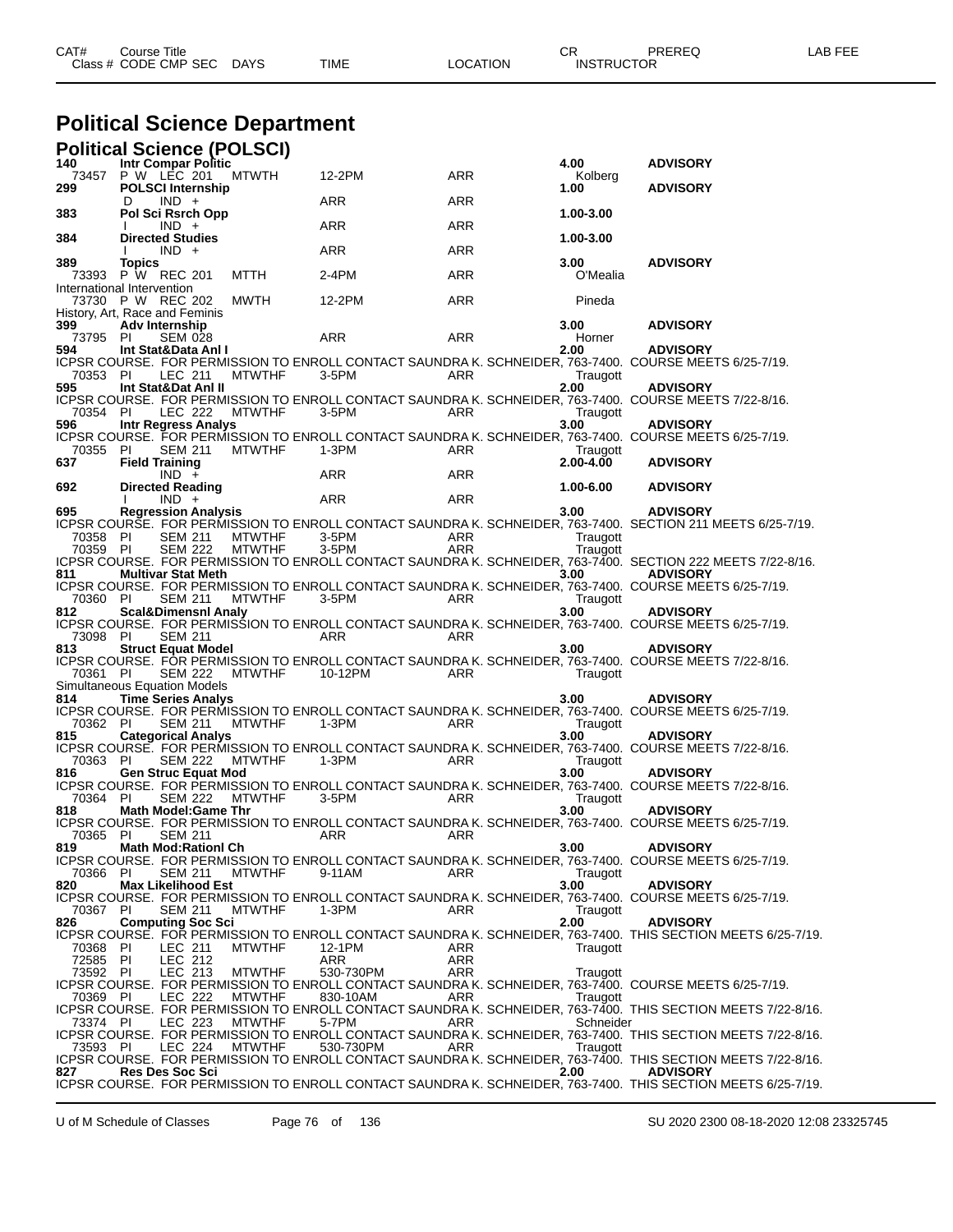70370 PI SEM 201 MTWTHF 530-730PM ARR Traugott 70371 PI SEM 211 MTWTHF 9-11AM ARR Traugott ICPSR COURSE. FOR PERMISSION TO ENROLL CONTACT SAUNDRA K. SCHNEIDER, 763-7400. THIS SECTION MEETS 6/25-7/19. 73375 P SEM 212 MTWTHF 11-1PM ARR ARR Traugott ICPSR COURSE. FOR PERMISSION TO ENROLL CONTACT SAUNDRA K. SCHNEIDER, 763-7400. THIS SECTION MEETS 6/25-7/19. 70372 PI SEM 213 MTWTHF 1-3PM ARR Traugott ICPSR COURSE. FOR PERMISSION TO ENROLL CONTACT SAUNDRA K. SCHNEIDER, 763-7400. THIS SECTION MEETS 6/25-7/19. 73266 P SEM 214 MTWTHF 3-5PM ARR Traugott ICPSR COURSE. FOR PERMISSION TO ENROLL CONTACT SAUNDRA K. SCHNEIDER, 763-7400. THIS SECTION MEETS 6/25-7/19. 73376 PI SEM 221 MTWTHF 530-730PM ARR Traugott ICPSR COURSE. FOR PERMISSION TO ENROLL CONTACT SAUNDRA K. SCHNEIDER, 763-7400. THIS SECTION MEETS 7/22-8/16. 70373 PI SEM 222 MTWTHF 10-12PM ARR Traugott ICPSR COURSE. FOR PERMISSION TO ENROLL CONTACT SAUNDRA K. SCHNEIDER, 763-7400. THIS SECTION MEETS 7/22-8/16. 70374 PI SEM 223 MTWTHF 1-3PM ARR Traugott ICPSR COURSE. FOR PERMISSION TO ENROLL CONTACT SAUNDRA K. SCHNEIDER, 763-7400. THIS SECTION MEETS 7/22-8/16. 73267 P SEM 224 MTWTHF 3-5PM ARR Traugott ICPSR COURSE. FOR PERMISSION TO ENROLL CONTACT SAUNDRA K. SCHNEIDER, 763-7400. THIS SECTION MEETS 7/22-8/16. **829 Math Soc Sci 2.00 ADVISORY** ICPSR COURSE. FOR PERMISSION TO ENROLL CONTACT SAUNDRA K. SCHNEIDER, 763-7400. THIS SECTION MEETS 6/25-7/19. 70375 PI SEM 211 MTWTHF 11-1230PM ARR ARR Traugott 70376 PI SEM 212 MTWTHF 11-12PM ARR Traugott ICPSR COURSE. FOR PERMISSION TO ENROLL CONTACT SAUNDRA K. SCHNEIDER, 763-7400. THIS SECTION MEETS 6/25-7/19. 72909 PI SEM 213 MTWTHF 11-12PM ARR ARR Traugott ICPSR COURSE. FOR PERMISSION TO ENROLL CONTACT SAUNDRA K. SCHNEIDER, 763-7400. THIS SECTION MEETS 6/25-7/19. 70377 PI SEM 222 MTWTHF 12-1PM ARR ARR Traugott TO THE SEM 222 MTWTHE 12-1PM ARR Traugott<br>ICPSR COURSE. FOR PERMISSION TO ENROLL CONTACT SAUNDRA K. SCHNEIDER, 763-7400. THIS SECTION MEETS 7/22-8/16. **830 Adv Topic Soc Res 2.00 ADVISORY** ICPSR COURSE. FOR PERMISSION TO ENROLL CONTACT SAUNDRA K. SCHNEIDER, 763-7400. THIS SECTION MEETS 6/25-7/19. 70378 PI SEM 201 MTWTHF 5-9PM ARR Traugott 70379 PI SEM 202 MTWTHF 5-9PM ARR Traugott ICPSR COURSE. FOR PERMISSION TO ENROLL CONTACT SAUNDRA K. SCHNEIDER, 763-7400. THIS SECTION MEETS 6/25-7/19. 70380 PI SEM 213 MTWTHF 5-9PM ARR Traugott ICPSR COURSE. FOR PERMISSION TO ENROLL CONTACT SAUNDRA K. SCHNEIDER, 763-7400. THIS SECTION MEETS 6/25-7/19. 72586 PI SEM 223 MTWTHF 5-9PM ARR Traugott ICPSR COURSE. FOR PERMISSION TO ENROLL CONTACT SAUNDRA K. SCHNEIDER, 763-7400. THIS SECTION MEETS 7/22-8/16. 73268 PI SEM 224 MTWTHF 5-9PM ARR Traugott ICPSR COURSE. FOR PERMISSION TO ENROLL CONTACT SAUNDRA K. SCHNEIDER, 763-7400. THIS SECTION MEETS 7/22-8/16. 72587 PI SEM 225 MTWTHF 5-9PM ARR Traugott ICPSR COURSE. FOR PERMISSION TO ENROLL CONTACT SAUNDRA K. SCHNEIDER, 763-7400. THIS SECTION MEETS 7/22-8/16. **832 Math Stat Soc Sci 3.00 ADVISORY** ICPSR COURSE. FOR PERMISSION TO ENROLL CONTACT SAUNDRA K. SCHNEIDER, 763-7400. THIS SECTION MEETS 6/25-7/19. 70381 PI SEM 211 MTWTHF 9-11AM ARR Traugott Bayesian Modeling for Social S<br>72588 PI SEM 212 MTWTHF 72588 PI SEM 212 MTWTHF 3-5PM ARR Traugott Regression Analysis III: Advan ICPSR COURSE. FOR PERMISSION TO ENROLL CONTACT SAUNDRA K. SCHNEIDER, 763-7400. THIS SECTION MEETS 6/25-7/19. 72843 PI SEM 213 MTWTHF 3-5PM ARR ARR Traugott Network Analysis I: Intro ICPSR COURSE. FOR PERMISSION TO ENROLL CONTACT SAUNDRA K. SCHNEIDER, 763-7400. THIS SECTION MEETS 6/25-7/19. 73269 PI SEM 214 MTWTHF 1-3PM ARR Traugott Multilevel Models I: Intro App ICPSR COURSE. FOR PERMISSION TO ENROLL CONTACT SAUNDRA K. SCHNEIDER, 763-7400. THIS SECTION MEETS 6/25-7/19.<br>73377 PI SEM 215 MTWTHF 9-11AM ARR Traugott 73377 PI SEM 215 MTWTHF 9-11AM ARR Traugott Race, Ethnicity,&Quant Method ICPSR COURSE. FOR PERMISSION TO ENROLL CONTACT SAUNDRA K. SCHNEIDER, 763-7400. THIS SECTION MEETS 6/25-7/19. 73468 PI SEM 216 MTWTHF 1-3PM ARR Traugott Social Choice Theory ICPSR COURSE. FOR PERMISSION TO ENROLL CONTACT SAUNDRA K. SCHNEIDER, 763-7400. THIS SECTION MEETS 7/22-8/16. 73378 PI SEM 222 MTWTHF 10-12PM ARR Traugott Longitudinal Analysis ICPSR COURSE. FOR PERMISSION TO ENROLL CONTACT SAUNDRA K. SCHNEIDER, 763-7400. THIS SECTION MEETS 7/22-8/16. 72589 PI SEM 223 MTWTHF 1-3PM ARR Traugott Bayesian Modeling for Social S ICPSR COURSE. FOR PERMISSION TO ENROLL CONTACT SAUNDRA K. SCHNEIDER, 763-7400. THIS SECTION MEETS 7/22-8/16. 73389 PI SEM 224 MTWTHF 1-3PM ARR Traugott Multilevel Models II: Advanced ICPSR COURSE. FOR PERMISSION TO ENROLL CONTACT SAUNDRA K. SCHNEIDER, 763-7400. THIS SECTION MEETS 7/22-8/16.<br>72910 PI SEM 225 MTWTHF 10-12PM ARR Traugott 72910 PI SEM 225 MTWTHF 10-12PM ARR ARR Traugott Network Analysis II: Advanced ICPSR COURSE. FOR PERMISSION TO ENROLL CONTACT SAUNDRA K. SCHNEIDER, 763-7400. THIS SECTION MEETS 7/22-8/16.<br>72911 PI SEM 226 MTWTHF 3-5PM ARR Traugott SEM 226 Time Series Analy II: Adv Top ICPSR COURSE. FOR PERMISSION TO ENROLL CONTACT SAUNDRA K. SCHNEIDER, 763-7400. THIS SECTION MEETS 7/22-8/16. 73160 PI SEM 227 MTWTHF 1-3PM ARR Traugott Empirical Modeling of SS ICPSR COURSE. FOR PERMISSION TO ENROLL CONTACT SAUNDRA K. SCHNEIDER, 763-7400. THIS SECTION MEETS 7/22-8/16. 73379 PI SEM 228 MTWTHF 3-5PM ARR Traugott Causal Inference for the SS ICPSR COURSE. FOR PERMISSION TO ENROLL CONTACT SAUNDRA K. SCHNEIDER, 763-7400. THIS SECTION MEETS 7/22-8/16.

U of M Schedule of Classes Page 77 of 136 SU 2020 2300 08-18-2020 12:08 23325745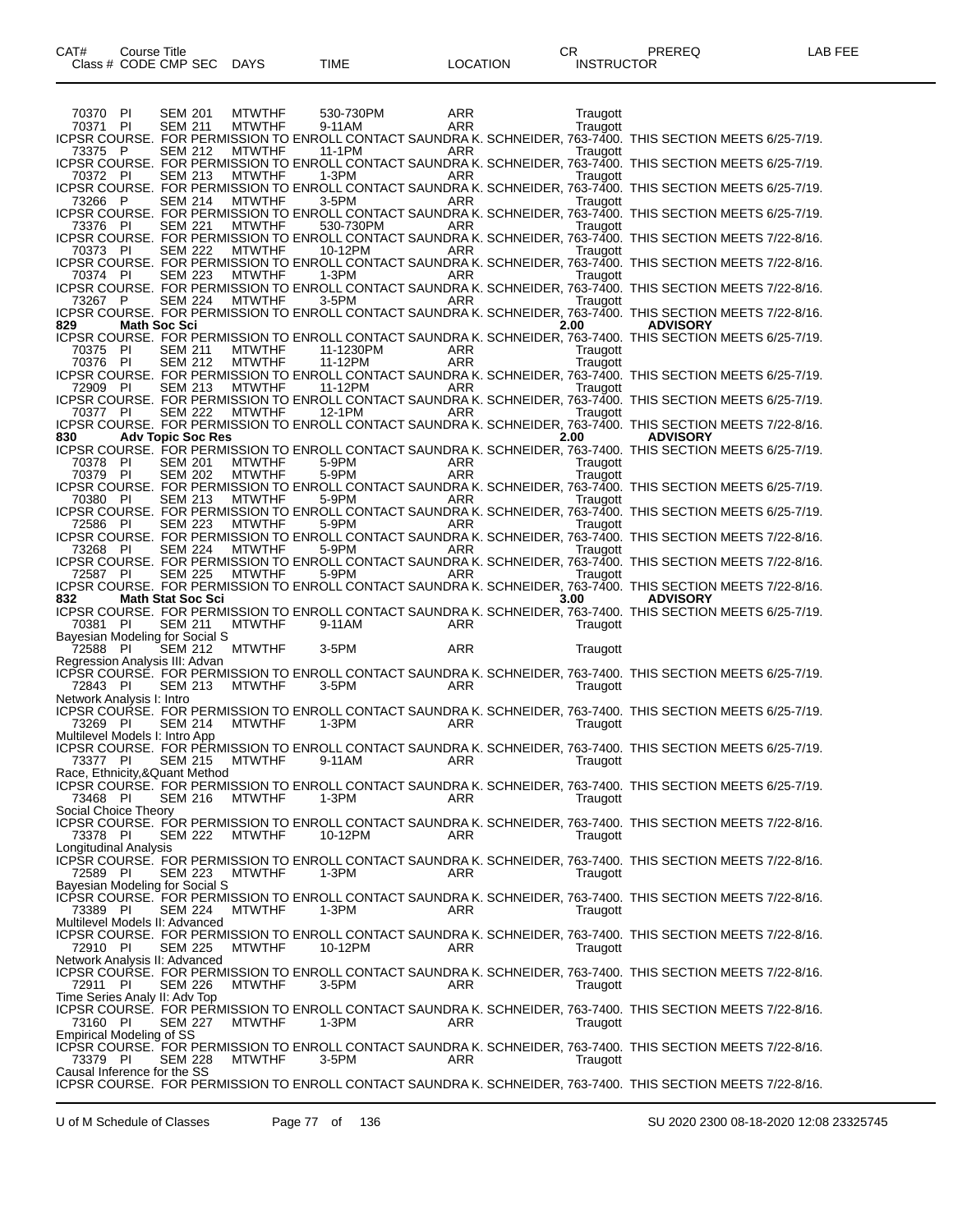73594 PI SEM 229 MTWTHF 10-12PM ARR ARR Traugott Race, Ethnicity,&Quant Method ICPSR COURSE. FOR PERMISSION TO ENROLL CONTACT SAUNDRA K. SCHNEIDER, 763-7400. THIS SECTION MEETS 7/22-8/16. 73595 PI SEM 230 MTWTHF 3-5PM ARR Traugott Machine Learning ICPSR COURSE. FOR PERMISSION TO ENROLL CONTACT SAUNDRA K. SCHNEIDER, 763-7400. THIS SECTION MEETS 6/25-7/19. **838 Math Modl:Game Thry 3.00 ADVISORY** ICPSR COURSE. FOR PERMISSION TO ENROLL CONTACT SAUNDRA K. SCHNEIDER, 763-7400. COURSE MEETS 7/22-8/16. 70382 PI SEM 222 MTWTHF 10-12PM ARR Traugott **841 Max Likelihd Estim 3.00 ADVISORY** ICPSR COURSE. FOR PERMISSION TO ENROLL CONTACT SAUNDRA K. SCHNEIDER, 763-7400. COURSE MEETS 7/22-8/16. Traugott CHARR Traugott CHARR Traugott SEM 222 MTWTHF 1-3PM ARR Traugott 1.00-6.00 **892 Directed Research 1.00-6.00 ADVISORY**  $I$  IND + **990 Diss-Precand 1.00-8.00 ADVISORY**  $\frac{1}{1}$  IND + **995 Diss-Cand 4.00 ENFORCED** IR IND + ARR ARR ARR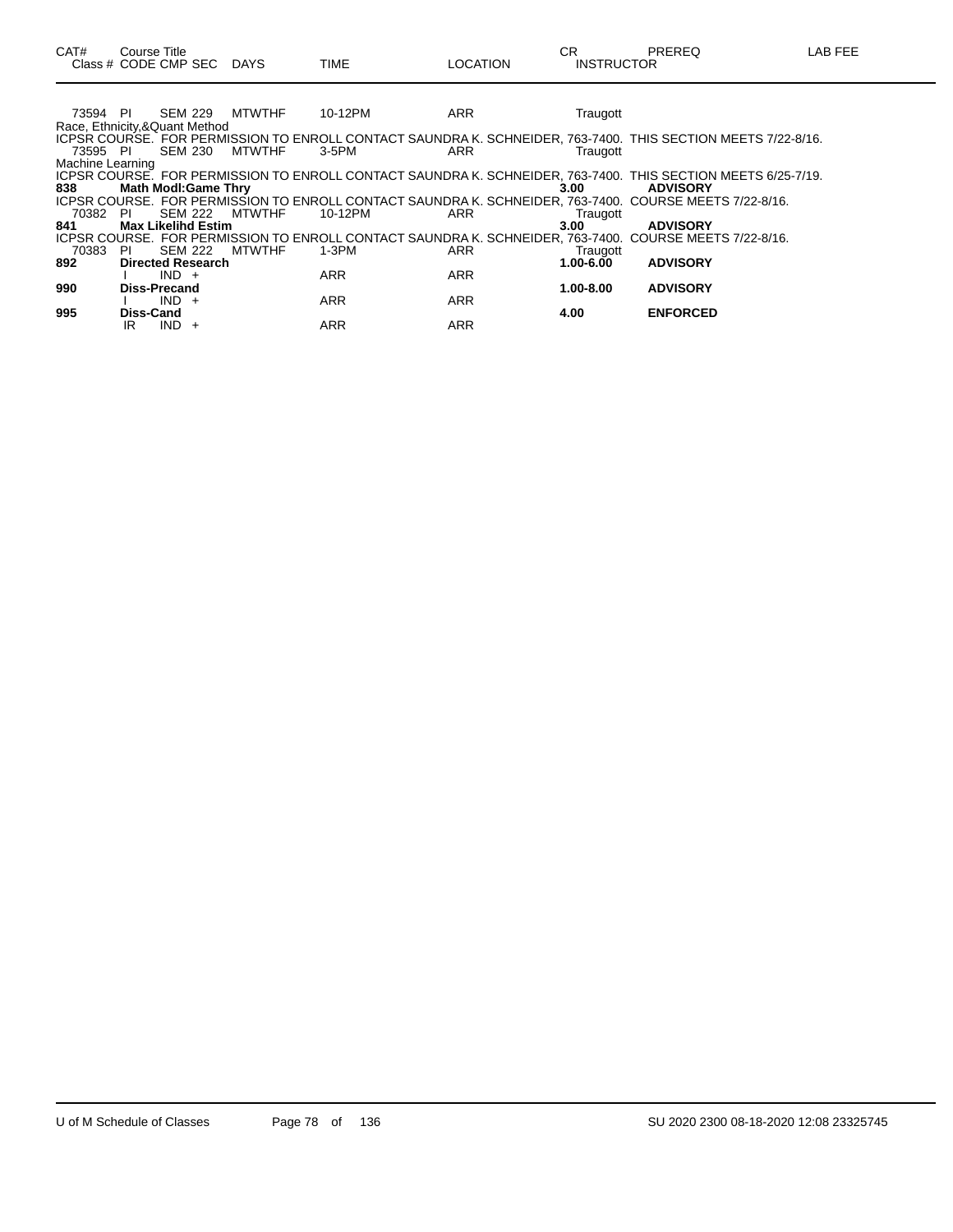| CAT# | ourse Titleٽ              |      |          | חי<br>U⊾          | PREREQ | _AB FEE |
|------|---------------------------|------|----------|-------------------|--------|---------|
|      | Class # CODE CMP SEC DAYS | TIME | LOCATION | <b>INSTRUCTOR</b> |        |         |

# **Psychology Department**

|       | <b>Psychology (PSYCH)</b>                                                                                        |            |            |                      |                           |
|-------|------------------------------------------------------------------------------------------------------------------|------------|------------|----------------------|---------------------------|
| 112   | Psy as Natl Science                                                                                              |            |            | 4.00                 |                           |
|       | 72893 PD W LEC 201                                                                                               | ARR        | ARR        | Malley               |                           |
|       | Psych 112-201 will be taught remotely in an asynchronous format (Summer 2020).                                   |            |            |                      |                           |
| 200   | Ind Psych Issues<br>$IND +$                                                                                      | <b>ARR</b> | ARR        | 1.00-4.00            | <b>ADVISORY</b>           |
| 213   | <b>Foundations IGR</b>                                                                                           |            |            | 3.00                 | <b>ENFORCED</b>           |
| 73716 | P <sub>R</sub><br><b>SEM 201</b><br>МW                                                                           | 2-5PM      | <b>ARR</b> | Hicks (she/her/hers) |                           |
| 73779 | <b>PR</b><br><b>TTH</b><br><b>SEM 202</b>                                                                        | $2-5PM$    | ARR        | Hicks (she/her/hers) |                           |
| 220   | Intro Biopsych                                                                                                   |            |            | 4.00                 |                           |
|       | 73783 PIW LEC 201                                                                                                | <b>ARR</b> | <b>ARR</b> | Pecina               |                           |
|       | Course will be taught remotely in an asynchronous format (Summer 2020).                                          |            |            |                      |                           |
| 240   | Intro to Cog Psych                                                                                               |            |            | 4.00                 | <b>ENFORCED</b>           |
|       | 72567 P RW LEC 201                                                                                               | <b>ARR</b> | <b>ARR</b> | Snodgrass            |                           |
|       | Direct all questions to psych.saa@umich.edu; do not contact the instructor. Course will be taught remotely in an |            |            |                      |                           |
|       | asynchronous format (Summer 2020).                                                                               |            |            |                      |                           |
| 322   | <b>Fld Prac Res Nat Sci</b>                                                                                      |            |            | 1.00-4.00            | <b>ADVISORY</b>           |
|       | $IND +$                                                                                                          | <b>ARR</b> | <b>ARR</b> |                      |                           |
| 326   | Dir Res Psych/NS<br>$IND +$                                                                                      | <b>ARR</b> | <b>ARR</b> | 1.00-4.00            | <b>ADVISORY</b>           |
| 348   | <b>Psych of Thinking</b>                                                                                         |            |            | 3.00                 | <b>ENFORCED</b>           |
|       | 73788 P RW LEC 201                                                                                               | <b>ARR</b> | <b>ARR</b> | Isbell               |                           |
|       | Psych 348-201 will be taught remotely in an asynchronous format (Summer 2020).                                   |            |            |                      |                           |
| 401   | <b>Special Problems</b>                                                                                          |            |            | 3.00                 | <b>ENFORCED</b>           |
|       | 73786 PRW SEM 201<br>MW                                                                                          | 10-1PM     | <b>ARR</b> | Rabinowitz           |                           |
|       | Hegemon, Ideol&Polit Behav                                                                                       |            |            |                      |                           |
|       | Psych 401-201 will be taught in a synchronous format. Lectures will be recorded. Summer 2020.                    |            |            |                      |                           |
| 404   | <b>Field Practicum</b>                                                                                           |            |            | 1.00-4.00            | <b>ADVISORY</b>           |
|       | $IND +$                                                                                                          | <b>ARR</b> | <b>ARR</b> |                      |                           |
| 405   | <b>Pract Univ Setting</b>                                                                                        |            |            | 1.00-4.00            | <b>ADVISORY</b>           |
|       | $IND +$                                                                                                          | ARR        | <b>ARR</b> |                      |                           |
| 420   | <b>Adv Reading NS</b><br>$IND +$                                                                                 | <b>ARR</b> | <b>ARR</b> | 1.00-4.00            | <b>ADVISORY</b>           |
| 421   | <b>Adv Reading Soc Sci</b>                                                                                       |            |            | 1.00-4.00            | <b>ADVISORY</b>           |
|       | $IND +$                                                                                                          | <b>ARR</b> | <b>ARR</b> |                      |                           |
| 422   | <b>Adv Research NS</b>                                                                                           |            |            | 1.00-4.00            | <b>ADVISORY</b>           |
|       | $IND +$                                                                                                          | <b>ARR</b> | <b>ARR</b> |                      |                           |
| 423   | <b>Adv Res Soc Sci</b>                                                                                           |            |            | $3.00 - 4.00$        | <b>ADVISORY</b>           |
|       | $IND +$                                                                                                          | <b>ARR</b> | <b>ARR</b> |                      |                           |
| 477   | <b>Curr Topc Clin Psych</b>                                                                                      |            |            | 3.00                 | <b>ADVISORY, ENFORCED</b> |
|       | 73737 PIRW SEM 201                                                                                               | <b>ARR</b> | <b>ARR</b> | Nagata               |                           |
|       | Mental Hith: Nat&Internat Persp                                                                                  |            |            |                      |                           |
|       | Course will be taught remotely in an asynchronous format (Summer 2020).                                          |            |            |                      |                           |
| 487   | <b>Curr Topc Social Psy</b>                                                                                      |            |            | 3.00                 | <b>ADVISORY, ENFORCED</b> |
|       | 73787 PIRW SEM 209<br>ŴF<br>Intel, Foolish&Stratgc SelfCont                                                      | 2-5PM      | <b>ARR</b> | Ybarra               |                           |
|       | Psych 487-209 will be taught remotely in a synchronous format (Summer 2020).                                     |            |            |                      |                           |
| 619   | <b>Supervised Research</b>                                                                                       |            |            | 1.00-4.00            | <b>ADVISORY</b>           |
|       | $IND +$                                                                                                          | ARR        | ARR        |                      |                           |
| 706   | <b>Tutorial Reading</b>                                                                                          |            |            | 1.00-4.00            | <b>ADVISORY</b>           |
|       | $IND +$                                                                                                          | <b>ARR</b> | <b>ARR</b> |                      |                           |
| 719   | <b>Supervised Research</b>                                                                                       |            |            | 1.00-5.00            | <b>ADVISORY</b>           |
|       | $IND +$                                                                                                          | ARR        | ARR        |                      |                           |
| 819   | <b>Supervised Research</b>                                                                                       |            |            | 1.00-4.00            | <b>ADVISORY</b>           |
|       | $IND +$                                                                                                          | <b>ARR</b> | ARR        |                      |                           |
| 879   | <b>Internship Clin Psy</b><br>л.                                                                                 |            | <b>ARR</b> | 2.00                 | <b>ADVISORY</b>           |
|       | $IND +$                                                                                                          | ARR        |            |                      |                           |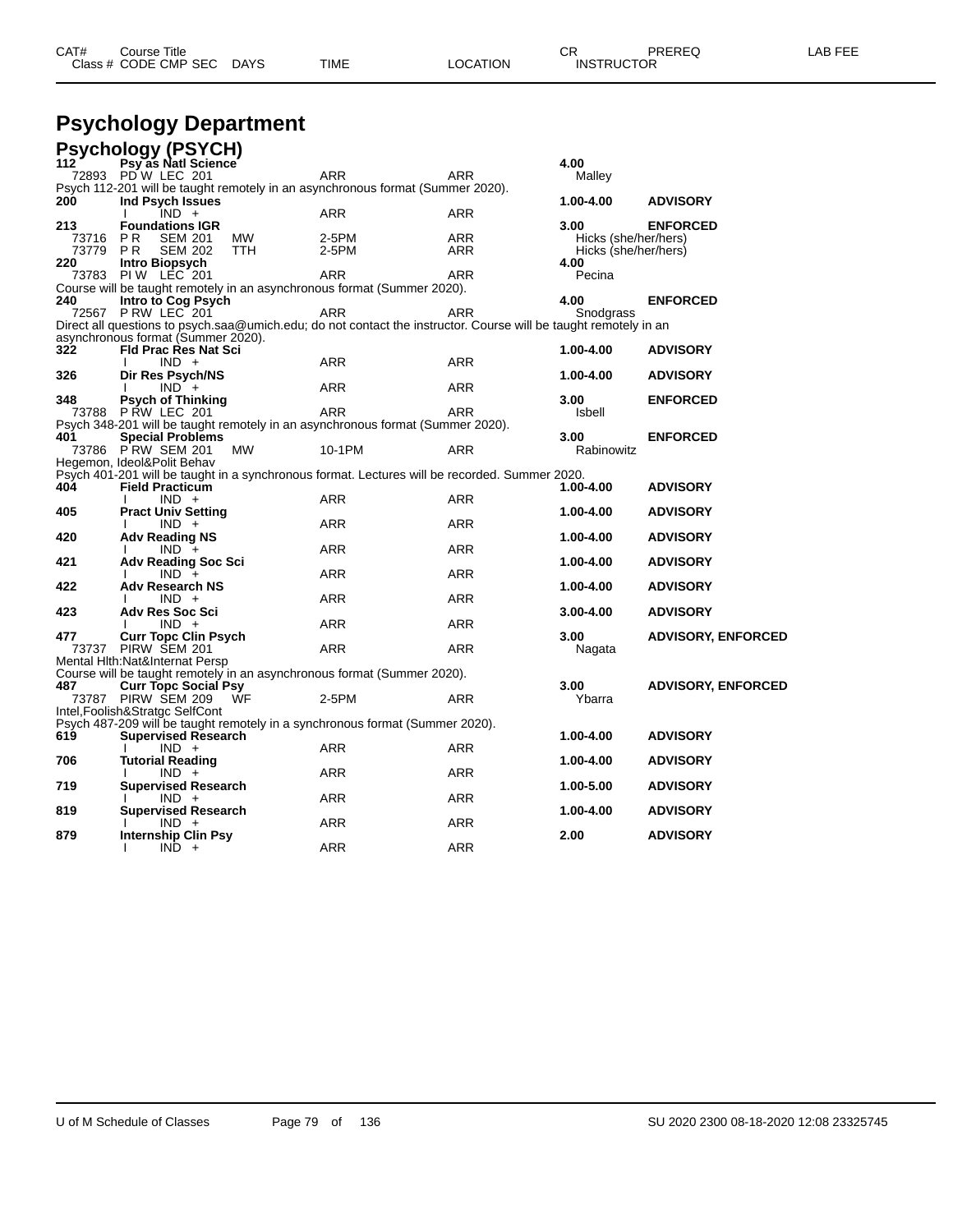| CAT#<br>Course Title<br>Class # CODE CMP SEC | <b>DAYS</b> | <b>TIME</b> | _OCATION | ∼г<br>◡<br><b>INSTRUCTOR</b> | PREREQ | LAB FEE |
|----------------------------------------------|-------------|-------------|----------|------------------------------|--------|---------|
|                                              |             |             |          |                              |        |         |

#### **Studies In Religion Religion (RELIGION)**

| 262   | Intro to Religion        |            |     | 3.00      |                 |
|-------|--------------------------|------------|-----|-----------|-----------------|
| 73251 | TTH<br>P W LEC 201       | 1-4PM      | ARR | Shin      |                 |
| 387   | <b>Independent Study</b> |            |     | 1.00-3.00 | <b>ADVISORY</b> |
|       | $IND +$                  | ARR        | ARR |           |                 |
| 487   | <b>Independent Study</b> |            |     | 1.00-3.00 | <b>ADVISORY</b> |
|       | $IND +$                  | <b>ARR</b> | ARR |           |                 |
|       |                          |            |     |           |                 |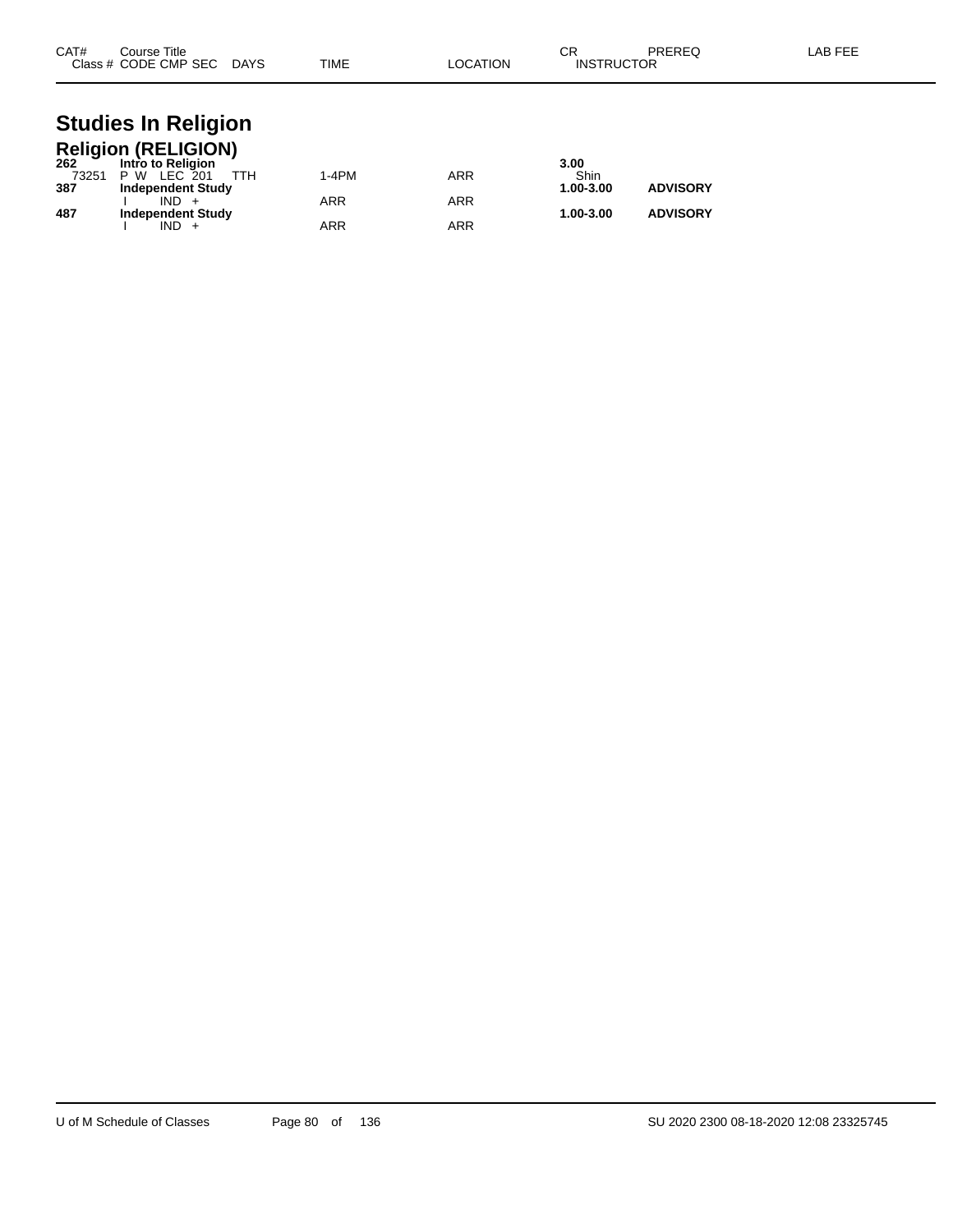## **Romance Languages Department**

|              | <b>French (FRENCH)</b>                                |                                                    |                                                                                                                                                                                                                                         |            |                                  |                           |
|--------------|-------------------------------------------------------|----------------------------------------------------|-----------------------------------------------------------------------------------------------------------------------------------------------------------------------------------------------------------------------------------------|------------|----------------------------------|---------------------------|
| 230<br>70261 | Intensive 2nd Year<br>PDRW REC 201                    | <b>MTTHF</b>                                       | 9-11AM                                                                                                                                                                                                                                  | ARR        | 8.00<br>Foster, Gustan-Grant     | <b>ENFORCED</b>           |
| 230          | <b>Intensive 2nd Year</b>                             |                                                    |                                                                                                                                                                                                                                         |            | 8.00                             | <b>ENFORCED</b>           |
|              | <b>P RW REC 201</b>                                   | <b>MTTHF</b>                                       | 1130-130PM                                                                                                                                                                                                                              | <b>ARR</b> |                                  |                           |
|              | scheduled class times.                                |                                                    | Course instruction is remote and synchronous. Enrolled students are expected to be available remotely during all                                                                                                                        |            |                                  |                           |
| 232          | <b>Second Year</b>                                    |                                                    |                                                                                                                                                                                                                                         |            | 4.00                             | <b>ENFORCED</b>           |
|              | 70262 PDRW REC 201                                    | <b>MTTHF</b>                                       | 9-11AM<br>Course instruction is remote and synchronous. Enrolled students are expected to be available remotely during all                                                                                                              | <b>ARR</b> | Sullivan                         |                           |
|              | scheduled class times.                                |                                                    |                                                                                                                                                                                                                                         |            |                                  |                           |
| 274          | Societies&Culture                                     |                                                    |                                                                                                                                                                                                                                         |            | 3.00                             | <b>ENFORCED</b>           |
|              | 73689 PDRW REC 201<br>Politics and Bodily Autonomy    | TTH.                                               | 1-4PM                                                                                                                                                                                                                                   | ARR        | Hernandez-Vogt                   |                           |
|              |                                                       |                                                    | Course instruction is remote and synchronous. Enrolled students are expected to be available remotely during all                                                                                                                        |            |                                  |                           |
|              | scheduled class times.                                |                                                    |                                                                                                                                                                                                                                         |            |                                  | <b>ENFORCED</b>           |
| 399          | <b>Independent Study</b><br>IR.<br>$IND +$            |                                                    | <b>ARR</b>                                                                                                                                                                                                                              | ARR        | 1.00-3.00                        |                           |
|              |                                                       |                                                    |                                                                                                                                                                                                                                         |            |                                  |                           |
| 995          | Italian (ITALIAN)<br>Diss-Cand                        |                                                    |                                                                                                                                                                                                                                         |            | 4.00                             | <b>ENFORCED</b>           |
|              | R<br>$IND +$                                          |                                                    | ARR                                                                                                                                                                                                                                     | ARR        |                                  |                           |
|              |                                                       |                                                    |                                                                                                                                                                                                                                         |            |                                  |                           |
| 298          | Intro Spanish Ling                                    | <b>Romance Linguistics (ROMLING)</b>               |                                                                                                                                                                                                                                         |            | 3.00                             | <b>ENFORCED</b>           |
|              | 73398 PDRWLEC 201                                     | TTH.                                               | 1-4PM                                                                                                                                                                                                                                   | <b>ARR</b> | Garcia-Amaya                     |                           |
|              |                                                       |                                                    | Course instruction is remote and synchronous. Enrolled students are expected to be available remotely during all                                                                                                                        |            |                                  |                           |
| 416          | scheduled class times.<br><b>Span Sociolinguistic</b> |                                                    |                                                                                                                                                                                                                                         |            | 3.00                             | <b>ADVISORY, ENFORCED</b> |
|              | 73461 PDRW REC 201                                    | MW                                                 | 9-12PM                                                                                                                                                                                                                                  | ARR        | Henriksen                        |                           |
|              | scheduled class times.                                |                                                    | Course instruction is remote and synchronous. Enrolled students are expected to be available remotely during all                                                                                                                        |            |                                  |                           |
|              |                                                       |                                                    |                                                                                                                                                                                                                                         |            |                                  |                           |
|              | Spanish (SPANISH)                                     |                                                    |                                                                                                                                                                                                                                         |            |                                  |                           |
| 230<br>70407 | Intensive 2nd Year<br>PDRW REC 201                    | <b>MTTHF</b>                                       | 9-11AM                                                                                                                                                                                                                                  | ARR        | 8.00<br>Roosevelt, Rivas-Murillo | <b>ENFORCED</b>           |
| 230          | <b>Intensive 2nd Year</b>                             |                                                    |                                                                                                                                                                                                                                         |            | 8.00                             | <b>ENFORCED</b>           |
|              | <b>P RW REC 201</b>                                   | <b>MTTHF</b>                                       | 1130-130PM                                                                                                                                                                                                                              | ARR        |                                  |                           |
|              |                                                       |                                                    | Course instruction is remote and synchronous. Enrolled students are expected to be available remotely during all<br>scheduled class times. The textbook can be purchased through the online bookstore or directly from the publisher at |            |                                  |                           |
|              |                                                       | http://vistahigherlearning.com/store/umichigan.htm |                                                                                                                                                                                                                                         |            |                                  |                           |
| 230<br>73834 | <b>Intensive 2nd Year</b><br>PDRW REC 202             | <b>MTTHF</b>                                       | 9-11AM                                                                                                                                                                                                                                  | ARR        | 8.00<br>Primorac, Oliva-Fiori    | <b>ENFORCED</b>           |
| 230          | <b>Intensive 2nd Year</b>                             |                                                    |                                                                                                                                                                                                                                         |            | 8.00                             | <b>ENFORCED</b>           |
|              | <b>P RW REC 202</b>                                   | <b>MTTHF</b>                                       | 1130-130PM                                                                                                                                                                                                                              | <b>ARR</b> |                                  |                           |
|              |                                                       |                                                    | Course instruction is remote and synchronous. Enrolled students are expected to be available remotely during all<br>scheduled class times. The textbook can be purchased through the online bookstore or directly from the publisher at |            |                                  |                           |
|              |                                                       | http://vistahigherlearning.com/store/umichigan.htm |                                                                                                                                                                                                                                         |            |                                  |                           |
| 231          | Second Year Span<br>70408 PDRW REC 201                | <b>MTTHF</b>                                       | 9-11AM                                                                                                                                                                                                                                  | ARR        | 4.00<br>Liburdi                  | <b>ENFORCED</b>           |
|              |                                                       |                                                    | Course instruction is remote and synchronous. Enrolled students are expected to be available remotely during all                                                                                                                        |            |                                  |                           |
|              |                                                       |                                                    | scheduled class times. The textbook can be purchased through the online bookstore or directly from the publisher at                                                                                                                     |            |                                  |                           |
| 232          | <b>Second Year Span</b>                               | http://vistahigherlearning.com/store/umichigan.htm |                                                                                                                                                                                                                                         |            | 4.00                             | <b>ADVISORY, ENFORCED</b> |
|              | 70409 PDRW REC 201                                    | MTTHF                                              | 9-11AM                                                                                                                                                                                                                                  | ARR        | Anaya-Ortega                     |                           |
|              |                                                       |                                                    | Course instruction is remote and synchronous. Enrolled students are expected to be available remotely during all                                                                                                                        |            |                                  |                           |
|              | scheduled class times.<br>73220 PDRW REC 202          | <b>MTTHF</b>                                       | 1-3PM                                                                                                                                                                                                                                   | ARR        | O'Connor                         |                           |
|              |                                                       |                                                    | Course instruction is remote and synchronous. Enrolled students are expected to be available remotely during all                                                                                                                        |            |                                  |                           |
|              | scheduled class times.<br>73747 PDRW REC 203          | <b>MTTHF</b>                                       | 9-11AM                                                                                                                                                                                                                                  | ARR        | Fernandez Rodriguez              |                           |
|              |                                                       |                                                    | Course instruction is remote and synchronous. Enrolled students are expected to be available remotely during all                                                                                                                        |            |                                  |                           |
|              | scheduled class times.                                |                                                    |                                                                                                                                                                                                                                         |            |                                  |                           |
|              | 73782 PDRW REC 204                                    | <b>MTTHF</b>                                       | 1-3PM<br>Course instruction is remote and synchronous. Enrolled students are expected to be available remotely during all                                                                                                               | ARR        | Montes                           |                           |
|              | scheduled class times.                                |                                                    |                                                                                                                                                                                                                                         |            |                                  |                           |
|              | 73809 PDRW REC 205                                    | <b>MTTHF</b>                                       | 1-3PM                                                                                                                                                                                                                                   | ARR        | Galvan-Santibanez                |                           |
|              | scheduled class times.                                |                                                    | Course instruction is remote and synchronous. Enrolled students are expected to be available remotely during all                                                                                                                        |            |                                  |                           |
| 296          | <b>Spec Topics Lit&amp;Cul</b>                        |                                                    |                                                                                                                                                                                                                                         |            | 3.00                             | <b>ENFORCED</b>           |
|              | 73727 PDRW REC 201<br>Mexico ante la muerte           | MWF                                                | 1-3PM                                                                                                                                                                                                                                   | ARR        | Hernandez                        |                           |
|              |                                                       |                                                    | Course instruction is remote and synchronous. Enrolled students are expected to be available remotely during all                                                                                                                        |            |                                  |                           |
|              | scheduled class times.                                |                                                    |                                                                                                                                                                                                                                         |            |                                  |                           |
| 298          | <b>Intro Spanish Ling</b><br>73397 PDRW LEC 201       | TTH.                                               | 1-4PM                                                                                                                                                                                                                                   | ARR        | 3.00<br>Garcia-Amaya             | <b>ENFORCED</b>           |
|              |                                                       |                                                    |                                                                                                                                                                                                                                         |            |                                  |                           |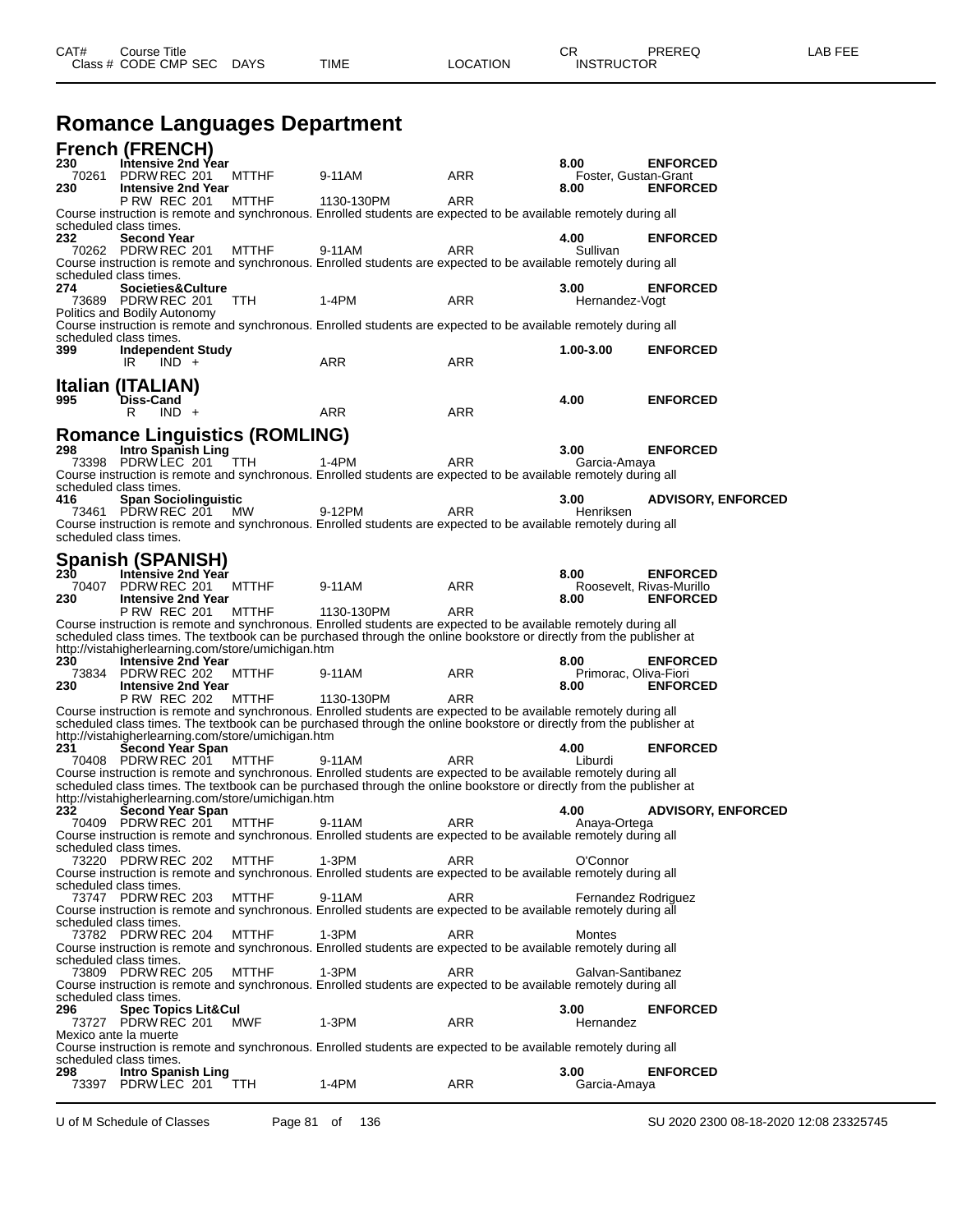Course instruction is remote and synchronous. Enrolled students are expected to be available remotely during all scheduled class times.

| 350                         | <b>Independent Study</b>    |         |            |                                                                                                                  |            | 1.00-3.00     | <b>ADVISORY</b>           |
|-----------------------------|-----------------------------|---------|------------|------------------------------------------------------------------------------------------------------------------|------------|---------------|---------------------------|
|                             |                             | $IND +$ |            | <b>ARR</b>                                                                                                       | <b>ARR</b> |               |                           |
| 373                         | <b>Topics Hisp Studies</b>  |         |            |                                                                                                                  |            | 3.00          | <b>ENFORCED</b>           |
| 73640                       | PDRW REC 201                |         | <b>TTH</b> | $1-4PM$                                                                                                          | <b>ARR</b> | Highfill      |                           |
| Youth Culture, Tech, & Arts |                             |         |            |                                                                                                                  |            |               |                           |
|                             |                             |         |            | Course instruction is remote and synchronous. Enrolled students are expected to be available remotely during all |            |               |                           |
| scheduled class times.      |                             |         |            |                                                                                                                  |            |               |                           |
| 416                         | <b>Span Sociolinguistic</b> |         |            |                                                                                                                  |            | 3.00          | <b>ADVISORY, ENFORCED</b> |
|                             | 73460 PDRW REC 201          |         | <b>MW</b>  | 9-12PM                                                                                                           | ARR        | Henriksen     |                           |
|                             |                             |         |            | Course instruction is remote and synchronous. Enrolled students are expected to be available remotely during all |            |               |                           |
| scheduled class times.      |                             |         |            |                                                                                                                  |            |               |                           |
| 428                         | Internship                  |         |            |                                                                                                                  |            | 3.00          | <b>ENFORCED</b>           |
|                             | DR.                         | $IND +$ |            | <b>ARR</b>                                                                                                       | <b>ARR</b> |               |                           |
| 435                         | <b>Independent Study</b>    |         |            |                                                                                                                  |            | $1.00 - 3.00$ | <b>ENFORCED</b>           |
|                             | R                           | $IND +$ |            | <b>ARR</b>                                                                                                       | <b>ARR</b> |               |                           |
| 635                         | <b>Independent Study</b>    |         |            |                                                                                                                  |            | 1.00-3.00     | <b>ADVISORY</b>           |
|                             |                             | $IND +$ |            | <b>ARR</b>                                                                                                       | <b>ARR</b> |               |                           |
| 895                         | <b>Independent Study</b>    |         |            |                                                                                                                  |            | 1.00-3.00     | <b>ADVISORY</b>           |
|                             |                             | $IND +$ |            | <b>ARR</b>                                                                                                       | <b>ARR</b> |               |                           |
| 995                         | Diss-Cand                   |         |            |                                                                                                                  |            | 4.00          | <b>ENFORCED</b>           |
|                             | IR                          | $IND +$ |            | <b>ARR</b>                                                                                                       | <b>ARR</b> |               |                           |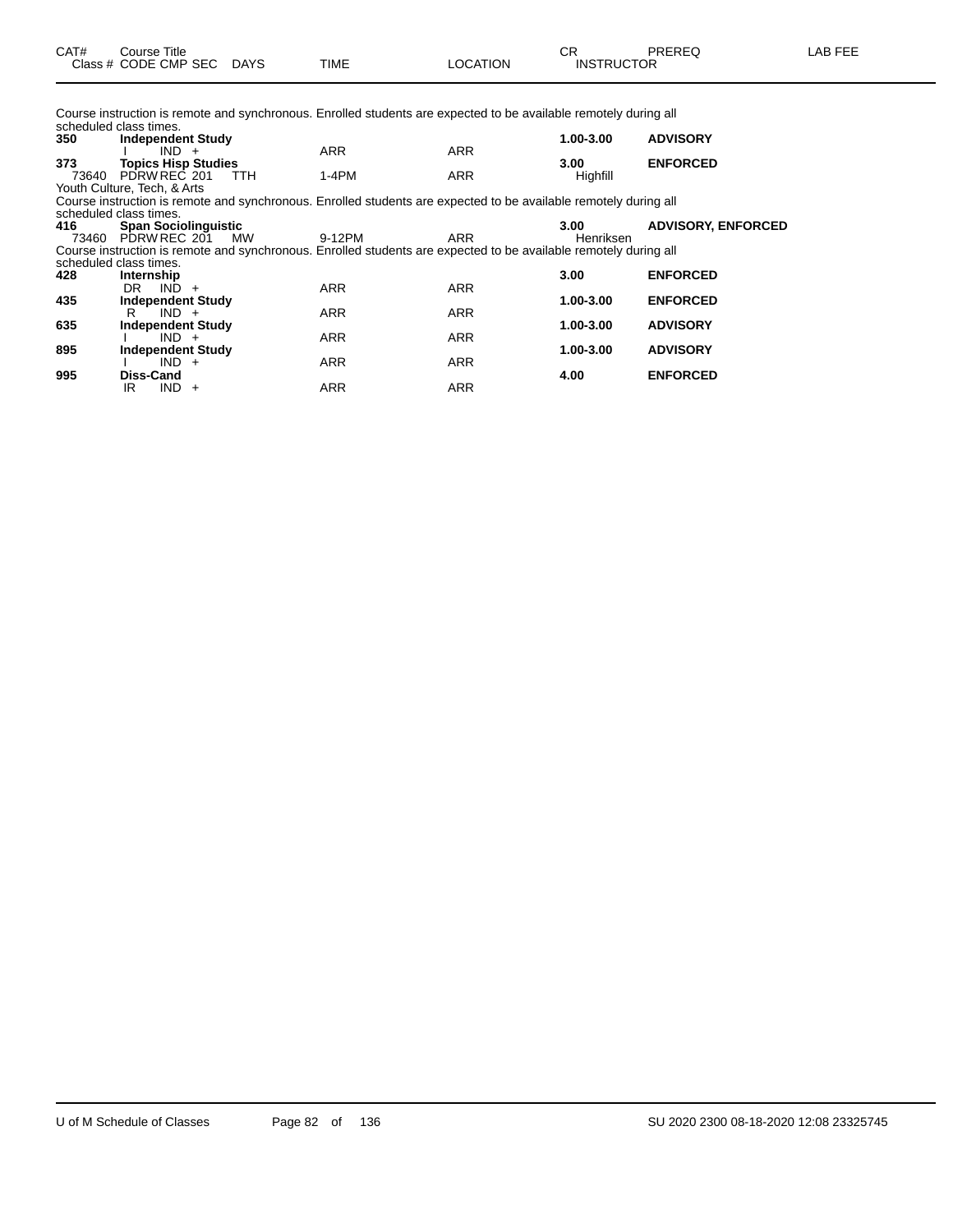| CAT# | Course Title<br>Class # CODE CMP SEC | <b>DAYS</b> | <b>TIME</b> | <b>LOCATION</b> | СR<br><b>INSTRUCTOR</b> | <b>PREREQ</b> | LAB FEE |
|------|--------------------------------------|-------------|-------------|-----------------|-------------------------|---------------|---------|
|      |                                      |             |             |                 |                         |               |         |

## **SRC-PSM Graduate Program**

|     |                   | <b>UNU-LUM ULAUGHE LIUGIAIII</b>     |     |           |                 |  |
|-----|-------------------|--------------------------------------|-----|-----------|-----------------|--|
| 699 | Directed Research | <b>Survey Methodology (SURVMETH)</b> |     | 1.00-3.00 | <b>ADVISORY</b> |  |
|     | $IND +$           | ARR                                  | ARR |           |                 |  |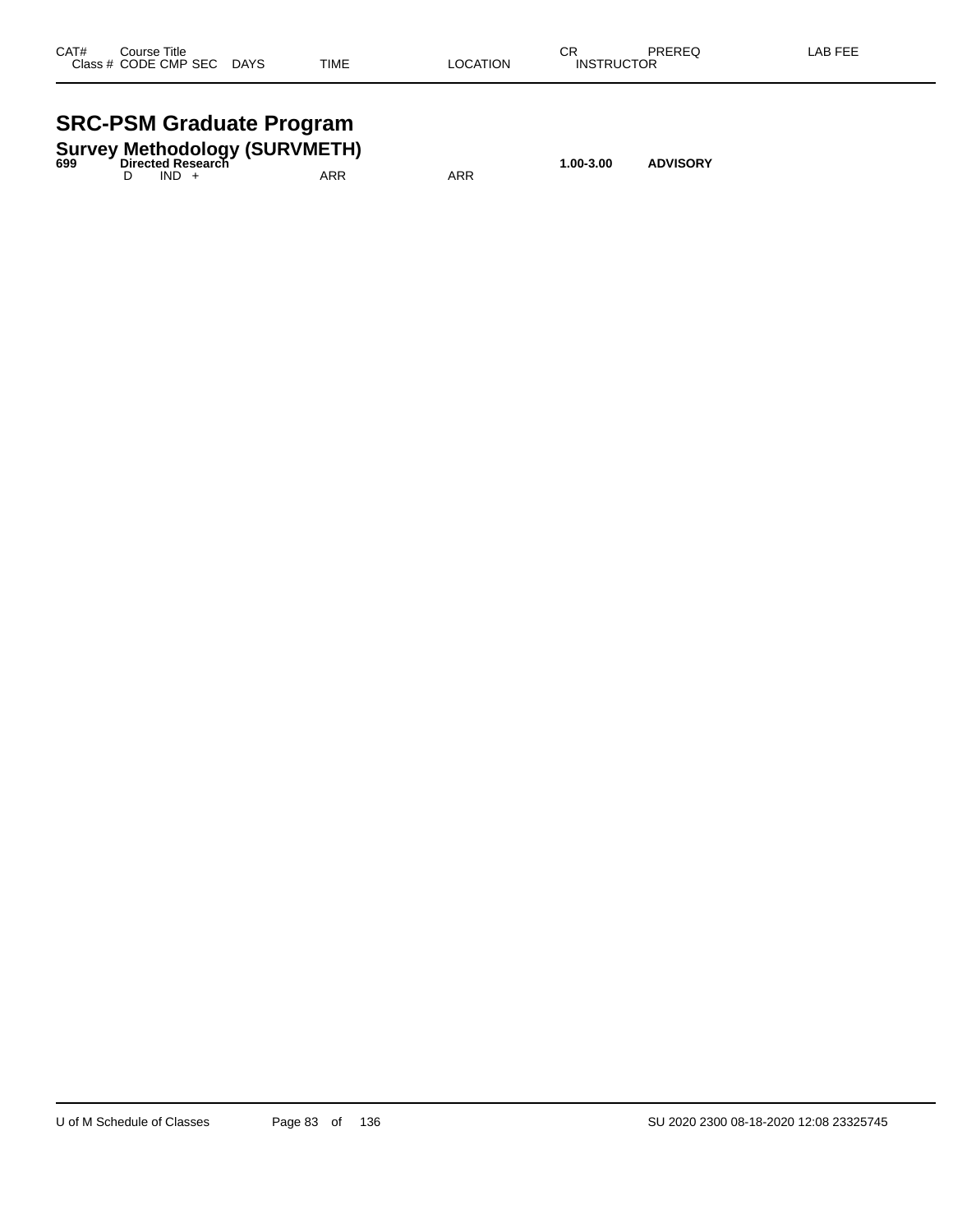## **Slavic Languages & Lit Dept**

| 450   | Polish (POLISH)<br>Directed Reading<br>$IND +$ |               | <b>ARR</b>                                                                                                       | <b>ARR</b> | 1.00-4.00 | <b>ADVISORY</b>           |
|-------|------------------------------------------------|---------------|------------------------------------------------------------------------------------------------------------------|------------|-----------|---------------------------|
|       | <b>Russian (RUSSIAN)</b>                       |               |                                                                                                                  |            |           |                           |
| 223   | Inten 2nd Yr Russ                              |               |                                                                                                                  |            | 8.00      | <b>ENFORCED</b>           |
| 72552 | <b>P RW REC 201</b>                            | <b>MTWTHF</b> | 10-12PM                                                                                                          | <b>ARR</b> |           | Rogovyk, Shkolnik, Martin |
| 223   | Inten 2nd Yr Russ                              |               |                                                                                                                  |            | 8.00      | <b>ENFORCED</b>           |
|       | <b>P RW REC 201</b>                            | <b>MTWTHF</b> | $1-3PM$                                                                                                          | <b>ARR</b> |           |                           |
|       |                                                |               | Course instruction is remote and synchronous. Enrolled students are expected to be available remotely during all |            |           |                           |
|       | scheduled class times.                         |               |                                                                                                                  |            |           |                           |
| 430   | <b>Supervised Reading</b>                      |               |                                                                                                                  |            | 1.00-4.00 | <b>ADVISORY</b>           |
|       | $IND +$                                        |               | <b>ARR</b>                                                                                                       | <b>ARR</b> |           |                           |
| 492   | <b>Senior Honors</b><br>$IND +$<br>IR          |               | <b>ARR</b>                                                                                                       | <b>ARR</b> | 3.00      | <b>ADVISORY</b>           |
| 525   | <b>Inten Second Yr Russ</b>                    |               |                                                                                                                  |            | 8.00      | <b>ENFORCED</b>           |
| 73069 | <b>REC 201</b><br>P <sub>R</sub>               | <b>MTWTHF</b> | 10-12PM                                                                                                          | <b>ARR</b> |           | Rogovyk, Shkolnik, Martin |
| 525   | Inten Second Yr Russ                           |               |                                                                                                                  |            | 8.00      | <b>ENFORCED</b>           |
|       | <b>REC 201</b><br>P R                          | <b>MTWTHF</b> | $1-3PM$                                                                                                          | <b>ARR</b> |           |                           |
| 652   | <b>Superv Read Lit</b>                         |               |                                                                                                                  |            | 1.00-4.00 | <b>ADVISORY</b>           |
|       | IR<br>$IND +$                                  |               | <b>ARR</b>                                                                                                       | <b>ARR</b> |           |                           |
| 990   | <b>Diss-Precand</b>                            |               |                                                                                                                  |            | 1.00-8.00 | <b>ADVISORY</b>           |
|       | $IND +$<br>IR                                  |               | <b>ARR</b>                                                                                                       | <b>ARR</b> |           |                           |
| 995   | <b>Diss-Cand</b>                               |               |                                                                                                                  |            | 4.00      | <b>ENFORCED</b>           |
|       | $IND +$<br>IR                                  |               | <b>ARR</b>                                                                                                       | <b>ARR</b> |           |                           |
|       |                                                |               |                                                                                                                  |            |           |                           |
|       | Ukrainian (UKR)                                |               |                                                                                                                  |            |           |                           |
| 450   | Internship-Ukraine<br><b>IND</b><br>$+$        |               | <b>ARR</b>                                                                                                       | <b>ARR</b> | 1.00      | <b>ADVISORY</b>           |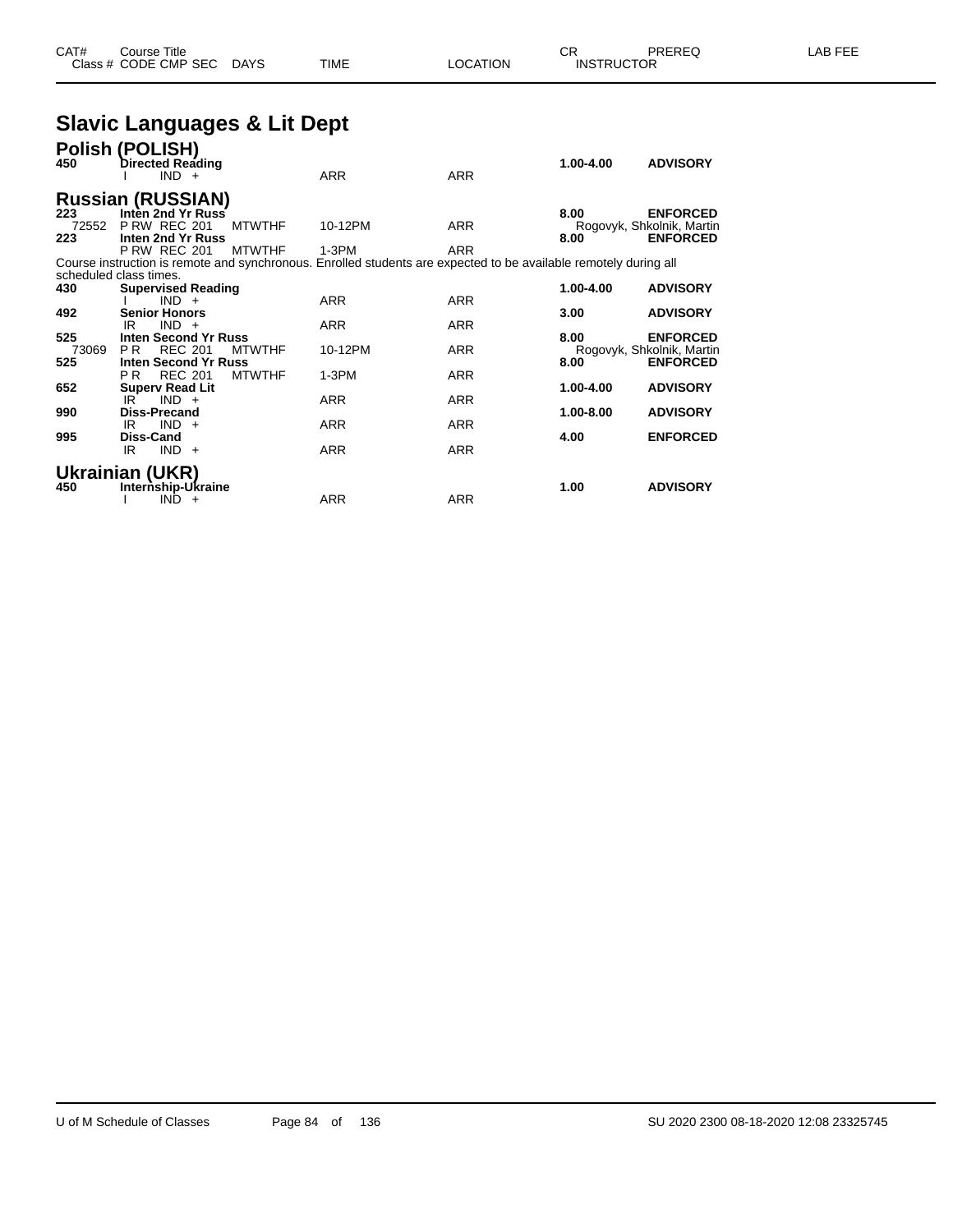| CAT#                       | <b>Course Title</b><br>Class # CODE CMP SEC DAYS |             | <b>TIME</b> | <b>LOCATION</b> | CR.<br><b>INSTRUCTOR</b> | PREREQ                    | LAB FEE |
|----------------------------|--------------------------------------------------|-------------|-------------|-----------------|--------------------------|---------------------------|---------|
|                            | <b>Sociology Department</b>                      |             |             |                 |                          |                           |         |
|                            | Sociology (SOC)                                  |             |             |                 |                          |                           |         |
| 100                        | Intro to Sociology                               |             |             |                 | 3.00                     | <b>ADVISORY, ENFORCED</b> |         |
| 72630                      | P <sub>R</sub><br>LEC 201                        | <b>MWF</b>  | 9-11AM      | <b>ARR</b>      | <b>Budnick</b>           |                           |         |
| 210                        | <b>SocSci Statistics</b>                         |             |             |                 | 3.00                     |                           |         |
| 72041                      | P W LEC 201                                      | <b>MWF</b>  | 9-11AM      | 3242 LSA        | Ybarra                   |                           |         |
| S                          | <b>Foundations IGR</b>                           |             |             |                 | 3.00                     | <b>ENFORCED</b>           |         |
| 218<br>73715               | <b>PR</b><br><b>SEM 201</b>                      | <b>MW</b>   | 2-5PM       | <b>ARR</b>      | Hicks (she/her/hers)     |                           |         |
| 73778                      | <b>PR</b><br><b>SEM 202</b>                      | <b>TTH</b>  | 2-5PM       | <b>ARR</b>      | Hicks (she/her/hers)     |                           |         |
| 260                        | <b>Social Dynamics</b>                           |             |             |                 | 3.00                     |                           |         |
| 73797                      | P W SEM 001                                      | <b>TTH</b>  | 10-1PM      | <b>ARR</b>      | Shaw                     |                           |         |
| 305                        | Intro Soc Theory                                 |             |             |                 | 3.00                     | <b>ADVISORY</b>           |         |
| 73738                      | P W LEC 201                                      | <b>MWF</b>  | 11-1PM      | <b>ARR</b>      | Hess                     |                           |         |
| 345<br>73305               | <b>Soc of Sexualities</b><br>P W LEC 201         | <b>TWTH</b> | 11-1PM      | <b>ARR</b>      | 3.00<br>Gleckman-Krut    | <b>ADVISORY</b>           |         |
| 368                        | Criminology                                      |             |             |                 | 3.00                     | <b>ADVISORY</b>           |         |
| 73491                      | P W LEC 201                                      | <b>MWF</b>  | $1-3PM$     | <b>ARR</b>      | Hawks Jr                 |                           |         |
| 394                        | <b>Undergrad Research</b>                        |             |             |                 | 1.00-4.00                |                           |         |
|                            | $IND +$                                          |             | <b>ARR</b>  | <b>ARR</b>      |                          |                           |         |
| 395                        | <b>Independent Study</b>                         |             |             |                 | 1.00-4.00                | <b>ADVISORY</b>           |         |
|                            | $IND +$                                          |             | ARR         | <b>ARR</b>      |                          |                           |         |
| 396                        | <b>UG Internship</b><br>$IND +$<br>D             |             | ARR         | <b>ARR</b>      | 1.00                     | <b>ADVISORY</b>           |         |
| 495                        | <b>Topics in Sociology</b>                       |             |             |                 | 3.00                     | <b>ADVISORY</b>           |         |
| 73396                      | P<br>LEC 201                                     | MW          | $2-4PM$     | <b>ARR</b>      | <b>Pickus</b>            |                           |         |
| <b>Restorative Justice</b> |                                                  |             |             |                 |                          |                           |         |
| 695                        | <b>Directed Research</b>                         |             |             |                 | 1.00-6.00                | <b>ADVISORY</b>           |         |
|                            | $IND +$                                          |             | ARR         | <b>ARR</b>      |                          |                           |         |
| 696                        | <b>Directed Reading</b><br>$IND +$               |             | <b>ARR</b>  | <b>ARR</b>      | 1.00-6.00                | <b>ADVISORY</b>           |         |
|                            |                                                  |             |             |                 |                          |                           |         |

**Diss-Cand 4.00 ENFORCED**

DR IND + ARR ARR ARR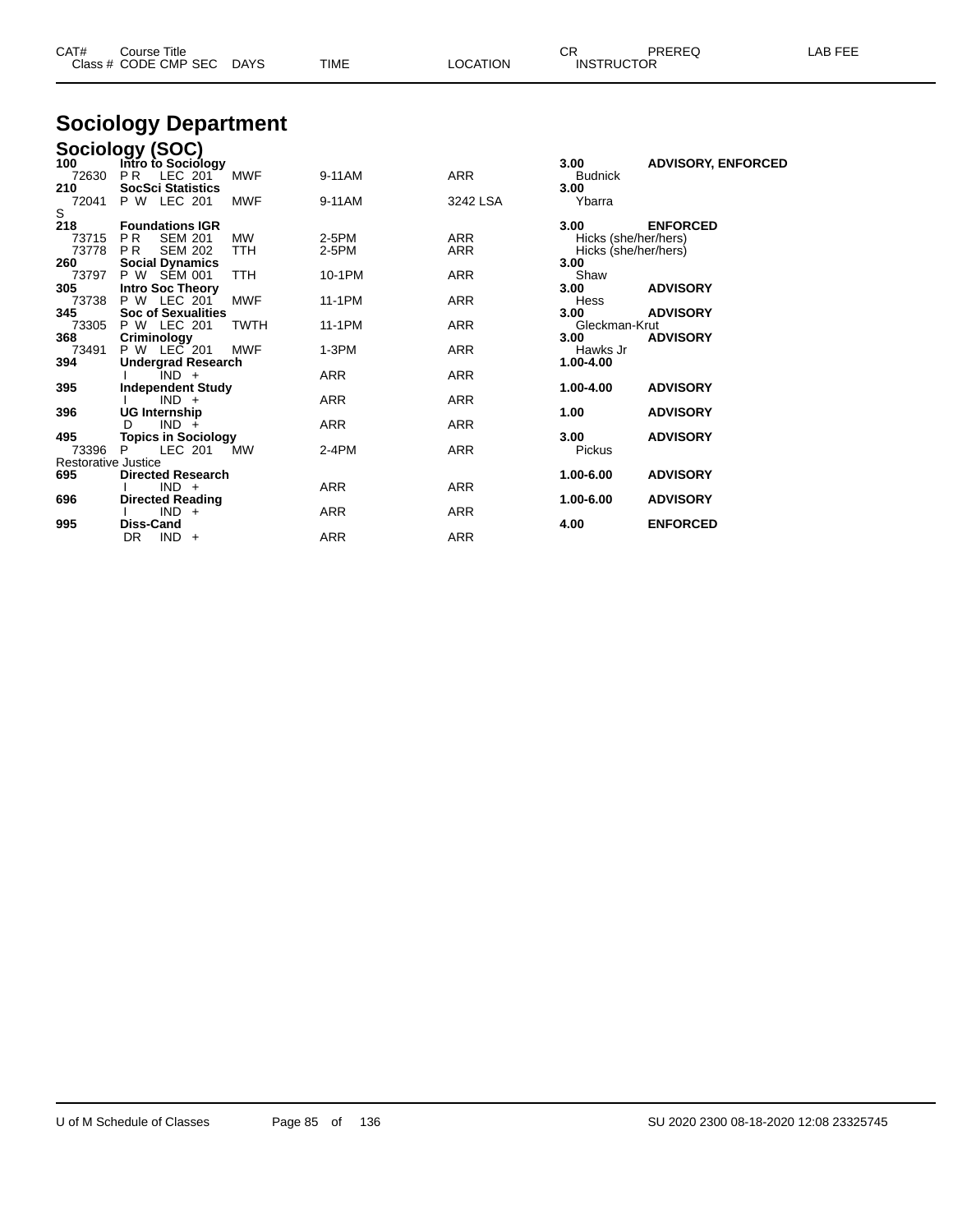| CAT# | Title<br>Course :    |             |      |          | oπ<br>- UN        | PREREQ | _AB FEF |
|------|----------------------|-------------|------|----------|-------------------|--------|---------|
|      | Class # CODE CMP SEC | <b>DAYS</b> | TIME | LOCATION | <b>INSTRUCTOR</b> |        |         |

# **Statistics Department**

|         | <b>Statistics (STATS)</b>                     |            |                                                                              |                                                                                           |                   |                 |
|---------|-----------------------------------------------|------------|------------------------------------------------------------------------------|-------------------------------------------------------------------------------------------|-------------------|-----------------|
| 250     | Intr Stat&Data Anlys                          |            |                                                                              |                                                                                           | 4.00              |                 |
|         | 71476 S W LEC 201 MWTH                        |            | 9-11AM                                                                       | <b>ARR</b>                                                                                | Romero            |                 |
|         |                                               |            | Quiz 1: Monday July 13 (timed 45 minute quiz between 8 am-11:59 pm (EDT))    |                                                                                           |                   |                 |
|         | Exam 1: Thursday, July 23 from 6-9 pm (EDT)   |            |                                                                              |                                                                                           |                   |                 |
|         |                                               |            | Quiz 2: Monday, August 3 (timed 45 minute quiz between 8 am- 11:59 pm (EDT)) |                                                                                           |                   |                 |
|         | Exam 2: Thursday, August 13 from 6-9 pm (EDT) |            |                                                                              |                                                                                           |                   |                 |
|         |                                               |            |                                                                              | For enrollment questions regarding this course please email statstudentservices@umich.edu |                   |                 |
|         | 71477 P W LAB 202 MW                          |            | 1130-1PM                                                                     | ARR                                                                                       | Vagg              |                 |
|         |                                               |            | Quiz 1: Monday July 13 (timed 45 minute quiz between 8 am-11:59 pm (EDT))    |                                                                                           |                   |                 |
|         | Exam 1: Thursday, July 23 from 6-9 pm (EDT)   |            |                                                                              |                                                                                           |                   |                 |
|         |                                               |            | Quiz 2: Monday, August 3 (timed 45 minute quiz between 8 am- 11:59 pm (EDT)) |                                                                                           |                   |                 |
|         | Exam 2: Thursday, August 13 from 6-9 pm (EDT) |            |                                                                              |                                                                                           |                   |                 |
| 71478 P | LAB 203                                       |            | ARR                                                                          | <b>B760 EH</b>                                                                            | Vagg              |                 |
|         | Exam 1: Thursday, July 23 from 6-9 pm (EDT)   |            | Quiz 1: Monday July 13 (timed 45 minute quiz between 8 am-11:59 pm (EDT))    |                                                                                           |                   |                 |
|         |                                               |            | Quiz 2: Monday, August 3 (timed 45 minute quiz between 8 am- 11:59 pm (EDT)) |                                                                                           |                   |                 |
|         | Exam 2: Thursday, August 13 from 6-9 pm (EDT) |            |                                                                              |                                                                                           |                   |                 |
| 71479 P | LAB 204                                       |            | <b>ARR</b>                                                                   | <b>B760 EH</b>                                                                            | Ferg              |                 |
|         |                                               |            | Quiz 1: Monday July 13 (timed 45 minute quiz between 8 am-11:59 pm (EDT))    |                                                                                           |                   |                 |
|         | Exam 1: Thursday, July 23 from 6-9 pm (EDT)   |            |                                                                              |                                                                                           |                   |                 |
|         |                                               |            | Quiz 2: Monday, August 3 (timed 45 minute guiz between 8 am- 11:59 pm (EDT)) |                                                                                           |                   |                 |
|         | Exam 2: Thursday, August 13 from 6-9 pm (EDT) |            |                                                                              |                                                                                           |                   |                 |
| 412     | <b>Intro Prob Stat</b>                        |            |                                                                              |                                                                                           | 3.00 <sub>1</sub> | <b>ADVISORY</b> |
|         | 73789 P W LEC 201                             | MWTH       | 10-12PM                                                                      | <b>ARR</b>                                                                                | Miller            |                 |
| 425     | <b>Intro Probabil</b>                         |            |                                                                              |                                                                                           | 3.00              | <b>ADVISORY</b> |
|         | 70413 P W LEC 201                             | <b>TWF</b> | $1-3PM$                                                                      | <b>ARR</b>                                                                                | Wolf              |                 |
| 489     | Ind Study in Stat                             |            |                                                                              |                                                                                           | 1.00-4.00         |                 |
|         | $IND +$                                       |            | <b>ARR</b>                                                                   | <b>ARR</b>                                                                                |                   |                 |
| 499     | <b>Honors Seminar</b>                         |            |                                                                              |                                                                                           | 2.00-3.00         | <b>ADVISORY</b> |
|         | $IND +$                                       |            | <b>ARR</b>                                                                   | <b>ARR</b>                                                                                |                   |                 |
| 750     | <b>Directed Reading</b>                       |            |                                                                              |                                                                                           | 1.00-6.00         | <b>ADVISORY</b> |
|         | IR<br>$IND +$                                 |            | <b>ARR</b>                                                                   | ARR                                                                                       |                   |                 |
| 990     | <b>Diss-Precand</b><br>IR<br>$IND +$          |            | <b>ARR</b>                                                                   | ARR                                                                                       | 1.00-8.00         | <b>ADVISORY</b> |
| 995     | Diss-Cand                                     |            |                                                                              |                                                                                           | 4.00              | <b>ENFORCED</b> |
|         | IR.<br>$IND +$                                |            | <b>ARR</b>                                                                   | <b>ARR</b>                                                                                |                   |                 |
|         |                                               |            |                                                                              |                                                                                           |                   |                 |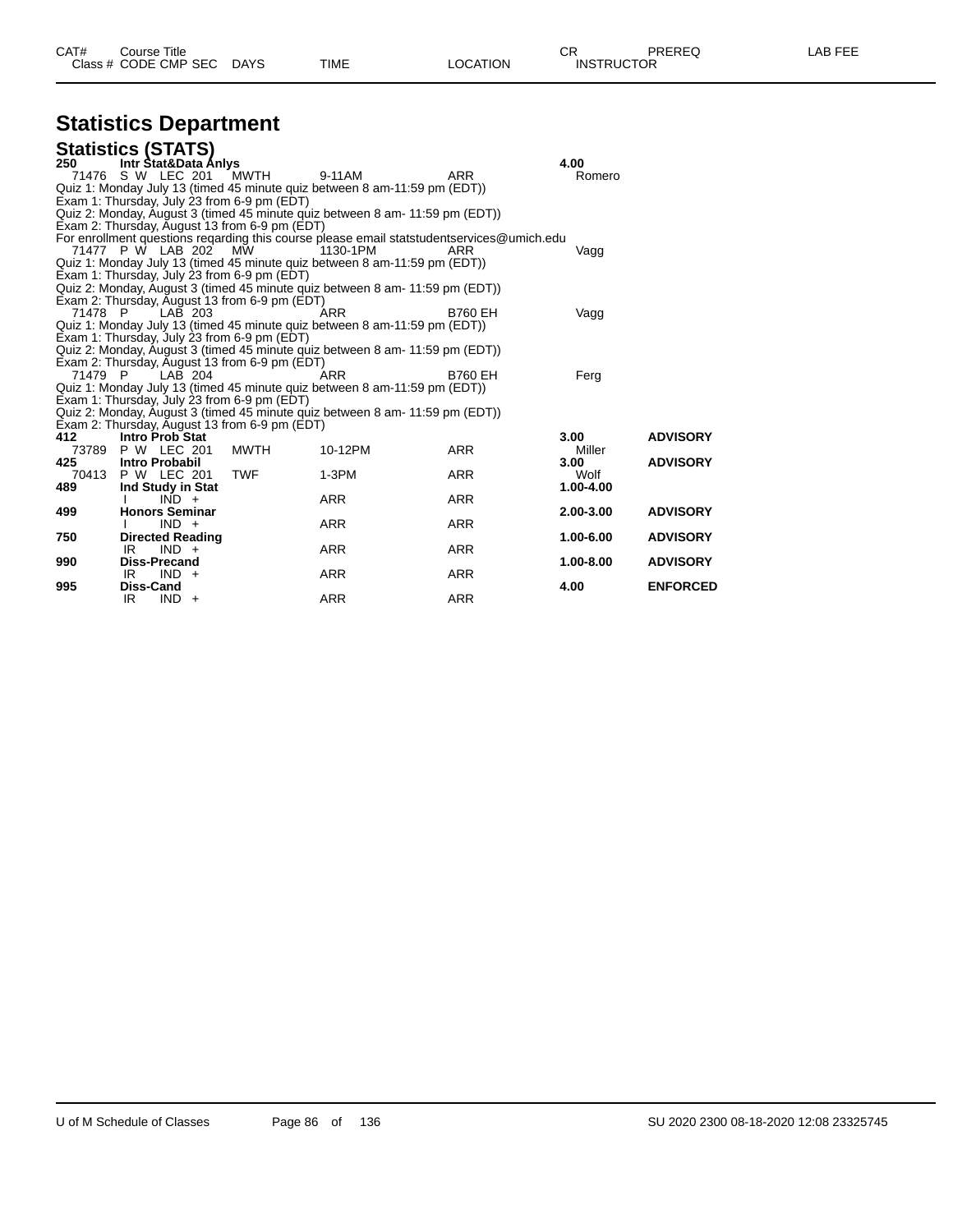| CAT# | Course Title         |             |             |          | ⌒冖<br>◡⊓          | PREREQ | LAB FEE |
|------|----------------------|-------------|-------------|----------|-------------------|--------|---------|
|      | Class # CODE CMP SEC | <b>DAYS</b> | <b>TIME</b> | LOCATION | <b>INSTRUCTOR</b> |        |         |

# **Office of International Programs**

## **Study Abroad (STDABRD) 445 STEM Rsrch-Glasgw UK 1.00-10.00**

| 44J     | ט ובואוט־ווטופח ווא         |            |            | 1.00-10.00 |
|---------|-----------------------------|------------|------------|------------|
| 73263   | LEC 201                     | <b>ARR</b> | <b>ARR</b> |            |
| 452     | <b>StPeterCol Oxford UK</b> |            |            | 1.00-10.00 |
| 70418 P | LEC 201                     | ARR        | ARR        |            |
| 456     | <b>Lond Schl Econ UK</b>    |            |            | 1.00-15.00 |
| 73554   | LEC 201                     | ARR        | <b>ARR</b> |            |
| 457     | <b>STEM Rsrch-Londn UK</b>  |            |            | 1.00-15.00 |
| 73357   | LEC 201                     | ARR        | <b>ARR</b> |            |
| 488     | <b>PublHith CapeTown ZA</b> |            |            | 1.00-10.00 |
| 73358   | LEC 201                     | <b>ARR</b> | <b>ARR</b> |            |
|         |                             |            |            |            |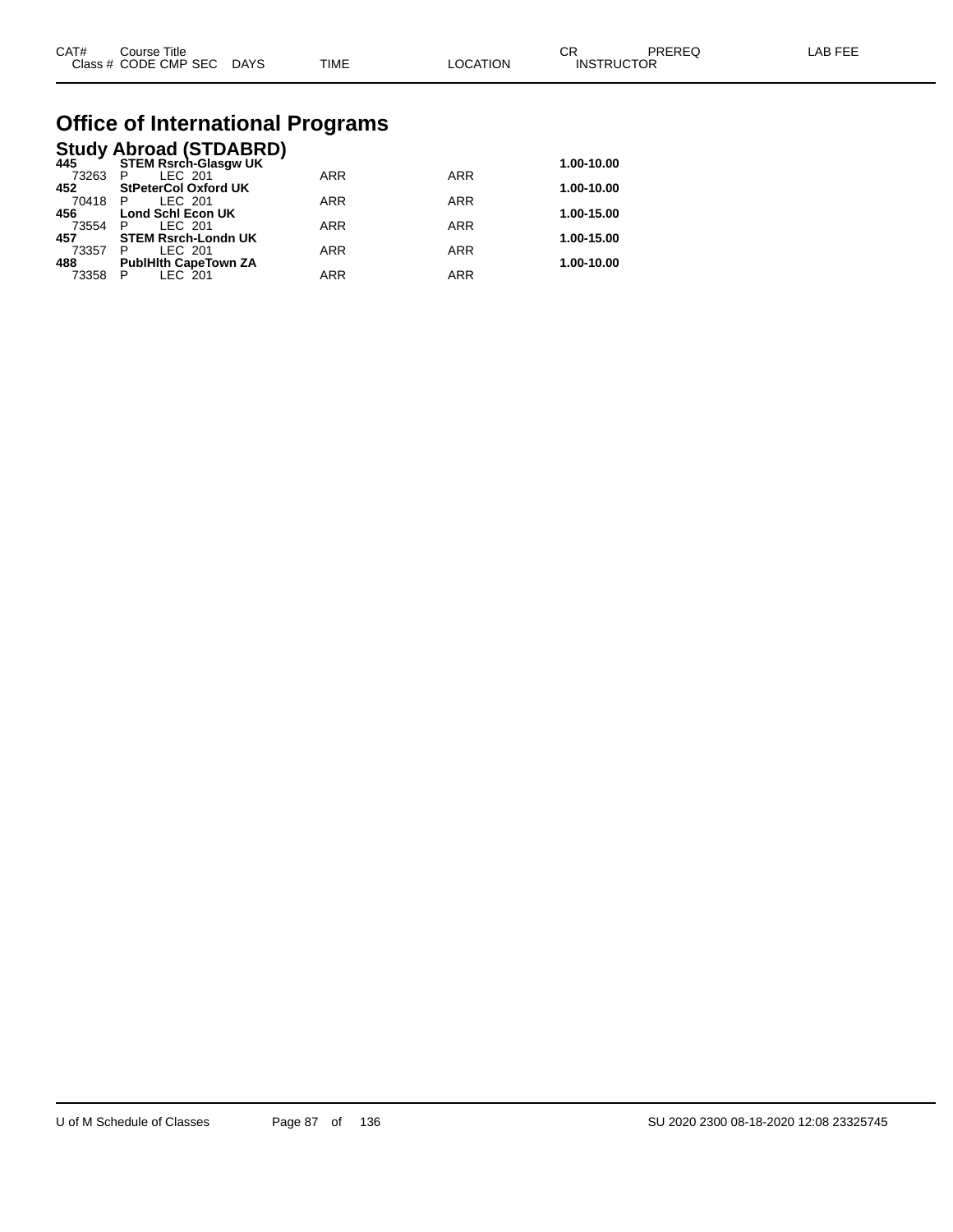| CAT# | Course Title              |      |                 | $\cap$<br>◡ጙ      | <b>PREREQ</b> | LAB FEE |
|------|---------------------------|------|-----------------|-------------------|---------------|---------|
|      | Class # CODE CMP SEC DAYS | TIME | <b>LOCATION</b> | <b>INSTRUCTOR</b> |               |         |

### **Women's Studies Department Womens Studies (WOMENSTD)**

| 305   | Interdisc LGBTQ Hith          |            |            | 3.00                         |
|-------|-------------------------------|------------|------------|------------------------------|
| 73521 | LEC 201<br>P W<br><b>TWTH</b> | $2-4PM$    | <b>ARR</b> | Eickmeyer                    |
| 73839 | LEC 202<br>TWTH<br>PI W       | 4-6PM      | ARR        | Eickmeyer                    |
| 348   | <b>Soc of Sexualities</b>     |            |            | <b>ADVISORY</b><br>3.00      |
| 73306 | P W LEC 201<br>TWTH           | 11-1PM     | ARR        | Gleckman-Krut                |
| 384   | <b>Independent Research</b>   |            |            | <b>ADVISORY</b><br>1.00-3.00 |
|       | $IND +$<br>D                  | ARR        | <b>ARR</b> |                              |
| 385   | <b>Directed Reading</b>       |            |            | <b>ADVISORY</b><br>1.00-3.00 |
|       | $IND +$                       | ARR        | ARR        |                              |
| 490   | <b>Honors Thesis</b>          |            |            | 3.00                         |
|       | $IND +$                       | ARR        | ARR        |                              |
| 491   | <b>Honors Thesis</b>          |            |            | 3.00                         |
|       | $IND +$                       | <b>ARR</b> | <b>ARR</b> |                              |
| 580   | <b>Independent Study</b>      |            |            | 1.00-3.00<br><b>ADVISORY</b> |
|       | $IND +$                       | ARR        | <b>ARR</b> |                              |
| 690   | <b>Directed Readings</b>      |            |            | <b>ADVISORY</b><br>1.00-3.00 |
|       | $IND +$                       | ARR        | <b>ARR</b> |                              |
| 890   | <b>Advanced Research</b>      |            |            | <b>ADVISORY</b><br>1.00-3.00 |
|       | $IND +$                       | <b>ARR</b> | <b>ARR</b> |                              |
| 891   | Jt Ph.D Adv Res               |            |            | 3.00<br><b>ADVISORY</b>      |
|       | $IND +$                       | <b>ARR</b> | <b>ARR</b> |                              |
| 892   | <b>Advanced Research</b>      |            |            | <b>ADVISORY</b><br>3.00      |
|       | $IND +$                       | ARR        | ARR        |                              |
| 990   | <b>Diss Pre-Cand</b>          |            |            | 1.00-8.00<br><b>ADVISORY</b> |
|       | $IND +$                       | ARR        | <b>ARR</b> |                              |
| 995   | <b>Diss Cand</b>              |            |            | <b>ENFORCED</b><br>4.00      |
|       | IR<br>$IND +$                 | <b>ARR</b> | <b>ARR</b> |                              |
|       |                               |            |            |                              |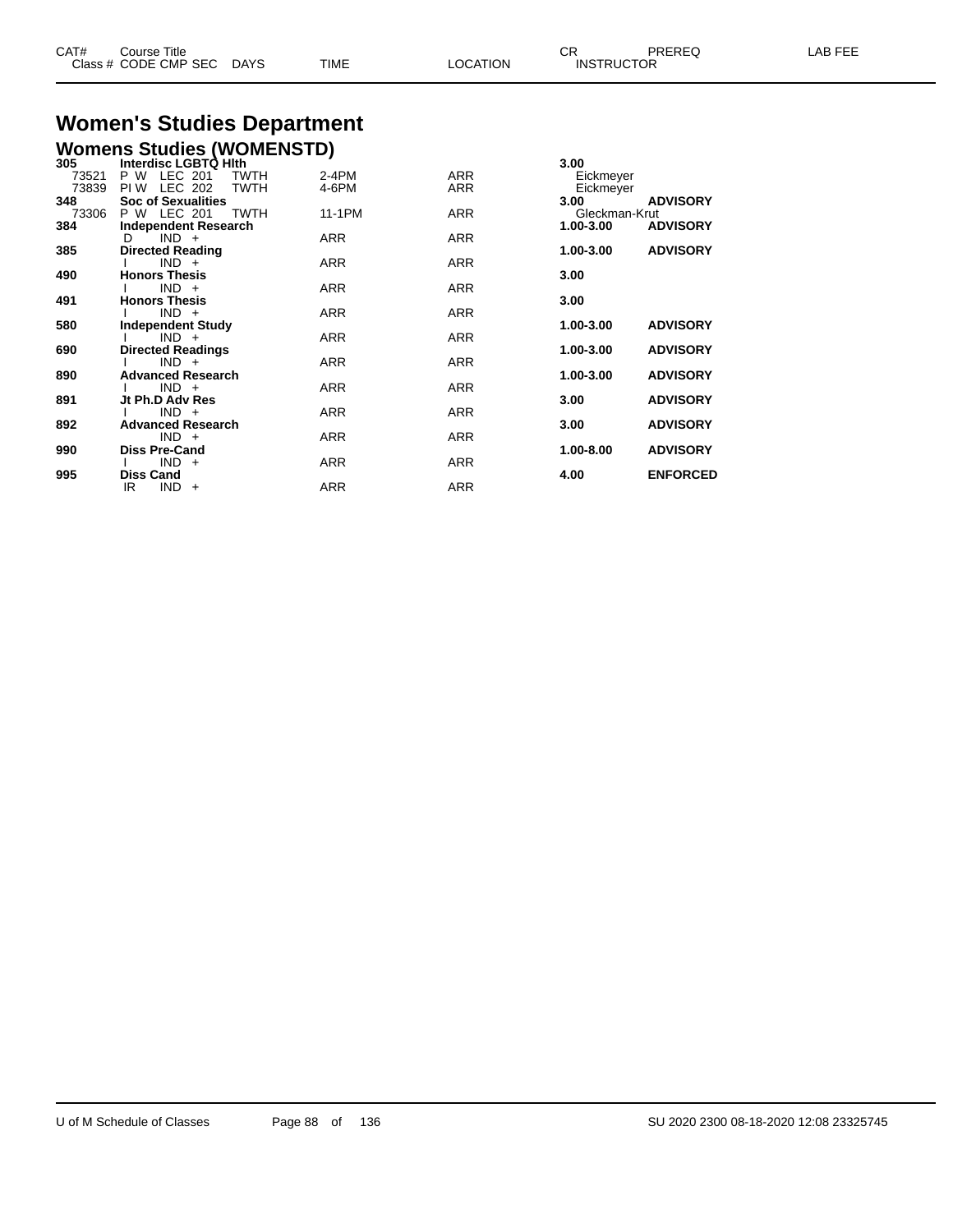#### **Medicine Division of Anatomical Science Anatomy (ANATOMY)**

| 990 | AIRWIII) (ANAIVIII)<br>Diss-Precand |            |     | $1.00 - 8.00$ | <b>ADVISORY</b> |
|-----|-------------------------------------|------------|-----|---------------|-----------------|
| 995 | $IND +$<br>Diss-Cand                | ARR        | ARR | 4.00          | <b>ENFORCED</b> |
|     | $IND +$<br>IR                       | <b>ARR</b> | ARR |               |                 |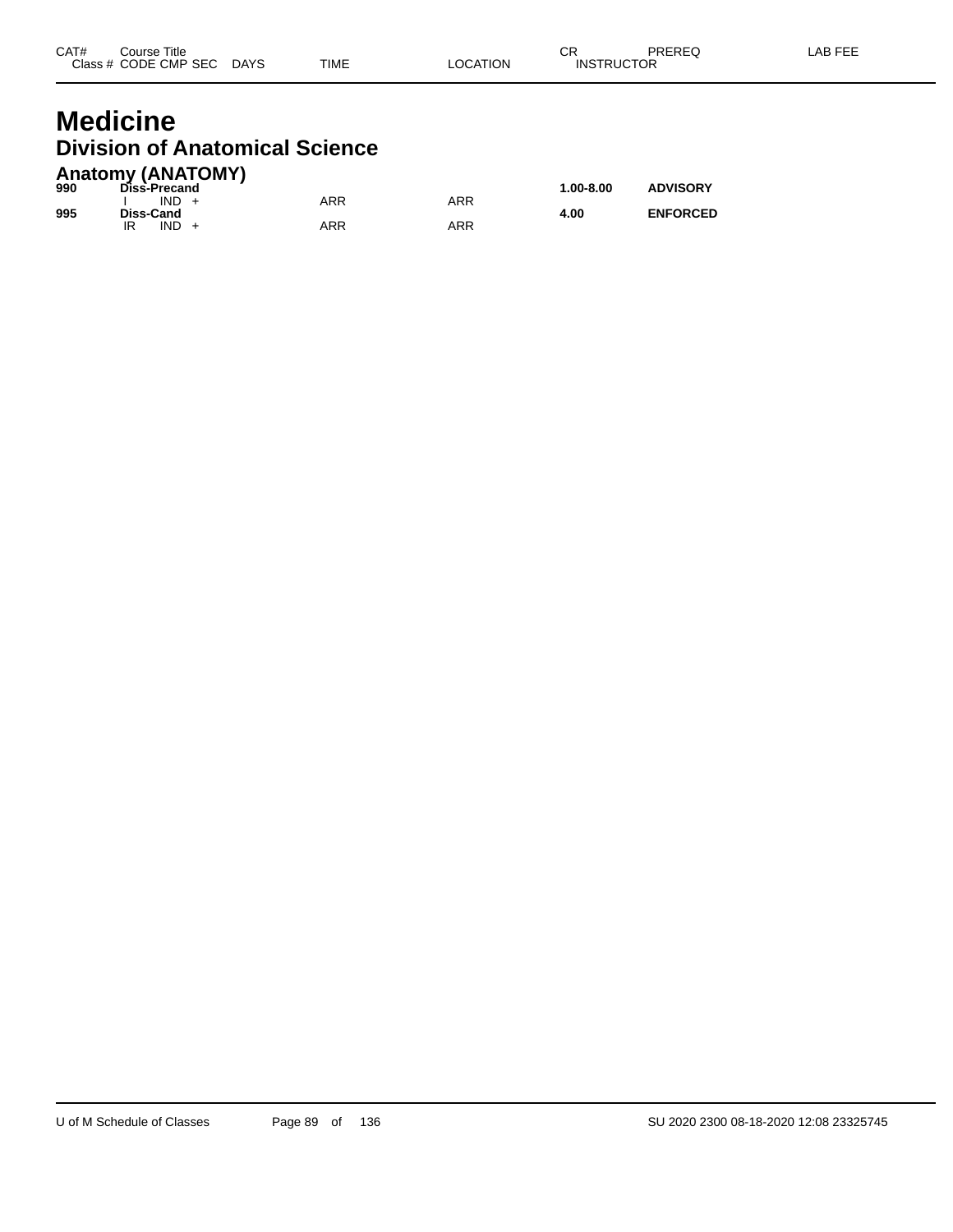| CAT# | Course Title<br>Class # CODE CMP SEC | <b>DAYS</b> | <b>TIME</b> | <b>LOCATION</b> | СR<br><b>INSTRUCTOR</b> | PREREQ | <b>LAB FEE</b> |
|------|--------------------------------------|-------------|-------------|-----------------|-------------------------|--------|----------------|
|      |                                      |             |             |                 |                         |        |                |

# **Anesthesiology Department**

| 499 | <b>Anesthesia (ANESTH)</b><br>Ua Resèarch |     |     | 1.00-16.00 | <b>ADVISORY</b> |
|-----|-------------------------------------------|-----|-----|------------|-----------------|
|     | $IND +$                                   | ARR | ARR |            |                 |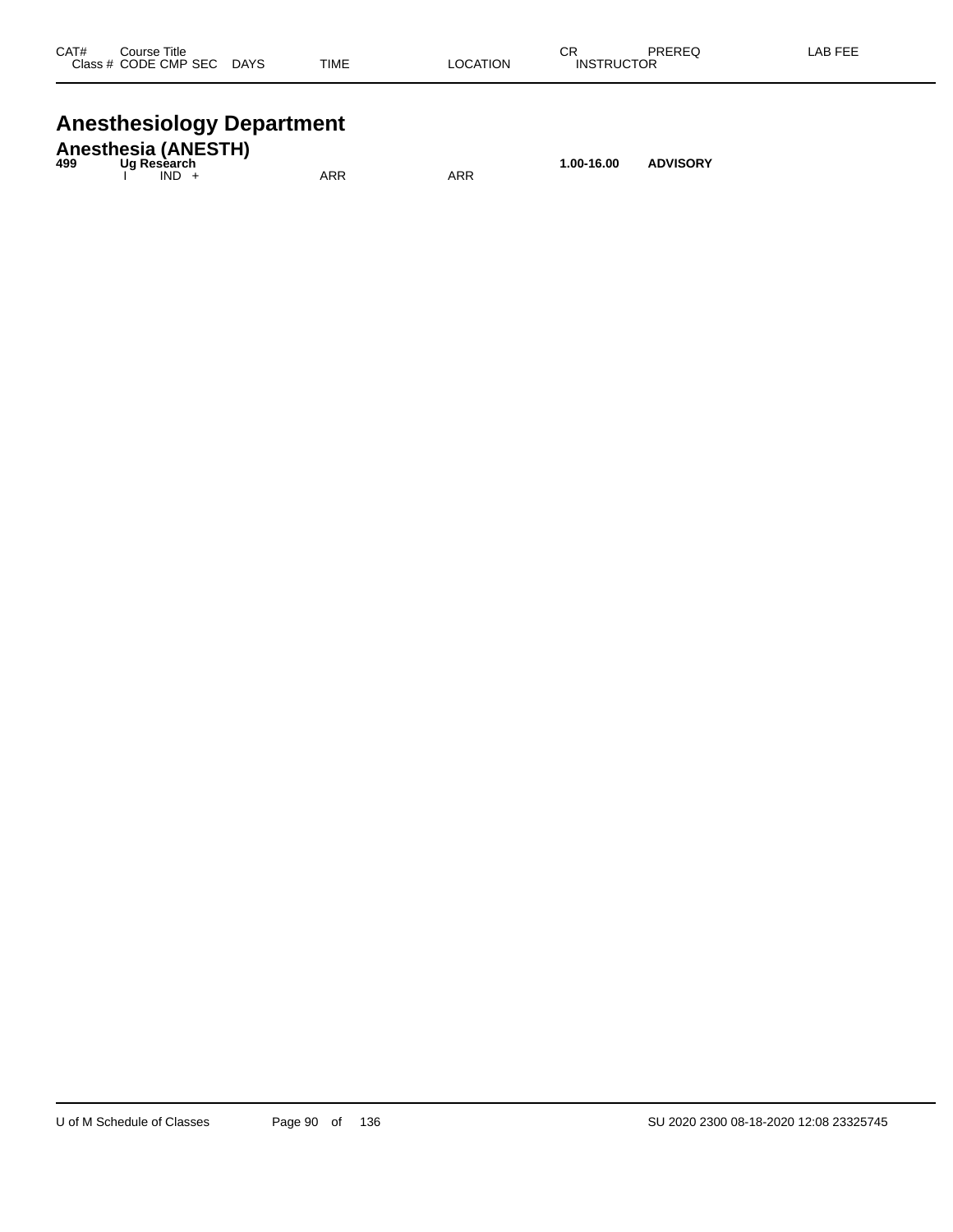| CAT# | Course Title<br>Class # CODE CMP SEC | <b>DAYS</b> | <b>TIME</b> | LOCATION | СR<br><b>INSTRUCTOR</b> | PREREQ | LAB FEE |
|------|--------------------------------------|-------------|-------------|----------|-------------------------|--------|---------|
|      |                                      |             |             |          |                         |        |         |

#### **Bioinformatics Bioinformatics (BIOINF)**

| 599 | P <sub>1</sub><br><b>Directed Research</b> |     |     | $1.00 - 8.00$ |                 |
|-----|--------------------------------------------|-----|-----|---------------|-----------------|
|     | $IND +$                                    | ARR | ARR |               |                 |
| 990 | Diss Research / Prec<br>IND.               | ARR | ARR | $1.00 - 8.00$ | <b>ADVISORY</b> |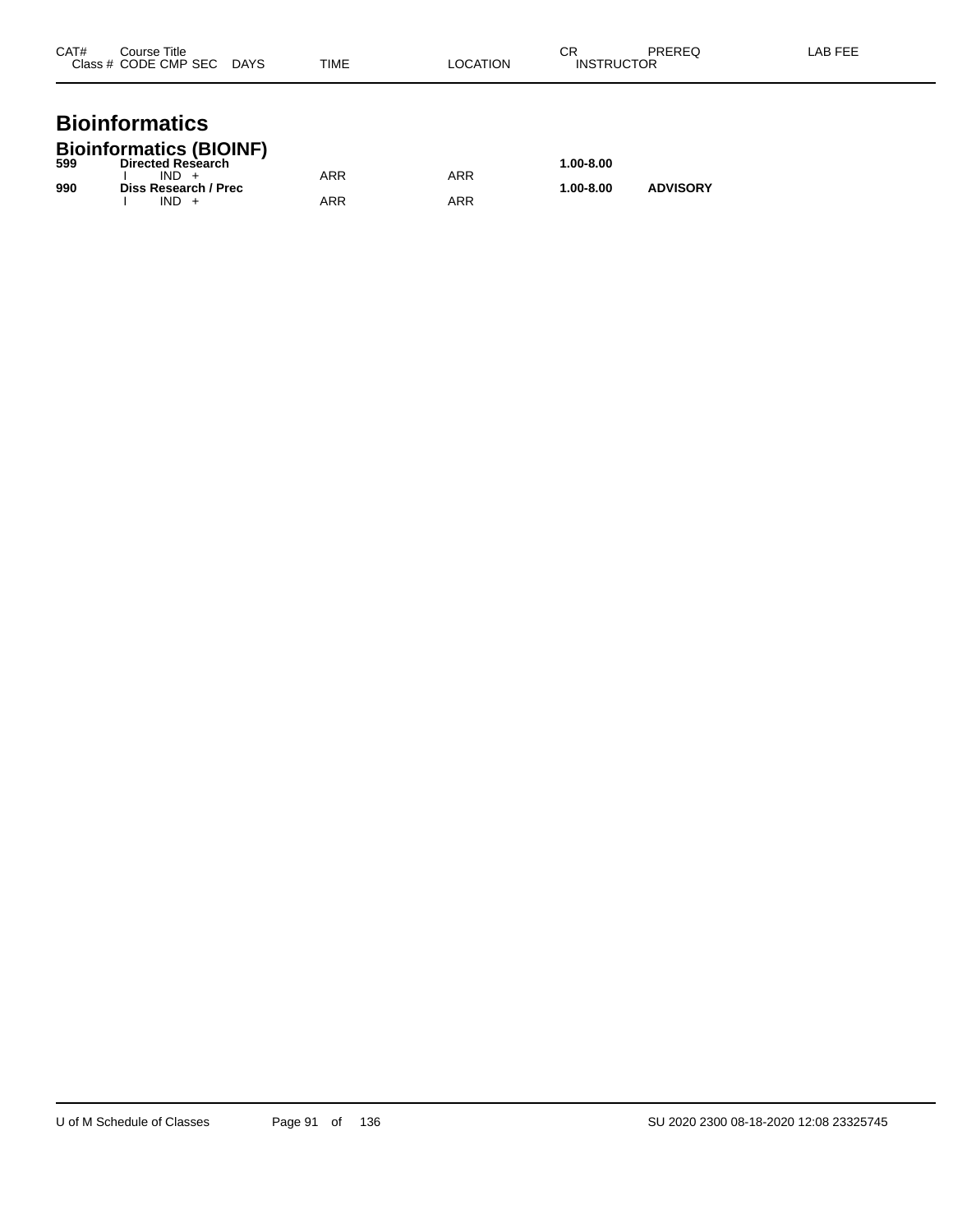| CAT#<br>Course Title<br>Class # CODE CMP SEC DAYS | TIME | <b>LOCATION</b> | СR<br>PRERFO<br><b>INSTRUCTOR</b> | LAB FEE |
|---------------------------------------------------|------|-----------------|-----------------------------------|---------|
| <b>Biological Chemistry Departmen</b>             |      |                 |                                   |         |

# **Biological Chemistry (BIOLCHEM)**

| 298 | <b>Profession Chomon , proceditem,</b><br><b>UG Research Biochem</b> |            |            | 1.00-4.00     | <b>ADVISORY</b> |
|-----|----------------------------------------------------------------------|------------|------------|---------------|-----------------|
|     | $IND +$                                                              | <b>ARR</b> | <b>ARR</b> |               |                 |
| 398 | <b>UG Research BIOLCHEM</b>                                          |            |            | 1.00-4.00     | <b>ADVISORY</b> |
|     | $IND +$                                                              | <b>ARR</b> | <b>ARR</b> |               |                 |
| 499 | <b>Biochem Res for Ug</b>                                            |            |            | 1.00-6.00     | <b>ADVISORY</b> |
|     | $IND +$<br>IR                                                        | <b>ARR</b> | <b>ARR</b> |               |                 |
|     | * FOR UNDERGRADUATES.                                                |            |            |               |                 |
| 600 | Intro Bio Research                                                   |            |            | $1.00 - 8.00$ | <b>ADVISORY</b> |
|     | $IND +$<br>IR                                                        | <b>ARR</b> | <b>ARR</b> |               |                 |
| 800 | <b>Biochem Res-Med Stu</b>                                           |            |            | 1.00-6.00     | <b>ADVISORY</b> |
|     | $IND +$                                                              | <b>ARR</b> | <b>ARR</b> |               |                 |
| 990 | <b>Diss-Precand</b>                                                  |            |            | 1.00-8.00     | <b>ADVISORY</b> |
|     | $IND +$                                                              | <b>ARR</b> | <b>ARR</b> |               |                 |
| 995 | Diss-Cand                                                            |            |            | 4.00          | <b>ENFORCED</b> |
|     | IR<br>IND.<br>$+$                                                    | <b>ARR</b> | <b>ARR</b> |               |                 |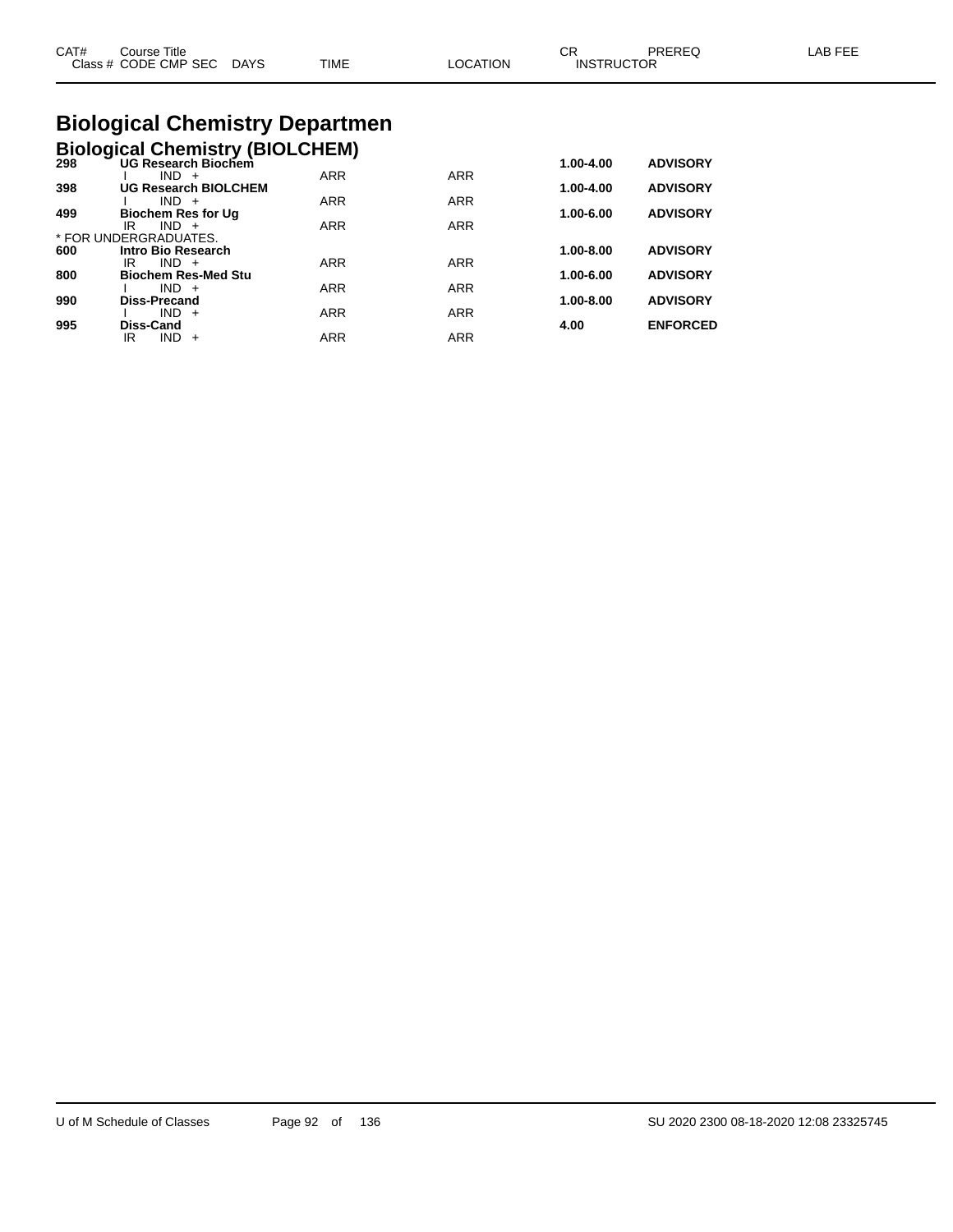| CAT# | Title<br>Course      |             |      |         | ~~<br>◡⊓          | PREREQ | AR FF'<br><b>AL</b> |
|------|----------------------|-------------|------|---------|-------------------|--------|---------------------|
|      | Class # CODE CMP SEC | <b>DAYS</b> | TIME | OCATION | <b>INSTRUCTOR</b> |        |                     |

#### **Cell and Developmental Biology Cell and Developmental Biology (CDB)**

| 598 | <b>Directed Readings</b> |            |            | 1.00-4.00     | <b>ADVISORY</b> |
|-----|--------------------------|------------|------------|---------------|-----------------|
|     | $IND +$                  | <b>ARR</b> | <b>ARR</b> |               |                 |
| 599 | <b>Directed Research</b> |            |            | $1.00 - 8.00$ | <b>ADVISORY</b> |
|     | $IND +$                  | <b>ARR</b> | <b>ARR</b> |               |                 |
| 990 | <b>Diss Pre-Cand</b>     |            |            | $1.00 - 8.00$ | <b>ADVISORY</b> |
|     | $IND +$                  | <b>ARR</b> | ARR        |               |                 |
| 995 | Diss-Cand                |            |            | 4.00          | <b>ENFORCED</b> |
|     | $IND +$<br>R             | <b>ARR</b> | ARR        |               |                 |
|     |                          |            |            |               |                 |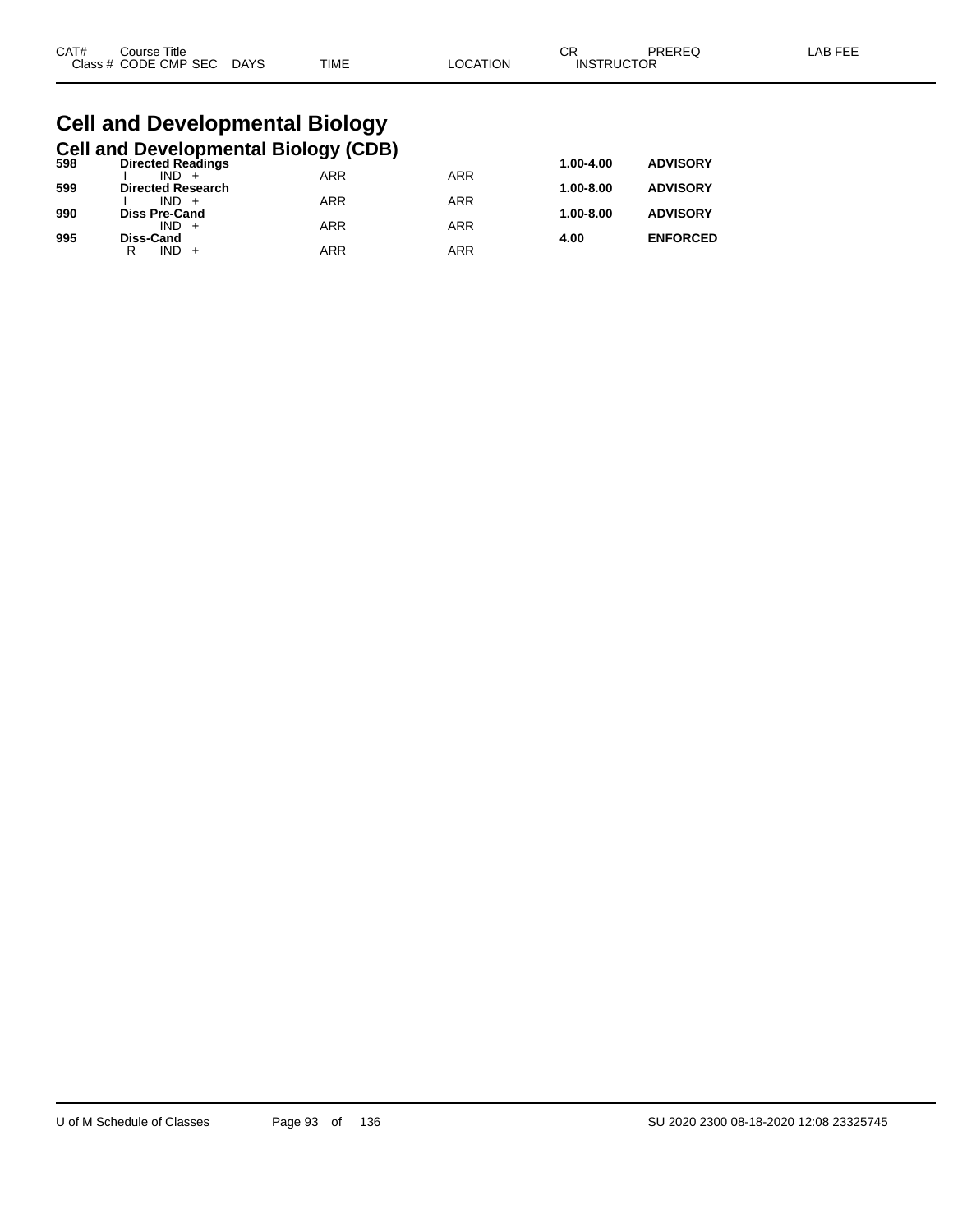| CAT# | Title<br>Course      |                       |             |          | СR                | PREREQ | LAB FEF |
|------|----------------------|-----------------------|-------------|----------|-------------------|--------|---------|
|      | Class # CODE CMP SEC | <b>DAYS</b><br>$\sim$ | <b>TIME</b> | _OCATION | <b>INSTRUCTOR</b> |        |         |

#### **Cellular and Molecular Biology Cellular And Molecular Biology (CMBIOL)**

| 599 | <b>Non-Diss Research</b> | . . |            | $1.00 - 8.00$ | <b>ADVISORY</b> |
|-----|--------------------------|-----|------------|---------------|-----------------|
|     | $IND +$                  | ARR | ARR        |               |                 |
| 990 | Diss-Precand             |     |            | $1.00 - 8.00$ | <b>ADVISORY</b> |
|     | $IND +$                  | ARR | <b>ARR</b> |               |                 |
| 995 | Diss-Cand                |     |            | 4.00          | <b>ENFORCED</b> |
|     | IND.<br>IR               | ARR | ARR        |               |                 |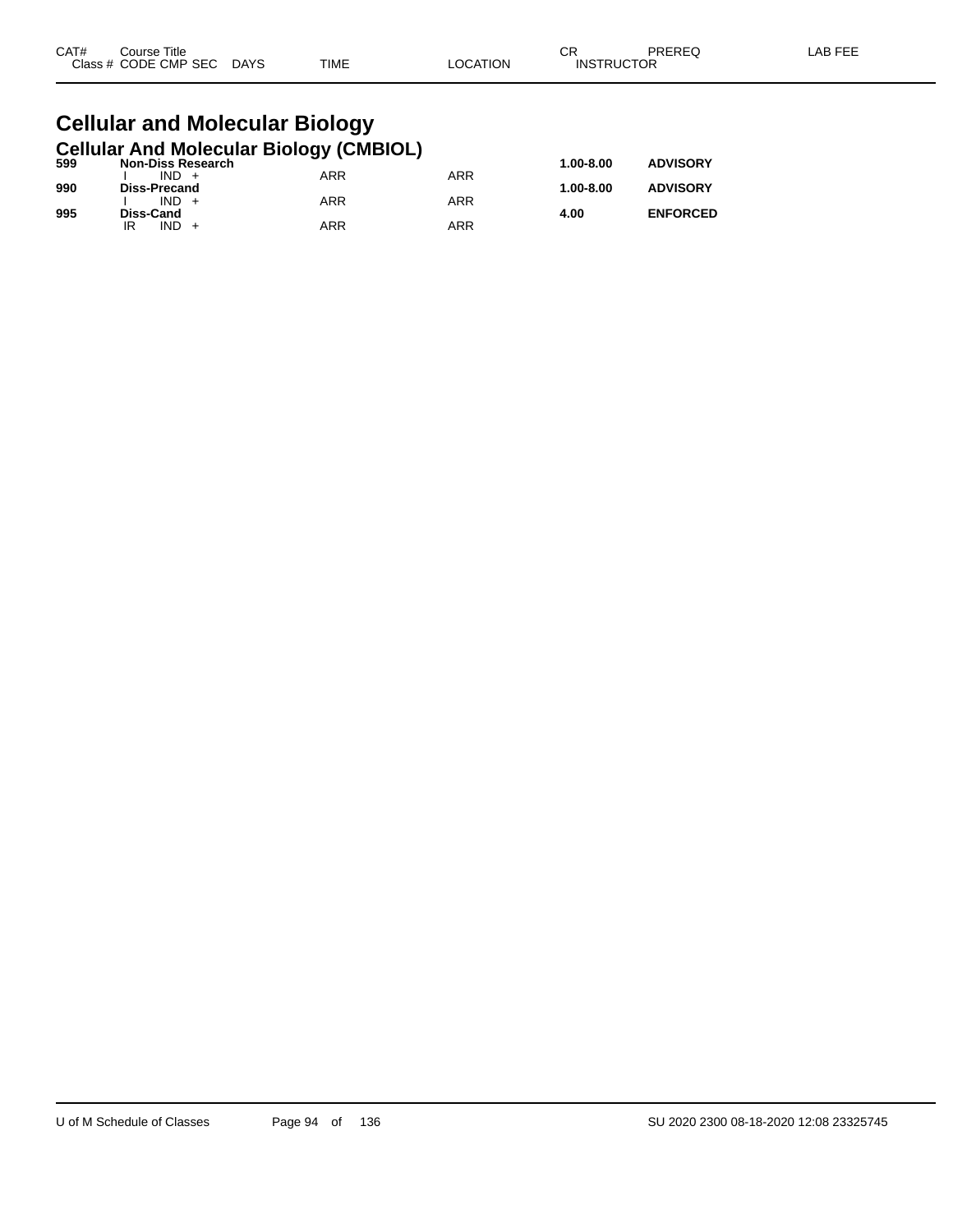| CAT# | Course Title<br>Class # CODE CMP SEC | <b>DAYS</b> | <b>TIME</b> | LOCATION | СR<br><b>INSTRUCTOR</b> | PREREQ | LAB FEE |
|------|--------------------------------------|-------------|-------------|----------|-------------------------|--------|---------|
|      |                                      |             |             |          |                         |        |         |

## **Dermatology Department**

|     | <b>Dermatology (DERM)</b> |     |     |               |                 |
|-----|---------------------------|-----|-----|---------------|-----------------|
| 499 | U G Derm Research         |     |     | 1.00-16.00    |                 |
|     | $IND +$                   | ARR | ARR |               |                 |
| 544 | <b>Biochemical Res</b>    |     |     | 1.00-16.00    |                 |
|     | $IND +$                   | ARR | ARR |               |                 |
| 599 | <b>Clinical Research</b>  |     |     | $2.00 - 8.00$ | <b>ADVISORY</b> |
|     | $IND +$                   | ARR | ARR |               |                 |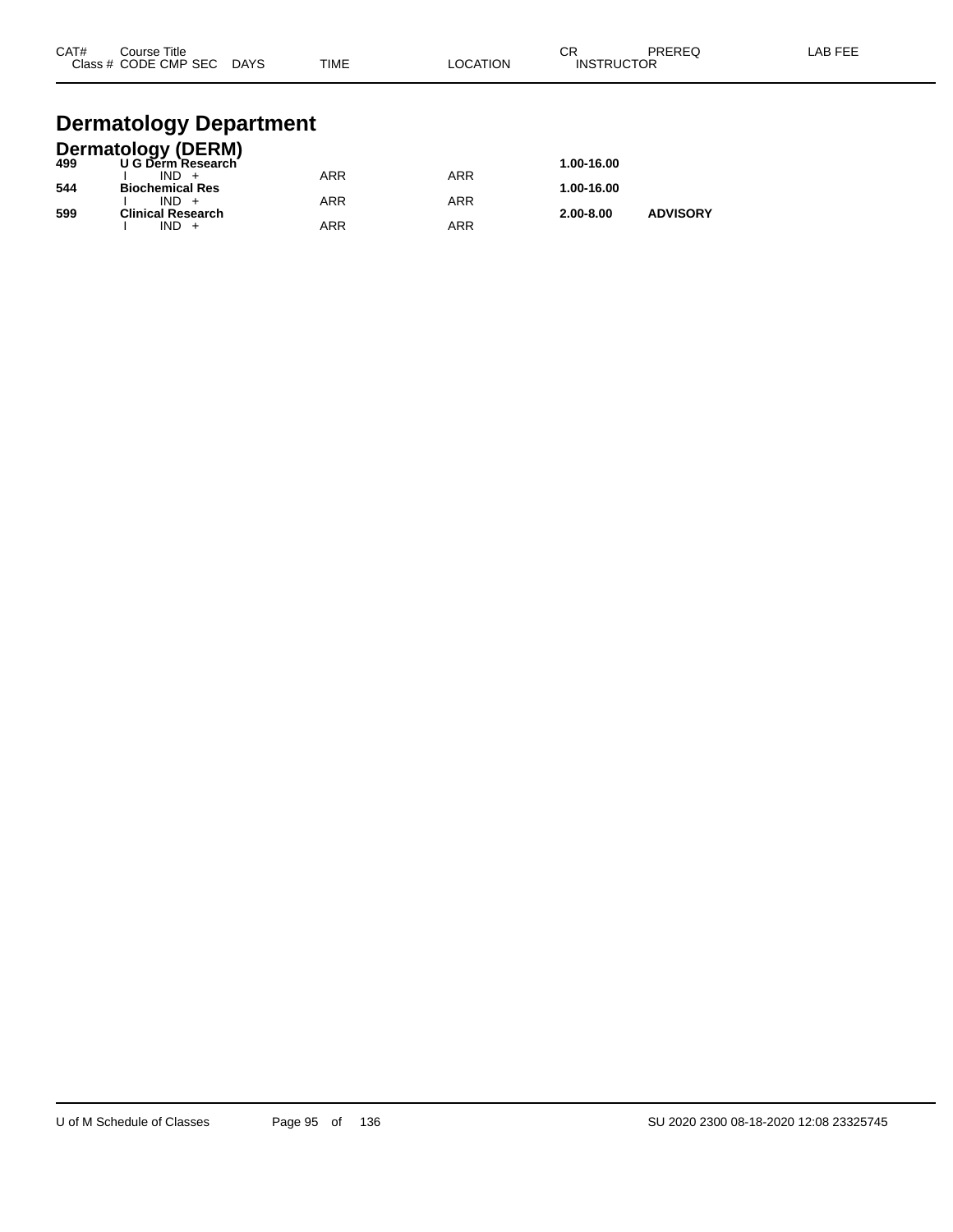| CAT#<br>$2\sqrt{2}$ | Title<br>ourse<br>CMP SEC<br>חר<br>$ -$ | DAYS<br>$\sim$ | <b>TIME</b> | ורו | $\sim$<br>UΗ<br>⊣N.S<br>⋼ | ____ |  |
|---------------------|-----------------------------------------|----------------|-------------|-----|---------------------------|------|--|
|---------------------|-----------------------------------------|----------------|-------------|-----|---------------------------|------|--|

# **Human Genetics Department**

|     | <b>Human Genetics (HUMGEN)</b> |            |            |            |                 |
|-----|--------------------------------|------------|------------|------------|-----------------|
| 500 | Ug Res-Human Gen               |            |            | 1.00-6.00  | <b>ADVISORY</b> |
|     | $IND +$                        | <b>ARR</b> | <b>ARR</b> |            |                 |
| 800 | <b>Research-Non Phd</b>        |            |            | 1.00-16.00 | <b>ADVISORY</b> |
| 990 | $IND +$<br><b>Diss-Precand</b> | <b>ARR</b> | <b>ARR</b> | 1.00-8.00  | <b>ADVISORY</b> |
|     | $IND +$                        | <b>ARR</b> | <b>ARR</b> |            |                 |
| 995 | <b>Diss-Cand</b>               |            |            | 4.00       | <b>ENFORCED</b> |
|     | IND.<br>R                      | <b>ARR</b> | <b>ARR</b> |            |                 |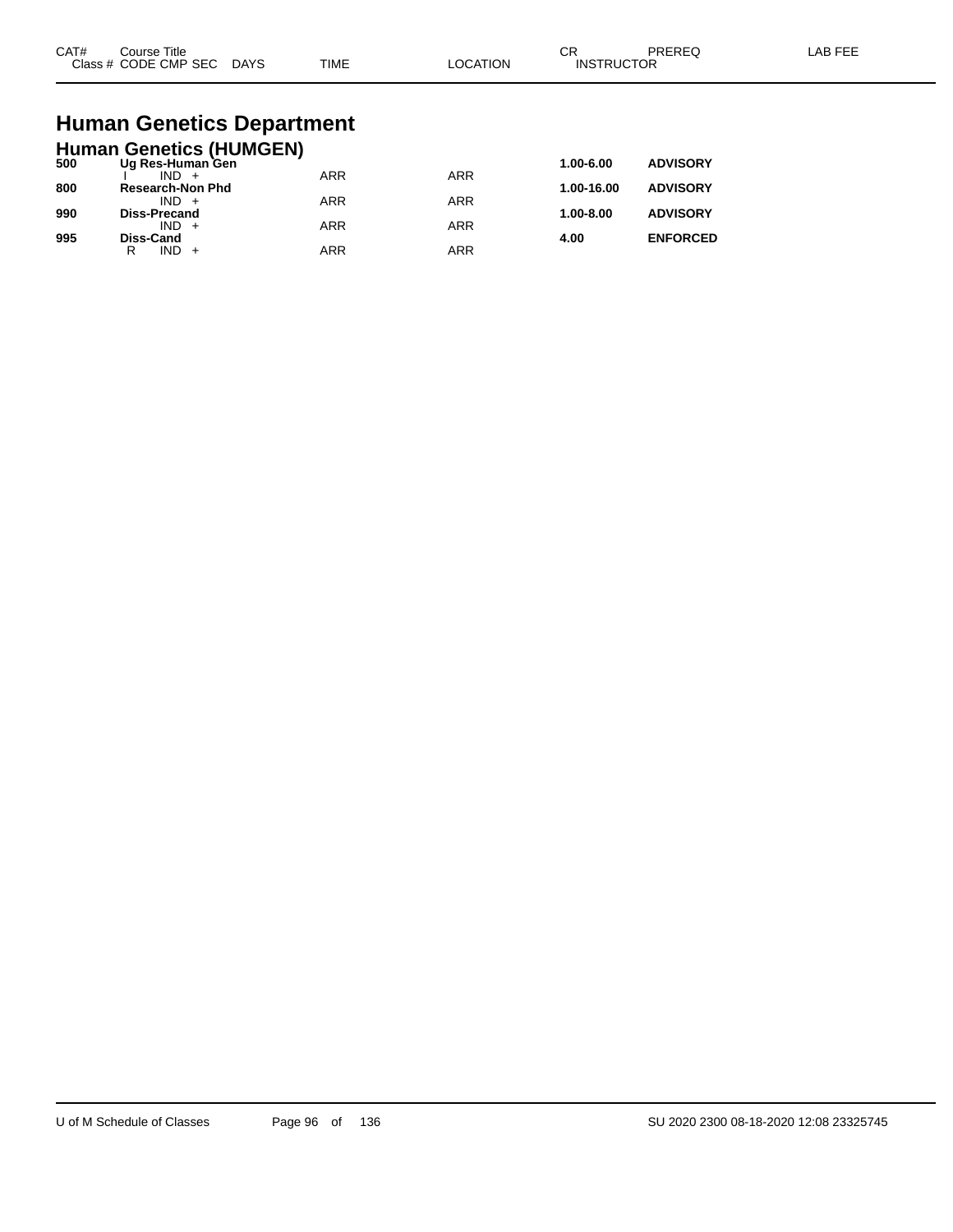| CAT# | Course Title<br>Class # CODE CMP SEC | <b>DAYS</b> | <b>TIME</b> | _OCATION | ∩n<br>- UN<br><b>INSTRUCTOR</b> | PREREQ | _AB FEF |
|------|--------------------------------------|-------------|-------------|----------|---------------------------------|--------|---------|
|      |                                      |             |             |          |                                 |        |         |

## **Internal Medicine Department**

|     | <b>Internal Medicine (INTMED)</b> |     |     |               |                 |
|-----|-----------------------------------|-----|-----|---------------|-----------------|
| 300 | <b>UG Micrbiol Research</b>       |     |     | $2.00 - 4.00$ | <b>ENFORCED</b> |
|     | $IND +$                           | ARR | ARR |               |                 |
| 499 | Ug Int Med Res                    |     |     | 1.00-16.00    |                 |
|     | $IND +$                           | ARR | ARR |               |                 |
| 599 | <b>Clinical Research</b>          |     |     | $2.00 - 8.00$ | <b>ADVISORY</b> |
|     | $IND +$                           | ARR | ARR |               |                 |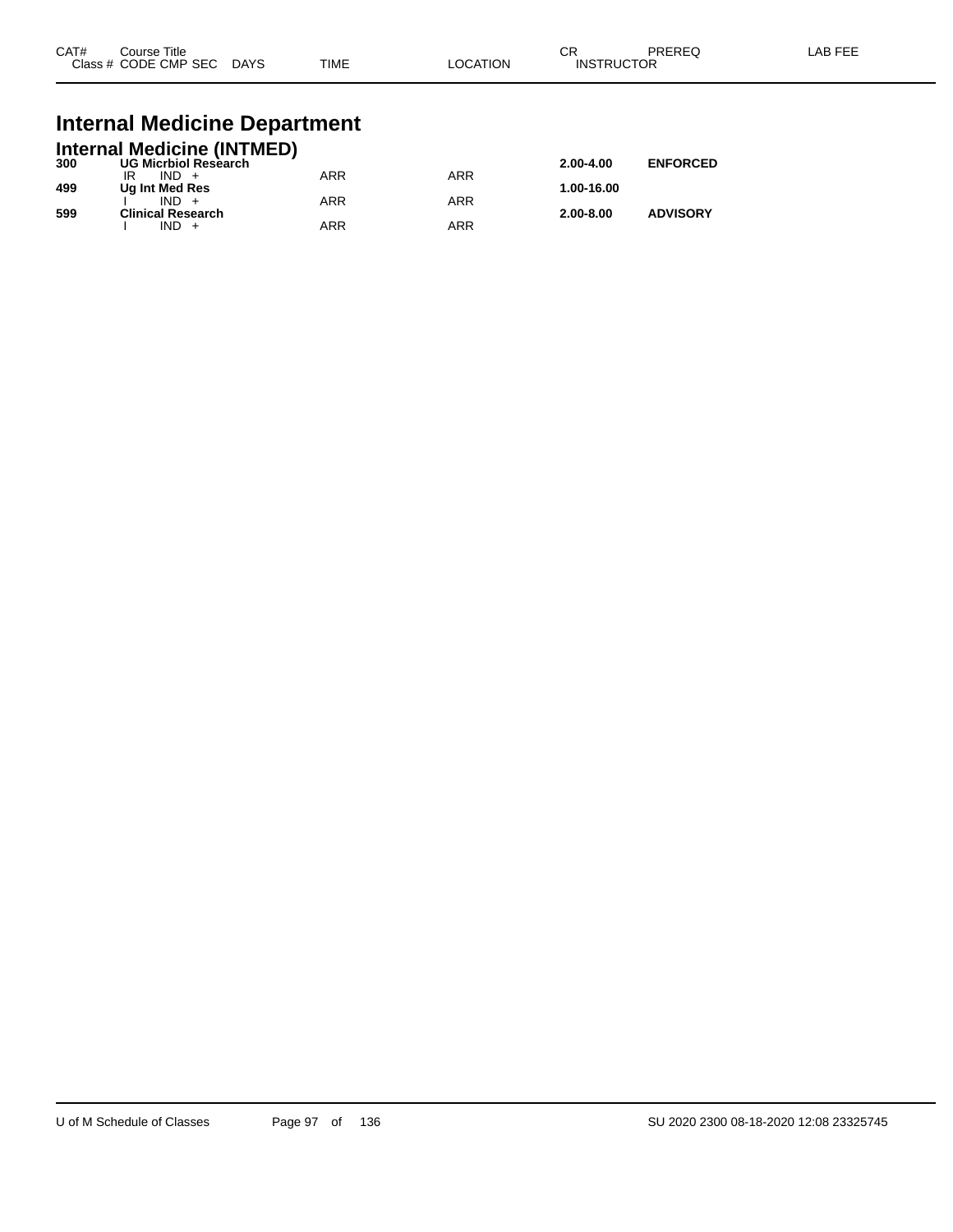| CAT#  | Title<br>Course        |             |      |                   | $\sim$<br>- UN          | <b>DDEDEC</b><br>NLNLY | <b>LAB FEF</b> |
|-------|------------------------|-------------|------|-------------------|-------------------------|------------------------|----------------|
| Class | CODE CMP<br><b>SEC</b> | <b>DAYS</b> | TIME | <b>TION</b><br>ററ | <b>'CTOR</b><br>INSTRUC |                        |                |
|       |                        |             |      |                   |                         |                        |                |

## **Medical School Administration**

| 599                       | <b>Immunology (IMMUNO)</b><br><b>Grad Ind Research</b><br>$IND +$ |   | ARR                                                           | ARR        | $1.00 - 8.00$ | <b>ADVISORY</b> |
|---------------------------|-------------------------------------------------------------------|---|---------------------------------------------------------------|------------|---------------|-----------------|
| 807<br>70428 S<br>70429 P | <b>Adv Head&amp;Neck</b><br>LEC 201<br>LAB 202                    | W | <b>Medical School Administration (MEDADM)</b><br>2-5PM<br>ARR | ARR<br>ARR | 2.00          |                 |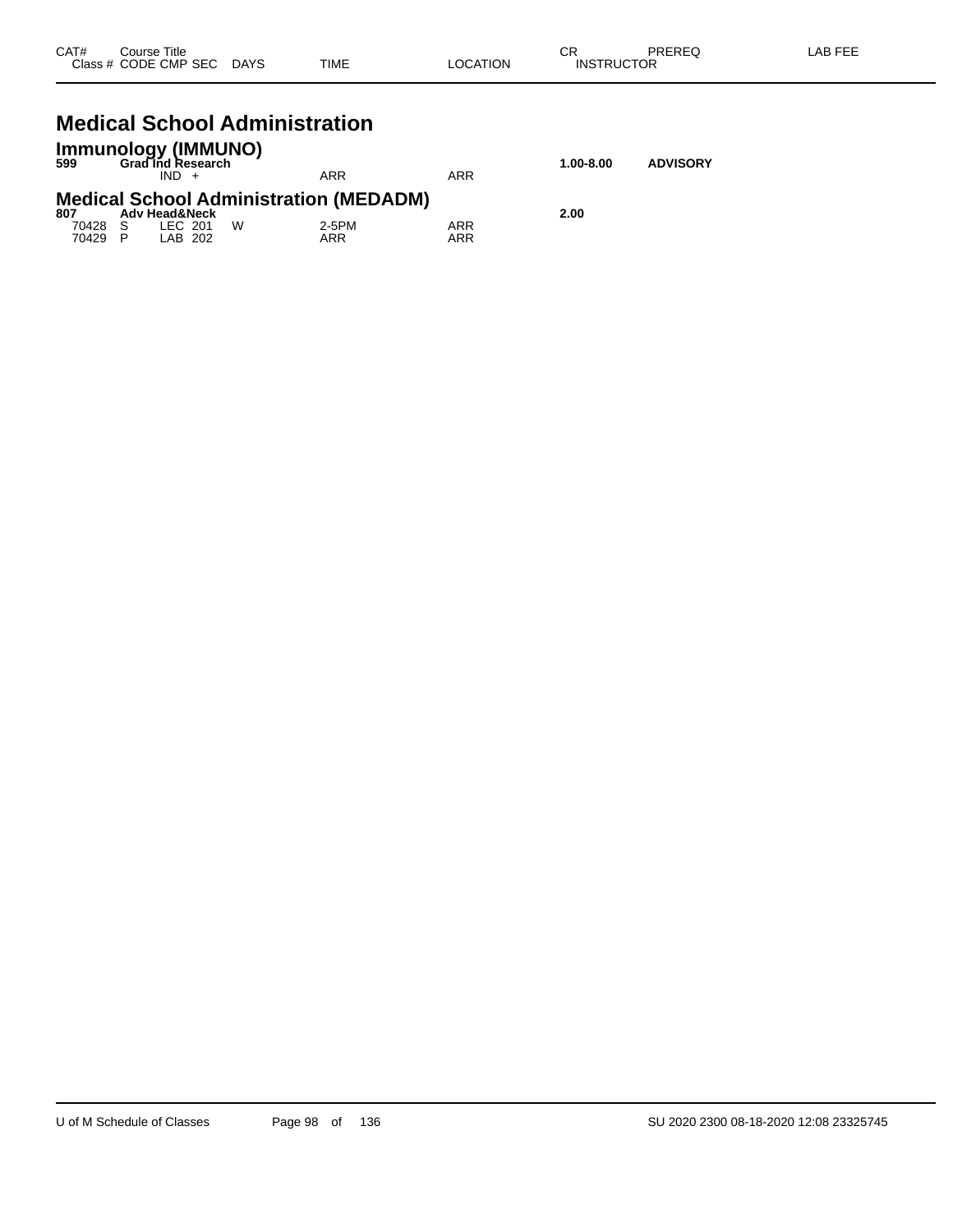| CAT# | ourse Titleٽ<br>Class # CODE CMP SEC DAYS | TIME | LOCATION | rπ<br>◡┍<br><b>INSTRUCTOR</b> | PREREC | LAB FEE |
|------|-------------------------------------------|------|----------|-------------------------------|--------|---------|
|      |                                           |      |          |                               |        |         |

# **Microbiology And Immunology**

## **Microbiology (MICRBIOL) 299 Intro to Research 2.00-3.00**

| -33 | IIIUUUIVIV0560UIII       |            |     | 2.00-J.00     |                           |
|-----|--------------------------|------------|-----|---------------|---------------------------|
|     | $IND +$                  | <b>ARR</b> | ARR |               |                           |
| 399 | Ug Research              |            |     | 1.00-8.00     | <b>ADVISORY, ENFORCED</b> |
|     | IR<br>$IND +$            | <b>ARR</b> | ARR |               |                           |
| 599 | <b>Grad Independ Res</b> |            |     | $1.00 - 8.00$ | <b>ADVISORY</b>           |
|     | $IND +$                  | <b>ARR</b> | ARR |               |                           |
| 990 | <b>Diss-Precand</b>      |            |     | $1.00 - 8.00$ | <b>ADVISORY</b>           |
|     | $IND +$                  | ARR        | ARR |               |                           |
| 995 | Diss-Cand                |            |     | 4.00          | <b>ENFORCED</b>           |
|     | $IND +$<br>IR            | ARR        | ARR |               |                           |
|     |                          |            |     |               |                           |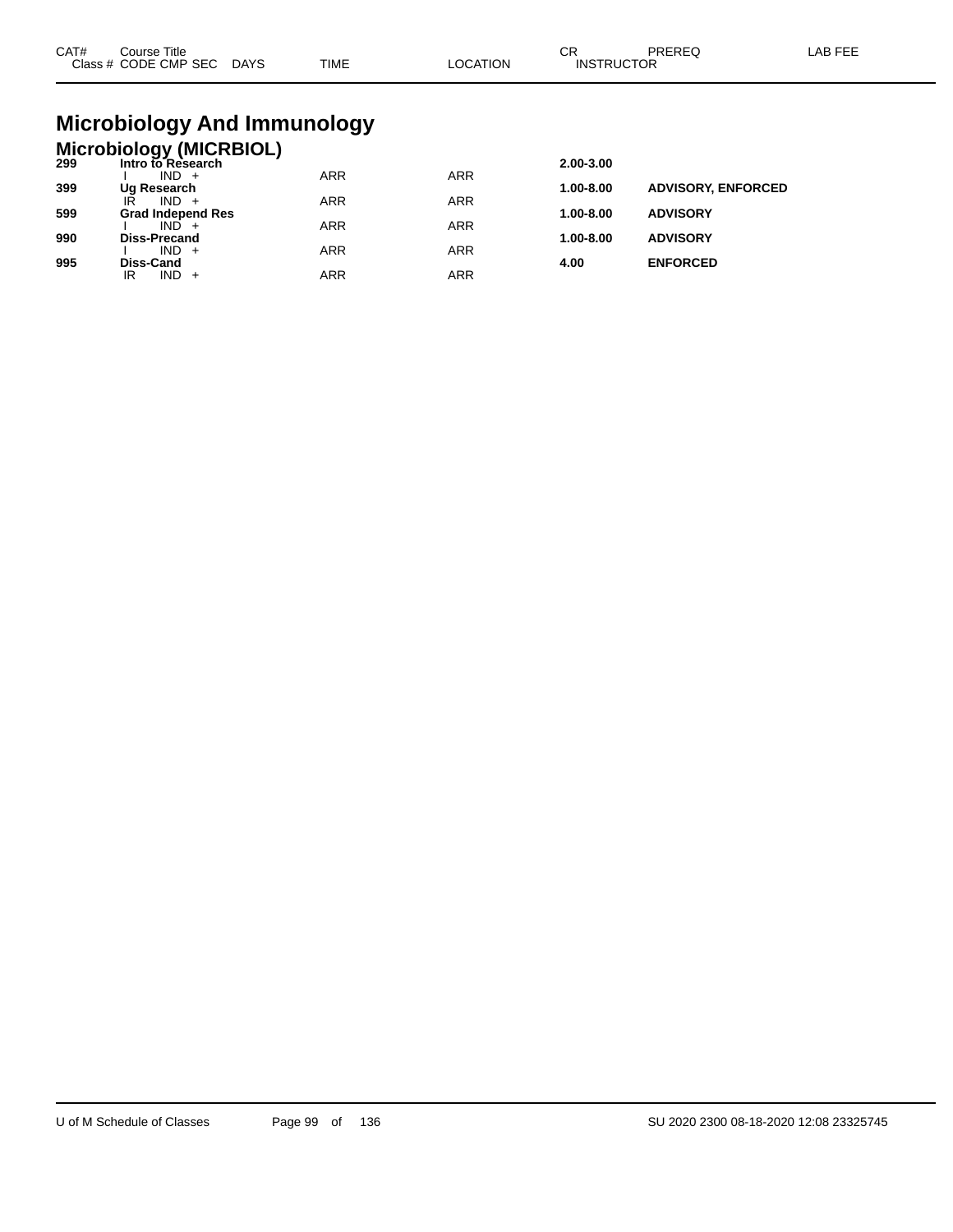| CAT#  | Course Title |             |             | ~-<br>v۱۱           | <b>DDEDEC</b> | . |
|-------|--------------|-------------|-------------|---------------------|---------------|---|
| Class | CODE CMP SEC | <b>DAYS</b> | <b>TIME</b> | <b>UCTOR</b><br>INS | ____          |   |
|       |              |             |             |                     |               |   |

## **Neurology Department**

|     | <b>Neurology (NEUROL)</b> |     |     |               |                 |  |
|-----|---------------------------|-----|-----|---------------|-----------------|--|
| 499 | Ug Neurol Res             |     |     | 1.00-16.00    |                 |  |
|     | $IND +$                   | ARR | ARR |               |                 |  |
| 599 | Clinical Research         |     |     | $2.00 - 8.00$ | <b>ADVISORY</b> |  |
|     | $IND +$                   | ARR | ARR |               |                 |  |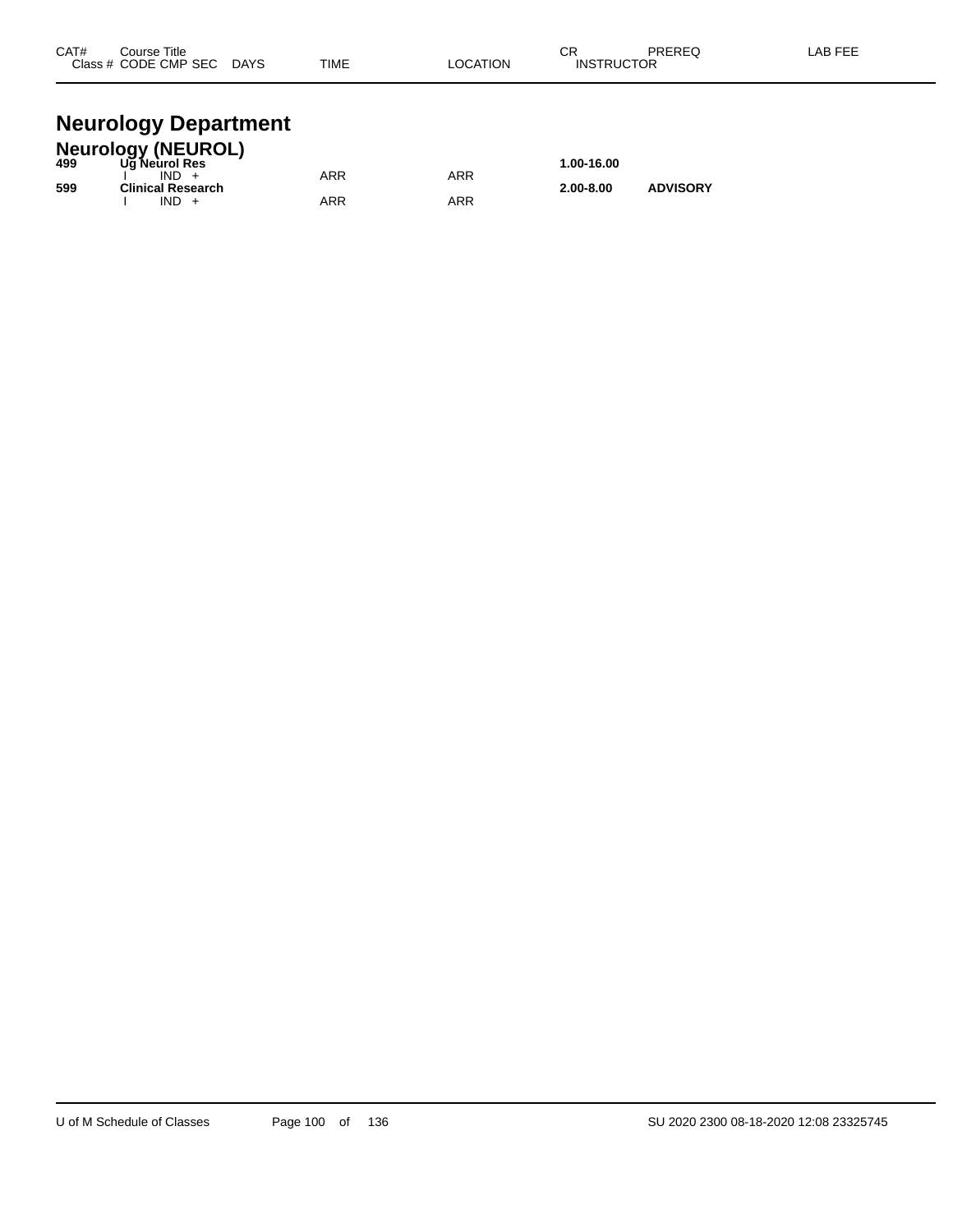| CAT# | Course Title         |             |             |          | ⌒г<br>◡           | PREREC | LAB FEF |
|------|----------------------|-------------|-------------|----------|-------------------|--------|---------|
|      | Class # CODE CMP SEC | <b>DAYS</b> | <b>TIME</b> | LOCATION | <b>INSTRUCTOR</b> |        |         |

#### **Center For Neuroscience Neuroscience (NEUROSCI)**

|     | Neuroscience (NEUROSCI) |            |            |               |                 |
|-----|-------------------------|------------|------------|---------------|-----------------|
| 800 | Neurosci Rès Method     |            |            | 1.00-9.00     | <b>ADVISORY</b> |
|     | $IND +$                 | <b>ARR</b> | <b>ARR</b> |               |                 |
| 801 | Neurosci Res Method     |            |            | 1.00-9.00     | <b>ADVISORY</b> |
|     | $IND +$                 | ARR        | ARR        |               |                 |
| 990 | <b>Diss-Precand</b>     |            |            | $1.00 - 8.00$ | <b>ADVISORY</b> |
|     | $IND +$                 | <b>ARR</b> | ARR        |               |                 |
| 995 | <b>Diss-Cand</b>        |            |            | 4.00          | <b>ENFORCED</b> |
|     | IND.<br>R               | ARR        | ARR        |               |                 |
|     |                         |            |            |               |                 |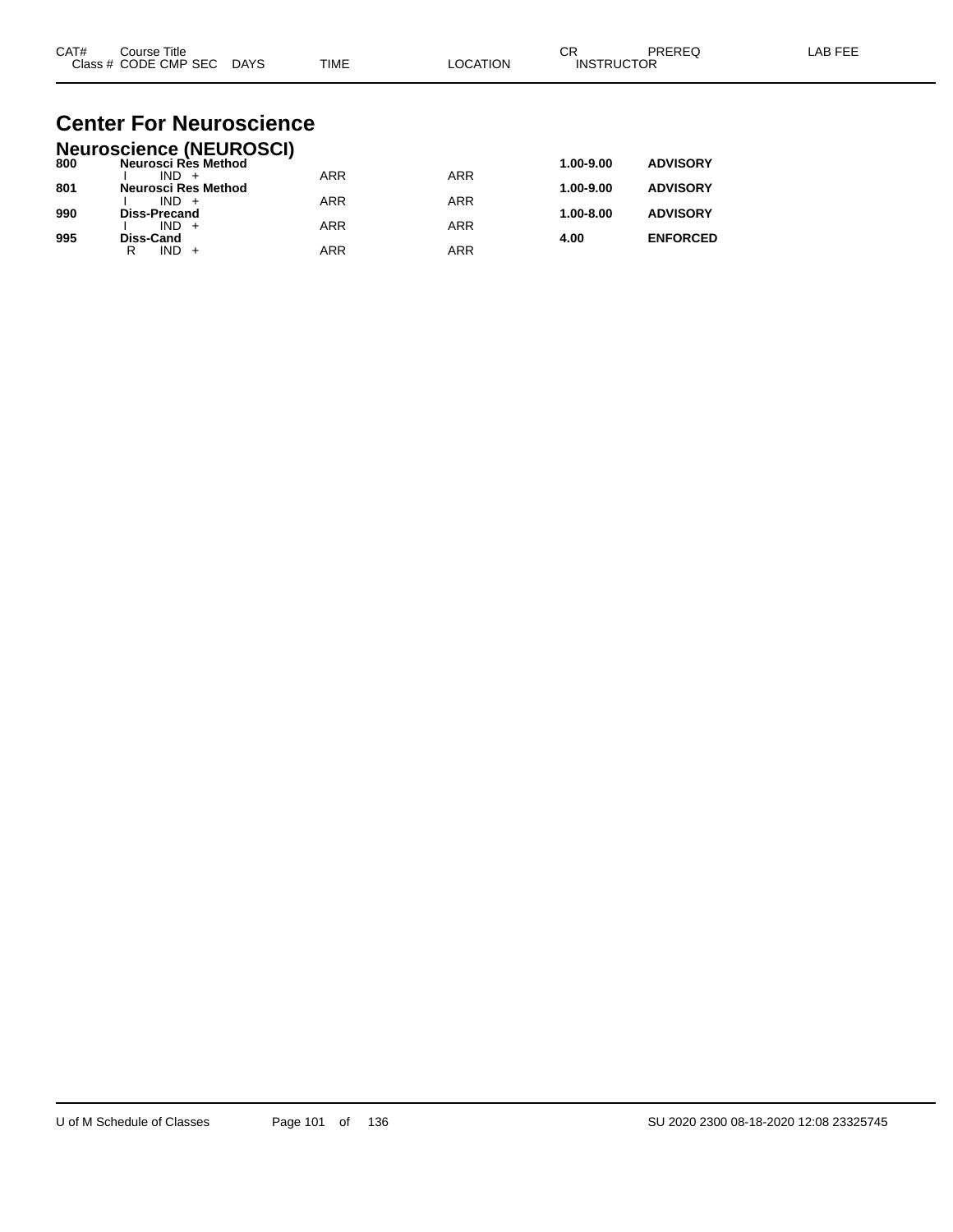#### **Obstetrics And Gynecology Dept**<br>Obstetries and Gynecology (OBSTOVN) **Obstetrics and Gynecology (OBSTGYN)**

| 499 | U G Ob-Gyn Research                 | ODSTETTICS and Gynecology (ODSTGTN) |     | 1.00-16.00    |                 |
|-----|-------------------------------------|-------------------------------------|-----|---------------|-----------------|
|     | $IND +$                             | ARR                                 | ARR |               |                 |
| 599 | <b>Clinical Research</b><br>$IND +$ | ARR                                 | ARR | $2.00 - 8.00$ | <b>ADVISORY</b> |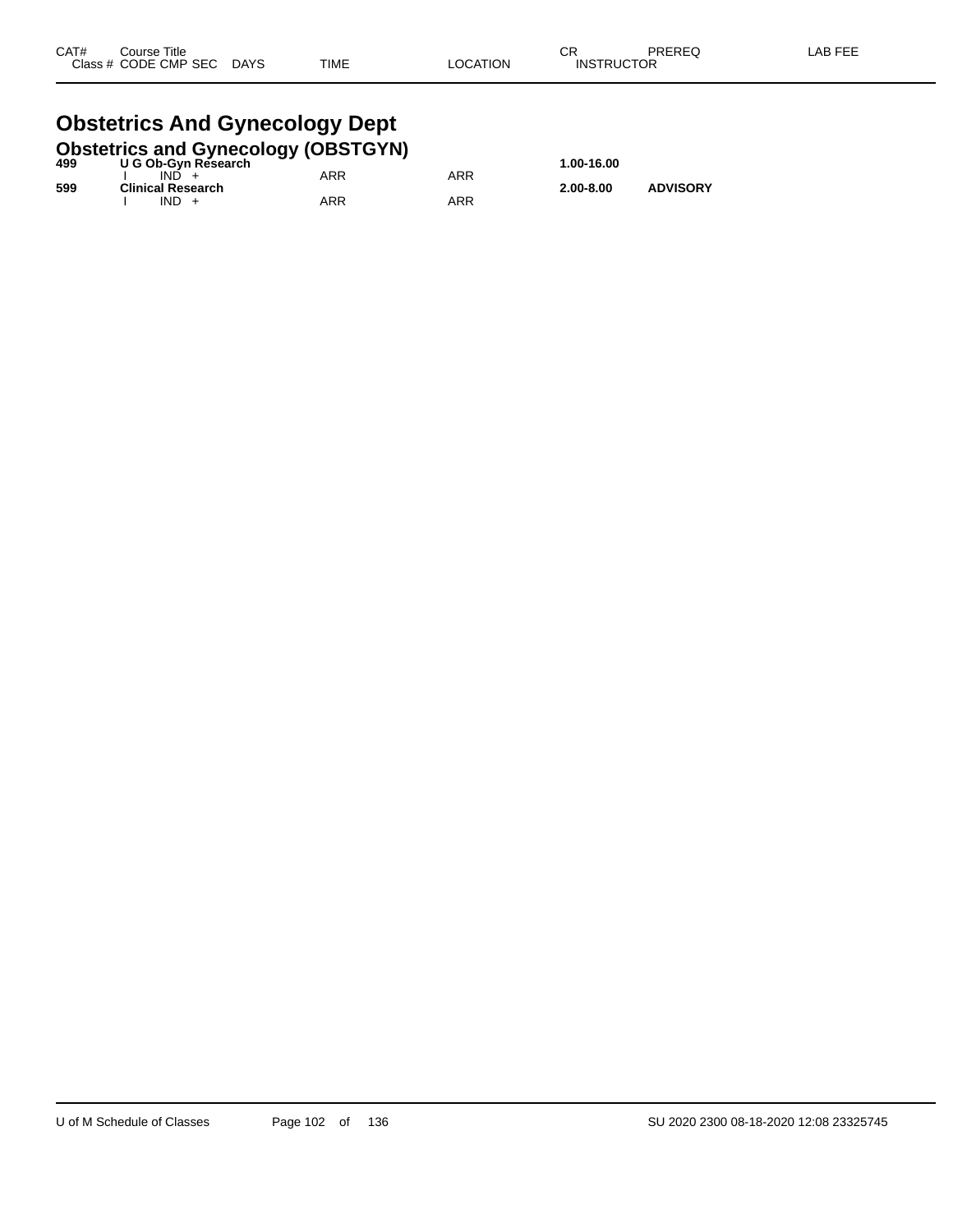| CAT# | Course Title.        |             |             |          | <b>^^</b><br>◡Ⴡ   | PREREC | _AB FEF |
|------|----------------------|-------------|-------------|----------|-------------------|--------|---------|
|      | Class # CODE CMP SEC | <b>DAYS</b> | <b>TIME</b> | LOCATION | <b>INSTRUCTOR</b> |        |         |

# **Ophthalmology Department**

|     | <b>Ophthalmology (OPHTH)</b><br>499 U G Ophthy Research |            |            |               |                 |
|-----|---------------------------------------------------------|------------|------------|---------------|-----------------|
|     |                                                         |            |            | 1.00-16.00    |                 |
|     |                                                         | <b>ARR</b> | <b>ARR</b> |               |                 |
| 599 | <b>Clinical Research</b>                                |            |            | $2.00 - 8.00$ | <b>ADVISORY</b> |
| 801 | $IND +$<br><b>Instruments</b>                           | <b>ARR</b> | <b>ARR</b> | 1.00-4.00     | <b>ADVISORY</b> |
|     | $IND +$                                                 | <b>ARR</b> | <b>ARR</b> |               |                 |
| 802 | <b>Medical</b>                                          |            |            | 1.00-4.00     | <b>ADVISORY</b> |
|     | $IND +$                                                 | <b>ARR</b> | <b>ARR</b> |               |                 |
| 807 | <b>Ocular Pharmacology</b>                              |            |            | 1.00          | <b>ADVISORY</b> |
|     | IND                                                     | <b>ARR</b> | <b>ARR</b> |               |                 |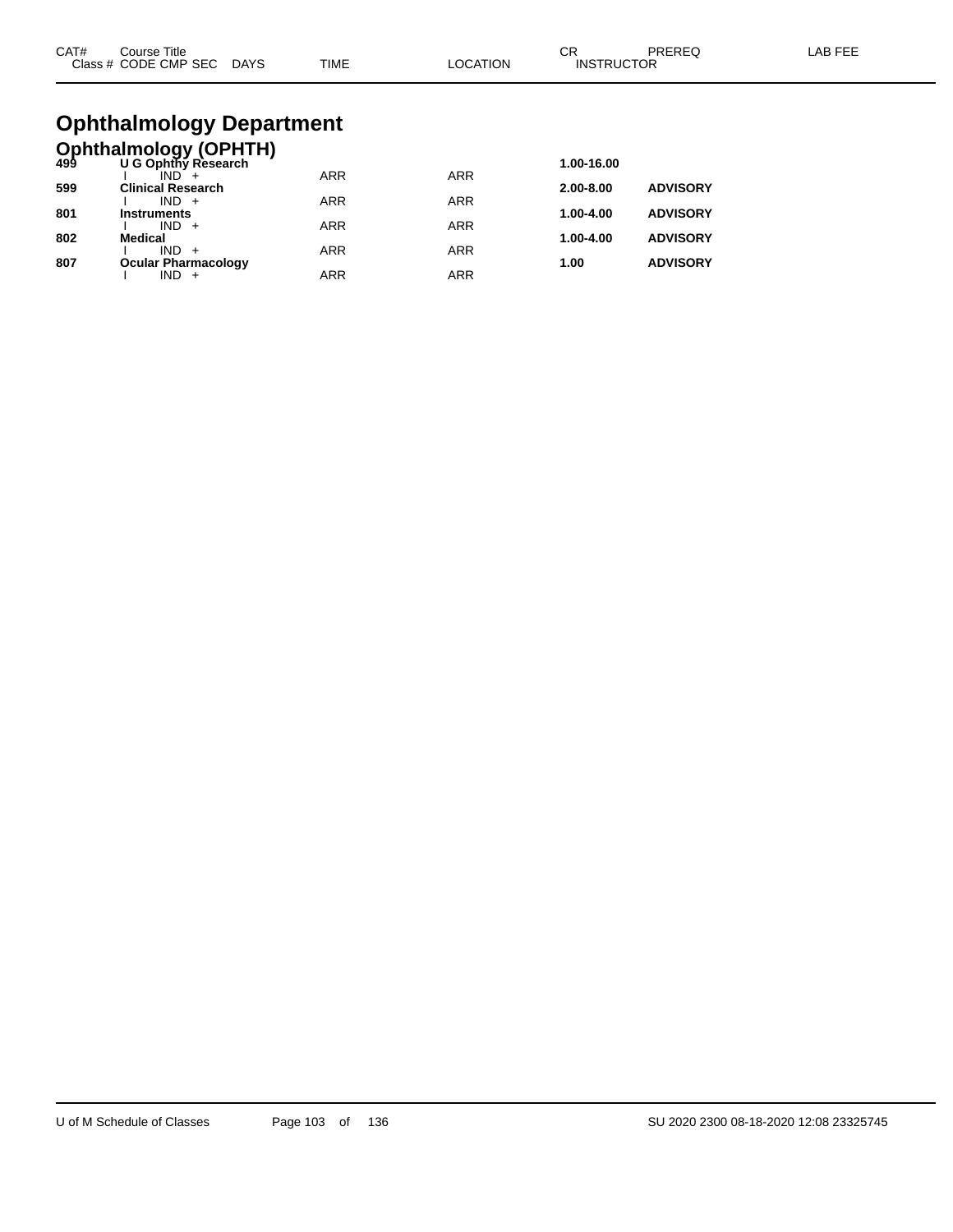| CAT# | Course Title              |             |          | ⌒冖                | PREREQ | LAB FEE |
|------|---------------------------|-------------|----------|-------------------|--------|---------|
|      | Class # CODE CMP SEC DAYS | <b>TIME</b> | LOCATION | <b>INSTRUCTOR</b> |        |         |
|      |                           |             |          |                   |        |         |

### **Otorhinolaryngology Department**

|     | <b>Otorhinolaryngology (OTO)</b><br>499 U G Oto Research |            |     |               |                 |
|-----|----------------------------------------------------------|------------|-----|---------------|-----------------|
|     |                                                          |            |     | 1.00-16.00    |                 |
|     | $IND +$                                                  | <b>ARR</b> | ARR |               |                 |
| 599 | <b>Clinical Research</b>                                 |            |     | $2.00 - 8.00$ | <b>ADVISORY</b> |
|     | $IND +$                                                  | ARR        | ARR |               |                 |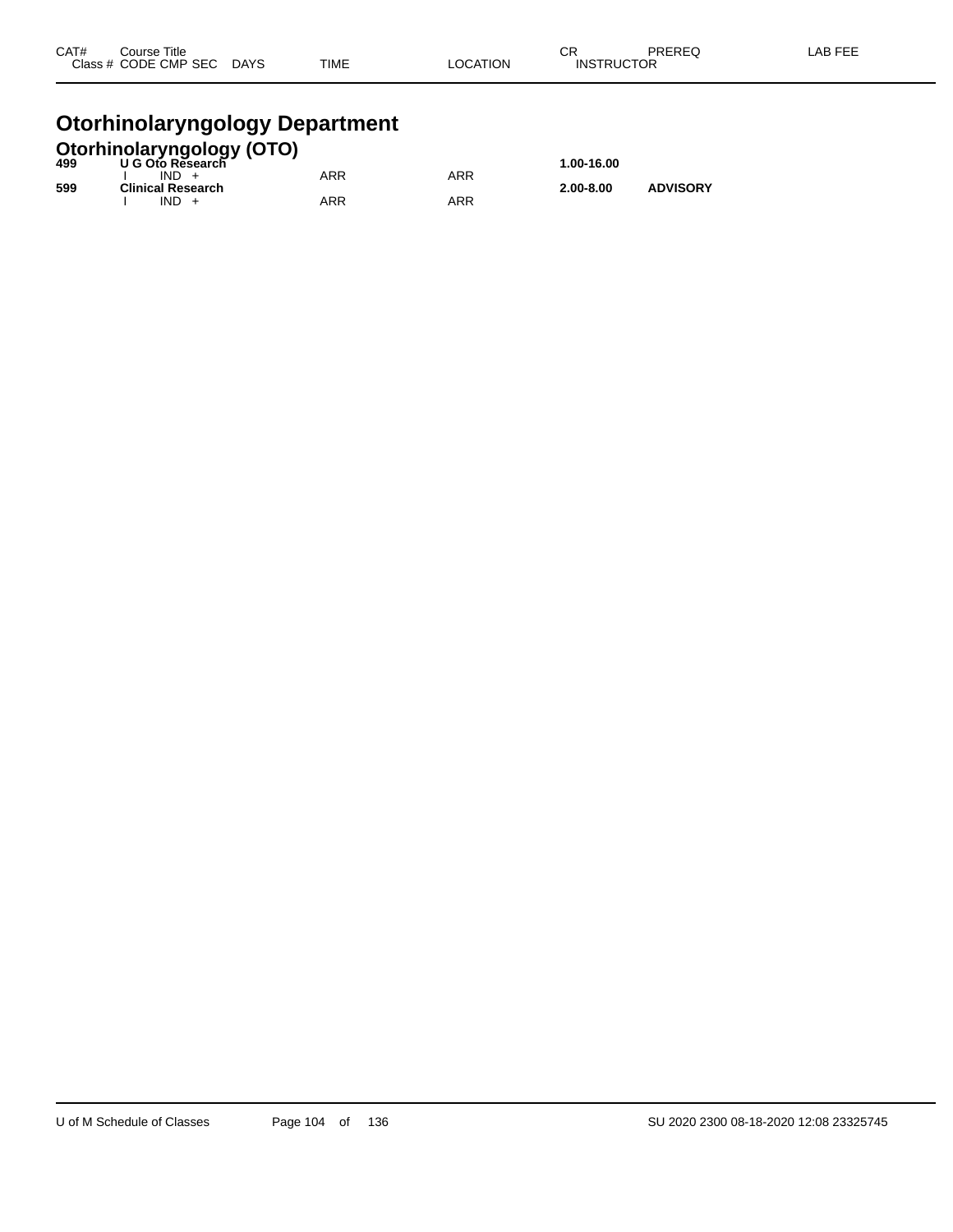| CAT# | Course Title<br>Class # CODE CMP SEC DAYS    | <b>TIME</b> | <b>LOCATION</b> | CR.<br><b>INSTRUCTOR</b> | <b>PREREQ</b>   | LAB FEE |
|------|----------------------------------------------|-------------|-----------------|--------------------------|-----------------|---------|
|      | <b>Pathology Department</b>                  |             |                 |                          |                 |         |
| 499  | <b>Pathology (PATH)</b><br>Clinical Research |             |                 | 2.00-6.00                |                 |         |
| 520  | $IND +$<br><b>Reprod Endocrinol</b>          | <b>ARR</b>  | <b>ARR</b>      | 1.00-4.00                | <b>ADVISORY</b> |         |
|      | $IND +$                                      | <b>ARR</b>  | <b>ARR</b>      |                          |                 |         |
| 599  | <b>Non-Diss Research</b><br>$IND +$          | <b>ARR</b>  | <b>ARR</b>      | 1.00-8.00                |                 |         |
| 699  | Ind Ug Research                              |             |                 | 1.00-9.00                | <b>ADVISORY</b> |         |
| 920  | $IND +$<br>Research in Path                  | <b>ARR</b>  | <b>ARR</b>      | 1.00-6.00                | <b>ADVISORY</b> |         |
|      | $IND +$                                      | <b>ARR</b>  | <b>ARR</b>      |                          |                 |         |
| 990  | <b>Pre-Cand Diss Res</b>                     |             |                 | 1.00-8.00                | <b>ADVISORY</b> |         |
| 995  | $IND +$<br><b>Cand Diss Research</b>         | <b>ARR</b>  | <b>ARR</b>      | 4.00                     | <b>ENFORCED</b> |         |
|      | IR<br>$IND +$                                | <b>ARR</b>  | <b>ARR</b>      |                          |                 |         |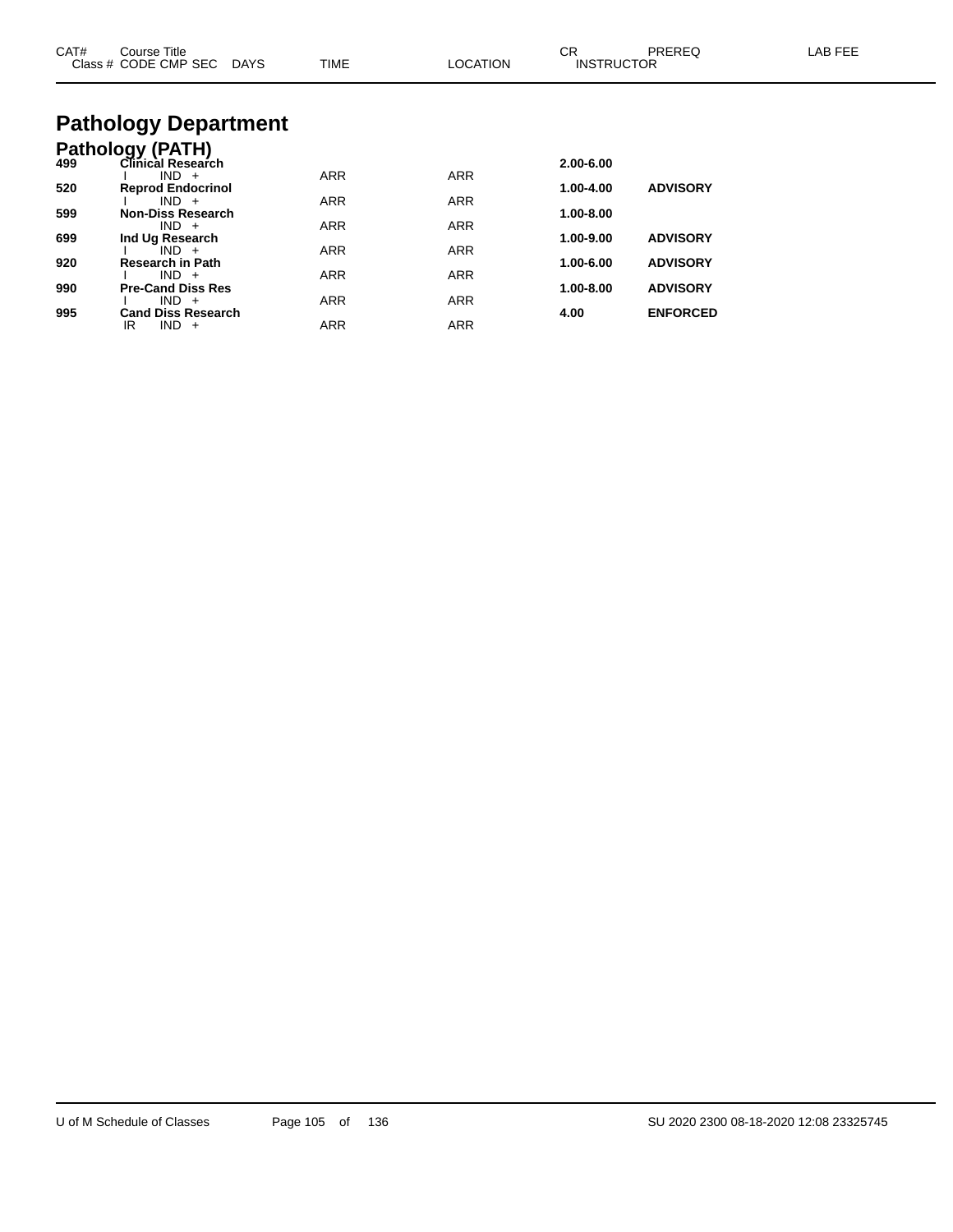| CAT# | Course Title              |             |          | CR                | PREREQ | -AB FEE |
|------|---------------------------|-------------|----------|-------------------|--------|---------|
|      | Class # CODE CMP SEC DAYS | <b>TIME</b> | LOCATION | <b>INSTRUCTOR</b> |        |         |

#### **Pediatrics & Comm Diseases Dep**

|     | <b>Pediatrics (PEDIAT)</b> |     |     |               |                 |
|-----|----------------------------|-----|-----|---------------|-----------------|
| 499 | U G Peds Research          |     |     | 1.00-16.00    |                 |
|     | $IND +$                    | ARR | ARR |               |                 |
| 599 | <b>Clinical Research</b>   |     |     | $2.00 - 8.00$ | <b>ADVISORY</b> |
|     | $IND +$                    | ARR | ARR |               |                 |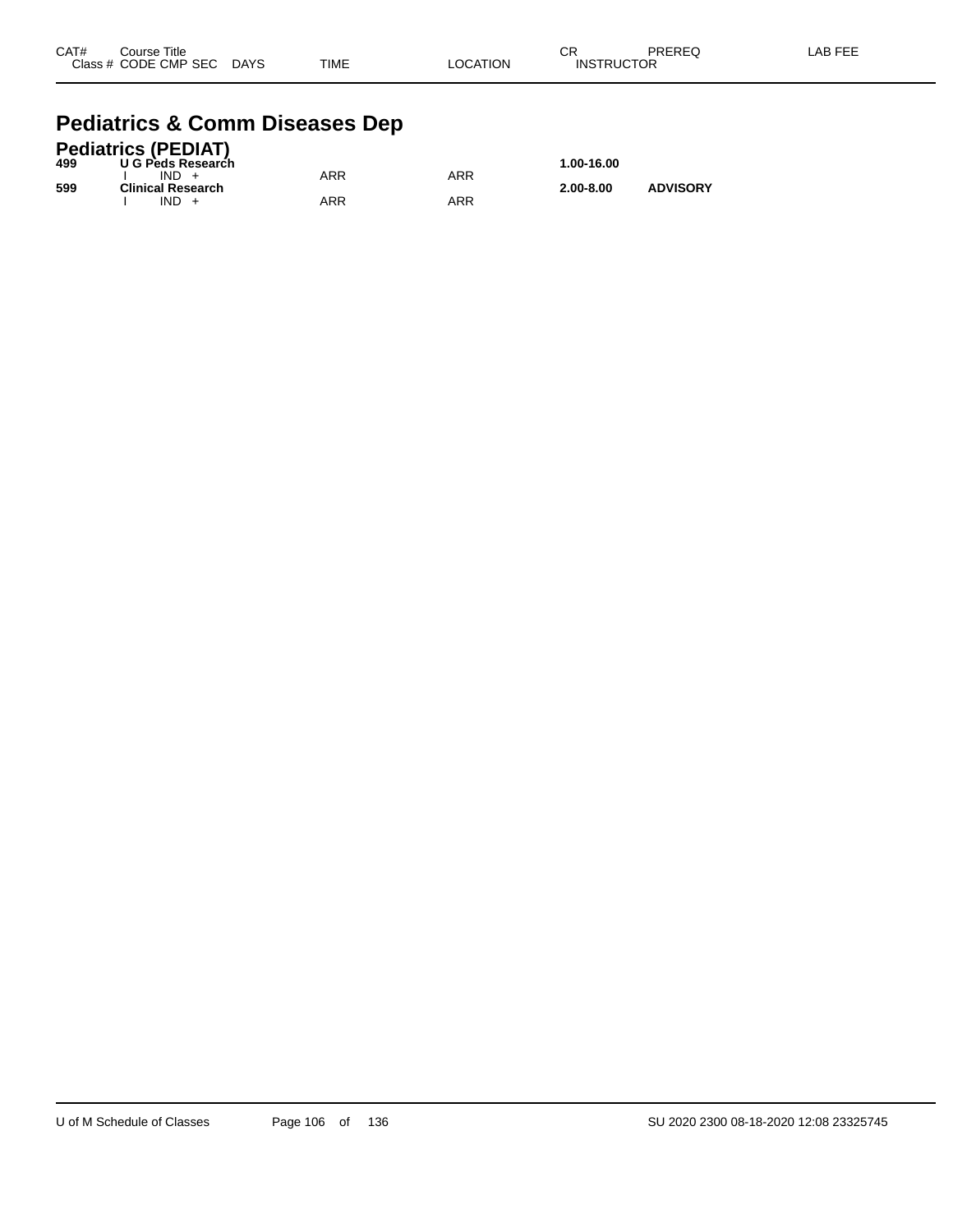| CAT# | Course Title<br>Class # CODE CMP SEC | <b>DAYS</b> | <b>TIME</b> | _OCATION | rπ<br>◡⊓<br><b>INSTRUCTOR</b> | PREREQ | LAB FEE |
|------|--------------------------------------|-------------|-------------|----------|-------------------------------|--------|---------|
|      |                                      |             |             |          |                               |        |         |

# **Pharmacology Department**

|     | <b>Pharmacology (PHRMACOL)</b> |            |            |               |                 |
|-----|--------------------------------|------------|------------|---------------|-----------------|
| 600 | Independent Study              |            |            | $1.00 - 8.00$ | <b>ADVISORY</b> |
|     | $IND +$                        | <b>ARR</b> | ARR        |               |                 |
| 990 | <b>Diss-Precand</b>            |            |            | $1.00 - 8.00$ | <b>ADVISORY</b> |
|     | $IND +$                        | <b>ARR</b> | <b>ARR</b> |               |                 |
| 995 | Diss-Cand                      |            |            | 4.00          | <b>ENFORCED</b> |
|     | $IND +$<br>DR                  | ARR        | ARR        |               |                 |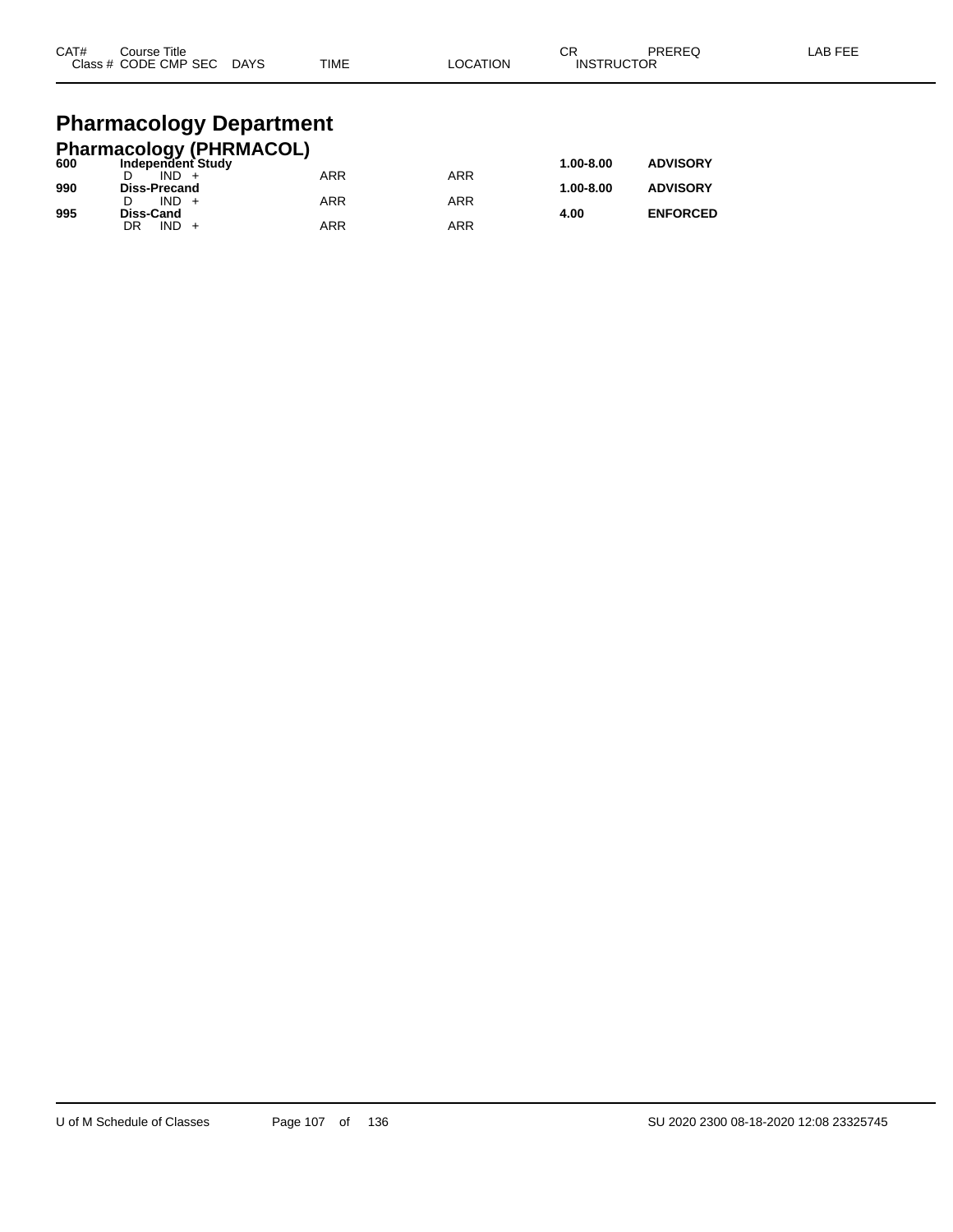| CAT# | Title<br>Course:     |             |             |          | ៱.<br>◡           | PREREQ | _AB FEE |
|------|----------------------|-------------|-------------|----------|-------------------|--------|---------|
|      | Class # CODE CMP SEC | <b>DAYS</b> | <b>TIME</b> | _OCATION | <b>INSTRUCTOR</b> |        |         |

#### **Physical Medicine & Rehab Dept Physical Medicine & Rehabilitation (PMR)**

|     | 499 Undergrad Research<br><b>Undergrad Research</b> |     |     | 1.00-6.00 |                 |
|-----|-----------------------------------------------------|-----|-----|-----------|-----------------|
|     |                                                     | ARR | ARR |           |                 |
| 539 | <b>Eng&amp;Tec Cin Interns</b>                      |     |     | 8.00      | <b>ADVISORY</b> |
|     |                                                     | ARR | ARR |           |                 |
| 599 | <b>Clinical Research</b>                            |     |     | 1.00-8.00 |                 |
|     | IND +                                               | ARR | ARR |           |                 |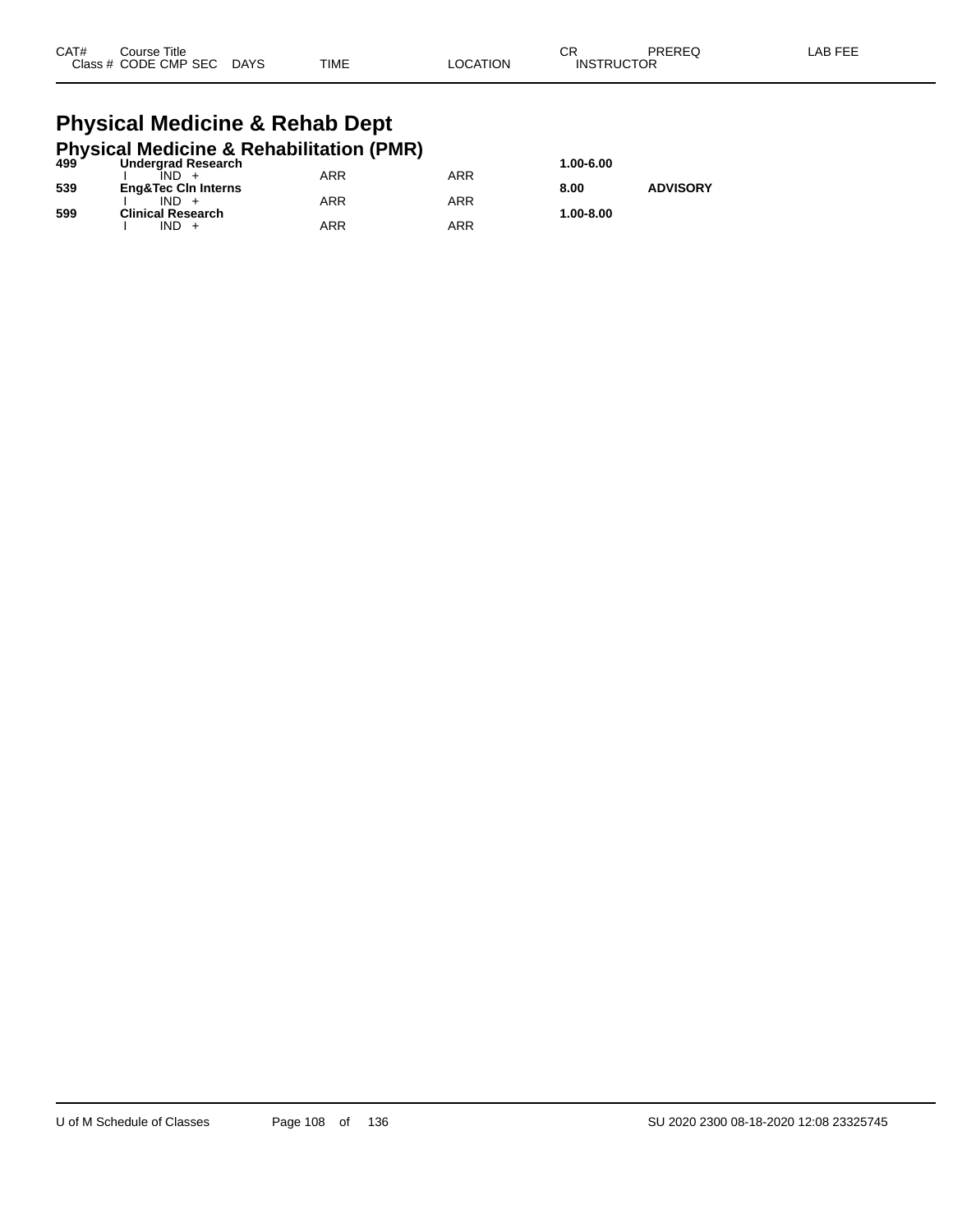| CAT#                | Course Title<br>Class # CODE CMP SEC DAYS                                         | <b>TIME</b>       | <b>LOCATION</b>   | <b>CR</b><br><b>INSTRUCTOR</b>         | PREREQ                                       | LAB FEE |
|---------------------|-----------------------------------------------------------------------------------|-------------------|-------------------|----------------------------------------|----------------------------------------------|---------|
|                     | <b>Physiology Department</b>                                                      |                   |                   |                                        |                                              |         |
|                     | Physiology (PHYSIOL)<br>306 Problems                                              |                   |                   | 1.00-4.00                              | <b>ADVISORY</b>                              |         |
| 405                 | $IND +$<br><b>Research Problems</b><br>$IND +$                                    | <b>ARR</b><br>ARR | <b>ARR</b><br>ARR | 1.00-4.00                              |                                              |         |
| 602                 | <b>Meth Res Physiology</b><br>$IND +$                                             | ARR               | ARR               | 2.00-6.00                              | <b>ADVISORY</b>                              |         |
| 603<br>699          | <b>Meth Res Physiology</b><br>$IND +$<br><b>Direct Reading-Phys</b>               | ARR               | ARR               | $2.00 - 6.00$<br>1.00-4.00             | <b>ADVISORY</b>                              |         |
| 700                 | $IND +$<br><b>Physiol MS Capstone</b>                                             | ARR               | ARR               | 3.00                                   |                                              |         |
| 702                 | $IND +$<br><b>Physio MS Res Proj</b><br>$IND +$                                   | <b>ARR</b><br>ARR | <b>ARR</b><br>ARR | $3.00 - 8.00$                          |                                              |         |
| 703                 | <b>Physio MS Res Caps</b><br>$IND +$<br>IR                                        | <b>ARR</b>        | ARR               | 3.00                                   | <b>ENFORCED</b>                              |         |
| 704<br>73800<br>990 | <b>Peer Capstone Devel</b><br><b>DIS</b> 201<br><b>PIR</b><br><b>Diss-Precand</b> | ARR               | ARR               | 1.00<br>Oakley, Brown<br>$1.00 - 8.00$ | <b>ADVISORY, ENFORCED</b><br><b>ADVISORY</b> |         |
| 995                 | $IND +$<br><b>Diss-Cand</b>                                                       | ARR               | ARR               | 4.00                                   | <b>ENFORCED</b>                              |         |
|                     | $IND +$<br>IR                                                                     | <b>ARR</b>        | <b>ARR</b>        |                                        |                                              |         |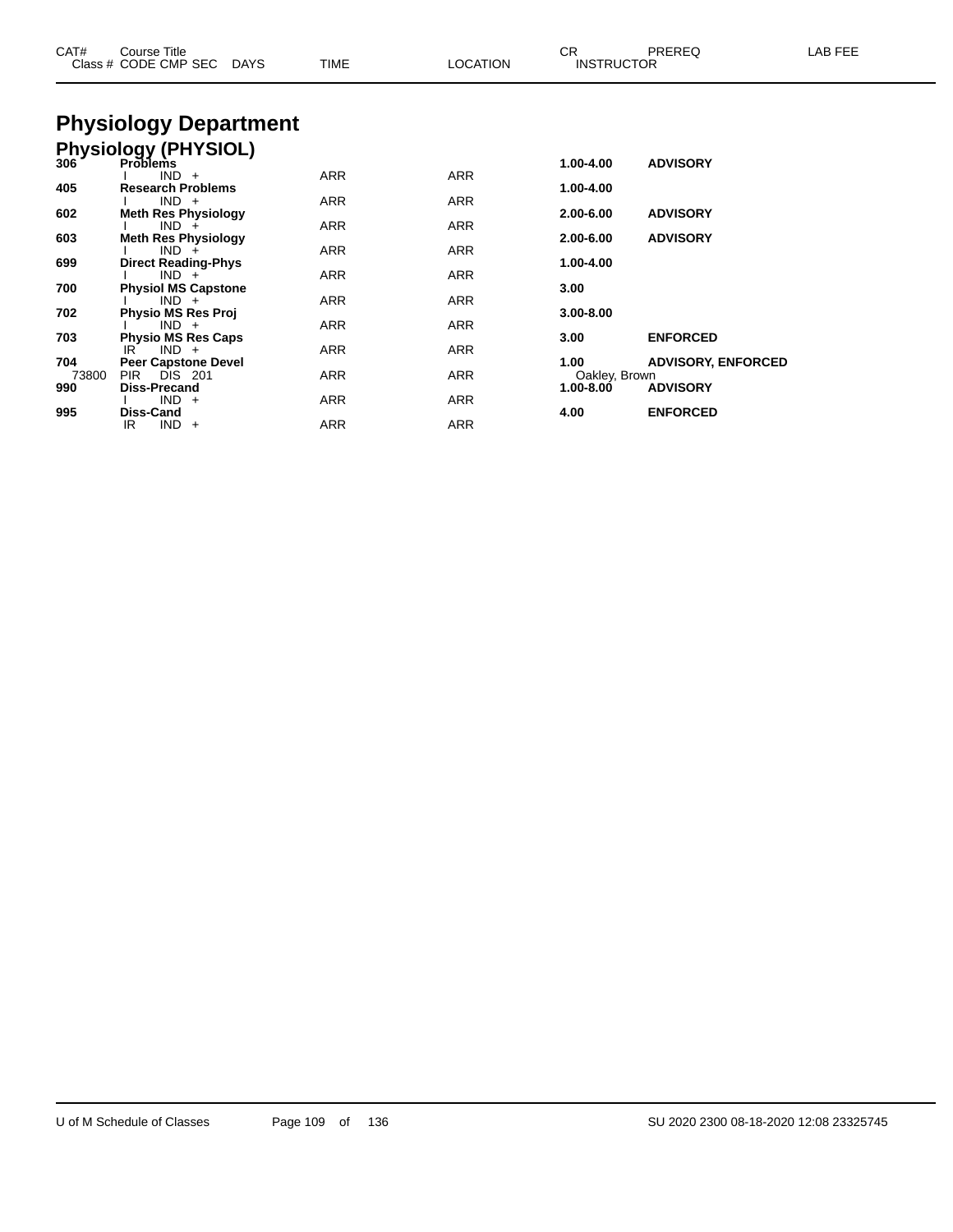| CAT# | Title<br>Course      |             |             |          | СR                | PREREQ | $LAB$ FEF |
|------|----------------------|-------------|-------------|----------|-------------------|--------|-----------|
|      | Class # CODE CMP SEC | <b>DAYS</b> | <b>TIME</b> | _OCATION | <b>INSTRUCTOR</b> |        |           |

### **PreMedical PostBaccalaureate Program Post-Baccalaureate Premedical Program (MEDPREP)**

| 401   | <b>Fnds Physicians - 1</b>          |       |               | 00. ا   | <b>ADVISORY</b> | *** ** |
|-------|-------------------------------------|-------|---------------|---------|-----------------|--------|
| 73382 | DIS 201<br>PR                       | 5-7PM | <b>REMOTE</b> | Wishart |                 |        |
|       | Fdns Aspiring Physicians - II       |       |               |         |                 |        |
| 402   | <b>Fnds Physicians - II</b>         |       |               | 1.00    | <b>ADVISORY</b> |        |
| 73236 | DIS.<br>- 201<br>P R                | 5-7PM | <b>REMOTE</b> | Wishart |                 |        |
|       | <b>Fnds for Aspiring Physicians</b> |       |               |         |                 |        |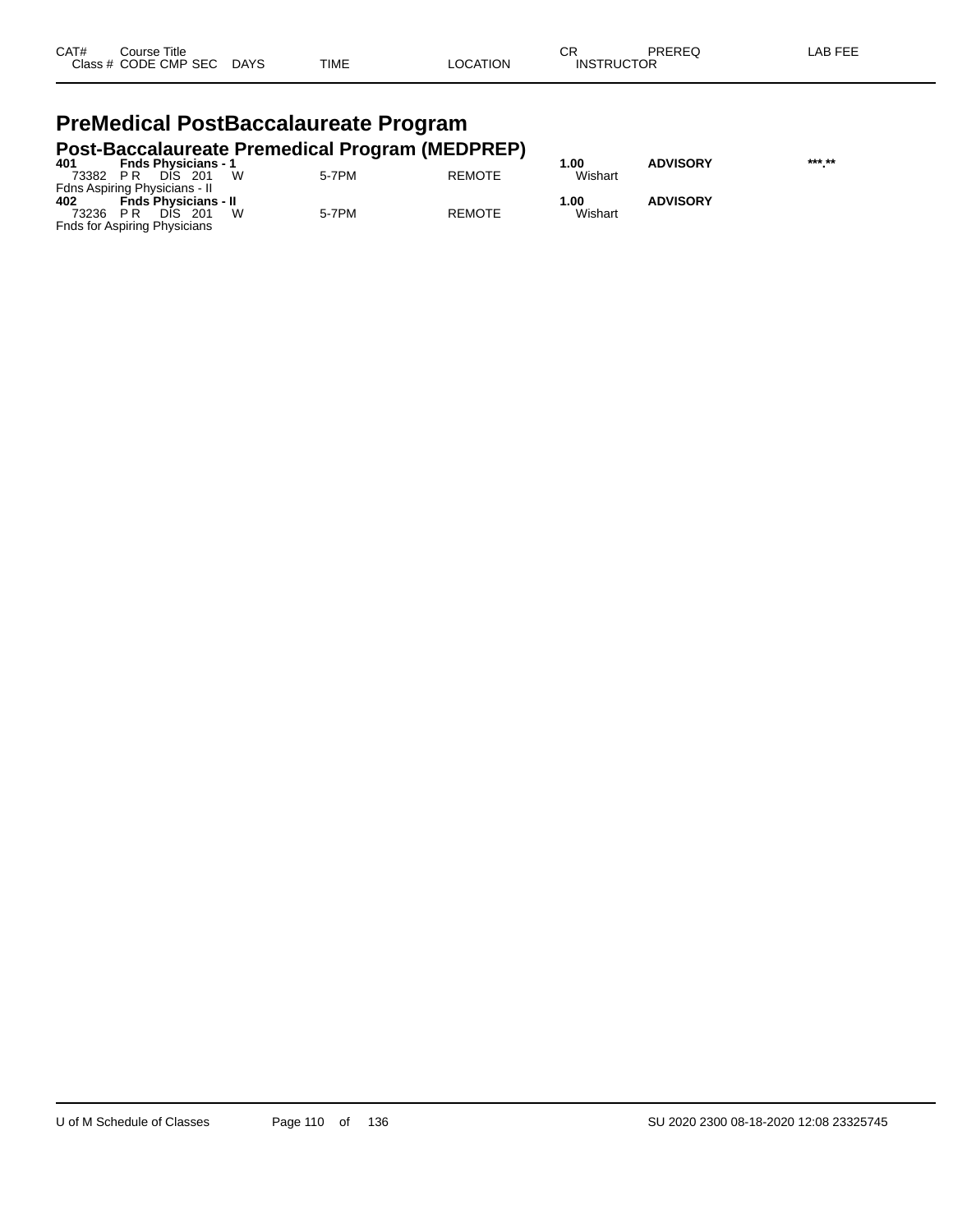| CAT# | Course Title         |             |             |          | ⌒г<br>◡∩          | PREREQ | AB FEE. |
|------|----------------------|-------------|-------------|----------|-------------------|--------|---------|
|      | Class # CODE CMP SEC | <b>DAYS</b> | <b>TIME</b> | LOCATION | <b>INSTRUCTOR</b> |        |         |
|      |                      |             |             |          |                   |        |         |

## **Psychiatry Department**

|     | Psychiatry (PSYCHIAT)<br>499          ∪G Psychiat Res |     |     |               |                 |  |
|-----|-------------------------------------------------------|-----|-----|---------------|-----------------|--|
|     | <b>U G Psychiat Res</b>                               |     |     | 1.00-16.00    |                 |  |
|     | $IND +$                                               | ARR | ARR |               |                 |  |
| 599 | <b>Clinical Research</b>                              |     |     | $2.00 - 8.00$ | <b>ADVISORY</b> |  |
|     | $IND +$                                               | ARR | ARR |               |                 |  |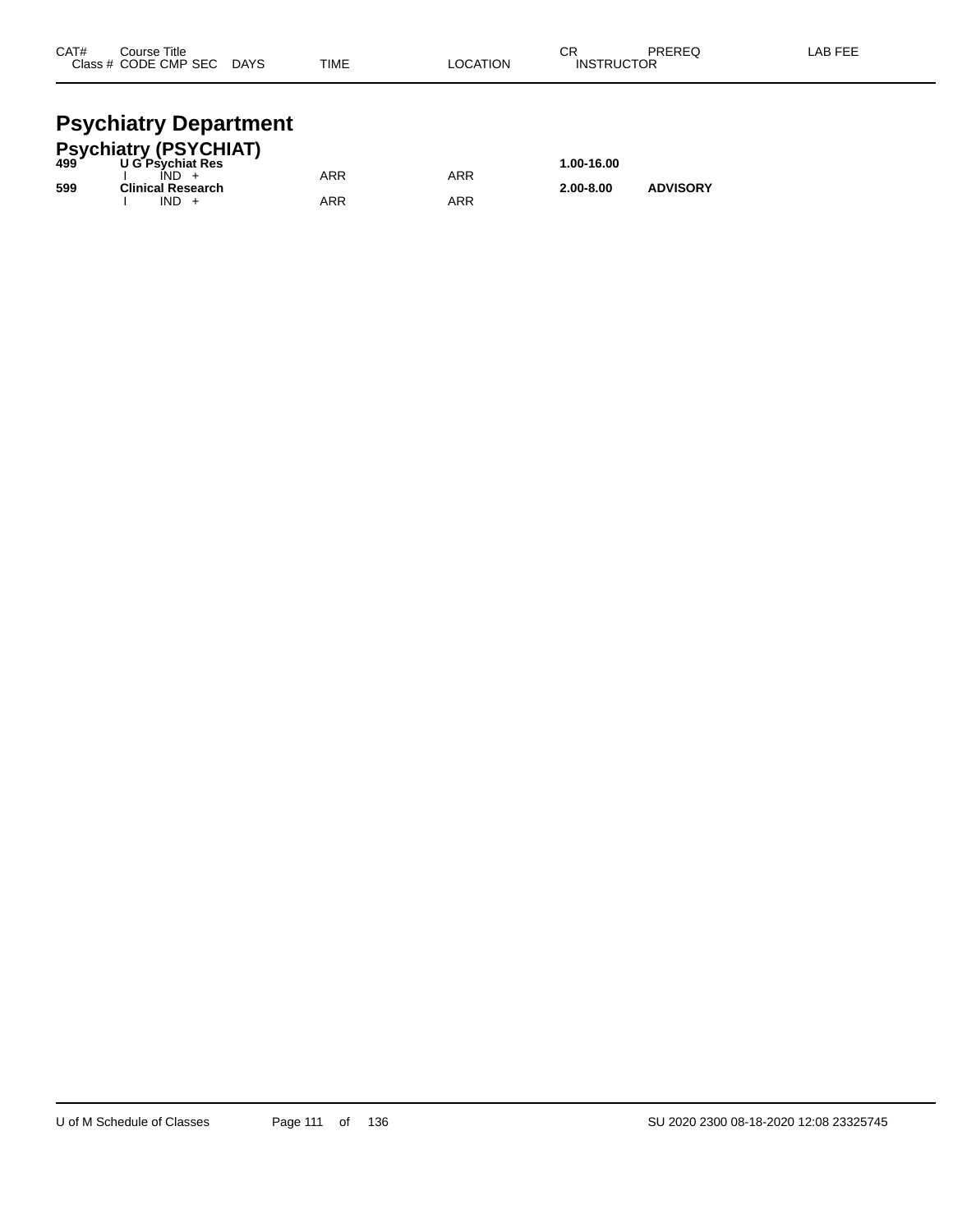| CAT# | Course Title<br>Class # CODE CMP SEC | <b>DAYS</b> | <b>TIME</b> | <b>LOCATION</b> | ◠◻<br>۱۷۱۰ -<br><b>INSTRUCTOR</b> | PREREQ | <b>AB FEF</b> |
|------|--------------------------------------|-------------|-------------|-----------------|-----------------------------------|--------|---------------|
|      |                                      |             |             |                 |                                   |        |               |

# **Surgery Department**

|     | <b>Surgery (SURGERY)</b> |     |     |               |                 |  |
|-----|--------------------------|-----|-----|---------------|-----------------|--|
| 499 | Ug Surgery Research      |     |     | 1.00-16.00    |                 |  |
|     |                          | ARR | ARR |               |                 |  |
| 599 | <b>Clinical Research</b> |     |     | $2.00 - 8.00$ | <b>ADVISORY</b> |  |
|     | $IND +$                  | ARR | ARR |               |                 |  |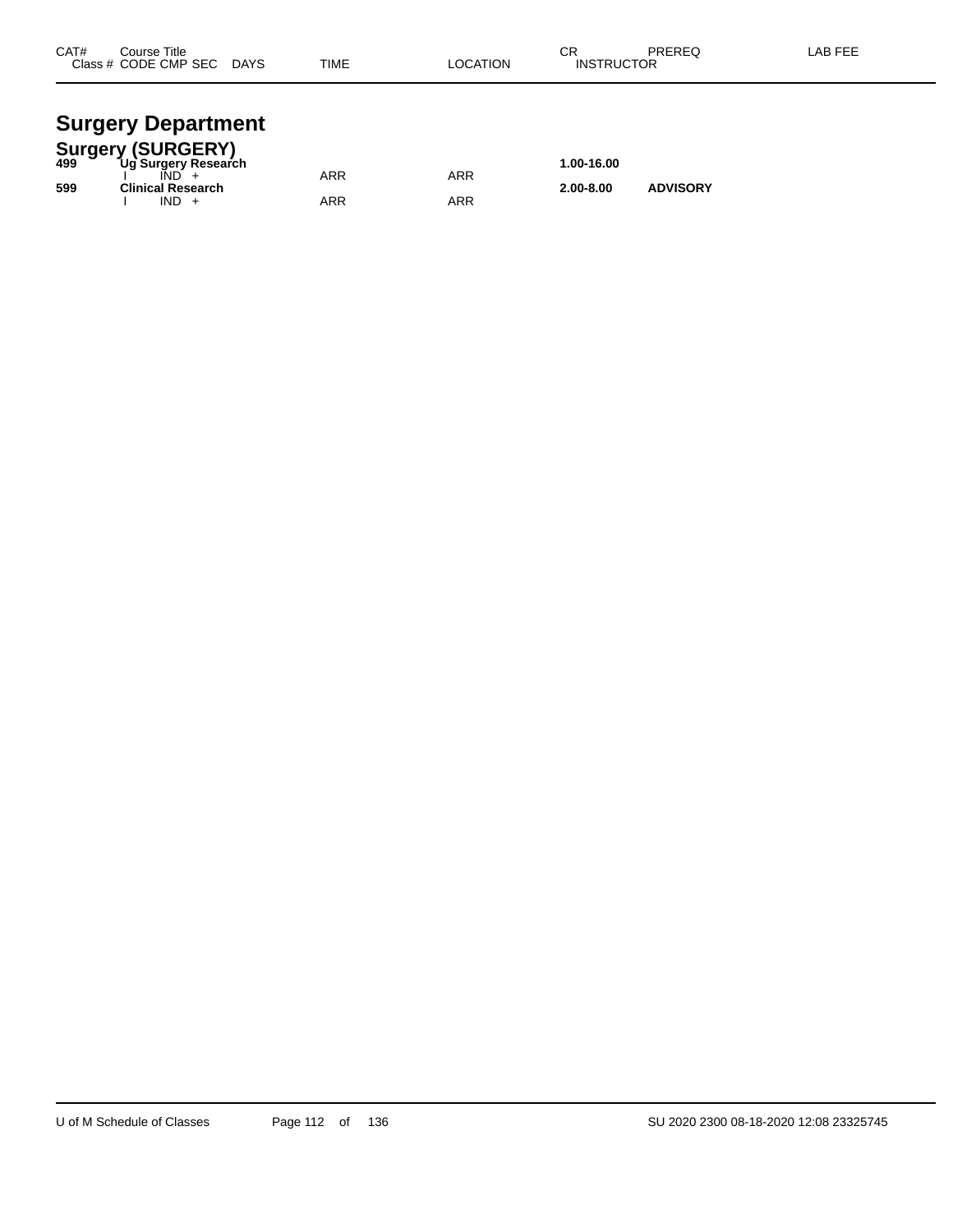# **Music, Theatre & Dance Department Of Dance**

## **Dance (DANCE)**

| 406   | DAIIUC (DANUE)<br>PTSI/UM Tech |     |     | <b>ADVISORY</b><br>1.00-2.00 |
|-------|--------------------------------|-----|-----|------------------------------|
| 72849 | PI<br>LAB 201                  | ARR | ARR | Matiias-Mecca, Cole          |
| 424   | <b>Tavlor Repertory</b>        |     |     | 1.00                         |
| 72850 | PI<br>LAB 201                  | ARR | ARR | Cole, Matijas-Mecca          |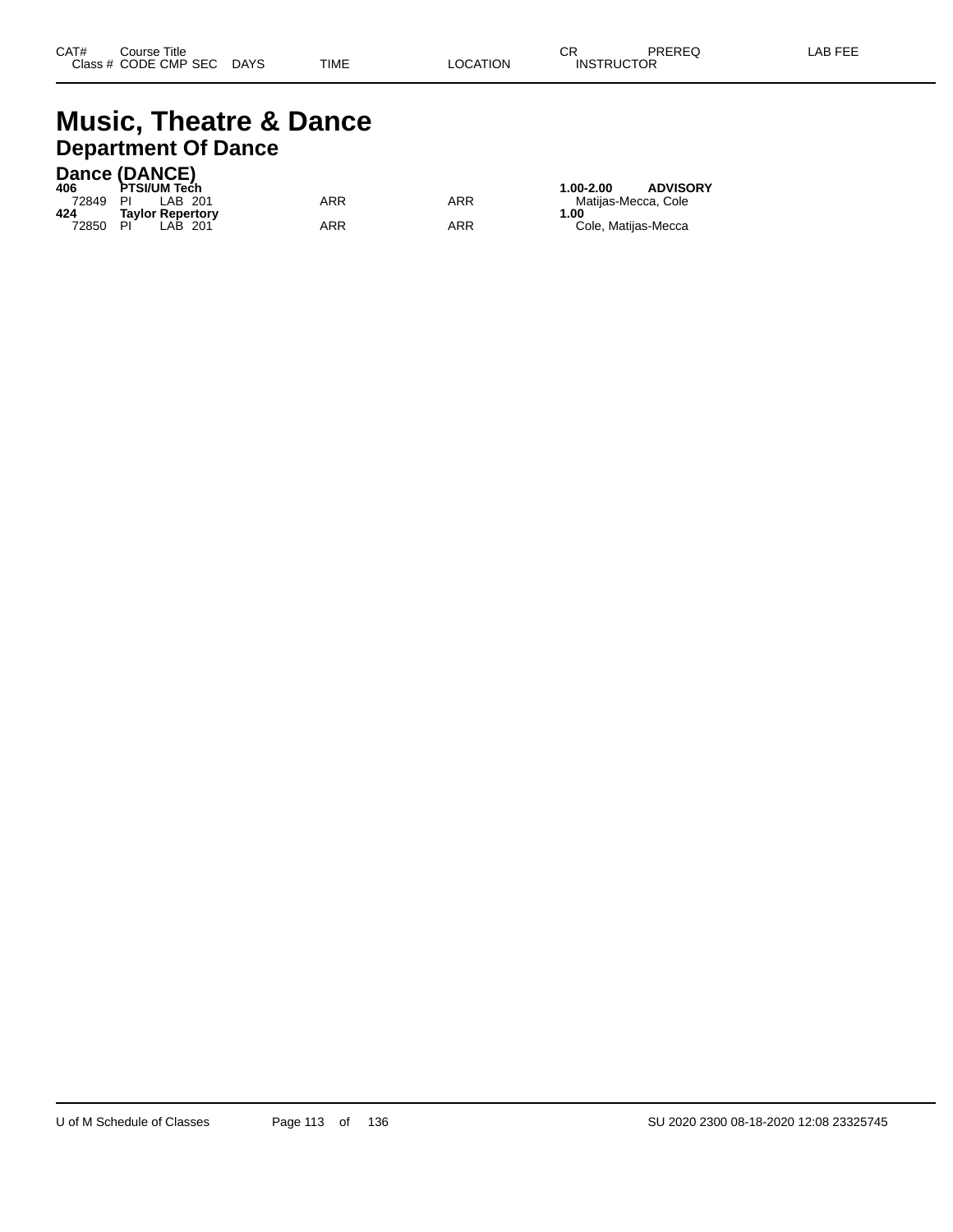|                 |                                                                                             |              | <b>School of Music, Theatre and Dance</b>                                                                           |            |                     |                             |
|-----------------|---------------------------------------------------------------------------------------------|--------------|---------------------------------------------------------------------------------------------------------------------|------------|---------------------|-----------------------------|
|                 | <b>Arts Administration (ARTSADMN)</b>                                                       |              |                                                                                                                     |            |                     |                             |
| 491             | Internship<br>$IND +$                                                                       |              | ARR                                                                                                                 | <b>ARR</b> | 1.00-2.00           |                             |
| 591             | Internship<br>$IND +$                                                                       |              | ARR                                                                                                                 | ARR        | 1.00-6.00           |                             |
|                 | <b>Composition (COMP)</b>                                                                   |              |                                                                                                                     |            |                     |                             |
| 900             | <b>Preliminary Exam</b><br>$IND +$                                                          |              | ARR                                                                                                                 | ARR        | 1.00                |                             |
| 990             | Diss-Precand<br>$IND +$                                                                     |              | ARR                                                                                                                 | ARR        | 1.00-8.00           | <b>ADVISORY</b>             |
| 995             | Diss-Cand<br>IR<br>$IND +$                                                                  |              | ARR                                                                                                                 | ARR        | 4.00                | <b>ENFORCED</b>             |
|                 | <b>Conducting (CONDUCT)</b>                                                                 |              |                                                                                                                     |            |                     |                             |
| 507<br>71866    | <b>Special Projects</b><br>P<br>LAB 035                                                     | SU           | 1-6PM                                                                                                               | ARR        | 2.00                | <b>ADVISORY</b>             |
| 507             | <b>Special Projects</b><br>LAB 035                                                          | F.           | 9-1PM                                                                                                               | 1380 SM    | 2.00                | <b>ADVISORY</b>             |
| 900             | LAB 035<br>Р<br>Preliminary Exam                                                            | <b>MTWTH</b> | 9-6PM                                                                                                               | 1380 SM    | 1.00                | Haithcock, Pasquale, Snyder |
| 990             | $IND +$<br>Diss-Precand                                                                     |              | ARR                                                                                                                 | ARR        | 1.00-8.00           | <b>ADVISORY</b>             |
| 995             | $IND +$<br>Diss-Cand                                                                        |              | ARR                                                                                                                 | ARR        | 4.00                | <b>ENFORCED</b>             |
|                 | $IND +$<br>IR                                                                               |              | ARR                                                                                                                 | ARR        |                     |                             |
|                 | Jazz & Improvisational Studies (JAZZ)                                                       |              |                                                                                                                     |            |                     |                             |
| 465             | <b>Ind Study</b><br>$IND +$                                                                 |              | <b>ARR</b>                                                                                                          | ARR        | 1.00-3.00           |                             |
|                 | <b>Music Education (MUSED)</b>                                                              |              |                                                                                                                     |            |                     |                             |
| 407<br>71867 PR | <b>Spec Courses</b><br>LEC 201                                                              | <b>MTWTH</b> | 8-850AM                                                                                                             | 2058 MOORE | 1.00<br>Knoedler    |                             |
|                 | <b>Music Theory Review</b>                                                                  |              | This course is designed to help students review and renew their knowledge in the area of music theory. For students |            |                     |                             |
| 500             | enrolled in the Summer Music Education Masters program only.<br><b>Educ Res in the Arts</b> |              |                                                                                                                     |            | 3.00                |                             |
| 71814 PR        | SEM 201                                                                                     | ттн          | 9-1PM<br>For students enrolled in the Summer Music Education Masters program only.                                  | 2058 MOORE | Conway              |                             |
| 501<br>71864 PR | Psych Mus Tch & Lrng<br><b>SEM 201</b>                                                      | <b>MW</b>    | 9-1PM                                                                                                               | 2044 MOORE | 3.00<br>Conway      |                             |
| 502             | Mus Soc & Educ                                                                              |              | For students enrolled in the Summer Music Education Masters program only.                                           |            | 3.00                |                             |
| 71995 PR        | SEM 201                                                                                     | TTH          | 9-1PM<br>For students enrolled in the Summer Music Education Masters program only.                                  | 2044 MOORE | Rodriguez           |                             |
| 503<br>71865 PR | Tchg & Lrng in Arts<br>LAB 201                                                              | MW.          | 9-1PM                                                                                                               | 2058 MOORE | 3.00<br>Fitzpatrick |                             |
| 504             | <b>Special Course</b>                                                                       |              | For students enrolled in the Summer Music Education Masters program only.                                           |            | 2.00                |                             |
| 72636 PR        | LEC 201                                                                                     | THFSA        | 8-630PM                                                                                                             | ARR        | Hopkins             |                             |
|                 | Michigan String Workshop                                                                    |              | For students enrolled in the Summer Music Education Masters program only.                                           |            |                     |                             |
| 505<br>73183 PR | <b>Special Topics</b><br>LEC 202                                                            | F            | 1030-4PM                                                                                                            | 1380 SM    | 2.00                |                             |
| 505             | <b>Special Topics</b><br>LEC 202<br>P R.                                                    | <b>MTWTH</b> | 2-730PM                                                                                                             | 1380 SM    | 2.00<br>Pasquale    |                             |
|                 | Two Roles Ins Mus Teach                                                                     |              | For students enrolled in the Summer Music Education Masters program only.                                           |            |                     |                             |
|                 |                                                                                             |              | The ultimate goal of ensemble performance, at any age, is to achieve maximum artistry. The most informed artistic   |            |                     |                             |

CAT# Course Title Case CR PREREQ LAB FEE

Class # CODE CMP SEC DAYS TIME LOCATION INSTRUCTOR

performances require a delicate balance of musicianship and technical precision from both the conductor and performers. Often, this intersection of art and pedagogy is assumed as an innate skill, when in reality it is not. Likewise, it is assumed that age, ability level or genre make this intersection unachievable because of relaxed standards. Quite simply, all ensembles (beginning through collegiate wind ensembles, concert bands, marching bands, jazz bands, chamber winds, etc.) can achieve the highest level of artistry. This workshop will present a detailed curricular approach, applicable at all ages, ability levels, and genres, to achieve maximum artistry through technical instruction. We will use The Directed Listening Model?, an artistic framework that:

1. Defines the subject matter of ensemble pedagogy using a codified vocabulary

2. Provides a specific process in which to deconstruct and aurally analyze live ensemble sound

3. Enables conductors to evaluate and address instrumental pedagogy in rehearsal settings

4. Enables maximum artistry within rehearsal and performance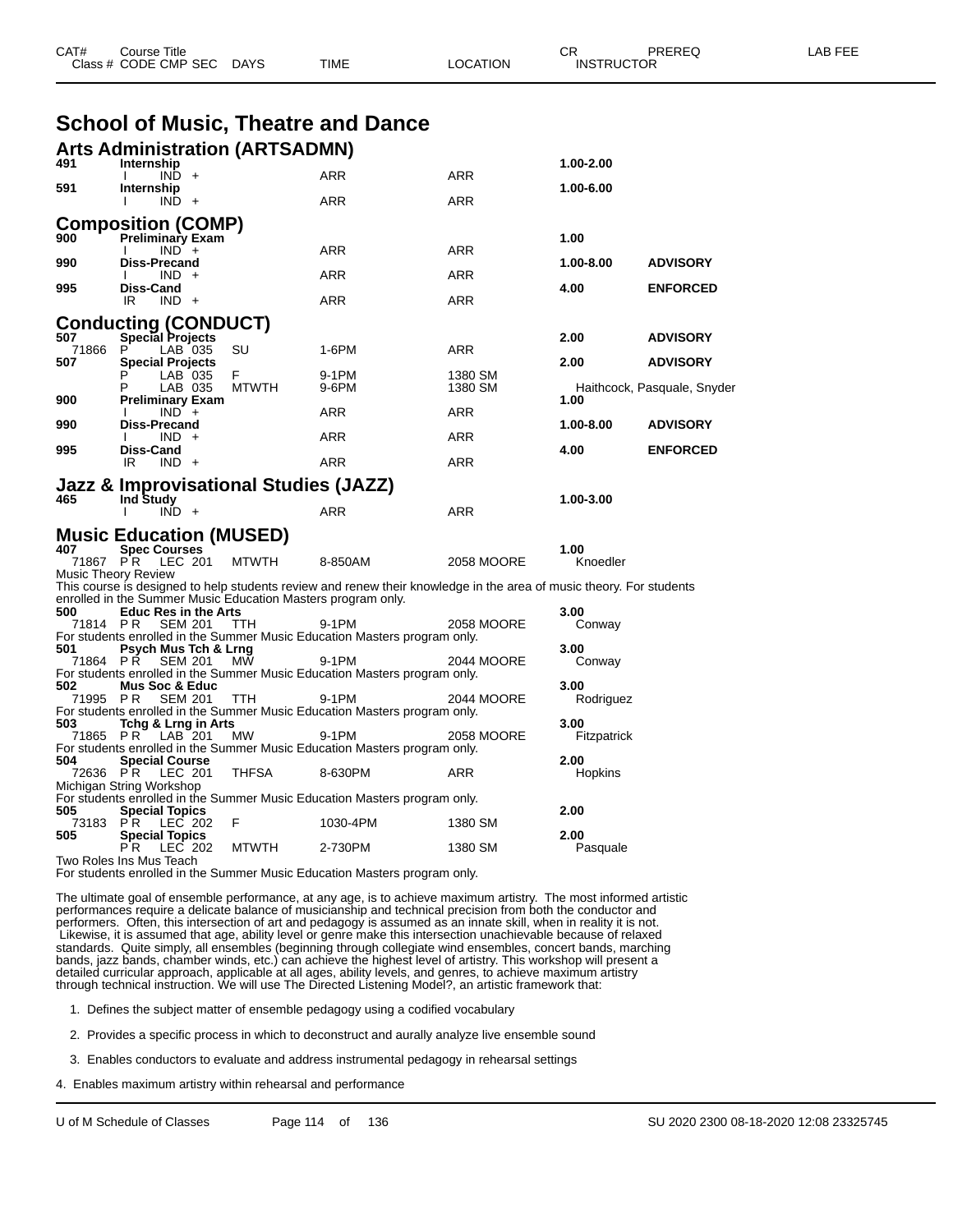| CAT#<br>ourse Titleٽ<br>Class # CODE CMP SEC | <b>DAYS</b> | TIME | LOCATION | ◡∩ | PREREQ<br><b>INSTRUCTOR</b> | <b>FEE</b><br>AR |
|----------------------------------------------|-------------|------|----------|----|-----------------------------|------------------|
|----------------------------------------------|-------------|------|----------|----|-----------------------------|------------------|

| 505   | <b>Special Topics</b>          |         |       |          |          | 2.00   |
|-------|--------------------------------|---------|-------|----------|----------|--------|
| 73184 | <b>PR LEC 203</b>              |         |       | 1030-4PM | 2439 WDC |        |
| 505   | <b>Special Topics</b>          |         |       |          |          | 2.00   |
|       | PR                             | LEC 203 | MTWTH | 2-730PM  | 2439 WDC | Walker |
|       | MusThtre Intensive MusEducator |         |       |          |          |        |
|       |                                |         |       |          |          |        |

For students enrolled in the Summer Music Education Masters program only.

This workshop is geared toward music educators who are presented the challenge of producing a full-scale musical. Preparing and conducting a musical presents particular challenges to both the music educator and the student. Explore the specifics of preparing a pit orchestra such as: reducing orchestrations, negotiating reed doublings, the use of professional ringers, handwritten scores, making cuts and changes, and dealing with the musical challenges. In addition, there will be an overview of appropriate vocal health strategies useful for both teacher and student.

| 505 | <b>Special Topics</b> |              |          |            | 2.00        |
|-----|-----------------------|--------------|----------|------------|-------------|
|     | 73455 PR LEC 204      |              | 1030-4PM | 2058 MOORE |             |
| 505 | <b>Special Topics</b> |              |          |            | 2.00        |
|     | PR LEC 204            | <b>MTWTH</b> | 2-730PM  | 2058 MOORE | Fitzpatrick |
|     | Mindfulness Mus Teach |              |          |            |             |

For students enrolled in the Summer Music Education Masters program only.

In this workshop, we will explore how mindfulness can benefit you in personal, interpersonal, artistic, and educational settings. We will learn about mindfulness through readings, discussions, and through engaging in selected group and individual practices. This workshop is geared toward educators in K-12, private studio, and collegiate settings. Participants will gain a practical understanding of the scientific and philosophical foundations of mindfulness and develop strategies for applying these strategies in classroom and studio settings. This workshop is taught by guest faculty Dr. Frank Diaz of Indiana University

| 516   | Mus Ed Final Pres            |            |            | 1.00-3.00 |                 |
|-------|------------------------------|------------|------------|-----------|-----------------|
|       | $IND +$                      | <b>ARR</b> | <b>ARR</b> |           |                 |
| 900   | <b>Preliminary Exam</b>      |            |            | 1.00      |                 |
|       | $IND +$                      | <b>ARR</b> | <b>ARR</b> |           |                 |
| 990   | <b>Diss-Precand</b>          |            |            | 1.00-8.00 | <b>ADVISORY</b> |
|       | $IND +$                      | <b>ARR</b> | <b>ARR</b> |           |                 |
| 995   | <b>Diss-Cand</b>             |            |            | 4.00      | <b>ENFORCED</b> |
|       | $IND +$<br>IR                | <b>ARR</b> | <b>ARR</b> |           |                 |
|       | <b>Musicology (MUSICOL)</b>  |            |            |           |                 |
| 505   | <b>Special Course</b>        |            |            | 3.00      | <b>ADVISORY</b> |
| 73688 | LEC 201<br>P R<br>TTH        | 9-1PM      | 2038 MOORE | Castro    |                 |
|       | Intro to World Mus Educators |            |            |           |                 |

For students enrolled in the Summer Music Education Masters program only.

In a time when our students have high technical literacy with new media, their connections to the rest of the world are manifold. At the same time, U.S. school curricula place relatively little emphasis on global literacy. This introductory survey begins to address the issue by helping teachers to use music as a point of access to a variety of performance expressions situated within cultural and historical contexts. The course will sample from different world music textbooks in order to cover select genres and artists from Latin America, the Middle East, Africa, South Asia, Southeast Asia, and East Asia. For their final projects, students will create customized lesson plans for use in their own classrooms.<br>881 **Special Readings 881 Special Readings 2.00-6.00 ADVISORY** IR IND + ARR ARR ARR **990 Diss-Precand 1.00-8.00 ADVISORY** I IND + ARR ARR ARR **995 Diss-Cand 4.00 ENFORCED** IR IND + ARR ARR ARR **Music Performance (MUSPERF)**<br>591 Directed Perform **591 Directed Perform 2.00-4.00 ADVISORY** I IND + ARR ARR STUDENTS ELECTING COURSES NUMBERED 591 OR 891 MUST FILL OUT APPLICATION FOR INSTRUCTION IN MUSIC PERFORMANCE AT 2277 SCHOOL OF MUSIC DURING REGISTRATION.<br>891 Directed Perform **891 Directed Perform 2.00-6.00 ADVISORY** I IND + ARR ARR ARR **900 Preliminary Exam 1.00** I IND + ARR ARR ARR **Performing Arts & Technology (PAT) 481 Independent Stds**<br>  $\begin{array}{ccc}\n\bullet & \bullet & \bullet & \bullet \\
\bullet & \bullet & \bullet & \bullet \\
\bullet & \bullet & \bullet & \bullet\n\end{array}$ <br>  $\begin{array}{ccc}\n\bullet & \bullet & \bullet & \bullet & \bullet \\
\bullet & \bullet & \bullet & \bullet & \bullet \\
\bullet & \bullet & \bullet & \bullet & \bullet\n\end{array}$ <br>
ARR  $IND +$ **Theory (THEORY)**<br>407 **Directed Indiv** \$ **407 Directed Indiv Stdy 2.00-4.00 ADVISORY**  $IND +$ **560 Special Studies 3.00 ENFORCED** 2038 MOORE Identity/Intersect in Pop Mus

While most scholars agree that music reflects the particular time and place from which it originates, some would go so far as to argue that, in some circumstances, music can also act as the driving force behind shifts in social mores and attitudes. Scholars of popular music point to the role played by music in such events as the civil rights and anti-war movements as examples of its power to enact social change. In this course, we will examine how popular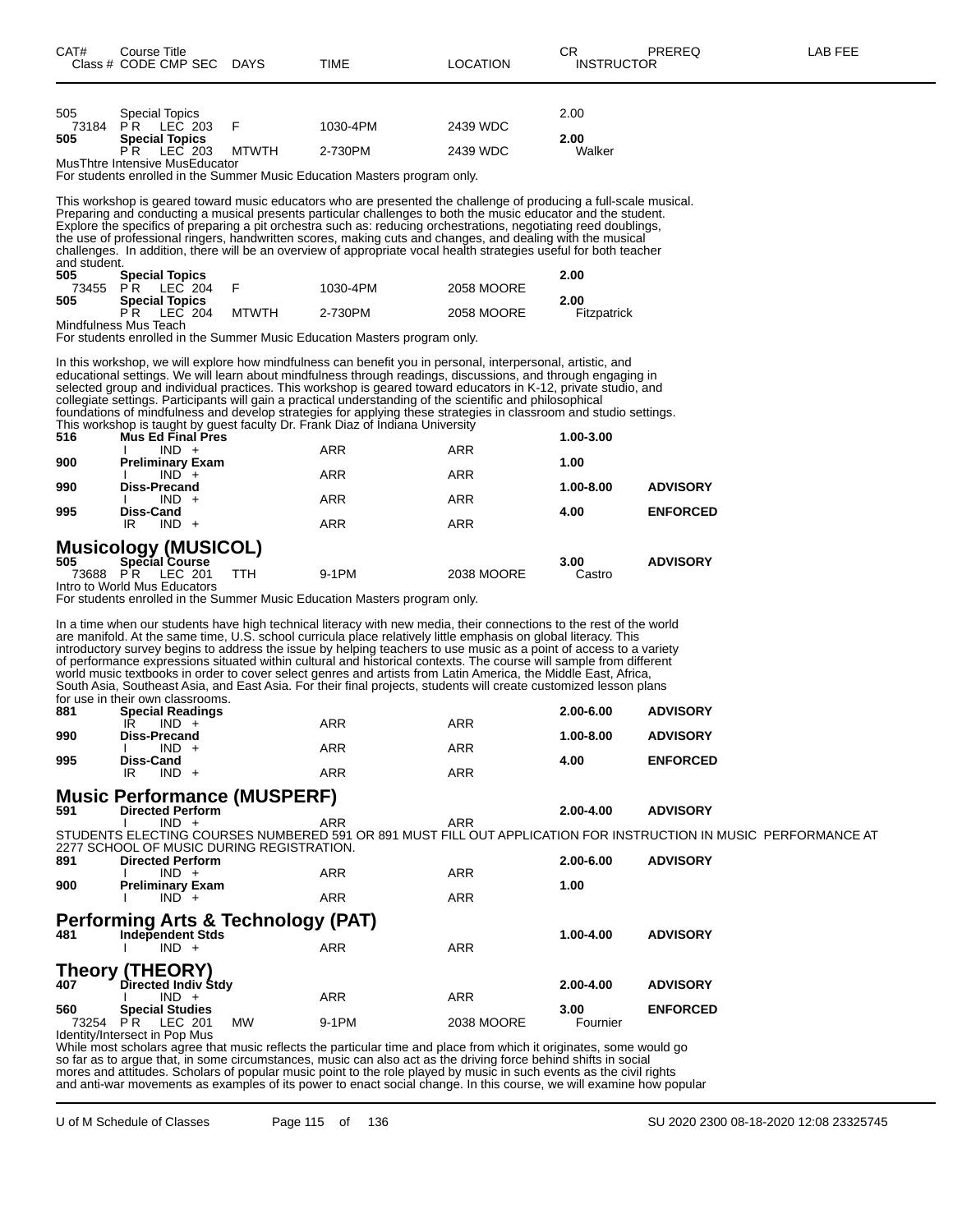| CAT# | Title<br>Course      |             |      |                 | ⌒冖<br>◡           | <b>PREREQ</b> | AR FFF |
|------|----------------------|-------------|------|-----------------|-------------------|---------------|--------|
|      | Class # CODE CMP SEC | <b>DAYS</b> | TIME | <b>LOCATION</b> | <b>INSTRUCTOR</b> |               |        |

music has challenged (and sometimes reinforced) existing attitudes about personal identity over the past five decades through its myriad representations of gender, sexuality, race, culture, aging, disability, and so on. Our discussions will be intersectional in nature and will examine, for example, how gendered identities (and gendered oppression) are experienced differently according to race or how racial identities (and racial oppression) is altered or amplified when sexual identity is added to the mix. Readings chosen from the popular music literature will help to construct each identity and to frame its intersections with other identities from a scholarly point of view. We will extrapolate our findings to music education and will discuss the impact of popular representations

(or non-representations) of various identities on students as they begin to forge their own identities. Students will also be asked to select an artist, song, or genre for close study as this contributes to our understanding of intersectionality. At the heart of the class is the question of how music can effect social change - a topic that will be of interest to music educators who hope to connect music to the student's broader cultural experience. For students enrolled in the Summer Music Education Masters program only.

| 570 | <b>Directed Indiv Study</b> |     |            | 1.00-4.00     | <b>ADVISORY</b> |
|-----|-----------------------------|-----|------------|---------------|-----------------|
|     | $IND +$                     | ARR | ARR        |               |                 |
| 990 | <b>Diss-Precand</b>         |     |            | $1.00 - 8.00$ | <b>ADVISORY</b> |
|     | $IND +$                     | ARR | ARR        |               |                 |
| 995 | Diss-Cand                   |     |            | 4.00          | <b>ENFORCED</b> |
|     | $IND +$<br>IR               | ARR | <b>ARR</b> |               |                 |
|     |                             |     |            |               |                 |

### **Voice (VOICE)**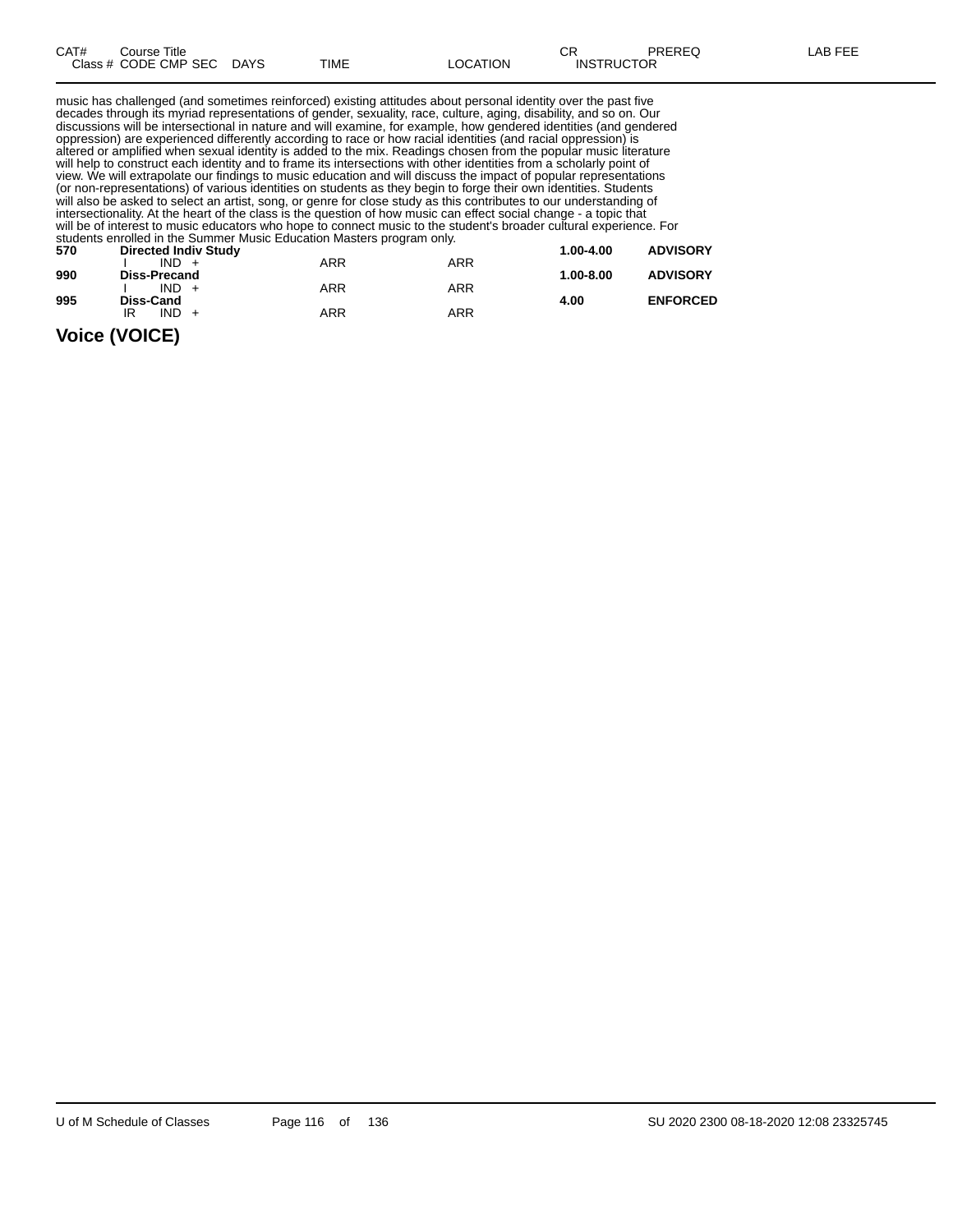| CAT# | Course Title         |             |             |                | ⌒冖<br>◡           | PREREQ | LAB FEF |
|------|----------------------|-------------|-------------|----------------|-------------------|--------|---------|
|      | Class # CODE CMP SEC | <b>DAYS</b> | <b>TIME</b> | <b>OCATION</b> | <b>INSTRUCTOR</b> |        |         |

### **Theatre And Drama Theatre & Drama (THTREMUS)**

| 388   | Studio II                |     |            | 2.00        | <b>ADVISORY</b> |
|-------|--------------------------|-----|------------|-------------|-----------------|
| 73110 | ΡI<br>LAB 201            | ARR | ARR        | $\tau$ ulip |                 |
| 401   | <b>Independent Study</b> |     |            | 1.00-3.00   | <b>ADVISORY</b> |
|       | IND                      | ARR | <b>ARR</b> |             |                 |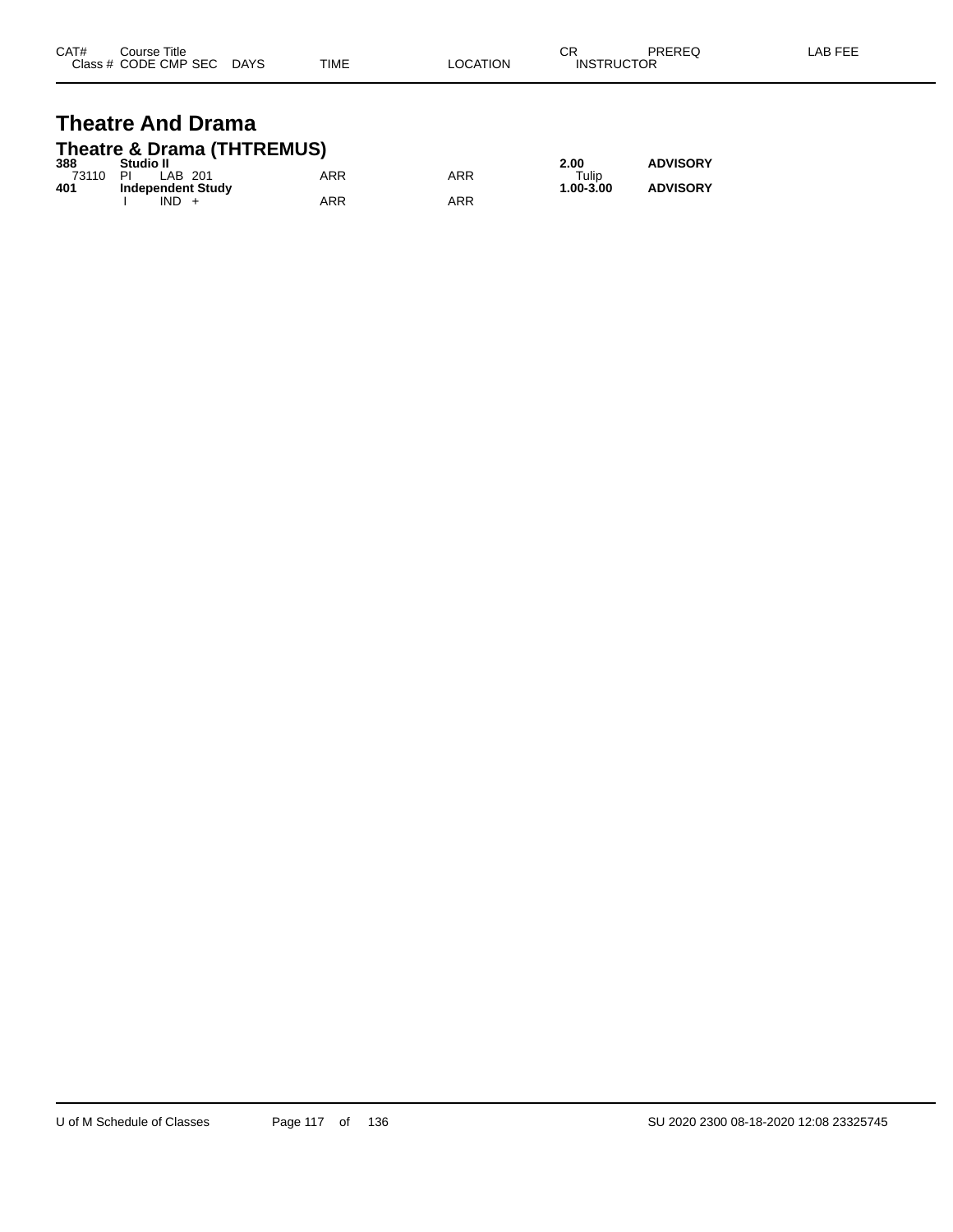# **Natural Resources&Environment School for Environment and Sustainability**

|       | <b>Environment and Sustainability (EAS)</b> |            |            |           |                 |
|-------|---------------------------------------------|------------|------------|-----------|-----------------|
| 598   | N R Internship-Gr                           |            |            | 1.00-3.00 | <b>ADVISORY</b> |
|       | IND.                                        | <b>ARR</b> | <b>ARR</b> |           |                 |
| 600   | Dir Res&Sp Prob-Gr                          |            |            | 1.00-8.00 | <b>ADVISORY</b> |
|       | $IND +$                                     | <b>ARR</b> | <b>ARR</b> |           |                 |
| 701   | <b>Masters Project</b>                      |            |            | 1.00-4.00 | <b>ADVISORY</b> |
| 72877 | PD.<br>LAB 188                              | <b>ARR</b> | <b>ARR</b> | Kelly     |                 |
| 990   | Cisco Systems EnergyWise<br>Diss-Precand    |            |            | 1.00-8.00 | <b>ADVISORY</b> |
|       | $IND +$                                     | <b>ARR</b> | <b>ARR</b> |           |                 |
| 995   | <b>Diss-Cand</b>                            |            |            | 4.00      | <b>ENFORCED</b> |
|       | $IND +$<br>IR                               | ARR        | <b>ARR</b> |           |                 |
|       |                                             |            |            |           |                 |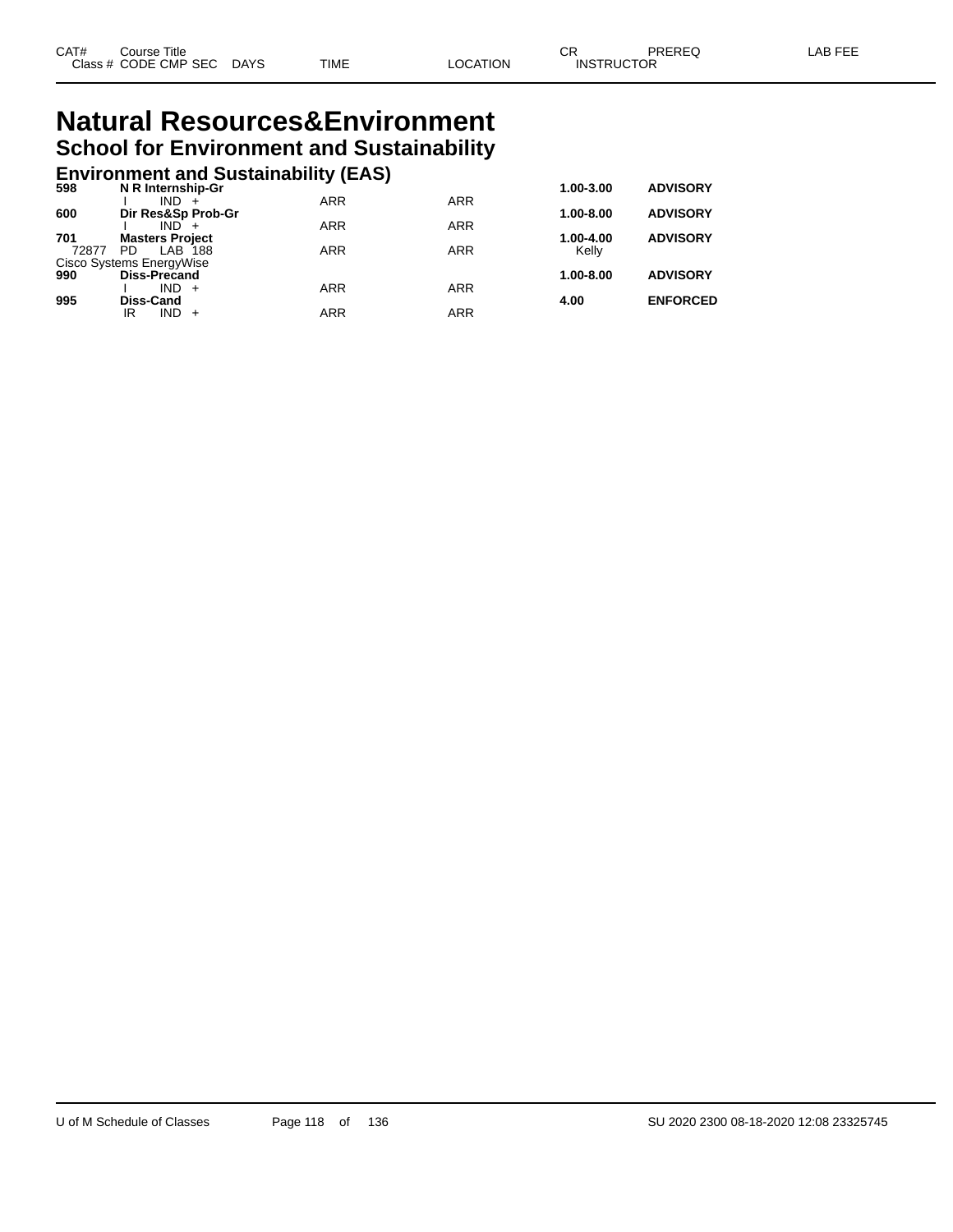# **Nursing School Of Nursing**

| 540<br>73567   | <b>Health Sciences (HS)</b><br><b>Trauma Basics</b><br>PD.        | <b>SEM 201</b> | ARR<br>Nursing students enroll in the Spring/Summer term, not the Summer half term.                                                                                                                                              | ARR                      | 1.00<br>Stein           |                 |
|----------------|-------------------------------------------------------------------|----------------|----------------------------------------------------------------------------------------------------------------------------------------------------------------------------------------------------------------------------------|--------------------------|-------------------------|-----------------|
| 194<br>73544 P | <b>Nursing (NURS)</b><br><b>Context of Care I</b>                 | LEC 201<br>MTW | 9-12PM                                                                                                                                                                                                                           | ARR                      | 3.00<br>Charania, Doman |                 |
| 196<br>73545 P | Comm, Grps, & Teams                                               | LEC 201        | NURS 194 lecture will meet on Mondays, Tuesdays, and Wednesdays from 7/20 through 8/7. This is a remote lecture.<br>Thursday and Friday dates from 7/20 through 8/7 will be dedicated to community experiences.<br>MWTH<br>9-3PM | ARR                      | 2.00<br>Strobbe         |                 |
| 499            | <b>Independent Study</b><br>$IND +$                               |                | NURS 196 lecture will meet on July 6, July 8, July 9, July 13, and July 15. This is a remote lecture.<br><b>ARR</b>                                                                                                              | <b>ARR</b>               | 1.00-5.00               | <b>ADVISORY</b> |
| 697<br>797     | <b>Independent Studies</b><br>$IND +$<br><b>Independent Study</b> |                | <b>ARR</b>                                                                                                                                                                                                                       | <b>ARR</b>               | 1.00-4.00<br>1.00-3.00  | <b>ADVISORY</b> |
| 990            | $IND +$<br><b>Diss-Precand</b><br>$IND +$                         |                | <b>ARR</b><br><b>ARR</b>                                                                                                                                                                                                         | <b>ARR</b><br><b>ARR</b> | 1.00-8.00               | <b>ADVISORY</b> |
| 995            | Diss-Cand<br>IND.<br>R                                            | $+$            | <b>ARR</b>                                                                                                                                                                                                                       | ARR                      | 4.00                    | <b>ENFORCED</b> |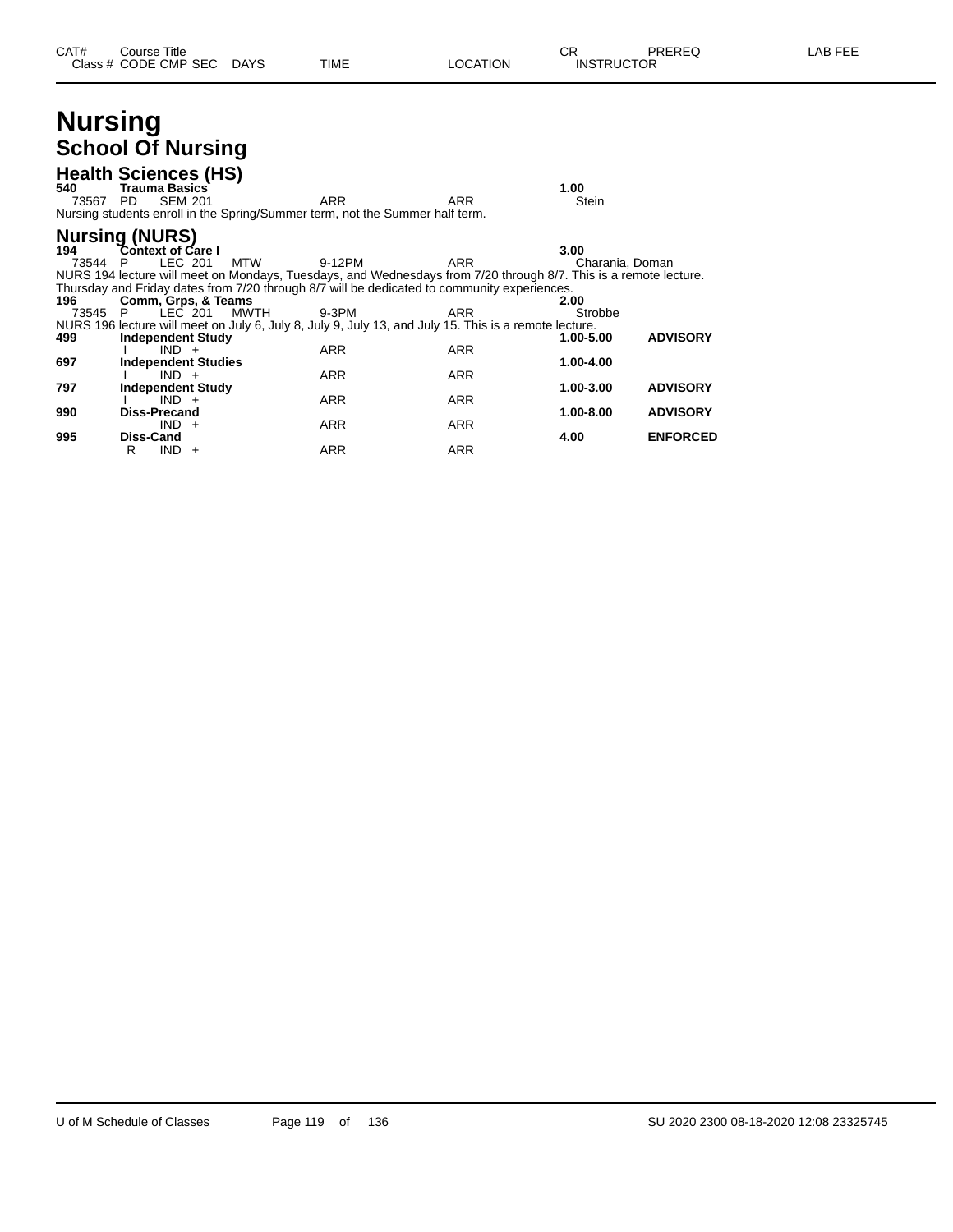| CAT# | Course Title              |      |          | $\cap$<br>◡       | PREREQ | <b>AB FEE</b> |
|------|---------------------------|------|----------|-------------------|--------|---------------|
|      | Class # CODE CMP SEC DAYS | TIME | LOCATION | <b>INSTRUCTOR</b> |        |               |

# **Pharmacy College Of Pharmacy**

|     |                                       | <b>Clinical Pharmacy Translational Science (CPTS)</b>     |            |            |           |                 |
|-----|---------------------------------------|-----------------------------------------------------------|------------|------------|-----------|-----------------|
| 990 | <b>Diss-Precand</b><br>$IND +$        |                                                           | <b>ARR</b> | <b>ARR</b> | 1.00-8.00 | <b>ADVISORY</b> |
| 995 | <b>Diss-Cand</b>                      |                                                           |            |            | 4.00      | <b>ENFORCED</b> |
|     | R<br>$IND +$                          |                                                           | <b>ARR</b> | <b>ARR</b> |           |                 |
|     |                                       | Medicinal Chemistry (MEDCHEM)<br>470 UG Research Med Chem |            |            |           |                 |
|     | D<br>$IND +$                          |                                                           | <b>ARR</b> | <b>ARR</b> | 1.00-6.00 |                 |
| 570 | Research                              |                                                           |            |            | 1.00-6.00 | <b>ADVISORY</b> |
| 573 | $IND +$<br><b>Investig Med Chem</b>   |                                                           | <b>ARR</b> | <b>ARR</b> | 1.00-6.00 | <b>ADVISORY</b> |
|     | $IND +$                               |                                                           | <b>ARR</b> | <b>ARR</b> |           |                 |
| 990 | <b>Diss-Precand</b><br>$IND +$        |                                                           | ARR        | <b>ARR</b> | 1.00-8.00 | <b>ADVISORY</b> |
| 995 | <b>Diss-Cand</b>                      |                                                           |            |            | 4.00      | <b>ENFORCED</b> |
|     | $IND +$<br>R                          |                                                           | <b>ARR</b> | <b>ARR</b> |           |                 |
|     |                                       | <b>Pharmacy (PHARMACY)</b><br>470 UG Research Pharmacy    |            |            |           |                 |
| 470 | $IND +$<br>D.                         |                                                           | <b>ARR</b> | <b>ARR</b> | 1.00-6.00 |                 |
| 570 | Research                              |                                                           |            |            | 1.00-6.00 | <b>ADVISORY</b> |
|     | $IND +$                               |                                                           | <b>ARR</b> | <b>ARR</b> |           |                 |
|     |                                       | <b>Pharmaceutical Chemistry (PHARMCHM)</b>                |            |            |           |                 |
| 571 | <b>Investig Pharm Anal</b><br>$IND +$ |                                                           | <b>ARR</b> | <b>ARR</b> | 1.00-6.00 | <b>ADVISORY</b> |
| 990 | <b>Diss-Precand</b>                   |                                                           |            |            | 1.00-8.00 | <b>ADVISORY</b> |
| 995 | $IND +$<br><b>Diss-Cand</b>           |                                                           | <b>ARR</b> | <b>ARR</b> | 4.00      | <b>ENFORCED</b> |
|     | R<br>$IND +$                          |                                                           | <b>ARR</b> | <b>ARR</b> |           |                 |
|     |                                       | <b>Pharmaceutical Sciences (PHARMSCI)</b>                 |            |            |           |                 |
| 470 |                                       | <b>UG Research PharmSci</b>                               |            |            | 1.00-6.00 |                 |
| 568 | $IND +$<br>D<br>Investigations        |                                                           | <b>ARR</b> | <b>ARR</b> | 1.00-6.00 | <b>ADVISORY</b> |
|     | $IND +$                               |                                                           | <b>ARR</b> | <b>ARR</b> |           |                 |
| 570 | Research<br>$IND +$                   |                                                           | <b>ARR</b> | <b>ARR</b> | 1.00-6.00 | <b>ADVISORY</b> |
| 990 | <b>Diss-Precand</b>                   |                                                           |            |            | 1.00-8.00 | <b>ADVISORY</b> |
| 995 | $IND +$<br><b>Diss-Cand</b>           |                                                           | <b>ARR</b> | <b>ARR</b> | 4.00      | <b>ENFORCED</b> |
|     | R<br>$IND +$                          |                                                           | <b>ARR</b> | <b>ARR</b> |           |                 |
|     |                                       |                                                           |            |            |           |                 |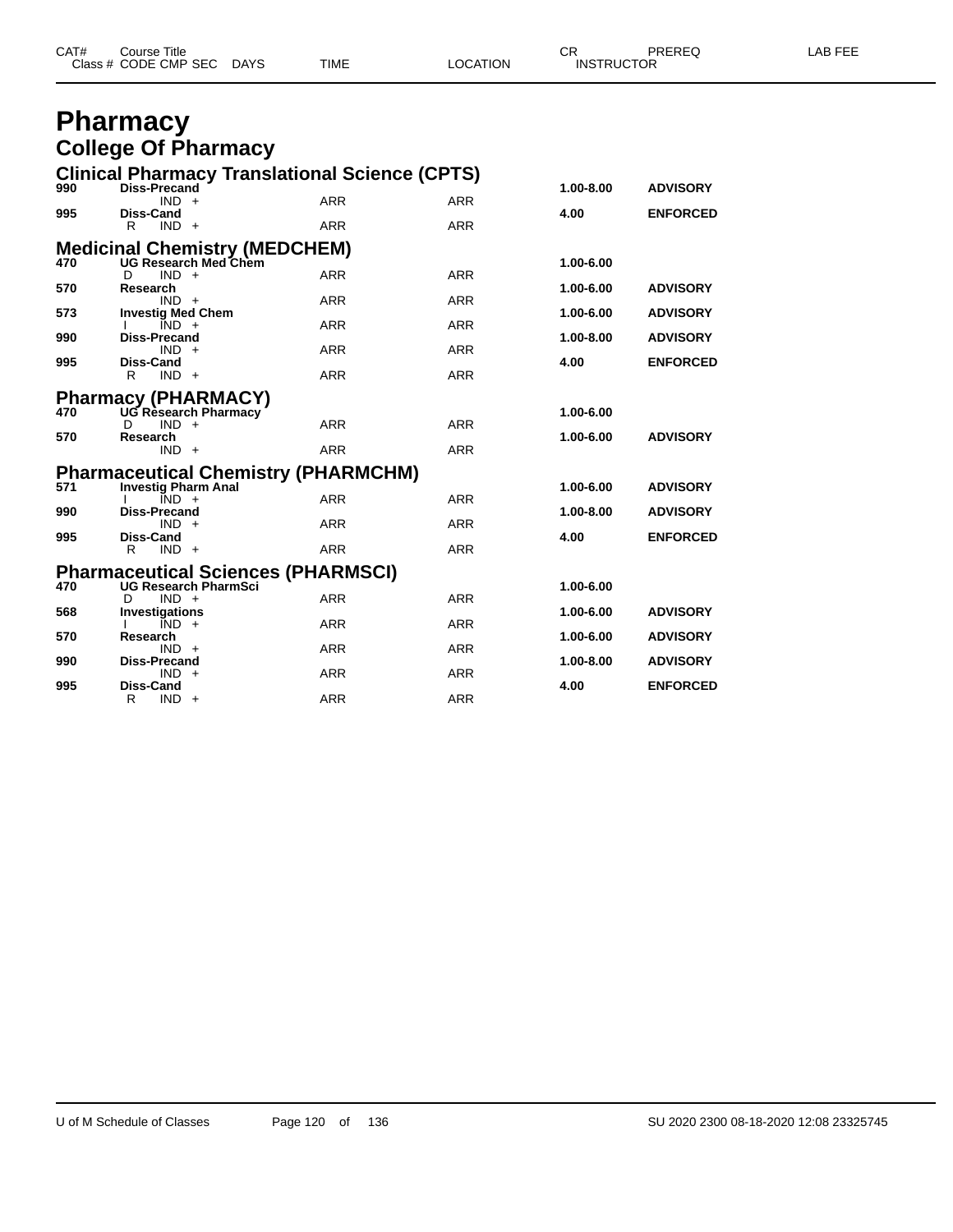# **Public Health Biostatistics Department**

|       | <b>Biostatistics (BIOSTAT)</b> |            |            |                    |                 |
|-------|--------------------------------|------------|------------|--------------------|-----------------|
| 499   | <b>Big Data Summer Inst</b>    |            |            | 1.00               |                 |
| 73589 | <b>MTWTHF</b><br>LEC 201<br>ΡI | 2-5PM      | <b>ARR</b> | Zawistowski, Smith |                 |
| 578   | <b>Practical Training</b>      |            |            | 1.00-4.00          |                 |
|       | $IND +$                        | <b>ARR</b> | <b>ARR</b> |                    |                 |
| 820   | <b>Readings in Biostat</b>     |            |            | 1.00-4.00          | <b>ADVISORY</b> |
|       | IR<br>IND +                    | <b>ARR</b> | <b>ARR</b> |                    |                 |
| 850   | <b>Research in Biostat</b>     |            |            | $2.00 - 4.00$      | <b>ADVISORY</b> |
|       | $IND +$<br>IR                  | <b>ARR</b> | <b>ARR</b> |                    |                 |
| 990   | Diss-Precand                   |            |            | 1.00-8.00          | <b>ADVISORY</b> |
|       | IR<br>$IND +$                  | <b>ARR</b> | <b>ARR</b> |                    |                 |
| 995   | Diss-Cand                      |            |            | 4.00               | <b>ENFORCED</b> |
|       | $IND +$<br>IR                  | ARR        | <b>ARR</b> |                    |                 |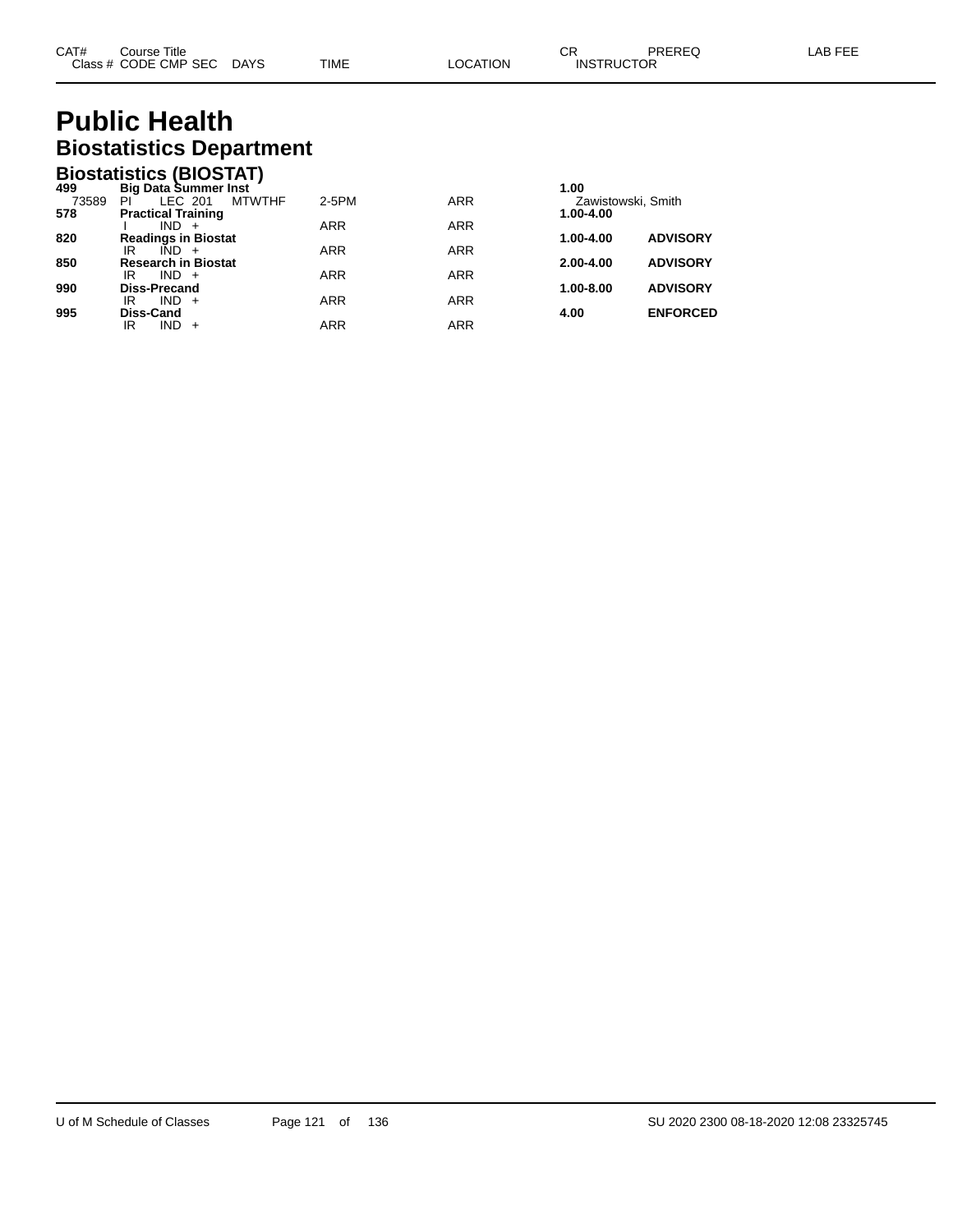| CAT#<br>$\bigcap$ acc $\bigcup$<br>טוט | Title<br>Course<br><b>CODE CMP SEC</b> | <b>DAYS</b> | <b>TIME</b> | <b>TION</b><br>C. | ⌒冖<br>◡<br>ICTOR<br><b>INSTRL</b> | ODEDE <sup>r</sup> | AP |
|----------------------------------------|----------------------------------------|-------------|-------------|-------------------|-----------------------------------|--------------------|----|
|                                        |                                        |             |             |                   |                                   |                    |    |

# **Environmental Health Sciences**

|     |                                   | <b>Environmental Health Sciences (EHS)</b> |            |            |               |                 |
|-----|-----------------------------------|--------------------------------------------|------------|------------|---------------|-----------------|
| 697 | Readings                          |                                            |            |            | 1.00-3.00     | <b>ADVISORY</b> |
|     | IÑD<br>IR                         | $+$                                        | <b>ARR</b> | <b>ARR</b> |               |                 |
| 698 | Research<br><b>IND</b><br>IR      | $+$                                        | <b>ARR</b> | <b>ARR</b> | 1.00-6.00     | <b>ADVISORY</b> |
| 699 | <b>Masters Thesis</b>             |                                            |            |            | 1.00          | <b>ADVISORY</b> |
|     | $IND +$<br>IR                     |                                            | <b>ARR</b> | <b>ARR</b> |               |                 |
| 899 | <b>Adv Research</b>               |                                            |            |            | 1.00-6.00     | <b>ADVISORY</b> |
|     | $IND +$<br>IR                     |                                            | <b>ARR</b> | <b>ARR</b> |               |                 |
| 990 | <b>Diss-Precand</b><br>IND.<br>IR | $+$                                        | <b>ARR</b> | <b>ARR</b> | $1.00 - 8.00$ | <b>ADVISORY</b> |
| 995 | <b>Diss-Cand</b>                  |                                            |            |            | 4.00          | <b>ENFORCED</b> |
|     | <b>IND</b><br>IR                  |                                            | ARR        | <b>ARR</b> |               |                 |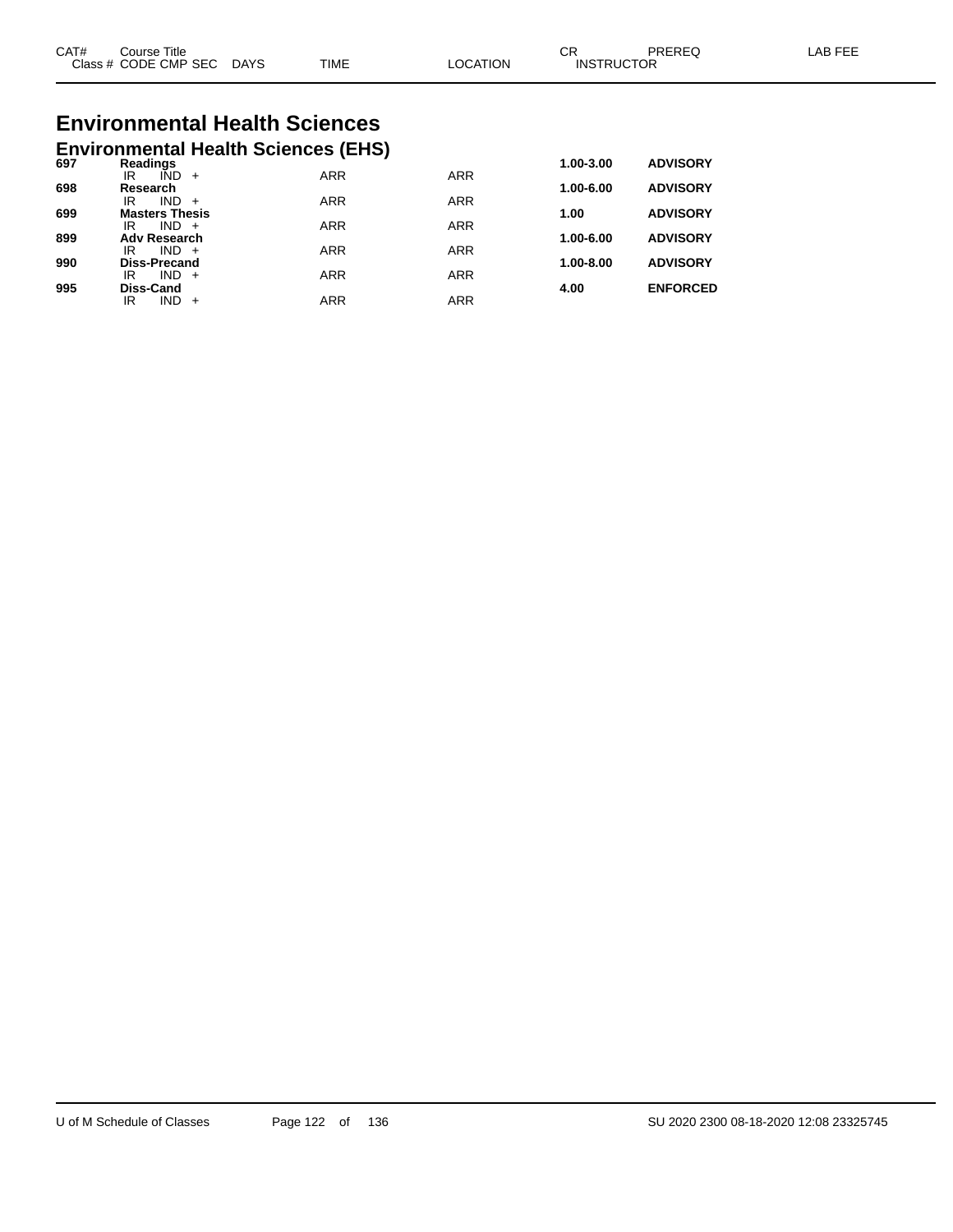| CAT#                      | <b>Course Title</b><br>Class # CODE CMP SEC DAYS                                       | TIME       | <b>LOCATION</b> | CR<br><b>INSTRUCTOR</b>     | PREREQ                    | LAB FEE |
|---------------------------|----------------------------------------------------------------------------------------|------------|-----------------|-----------------------------|---------------------------|---------|
|                           | <b>Epidemiology Department</b>                                                         |            |                 |                             |                           |         |
|                           |                                                                                        |            |                 |                             |                           |         |
|                           | Epidemiology (EPID)<br>299 Independent Researd<br>Independent Research<br>$IND +$<br>D | ARR        | ARR             | 1.00-3.00                   |                           |         |
| 562                       | <b>Adv Bacteriol Lab</b>                                                               |            |                 | 2.00-6.00                   | <b>ADVISORY</b>           |         |
| 604                       | $IND +$<br>IR<br><b>Applications of EPID</b>                                           | ARR        | ARR             | 1.00-3.00                   | <b>ADVISORY</b>           |         |
| 624                       | IR<br>$IND +$<br><b>Readings in Epid</b>                                               | <b>ARR</b> | ARR             | 1.00-3.00                   | <b>ADVISORY</b>           |         |
| 701                       | IR.<br>$IND +$<br><b>Fundamentals of Bios</b>                                          | ARR        | ARR             | 3.00                        |                           |         |
| 71359<br>72002            | PI<br>LEC 201<br>-PI<br>LEC 202                                                        | ARR<br>ARR | ARR<br>ARR      |                             |                           |         |
| 702<br>73241              | <b>Bayesian Perspective</b><br>PD.<br>LEC 201                                          | ARR        | ARR             | 1.00                        | <b>ADVISORY</b>           |         |
| 703                       | <b>Infectious Disease M</b>                                                            |            |                 | 1.00                        | <b>ADVISORY</b>           |         |
| 71360<br>704              | <b>PIR</b><br>LEC 201<br><b>Cancer Epidemiology</b>                                    | <b>ARR</b> | ARR             | <b>Brachman</b><br>1.00     | <b>ADVISORY</b>           |         |
| 72669<br>705              | PI<br>LEC 201<br><b>Epid&amp;Health Policy</b>                                         | ARR        | ARR             | 1.00                        | <b>ADVISORY</b>           |         |
| 71844<br>706              | -PI<br>LEC 201<br><b>Measurement in Clin</b>                                           | ARR        | ARR             | 1.00                        | <b>ADVISORY</b>           |         |
| 73280                     | PD<br>LEC 201                                                                          | <b>ARR</b> | ARR             | Gagnier                     |                           |         |
| 707<br>71843              | <b>Nutritional Epid</b><br><b>PIR</b><br>LEC 201                                       | ARR        | ARR             | 1.00                        | <b>ADVISORY, ENFORCED</b> |         |
| 708<br>73279              | <b>Big Data</b><br>PI<br>LEC 201                                                       | ARR        | ARR             | 1.00                        | <b>ADVISORY</b>           |         |
| 709<br>71361              | <b>Fundamntals of Epid</b><br><b>PIR</b><br>LEC 201                                    | <b>ARR</b> | ARR             | 3.00                        | <b>ADVISORY</b>           |         |
| 71911<br>On-line section. | PI<br>LEC 202                                                                          | ARR        | ARR             |                             |                           |         |
| 710                       | Intermediate Epid                                                                      |            |                 | 1.00-2.00                   | <b>ADVISORY</b>           |         |
| 72542<br>72654 PI         | PI<br>LEC 201<br>LEC 202                                                               | ARR<br>ARR | ARR<br>ARR      |                             |                           |         |
| 711<br>72875              | <b>Epid of Inj&amp;Violence</b><br><b>PI</b><br>LEC 201                                | ARR        | ARR             | 1.00                        | <b>ADVISORY</b>           |         |
| 712<br>73596              | <b>Oral Epidemiology</b><br>PI<br>LEC 201                                              | ARR        | ARR             | 1.00                        |                           |         |
| 716<br>71362              | <b>Clin Epid Evid-based</b>                                                            | ARR        | ARR             | 1.00                        | <b>ADVISORY</b>           |         |
| 717                       | PIR LEC 201<br><b>CIn Trial Des&amp;Con</b>                                            |            |                 | 1.00                        | <b>ADVISORY</b>           |         |
| 71363<br>718              | PIR<br>LEC 201<br><b>Analysis Clin Trials</b>                                          | ARR        | ARR             | 1.00                        | <b>ADVISORY</b>           |         |
| 71364<br>719              | <b>PIR</b><br>LEC 201<br><b>Genetics in Epid</b>                                       | ARR        | ARR             | 1.00                        | <b>ADVISORY, ENFORCED</b> |         |
| 71634<br>720              | PIR<br>LEC 201<br><b>Applied Mediation An</b>                                          | ARR        | ARR             | Zoellner, Mukherjee<br>1.00 |                           |         |
| 73597                     | PI.<br>LEC 201                                                                         | ARR        | ARR             |                             |                           |         |
| 721<br>73598 PI           | <b>Sensitivity Analysis</b><br>LEC 201                                                 | ARR        | ARR             | 1.00                        | <b>ADVISORY</b>           |         |
| 722<br>71751              | <b>Medical Product EPID</b><br>PI.<br>LEC 201                                          | ARR        | ARR             | 1.00                        | <b>ADVISORY</b>           |         |
| 724<br>73599              | Leadership<br><b>SEM 201</b><br><b>PI</b>                                              | ARR        | ARR             | 1.00                        |                           |         |
| 727<br>71881              | <b>Reproductive Persp</b><br>PI.<br>LEC 201                                            | ARR        | ARR             | 1.00                        | <b>ADVISORY</b>           |         |
| 729                       | <b>Effective Oral Comm</b>                                                             |            |                 | 3.00                        |                           |         |
| 71365<br>730              | <b>PIR</b><br>LEC 201<br><b>Tobacco Use</b>                                            | ARR        | ARR             | <b>Brachman</b><br>2.00     | <b>ADVISORY</b>           |         |
| 73886<br>742              | LEC 201<br><b>PIR</b><br><b>Linear Regression</b>                                      | ARR        | ARR             | Meza, Jeon<br>1.00          | <b>ADVISORY</b>           |         |
| 71366<br>743              | <b>PIR</b><br>LEC 201<br><b>Appl Linear Regress</b>                                    | ARR        | ARR             | 1.00                        | <b>ADVISORY</b>           |         |
| 71367                     | PIR LEC 201                                                                            | ARR        | ARR             |                             |                           |         |
| 747<br>71471              | <b>Success Scient Writ</b><br>PI.<br>LEC 201                                           | <b>ARR</b> | ARR             | 1.00                        | <b>ADVISORY</b>           |         |
| 753<br>71882              | <b>Ethics, Epidemiology</b><br>-PI<br>LEC 201                                          | <b>ARR</b> | ARR             | 1.00                        | <b>ADVISORY</b>           |         |
| 757<br>72667              | <b>Introduction to Syst</b><br>PI.<br>LEC 201                                          | ARR        | ARR             | 1.00                        | <b>ADVISORY</b>           |         |
| 759                       | Intro to S A S                                                                         |            |                 | 1.00                        | <b>ADVISORY</b>           |         |
| 71368<br>761              | LEC 201<br><b>PI</b><br><b>Social Determinants</b>                                     | ARR        | ARR             | 1.00                        | <b>ADVISORY</b>           |         |
| 72670<br>762              | PI<br>LEC 201<br><b>Complex Survey Data</b>                                            | <b>ARR</b> | ARR             | 1.00                        | <b>ADVISORY</b>           |         |
| 73600<br>766              | PI.<br>LEC 201<br><b>Analysis of Longitud</b>                                          | ARR        | ARR             | 1.00                        |                           |         |
|                           |                                                                                        |            |                 |                             |                           |         |

U of M Schedule of Classes Page 123 of 136 SU 2020 2300 08-18-2020 12:08 23325745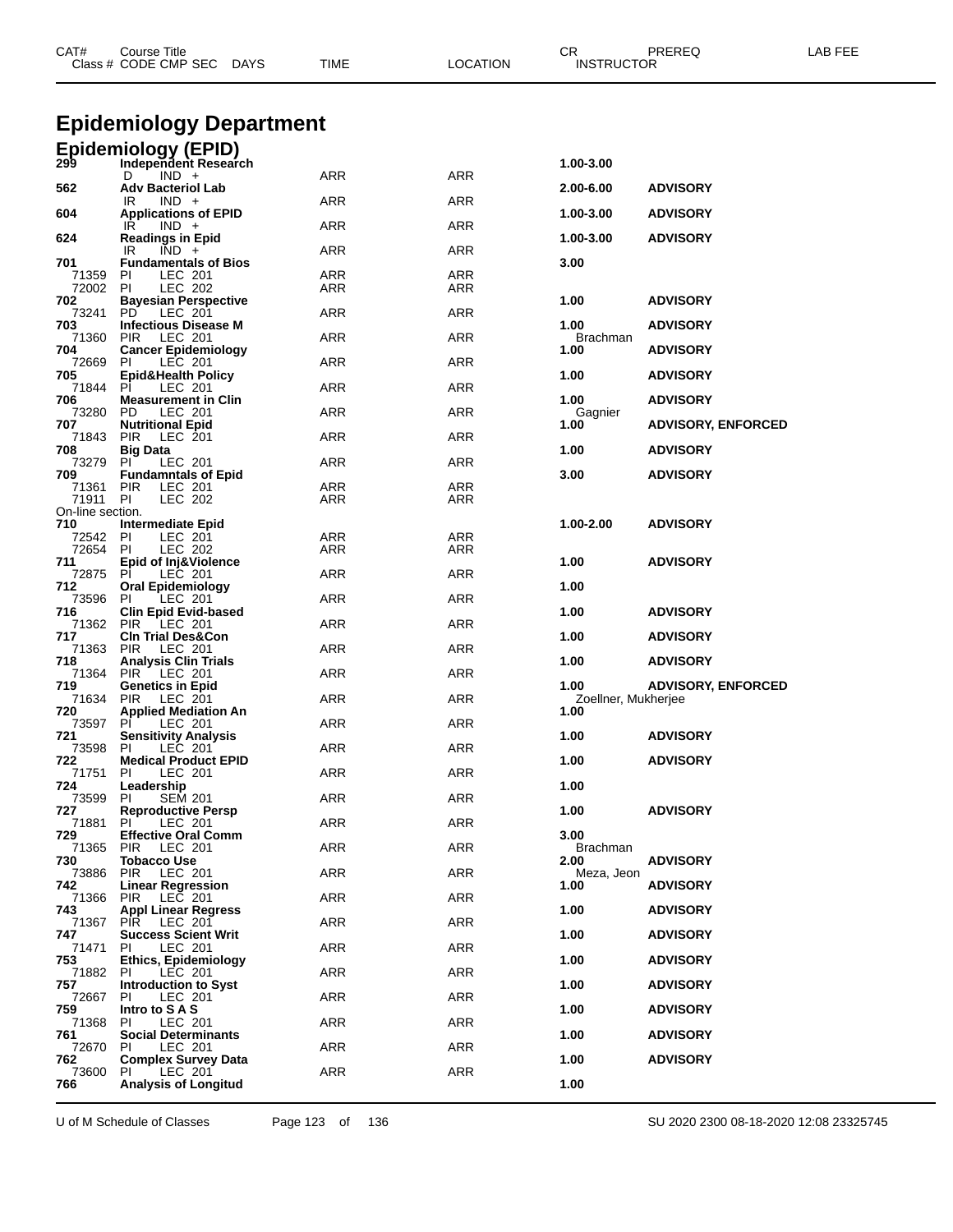| CAT#            | <b>Course Title</b><br>Class # CODE CMP SEC DAYS | TIME       | <b>LOCATION</b> | CR<br><b>INSTRUCTOR</b> | PREREQ          | LAB FEE |
|-----------------|--------------------------------------------------|------------|-----------------|-------------------------|-----------------|---------|
| 71369 PI        | LEC 201                                          | <b>ARR</b> | <b>ARR</b>      |                         |                 |         |
| 768<br>71470    | <b>Global Health Issues</b><br>PI<br>LEC 201     | ARR        | ARR             | 1.00<br>Teruel          |                 |         |
| 770<br>71645 PI | <b>Env Deter Infct Dis</b><br><b>LEC 201</b>     | <b>ARR</b> | <b>ARR</b>      | 1.00<br>Wilson          |                 |         |
| 777<br>71849    | Geographic Informat<br>LEC 201<br>-PI            | ARR        | ARR             | 1.00                    |                 |         |
| 778<br>73232 PI | <b>Spatial Statistics</b><br>LEC 201             | ARR        | ARR             | 1.00                    | <b>ADVISORY</b> |         |
| 780<br>73477    | <b>Causal Inference</b><br>LEC 201<br>P          | ARR        | ARR             | 1.00                    | <b>ADVISORY</b> |         |
| 783<br>71914 PI | <b>Methods in Community</b><br>LEC 201           | ARR        | ARR             | 1.00                    |                 |         |
| 784<br>71915    | <b>Survival Analysis Ap</b><br>LEC 201<br>- PI   | ARR        | ARR             | 1.00                    | <b>ADVISORY</b> |         |
| 785<br>71916 PI | <b>Public Health Survei</b><br>LEC 201           | ARR        | ARR             | 1.00                    |                 |         |
| 786             | <b>Bias&amp;its Ctrl Ep Res</b>                  |            |                 | 1.00                    | <b>ADVISORY</b> |         |
| 71917<br>787    | LEC 201<br>-PI<br><b>Multilevel Analysis</b>     | <b>ARR</b> | <b>ARR</b>      | 1.00                    | <b>ADVISORY</b> |         |
| 72668<br>788    | LEC 201<br>PI<br><b>Evolutionary Epid</b>        | ARR        | ARR             | 1.00                    |                 |         |
| 72616<br>790    | - PI<br>LEC 201<br><b>Effective Oral Comm</b>    | ARR        | ARR             | 1.00                    |                 |         |
| 72874 PD<br>791 | LEC 201<br><b>Intermediate SAS</b>               | ARR        | ARR             | 1.00                    | <b>ADVISORY</b> |         |
| 73013 PD<br>792 | <b>LEC 201</b><br><b>Adv Meta-analysis</b>       | ARR        | ARR             | Welch<br>1.00           | <b>ADVISORY</b> |         |
| 73119<br>793    | LAB 201<br>PD<br><b>Complex Systems Modl</b>     | ARR        | <b>ARR</b>      | 2.00                    |                 |         |
| 73120<br>794    | PD.<br>LEC 201<br><b>Epidemiologic Method</b>    | ARR        | ARR             | 1.00                    |                 |         |
| 73121<br>795    | PD.<br>LEC 201<br>e-Surveillance                 | ARR        | ARR             | 1.00                    | <b>ADVISORY</b> |         |
| 73169 PD<br>796 | LEC 201<br><b>Epid Microbiome</b>                | ARR        | ARR             | 1.00                    |                 |         |
| 73167<br>73168  | LEC 201<br>PD<br><b>LEC 202</b><br>PD.           | ARR<br>ARR | ARR<br>ARR      |                         |                 |         |
| 797<br>73170    | <b>Epigenetics</b><br>LEC 201<br><b>PD</b>       | <b>ARR</b> | <b>ARR</b>      | 1.00                    | <b>ADVISORY</b> |         |
| 798             | Data Analysis with R<br>PD LEC 201               |            | ARR             | 1.00                    |                 |         |
| 73171<br>799    | <b>Qualitative Methods</b>                       | ARR        |                 | 1.00                    |                 |         |
| 73231<br>890    | PI<br>LEC 201<br>Doct Sem in Epid                | ARR        | ARR             | 1.00-2.00               | <b>ADVISORY</b> |         |
| 891             | IR.<br>$IND +$<br><b>Adv Readings Epid</b>       | ARR        | ARR             | 2.00                    | <b>ADVISORY</b> |         |
| 970             | IR.<br>$IND +$<br><b>Research Epid</b>           | ARR        | ARR             | 1.00-8.00               | <b>ADVISORY</b> |         |
| 974             | $IND +$<br>IR<br><b>Res Epid Science</b>         | ARR        | ARR             | 2.00-6.00               | <b>ADVISORY</b> |         |
| 990             | IR<br>$IND +$<br><b>Diss-Precand</b>             | ARR        | ARR             | 1.00-8.00               | <b>ADVISORY</b> |         |
| 995             | IR<br>$IND +$<br>Diss-Cand                       | ARR        | ARR             | 4.00                    | <b>ENFORCED</b> |         |
|                 | IR<br>$IND +$                                    | ARR        | <b>ARR</b>      |                         |                 |         |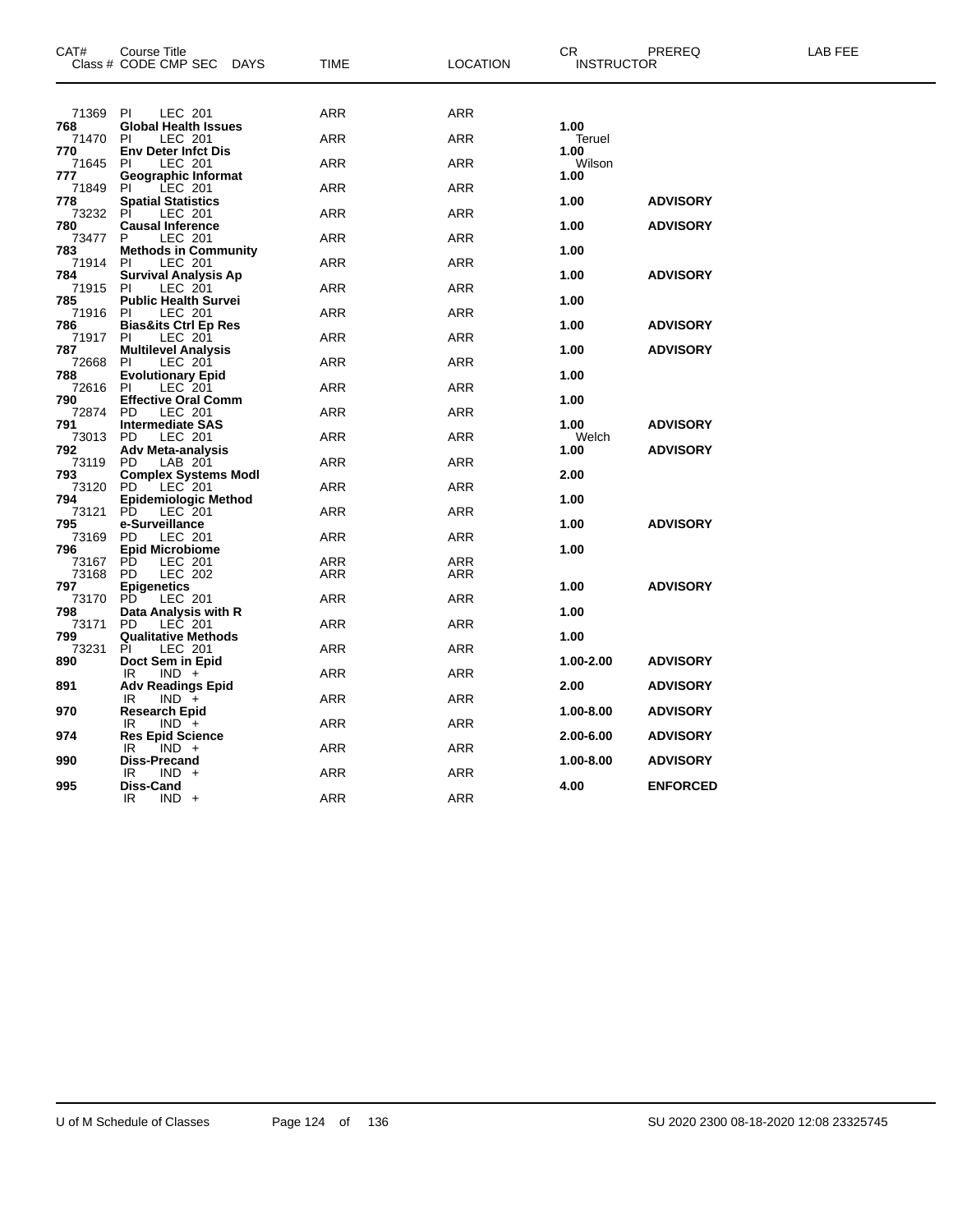| CAT# | Course Title              |      |          | ⌒冖                | PREREQ | LAB FEE |
|------|---------------------------|------|----------|-------------------|--------|---------|
|      | Class # CODE CMP SEC DAYS | TIME | LOCATION | <b>INSTRUCTOR</b> |        |         |
|      |                           |      |          |                   |        |         |

### **Health Management And Policy Health Management And Policy (HMP)**

| 690 | <b>Readings</b>  | . . |     | 1.00-4.00 | <b>ADVISORY</b> |
|-----|------------------|-----|-----|-----------|-----------------|
|     | IÑD<br>IR        | ARR | ARR |           |                 |
| 815 | Readings         |     |     | 1.00-4.00 | <b>ADVISORY</b> |
|     | IÑD              | ARR | ARR |           |                 |
| 995 | <b>Diss-Cand</b> |     |     | 4.00      | <b>ENFORCED</b> |
|     | <b>IND</b><br>IR | ARR | ARR |           |                 |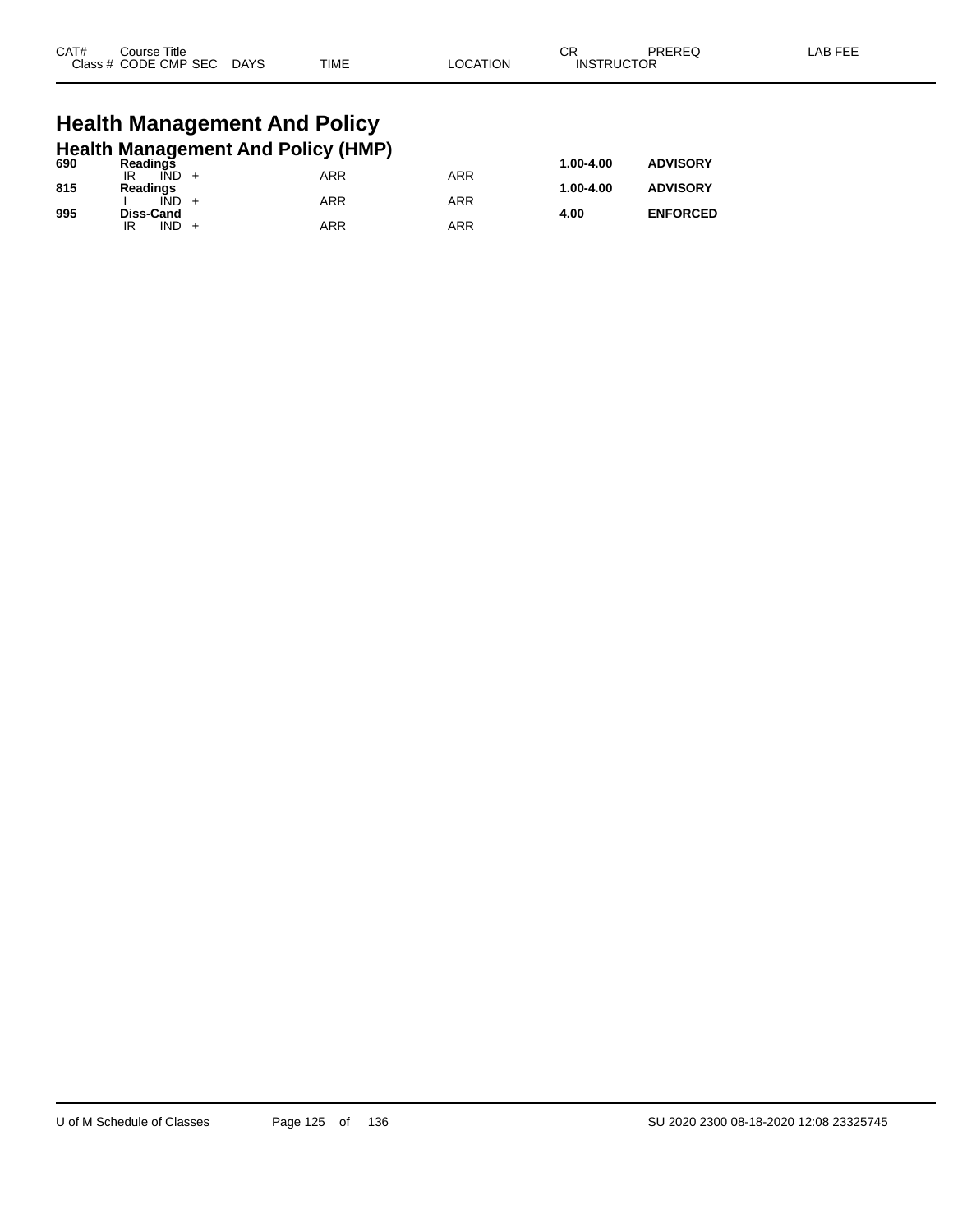| CAT# | Title<br>Course      |             |             |                | $\cap$<br>◡       | PREREQ | AR EEI |
|------|----------------------|-------------|-------------|----------------|-------------------|--------|--------|
|      | Class # CODE CMP SEC | <b>DAYS</b> | <b>TIME</b> | <b>OCATION</b> | <b>INSTRUCTOR</b> |        |        |

# **Health Behavior & Health Education Department**

|     |                           |         |                            |            | <b>Health Behavior And Health Education (HBEHED)</b> |               |                 |
|-----|---------------------------|---------|----------------------------|------------|------------------------------------------------------|---------------|-----------------|
| 625 | IR                        | $IND +$ | <b>Research Hith Behav</b> | <b>ARR</b> | <b>ARR</b>                                           | $1.00 - 4.00$ | <b>ADVISORY</b> |
| 644 |                           |         | <b>Readings H Beh-Educ</b> |            |                                                      | $1.00 - 6.00$ | <b>ADVISORY</b> |
| 900 | IR<br>Research            | $IND +$ |                            | <b>ARR</b> | <b>ARR</b>                                           | $2.00 - 6.00$ | <b>ADVISORY</b> |
|     | IR                        | $IND +$ |                            | <b>ARR</b> | <b>ARR</b>                                           |               |                 |
| 990 | <b>Diss-Precand</b><br>IR | $IND +$ |                            | <b>ARR</b> | <b>ARR</b>                                           | $1.00 - 8.00$ | <b>ADVISORY</b> |
| 995 | <b>Diss-Cand</b>          |         |                            |            |                                                      | 4.00          | <b>ENFORCED</b> |
|     | ΙR                        | $IND +$ |                            | ARR        | <b>ARR</b>                                           |               |                 |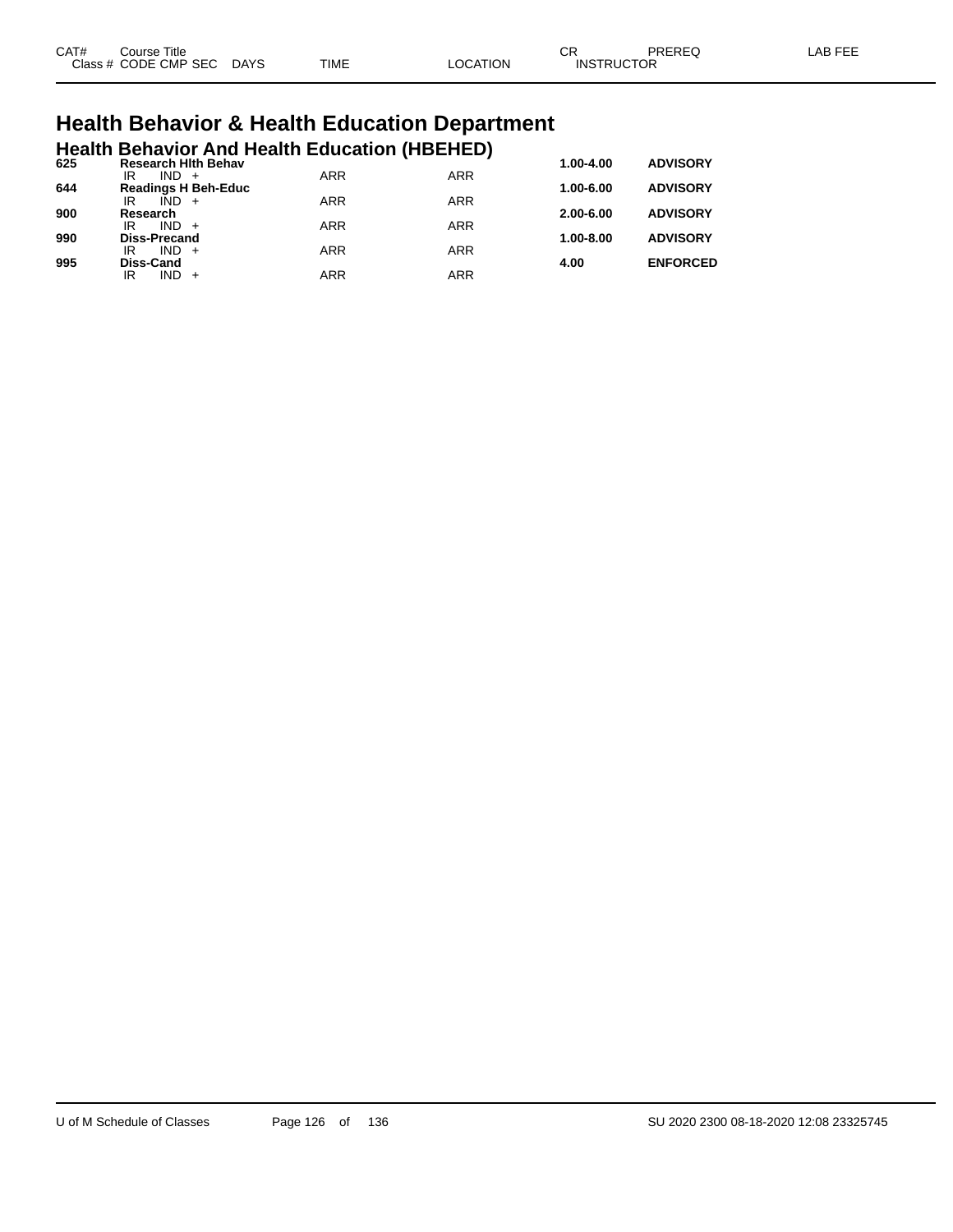| CAT# | Course Title              |      |          | СR                | PREREQ | LAB FEE |
|------|---------------------------|------|----------|-------------------|--------|---------|
|      | Class # CODE CMP SEC DAYS | TIME | LOCATION | <b>INSTRUCTOR</b> |        |         |

### **School Of Public Health Public Health (PUBHLTH)**

|     | Public Health (PUBHLTH)     |     |     |           |
|-----|-----------------------------|-----|-----|-----------|
| 478 | <b>PracticalProjects PH</b> |     |     | 1.00-3.00 |
|     | IND.                        | ARR | ARR |           |
| 479 | Indepen Research PH         |     |     | 1.00-3.00 |
|     |                             | ARR | ARR |           |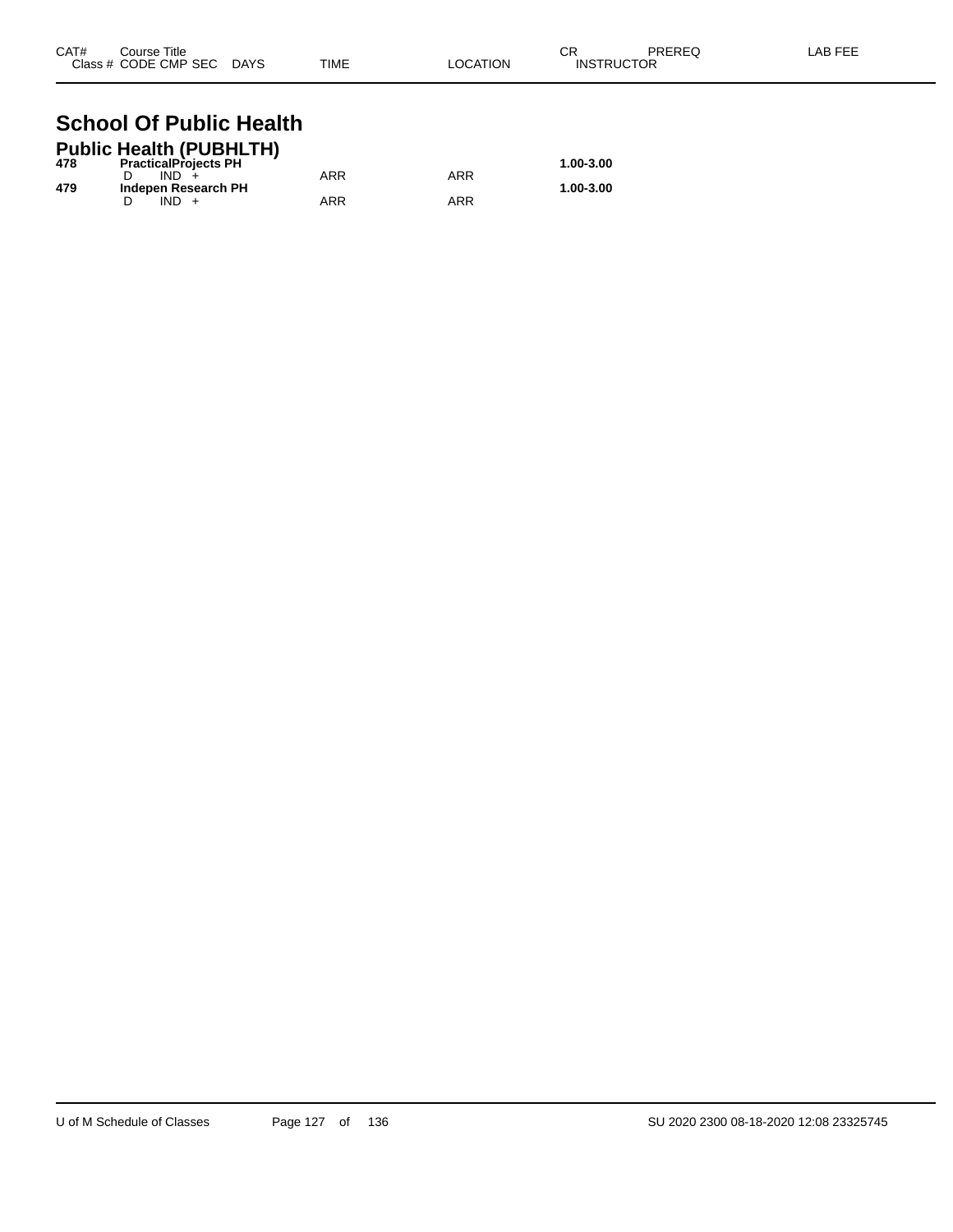# **Public Policy School Of Public Policy**

|     | <b>Public Policy (PUBPOL)</b>    |            |            |               |                 |
|-----|----------------------------------|------------|------------|---------------|-----------------|
| 490 | <b>Independent Study</b>         |            |            | 1.00-4.00     |                 |
|     | $IND +$                          | <b>ARR</b> | <b>ARR</b> |               |                 |
| 600 | <b>Directed Reading</b>          |            |            | $0.50 - 3.00$ | <b>ADVISORY</b> |
| 637 | $IND +$<br><b>Field Training</b> | <b>ARR</b> | <b>ARR</b> | $2.00 - 4.00$ | <b>ADVISORY</b> |
|     | $IND +$                          | <b>ARR</b> | <b>ARR</b> |               |                 |
| 700 | <b>Directed Research</b>         |            |            | 1.00-6.00     | <b>ADVISORY</b> |
|     | $IND +$                          | <b>ARR</b> | <b>ARR</b> |               |                 |
| 990 | <b>Diss-Precand</b>              |            |            | 1.00-8.00     | <b>ADVISORY</b> |
|     | $IND +$                          | <b>ARR</b> | <b>ARR</b> |               |                 |
| 995 | Diss-Cand                        |            |            | 4.00          | <b>ENFORCED</b> |
|     | <b>IND</b><br>ΙR<br>$+$          | <b>ARR</b> | <b>ARR</b> |               |                 |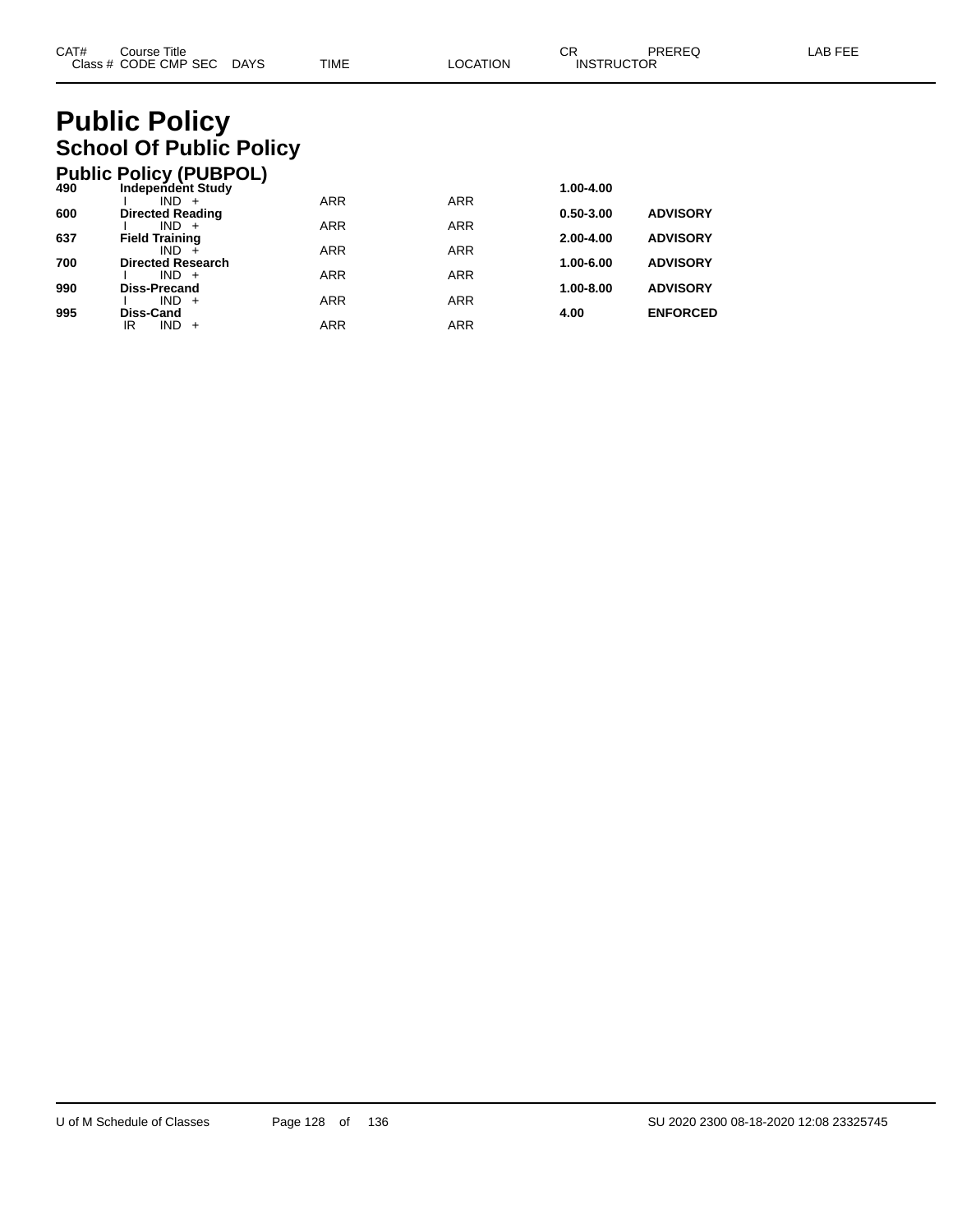# **Rackham Graduate School**

# **Chemical Biology (CHEMBIO) 599 Research Rotation 1.00-6.00**

| -999              |           |         | Research Rotation |     |     | 1.UU-0.U |
|-------------------|-----------|---------|-------------------|-----|-----|----------|
| 71910 PDR LAB 201 |           |         |                   | ARR | ARR | Mapp     |
| 995               | Diss-Cand |         |                   |     |     | 4.00     |
|                   |           | $IND +$ |                   | ARR | ARR |          |

**995**<br>**4.00 ENFORCED**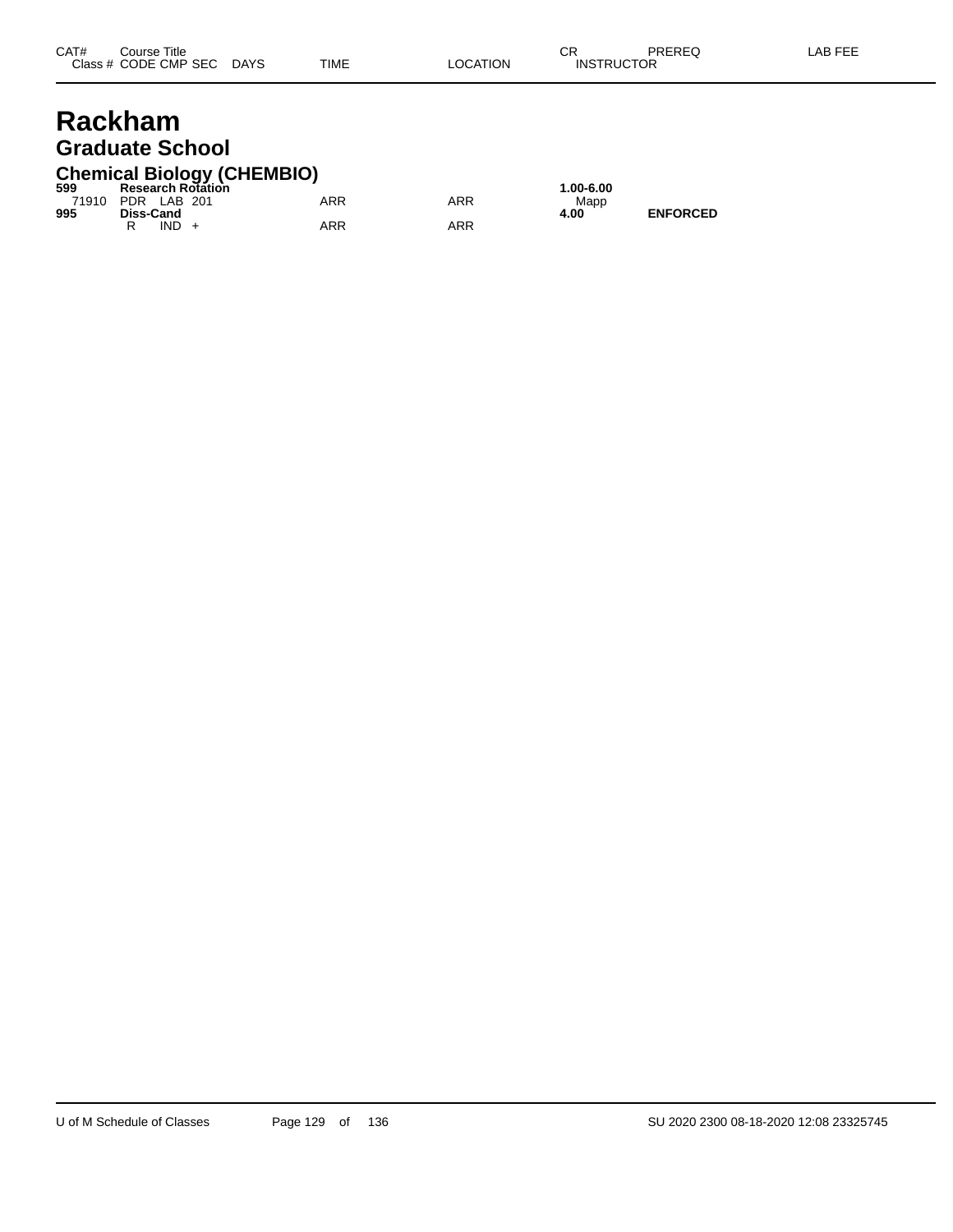# **Ross School of Business School of Business Administration**

|                 | <b>Accounting (ACC)</b>                           |                                      |                                                                                            |                  |                            |                 |
|-----------------|---------------------------------------------------|--------------------------------------|--------------------------------------------------------------------------------------------|------------------|----------------------------|-----------------|
| 399             | Indep Study Project                               |                                      | ARR                                                                                        | ARR              | 1.00-3.00                  | <b>ADVISORY</b> |
| 557             | $IND +$<br><b>Eval Fin Performance</b>            |                                      |                                                                                            |                  | 2.25                       |                 |
| 73660           | PR.<br><b>REC 201</b>                             | <b>TTH</b>                           | 1-320PM                                                                                    | <b>R0210 BUS</b> | Mathis                     |                 |
| 73134 PR        | <b>REC 202</b>                                    | МW                                   | 1-320PM<br>This class is reserved exclusively for Master of Management students.           | R0210 BUS        | Mathis                     |                 |
| 750             | <b>Indep Study Project</b>                        |                                      |                                                                                            |                  | 1.00-3.00                  | <b>ADVISORY</b> |
| 900             | $IND +$<br><b>Special Research</b>                |                                      | ARR                                                                                        | <b>ARR</b>       | 1.00-6.00                  |                 |
|                 | $IND +$                                           |                                      | <b>ARR</b>                                                                                 | <b>ARR</b>       |                            |                 |
| 990             | <b>Diss-Precand</b>                               |                                      |                                                                                            |                  | 1.00-8.00                  | <b>ADVISORY</b> |
| 995             | $IND +$<br>Diss-Cand                              |                                      | ARR                                                                                        | ARR              | 4.00                       | <b>ENFORCED</b> |
|                 | R<br>$IND +$                                      |                                      | ARR                                                                                        | <b>ARR</b>       |                            |                 |
|                 |                                                   | <b>Business Administration (BA)</b>  |                                                                                            |                  |                            |                 |
| 225             | <b>ABIS</b>                                       |                                      |                                                                                            |                  | 1.00                       |                 |
| 73462 PI<br>325 | <b>REC 201</b><br>ABIS                            |                                      | ARR                                                                                        | ARR              | Shark<br>1.00              |                 |
| 73463           | <b>REC 201</b><br>PI.                             |                                      | <b>ARR</b>                                                                                 | <b>ARR</b>       | Shark                      |                 |
| 399             | <b>Indep Study Project</b>                        |                                      |                                                                                            |                  | 1.00-3.00                  |                 |
| 525             | $IND +$<br>Ι.<br><b>ABIS</b>                      |                                      | <b>ARR</b>                                                                                 | <b>ARR</b>       | 1.00                       |                 |
| 73403           | <b>REC 201</b><br>PI.                             |                                      | ARR                                                                                        | <b>ARR</b>       | Shark                      |                 |
| 750             | <b>Indep Study Project</b><br>$IND +$             |                                      | <b>ARR</b>                                                                                 | <b>ARR</b>       | 1.00-3.00                  | <b>ADVISORY</b> |
|                 |                                                   |                                      |                                                                                            |                  |                            |                 |
| 399             | <b>Independent Study</b>                          | <b>Business Communication (BCOM)</b> |                                                                                            |                  | 1.00-3.00                  |                 |
|                 | $IND +$                                           |                                      | <b>ARR</b>                                                                                 | ARR              |                            |                 |
| 557             | <b>Bus Com for Managers</b>                       |                                      |                                                                                            |                  | 1.50                       |                 |
| 73380 P         |                                                   | <b>REC 201 MW</b>                    | 1-230PM<br>Seats in this class are reserved exclusively for Master of Management students. | R2310 BUS        | Schantz                    |                 |
| 73192 PR        | <b>REC 202</b>                                    | MW                                   | 9-1030AM                                                                                   | <b>R2310 BUS</b> | Schantz                    |                 |
| 73662 P         | <b>REC 203</b>                                    | МW                                   | Seats in this class are reserved exclusively for Master of Management students.<br>230-4PM | R2310 BUS        | Hinesly                    |                 |
| 73193 PR        | <b>REC 204</b>                                    | <b>MW</b>                            | 1030-12PM                                                                                  | <b>R2310 BUS</b> | Schantz                    |                 |
| 750             |                                                   |                                      | Seats in this class are reserved exclusively for Master of Management students.            |                  | 1.00-3.00                  |                 |
|                 | Independent Study<br>$IND +$                      |                                      | ARR                                                                                        | <b>ARR</b>       |                            |                 |
|                 |                                                   |                                      | <b>Business Economics And Public Policy (BE)</b>                                           |                  |                            |                 |
| 399             | <b>Indep Study Project</b>                        |                                      |                                                                                            |                  | 1.00-3.00                  | <b>ADVISORY</b> |
|                 | $IND +$                                           |                                      | <b>ARR</b>                                                                                 | <b>ARR</b>       |                            |                 |
| 501<br>73489    | <b>Appl Microeconomics</b><br><b>P RW REC 451</b> | TTH                                  | 630-930PM                                                                                  | <b>R2230 BUS</b> | 3.00<br><b>Buchmueller</b> | <b>ENFORCED</b> |
| 750             | <b>Indep Study Project</b>                        |                                      |                                                                                            |                  | 1.00-3.00                  | <b>ADVISORY</b> |
| 900             | $IND +$<br><b>Special Research</b>                |                                      | ARR                                                                                        | ARR              | 1.00-6.00                  | <b>ADVISORY</b> |
|                 | $IND +$                                           |                                      | ARR                                                                                        | <b>ARR</b>       |                            |                 |
| 990             | <b>Diss-Precand</b>                               |                                      |                                                                                            |                  | 1.00-8.00                  | <b>ADVISORY</b> |
| 995             | $IND +$<br>Diss-Cand                              |                                      | ARR                                                                                        | <b>ARR</b>       | 4.00                       | <b>ENFORCED</b> |
|                 | IR<br>$IND +$                                     |                                      | ARR                                                                                        | ARR              |                            |                 |
|                 | <b>Business Law (BL)</b>                          |                                      |                                                                                            |                  |                            |                 |
| 399             | Independent Study                                 |                                      |                                                                                            |                  | 1.00-3.00                  |                 |
| 688             | $IND +$<br><b>Washington Campus</b>               |                                      | ARR                                                                                        | ARR              | 3.00                       |                 |
| 73574           | <b>SEM 451</b><br>P                               |                                      | ARR                                                                                        | ARR              | Kress                      |                 |
| 73608           | P<br><b>SEM 452</b>                               |                                      | ARR                                                                                        | ARR              | <b>Kress</b>               |                 |
| 750             |                                                   |                                      |                                                                                            |                  | 1.00-3.00                  |                 |
|                 | Independent Study<br>$IND +$                      |                                      | ARR                                                                                        | ARR              |                            |                 |
|                 |                                                   |                                      |                                                                                            |                  |                            |                 |
|                 |                                                   | <b>Entrepreneurial Studies (ES)</b>  |                                                                                            |                  |                            |                 |
| 399             | <b>Indep Study Project</b><br>$IND +$<br>I.       |                                      | ARR                                                                                        | ARR              | 1.00-3.00                  | <b>ADVISORY</b> |
| 750             | <b>Indep Study Project</b>                        |                                      |                                                                                            |                  | 1.00-3.00                  | <b>ADVISORY</b> |
|                 | $IND +$                                           |                                      | ARR                                                                                        | ARR              |                            |                 |
| 399             | Finance (FIN)<br><b>Indep Study Project</b>       |                                      |                                                                                            |                  | 1.00-3.00                  | <b>ADVISORY</b> |

U of M Schedule of Classes Page 130 of 136 SU 2020 2300 08-18-2020 12:08 23325745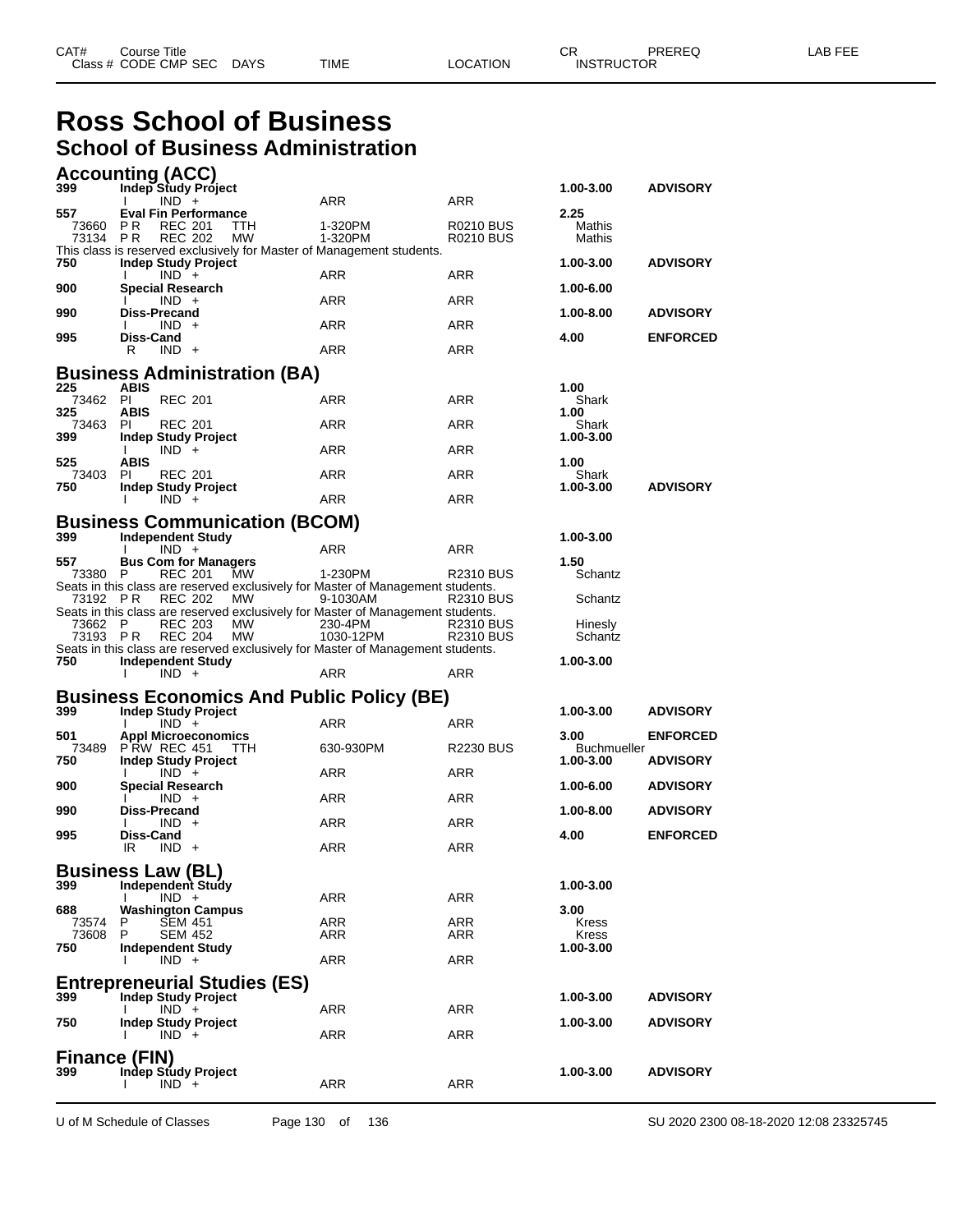| CAT#                                          | Course Title<br>Class # CODE CMP SEC<br>DAYS                                                                                                                                                                                   | TIME                                                                                              | LOCATION                                      | CR.<br><b>INSTRUCTOR</b>               | PREREQ                                       | LAB FEE |
|-----------------------------------------------|--------------------------------------------------------------------------------------------------------------------------------------------------------------------------------------------------------------------------------|---------------------------------------------------------------------------------------------------|-----------------------------------------------|----------------------------------------|----------------------------------------------|---------|
| 557<br>73661<br>73135                         | Financial Management<br>P R<br><b>REC 201</b><br>MW<br><b>REC 202</b><br>P R<br>TTH                                                                                                                                            | 930-1150AM<br>930-1150AM<br>This class is reserved exclusively for Master of Management students. | R0210 BUS<br>R0210 BUS                        | 2.25<br>Carmel<br>Carmel               |                                              |         |
| 615<br>71970<br>750                           | Valuation<br><b>P RW REC 451</b><br>TTH<br><b>Indep Study Project</b>                                                                                                                                                          | 630-930PM                                                                                         | ARR                                           | 2.25<br>Hall<br>1.00-3.00              | <b>ADVISORY, ENFORCED</b><br><b>ADVISORY</b> |         |
| 900                                           | $IND +$<br><b>Special Research</b>                                                                                                                                                                                             | ARR                                                                                               | ARR                                           | 1.00-6.00                              | <b>ADVISORY</b>                              |         |
| 990                                           | $IND +$<br>Diss-Precand                                                                                                                                                                                                        | ARR                                                                                               | <b>ARR</b>                                    | 1.00-8.00                              | <b>ADVISORY</b>                              |         |
|                                               | $IND +$                                                                                                                                                                                                                        | ARR                                                                                               | ARR                                           |                                        |                                              |         |
| 995                                           | Diss-Cand<br>IR<br>$IND +$                                                                                                                                                                                                     | <b>ARR</b>                                                                                        | ARR                                           | 4.00                                   | <b>ENFORCED</b>                              |         |
|                                               | <b>Marketing (MKT)</b>                                                                                                                                                                                                         |                                                                                                   |                                               |                                        |                                              |         |
| 399                                           | Indep Study Project<br>$IND +$                                                                                                                                                                                                 | ARR                                                                                               | ARR                                           | 1.00-3.00                              | <b>ADVISORY</b>                              |         |
| 557<br>73136<br>73659                         | <b>Marketing Management</b><br>P R<br>REC 201<br>TTH<br><b>REC 202</b><br>PR.<br>TTH                                                                                                                                           | 930-1150AM<br>1-320PM                                                                             | <b>R2220 BUS</b><br><b>R2220 BUS</b>          | 2.25<br><b>Branch</b><br><b>Branch</b> |                                              |         |
| 750                                           | <b>Indep Study Project</b><br>$IND +$                                                                                                                                                                                          | <b>ARR</b>                                                                                        | ARR                                           | 1.00-3.00                              | <b>ADVISORY</b>                              |         |
| 900                                           | <b>Special Research</b><br>$IND +$                                                                                                                                                                                             | ARR                                                                                               | <b>ARR</b>                                    | 1.00-6.00                              | <b>ADVISORY</b>                              |         |
| 990                                           | Diss-Precand<br>$IND +$                                                                                                                                                                                                        | ARR                                                                                               | ARR                                           | 1.00-8.00                              | <b>ADVISORY</b>                              |         |
| 995                                           | Diss-Cand<br>IR<br>$IND +$                                                                                                                                                                                                     | <b>ARR</b>                                                                                        | <b>ARR</b>                                    | 4.00                                   | <b>ENFORCED</b>                              |         |
|                                               | <b>Management and Organizations (MO)</b>                                                                                                                                                                                       |                                                                                                   |                                               |                                        |                                              |         |
| 399                                           | Indep Study Project<br>$IND +$                                                                                                                                                                                                 | ARR                                                                                               | ARR                                           | 1.00-3.00                              | <b>ADVISORY</b>                              |         |
| 711<br>73706                                  | <b>High Stakes LDRSHP</b><br><b>P RW REC 451</b><br>W.                                                                                                                                                                         | 8-930PM                                                                                           | ARR                                           | 2.25<br>Barger                         |                                              |         |
| 711                                           | <b>High Stakes LDRSHP</b><br><b>P RW REC 451</b>                                                                                                                                                                               |                                                                                                   |                                               | 2.25                                   |                                              |         |
|                                               | w<br>P RW REC 451<br>W<br>P RW REC 451<br>W<br><b>P RW REC 451</b><br>W<br>P RW REC 451<br>W<br><b>P RW REC 451</b><br>W                                                                                                       | 8-930PM<br>8-930PM<br>8-930PM<br>8-930PM<br>8-930PM<br>8-930PM                                    | ARR<br>ARR<br>ARR<br>ARR<br>ARR<br>ARR        |                                        |                                              |         |
| - July 15<br>- July 29<br>- Aug 5<br>- Aug 12 | Required Class Sessions in Summer 2020 are:                                                                                                                                                                                    |                                                                                                   |                                               |                                        |                                              |         |
| - July 1<br>- July 8                          | <b>Optional Class Dates:</b>                                                                                                                                                                                                   |                                                                                                   |                                               |                                        |                                              |         |
| - July 22<br>711<br>73705<br>711              | <b>High Stakes LDRSHP</b><br><b>P RW REC 452</b><br>W<br><b>High Stakes LDRSHP</b><br><b>P RW REC 452</b><br>W<br><b>P RW REC 452</b><br>W<br><b>P RW REC 452</b><br>W<br><b>P RW REC 452</b><br>W<br><b>P RW REC 452</b><br>W | 6-730PM<br>7-830PM<br>6-730PM<br>6-730PM<br>6-730PM<br>6-730PM                                    | <b>ARR</b><br>ARR<br>ARR<br>ARR<br>ARR<br>ARR | 2.25<br><b>Barger</b><br>2.25          |                                              |         |
| - July 15<br>- July 29<br>- Aug 5<br>- Aug 12 | <b>P RW REC 452</b><br>W<br>Required Class Sessions in Summer 2020 are:                                                                                                                                                        | 6-730PM                                                                                           | ARR                                           |                                        |                                              |         |
|                                               | <b>Optional Class Dates:</b>                                                                                                                                                                                                   |                                                                                                   |                                               |                                        |                                              |         |
| - July 1<br>- July 8                          |                                                                                                                                                                                                                                |                                                                                                   |                                               |                                        |                                              |         |
| - July 22<br>711<br>73704<br>711              | <b>High Stakes LDRSHP</b><br><b>P RW REC 801</b><br>W<br><b>High Stakes LDRSHP</b>                                                                                                                                             | 8-930PM                                                                                           | <b>ARR</b>                                    | 2.25<br>2.25                           |                                              |         |
|                                               | P RW REC 801<br>W<br><b>P RW REC 801</b><br>W<br><b>P RW REC 801</b><br>W<br><b>P RW REC 801</b><br>W<br><b>P RW REC 801</b><br>W                                                                                              | 8-930PM<br>8-930PM<br>8-930PM<br>8-930PM<br>8-930PM                                               | ARR<br>ARR<br>ARR<br>ARR<br>ARR               | Barger                                 |                                              |         |

U of M Schedule of Classes Page 131 of 136 SU 2020 2300 08-18-2020 12:08 23325745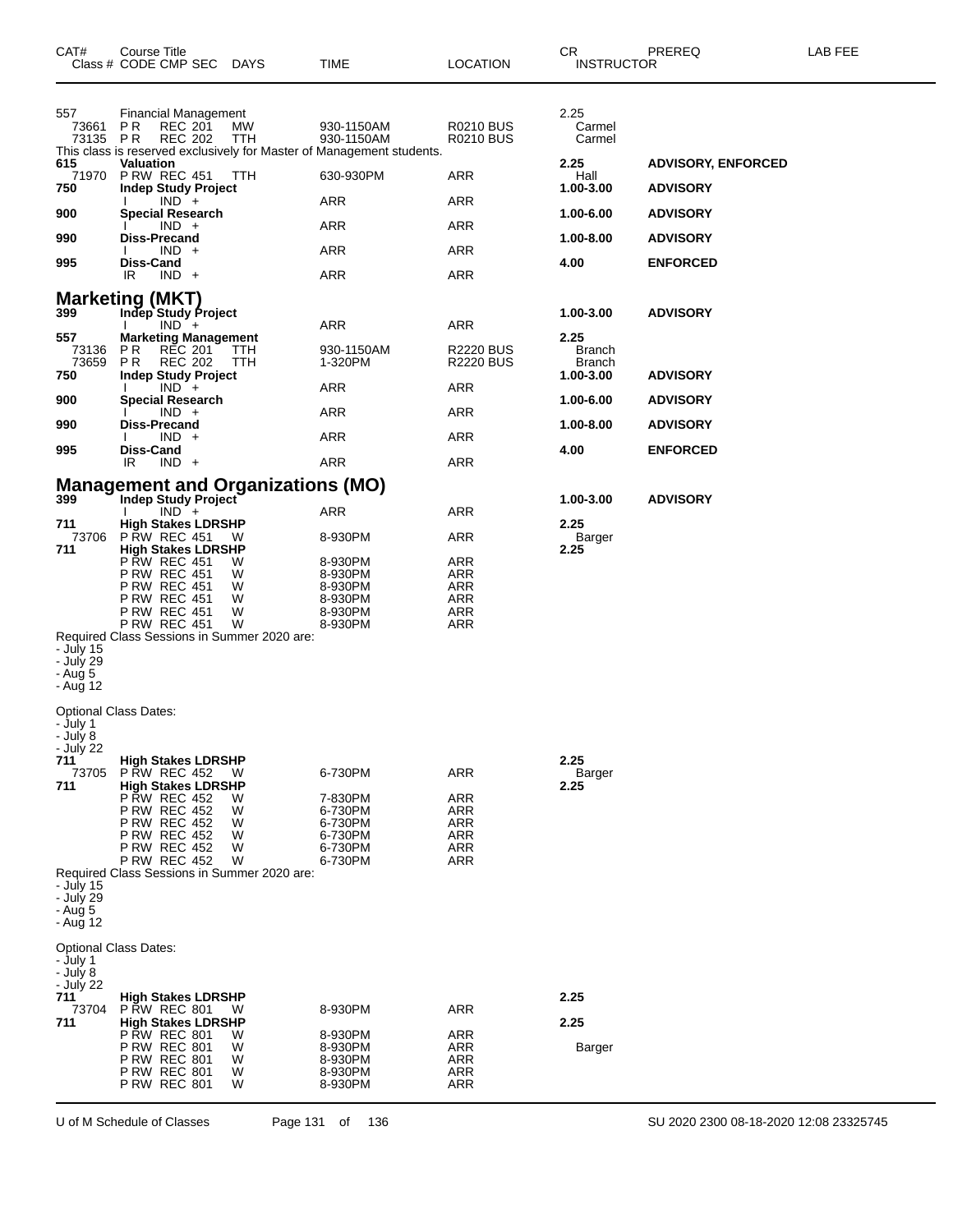| CAT#                                                                                                        | Course Title<br>Class # CODE CMP SEC                                                                                                                                                                                                                                                            | <b>DAYS</b>                     | TIME                                                                      | <b>LOCATION</b>                                                    | CR<br><b>INSTRUCTOR</b> | PREREQ          | LAB FEE |
|-------------------------------------------------------------------------------------------------------------|-------------------------------------------------------------------------------------------------------------------------------------------------------------------------------------------------------------------------------------------------------------------------------------------------|---------------------------------|---------------------------------------------------------------------------|--------------------------------------------------------------------|-------------------------|-----------------|---------|
| - July 15<br>- July 29<br>- Aug 5<br>- Aug 12                                                               | <b>P RW REC 801</b><br>Required Class Sessions in Summer 2020 are:                                                                                                                                                                                                                              | W                               | 8-930PM                                                                   | <b>ARR</b>                                                         |                         |                 |         |
| - July 1<br>- July 8<br>- July 22<br>711<br>73703<br>711<br>- July 15<br>- July 29<br>$-$ Aug 5<br>- Aug 12 | <b>Optional Class Dates:</b><br><b>High Stakes LDRSHP</b><br><b>P RW REC 802</b><br><b>High Stakes LDRSHP</b><br><b>P RW REC 802</b><br><b>P RW REC 802</b><br>P RW REC 802<br><b>P RW REC 802</b><br><b>P RW REC 802</b><br><b>P RW REC 802</b><br>Required Class Sessions in Summer 2020 are: | W<br>W<br>W<br>W<br>W<br>W<br>W | 6-730PM<br>6-730PM<br>6-730PM<br>6-730PM<br>6-730PM<br>6-730PM<br>6-730PM | <b>ARR</b><br><b>ARR</b><br>ARR<br>ARR<br><b>ARR</b><br>ARR<br>ARR | 2.25<br>Barger<br>2.25  |                 |         |
| - July 1<br>- July 8<br>- July 22<br>750                                                                    | <b>Optional Class Dates:</b><br><b>Indep Study Project</b>                                                                                                                                                                                                                                      |                                 |                                                                           |                                                                    | 1.00-3.00               | <b>ADVISORY</b> |         |
| 900                                                                                                         | $IND +$<br><b>Special Research</b>                                                                                                                                                                                                                                                              |                                 | ARR                                                                       | ARR                                                                | 1.00-6.00               | <b>ADVISORY</b> |         |
| 990                                                                                                         | $IND +$<br>Diss-Precand                                                                                                                                                                                                                                                                         |                                 | ARR                                                                       | <b>ARR</b>                                                         | 1.00-8.00               | <b>ADVISORY</b> |         |
|                                                                                                             | $IND +$                                                                                                                                                                                                                                                                                         |                                 | ARR                                                                       | <b>ARR</b>                                                         |                         |                 |         |
| 995                                                                                                         | Diss-Cand<br>IR<br>$IND +$                                                                                                                                                                                                                                                                      |                                 | ARR                                                                       | ARR                                                                | 4.00                    | <b>ENFORCED</b> |         |
| 399<br>750                                                                                                  | <b>Strategy (STRATEGY)</b><br>Indep Study Project<br>$IND +$<br><b>Indep Study Project</b>                                                                                                                                                                                                      |                                 | ARR                                                                       | ARR                                                                | 1.00-3.00<br>1.00-3.00  | <b>ADVISORY</b> |         |
| 900                                                                                                         | $IND +$<br><b>Doctoral Research</b>                                                                                                                                                                                                                                                             |                                 | ARR                                                                       | <b>ARR</b>                                                         | 1.00-6.00               |                 |         |
| 990                                                                                                         | $IND +$<br>Diss-Precand                                                                                                                                                                                                                                                                         |                                 | ARR                                                                       | <b>ARR</b>                                                         | 1.00-8.00               |                 |         |
|                                                                                                             | $IND +$                                                                                                                                                                                                                                                                                         |                                 | ARR                                                                       | <b>ARR</b>                                                         |                         |                 |         |
| 995                                                                                                         | <b>Diss-Cand</b><br>$IND +$<br>IR                                                                                                                                                                                                                                                               |                                 | ARR                                                                       | ARR                                                                | 4.00                    | <b>ENFORCED</b> |         |
|                                                                                                             | <b>Technology and Operations (TO)</b>                                                                                                                                                                                                                                                           |                                 |                                                                           |                                                                    |                         |                 |         |
| 505<br>73383<br>73384 P                                                                                     | <b>Business Bootcamp</b><br><b>REC 201</b><br>P<br><b>REC 202</b><br>Bus Com, Market & Organization                                                                                                                                                                                             |                                 | ARR<br><b>ARR</b>                                                         | ARR<br>ARR                                                         | 1.00<br>Ahn<br>Ahn      |                 |         |
| 73385 P                                                                                                     | REC 203<br>Accounting and Finance                                                                                                                                                                                                                                                               |                                 | <b>ARR</b>                                                                | <b>ARR</b>                                                         | Ahn                     |                 |         |
| 534<br>73709                                                                                                | <b>Intro to Operations</b><br><b>P RW REC 451</b>                                                                                                                                                                                                                                               | т                               | 6-730PM                                                                   | <b>ARR</b>                                                         | 2.25<br>Hopp            | <b>ENFORCED</b> | 61.00   |
| 534                                                                                                         | <b>Intro to Operations</b><br>P RW REC 451                                                                                                                                                                                                                                                      | Т                               | 6-730PM                                                                   | <b>ARR</b>                                                         | 2.25                    | <b>ENFORCED</b> | 61.00   |
|                                                                                                             | <b>P RW REC 451</b>                                                                                                                                                                                                                                                                             | Т                               | 6-730PM                                                                   | ARR                                                                |                         |                 |         |
| 534                                                                                                         | <b>P RW REC 451</b><br><b>Intro to Operations</b>                                                                                                                                                                                                                                               | Т                               | 6-730PM                                                                   | ARR                                                                | 2.25                    | <b>ENFORCED</b> | 61.00   |
| 73710<br>534                                                                                                | <b>P RW REC 452</b><br><b>Intro to Operations</b>                                                                                                                                                                                                                                               | т                               | 8-930PM                                                                   | <b>ARR</b>                                                         | Hopp<br>2.25            | <b>ENFORCED</b> | 61.00   |
|                                                                                                             | <b>P RW REC 452</b><br><b>P RW REC 452</b>                                                                                                                                                                                                                                                      | Т<br>Т                          | 8-930PM<br>8-930PM                                                        | <b>ARR</b><br>ARR                                                  |                         |                 |         |
| 534                                                                                                         | <b>P RW REC 452</b><br><b>Intro to Operations</b>                                                                                                                                                                                                                                               | Т                               | 8-930PM                                                                   | ARR                                                                | 2.25                    | <b>ENFORCED</b> | 61.00   |
| 73707<br>534                                                                                                | <b>REC 801</b><br>P R<br><b>Intro to Operations</b>                                                                                                                                                                                                                                             | т                               | 6-730PM                                                                   | <b>ARR</b>                                                         | Hopp<br>2.25            | <b>ENFORCED</b> | 61.00   |
|                                                                                                             | P R<br><b>REC 801</b><br>PR.<br><b>REC 801</b>                                                                                                                                                                                                                                                  | Т<br>Т                          | 6-730PM<br>6-730PM                                                        | <b>ARR</b><br>ARR                                                  |                         |                 |         |
|                                                                                                             | <b>REC 801</b><br>P R                                                                                                                                                                                                                                                                           | Т                               | 6-730PM                                                                   | ARR                                                                |                         |                 |         |
| 534<br>73708                                                                                                | <b>Intro to Operations</b><br><b>REC 802</b><br>P R                                                                                                                                                                                                                                             | Т                               | 8-930PM                                                                   | <b>ARR</b>                                                         | 2.25                    | <b>ENFORCED</b> | 61.00   |
| 534                                                                                                         | Intro to Operations                                                                                                                                                                                                                                                                             |                                 |                                                                           |                                                                    | 2.25                    | <b>ENFORCED</b> | 61.00   |

U of M Schedule of Classes Page 132 of 136 SU 2020 2300 08-18-2020 12:08 23325745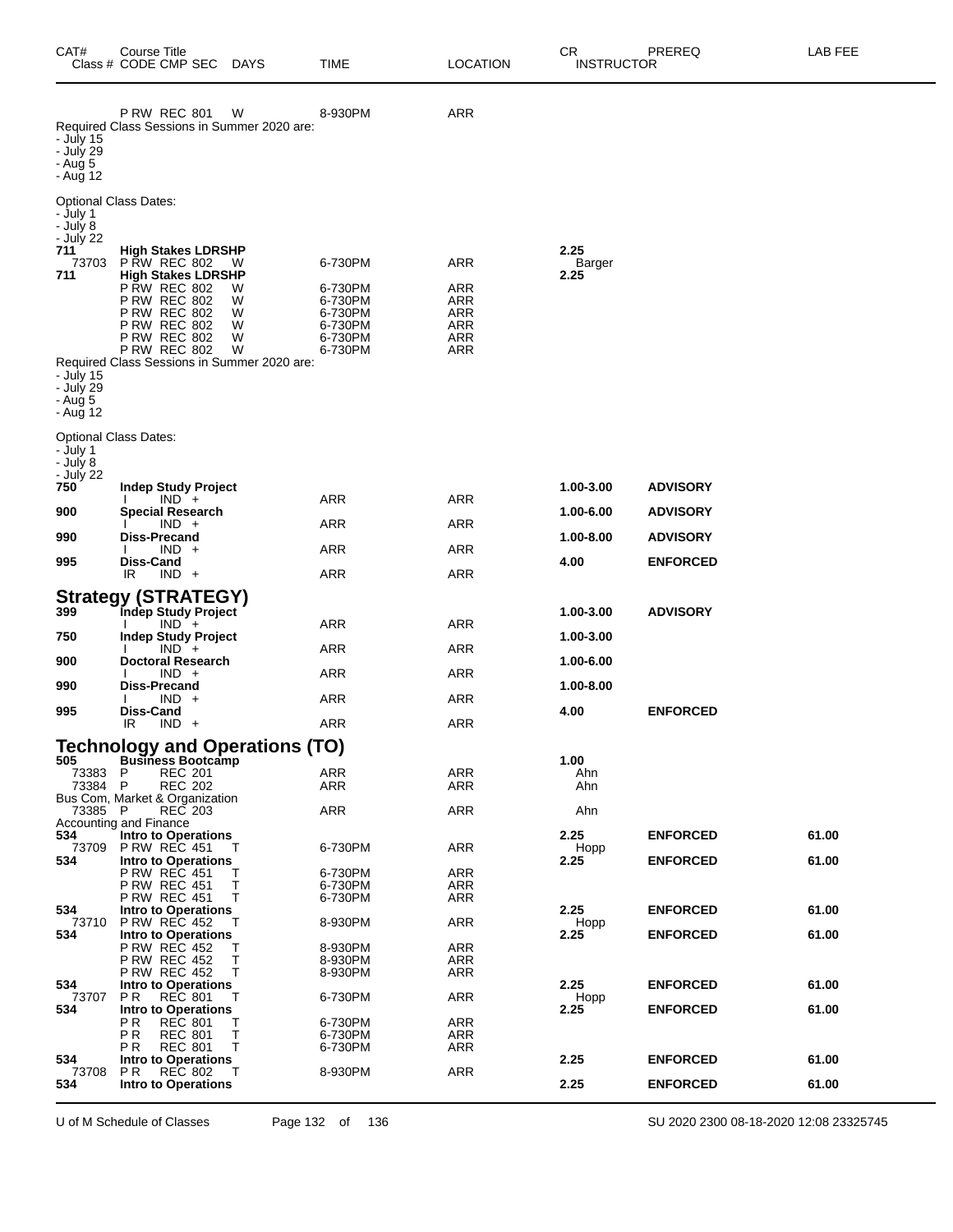| CAT#                | Course Title                                       | Class # CODE CMP SEC                                                    | <b>DAYS</b> | <b>TIME</b>                   | <b>LOCATION</b>                        | СR<br>PREREQ<br><b>INSTRUCTOR</b> | LAB FEE |
|---------------------|----------------------------------------------------|-------------------------------------------------------------------------|-------------|-------------------------------|----------------------------------------|-----------------------------------|---------|
|                     | P <sub>R</sub><br>P <sub>R</sub><br>P <sub>R</sub> | <b>REC 802</b><br><b>REC 802</b><br>REC 802                             |             | 8-930PM<br>8-930PM<br>8-930PM | <b>ARR</b><br><b>ARR</b><br><b>ARR</b> | Hopp                              |         |
| 736<br>73386<br>750 | P                                                  | <b>SCM Colloquium</b><br>REC 201<br><b>Independent Study</b><br>$IND +$ |             | <b>ARR</b><br>ARR             | <b>ARR</b><br>ARR                      | 2.00<br>Ahn<br>1.00-3.00          |         |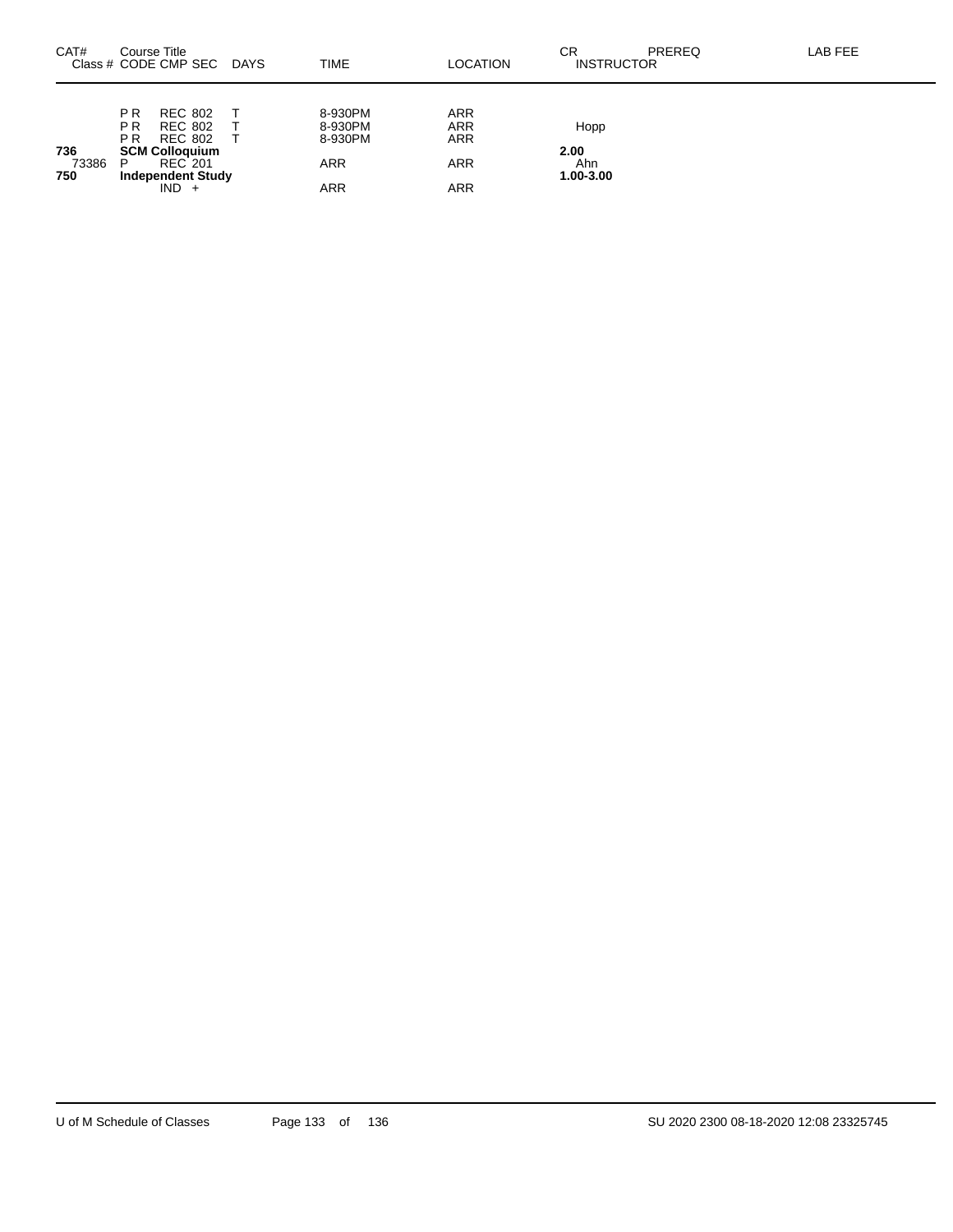| CAT# | Title<br>Course '    |             |      |          | Ωn<br>- UN        | PREREQ | AR FFF |
|------|----------------------|-------------|------|----------|-------------------|--------|--------|
|      | Class # CODE CMP SEC | <b>DAYS</b> | TIME | LOCATION | <b>INSTRUCTOR</b> |        |        |
|      |                      |             |      |          |                   |        |        |

# **Social Work School Of Social Work**

|              | Social Work (SW)                                                                |            |            |               |                 |
|--------------|---------------------------------------------------------------------------------|------------|------------|---------------|-----------------|
| 515          | Fndtn Field Educ<br>IR.<br>$IND +$                                              | <b>ARR</b> | <b>ARR</b> | 2.00          | <b>ENFORCED</b> |
| 517          | <b>Ind Studies Aging</b>                                                        | <b>ARR</b> | <b>ARR</b> | 1.00-3.00     | <b>ADVISORY</b> |
| 518          | $IND +$<br><b>Ind Studies Aging</b>                                             |            |            | 1.00-3.00     | <b>ADVISORY</b> |
| 519          | $IND +$<br>Ind Stds Hum Behav                                                   | ARR        | <b>ARR</b> | 1.00-3.00     | <b>ADVISORY</b> |
| 520          | $IND +$<br>Ind Stds Hum Behav                                                   | <b>ARR</b> | <b>ARR</b> | 1.00-3.00     | <b>ADVISORY</b> |
| 523          | $IND +$<br>Ind Stds Inperprac                                                   | <b>ARR</b> | <b>ARR</b> | 1.00-3.00     | <b>ADVISORY</b> |
| 524          | $IND +$<br>Ind Stds Inperprac                                                   | ARR        | <b>ARR</b> | 1.00-3.00     | <b>ADVISORY</b> |
| 525          | $IND +$<br>Ind Stds Chid&Yth                                                    | <b>ARR</b> | <b>ARR</b> | 1.00-3.00     | <b>ADVISORY</b> |
| 526          | $IND +$<br>Ind Stds Chid&Yth                                                    | <b>ARR</b> | <b>ARR</b> | 1.00-3.00     | <b>ADVISORY</b> |
|              | $IND +$                                                                         | ARR        | <b>ARR</b> |               |                 |
| 532          | Ind Stds Health<br>$IND +$                                                      | <b>ARR</b> | <b>ARR</b> | 1.00-3.00     | <b>ADVISORY</b> |
| 533          | Ind Stds Health<br>$IND +$                                                      | <b>ARR</b> | <b>ARR</b> | 1.00-3.00     | <b>ADVISORY</b> |
| 540<br>73565 | <b>Trauma Basics</b><br>PD<br><b>SEM 201</b>                                    | <b>ARR</b> | ARR        | 1.00<br>Stein |                 |
| 546          | Social Work students need to enroll in the Spring/Summer term.<br>Ind Stds SWPS |            |            | 1.00-3.00     | <b>ADVISORY</b> |
| 547          | $IND +$<br>Ind Stds SWPS                                                        | ARR        | <b>ARR</b> | 1.00-3.00     | <b>ADVISORY</b> |
| 553          | $IND +$<br>Ind Stds Comm Org                                                    | ARR        | <b>ARR</b> | 1.00-3.00     | <b>ADVISORY</b> |
| 554          | $IND +$                                                                         | ARR        | <b>ARR</b> |               |                 |
|              | Ind Stds Comm Org<br>$IND +$                                                    | ARR        | <b>ARR</b> | 1.00-3.00     | <b>ADVISORY</b> |
| 555          | Ind Stds Comm & SS<br>$IND +$                                                   | ARR        | <b>ARR</b> | 1.00-3.00     | <b>ADVISORY</b> |
| 556          | Ind Stds Comm & SS<br>$IND +$                                                   | ARR        | <b>ARR</b> | 1.00-3.00     | <b>ADVISORY</b> |
| 566          | Ind Stds Mgt Hum S<br>$IND +$                                                   | ARR        | <b>ARR</b> | 1.00-3.00     | <b>ADVISORY</b> |
| 567          | Ind Stds Mgt Hum S<br>$IND +$                                                   | ARR        | <b>ARR</b> | 1.00-3.00     | <b>ADVISORY</b> |
| 576          | Ind Stds Pol&Eval<br>$IND +$                                                    | ARR        | <b>ARR</b> | 1.00-3.00     | <b>ADVISORY</b> |
| 577          | Ind Stds Pol&Eval<br>$IND +$                                                    | ARR        | <b>ARR</b> | 1.00-3.00     | <b>ADVISORY</b> |
| 581          | Ind Stds Mntl Hith                                                              |            | <b>ARR</b> | 1.00-3.00     | <b>ADVISORY</b> |
| 582          | $IND +$<br>Ind Stds Mntl Hith                                                   | ARR        |            | 1.00-3.00     | <b>ADVISORY</b> |
| 583          | $IND +$<br>Ind Std Research                                                     | ARR        | <b>ARR</b> | 1.00-3.00     | <b>ADVISORY</b> |
| 584          | $IND +$<br>Ind Stds Research                                                    | ARR        | <b>ARR</b> | 1.00-3.00     | <b>ADVISORY</b> |
| 586          | $IND +$<br><b>Ind Studies Eval</b>                                              | <b>ARR</b> | <b>ARR</b> | 1.00-3.00     | <b>ADVISORY</b> |
| 587          | $IND +$<br><b>Ind Studies Eval</b>                                              | ARR        | ARR        | 1.00-3.00     | <b>ADVISORY</b> |
| 598          | $IND +$<br>Ind Stds Soc Work                                                    | ARR        | ARR        | 1.00-3.00     | <b>ADVISORY</b> |
| 599          | $IND +$<br>Ind Stds Soc Work                                                    | ARR        | ARR        | 1.00-3.00     | <b>ADVISORY</b> |
|              | $IND +$                                                                         | ARR        | ARR        |               |                 |
| 691          | <b>Adv Field Education</b><br>$IND +$                                           | ARR        | ARR        | 1.00-12.00    | <b>ADVISORY</b> |
| 801          | <b>Research Internship</b><br>$IND +$                                           | ARR        | ARR        | 1.00-8.00     | <b>ADVISORY</b> |
| 802          | <b>Research Internship</b><br>$IND +$                                           | ARR        | ARR        | 1.00-8.00     | <b>ADVISORY</b> |
| 803          | <b>Research Internship</b><br>$IND +$                                           | ARR        | ARR        | 1.00-8.00     | ADVISORY        |
| 900          | <b>Prep Candidacy Eval</b><br>$IND +$                                           | ARR        | <b>ARR</b> | 1.00-8.00     | <b>ADVISORY</b> |
| 971          | <b>Directed Reading</b><br>$IND +$                                              | ARR        | ARR        | 1.00-4.00     | <b>ADVISORY</b> |
|              |                                                                                 |            |            |               |                 |

U of M Schedule of Classes Page 134 of 136 SU 2020 2300 08-18-2020 12:08 23325745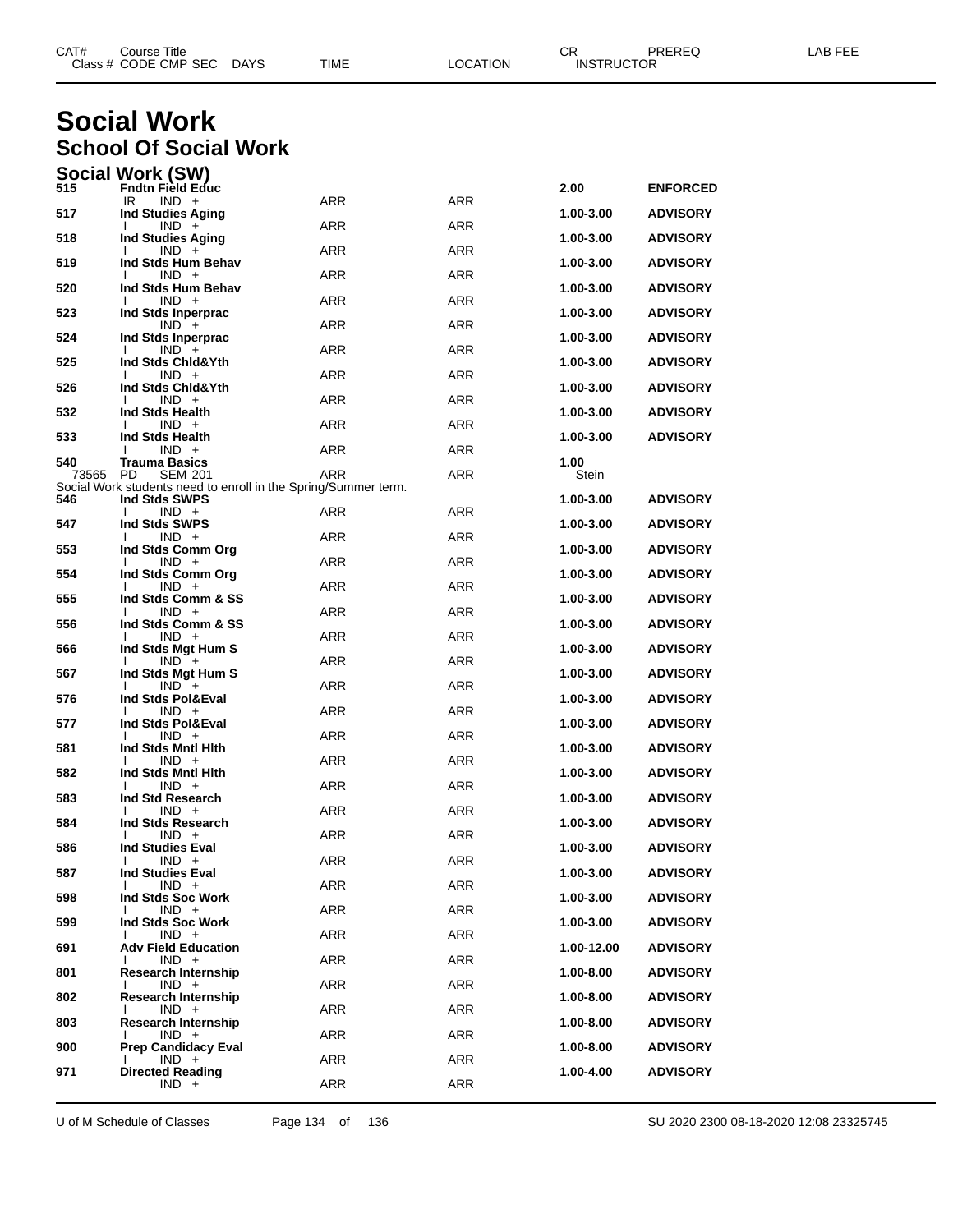| CAT# | <b>Course Title</b><br>Class # CODE CMP SEC DAYS | TIME       | <b>LOCATION</b> | CR.<br><b>INSTRUCTOR</b> | <b>PREREQ</b>   | LAB FEE |
|------|--------------------------------------------------|------------|-----------------|--------------------------|-----------------|---------|
|      |                                                  |            |                 |                          |                 |         |
| 972  | Directed Reading                                 |            |                 | $1.00 - 4.00$            | <b>ADVISORY</b> |         |
| 973  | $IND +$<br><b>Directed Reading</b>               | <b>ARR</b> | <b>ARR</b>      | 1.00-4.00                | <b>ADVISORY</b> |         |
|      | $IND +$                                          | <b>ARR</b> | <b>ARR</b>      |                          |                 |         |
| 974  | <b>Directed Reading</b>                          |            |                 | 1.00-4.00                | <b>ADVISORY</b> |         |
| 975  | $IND +$<br><b>Directed Research</b>              | <b>ARR</b> | <b>ARR</b>      | 1.00-4.00                | <b>ADVISORY</b> |         |
|      | $IND +$                                          | <b>ARR</b> | <b>ARR</b>      |                          |                 |         |
| 976  | <b>Directed Research</b>                         |            |                 | 1.00-4.00                | <b>ADVISORY</b> |         |
| 977  | $IND +$<br><b>Directed Research</b>              | <b>ARR</b> | <b>ARR</b>      | 1.00-4.00                | <b>ADVISORY</b> |         |
|      | $IND +$                                          | <b>ARR</b> | <b>ARR</b>      |                          |                 |         |
| 978  | <b>Directed Research</b>                         |            |                 | 1.00-4.00                | <b>ADVISORY</b> |         |
| 990  | $IND +$<br><b>Diss-Precand</b>                   | <b>ARR</b> | <b>ARR</b>      | 1.00-8.00                | <b>ADVISORY</b> |         |
|      | $IND +$                                          | <b>ARR</b> | <b>ARR</b>      |                          |                 |         |
| 995  | <b>Diss-Cand</b>                                 |            |                 | 4.00                     | <b>ENFORCED</b> |         |
|      | $IND +$<br>IR                                    | <b>ARR</b> | <b>ARR</b>      |                          |                 |         |